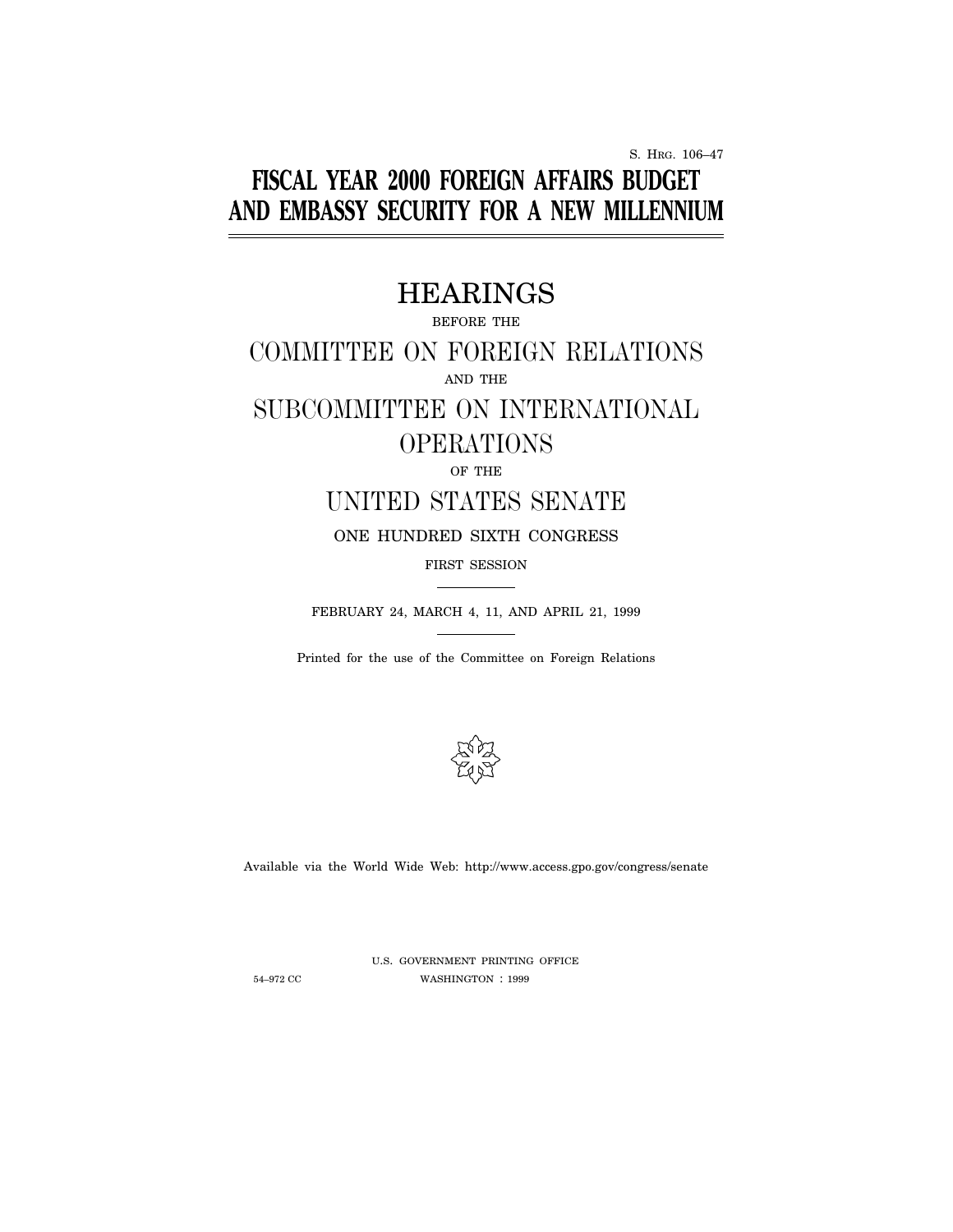## COMMITTEE ON FOREIGN RELATIONS

JESSE HELMS, North Carolina, *Chairman*

RICHARD G. LUGAR, Indiana PAUL COVERDELL, Georgia CHUCK HAGEL, Nebraska GORDON H. SMITH, Oregon ROD GRAMS, Minnesota SAM BROWNBACK, Kansas CRAIG THOMAS, Wyoming JOHN ASHCROFT, Missouri BILL FRIST, Tennessee

JOSEPH R. BIDEN, JR., Delaware PAUL S. SARBANES, Maryland CHRISTOPHER J. DODD, Connecticut JOHN F. KERRY, Massachusetts RUSSELL D. FEINGOLD, Wisconsin PAUL D. WELLSTONE, Minnesota BARBARA BOXER, California ROBERT G. TORRICELLI, New Jersey

JAMES W. NANCE, *Staff Director* EDWIN K. HALL, *Minority Staff Director*

## SUBCOMMITTEE ON INTERNATIONAL OPERATIONS

ROD GRAMS, Minnesota, *Chairman*

JESSE HELMS, North Carolina SAM BROWNBACK, Kansas BILL FRIST, Tennessee

BARBARA BOXER, California JOHN F. KERRY, Massachusetts RUSSELL D. FEINGOLD, Wisconsin

(II)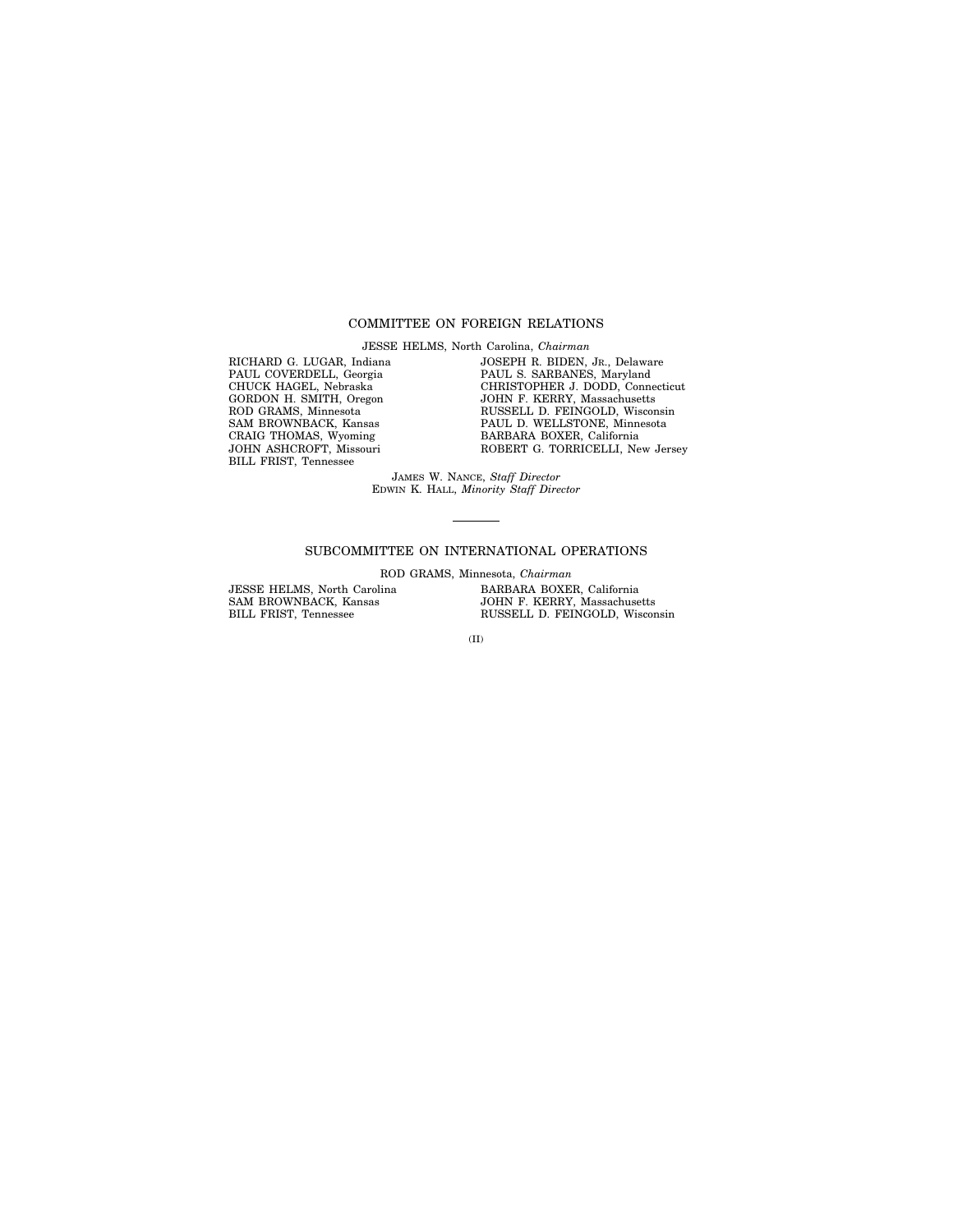# CONTENTS

Page

## **February 24, 1999**

1999 FOREIGN POLICY OVERVIEW AND THE PRESIDENT'S FISCAL YEAR 2000 FOREIGN AFFAIRS BUDGET

|                                                                            | -8 |
|----------------------------------------------------------------------------|----|
|                                                                            | 13 |
| Responses to Additional Questions Submitted to Secretary of State Albright |    |
|                                                                            | 41 |

## **March 4, 1999**

FISCAL YEAR 2000 ADMINISTRATION OF FOREIGN AFFAIRS BUDGET

| Cohen, Hon. Bonnie R., Under Secretary of State for Management; accom-<br>panied by Hon. Patrick Kennedy, Assistant Secretary of State for Adminis- |     |
|-----------------------------------------------------------------------------------------------------------------------------------------------------|-----|
|                                                                                                                                                     | 88  |
|                                                                                                                                                     | 92  |
| Nelson, Benjamin F., Director, International Relations and Trade Issues,                                                                            |     |
| National Security and International Affairs Division, General Accounting                                                                            |     |
|                                                                                                                                                     | 128 |
|                                                                                                                                                     | 129 |
| Williams-Bridgers, Jacquelyn, Inspector General, Department of State                                                                                | 113 |
|                                                                                                                                                     | 117 |
| Responses to Additional Questions Submitted to Under Secretary of State                                                                             |     |
|                                                                                                                                                     | 141 |
| Additional Material Submitted for the Record                                                                                                        |     |
| Prepared Statement of Harold Pachios, Chairman of the U.S. Advisory                                                                                 |     |
|                                                                                                                                                     | 155 |
|                                                                                                                                                     |     |

## **March 11, 1999**

EMBASSY SECURITY FOR A NEW MILLENNIUM

| Carpenter, Hon. David G., Assistant Secretary of State for Diplomatic Secu- |       |
|-----------------------------------------------------------------------------|-------|
|                                                                             | 182.  |
|                                                                             | 186   |
| Crowe, Admiral William J., U.S. Navy Retired, Chairman, State Department    |       |
|                                                                             |       |
| Responses to Additional Questions Submitted to Assistant Secretary of State |       |
|                                                                             | - 202 |
|                                                                             |       |

## **April 21, 1999**

| MARKUP: FOREIGN RELATIONS AUTHORIZATION ACT, FISCAL YEAR 2000–2001 |     |
|--------------------------------------------------------------------|-----|
|                                                                    | 217 |

(III)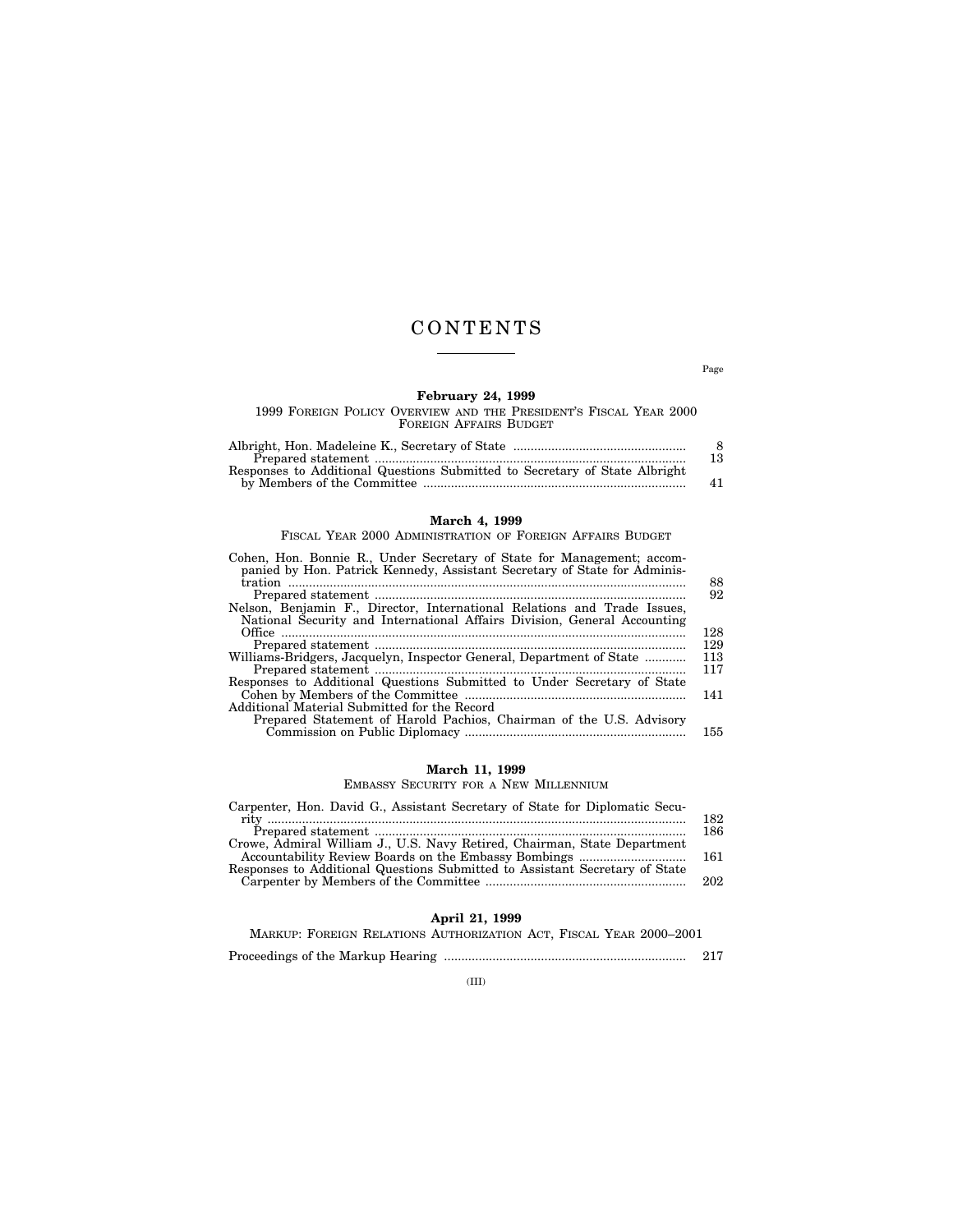# **1999 FOREIGN POLICY OVERVIEW AND THE PRESIDENT'S FISCAL YEAR 2000 FOREIGN AFFAIRS BUDGET**

## **WEDNESDAY, FEBRUARY 24, 1999**

U.S. SENATE, COMMITTEE ON FOREIGN RELATIONS, *Washington, DC.*

The committee met, pursuant to notice, at 11:10 a.m. in room SD–419, Dirksen Senate Office Building, Hon. Jesse A. Helms (chairman of the committee) presiding.

Present: Senators Helms, Hagel, Smith, Grams, Brownback, Ashcroft, Biden, Dodd, Kerry, Feingold, Wellstone, and Boxer.

The CHAIRMAN. The committee will come to order. Madam Secretary, did you get any sleep last night?

Secretary ALBRIGHT. Not a lot. Not a lot.

The CHAIRMAN. Well, we welcome you. This is the 14th time you have appeared before this committee since and including your confirmation hearing. We are always glad to have you.

Let me say at the start, Senator Biden, that this lady has been up all night working on this thing in France, negotiating to resolve the Kosovo conflict peacefully, and if we happen accidentally to ask you a question that involves a lot of detail, just say, I will answer that in writing, because you cannot be expected to remember everything, not having any more than you have had.

Secretary ALBRIGHT. Thank you.

The CHAIRMAN. Now, during the past 2 years we have worked together on significant achievements as a result of the enactment of the Foreign Affairs Reform and Restructuring Act. This past October looked pretty good for us. Two Federal agencies, the U.S. Arms Control and Disarmament Agency and the U.S. Information Agency will become a part of the State Department. Their functions will be directly under your control, which is where they ought to be, and almost as significant the Administrator of the Agency for International Development will hereafter report to you and be under your direct authority and foreign policy guidance.

Now, it may be easier to achieve peace in the Middle East than to straighten that place out. We are making certain that U.S. foreign aid used to support U.S. foreign policy objectives is now in your hands, so I commend you, Madam Secretary and others in the executive branch responsible for preparing the plan and report regarding reorganization as required by the new law.

Now, much of the plan reflects the legislative intent. I look forward to its interpretation, of course, and Senator Biden and I have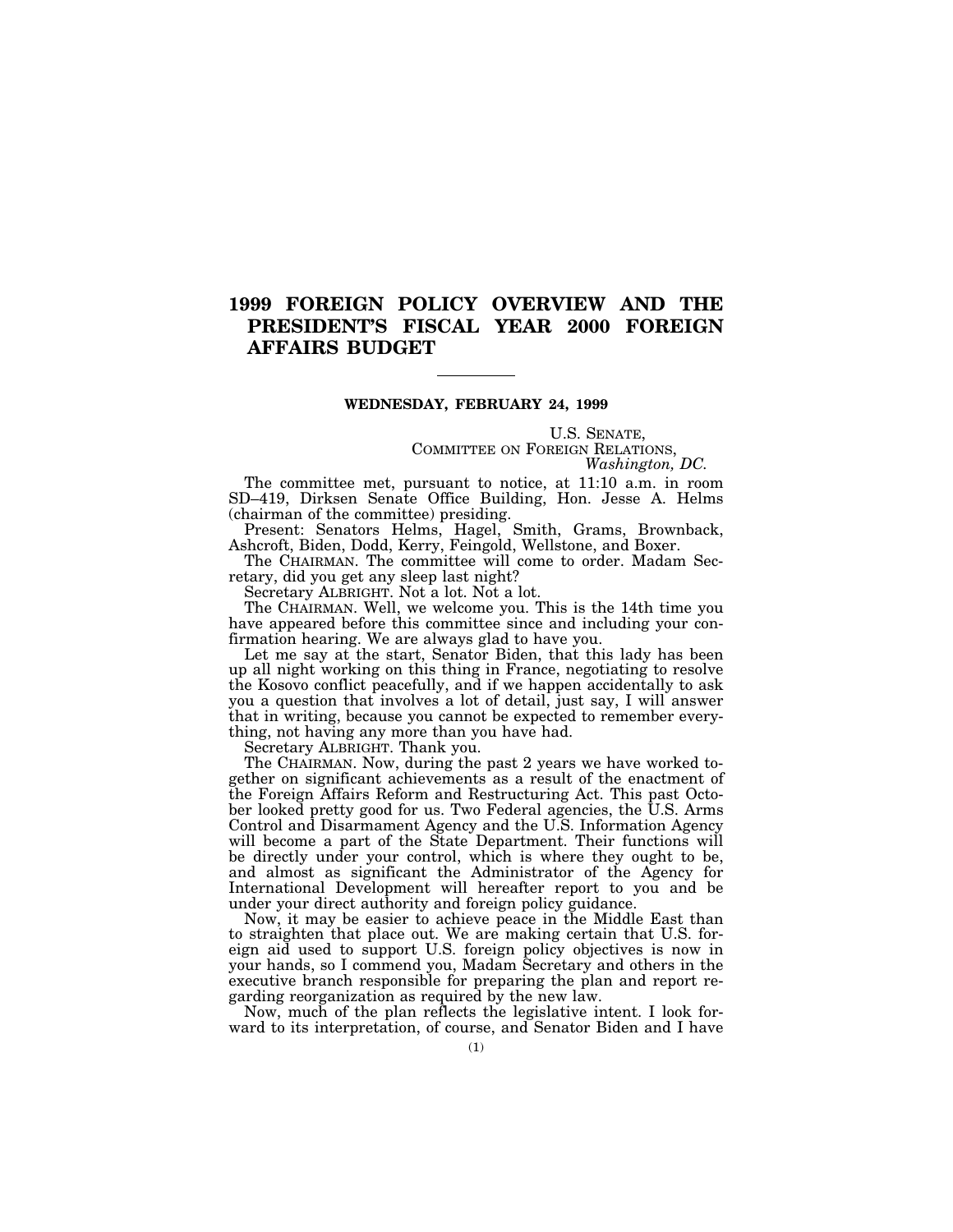written to you outlining those areas of disagreement, and I will submit that letter to you in today's hearing record. [The letter referred to by Senator Helms follows:]

U.S. SENATE, FOREIGN RELATIONS COMMITTEE, *Washington, DC, February 24, 1999.*

The President

*The White House*

*Washington, DC.*

DEAR MR. PRESIDENT: We write regarding the reorganization plan and report you submitted to Congress pursuant to the Foreign Affairs Reform and Restructuring Act.

At the outset, we commend you, the Secretary of State, and others in the Execu-tive Branch responsible for preparing the plan and report. We recognize, and greatly appreciate, the considerable effort involved in the preparation of such a comprehen-sive plan. More important, we agree with much of the plan outlined in the report, and look forward to its implementation. Having said that, we share several serious concerns regarding the plan.

First, as we wrote to the Secretary of State in January 1998, we are deeply concerned that, under your plan, the function of verification and compliance of arms control treaties would not be carried out by a separate bureau, as is now the case in the Arms Control and Disarmament Agency (ACDA). Instead, these important<br>duties would be performed by a "Special Adviser" to the Under Secretary for Arms<br>Control and International Security Affairs, as well as staff with Arms Control Bureau. We regard this proposed structure as an unacceptable diminution of the verification and compliance function.

We are committed, as we know you are, to vigorous enforcement of arms control and nonproliferation agreements and statutes. We believe, however, that this objective cannot be adequately achieved under the proposal you submitted, because it submerges these important functions to such an extent that they will undoubtedly be viewed as a second-order priority.

Therefore, we strongly urge you to modify this portion of the plan promptly in ac-cordance with the authority of Section 1601 of the Act in order to create an Assistant Secretary position for Verification and Compliance. As the deadline for the inte-gration of ACDA into the State Department is fast approaching, we urge you to modify the plan to include the Verification and Compliance bureau as soon as possible.

Second, we are concerned, for both legal and policy reasons, by the proposal to combine the exchanges and information functions into one bureau under the new

Under Secretary for Public Diplomacy. Legally, we seriously doubt that the proposal you submitted can be sustained. Section 112(a) of the Fulbright-Hays Act provides that ''there is established in the U.S. Information Agency, *or in such appropriate agency of the United States* as the President shall determine, a Bureau of Educational and Cultural Affairs.'' (emphasis added). Thus, even with the abolition of the U.S. Information Agency, there remains a statutory mandate for a bureau to carry out the programs under the Act. Section 112(d) of the Act further provides that ''[the Bureau shall administer no programs except those operating under the authority of this Act and consistent with its purposes.'' We recognize that Section 1611(a) of the Foreign Affairs Reform and Restructuring Act empowers the Secretary of State to ''allocate or reallocate any function transferred to the Department [under the Act].'' That same provision makes clear, however, that it ''does not authorize the Secretary to modify the terms of any statute that establishes or defines the functions of any bureau, office, or officer of the Department.'' In our view, the proposal you have submitted improperly modifies the functions of the Exchanges bureau. In sum, we believe the Fulbright-Hays Act is clear: the bureau operating exchanges and cultural affairs cannot carry out any other duties. It should go without saying that legislative history cannot override this statutory command.

As a matter of policy, we believe the responsibility of managing educational and professional exchanges is too comprehensive to be relegated to a Deputy Assistant Secretary of State. The U.S. budget for exchanges conducted by USIA is approximately \$200 million a year; with the commitment of our foreign partners in the Fulbright program, of course, the sum total of these programs is still higher. Just as other major programs are operated by the State Department at the bureau level (such as narcotics and crime, and refugees and migration), we believe these pro-grams should be carried out by an Assistant Secretary. Indeed, we believe it unwise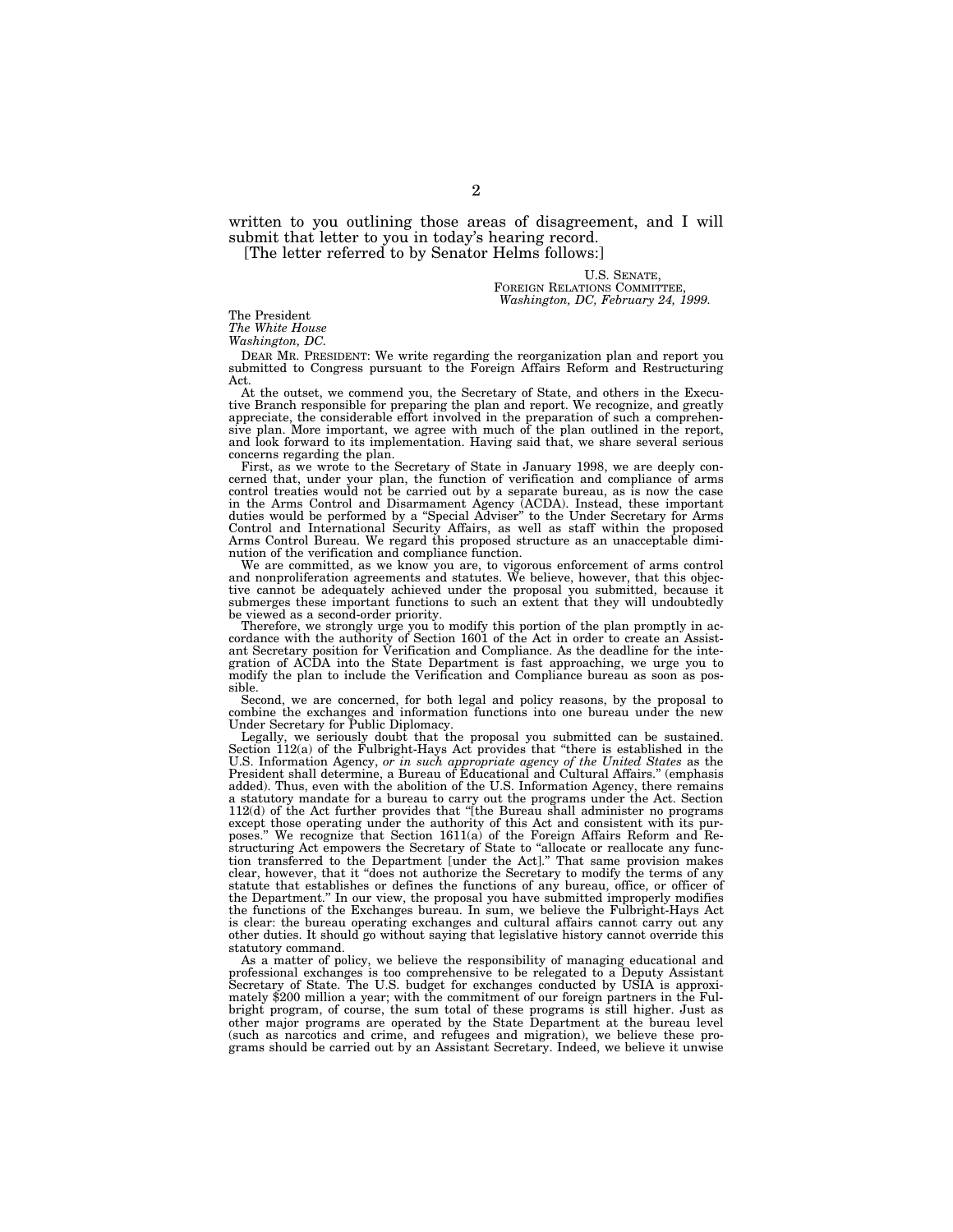to relegate the management of such substantial programmatic resources to a level below Assistant Secretary. Equally important, we are concerned that your proposal to merge the two functions (exchanges and information) could cause grave damage to the reputation our exchange programs now enjoy. If joined organizationally with our overseas public relations function, the exchanges programs may be perceived by foreign publics and students as little more than a ''propaganda exercise'' rather than what they are intended to be: an investment in mutual understanding.

Finally, we are unequivocally opposed to the proposal to establish a new Eastern European Bureau in the Department of State based upon the geography of the former Soviet Union. We do not accept the argument that the European Bureau as currently constituted need be unwieldy. In fact, any potential management benefit of dividing this bureau would be far outweighed by the implications of separating our policy toward Russia from our policy toward the rest of Europe. Such an action would be unhealthy for Russia's neighbors, for the further integration of Russia into the democratic West, and ultimately for U.S. foreign policy.

The Administration has repeatedly stated its strategic vision in this region to be the creation of a "Europe, whole and free." The draft proposal for a new Eastern Europe Burope Burope Burope Burope Burope Burope Burope Bu will not, however, support the creation of a new bureau.

We appreciate your addressing these issues prior to integration of ACDA and USIA into the State Department.

Sincerely,

### JESSE HELMS, JOSEPH R. BIDEN, JR.

The CHAIRMAN. Your most recent visit with us was exactly 1 year ago to discuss ratification of the protocols to permit Poland, Hungary, and the Czech Republic to become parties to NATO, and that was a move that I believe will strengthen NATO and ensure peace and stability to some extent in Eastern Europe, but much has happened around the world since your most recent visit.

In Iraq, the sanctions regime has collapsed, and we are in a low level shooting war with Saddam Hussein. The majority leader and I are hopeful that with the passage and signature of the Iraq Liberation Act the administration might embrace a coherent policy to remove Saddam altogether, period and paragraph.

In any case, I look forward to hearing what you have to say on that.

Now then, in my meeting with you and several other Cabinet members in late January regarding Iraq your comments were most impressive. I said that privately to you, and I say it publicly this morning. However, your marching orders to the people at the State Department must be lost somewhere in the shuffle. I have heard nothing from the Department except the word, can't, can't train an opposition force, can't get the opposition together, and I guess my favorite can't is, we can't spend money Congress has given us.

Now, I am confident that you do not share General Zinni's view that the Iraq operation was a bad idea, and I trust that you do not share Secretary Cohen's view that we are not trying to get rid of Saddam Hussein because, Saddam, if you are out there listening somewhere, we are out there to get rid of you.

Madam Secretary, you and I have spoken several times in recent weeks about the situation in Kosovo. In fact, Mr. Biden and I have invited you, along with Secretary Cohen and General Shelton, to appear before this committee at another early date to discuss the details of the United States policy in Kosovo, including the President's deployment of troops in that region.

In any event, given the grave consequences of sending U.S. soldiers into harm's way, and that is something that bothers my very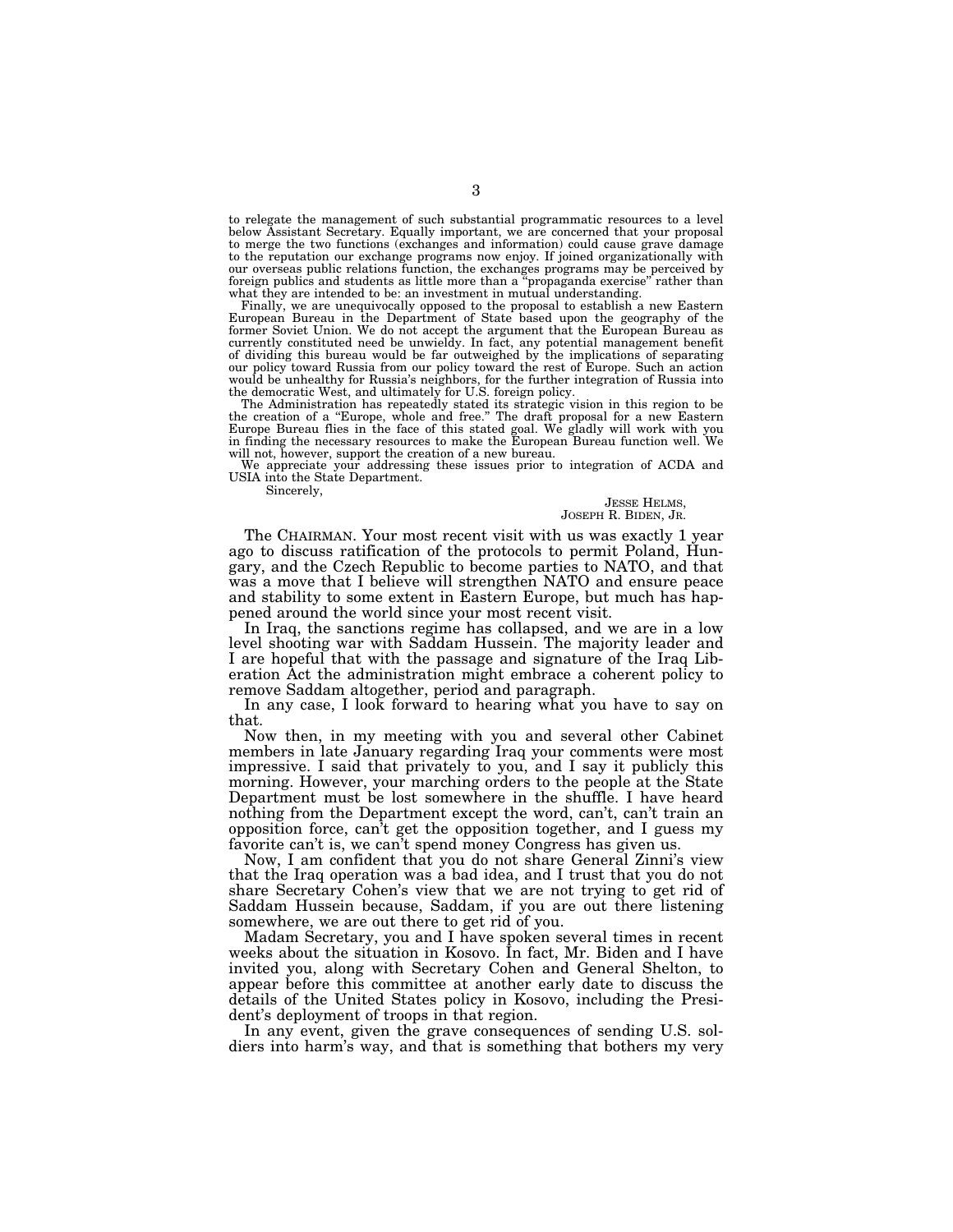soul, I expect that we will be able to arrange a mutually convenient time for that hearing prior to the implementation of any administration decision to deploy American troops to Kosovo. I am confident that you agree that it is critical to have an open discussion on this matter with the Congress and the American people as soon as possible.

In China, we witnessed last year a lot of the chummy toasts and dinners at the United States-China summit where President Clinton, shall we say, quite graciously uttered Beijing's long-awaited three noes on Taiwan, and then promptly passed our allies, South Korea and Japan, on his way home. He may have waved at them from the airplane window, but that is all.

Beijing, needless to say, returned those favors with a draconian crackdown on dissidents and with increasing hard-headedness on trade matters, plus a military exercise in November that consisted of mock missile attacks on Taiwan and United States forces in Japan and South Korea, so I hope we may be forgiven for wondering out loud again, what are we getting from our policy of so-called engagement with China?

You and I have discussed that, and I will appreciate your discussion today.

This is also the first opportunity you have had to appear before us since the tragic terrorist bombing of our embassies in Kenya and Tanzania, and first of all I extend to the families and friends of those who lost their lives in those bombings your and my and all of us, our deep regret at that loss, and to reiterate to these people that there is unanimous agreement that we must bring to justice those who orchestrated and carried out the bombings.

I am confident that I will speak for the committee in saying that although Congress cannot and must not write a blank check, we are determined to provide the support necessary to upgrade the U.S. embassies, and you and I have discussed that, and that they proceed to provide secure work environments for U.S. Government employees working overseas; and parenthetically I understand that AID initially resisted official requirements to collocate its offices within the new embassy compounds that will be built in Kenya and Tanzania, but they have seen the light on this one finally, and I am glad they see it, and I am confident that you had something to do with that.

Closer to home, I hope that we can cooperate closely on two urgent projects in the Americas. First, we will do our part to help our neighbors in Central America rebuild their countries from the wreckage left by Hurricane Mitch, and I believe we could support the Central American efforts to rebuild.

Now, this we have got to discuss publicly and privately, Madam Secretary, and it is of grave importance to me and I think to the country. I want to be as candid as I can as I do it. Nobody needs to tell you that the world has changed a very great deal since the ABM treaty was first ratified 27 years ago. The United States faces new and very different threats today, threats which are growing daily.

China has 19 intercontinental ballistic missiles, 13 of which are aimed at the United States. Saddam is doggedly pursuing nuclear, chemical and biological weapons, and the long-range missiles to de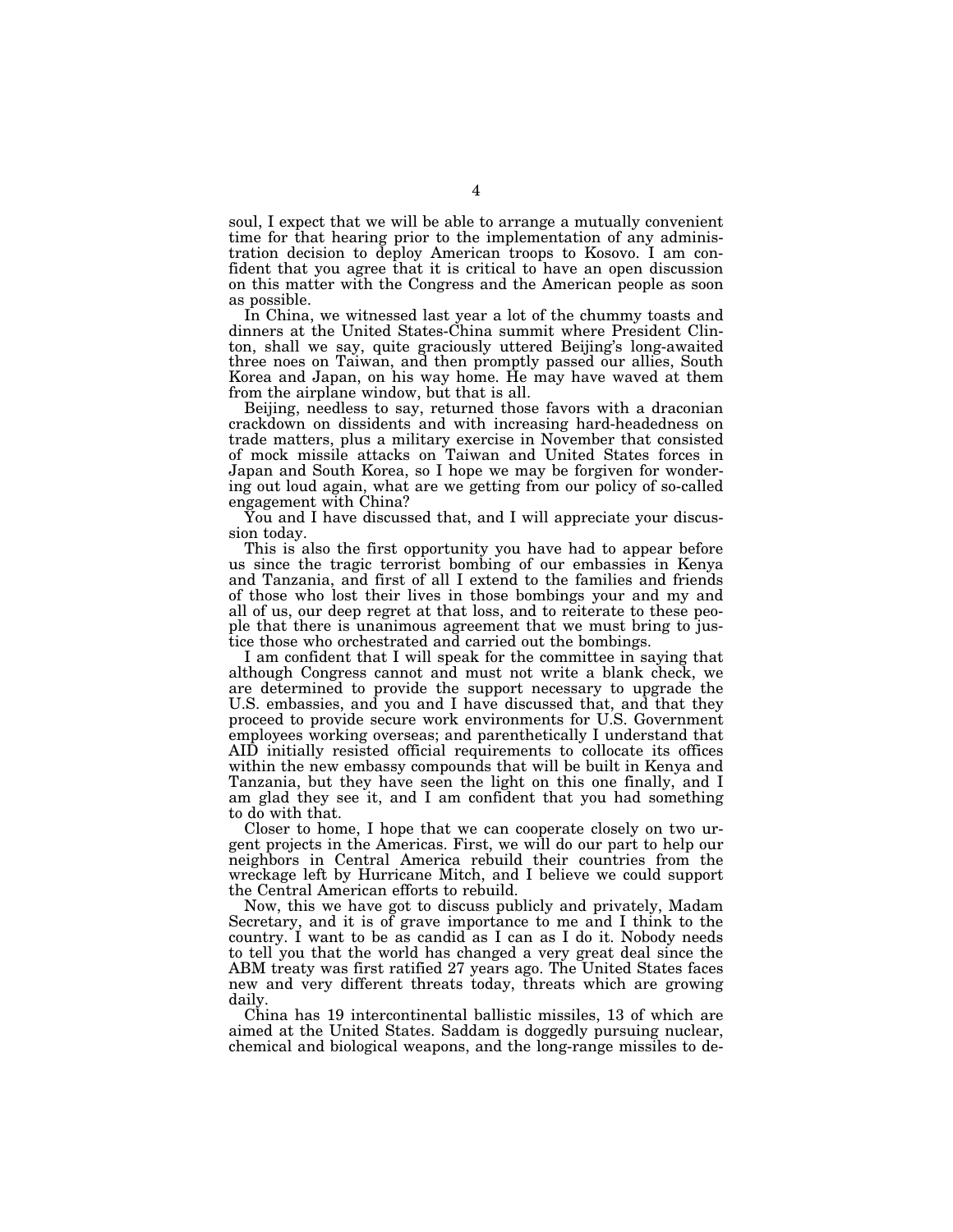liver them, and according to the Rumsfeld Commission, Iran—and I am quoting—''has acquired and is seeking advanced missile components that can be combined to produce ballistic missiles with sufficient range to strike the United States.''

Now, if Iran succeeds, the commission warns, it will be capable of striking St. Paul, Minnesota. The ABM treaty is the root of our problems, as I see it. So long as it is a cornerstone of U.S. security policy, as Mr. Berger emphasized last month, we will never, never be able to deploy a nationwide missile defense that will provide real security for the American people.

It is time for the administration to submit the ABM protocols that would expand the ABM treaty to Russia and other post-Soviet States and debate whether the ABM treaty should remain a cornerstone of U.S. security policy. I will do my best to lead the charge, saying a very loud no.

A lot of major issues, Madam Secretary, and I look forward to discussing them. Thanks again for coming, and I hope you get some sleep tonight.

Joe.

Senator BIDEN. Thank you, Mr. Chairman. Let me begin by thanking you in our meetings for organizing for this year, for your generosity and your cooperation.

Madam Secretary, the chairman and I are good friends. We came the same day to the U.S. Senate 26-plus years ago, and we truly like one another, and we truly disagree with one another on some very important things, and so I want to thank the chairman for accommodating an opportunity to fight those areas of disagreement out like we did last year, and there are going to be a lot of fights this year, Madam Secretary, and that is why I say to the chairman I am glad I have got Barbara Boxer on the committee now, and Mr. Torricelli.

Now, all kidding aside, this is our first meeting. It seems strange, but the first meeting of the committee since the Senate has been sworn in, and I would like to formally welcome Senator Boxer.

The CHAIRMAN. I join in that.

Senator BOXER. Thank you.

Senator BIDEN. And also Senator Torricelli, who has been added on the Democratic side, and I look forward to working with them.

I would like to ask unanimous consent that my entire statement be placed in the record as if read, and let me summarize as briefly as I can, Madam Secretary.

[The statement of Senator Biden follows:]

## PREPARED STATEMENT OF SENATOR JOSEPH R. BIDEN, JR.

Mr. Chairman, I join you in welcoming the Secretary back to the Committee. It's a long way from Paris, where she spent the last few days, but we hope this hearing will not be as difficult as those negotiations.

We congratulate you and your colleagues for bringing the Kosovo talks to a successful conclusion. I hope Congress will support the agreement and the troop commitment made by the President. You must be prepared to make the case to Congress and the American people that—as I strongly believe—preventing instability in Europe is in the interest of the United States.

The attention focused on Kosovo at this moment should not deflect us from several other pressing foreign policy challenges. Let me highlight just a few.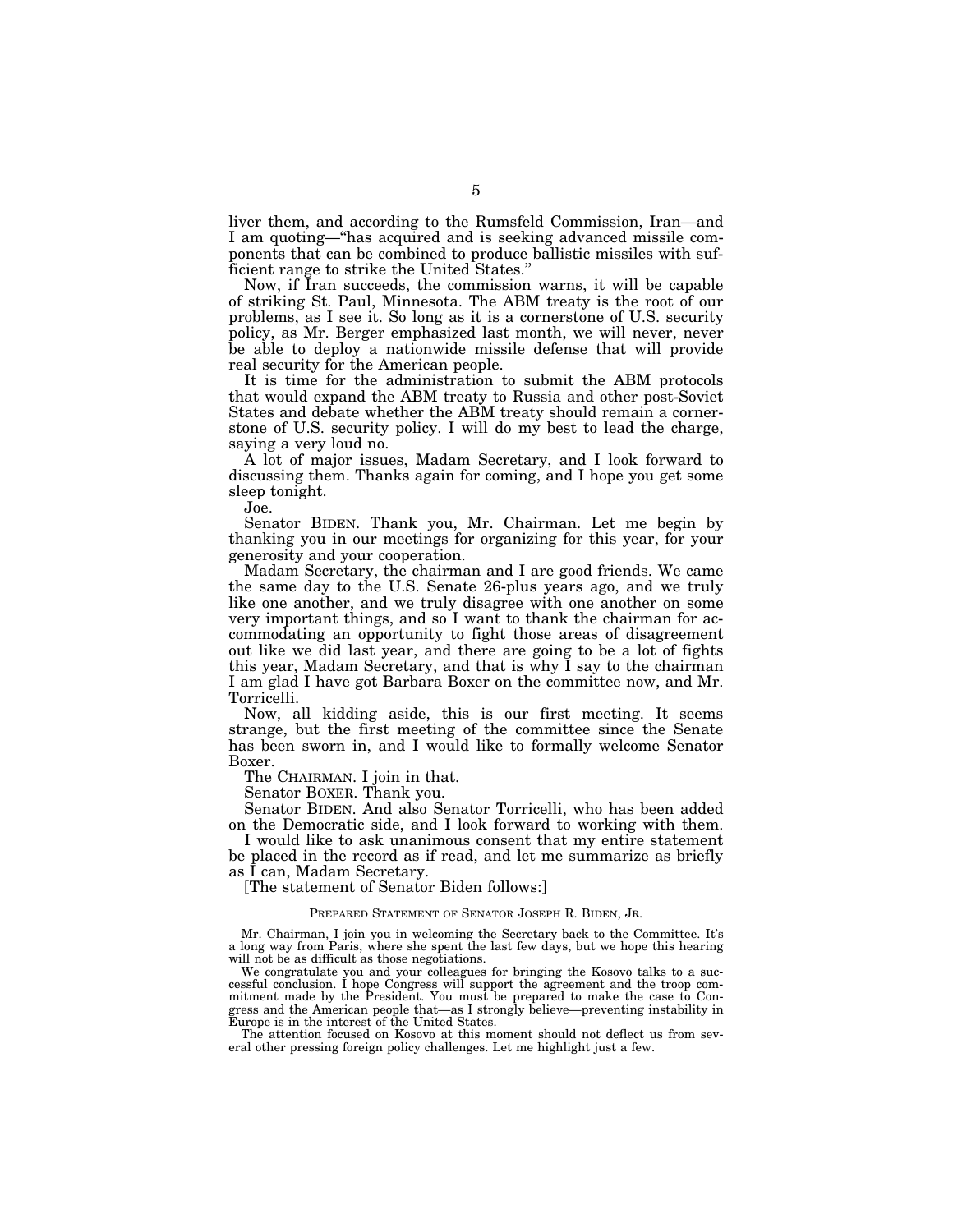A preeminent challenge lies in Russia. Though the installation of Prime Minister Primakov has created a surface calm, just below that surface is the danger of political and economic collapse—a collapse that would have catastrophic consequences. We must make clear to Russia that we want its democratic experiment to succeed, and that we are prepared to help—but Russia must do more to help itself.

A primary danger to world security is the prospect that the vast arsenal of weap-ons of mass destruction possessed by Russia will find its way into the wrong hands.

We must expand our joint efforts to control not only ''loose nukes'' but also ''loose chemicals'', ''loose pathogens'' and ''loose missiles.'' To his credit, the President has proposed increasing the Nunn-Lugar-Domenici programs by sixty percent for the next five years. As Russia's economy goes south, we must reduce the risk that its weapons of mass destruction or expertise will literally go south—to Iran, or Iraq, or who-knows-where.

Equally important, we must revive the strategic arms control agenda. The second START Treaty, approved by the Senate over three years ago, languishes in the Russian Duma. We must find a way to convince Russia to approve the treaty, and move to still deeper reductions in a third START Treaty.

Your task, Madam Secretary, has never been easy, and it has been made more difficult by the rush to deploy a ''thin'' national missile defense. Such a missile defense may be warranted by the emerging threat, but there are profound ramifications for the strategic arms control agenda which have yet to be fully debated.

Other proliferation challenges confront us, particularly in East Asia, where must re-energize our effort to prevent North Korea from developing nuclear weapons and the means to deliver them. The Agreed Framework has succeeded in temporarily restraining North Korea's production of fissile material—and bought us time to strengthen our conventional deterrence on the peninsula. But we are fast approaching the point where North Korea must resolve the world's concerns over its nuclear and ballistic missile programs, or the fading congressional support for the status quo will lead us toward a real crisis.

Here in the Senate, we must take up the Comprehensive Test Ban Treaty. This fall, a review conference will be held among nations which have ratified the treaty. Thanks to U.S. leadership, the two nations which detonated nuclear devices last year, India and Pakistan, are moving toward joining the treaty. It would be a strange irony, and a serious blow to nuclear nonproliferation, if the United States fails to ratify this treaty.

We also have some unfinished business in the Senate—paying our arrears to the United Nations. In the last Congress, the Chairman and I worked with you to forge an agreement that had broad support in the Senate. It is essential to our many interests at the United Nations that we resolve this issue quickly—and promptly put in place one of our most capable diplomats, Dick Holbrooke, to help carry it out.

Finally, to advance our foreign policy we need a first-class diplomatic corps. Unfortunately, funding for foreign affairs has been a second-order priority in recent years. We must bring the State Department into the 21st century technologically, and we must ensure that our people serving overseas are well protected.

I share the concerns stated by Admiral Crowe last week that the three billion dollars for embassy security requested over the next five years may be insufficient; it would be a dereliction of duty for Congress and the administration to ignore this pressing need.

Mr. Chairman, I appreciate your giving me a few minutes to outline what I see as the key priorities for the coming year. I look forward to hearing from the Secretary.

My mom has an expression. My mom, thank God, is alive and well, and is an 80-year-old plus woman who looks like she is 60, and still takes care of all her kids and her grandkids and greatgrandkids. Every time we complain about something, my mother used to say—my mother is a very devout Catholic. She would say, dear—her maiden name was Finnegan, which explains a lot. She would say, dear, the Lord never sends anyone a cross that they cannot bear.

Well, you have been sent a whole hell of a lot of crosses. You are about to—I think your plate at State is probably more full with significant, very significant issues, that are going to have long-term consequences for this country's foreign policy and security, and I must say to you, the way you have handled that responsibility from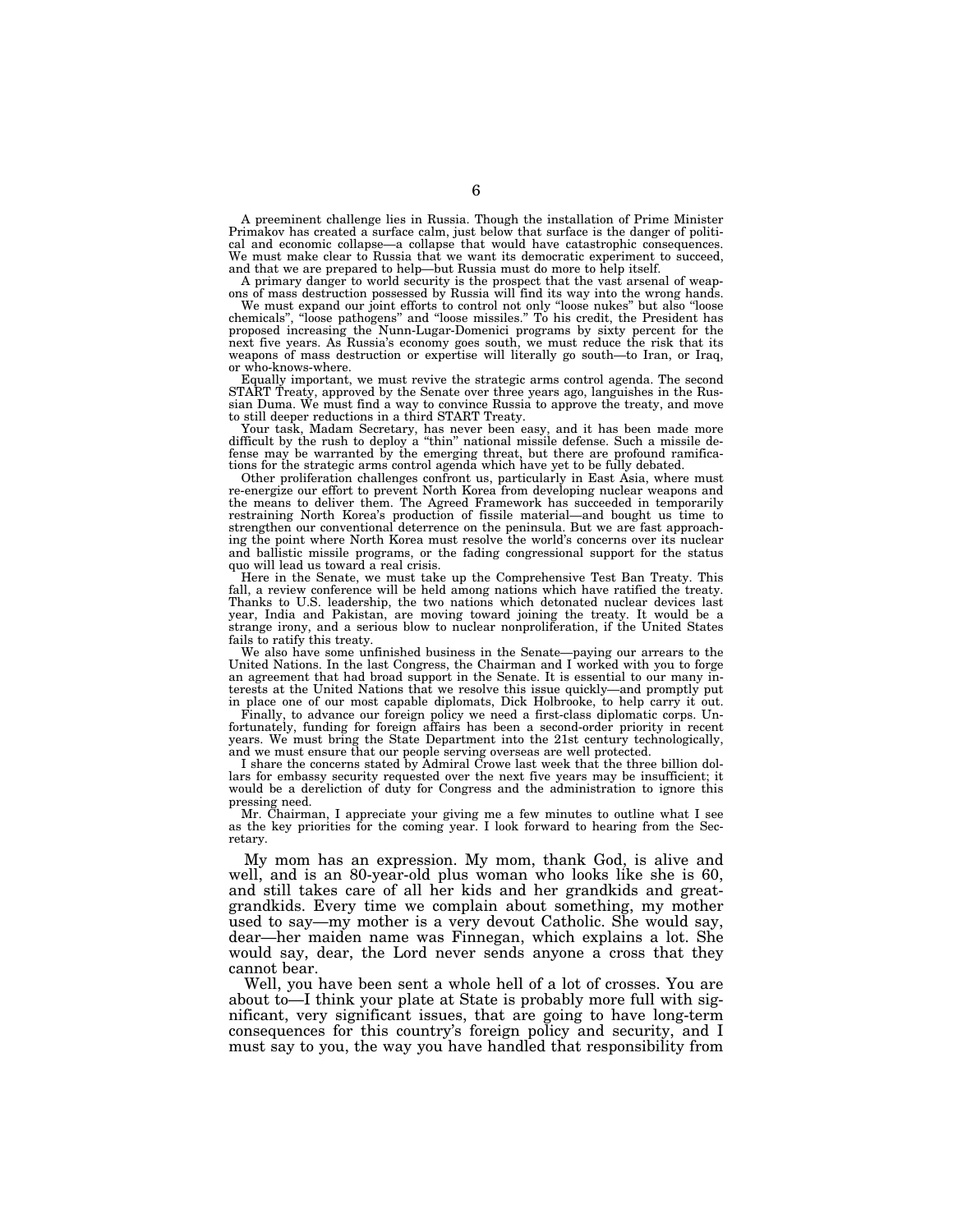emergency circumstances of consequence such as Iraq, the Middle East, Kosovo, has been admirable, but as the chairman pointed out, we have some major, major disagreements.

I have an inordinately high regard, and I mean this sincerely, for my Republican colleagues on this committee. Some of the most devoted and smartest folks in this place I think are on this committee and on the Republican side of this dais, but we have some real strong disagreements between them, among us, and they relate first and foremost in my view to arms control, the whole question of our strategic posture.

It is going to be the future of where we are going to be. I think our strategic doctrine is going to be tested more in the next 18 months than it has been at any time in the last, probably since 1972. The chairman has been very forthright. He would like to see ABM no longer the cornerstone. I believe it is the essential cornerstone of our strategic doctrine, and so we are going to have a real knock-down drag-out as we should, a legitimate intellectual debate about what our strategic doctrine should be.

In addition to that, Madam Secretary, we are going to be dealing with very, very basic and significant issues relating to proliferation. I have been letting my chairman know that I believe the Comprehensive Test Ban Treaty, if the Lord came along and said, Joe, you get one off the wish list to get passed this year, I would say the Comprehensive Test Ban Treaty. My chairman says if there is one that is going to stay on the list I think he would say Comprehensive Test Ban Treaty.

The CHAIRMAN. [Nods.]

Senator BIDEN. So a lot is at stake, as you well know, but there is some help. There is some progress going on. The efforts that you in the State Department and the President had underway with regard to India and Pakistan look like they may be bearing a little bit of fruit here. It looks like there may be a shot at it.

And I think what happens in Korea, will have a tremendous effect. Senator Brownback has made me even more aware today, of an incredibly difficult problem in Africa in terms of live, potent and flourishing slave trade going on a la the 15th century and 16th century.

So there are a lot of problems we face, but let me conclude by saying to you I think that your overall budget which is one of the purposes of this opening hearing is sound. You seek \$21.3 billion for international affairs and roughly \$3 billion in advanced appropriations for embassy security, which is an unusual thing.

We do not do that. We do not often do that, commit and appropriate and authorize  $1, 2, 3, 4$  years down the road. I think it is a solid sound budget. I think it gives you a platform from which to be able to begin to deal with or continue to deal with some of these very difficult problems.

I hope, and it is the chairman's wish—as you notice, since the chairman has taken over this committee he has felt very strongly about the jurisdictional responsibilities of this committee and us authorizing your budget, and if I may conclude by saying, in our discussions the chairman has a desire to try very, very early this spring for us to have an authorization bill out of this committee.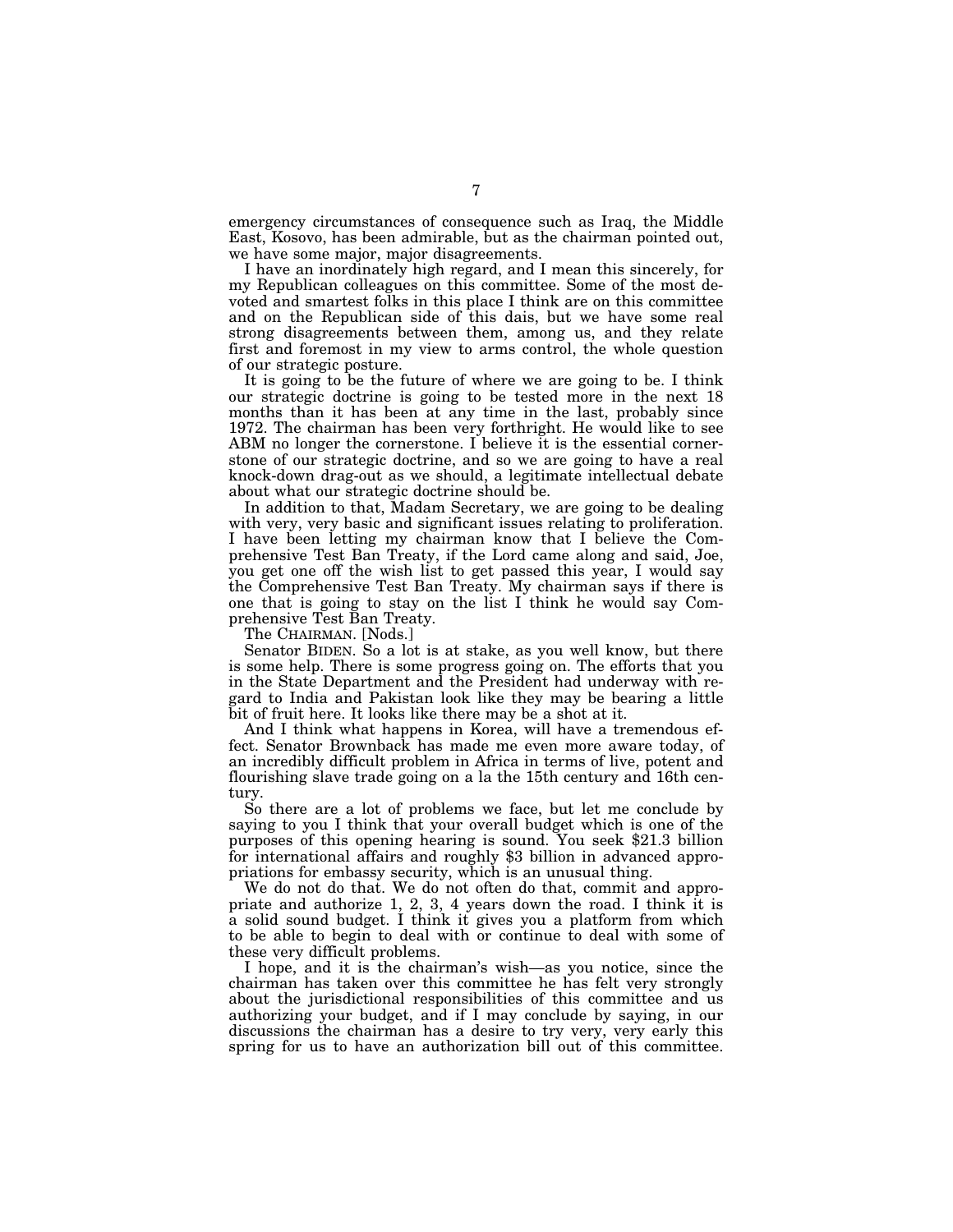So it is going to be a very busy time, Madam Secretary. I look forward to working with you. There is going to be a lot of places we can agree, but on some of the biggest ticket items in terms of our strategic policy and our foreign policy there is not a partisan disagreement for partisan purposes. There is a genuine, ideological divide on some of these issues that is reminiscent of what occurred 35 years ago, and I think it is good for the country we have the debate. I think it is good for the country we resolve it, but it is going to be very hard on you, and I wish you well.

Again, I will end where my mother begins, the Lord does not send anybody a cross they cannot bear. I am sure you will be able to handle it, but I want you to know and understand the incredible pressure and time constraints you are under, and thank you for being here.

The CHAIRMAN. To which I say, amen. Now you may sing the Doxology for us. Madam Secretary, we welcome you.

## **STATEMENT OF HON. MADELEINE K. ALBRIGHT, SECRETARY OF STATE**

Secretary ALBRIGHT. Thank you, Mr. Chairman, and thank you, Senator Biden, and thank you for your understanding of my condition. Makeup not aside, I have earned this face.

So I look forward very much to having a discussion with you today, and I thank you very much for all the kind words about the leadership role in the State Department. I am very proud of the fact that I think we have the strongest State Department that has existed in decades, and I have a very fine team. I hope that you all will recognize that along with me, because I think that it is a great team.

When I was still a professor, and shortly after the end of the cold war, with the fall of the Berlin Wall, I remember giving a lecture to one of the graduate classes and saying that the world was going to be much more complicated and much more dangerous than the period that we had just gone through. I had no idea that I would be in a position where I would actually have to deal with those dangers and complications and crosses, but as you know, I am honored to be in this position and will continue to work with you.

I am very much looking forward to the way you have both framed this as important discussion. I think these are debates that the American people have to hear, and I think this is the best forum for those debates to take place, and so I look forward to doing that with you.

And I thank you also very much for rescheduling this hearing. It is very kind of you, and I will try to keep my testimony short and get through some of the issues that you have raised, but obviously we will do more in questions.

I am sure you are interested in Kosovo, which I will discuss, but I want to at least touch on the many other challenges that we face. As I have said before, Mr. Chairman, the overarching goal of U.S. foreign policy is to bring nations closer together around basic principles of democracy and law, open markets, and a commitment to peace, and nowhere have we made greater progress than in the community of democracies we and our neighbors are building in this hemisphere.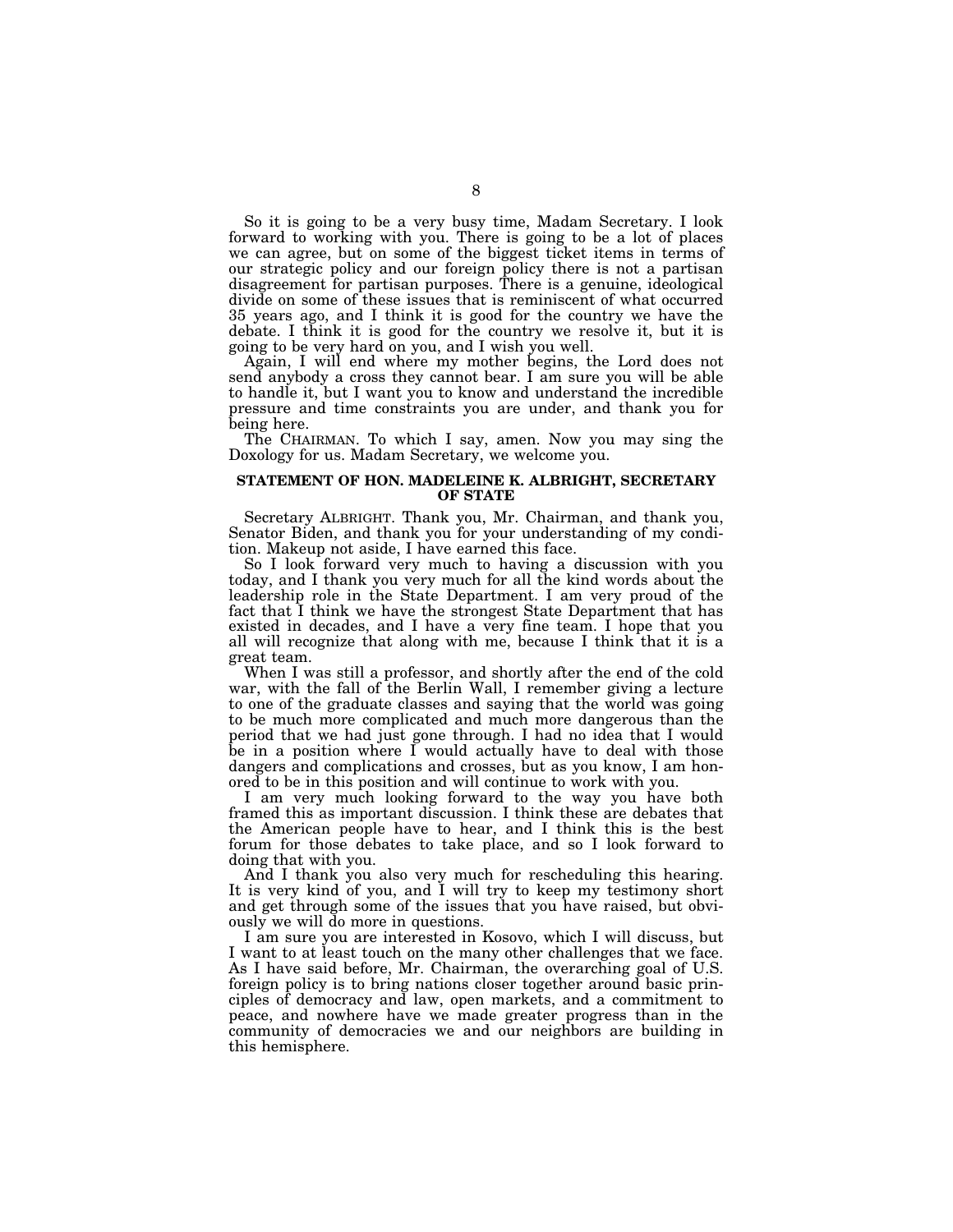I want to begin this morning by echoing the President's request for funds to help the people of Central America and the Caribbean recover from the terrible destruction of Hurricanes Georges and Mitch. Recovering this region matters both from human reasons and because economic dislocations there could have a serious repercussion here, and we have strong interests in helping Central America bolster its democracies and provide a good life for its people at home.

Elsewhere in the region we are working closely with Mexico to expand economic ties and achieve greater success in the war against drugs. We are helping Colombia's new President as he struggles to bring peace and the rule of law to his country, and we are pressing Haiti's leaders to end their destructive political deadlock, and we are taking steps to help the people of Cuba without helping their repressive and backward-looking ruler.

Across the Atlantic this year marks the 10th anniversary of the fall of the Berlin Wall and the birth of a new Europe, and it also marks the 50th anniversary of a remarkable alliance. In 2 months here in Washington we will meet with our allies to set the course for NATO's second 50 years, and together we will affirm NATO's success in safeguarding freedom, welcome the alliance's new members, and prepare for the challenges of the 21st century, and as we do so, we bear in mind that although NATO stands tall, it does not stand alone. The EU, OSC, NATO and its partners form the core of a broader system for ensuring security and promoting shared values.

We learned in Bosnia earlier this decade that such a system is vital, and we face a test of that system now in Kosovo. Now, as you know, I returned last night from France and efforts to lay the groundwork for a lasting peace in Kosovo. We did not reach full agreement, but we did hammer out a viable plan for autonomy and democracy in Kosovo through an interim political settlement, and we made progress on and clarified, although we did not settle the security issues.

The parties have agreed to meet again on March 15. In the interim, we call upon both sides to refrain from acts of provocation and violence and respect fully the security of the Kosovo verification mission. Officials in Belgrade know that NATO's authority to use force if necessary remains in effect. The proposed interim agreement is the best deal either side will get, and it should be agreed to by both. If a settlement does occur, the United States will participate with NATO and as partners in implementing it.

There are compelling reasons for this. Kosovo lies within the Balkans, where there is no natural border to conflict. A new explosion of fighting in Kosovo could expand into regional hostilities that could cause massive suffering, displace tens of thousands of people, undermine stability throughout South Central Europe, and directly affect our key allies.

As I said, Kosovo is also a critical test for NATO and other institutions in which we have a vital stake. These institutions are being challenged now, especially by Serb President Milosevic, who has lied repeatedly to them. If we fail in our resolve, we will weaken the institutions we rely upon not only in the Balkans but also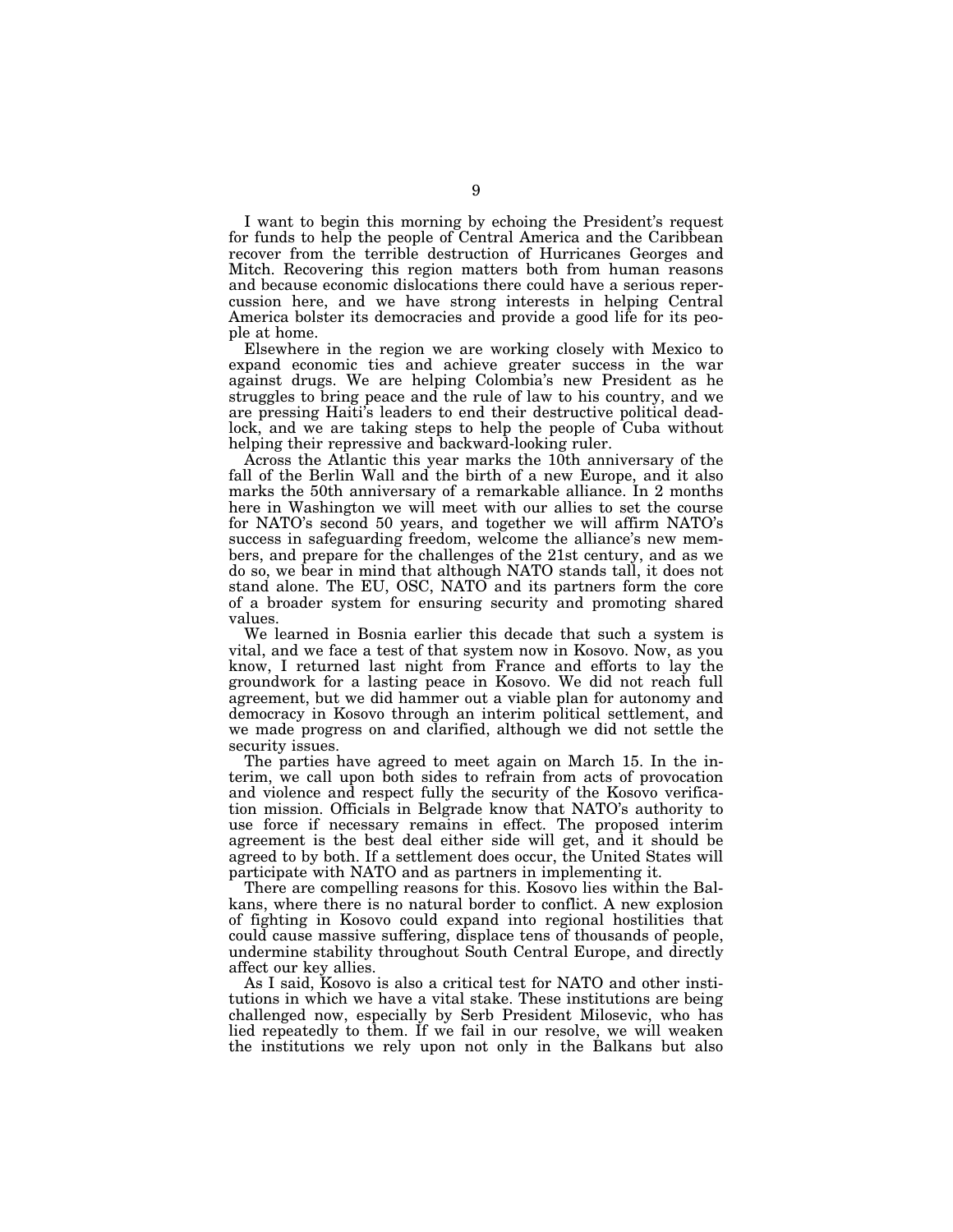throughout the continent. That is a weakness we cannot risk and must not allow.

We also have an interest in seeing that the situation in Kosovo is resolved in a way that promotes ethnic tolerance and democratic principles. Failure to achieve this could harm progress elsewhere, especially in Bosnia.

Having returned from Rambouillet I can also tell you, Mr. Chairman, that there is zero chance that the Kosovo Albanians will sign on to this deal if the U.S. does not participate in its implementation. The President has made it clear that others must provide the lion's share of the troops, and we have seen our allies step forward and offer to do just that.

The stakes in Kosovo are high, and I will not sugar-coat the difficulties that we face. We did not achieve all we hoped for at Rambouillet, but Rambouillet was not the end of the road. The people of Kosovo, whether ethnic Albanian, Serb, or other, deserve to live in democracy and peace. They deserve to have their rights and heritage respected, and I am convinced that by far the majority of respected leaders within the Kosovar Albanian community support the interim agreement we proposed and they helped to refine.

The primary obstacle to peace remains Slobadan Milosevic. It was his brutal campaign of repression that gave birth to the KLA, and it was at his orders that so much of the worst violence and suffering has occurred.

Milosevic no longer has a choice. If the Kosovar Albanians accept the interim agreement, Milosevic must, too, or face the consequences.

Mr. Chairman and members of the committee, let me now move on to the Asian Pacific, where we are working with allies and partners to improve security cooperation, restore economic momentum, and build democracy.

In this region, there is no greater threat to peace and stability than the situation on the Korean Peninsula. With our allies and Japan and China we are discussing with North Korea the prospects for achieving a permanent end to tensions. We are also engaged in direct talks with North Korea on ways to resolve concerns regarding suspicious underground construction activities and long-range missile programs. These concerns must be addressed if North Korea is to improve relations with us and others in the region. In addition, the agreed framework must be implemented in good faith, and by all sides.

Also in East Asia we have continued our strategic dialog with China, and since that dialog began, China has taken positive steps on proliferation, moved ahead on economic reform, and played a responsible role during the Asia financial crisis. We need to recognize progress even as we press for more.

At the end of this week, I leave for China, where I will reaffirm our commitment to dialog and straight talk. I expect serious discussions about possible Chinese accession to the WTO, export controls, and the need to prevent renewed tensions related to Taiwan.

I will also bring a strong message of support for international norms of respect for human rights. This will come as no surprise to Beijing. President Clinton has emphasized this principle repeatedly, and in recent months we have condemned the arrest of Chi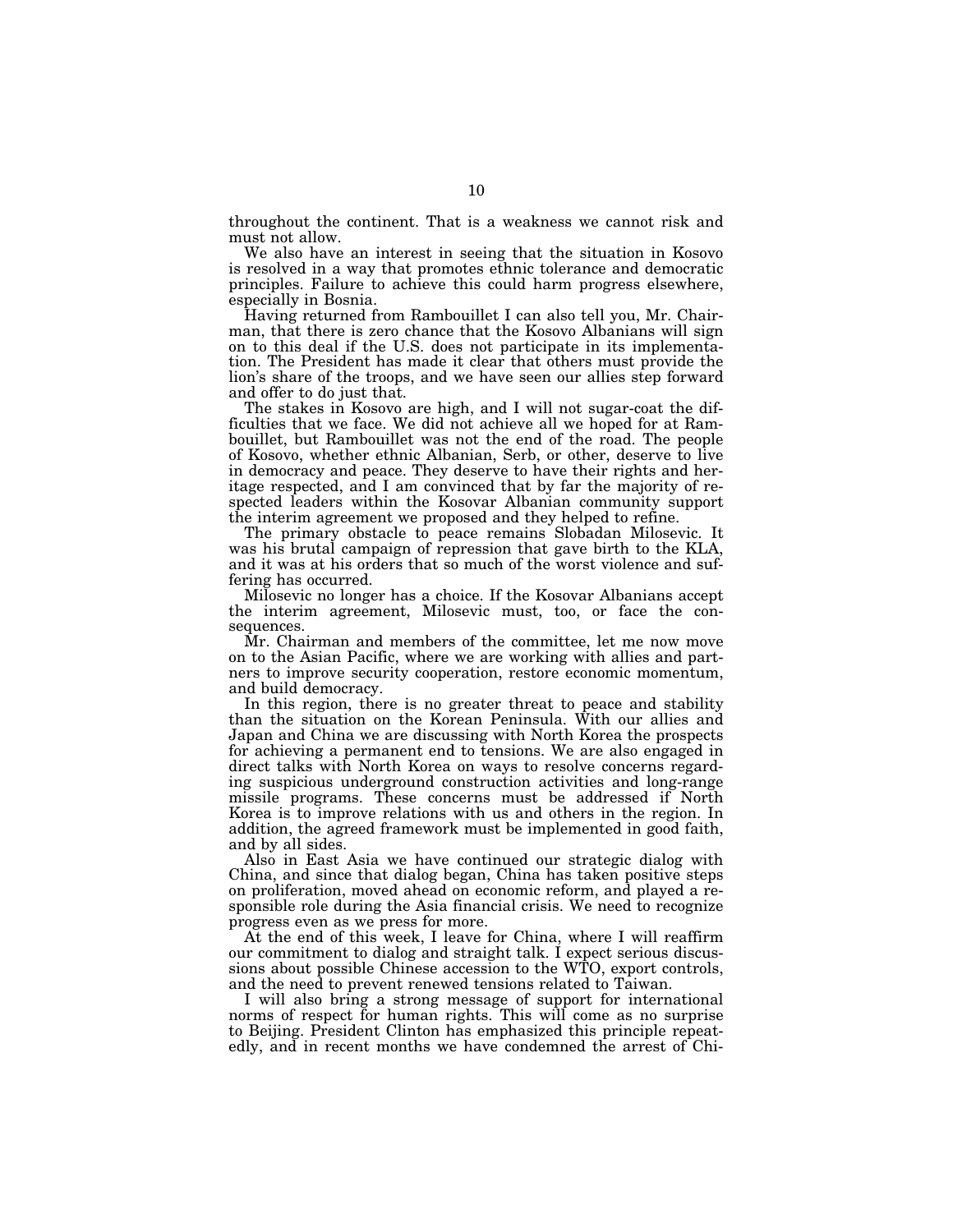nese who sought peacefully to establish an opposition political party.

Let me stress that in our relations with China engagement is not endorsement. We continue to have sharp differences with Beijing, but we also believe that the best way to narrow those differences and to make progress where our interests coincide is through regular contacts and dialog.

In the Middle East we have lost King Hussein, a great leader and an eloquent partisan for peace. His memory should inspire us all to even more vigorous efforts. The United States will persist in supporting the peace process.

We are in regular contact with Israeli and Palestinian leaders encouraging them to carry out the Wye River memorandum, and I urge the committee to back the President's request for funds to help them do that and ask expedited consideration of \$300 million in assistance to support Jordan at this critical time. I have met with the new king, and am confident that he will carry on the wise policies of his father.

In the gulf, we have shown again our willingness to use force when required to respond to flagrant Iraqi violations. Our strikes have reduced Iraq's aggressive potential and we continue to defend our pilots patrolling the no-fly zone. At the United Nations, we are working with the Security Council to develop a basis for resuming inspection and monitoring of Iraq's remaining weapons of mass destruction capabilities. We are insisting that sanctions against the regime continue until Iraq meets its obligations, although we support helping the Iraqi people through an enhanced oil for food program.

Our policy toward Iraq is to counter the threat Saddam Hussein poses to his neighbors, our allies, and our interests, and to support the Iraqi people's desire to reintegrate themselves internationally and free themselves from a leader they do not want, do not deserve, and never chose.

Mr. Chairman and members of the committee, the new century will demand from us a fresh approach to the dangers and opportunities of Africa. Today, with regional leaders, we are searching for ways to end bloody conflicts from the Sudan and Horn of Africa to Congo and Sierra Leone.

These immediate crises must not, however, cause us to neglect our long-term goals. I urge your backing for our efforts to assist the hoped-for transition to democracy in Nigeria, to improve Africa's emergency response capabilities, and to gain passage of the Africa Growth and Opportunity Act which would help the continent's most determined reformers and expand our trade with the world's largest underdeveloped market.

Mr. Chairman, I will be blunt. There are some both inside and outside Government who look at Africa's problems and throw up their hands. Many others throw up their hands without even the slightest glance at the cross-currents presently at work. The sources of crisis in Africa are hardly unique to that continent, and Africa does not lack the qualities out of which a freer and more prosperous future may be built. Progress may be neither universal nor as rapid as we would wish, but we owe it to ourselves and to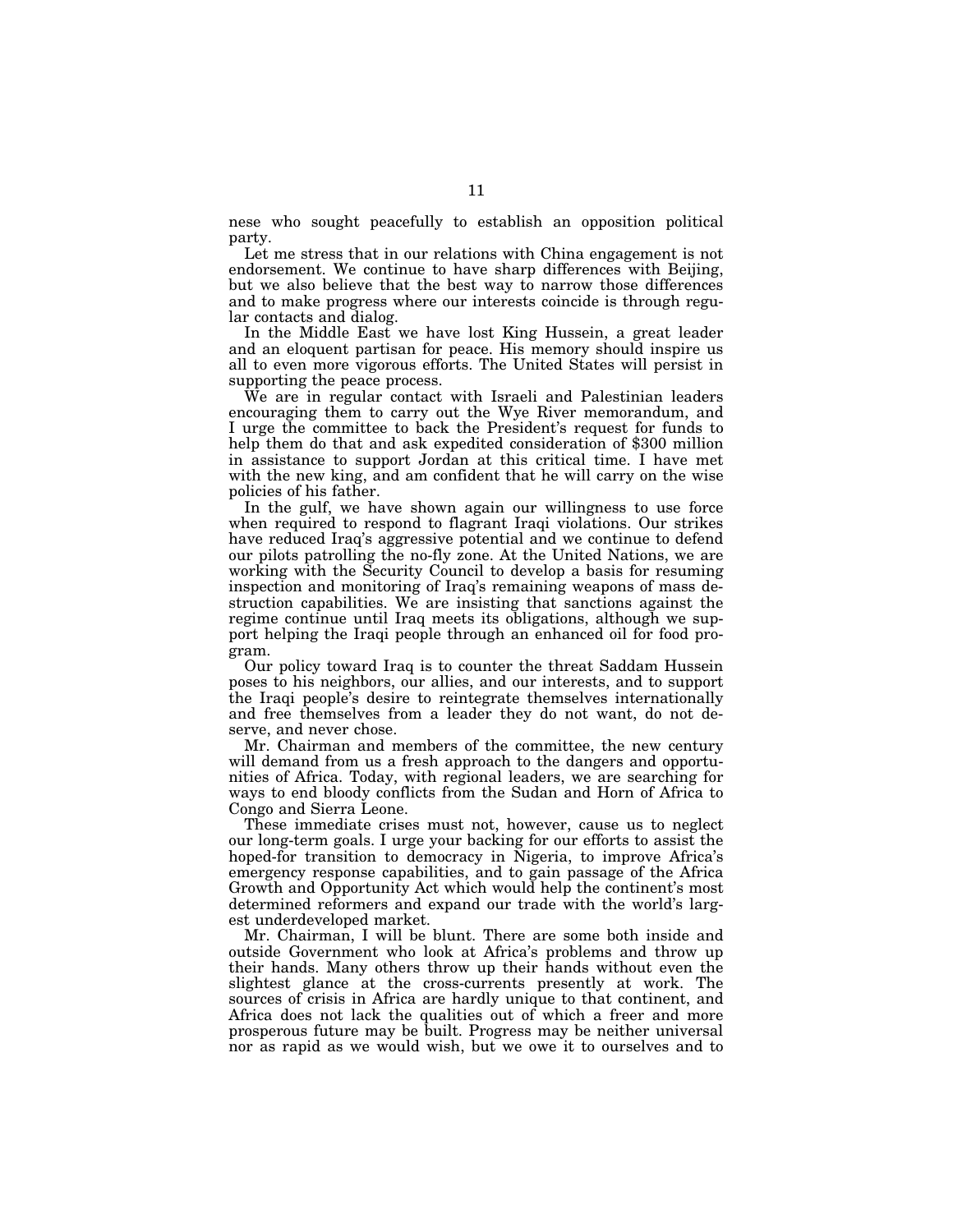those striving to build a new Africa to assist their efforts when and where we can.

Mr. Chairman, many of the measures we take to protect American security and prosperity are directed at particular countries or parts of the world, but others can best be considered in global terms. These include our international economic leadership, war against terror, drugs, and crime, environmental measures, and initiatives to promote democracy, human rights, and the rule of law. They also include our strategy for safeguarding American security by preventing weapons of mass destruction and the missiles that deliver them from falling into the wrong hands.

The economic crisis in Russia adds urgency to this need. The President is seeking \$4.5 billion over the next 5 years for threat reduction programs designed to safeguard critical weapons materials and technology. We are determined that no nukes should become loose nukes.

We are striving to ensure effective implementation of the Chemical Weapons Convention, to negotiate an agreement to end the production of fissile material for nuclear weapons, and to bring the Comprehensive Test Ban Treaty into force. This last agreement holds the promise of a world forever free of nuclear explosions, but if we are to fulfill that promise we must lead the way in ratifying the CTBT just as we did in negotiating and signing it, and I strongly urge the Senate to approve the CTBT this year.

Mr. Chairman, as my written statement describes, we also want to work with you and the members of this committee to develop an effective and comprehensive response to the potential dangers posed to our citizens by missiles that may carry weapons of mass destruction.

Finally, perhaps the best way to begin the work of the new year is to finish with that of the old. We have been trying, it seems forever, to find a way to encourage further reform at the United Nations while meeting America's obligation to pay our arrears. This stalemate has dragged on for much too long, and I hope we can work together in 1999 successfully this time to pay our bills and thereby increase our leverage in keeping the U.N. on the reform road. This would serve U.S. interests and increase our leverage for further reform.

Senators, the efforts we make to advance our security, prosperity, and values are essential to our future, but we cannot lead without tools. It costs money to counter modern terrorists, protect American jobs, cool regional disputes, aid child survival, and spread the gospel of freedom, but these costs are small compared to the price we would pay if we sat passive while conflicts raged, criminals flourish, democracies unraveled, and weapons of mass destruction spread unhindered around the globe.

Unfortunately, despite the strong support from many in both parties in Congress, we have lost grounds during this decade. In real terms, funding to protect American interests abroad has declined sharply. We have been forced to cut back on training. We face critical infrastructure needs, and the embassy bombings in Africa were tragic evidence of the imperative to do far more, far more quickly to reduce the vulnerability of our diplomatic missions.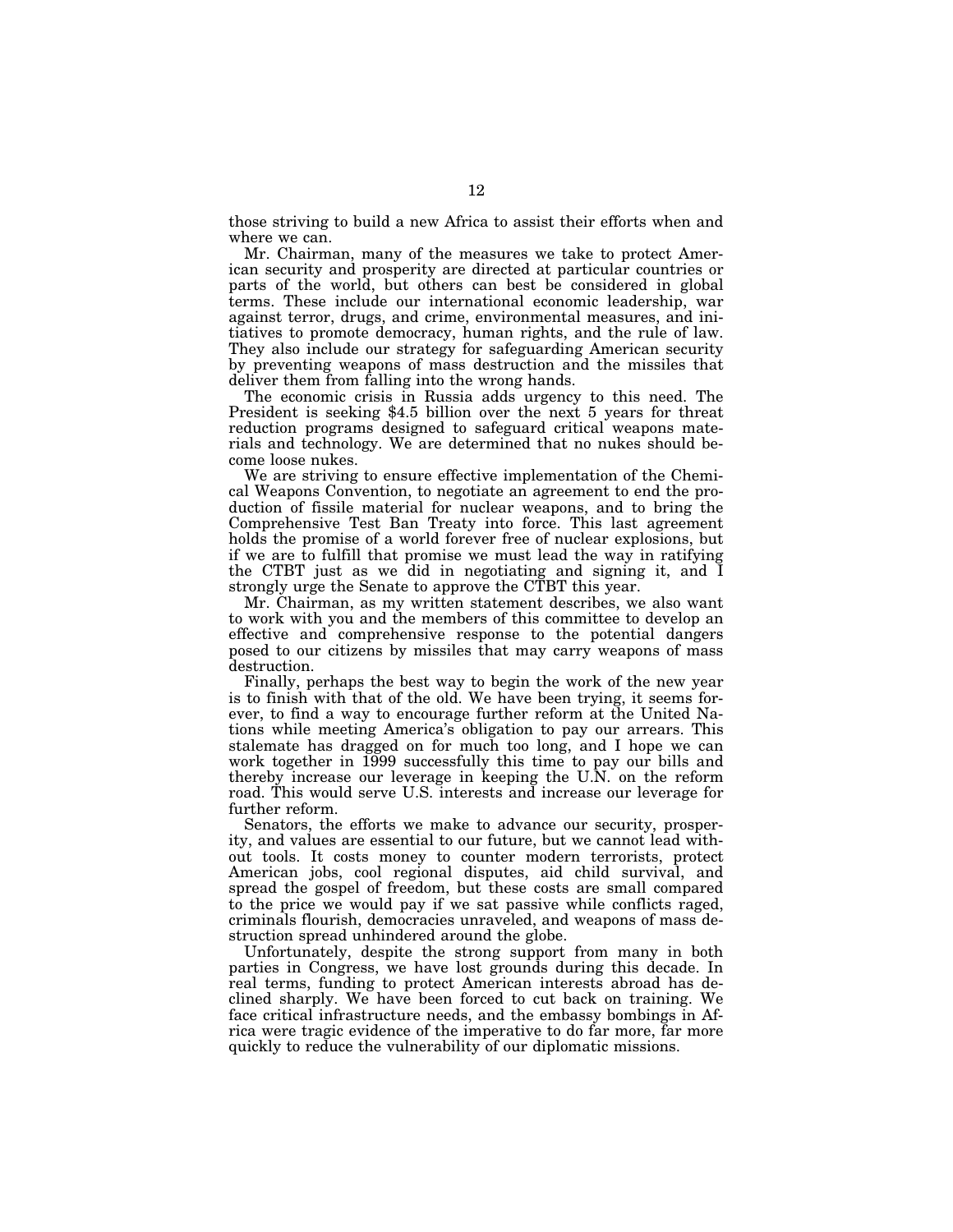So I urge the committee to support with enthusiasm and in full the President's budget for international programs. By so doing, you will serve both our Nation and your constituents well, and you will give the people who protect American interests overseas the backing that they have earned.

Fifty years ago, only a short distance from where we are now, President Harry Truman delivered his first and only inaugural address. In what came to be known as the four point speech, he challenged Democrats and Republicans alike to lend their support to international organizations, to continue programs for world economic recovery, to join with free people everywhere in the defense of democracy, and to draw on our country's expertise to help people help themselves in the fight against ignorance, illness, and despair.

Today, we are summoned to build new institutions adapted to the challenges of our time, based on principles that will endure for all time. In so doing, we must heed the central lesson of this century, which is that problems abroad, if left unattended, will all too often come home to America.

We Americans draw immense strength from the fact that we know who we are and what we believe. We have a purpose and, like the farmer's faith that seeds and rain will cause crops to grow, it is our faith that if we are true to our principles we will succeed.

Let us, then, do honor to that faith in this final year of this turbulent century. Let us assume, not with complaint but welcome, the leader's role established by our forebears, and by living up to the heritage of our past, let us fulfill the promise of our future and enter the new century free and united, prosperous, and at peace, and to that mission I pledge my own best efforts and respectfully solicit both your wise counsel and support.

Thank you very much, and I am now ready to answer questions. [The prepared statement of Secretary Albright follows:]

#### PREPARED STATEMENT OF HON. MADELEINE K. ALBRIGHT, SECRETARY OF STATE

Mr. Chairman and Members of the Committee, good morning, I am delighted to be here to testify regarding the President's proposed Fiscal Year 2000 budget request for international affairs, and to review the principles and practice of U.S. foreign policy around the world.

I begin with the observation that we all know America's purpose. It is freedom. We Americans are dedicated to the rights of all people. We promote government with the consent of the governed. We believe in law. We cherish peace. We seek prosperity.

Having said this, we have not said very much. For it is easy to list goals. Our task, together, you and me, America and our friends overseas, is to achieve them.

About a decade ago, our generation began a journey into a new era. We set out free from cold war bonds, but were soon plagued by a viper's nest of other perils. Along the way, we have not always put our foot right, but overall we have made great progress.

Because the signposts of the past have fallen, history demands that we be innovators and trailblazers, builders of new institutions and adapters of old.

So in virtually every part of every continent, we work with others to bring nations closer together around basic principles of democracy and law, open markets and a commitment to peace.

We do this because it is right, but also because it is essential to protect the best interests of our nation and people. In this era, our security, prosperity and freedom hinge on whether others, too, have access to these blessings. And the future depends on whether we can help shape a world in which disputes are settled, prosperity is shared, criminals are caught, aggressors are deterred and basic human rights are respected.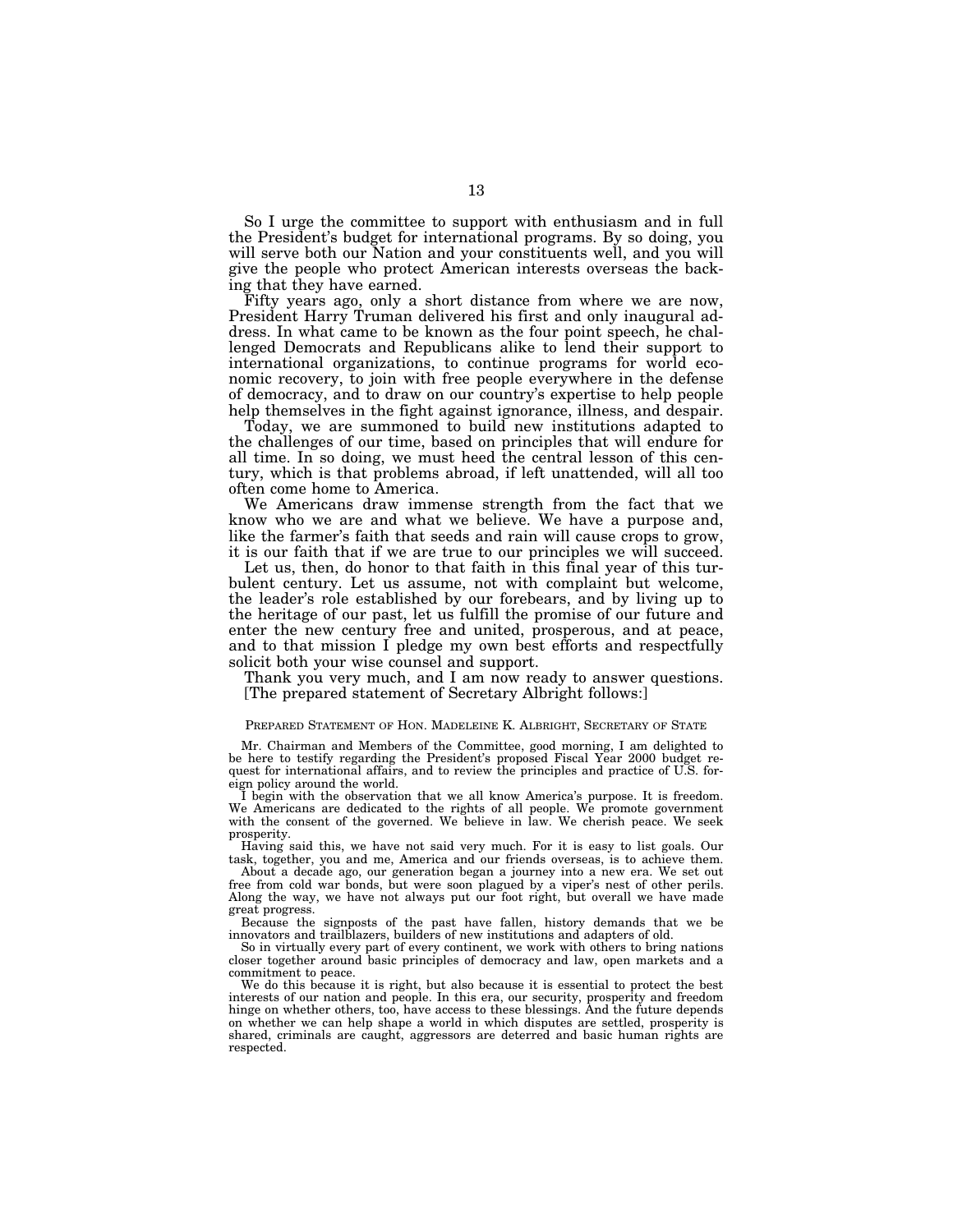### *(A) The Western Hemisphere*

Nowhere are these truths more evident than in the community of democracies we are building with our neighbors in this hemisphere.

Earlier this month, the President and I visited Mexico, with whom we share a 2000-mile border and a host of common interests. We place a high priority on our economic ties with Mexico, and on working through the U.S.-Mexico Binational Commission to enhance cooperation on matters ranging from counternarcotics to environmental protection to immigration. We also have an urgent and shared interest in helping the people of Central America recover from the destruction caused by Hurricane Mitch.

The President's trip to that region next month will remind the world and our own citizens that, though the floods have receded, the hard work of rebuilding from that terrible storm has just begun.

This morning, I ask your support for the President's request for emergency supplemental funds to help our neighbors plant crops, replace schools, reconstruct communities and resume normal lives.

An early and sustained recovery in Central America matters to us both for human reasons and because economic dislocations in that region could contribute to social conflict, illegal immigration and crime. We have a strong interest in helping Central America strengthen its democracies and provide a good life for its people at home. Sustained recovery means expanding trade and creating jobs. These are the goals of the enhanced Caribbean Basin Initiative legislation the Administration will soon submit and for which I ask your support.

It is appropriate that we help our neighbors not only in Central America, but also in the Caribbean and Colombia, to recover from recent natural disasters. For this spirit reflects the flourishing partnership that has grown out of the Summit of the Americas process.

That process began in Miami in 1994 and gained momentum in Santiago last year. Its purpose is to build a hemispheric community based on shared interests and democratic values.

On the economic front, we have forged a commitment to growth and integration based on open markets, open books, better schools and broader participation. Already, we export more to the Americas than to any other part of the world. And the United States is firmly committed to achieving a Free Trade Area of the Americas by 2005.

We are also working closely with Brazil and other countries in the region to prevent the further spread of financial instability.

In the area of security, our hemispheric community has also made great strides. With our help, and that of others, the troubling border dispute between Ecuador and Peru has been resolved. In Central America, after decades of fighting, differences are being settled by ballots, not bullets. And overall counter-narcotics cooperation is stronger than ever, because the understanding is broader than ever that the drug plague threatens us all, and that we must all do our part in the struggle against it.

At the heart of the Summit of the Americas process is a commitment to democracy.

In nations such as Venezuela and Peru, Paraguay and the Dominican Republic, we are helping democratic forces to assemble the nuts and bolts of lasting freedom.

In Colombia, President Pastrana is committed to the rule of law and a future of peace for his people. I urge your support for our efforts to help him end his nation's bloody civil conflict, fight drug traffickers, support alternative development, and create a climate in which the rights of all Colombians may be respected.

In Haiti, the long-unresolved conflict between President Preval and majority legislators has stalled economic reforms and led to the de facto dissolution of Parliament. The Haitian people deserve better. It is in our interest to continue assisting them as they struggle to build better lives.

And in Cuba, we have taken a series of steps designed to help the Cuban people without strengthening their repressive and backward-looking rulers.

Our goal is to do what we can to help Cubans lay the groundwork for civil society and prepare for a peaceful transition to democratic rule. To this end, we have sought to make it easier for the people of Cuba to be in touch with family and friends here in the United States; and easier for the Cuban-American community to help those who remain on the island.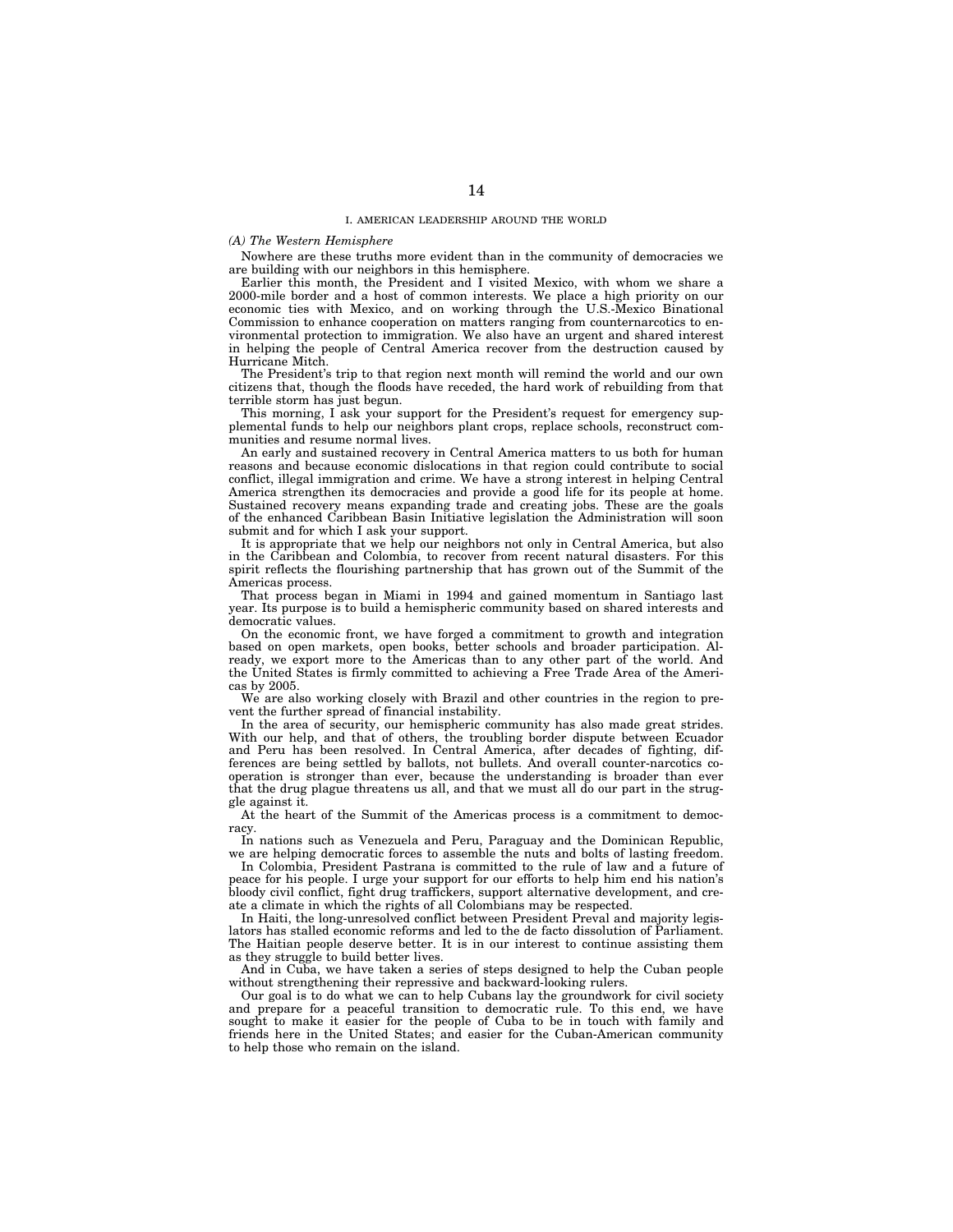### *(B) Europe and the New Independent States*

We will mark this year the tenth anniversary of the fall of the Berlin Wall and

the birth of a new Europe—undivided, democratic and working together for peace. With allies and partners, we are creating new institutions and adapting old ones

to meet the challenges of the new era. With the President's personal leadership, and crucial help from former Senator George Mitchell, we have supported the people of Ireland in their desire to end ter-<br>ror and live in peace through implementation of the historic "Good Friday" agreement.

We have joined Estonia, Latvia and Lithuania in signing the U.S.-Baltic Charter, to show support for the freedom and security of those nations and for their efforts to join western institutions. We are pursuing our Northeast Europe Initiative to build bridges among the nations of the Nordic and Baltic region.

We strongly support the expansion of the European Union (EU) into central and eastern Europe, and Turkey's desire to be part of that process. We are working hard to ease tensions in the Aegean and continue to explore every opportunity for progress toward a settlement on Cyprus.

We are among those striving to help the Organization for Security Cooperation in Europe (OSCE) meet its potential as a catalyst for democratic change, tolerance and respect for human rights.

And in 2 months, here in Washington, we will meet with our allies to set the course for NATO's second fifty years.

The Washington Summit will be the largest diplomatic gathering at the Head-of-State level in the history of our nation's capital. Together, we will affirm NATO's success in safeguarding freedom, as we formally welcome the three new members who will have joined our alliance—a step made possible by strong Congressional support—and have discussions with 25 other partners who will participate during the Summit's second day.

Together, we will recognize collective defense as the core mission of the Alliance; prepare to respond to the full range of threats the Alliance may face; further develop our partnerships with other European democracies; and coordinate our activities with key institutions such as the EU and OSCE.

The NATO of the 21st Century will confront a changed and ever-changing strategic environment. Possible threats include those posed by international terror, dangerous regional conflicts and the proliferation of weapons of mass destruction and the missiles that deliver them. As we have already seen in the Balkans, these dangers could emanate from well beyond NATO's borders, and while staying true to our character as a Euro-Atlantic Alliance, we must prepare ourselves to respond to them.

As we do so, we bear in mind that although NATO stands tall, it does not stand alone. NATO and its partners, the OSCE, and the EU form the core of a broader system for protecting vital interests and promoting shared values. We learned in Bosnia earlier this decade that such a system is vital. We face a test now in Kosovo to see how effective the system we are developing can be under demanding and complex circumstances.

As we have seen in both places, NATO's ability to use or credibly threaten to use force can be essential in countering threats to stability. But the efforts of other insti-

tutions and organizations are required to prevent such dangers from recurring. In Bosnia, we remain deeply committed to full implementation of the Dayton Accords. Success here would remove a major threat to European security, and establish a model for inter-ethnic collaboration that is needed throughout the Balkans and around the world.

Since the peace accords were signed more than 3 years ago, enormous strides have been made. The fighting has long since stopped; tens of thousands of refugees and displaced have returned home; elections have been conducted at all levels; the symbols and substance of nationhood have begun slowly to come together; and we and our partners in SFOR have begun slowly to reduce the international military presence.

It is essential, however, that we not allow events elsewhere in the region to distract us, or conclude from past progress that the future of peace in Bosnia is as-sured. The nation's bitter divisions are only partially healed. The job of enabling refugees to return safely is ongoing and difficult. Local authorities have not yet assumed the responsibilities for democracy and peace that they must if Bosnia is to become truly independent, united and free.

The Dayton Accords remain the linchpin of hopes for stability in the Balkans. If those accords are to be implemented, the United States must continue to help the people of Bosnia realize the benefits of peace. The President's budget ensures that we will.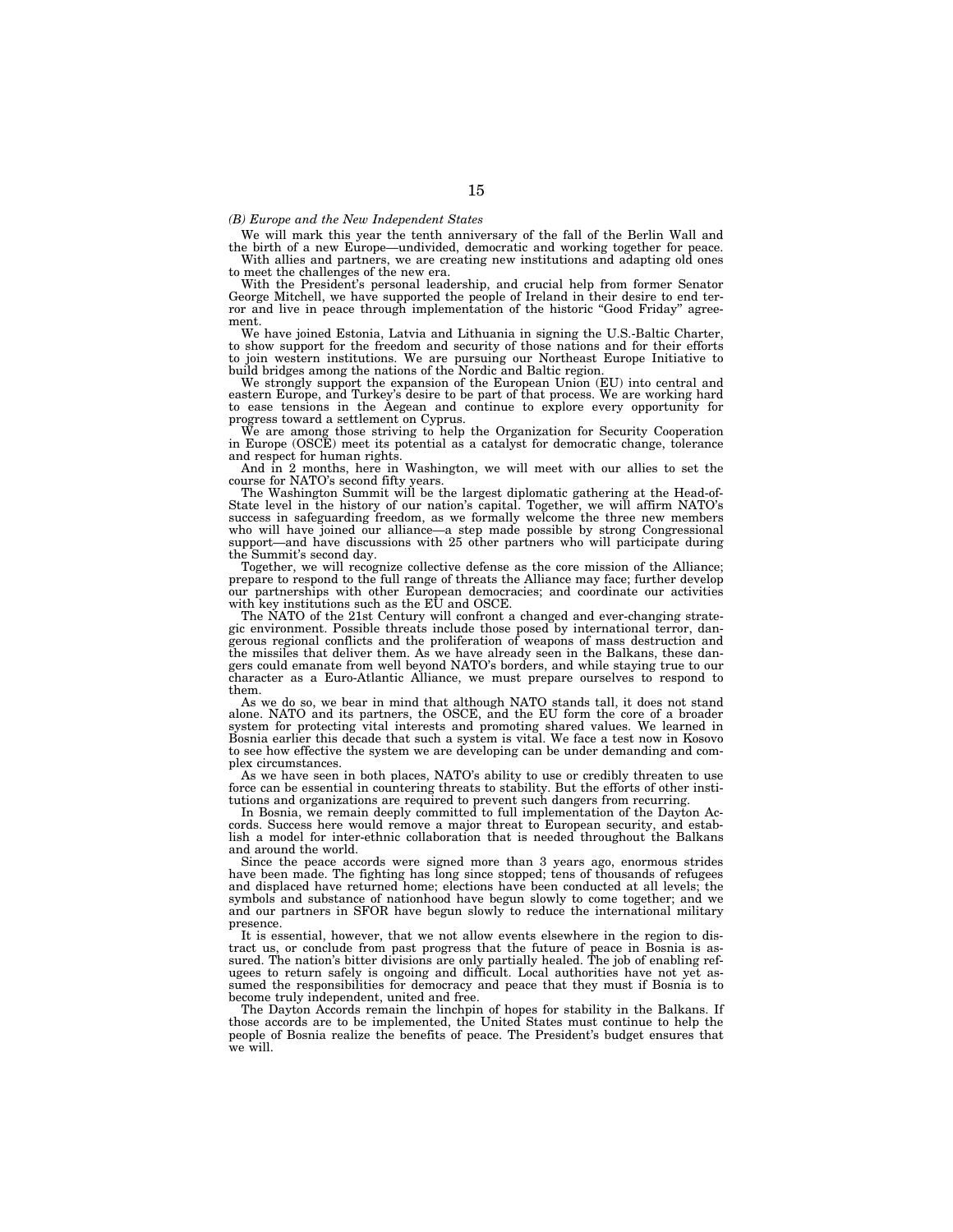As we enter the last year of the old century, democracy and economic reform have taken firm root in most parts of Central and East Europe. However, much work remains to be done in the Southern Tier of Balkan countries, particularly in Bosnia, Albania, Bulgaria, Romania and the Former Yugoslav Republic of Macedonia. We are helping to sustain progress through the Southeast Europe Cooperative Initiative and other measures that support regional cooperation in sectors such as trade and law enforcement.

Further to the east, toward the Caucasus and Central Asia, democratic change remains very much a work in progress. In many countries, respect for human rights and the rule of law is unsatisfactory and economic reforms have been slowed by financial turmoil.

With the aid of our soon-to-be-created Bureau of East European and Eurasian Affairs, we will vigorously pursue diplomatic and programmatic efforts to help countries in the region find the right road. We do this for reasons of principle, but also because this part of the world is critical to our own long-term security and prosperity.

I want to express my appreciation for past congressional leadership, through Nunn-Lugar and the Freedom Support Act, to safeguard the handling of nuclear materials and lay the groundwork for economic and political reforms in the New Independent States. We will need your continued help this year in providing the resources and the flexibility we need to advance our goals, for we have entered a pivotal period.

Every country in the region will hold parliamentary or Presidential elections in 1999 or 2000. We hope to see progress on Nagorno-Karabakh and on withdrawal of Russian troops from Moldova. We will also renew our request this year for legislation to repeal Section 907 of the Freedom Support Act. And we will press for completion of CFE negotiations by the OSCE summit later this year.

We attach high importance to our strategic partnership with Ukraine, knowing that an independent, democratic, prosperous and stable Ukraine is a key to building a secure and undivided Europe. In 1999, we will continue to support Ukraine's economic and political reforms, press for a free and fair Presidential election, deepen our cooperation under the NATO-Ukraine Charter and strengthen our joint nonproliferation efforts. Last week, I was able to certify—after careful consideration that the requirements of U.S. law with respect to Ukraine's business climate have been met—albeit just barely.

We are also striving to strengthen our partnership with Russia. During my visit to Moscow last month, I found a Russia struggling to cope with economic setbacks, high rates of crime, and political uncertainty. I was heartened by my meeting with leaders of Russian civil society, and urged them to persist in efforts to build democracy and to resist the forces of extremism and intolerance—including anti-semitism—that are threatening progress.

On the official level, we continue to work closely with Russia. Our constant communication helps us to manage differences and make progress on important issues such as the CFE negotiations and Kosovo.

A peaceful and democratic Russia that is tackling its economic problems and playing a constructive international role can make an enormous contribution to the 21 Century. It should not be surprising that the Russian transition from Communism to a more open system is proving difficult. Our own democracy took many decades to mature and remains unfinished. We have an enormous stake in Russian success and will continue to help as long Russia is committed to the path of reform.

#### *(C) The Asia Pacific*

In the Asia Pacific, we are working with allies and partners to improve security cooperation, restore economic momentum and build democracy.

Our alliance with Japan remains the cornerstone of regional security, and we are reinvigorating that alliance through the implementation of new guidelines for defense cooperation. Clearly, with the world's second largest economy, Japan is also an economic key. We are encouraging Tokyo to expand its program of deregulation, open its markets, and take other measures to restore growth.

There is no greater threat to peace and stability in the Asia Pacific than the situation on the Korean Peninsula. With our Korean and Japanese allies, and China, we are discussing with North Korea the prospects for achieving a permanent end to tensions.

We are also engaged in direct talks with North Korea on ways to resolve our concerns regarding its suspicious underground construction activities at Kumchang-ni and its long-range missile development, deployment and exports.

There can be no improvement in our relations until our concerns about Kumchang-ni are resolved.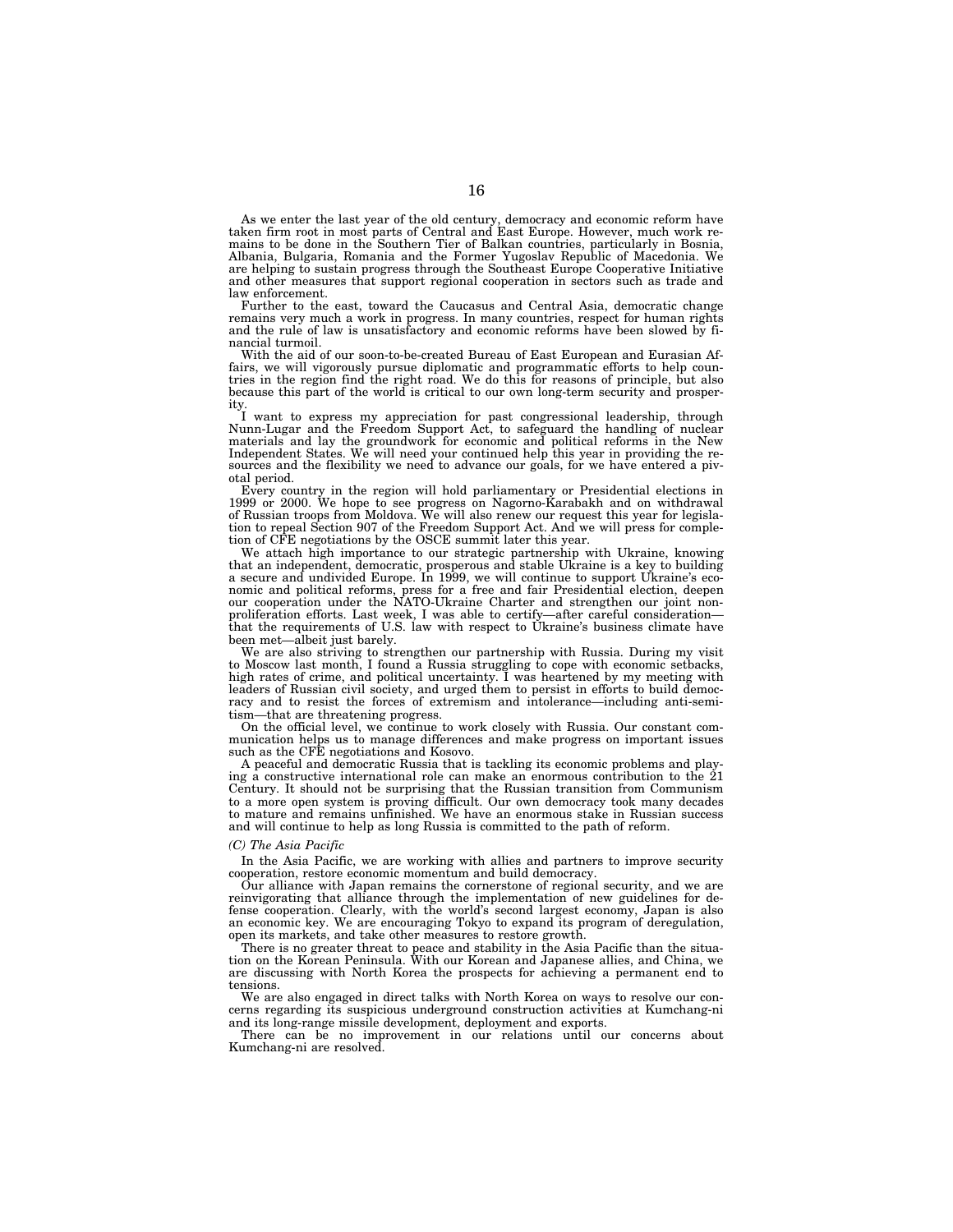North Korea must also address our concerns about its missile program if it wishes to enjoy good relations with nations in its region and improve its standing in the world. Further, the Agreed Framework to freeze and dismantle North Korea's ability to produce fissile material must be implemented in good faith and by all sides and we will need the help of Congress in ensuring that our own obligations to the Korean Peninsula Energy Development Organization are met.

Also in East Asia, we have continued our strategic dialog with China, a nation of increasing economic influence, diplomatic prominence and military strength.

Since our dialog began, we have seen China move from being part of the nuclear proliferation problem to becoming part of the solution. It has endorsed extension of the Nuclear Non-Proliferation Treaty; signed the Comprehensive Test Ban Treaty (CTBT); become party to the Chemical Weapons Convention; promised not to assist unsafeguarded nuclear facilities; agreed to study membership in the Missile Technology Control Regime; supported peace talks on Korea; and played a responsible role during the Asian financial crisis.

These developments matter. China's international role is evolving in a way that could aid regional prosperity and security for decades to come. We need to recognize these gains, even as we press for further progress.

Next week, I will visit China, and I will bear with me from President Clinton a two-part message. The first is a firm commitment to our continued dialog and to the spirit of mutual respect with which it has been conducted. We will seek serious discussions about possible Chinese accession to the World Trade Organization, export controls, and the need to prevent renewed tensions related to Taiwan.

But I will also bring a strong message of American concern about areas where we have differences, including human rights. This will come as no surprise to Beijing. In recent months, we have condemned the arrest, trial and sentencing of Chinese who sought peacefully to establish an opposition political party. In our human rights dialog with China, Assistant Secretary of State Harold Koh has emphasized the importance of Chinese compliance with international human rights standards, including a free press, freedom of religion and freedom of political expression. And we have urged China to open a dialog with the Dalai Lama regarding the protection of Tibet's religious, cultural and linguistic heritage within China.

As I have said before, in our relations with China, engagement is not endorsement. We continue to have sharp differences with Beijing. But we also believe that the way to narrow those differences, and to take advantage of the many areas where United States and Chinese interests coincide, is through regular contacts and dialog.

Economically, the past 20 months have been extremely painful for many in Asia. Governments have been challenged and millions of people face the prospects of unemployment, reduced living standards and a more uncertain future. Currently, we are working with a number of governments and with the international financial institutions to encourage policies that will restore growth, attract long-term investment, improve financial transparency, sustain momentum toward open markets, and help citizens adjust to change.

One of the central lessons of the current crisis is that nations with strong democratic institutions are better able to withstand the turbulence of the new global economy. This is a message I will carry with me in my visits next week to Thailand and Indonesia.

In Thailand, I will convey strong United States support for the government's economic reform programs and the efforts of the Thai people to strengthen democratic institutions across the board.

To Indonesia, I will bring a message of concern and friendship from the American people; including support for free, fair and credible elections and a commitment to stand by the Indonesian people in what promises to be an extended period of economic recovery and political change. I will also discuss with Indonesian leaders the ongoing negotiations to reach a peaceful resolution of the status of East Timor. My emphasis will be on the need to minimize violence, promote stability, and respect human rights as the transition to a new status takes place.

Elsewhere in the region, we will continue to work with ASEAN, Japan and others to strengthen democracy in Cambodia, and encourage a meaningful dialog in Burma between the authorities there and the democratic opposition, led by the National League for Democracy (NLD). We are deeply concerned by the attempts made throughout the past year to harass and intimidate NLD leaders. Burmese authorities must understand that the path to international acceptance and economic progress lies in movement toward a legitimate and popularly supported government in Rangoon.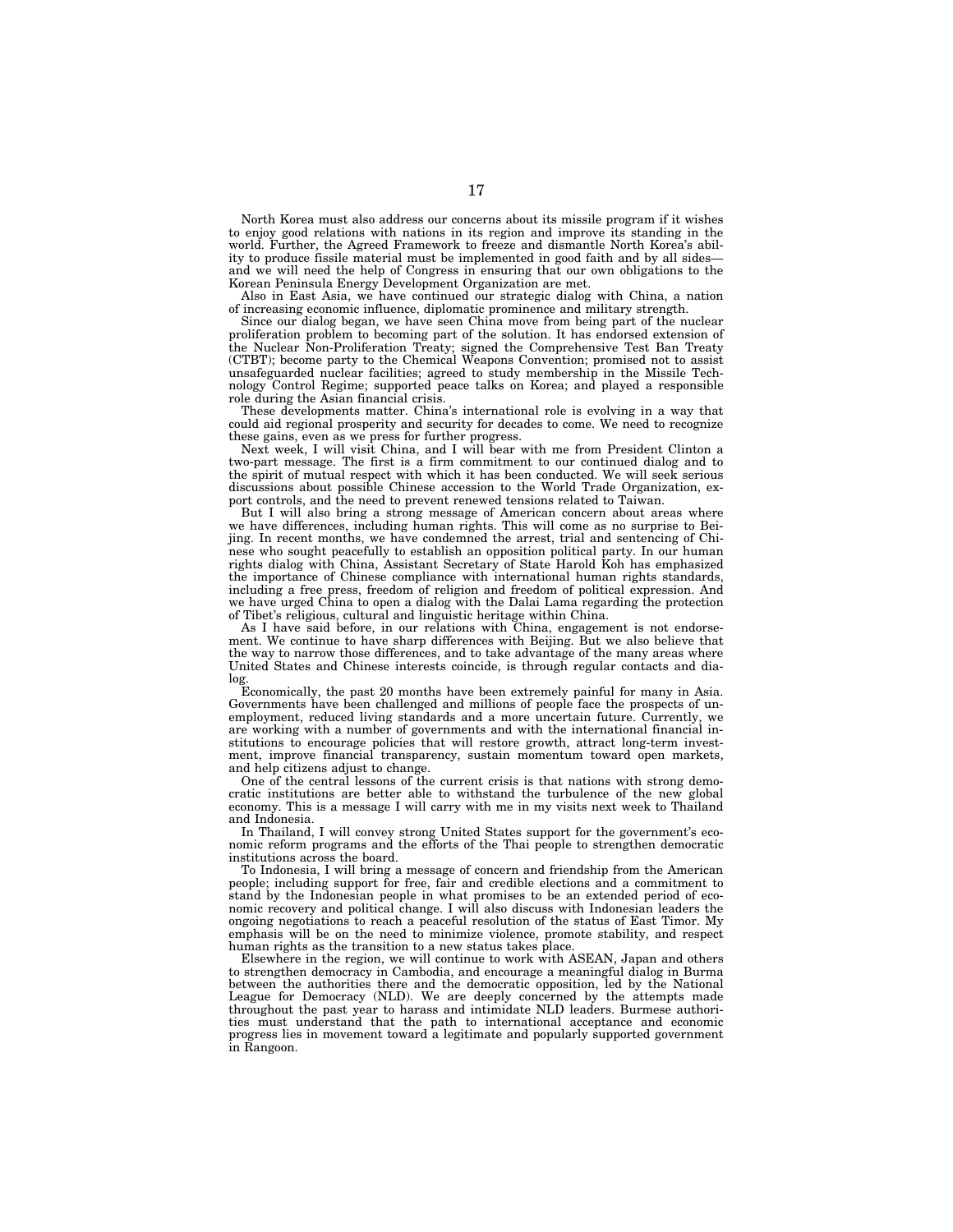## *(D) South Asia*

If the past year was a time of disappointment and unfulfilled promise in South Asia, we are working hard to see that the coming year is one of opportunity and progress. Following last May's nuclear tests, we worked with India and Pakistan to prevent a nuclear arms race. Both agreed to adhere to the CTBT by year's end, join negotiations for a fissile materials production cutoff and tighten export controls. And both have taken encouraging steps to improve bilateral relations with the other. The two Prime Ministers just concluded a very successful summit in Lahore. In the months ahead, we will be pressing for further stabilizing actions.

Throughout the region, we will be working hard to advance our core foreign policy objectives of strengthening democracy, enhancing economic ties, countering terrorism, extending the rule of law and promoting respect for human rights—including religious freedom, worker rights and women's rights.

#### *(E) The Middle East*

In the Middle East, our primary objective remains a just, lasting, and comprehensive peace between Israel and her Arab neighbors.

Earlier this month, this cause lost one of its great champions with the passing of Jordan's King Hussein. As Secretary of State, I knew King Hussein as an eloquent and deeply committed partisan of peace. I hope his death will inspire us all to even greater efforts. In this regard, we are seeking expedited congressional consideration of \$300 million in additional assistance to support Jordan during this critical transition period. I have met with the new King and am confident that he will carry on the wise policies of his father; whose passing we all mourn.

Let me also note that March 26 marks the 20th anniversary of the signing of the Egypt-Israeli peace treaty, which remains the bedrock of all subsequent regional peace efforts. The anniversary also marks the beginning of our strategic relationship with Egypt, which continues to contribute to peace and stability throughout the region.

In the months ahead, we will persist in our efforts to help the peace process move forward. We are in regular contact with Israeli and Palestinian leaders, encouraging them to focus on implementing the Wye River Memorandum. To this end, I urge the Committee to support the President's request for funds to help the parties carry out that agreement.

In the Gulf, we will continue to work with our allies and friends, and within the United Nations Security Council, to confront the threats that the Iraqi regime's aggression and weapons of mass destruction (WMD) capability pose to Iraq's own people, its neighbors, the international community and our own vital interests.

In mid-December, we joined our British allies in a military operation that degraded Iraq's WMD capacity and its ability to threaten its neighbors. We have since continued to enforce the southern and northern No-Fly Zones and have repeatedly acted against Iraqi military assets in the zones that threaten our pilots and aircraft.

At the United Nations, we are working within the Security Council to develop a basis for resuming inspection and monitoring of Iraq's remaining WMD capabilities. We will insist that sanctions against the regime continue until Iraq meets its obligations, although we support easing the burdens on the Iraqi people through an enhanced oil-for-food program.

Our policy toward Iraq is to counter the threat Saddam Hussein poses to his people, his neighbors, our allies, and our interests in the region. We must and will persist in thwarting Iraq's potential for aggression. And we will support the Iraqi people's desire to reintegrate themselves into the international community and free themselves from a leader they do not want, do not deserve, and never chose.

Across the border from Iraq in Iran, there are clear signs of popular support for a society based on the rule of law and a more open approach to the world. We welcome that, though we are concerned that Iran continues to pursue policies—on proliferation, terrorism, and human rights—that violate international norms.

Iran's President Khatami has called for a dialog between our two peoples. Last summer, I endorsed that call and expressed a willingness to work with authorities in Tehran, when the time is right, to develop a roadmap for more normal relations. The official Iranian response thus far has been disappointing, but we stand ready for a dialog in which both sides would be free to discuss all issues of concern.

America's interest in a stable and prosperous Middle East also depends upon whether the nations there work together to reform their economies, attract investment, move in the direction of democracy and create opportunities for their people. In Algeria, we support a credible, peaceful, Presidential campaign, which will transcend radicalism and violence and carry out President Zeroual's stated commitment to economic and political liberalization.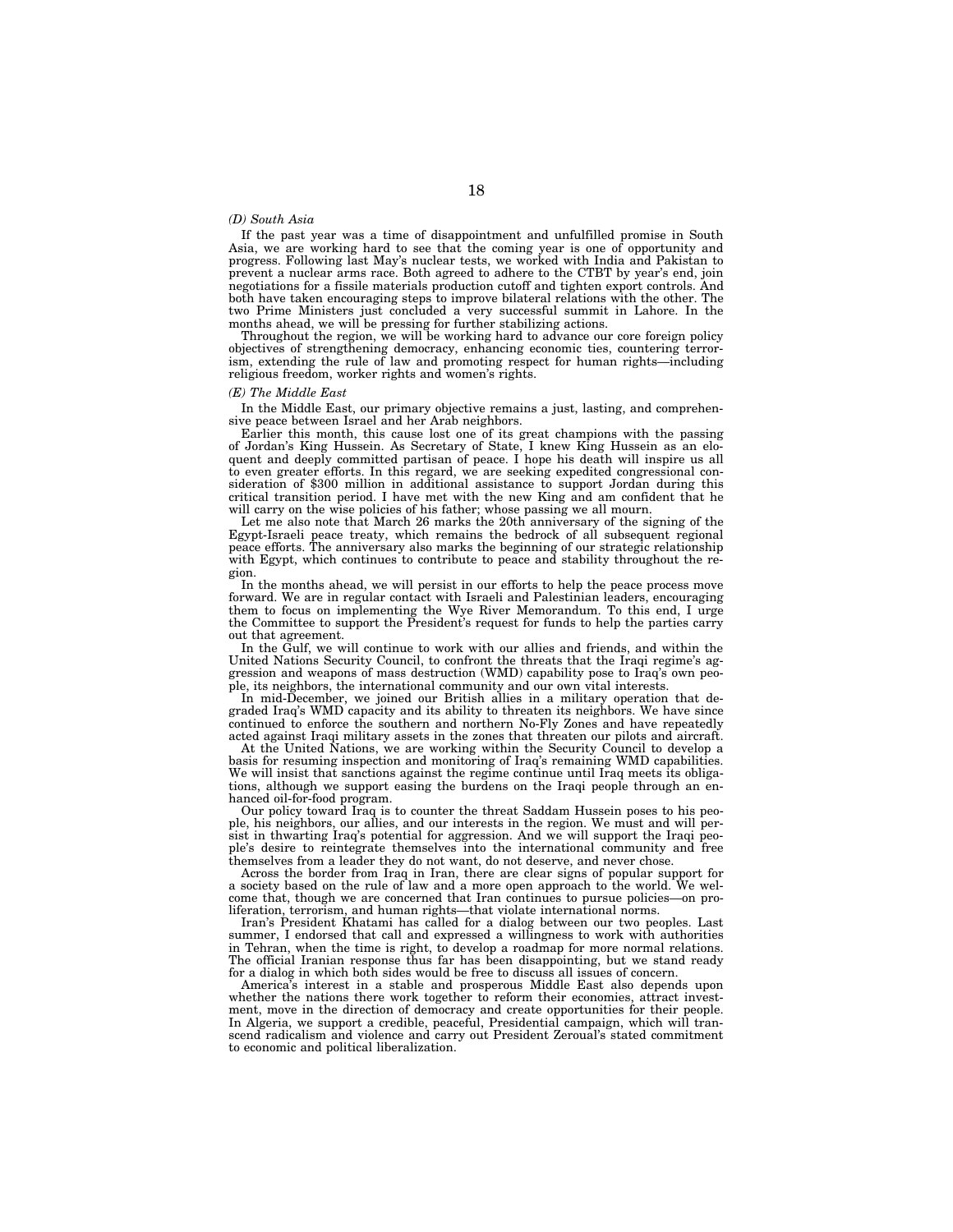Under Secretary of State Stuart Eizenstat is leading our North African partnership initiative, which aims to encourage structural reform in the region, increase regional commerce and improve political relationships. I hope we will continue to have the Committee's support for U.S. programs and policies that encourage progress in these directions.

#### *(F) Africa*

The new century will demand from us a new approach to the vast and diverse African continent, where both exciting opportunities and grave dangers are present.

The good news is that dozens of countries are implementing political and economic reforms. A majority of governments in sub-Saharan Africa were democratically elected. Overall economic growth is a healthy 4.5 percent. Africa's potential as a participant in world trade has barely been tapped, and yet the United States already exports more to Africa than to the entire former Soviet Union. Moreover, we import almost as much oil from Africa as from the Middle East.

On the negative side, Africa is a major battleground in the global fight against terror, crime, drugs, illicit arms-trafficking, and disease. And an array of immediate crises demand our attention.

We are actively engaged with South Africa and other regional leaders, and with the United Nations, in efforts to end the senseless war in the Horn of Africa, salvage the peace process in Angola, achieve a lasting settlement in the Democratic Republic of Congo, find a solution to the decades-long strife in Sudan, and help the West African peacekeeping force, ECOMOG, try to end the brutal fighting in Sierra Leone.

We are also working with the World Health Organization and through USAID to slow the spread of HIV/AIDS, which is causing incalculable human suffering.

It is vital, however, that we not allow immediate crises to cause us to neglect long-term goals. In Africa, as elsewhere, we must build relationships and forge institutions that will serve as the foundation for future progess.

This is the approach that drives our policy and for which I ask the support of this Committee and the Congress.

For example, I urge your backing for efforts to assist the long-delayed and oftenbetrayed transition to democracy in Nigeria, Africa's largest nation.

I urge your support for our efforts to assist conflict resolution through our Africa Crisis Response Initiative and the new African Center for Strategic Studies, and to approve funding for key African programs such as the Great Lakes Justice Initiative, VOA's new Radio Democracy for Africa program, the African Development Foundation, and USAID's assistance for development and democracy.

I urge you once more this year to approve the African Growth and Opportunity Act, a trade measure that would afford greater market access for selected products from the strongest reforming countries of Africa. This proposal would also benefit American companies and workers by expanding our trade with the largest underdeveloped market in the world.

I ask you to listen to the voices of the African diplomatic community here in Washington who have requested Senate approval of the U.N. Convention to Combat Desertification. This is a Presidential priority. And I invite members of this Committee to participate in next month's first-ever U.S.-Africa Partnership Conference with senior foreign ministry, trade and finance officials from 46 of the 48 countries of Sub-Saharan Africa.

Mr. Chairman, I will be frank. There are those both in and outside of public office in our country who look at the deep-rooted problems in Africa and throw up their hands. Many others throw up their hands without even the slightest glance at the cross currents presently at work in Africa.

The sources of crisis in Africa, which include ethnic rivalry, greed, unchecked ambition and ignorance, are hardly unique to that continent. And Africa does not lack the qualities out of which a freer and more prosperous future may be built.

Many in Africa are laboring hard to heal ethnic divisions, advance the status of women, clear landmines, care for refugees, and build civil society. An increasing number of leaders understand that the continent's future prosperity depends on trade, and are committed to the kind of market-opening and rule of law initiatives that will create a sound environment for domestic and foreign investment. And I have spoken with Africans from all walks of life who admire deeply the democratic institutions they equate with America and urgently desire our help in strengthening their own.

Looking ahead, we know that progress toward stability, prosperity and democracy in Africa will be neither constant, nor universal, nor as swift as we would wish. But we owe it to those striving to build the new Africa, and to ourselves, to assist their efforts when and where we can, understanding that our strategies must be based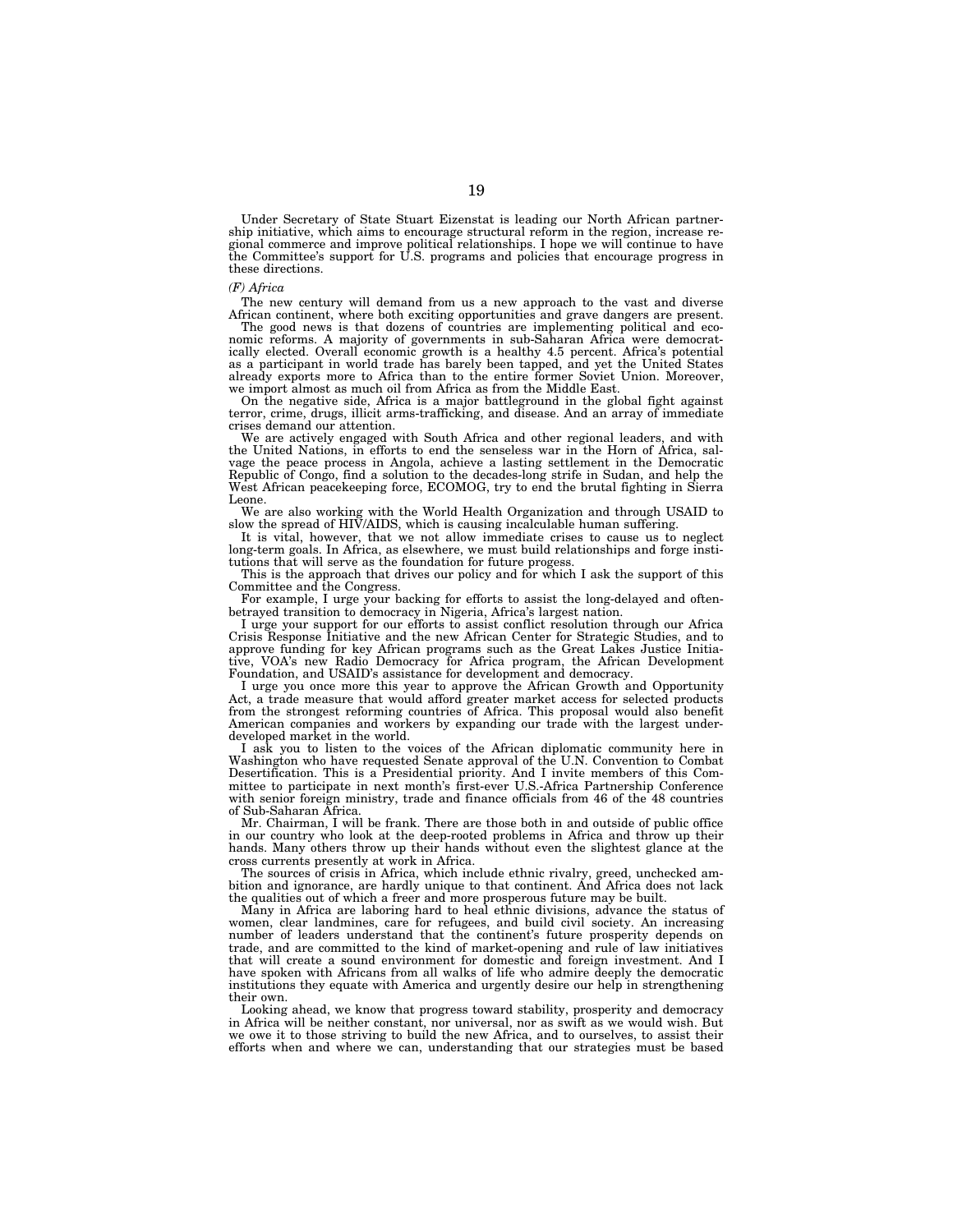less on the promise of short-term breakthroughs, and more on the potential for longterm results.

## II. GLOBAL OPPORTUNITIES AND THREATS

Mr. Chairman, to protect the security and prosperity of our citizens, we are engaged in every region on every continent. Many of our initiatives and concerns are directed, as I have discussed, at particular countries or parts of the world. Others are more encompassing and can best be considered in global terms.

## *(A) Protecting American Security*

The first of these is our strategy for ensuring the fundamental security of our citizens and territory—a challenge that differs substantially from the past.

The risks of cold war confrontation have ended, and for that we remain grateful. But we face a variety of other dangers, some fueled by technology's advance; some by regional rivalry; some by naked ambition; and some by outright hate.

During the past year, we were witness to terrorist attacks against two of our embassies in Africa, the testing of longer range missiles by North Korea and Iran, periodic threats from Saddam Hussein, and nuclear explosions in South Asia that challenged the global nonproliferation regime.

The new year promises little relief from such perils. In his State of the Union Address, President Clinton outlined plans for further strengthening our military, reinvigorating our alliances, and preparing—down to the community level—for the possibility of a terrorist strike.

The defense of our country requires both the capacity and the will to use force when necessary; and as the President made clear, we have both. But force can be a blunt instrument and nearly always entails grave risks.

So our security also requires the vigorous use of diplomatic tools to bolster the forces of law and prevent weapons of mass destruction and the missiles that deliver them from falling into the wrong hands.

The economic crisis in Russia and elsewhere in the New Independent States (NIS) adds urgency to the need for effective action. The President is seeking \$4.5 billion over the next 5 years for threat reduction programs in this region to dismantle or store strategic weapons safely, secure fissile material components, and engage scientists to prevent the proliferation of WMD expertise. We are determined that no nukes become ''loose nukes.''

Around the world, we are engaged with allies and friends in a multi-year, multifaceted campaign to deter and defend against terrorist acts; and to pursue, prosecute and punish the criminals who commit them.

We are striving to ensure effective implementation of the Chemical Weapons Convention. We have stepped up efforts to hammer out an accord that will strengthen compliance with the Biological Weapons Convention. We have begun to make progress toward a treaty to end the production of fissile material for nuclear weapons.

And we are supporting the entry into force of the CTBT. This Treaty, sought by U.S. Presidents since Dwight Eisenhower and John Kennedy, holds the promise of a world forever free of nuclear explosions, making it harder for other nations to develop nuclear arms. But if we are to fulfill that promise, America must lead the way in ratifying the CTBT, just as we did in negotiating and signing it. The CTBT cannot enter into force without our ratification, and that of other key countries, such as India and Pakistan. Those two nations have pledged to adhere to the CTBT by September. We should not give them an excuse to delay, nor should we lag behind. I strongly urge the Senate to approve the CTBT this session.

During my recent visit to Russia, I emphasized the need to prevent the destabilizing transfer of arms and sensitive technologies. This is a problem we address not only with Moscow, but worldwide. We provide material or technical assistance to more than two dozen countries to enhance the effectiveness of their export controls. We also share information. These efforts, although rarely publicized, have prevented numerous transactions that would have threatened our allies, our friends and ourselves.

Mr. Chairman, it is especially important that we work together on a bipartisan basis to respond to the potential dangers posed to our citizens, troops, territory and friends by long-range missiles that may carry weapons of mass destruction.

We have lived with this danger for decades. But its character is changing now as more nations develop the means to launch longer-range missiles.

Our policy includes diplomatic efforts to restrain missile development, an option that a number of countries have voluntarily foregone. Almost three dozen nations are cooperating to limit technology transfers through the Missile Transfer Control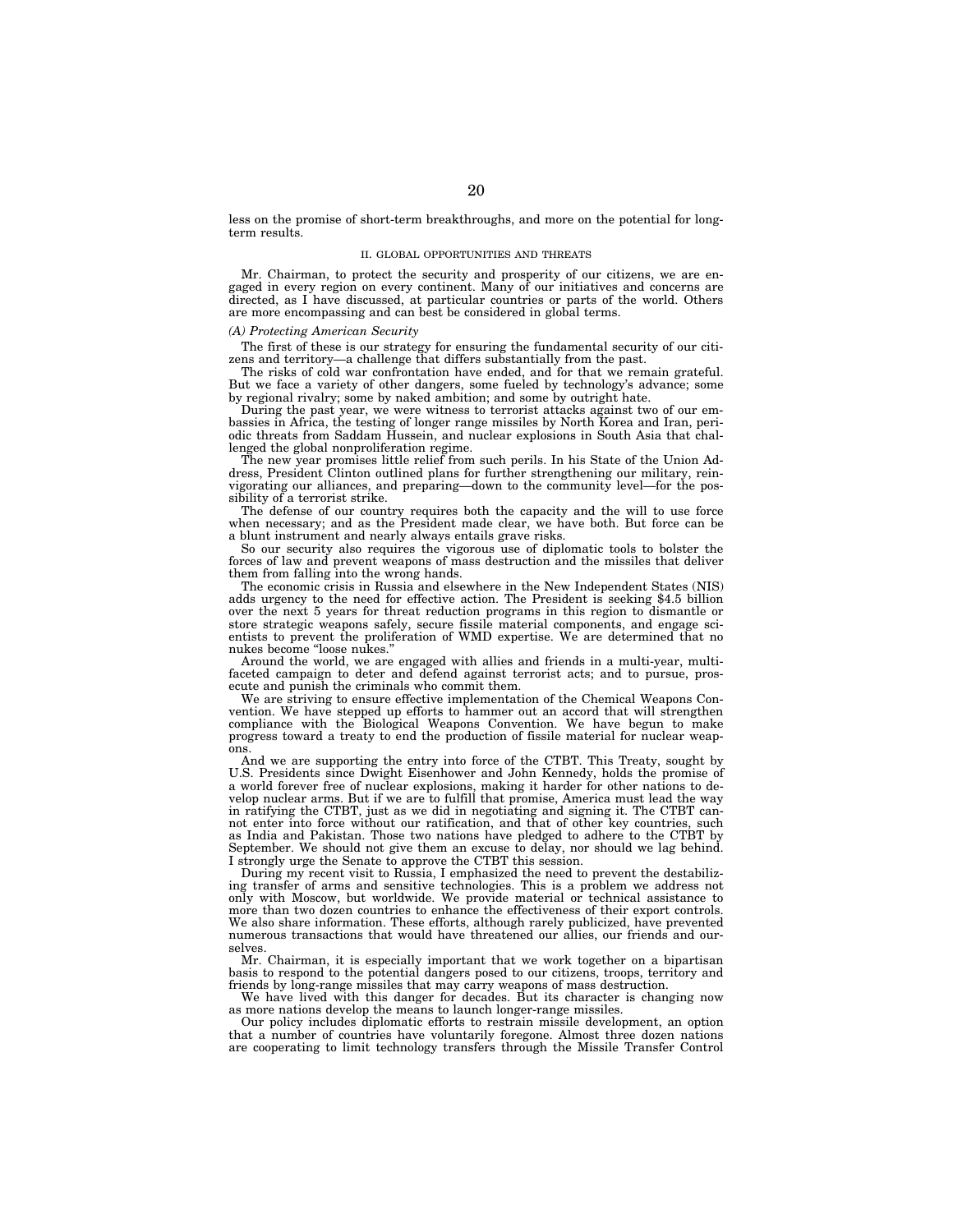Regime. And we are strongly urging nations such as North Korea, Iran, India and Pakistan not to further develop or deploy missiles that could be de-stabilizing.

We understand, however, that nonproliferation efforts may not be enough. Our military power serves as a mighty deterrent against any potential adversary. Further, to protect ourselves and our allies abroad, we are working to develop theater missile defense systems, as allowed under the Anti-Ballistic Missile (ABM) Treaty. To protect ourselves at home, the President is requesting \$10.5 billion between

now and Fiscal Year 2005 for a national missile defense (NMD) system, including the funds that would be necessary during this period to deploy a limited NMD, should the technology prove viable and a deployment decision be made. The purpose of such a system would be to protect against attacks by outlaw nations.

I know that Congress may soon consider legislation that would mandate deployment of a national system as soon as it is technologically feasible to do so. The Administration opposes this approach as too narrow. We believe a deployment decision should be based on four factors. These include a thorough assessment of the technology and the proposed system's operational effectiveness; the status of the ballistic missile threat; and the cost of deployment. A decision regarding NMD deployment must also be addressed within the context of the ABM Treaty and our objectives for achieving future reductions in strategic offensive arms through START II and III.

I have personally made clear to Russian leaders that deployment of a limited NMD that required amendments to the ABM Treaty would not be incompatible with the underlying purpose of that Treaty, which is to maintain stability and enable further reductions in strategic nuclear arms. The ABM Treaty has been amended before, and we see no reason why we should not be able to modify it again to permit deployment of NMD against rogue nation missile threats.

We could not and would not give Russia or any other nation a veto over our NMD decisions. It is important to recognize that our sovereign rights are fully protected by the supreme national interests clause that is an integral part of this Treaty. But neither should we issue ultimatums. We are prepared to negotiate any necessary amendments in good faith.

Mr. Chairman, the threat to the security of America and its partners is most obvious from weapons of mass destruction, but that is not the only danger. In many parts of the world, instability is fueled by the unregulated and illegitimate sale of large quantities of conventional arms. These are the sales that equip brutal rebel movements, such as that in Sierra Leone, and make it harder to sustain peace processes in places such as Angola and Afghanistan.

In response, the Clinton Administration has launched a small arms initiative designed to curb the flow of weapons to Central Africa, and to negotiate an international agreement aimed at making global standards for the regulation and sale of firearms closer to our own. We are also working to negotiate an agreement to control the export of shoulder-fired missiles, which are ardently desired by many terrorist and other criminal organizations, and which pose a severe danger to civilian aircraft.

Finally, Mr. Chairman, we also protect our security by strengthening the rule of law in areas of potential misunderstanding and conflict. That is why the Defense Department and our military leaders have strongly urged Senate approval of the new and improved U.N. Convention on the Law of the Sea.

### *(B) Sustaining American Prosperity*

A second overarching goal of our foreign policy is to promote a healthy world economy in which American genius and productivity receive their due.

The American economy is strong today because of the energy, innovation, and skills of the American people. We have the most competitive economy on Earth. Our foreign policy cannot take credit for that; but we can and do support it.

Since President Clinton took office, we have negotiated more than 240 trade agreements, including the Uruguay Round and agreements on information technology, basic telecommunications and financial services. This matters because trade has been responsible for almost one-third of the sustained economic growth we have enjoyed these past 6 years. Today, more than ten million U.S. jobs are supported by exports, and these are good jobs, paying—on the average—significantly more than non-trade related positions.

I urge the Congress to restore the President's fast track trade negotiating authority so that he may take full advantage of the opportunities for further lowering barriers to trade in American goods and services.

I ask your backing for our efforts to negotiate market-opening aviation agreements, and an international policy on telecommunications that could reduce the cost to our citizens of overseas phone calls and mail.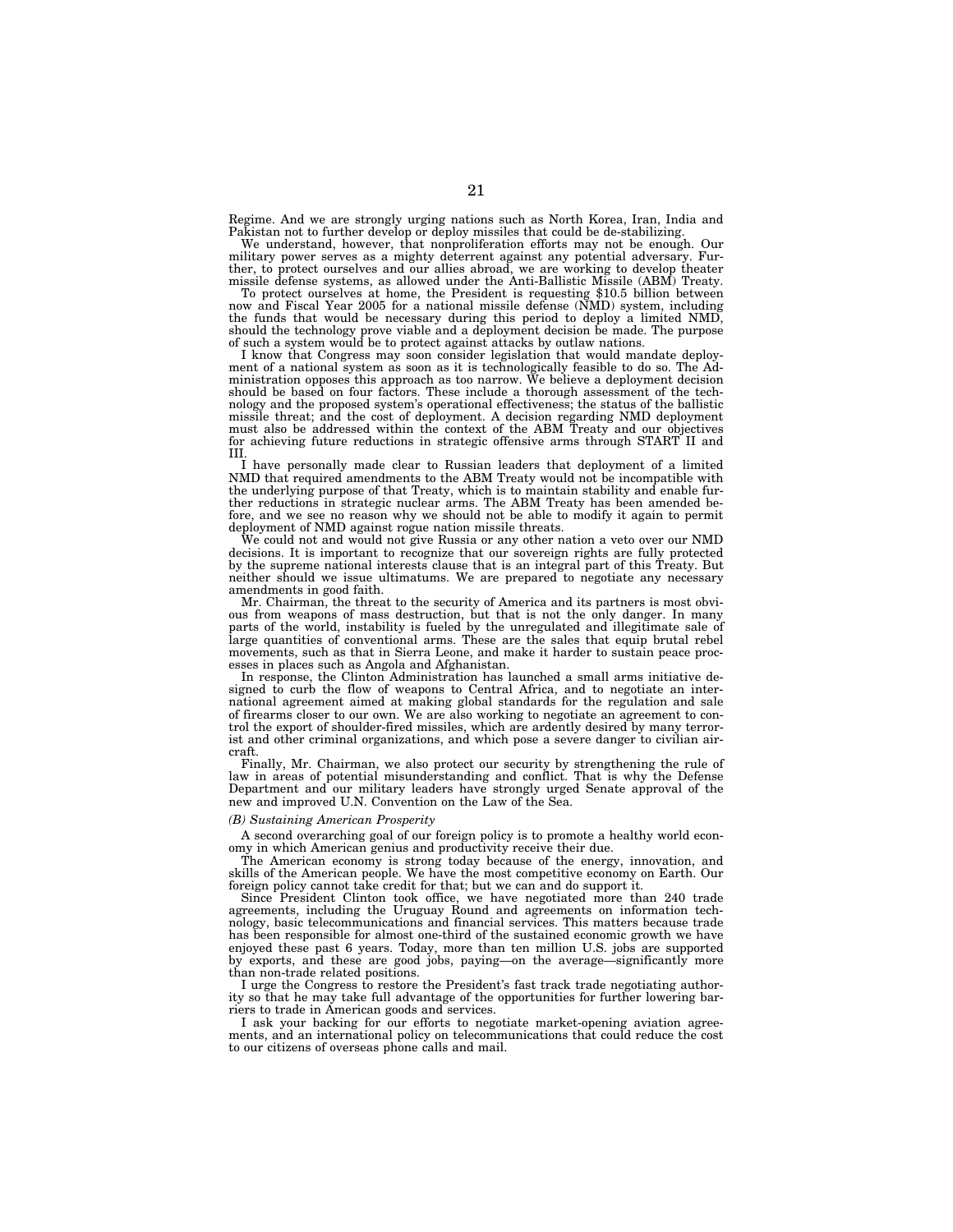And I hope you will lend your support to agencies such as the Export-Import Bank, the Trade Development Agency, and the Overseas Private Investment Cor-poration, which help our businesspeople find new markets abroad.

The State Department also supports prosperity by using embassy expertise and contacts to provide appropriate help to American firms. Under President Clinton, the Department has worked hard to develop a dynamic partnership with the American business community and to ensure that business interests are taken into account when foreign policy decisions affecting them are made. As further evidence of this, we have included in our budget this year a proposal for a modest pilot program to help our smaller embassies work with our businesspeople to develop mar-kets in countries where other U.S. agencies are not represented.

During the past decade, the trend toward more open rules of investment and trade has helped to spur record economic expansion and raise living standards in much of the world. Over the past 18 months, however, the financial crisis has applied the brakes to many national economies and plunged a number, particularly in East Asia, into reverse. Although the U.S. economy has remained healthy, important sectors such as agriculture, aircraft and steel have been adversely affected by shrinking export markets and increased pressure from low-priced imports.

We have responded on two levels. First, we have rigorously enforced our laws against unfair trade. For example, the Administration expedited consideration of hot-rolled steel antidumping cases; helped persuade Korea to curtail government support for its steel industry; and urged the EU to take more steel imports. These efforts have borne some fruit. Imports of steel mill products in December were 32 percent lower than in November.

More broadly, President Clinton has responded with proposals designed to restore world economic growth, reform international financial institutions, ensure fair treatment for U.S. workers and firms, and assist our trading partners in improving the management of their financial sectors.

We have encouraged Japan to implement reforms that would help make that country once again an engine of economic expansion. We have joined forces with the World Bank and the IMF to prevent the financial contagion from spreading further and to meet urgent humanitarian needs. And we have made it clear, in promoting trade and supporting the role of the international financial institutions, that serious consideration must be given to environmental and worker standards.

Unfortunately, there are no quick or simple solutions to the problems many countries now face. Success in the global economy requires sound fiscal and monetary policies, transparent financial systems, good governance and the rule of law. It is

no accident that nations with these attributes have fared best in the current crisis. Nations with deeper problems must take the tough steps required to develop broad-based and accountable democratic institutions that will earn investor confidence and engender public support. It is in our interest to help nations that are prepared to undertake these reforms and we are committed to doing so.

One example of this is by calling attention to the crippling effects of corruption on economic growth, investor confidence, political stability and popular morale. I thank Congress for backing U.S. participation in the OECD's landmark Convention against Commercial Bribery. We will be asking your support for a broader convention negotiated in the OAS. We are seeking support for anti-corruption initiatives in Asia and Africa. And, as we speak, Vice President Gore is chairing a conference with representatives from around the world to discuss ways to fight corruption.

In recent years, trade and investment have played increasing roles in efforts to foster development and raise living standards around the world. But this does not diminish the critical role played by professional development organizations such as USAID.

We know that many of our fastest-growing markets are in developing countries where the transition to an open economic system is incomplete. By helping these countries, we contribute to our own prosperity while strengthening the international system, in which the United States has the largest stake.

Over time, we hope that every country will have a seat at the table in the international system, and that each will fulfill its responsibility to observe global norms. This will not happen automatically or by accident. Certainly, globalization and the free market alone will not make it happen. It will never happen without the right kind of hands-on assistance, in the right places, at the right times, from those who understand how the process of development works.

So I urge your support for the varied and vital work of USAID. And I hope you will embrace other economic and humanitarian assistance programs such as the Peace Corps, our contributions to the multilateral development banks and support for vital U.N. organizations such as UNICEF, the U.N. Development Program, and the U.N. Population Fund.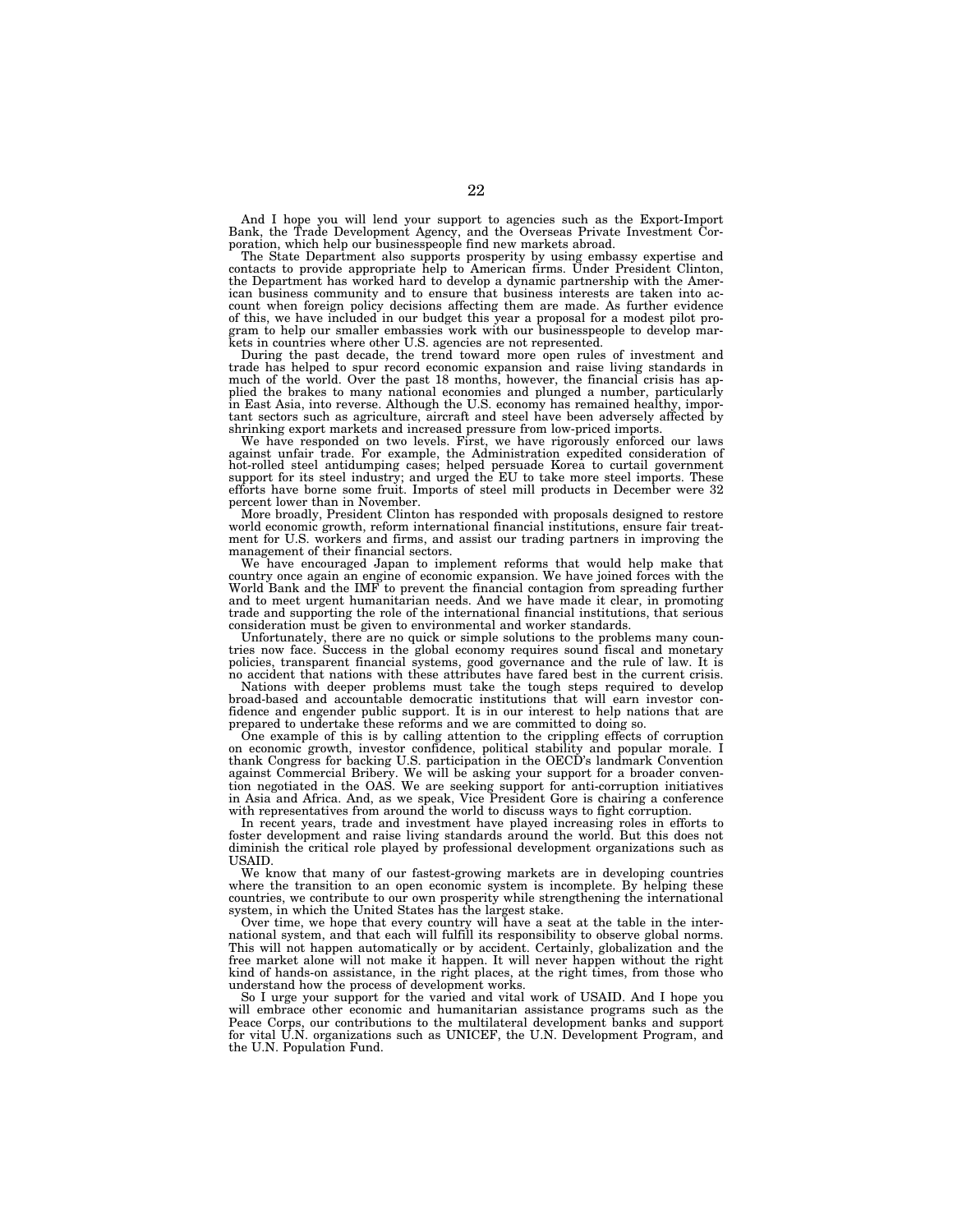### *(C) Fighting International Crime and Narcotics*

Mr. Chairman, a third global objective of our foreign policy is to fight and win the struggle against the hydra-headed evil of international crime. Drug cartels and the criminal empires they finance threaten us every day whether we are traveling abroad or going about our daily business here at home.

President Clinton spoke to this danger last spring when he unveiled a comprehensive strategy to integrate all facets of the Federal response to international crime. Led by our Bureau of International Narcotics and Law Enforcement Affairs, the State Department is a key partner in this effort, which is designed to extend the first line of defense against crime far beyond U.S. borders.

To this end, we are working with other nations as never before to train police, prosecutors and judges, seize drug assets, help farmers find alternatives to illicit crops, expose and close front companies, halt money laundering, track criminals and bring smugglers of contraband to justice.

These efforts have paid off in significantly reduced coca cultivation in Bolivia and Peru, and the promise of a more concerted anti-narcotics program in Colombia.

In Africa, Nigeria is a key, and we are encouraged by the prospect of a democratic transition in that country. It is essential, however, that we have the flexibility in administering our anti-narcotics and crime programs to devote a higher percentage of our resources to this continent. Thirty percent of the heroin interdicted in the U.S. is traceable to African smuggling organizations.

In Asia, we are handicapped by the repressive nature of the authorities in the world's two largest producers of heroin, Burma and Afghanistan. We are doing our best to address the problem by working through neighboring states, regional organizations and the U.N.

Around the world, we strive to disrupt the vicious criminal empires which endanger citizens and threaten democratic values from Moscow to Manhattan.

There are no final victories in the fight against international crime, but—as our increased budget request for this year reflects—we are pushing ahead hard. Our purpose, ultimately, is to create a tightly woven web of agreements, laws, inspectors, police and judicial power that will deny drug kingpins and other criminals and the space they need to operate and without which they cannot survive.

#### *(D) Safeguarding the Environment*

The United States also has a major foreign policy interest in ensuring for future generations a healthy and abundant global environment and in working to prevent environmental problems that could lead to conflict or contribute to humanitarian disasters.

The wise stewardship of natural resources is about far more than aesthetics. Misuse of resources can produce shortages that breed famine, fear, flight and fighting. And as societies grow and industrialize, the absorptive capacities of the Earth will be severely tested.

That is why we have incorporated environmental goals into the mainstream of our foreign policy, and why we are pursuing specific objectives through regional environmental hubs in every part of the world.

It is why we are seeking an international agreement to regulate the production and use of persistent chemical toxins that have global impacts.

It is why we are working hard to bring into force better standards for preserving biological diversity and managing marine resources.

And it is why we will be working to limit the emission of greenhouse gases that most scientists believe cause global warming. Last November, in Buenos Aires, parties to the U.N. Framework Convention on Climate Change agreed to an action plan for advancing the agenda outlined in the 1997 Kyoto Protocol. In that Protocol, leading industrialized countries agreed to binding limits, at reduced levels, on greenhouse gas emissions and adopted, in key respects, the U.S. market-based approach to achieving those reductions.

In the year to come, we will continue our vigorous diplomatic efforts to implement the Buenos Aires work plan and to encourage developing country participation, without which international efforts to control global warming cannot succeed.

### *(E) Human Rights, Democracy and the Rule of Law*

American policy is to promote democracy, the rule of law, religious tolerance and human rights.

We believe, and the Universal Declaration on Human Rights affirms, that ''the will of the people . . . expressed in periodic elections" should be the basis of government everywhere. We are working actively to promote the observation of this principle around the world.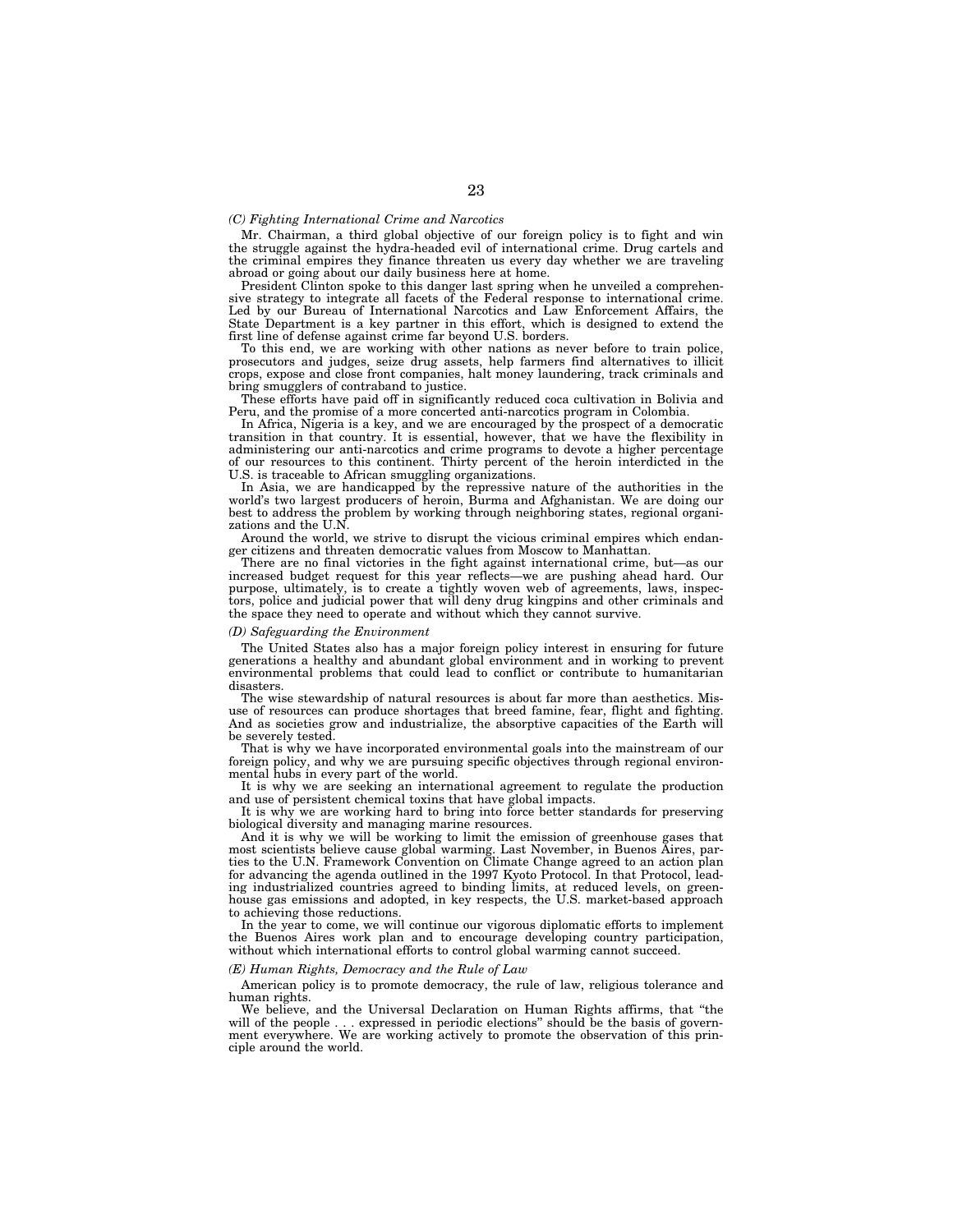Earlier in this statement, I mentioned some of the specific programs we use to aid democratic transitions, support free and fair elections and help democratic forces build civil society.

These programs reflect our ideals and serve our interests.

When we support democratic leaders, we are aiding our natural partners and helping to forge a community of democratic nations that will work together to defend freedom where it exists and promote it where it does not.

We also know from experience that democratic governments tend to be more successful at preventing conflicts and coping with the turbulence of the global market than regimes that do not answer to the people.

Our support for the right to democracy is part of our broader effort to elevate global standards of human rights and respect for the rule of law. Our goal is to enter the 21st Century moving ahead in these areas, not just settling for the status quo.

Accordingly, the United States will continue to support democratic ideals and institutions however and wherever we can effectively do so.

We will continue to advocate increased respect for human rights, vigorously promote religious freedom and firmly back the international criminal tribunals for Rwanda and the Former Yugoslavia.

We will support efforts to help women gain fair access to the levers of economic and political power, work with others to end the pernicious trafficking in women and girls, and renew our request for Senate approval of the Convention to Eliminate All Forms of Discrimination Against Women.

As the President pledged in his State of the Union Address, we will continue working through the International Labor Organization to raise core labor standards, and to conclude a treaty that would ban abusive child labor.

And we will remain leaders in the international effort to prevent harm to civilians from anti-personnel landmines. Through the President's ''Demining 2010'' Initiative, we are working with official and nongovernmental organizations everywhere to detect, map, mark and destroy mines; increase mine awareness; improve mine detection technology; and care for the victims of mines.

#### III. UNFINISHED BUSINESS

Mr. Chairman, perhaps the best way to begin the new year's work is to finish with old business. We have been trying, it seems forever, to find a way to encourage further reform while meeting America's obligation to pay our arrears to the United Nations and other international organizations.

This stalemate has dragged on far too long. We need to stop treating the United Nations like a political football. We need a fresh start based on a bipartisan consensus that falls somewhere between those who have nothing but praise for the U.N. and those who would like nothing better than to bury it. Most Americans are in this mainstream.

With their backing in mind, we need an approach that is realistic, grounded in U.S. interests, and based on a small number of constructive and pragmatic principles, of which I would offer four.

First, we should recognize that the United States has important interests in the work that the U.N. and other international organizations do. These range from our security interest in U.N. peacekeeping and multilateral sanctions against Iraq and Libya; to our economic interest in the protection of intellectual property rights and fair worker standards; to our humanitarian interest in feeding children, fighting disease and caring for the world's refugees.

Second, we should be realistic in our demands and expectations of the U.N. The U.N. provides no guarantee of global peace or prosperity. But in peacekeeping, development and other areas, it can play a vital role as catalyst and coordinator, and as a bridge spanning the gaps between the contributions of others.

Third, we must maintain pressure for reforms that will make the U.N. more effective. With help from the United States and other leading nations, the U.N. system has achieved more reform in the last half decade than in the previous 45 years. It is better led, more ably managed and far more disciplined that it was when I arrived in New York as our Permanent Representative to the U.N. in 1993. We should do all we can to see that this process of modernization and reform continues.

Finally, while insisting that others do the same, we must—as the President proposes in his budget—pay our bills. This is not just a question of dollars and cents. It is a matter of honor, of keeping our word. It is also a question of national interest because we will be far more influential—and far better able to spur further reform within the U.N. system and other international organizations if we are meeting our obligations to them.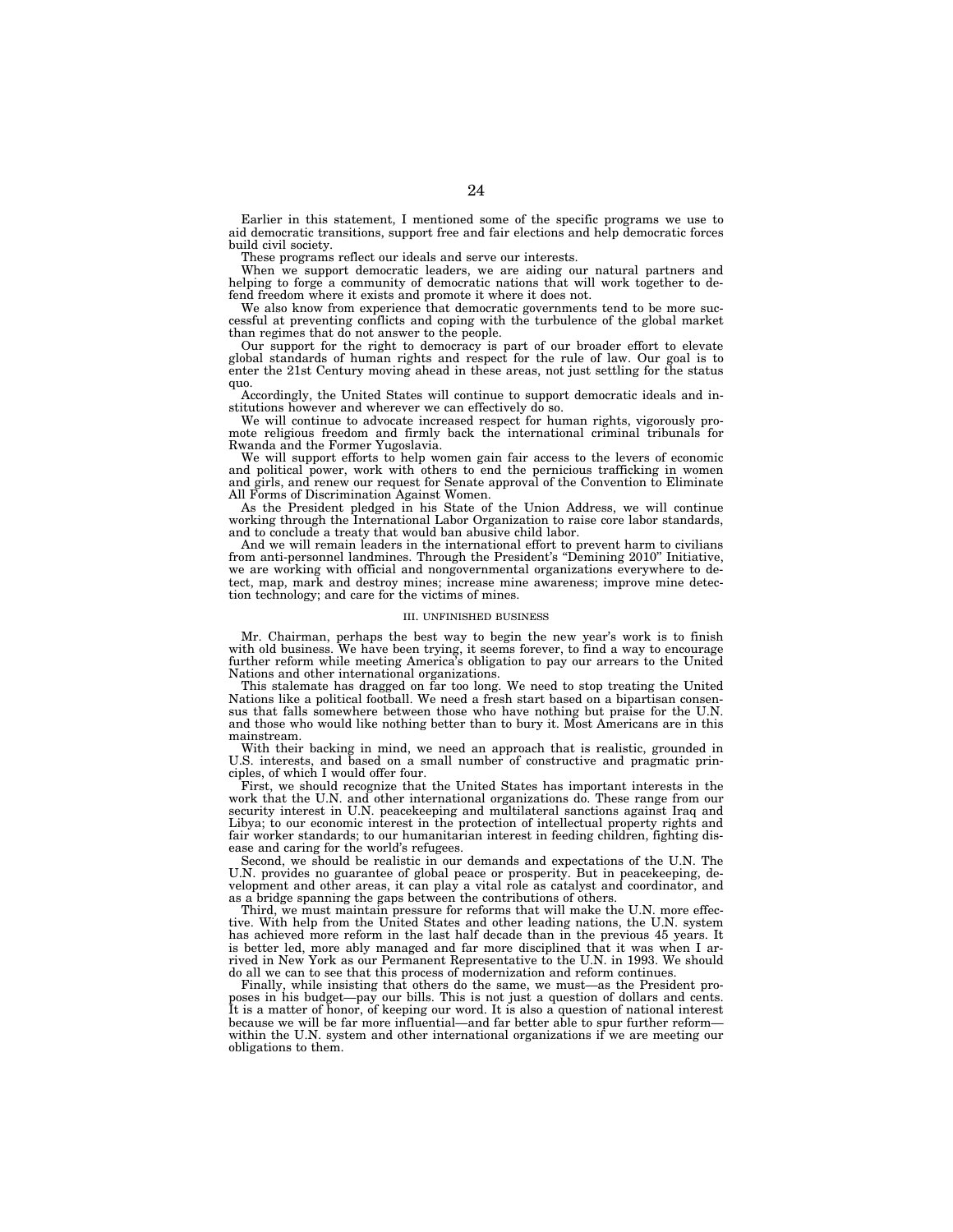#### IV. WORLD-CLASS DIPLOMACY

The efforts we make to advance our security, prosperity and values are essential for our future. But we cannot lead without tools.

It costs money to counter modern terrorists; protect American jobs; cool regional disputes; aid child survival; and spread the gospel of freedom.

But these costs do not begin to compare to the costs we would incur if we stood aside while conflicts raged, terrorists struck, democracies unravelled and weapons of mass destruction spread unhindered around the globe.

Unfortunately, despite strong support from many in both parties in Congress, we have lost ground during this decade. In real terms, funding has declined sharply. We've been forced to cut back on the life's blood of any organization, which is training. We must modernize our information systems. We face critical infrastructure needs. We have seen the proportion of our nation's wealth that is used to support democracy and prosperity around the globe shrink steadily, so that among industrialized nations we are now dead last. And the embassy bombings in Africa were tragic evidence of the imperative to do far more, far more quickly, to reduce the vulnerability of our diplomatic missions.

On this last point, let me stress my own personal commitment to do all I can to protect our people. Last year, Congress approved our request for \$1.4 billion to enhance security through construction upgrades, new personnel and improved equipment. The President's Fiscal Year 2000 budget includes funds to sustain those efforts. And we are asking \$3 billion in advance appropriations over 5 years to build new and safer posts. Meanwhile, I am in regular contact with White House and other senior officials to assess security threats and needs. This is a year-round, around-the-clock, concern.

Given all this, I urge the Committee to support the President's budget request for international programs in its entirety. By so doing, you will serve our nation and your constituents very, very well. And you will give deserved support to the foreign service officers, civil service personnel and foreign service nationals—who work every day, often under difficult and dangerous conditions, to protect our interests around the world.

## V. CONCLUSION

Fifty years ago, only a short distance from where we are now, President Harry Truman delivered his first and only inaugural address.

In what came to be known as the Four Point speech, he challenged Democrats and Republicans alike to lend their full support to international organizations; to continue programs for world economic recovery; to join with free people everywhere in defense of democracy; and to draw on our country's vast storehouse of technical expertise to help people help themselves in the fight against ignorance, illness and despair.

Today, we are summoned to build new institutions, adapted to the challenges of our time, based on principles that will endure for all time.

In so doing, we must heed the central lesson of this century, which is that problems abroad, if left unattended, will all too often come home to America.

We Americans draw immense strength from the fact that we know who we are and what we believe. We have a purpose. And like the farmer's faith that seeds and rain will cause crops to grow; it is our faith that if we are true to our principles, we will succeed.

Let us, then, do honor to that faith. In this final year of this turbulent century, let us assume, not with complaint, but welcome, the leader's role established by our forebears.

And by living up to the heritage of our past, let us fulfill the promise of our future—and enter the new century free and united, prosperous and at peace.

To that mission, I pledge my own best efforts, and respectfully solicit both your wise counsel and support.

Thank you very much. And now I would be pleased to respond to your questions.

The CHAIRMAN. Very well, Madam Secretary. By the way, I am counting. I think we have about 11 Senators here, and I will do a little bit of arithmetic and say maybe we had better limit the questioning to 5 minutes per Senator for the first round.

Now, Madam Secretary, we figured up yesterday that 649 days have passed since the President made a legal commitment to sub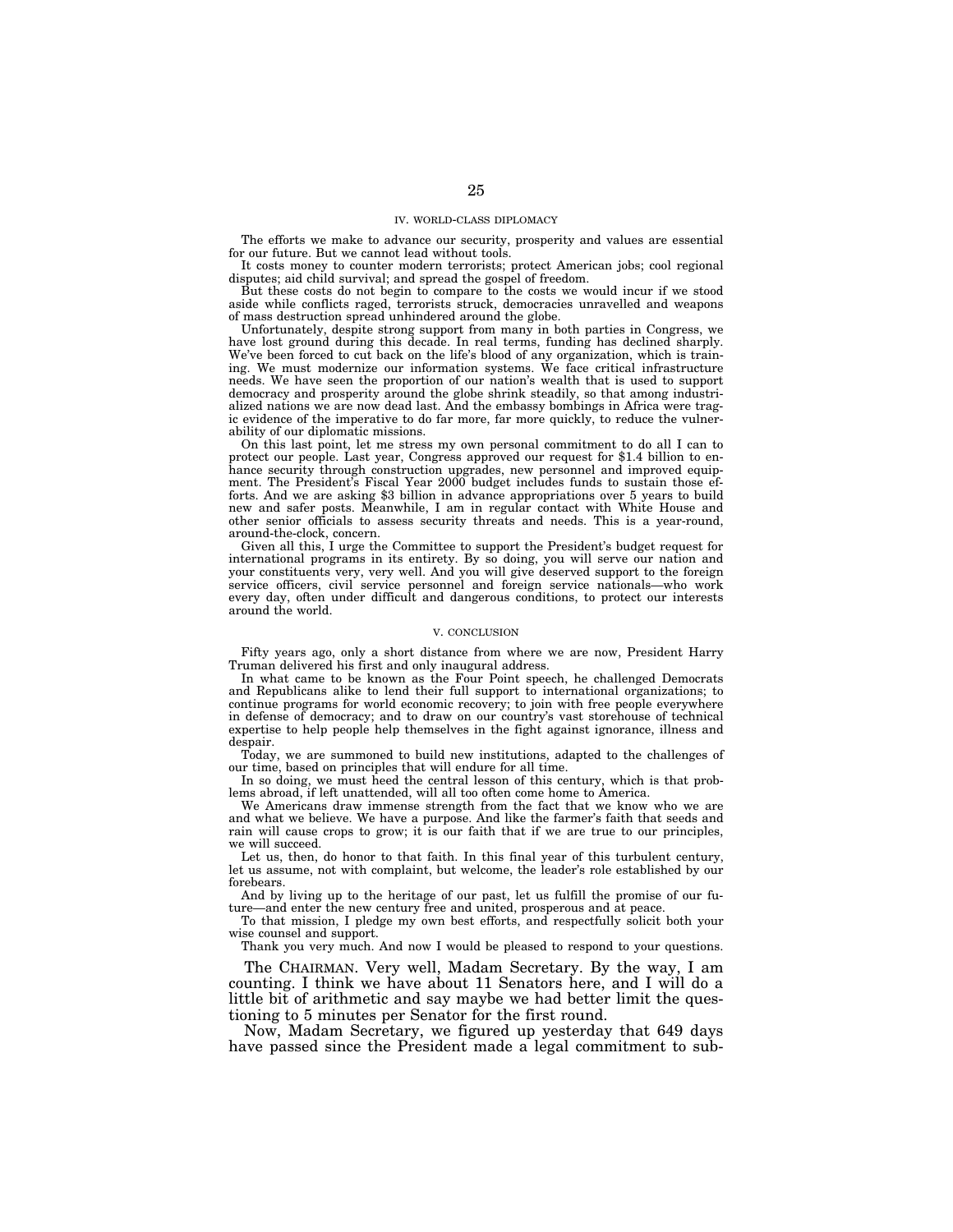mit the ABM treaty amendments for the Senate's advice and consent. We talked about that earlier this morning.

Now, I have been accused from time to time of holding treaties hostage, but it seems to me that the shoe may be on the other foot, really, because it is the President who is refusing to allow the Senate to vote on this treaty.

Now, he pledged to submit the changes to the treaty almost 2 years ago. Do you think it appropriate for the President to leave office without fulfilling that promise?

Secretary ALBRIGHT. Mr. Chairman, let me say that, as we have said, we will send this agreement to the Senate along with the START II protocol after the Russians have ratified START II and its protocol. Prior to the implementation, we are committed to seeking the Senate's advice and consent to ratification of the memorandum of understanding related to the ABM treaty succession, and to the two agreed statements related to the demarcation, but I think we fully understand the necessity of sending this forward.

The CHAIRMAN. Good.

Secretary ALBRIGHT. But as we have said, it is related to the Russian action, and it is my understanding from when I was there last that they are planning to have this on their calendar in March.

The CHAIRMAN. On another subject, I was pleased and gratified to hear your statement last month, when you flatly stated that our sanctions on Cuba can be lifted only if Castro undertakes basic democratic reform, but last week we got Mr. Castro's reply to this message as he applied more draconian crackdowns on dissidents and independent journalists.

Are you in a position to assure this committee that the administration will stick to the reasonable conditions in our present law for lifting the embargo, or normalizing relations, which are that Cuba must first release all political prisoners, respect basic human and political rights, and dismantle that secret police gang that he has?

Secretary ALBRIGHT. Mr. Chairman, as you know, I have taken a great deal of interest personally in what is going on with Cuba and our relationship with it. We have no plans to lift the embargo, but what we are doing is systematically following up on some of the openings created by the Pope's visit to Cuba, and our own desire to build on the Torricelli bill and the Libertad Act to try to consistently help the Cuban people.

I have been saying that what is really going on is that Castro has an embargo against his own people. We are trying to break that embargo by providing the possibilities for ordinary Americans now to send remittances to the Cuban people so that they have more elbow room to operate outside of their very restricted regime.

We also wish to expand the number of flights going back and forth. There are a number of measures, as you know, we have taken while making very clear that the embargo is the law of the land and systematically penetrating the system.

I was very honored to be able to be in Miami 2 weeks ago, to open the new studios of Radio and TV Marti with a much stronger signal. I delivered a very strong statement myself over that broadcast saying that we wanted to support the people of Cuba.

The CHAIRMAN. On another subject, very quickly, do you think that inasmuch as credible evidence has been made and delivered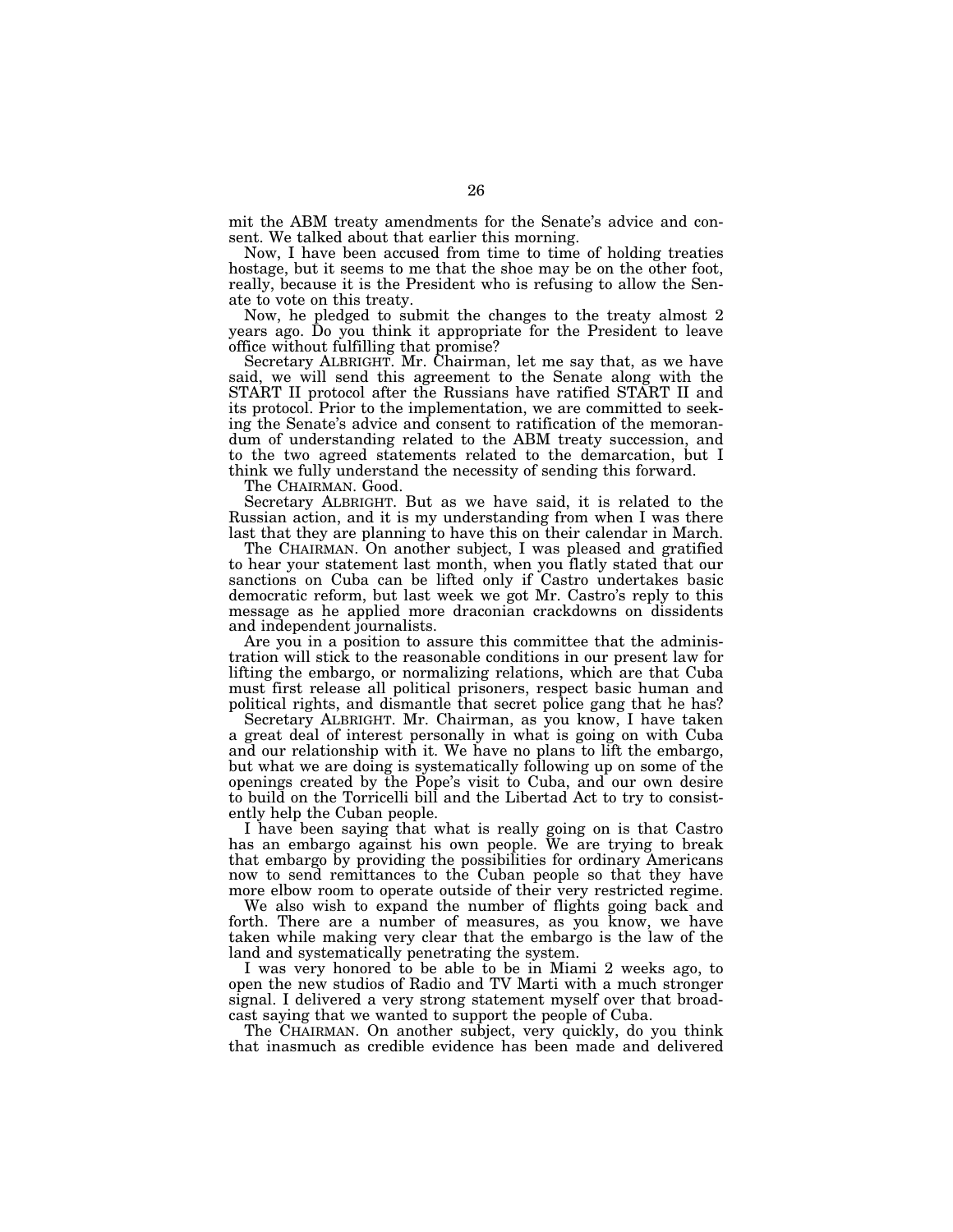and made public that Iraq could assemble a nuclear weapon in as few as 6 months, provided it has the required fissile material? Given this, do you think we ought to actively pursue the immediate removal of Saddam from power?

Secretary ALBRIGHT. Senator, let me say that we have consistently, ever since the Gulf War, been pursuing a policy of containing Saddam Hussein and his weapons of mass destruction. The administration earlier, I believe starting last year, added something to that element, which is containment plus, the plus being regime change. This will enable the people of Iraq to have a leader who is representative of them or will allow them to choose a leader.

We are following up systematically on the Iraq Liberation Act. As you know, the President has designated some seven opposition groups that are eligible for assistance. I have named a very trusted and very capable U.S. diplomat, Frank Ricciardone, who has taken over the role of a coordinator for the transition. He will be working with these various groups as well as working on a number of plans to add, as I said, the plus to the containment plus.

We believe that Iraq would be better off without Saddam Hussein. I pride myself on many things. I most of all like it when you all have something nice to say about me, but next to that I like it a lot when Saddam Hussein has something terrible to say about me, and his newest name for me is sorceress.

So I feel OK today.

The CHAIRMAN. I think the answer to my question was yes, sort of.

Secretary ALBRIGHT. Yes.

The CHAIRMAN. Senator Biden.

Senator BIDEN. Thank you very much.

Madam Secretary, again, we appreciate your being here, and there is a lot to cover. I am not going to go into detail, because there is no time in 5 minutes, but I would like to ask unanimous consent that I would be able to submit to you a series of detailed questions on ABM, ABM modification, the test ban treaty, and ask you as soon as your staff can get a chance to look at them we would appreciate the answers to these in detail.

Now let me ask you a more generic question. The Senator has pointed out accurately that the administration is committed to submit the protocol, submit the demarcation changes to the ABM, and the administration has consistently said it will do that when the Duma acts on START.

Now, we are about to—the calendar dictates a lot of things. Hopefully in March that will happen with the Duma, but in February, next week, we are going to start a debate here on the floor of the Senate on the Cochran bill that would make it the U.S. policy to deploy a missile defense system as soon as technologically possible.

Could you give me a brief comment on what impact, if any, and it may not have any, such an action, assuming it were to pass the Senate, and it may very well, would have upon the circumstances in the Duma, in your view, or in Russia generally, in terms of them moving on START, or is there any causal connection?

Secretary ALBRIGHT. Well, one of the interesting discussions that I had when I was in Russia was the whole connection from their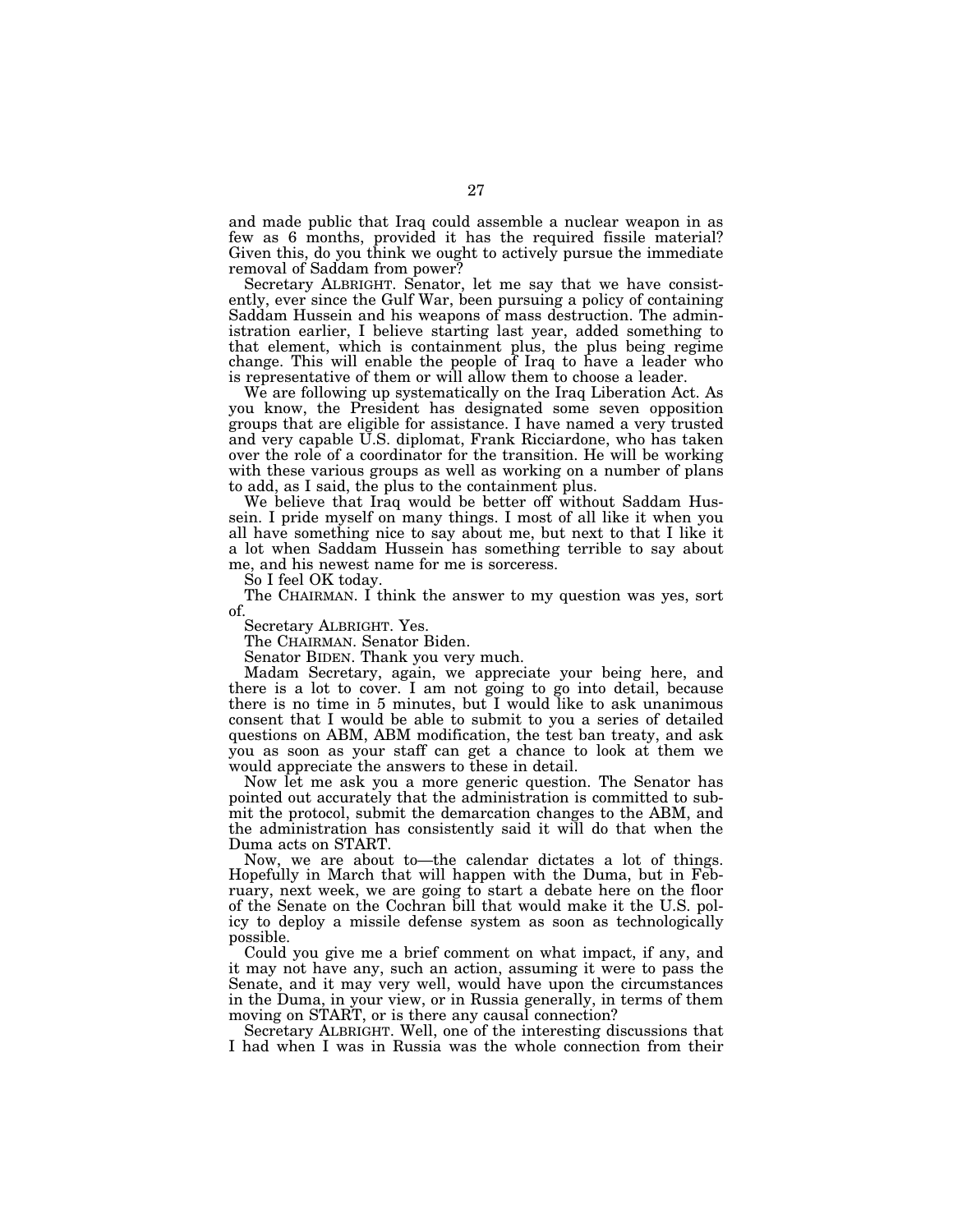perspective of the ABM treaty and our national missile defense discussions. I think it is very important if it is at all possible for them to be able to have their ratification of START take place in a way that does not put all these pieces together, because they know that we will not put our ABM ratification process forward until the START treaty is in place. I believe they have a whole discussion process of their own which also needs to go forward.

I think that this goes to something that the chairman said. I do believe that the ABM is a cornerstone of our strategic stability, and that we are committed to continued efforts to strengthen that treaty and enhance its viability. That does not mean, however, that it is not possible for us at some stage to amend it. It has been amended before, but I think that it is very important for the Russians to have their debate.

The administration has put forward a statement of administration policy on going forward with the National Missile Defense Act—that is, the Cochran bill—and we think the decision regarding this NMD deployment has to be addressed within the context of the ABM treaty and our objectives for achieving future reductions in strategic offensive arms through START II and START III, and I think it is very important to keep that in mind.

We have made clear to Russia that deployment of a limited NMD that required amendments to the ABM treaty would not be incompatible with the underlying purpose of the ABM treaty. That is, to maintain strategic stability and enable further reductions in the strategic nuclear arms.

But I think that obviously no other Nation shall have veto over our requirements, and we have our sovereign rights. We think that, as S. 257 suggests, that neither the ABM treaty nor the objectives for START II and III are factors in an NMD deployment decision, and enactment of this legislation would clearly be interpreted by Russia as evidence that the United States is not interested in working toward a cooperative solution, one that is both in our national security interests.

Senator BIDEN. Madam Secretary, my time is almost up—it will be in about 10 seconds—and I want to ask you one more quick question. It is very simple. Security, embassy security. Admiral Crowe has indicated and issued a report suggesting that maybe for financial and security reasons we might very well talk about regional embassies as opposed to embassies as we do now, where every country has an embassy.

This notion of doing away with universality in terms of our embassies, I am frank to tell you, I have not thought that through yet. On the surface, it does not seem to be a good idea to me, but do you have any general thoughts on that, on Admiral Crowe's recommendation?

Secretary ALBRIGHT. Yes, sir. First of all, I do believe that we need to maintain universality. I think that is a very important element of our foreign policy. But that does not mean that it is not possible to have certain embassies which can provide for certain services regionally, so as we are rebuilding Nairobi, for instance, it is going to contain a number of computer possibilities, and a variety of technological possibilities that can serve the region that do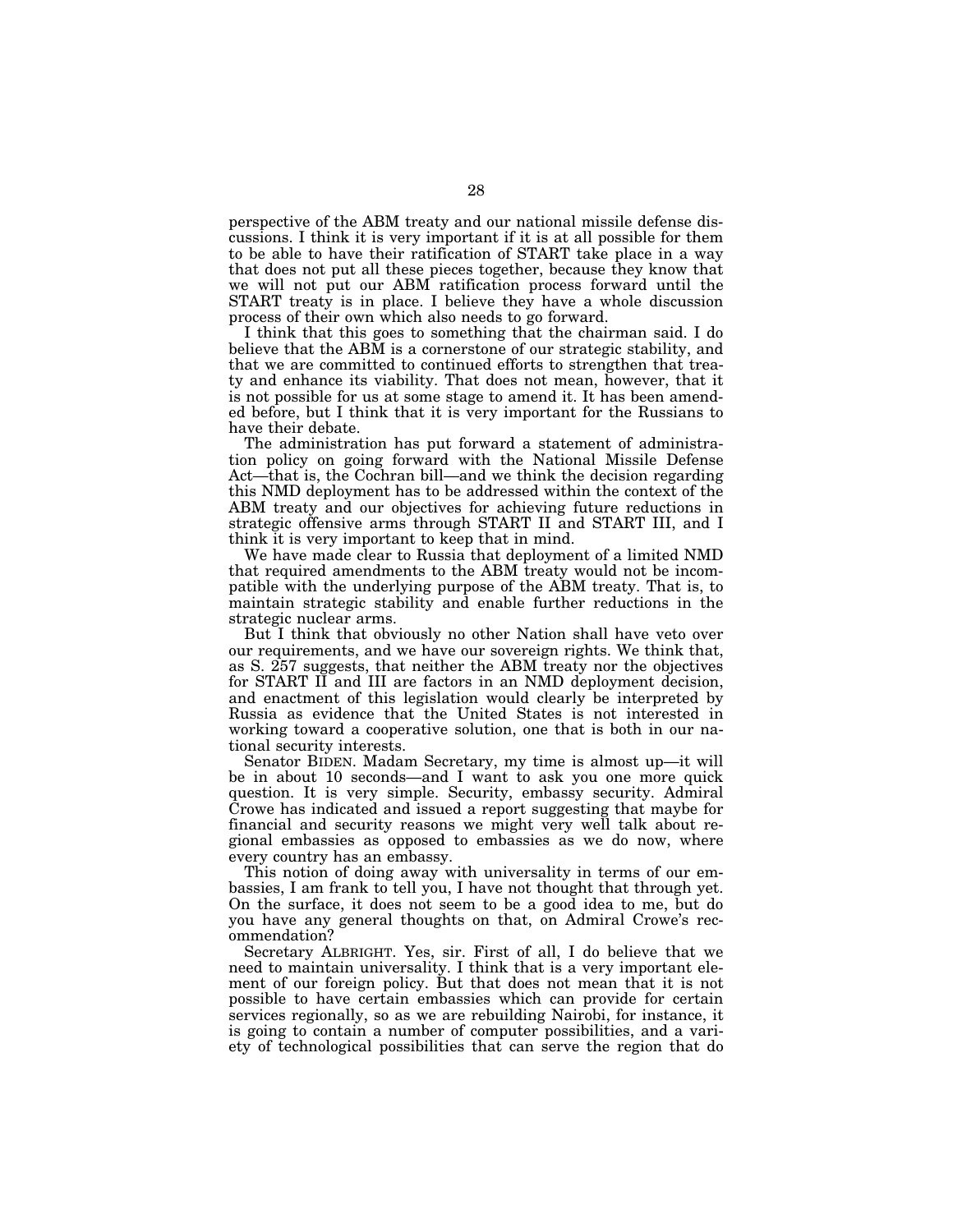not have to be duplicated in all the embassies in the African region.

But I do think universality is important, and I say that not just because it is nice to have a U.S. flag in every country, but I think people need to think of embassies to a great extent as aircraft carriers or platforms which carry on them and within them a number of other activities beyond just diplomatic activities, our commercial services, economic ability to deal with the problems of terrorists, a whole host of issues, and therefore there are many reasons for universality.

But I can assure you that as we look at rebuilding embassies we will be looking at ways to make some of them regionally more capable.

Senator BIDEN. Thank you very much, and thank you, Mr. Chairman.

The CHAIRMAN. Senator Hagel.

Senator HAGEL. Thank you, Madam Secretary. Welcome, and thank you for the good work you are doing for our country.

I want to ask a couple of questions regarding Kosovo. In light of the fact that we have allowed two deadlines to pass without moving forward on NATO air strikes on Yugoslavia, the first part of the question is, do you think that will affect NATO and U.S. credibility in that part of the world?

Secretary ALBRIGHT. No, I do not. I think that the talks themselves were very productive and useful in getting parties together, and I think that we have to remember that the deadlines, while passed, certainly focused people's minds at the time, and NATO credibility depends on the ability to carry through when necessary.

What I am saying now is that that threat still exists. I think if you remember the scenarios, if there was a clear yes from the Albanians and a clear no from the Serbs, that is what brought the bombing. There was not a clear yes from the Albanians. They want to go back, and they did what one might say initialed the agreement, and they want to go back for a couple of weeks and get the support of their people.

You know, interestingly enough, they are trying to develop a democracy. As far as the Serbs are concerned they just need one phone call to the leader to decide how they would respond.

We also still have another NATO factor effective, which is that if the Serbs do not comply with the agreements of October, which is to cut down the numbers of the military forces and their special police in Kosovo, then they are subject to NATO strikes in that regard also. I had a discussion with Secretary-General Solana on that subject, and he is watching it very carefully, and we are doing all the warning, as did all the NATO contact group members yesterday.

Senator HAGEL. There appears to be, at least according to the news reports, a rather significant buildup of forces along the borders of Yugoslavian, Serbian forces. What is the trigger? What is the threshold that we are using in order to determine whether we will attack Serbian forces, that is, Milosevic's forces?

Secretary ALBRIGHT. Well, we have issued various warnings. Secretary-General Solana I believe did again yesterday, and I believe will do so again.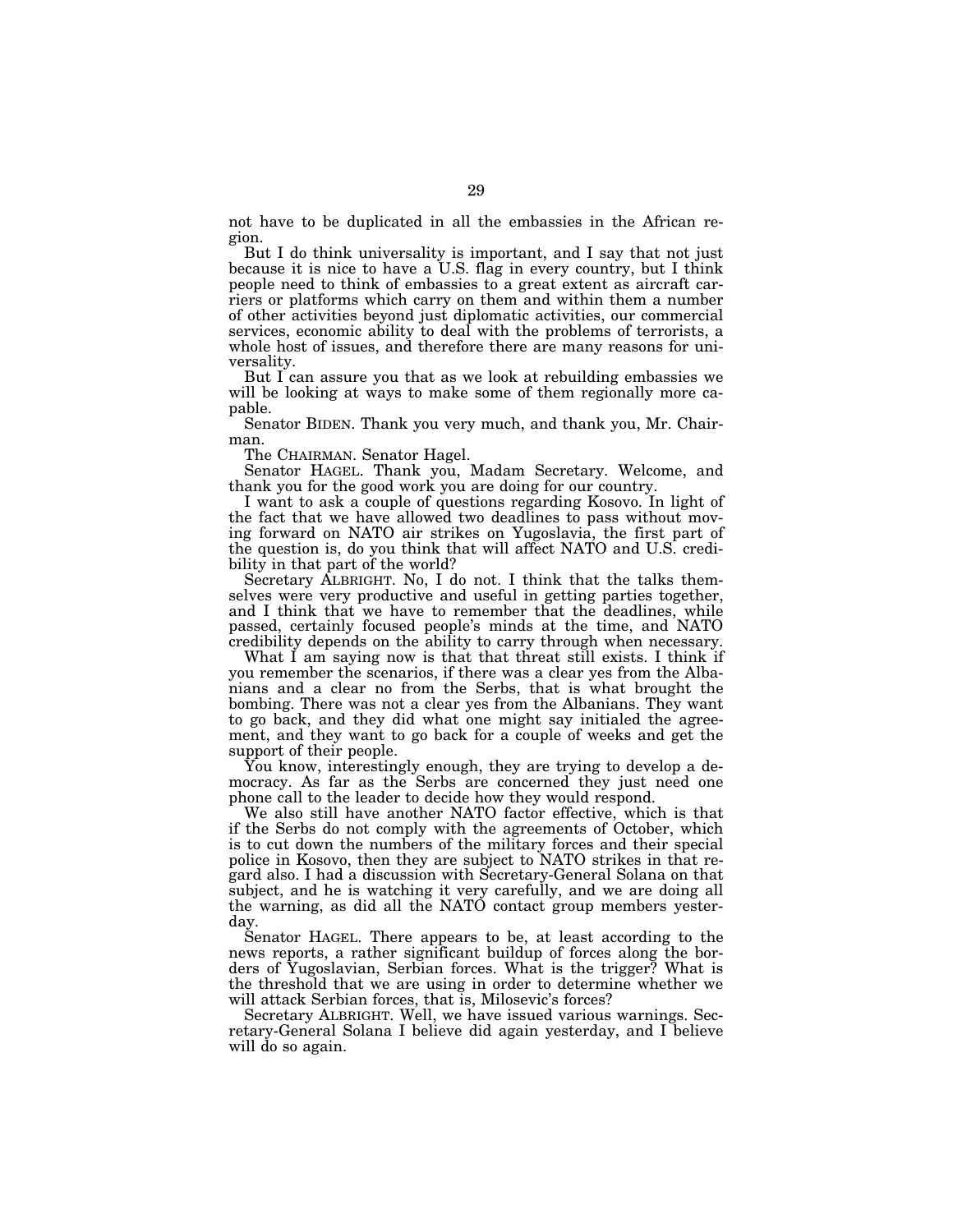Basically, it is a matter of what we are seeing on the ground and what they are doing there under warning right now. I cannot tell you specifically. I do not think it is appropriate, what the specific thing is, but they are very much under warning right now that they are not to use those forces offensively. And, they are supposed to be drawing back to the agreement that they made in October.

Senator HAGEL. Is there any sense on your part why they have moved forward that kind of heavy armor, or heavy artillery, troop concentration, if they are at all serious about coming to an agreement?

Secretary ALBRIGHT. My reading of this would be that they are getting ready for a spring offensive of some kind here, and we are going to work very hard to make it clear to them that that would be a grave mistake.

Interestingly enough, Senator, during these discussions they did begin to engage somewhat on the political part of the agreement, and the progress that was made was, as you know, they stripped Kosovo of its autonomy in 1989. Through their response to the negotiators yesterday they in effect admitted again that Kosovo could be independent. They just did not add the fact that it could have democratic institutions, but they did begin to engage on that. They engaged not at all on the military part of the document, which would allow there to be a peaceful invited implementation force and therefore I think, while they are engaged in some part of the discussion, they have not yet given up their ideas about their spring action, and our goal in the next 2 weeks is to make sure that they change their way of looking at this.

It is not easy, I have to tell you. This is a very tough negotiation, and we have to keep pushing back.

Senator HAGEL. Madam Secretary, I have not a minute but seconds left. I would go back to something you said that I think is critically important, and that is, you said in essence that this is a classic example of why we cannot lose sight of American leadership, and when we defer the tough decisions we only complicate matters.

I would say first of all that I agree with that completely, and if we are to accomplish the hope and opportunity and potential of the world, which I think we can, it is going to require American leadership.

But on Kosovo we all recall what President Bush said in December 1992 in the strong warning, and what Margaret Thatcher said early on, before we had the slaughter in Bosnia. Senator Dole has talked about Kosovo for a number of years, and I only bring that out because you have inherited a mess. You are sorting it out as best you can.

But for the record and for this hearing I think it is very important, and it goes back to what Senator Biden said. We are going to have a very significant debate in this country, and we should, over the next year and a half, about what is the appropriate role of America and the world, what kind of leadership should we provide.

This again points up to how dangerous the world is, and uncertain it is, especially when we do not have American leadership.

Thank you.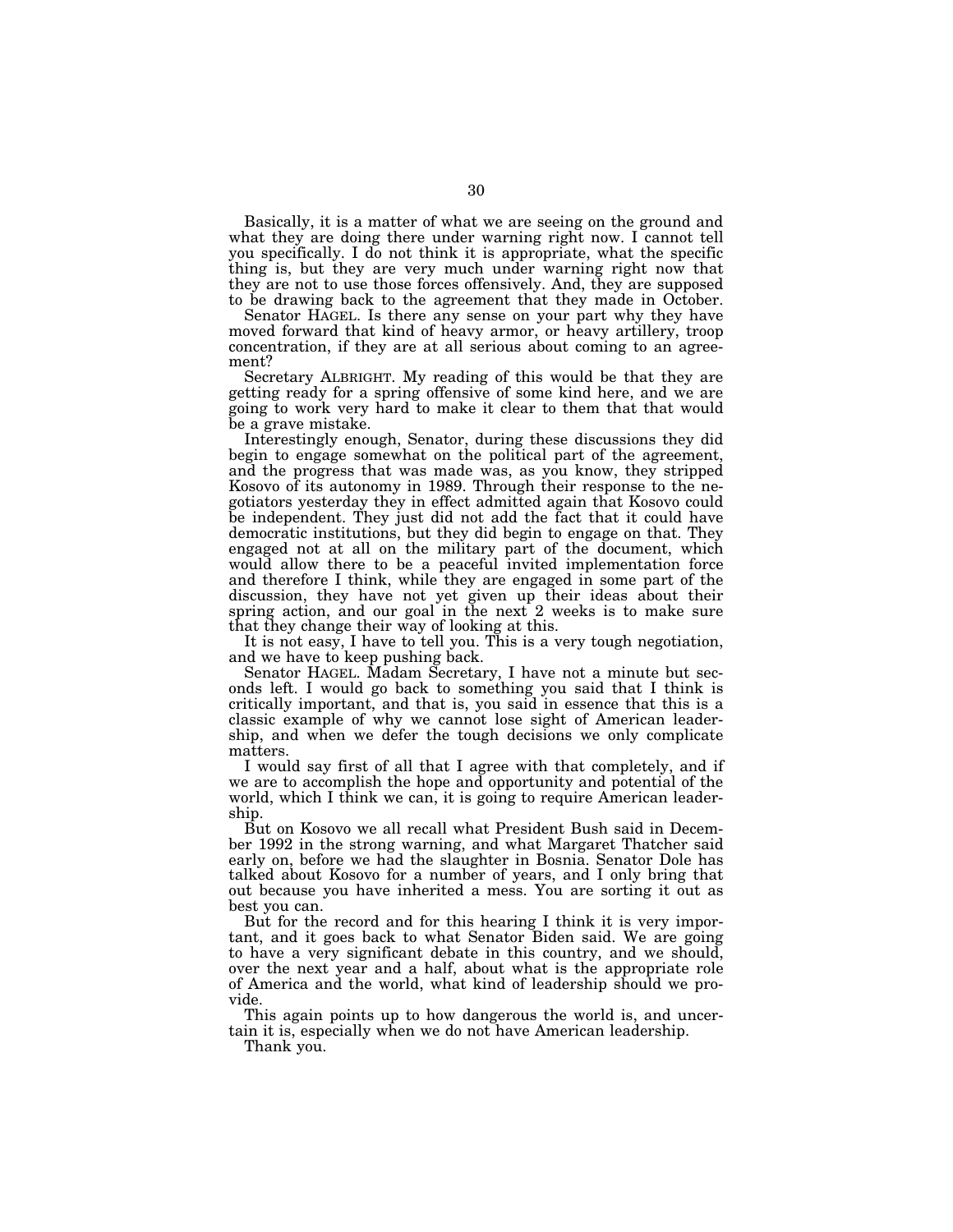Secretary ALBRIGHT. Could I just make a point here? I think if we go forward with an implementation force, I think we will have managed what I would hope suits most of the people in the Congress that are concerned about whether we are leading, how much we are leading, and are we doing everybody else's work. Because what we will have done is to have a NATO-led force, that is, with American SACEUR General Clark in charge of it, a force of around 28,000, with an American force which is under 4,000, which in effect lets the Europeans do the lion's share of the work, but we continue to have a leadership role. I think this is just the right balance of us being a part of the system not letting down the credibility of NATO and not letting down the credibility of our leadership in NATO.

There are those who think we do not let anybody do anything, and there are those who think we do everything, and a line that I think kind of suits this is, if we wanted to be Rambo, I would not have gone to Rambouillet, and I think that we are capable of having the leadership role but have others do it with us, and if we go forward on this plan I think we have managed that balance very well.

Senator HAGEL. Thank you. Thank you, Mr. Chairman.

The CHAIRMAN. Senator Dodd.

Senator DODD. Thank you very much, Mr. Chairman. Madam Secretary, welcome. I am once again impressed by your level of energy, knowing the travel schedule that you have kept in the last several days, and to be here this morning addressing as forcefully as you have the issues that are before us.

There are a number of issues here, and I am just going to run down a couple of them very quickly, and then we will give you a chance to respond.

Just as a personal note, I want to commend the Department of State on how it is working with this Y2K issue, the year 2000 issue. Senator Bennett of Utah and I chair the committee, and are watching very carefully how various agencies are responding and the Department of State according to the General Accounting Office, Mr. Chairman, is one of the better agencies in terms of its own computer systems and so forth. It has one of the more difficult jobs, because worldwide it is not a good story outside of the borders of this country, but I wanted to begin on that note.

Madam Secretary, the supplemental that is coming up for the victims of Hurricanes Mitch and Georges in Central American and the Caribbean, February 16 is awfully late to get that supplemental. I do not know what the administration's plans on this area, whether you want to tie it to the Jordanian supplemental or not, but the President is planning I think sometime shortly to be going down to the area, and whether or not Congress is going to move on this is an important question.

Second, with regard to Cuba, and my good friend the chairman and I have had our disagreements over the year on how to address this issue. I have had an opportunity to express myself to the Secretary and others about this. I just express here, 24 of us, including Senator Grams and Senator Warner and others, really without any effort at all, recommended the establishment of a commission,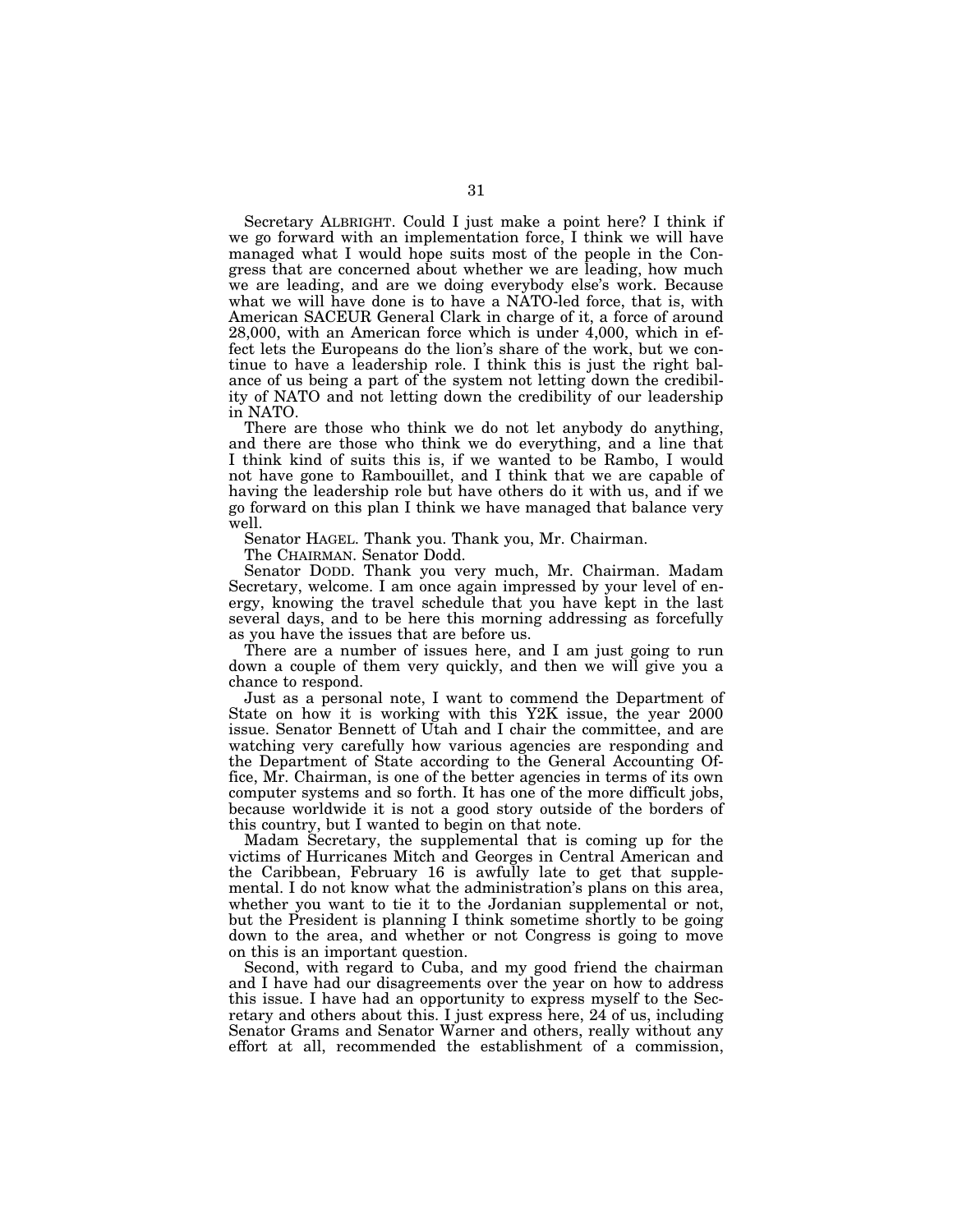much as we did on Central America, to examine the issues of the Cuban-United States relationship. That suggestion was rejected.

I am not, certainly, pleased with the Cuban reaction to the decision earlier with regard to several steps we took or tried to take back 4 or 5 weeks ago, but I just hope at some point here—we have 11 million people less than 100 miles off our shore, and we had better start talking about how we are going to transition that.

I do not want to dwell on that in 5 minutes here today, but would just say that there is a growing number of us up here, not on one side of the aisle or the other, who would like to see some new thinking about how we address these issues.

That is not in any way to be perceived, I hope it is not, as trying to do any favors for Mr. Castro, but it is how we watch out for our own interests in this hemisphere, so I just want to suggest that there is more than one point of view on this issue up here, and it needs to be brought into some consideration.

I am pleased with your answer on the embassy issue. I think creating large embassies regionally become a target of opportunity as well as the issue you have raised of universality, which I think is important, and let me hope that the Agency and the Department will watch very carefully.

In Central America, for instance in certain embassies back in the 1980's, some of the steps that were made for security purposes were mind-boggling, one wall that cost over \$1 million, \$1 million to build a wall, and I hope as we look at this issue, legitimate issue of protecting American personnel and protecting our people in these embassies and residencies around the world, this does not become a spending boondoggle for people out there. It can happen if we are not careful.

We want to make sure our people are secure. We also do not want to see people take advantage of a legitimate opportunity and be abusive in terms of how dollars are spent.

Mexico decertification is a critical issue coming up here very quickly. I know my colleague from California has some thoughts and ideas about this that are very important.

Last, on sanctions, we have imposed sanctions now 70 times in the last 6 years. Most of them, a lot of them are universal sanctions. Senator Hagel, myself and others, and Senator Grams have tried to come up with some different ways on how we can address this issue.

This ham-stringing the President, it ham-strings you, Madam Secretary. It has become the option of choice up here every time a country does something we rightly disapprove of. We have got to have a better response than just imposing sanctions. I think it is hurting our ability to conduct foreign policy. Too often it targets the wrong people, not the policy centers, and it constrains our ability to act with some flexibility in an ever-changing world, so I would hope we might get some additional indications of support on that issue.

I apologize for jumping around here on you, but when you have 5 minutes you have got to try to get in what you can, Mr. Chairman.

The CHAIRMAN. Very good. Senator Grams.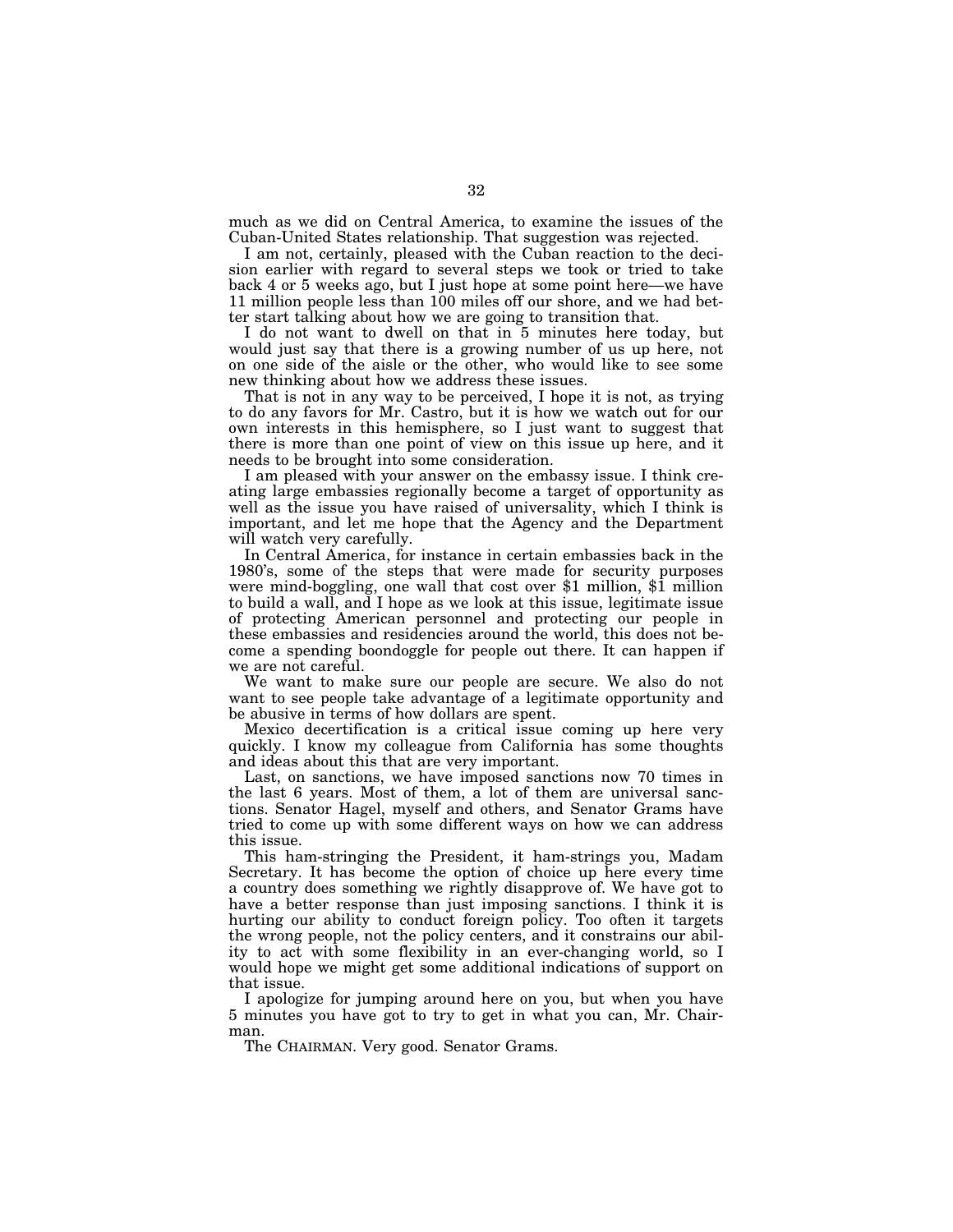Senator GRAMS. Thank you very much, Mr. Chairman and Madam Secretary for taking the time to be here.

I would like to followup on an important security issue that the chairman raised, and that was the issue of collocating U.S. Government entities within chancery compounds. It just caught our attention because after the August terrorist bombings AID headquarters decided not to move their missions in Kenya and Tanzania into the more secure embassy compounds that are going to be built.

Now, this was in opposition to State Department guidelines which stated—I will quote—"all U.S. Government offices and activities subject to the authority of the chief of mission are required to be collocated in chancery office buildings or on the chancery consulate compound.''

After hearing from us and listening to U.S. officials in both Kenya and Tanzania, AID reversed itself; Madam Secretary, I would like to hear from you about this now that the Administrator reports to you and is under your direct authority and foreign policy guidance, pursuant to the Foreign Affairs Reform and Restructuring Act. First, can we agree that when the issue of collocation comes up, no exception to the above-mentioned guidelines will be made unless it can be demonstrated, of course, that it would be in the best U.S. interest to leave our people in higher-risk situations?

Secretary ALBRIGHT. Senator, let me just say that as far as I know, what was happening in Kenya is that I think they were having a hard time finding a place where they could all be together. And some of it had to do with their decision on the ground about sufficient security.

As far as I am concerned, I think that it is very important as a policy matter to be collocated, and that there needs to be some demonstrable reason for not doing so. It is my hope that as we go into this whole, finally reworking the reorganization of the State Department, that the purpose for it is for us to have a comprehensive policy which allows us all to work together, and proximity does help in that regard, aside from security reasons.

If I might make a point, and it goes back to something Senator Dodd said about security. I think that none of us can ever feel that we have done enough in terms of protecting our personnel, and I think we are all working on it very hard. It is something that lends itself easily to finger-pointing and blame-placing. Everyone is saying that they would have done more, or it requires more money. There is never enough money, and ultimately I have to say there is no such thing as perfect security.

The thing about which I would like to assure all of you, as well as the American people, is that we are doing everything we can within the resources that are available and pushing for additional resources to provide security for our personnel. But a final point is, it does not do us any good to have totally secure buildings with nobody inside them and no money to carry on programs, so we have to find the right balance while always thinking about the security. At the same time, however, being able to do America's business abroad is what we are working on right now.

Senator GRAMS. I agree with you on that, but going back to the collocation question, too, if you would.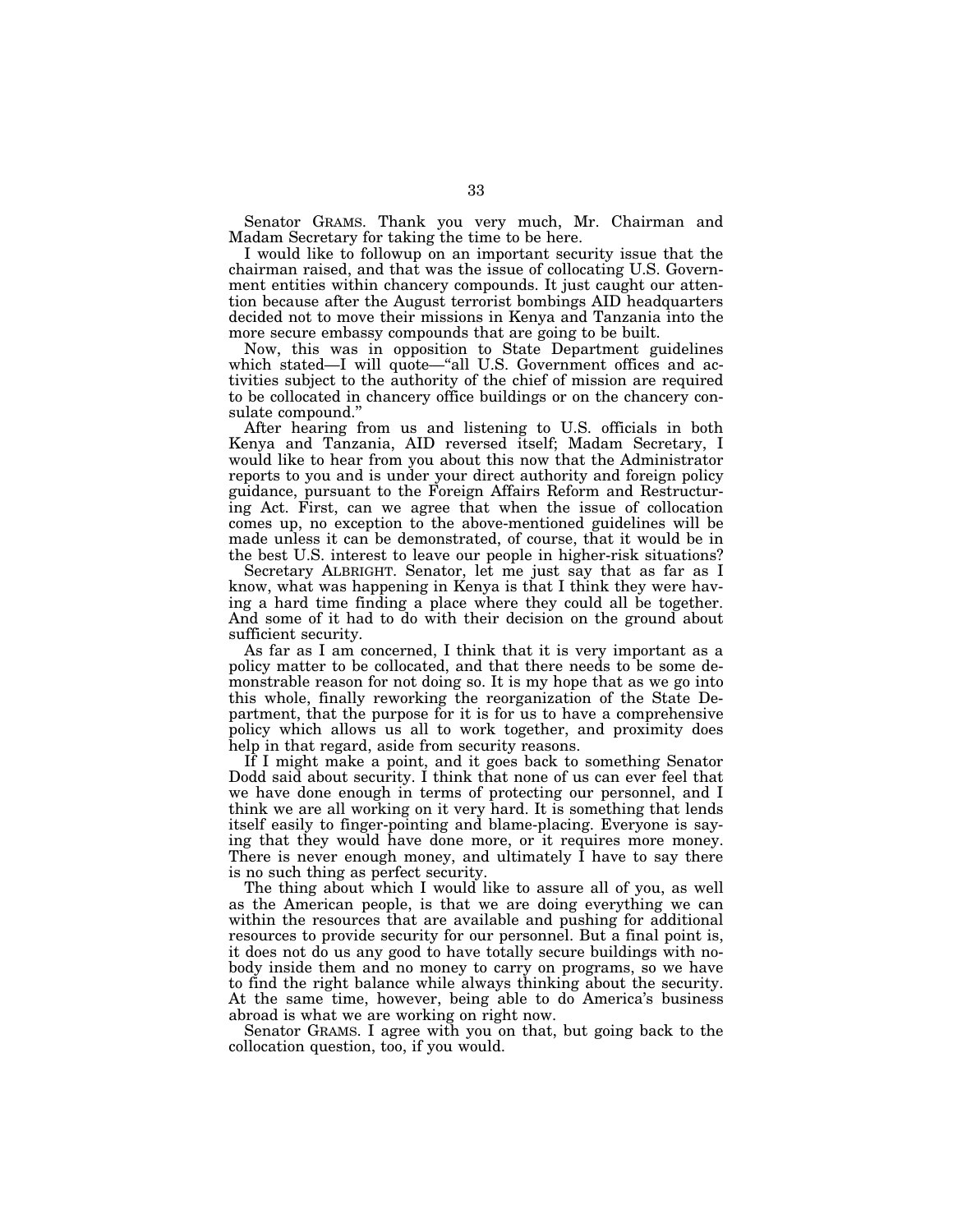Secretary ALBRIGHT. I would say that we want to have them collocated, and we would need to have a good reason why that policy is not being carried out.

Senator GRAMS. Would it make sense to modify the current procedures so that the Secretary would sign off on any diplomatic security decisions, or the decision to grant any waivers?

Secretary ALBRIGHT. Let me check on what the right bureaucratic procedure would be on it.

Senator GRAMS. Also, Madam Secretary, given that this is the first budget request which reflects the ACDA and the USIA that are going to be folded now into the State Department, I would like to know whether this consolidation to date has resulted in any budget savings in the fiscal 2000 year submission.

Secretary ALBRIGHT. It is my understanding, Senator, and as I said even when I was testifying about reorganization, it is not possible for us to have any short-term savings on this. We said then that would not be possible because it requires us to move people, get computers integrated, and a variety of other steps in order to really have this happen.

While I think that one of the desires for the reorganization was money-saving, in my discussions with the chairman and with all of you I think we had an even larger goal. That was to have a rational foreign policy, to try not to have duplication, and to try to make sure that both the proliferation issues and the development issues became central to American foreign policy. So cost-saving up front right now is not something that I can tell you is taking place.

Senator GRAMS. Do you expect some though in the future?

Secretary ALBRIGHT. Yes, we do in the future, absolutely. However, at this moment you can imagine that as we are trying to collocate people, trying to get computers in place that are Y2K functional, and also trying to integrate, it is very hard to point up short-term savings.

Senator GRAMS. Thank you. Thank you, Mr. Chairman.

The CHAIRMAN. Senator Feingold.

Senator FEINGOLD. Thank you, Mr. Chairman, and thank you, Madam Secretary, especially for the tremendous efforts you are making with regard to Kosovo.

I do want to turn now to Nigeria, to the situation there. For years, many of us have been concerned about the human rights situation, and we have introduced various pieces of legislation in that regard. Of course, this weekend Nigeria will elect a civilian President who is scheduled to take office in May, so it has elements of hope and, as you indicated, we are always looking for success stories in Africa, and none could be more important than Nigeria.

But at the same time, I hope the administration continues to calibrate and pace any direct assistance, particularly plans to work with the military, until we can be actually assured that the old habits of the past are really gone. It is so tempting to look at each positive step in Nigeria and think that everything is going to be all right, but I hope we are careful about that.

In that light, if all goes well, what are the administration's plans for Nigeria after the transition to civilian rule? A second part is, what is your analysis of recent violent disturbances in the oil-producing regions and the Nigerian Government's response to that?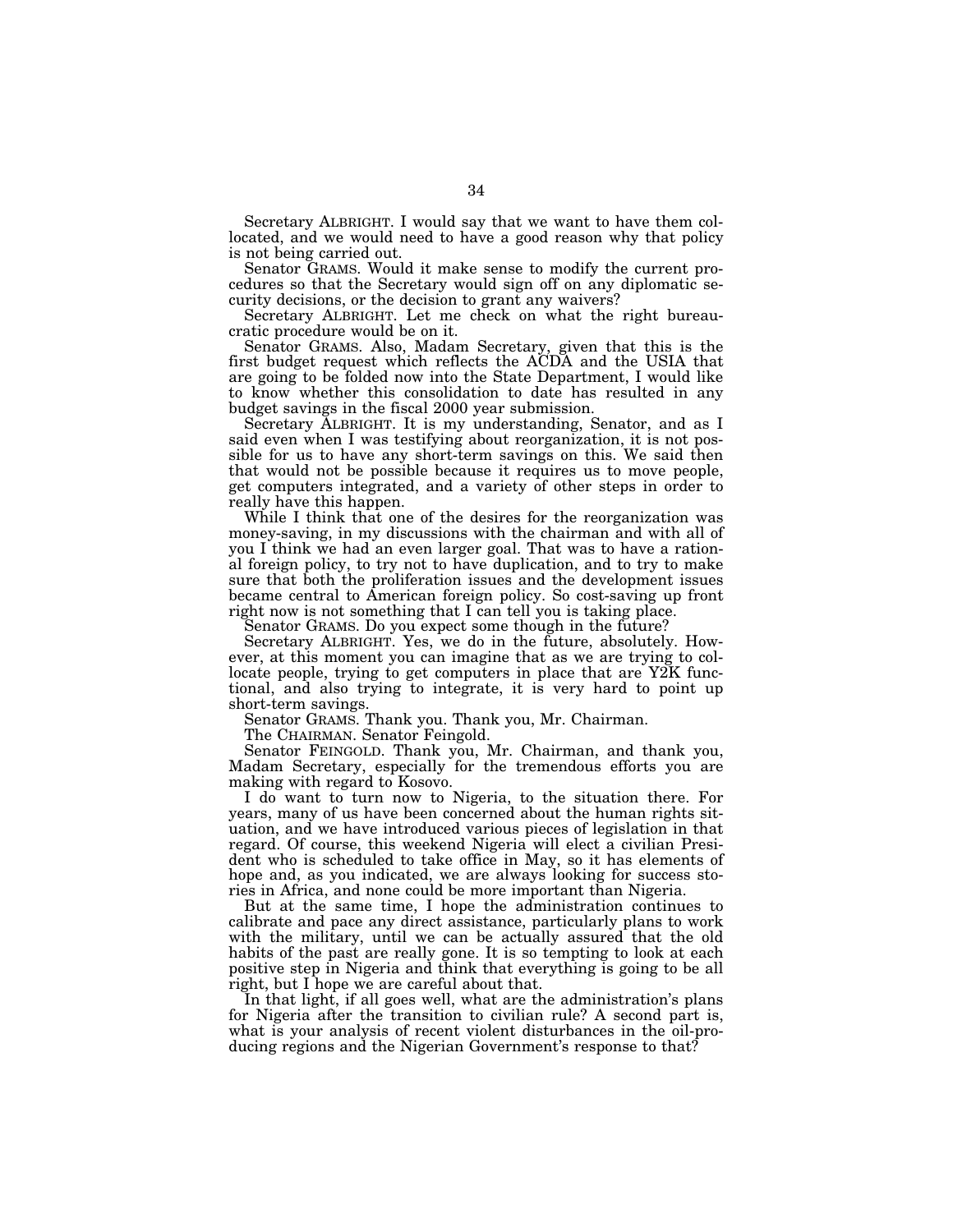Secretary ALBRIGHT. Well, first of all let me say that we have been looking generally about how to support democracy where we can, and as we look out at the next 2 years we are hoping very much that it will be possible to take certain countries that are on the verge of really crossing over the line to see if we can make sure that they really get there. Nigeria is obviously one of the countries that we are hopeful about, and the elections that are approaching are clearly part of what we are looking at.

With regard to your concerns, Senator, we have tried very hard to do what we can to make sure that the elections are free and fair and that there are a number of NGO's and organizations that have gone in there as monitoring.

We will also have a congressional delegation going to observe the elections on February 27. We are going to be working further in terms of supporting various democratic institutions, trying to ensure civilian control over the military, advancing a variety of institutions, an independent judiciary, et cetera, that we consider the building blocks of a functional democracy.

We are concerned, as we have been for some time, about the fact that Nigeria, a huge country, has a variety of ethnic groups within it. It is actually a very rich country, and looking at how the oil revenues are dispersed and how they are used is part of the issue, so I can just tell you that I have decided that we need to have a whole country approach to Nigeria in looking at how it deals with its environmental problems, its oil problems, its narcotics issue, helping to develop the domestic functioning democratic institutions, and controling the military. It is one of our target countries in terms of trying to bring it over the line.

Senator FEINGOLD. Thank you. I would just add the obvious point, the tremendous impact that Nigeria has on other conflicts in the area such as Sierra Leone, Liberia and others. It is such an essential country.

The other country situation I would like to ask you about is another occasion for cautious optimism. It is East Timor. Many of us on this committee and in the Senate have for years advocated for the rights of the people of East Timor, and there are some hopeful signs. I am encouraged that the Government of Indonesia has seen fit to move Sunamma Guzmal from prison to house arrest, which I interpret as a gesture of goodwill, but the situation is very complex, and there is violence on the island.

You mention that you are going to Asia next week. I urge you to continue your efforts to call for the release of political prisoners, and the withdrawal of troops from East Timor in order to help during this transition period, and the question I would like to ask you is what you see happening with regard to the United Nations role during a transition period.

It will probably be crucial to have an international presence in East Timor during such a period of transition to whatever form of self-determination may occur. Would the United States support a monitoring or a peacekeeping operation in East Timor?

Secretary ALBRIGHT. If I could just go back to one thing on Nigeria and your point about it helping in other areas, they have been very important, first in Liberia and now in Sierra Leone, and we have been trying to support ECOMOG, which is the overall organi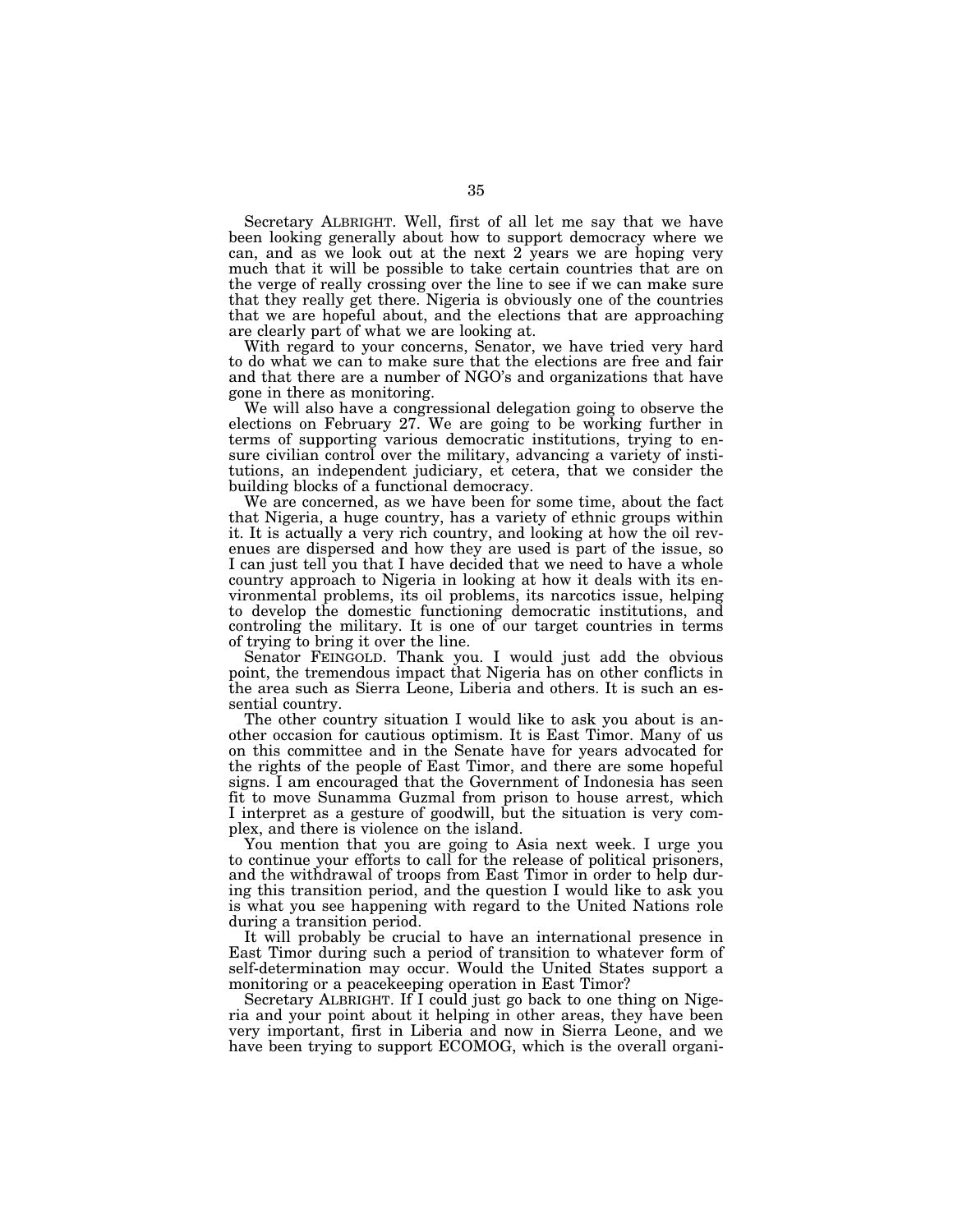zation that does that, and Nigeria, even in its worst days, actually, was very helpful in terms of its support in trying to deal with peacekeeping matters.

Indonesia I have to tell you is another one of the countries that I have targeted for trying to move over the line. They are going to have elections. They have undertaken some significant reforms, although not enough, and I will be going to Indonesia on this trip after I leave China.

The East Timor developments are truly fascinating, and I think are very hopeful. We are supporting the U.N. action there, and the U.N. Special Representative there is looking at a variety of ways for us to be able to help move that forward. I will be discussing the issue actually today again with Secretary-General Kofi Annan, and I think we need to figure out what the most supportive thing is that the United States can do.

There have been discussions about an international or U.N. presence. I do not think they have jelled yet, but we clearly do see what is happening there as an opportunity to deal with one of the most troublesome issues that has been out there for all of us.

Senator FEINGOLD. Thank you, Mr. Chairman.

The CHAIRMAN. Senator Wellstone.

Senator WELLSTONE. Mr. Chairman, I wonder if I could follow Senator Boxer. She has been sitting here the whole time, and I had a conflict, so I will follow her.

The CHAIRMAN. By all means. Again, we welcome you to the committee and look forward to working with you.

Senator BOXER. Thank you so much, Mr. Chairman, for your graciousness since I got onto the committee, the same with Senator Biden, and Senator Wellstone carries on that spirit, and I am very grateful, because I have a commitment coming up on the Brady bill that I have to go forward to.

I want to say, Madam Secretary, how proud I am of the work you are doing. I have seen you look tired because there are reasons to. You need to get rest. You need to get rest.

Senator WELLSTONE. I was going to say that, too.

Senator BOXER. I know. Paul and I say you need to get rest.

The CHAIRMAN. Well, I think you look pretty good myself.

Senator WELLSTONE. You look wonderful, just exhausted.

Senator BOXER. You look good and tired.

I am going to go very quickly through, because some of the issues we have covered, and there are so many more issues we could not do justice to your portfolio.

I wanted to quickly mention what Senator Dodd said. I am working on an alternative to the Mexican situation so that we do not have to choose between certification, basically, and decertification, and Mr. Chairman, I am looking forward to presenting that to you for your consideration, because I am excited that I have come up with some ideas on that, and we hope it will be bipartisan.

I thought because I am the only woman on the committee I might take a different tack to my questions, so let me speak quickly and leave enough time for you to comment. At least one woman dies every minute from causes related to pregnancy and childbirth, and in developing countries maternal mortality is the leading cause of death for women of reproductive age.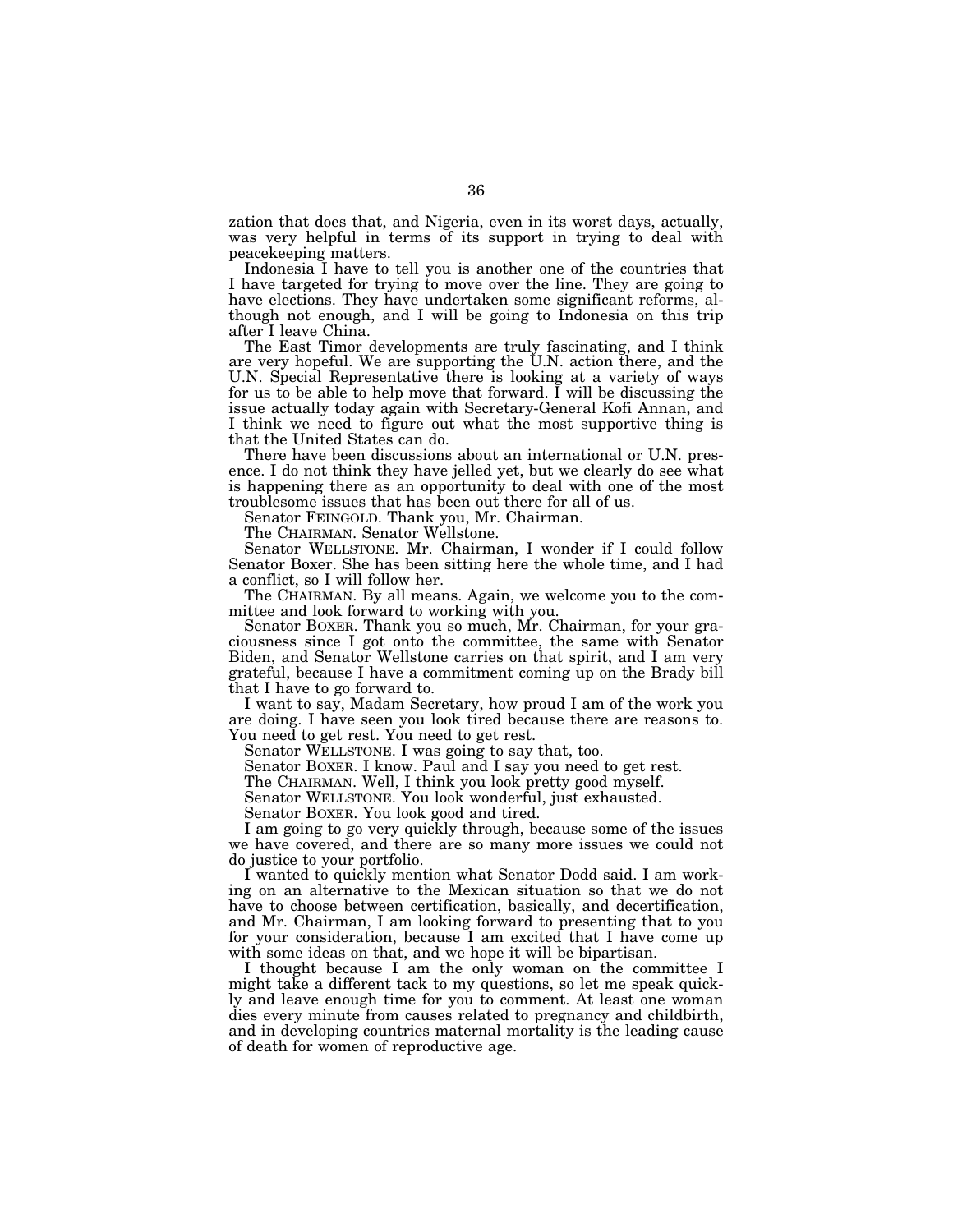These are terrible trends, and I know we are all trying to bring our own background to solve this, but in the congressional fog we have been in for about 6 weeks there was a very important Hague forum, and the Hague forum, without going into details, pointed out that developed countries are not doing enough to financially help with family planning and child and maternal health, and they said, it is interesting, developing countries are doing more than we are doing in proportion to our ability to help.

Now, this administration has taken a step in the right direction. We have \$25 million in your budget for the U.N. population fund, and I know it is very controversial, but yet we have to talk about these issues.

The UNFPA operates in more than 140 countries, and one of your Under Secretaries in a speech, it was Under Secretary Loy, said that just last year's contribution would have prevented the deaths of 1,200 mothers and 22,000 babies, as well as would have prevented 200,000 abortions, because family planning, when done right, stops the unwanted pregnancy and women do not have to go seek abortions, so I wanted to let you know I support this, and I would like to get your view as to whether you subscribe to those numbers.

Another issue of great concern is the Taliban's treatment of women in Afghanistan. Anyone who has seen the burka, what they have to wear—and Mr. Chairman, I have one I want to show you, what women are forced to wear living under Taliban rule. They are not allowed to go to school. They are not allowed to go to work. If women are seen in public with as much as a bare ankle, they are beaten by the police, and we have to continue to denounce this. I wanted to ask, I know you have already done some, do you have plans to talk about this more?

In a related issue, I wanted to express my support for the convention to eliminate all forms of discrimination against women. This is a very important treaty. It would set international standards regarding discrimination on the basis of gender. It would establish rights for women, and we were an active participant in drafting the convention. President Carter signed it 1980.

Twenty years later, 162 nations have ratified the convention. We have not, and I know that we did make a push. We could not get it done for reasons that have to do with what I consider to be ancillary issues. I was going to ask if you would speak about that.

So if you could comment on that estimate that 22,500 infants lives would have been saved if we had made that contribution to UNFPA, 1,200 mothers, also, are you still committed to this convention to eliminate all forms of discrimination, and could you speak a minute about the Taliban?

Secretary ALBRIGHT. Yes. Thank you very much, Senator Boxer, and I cannot tell you how pleased I am to have you on this committee. It is going to be a pleasure to work with you.

First of all, as in 1999, the President has again requested \$25 million for family planning, and I think that is, given all the various priorities that we have, a sign of our really strong commitment to population and reproductive health programs.

I do not have the exact numbers, but I am sure those are correct. I had met with a number of the NGO's before they were going over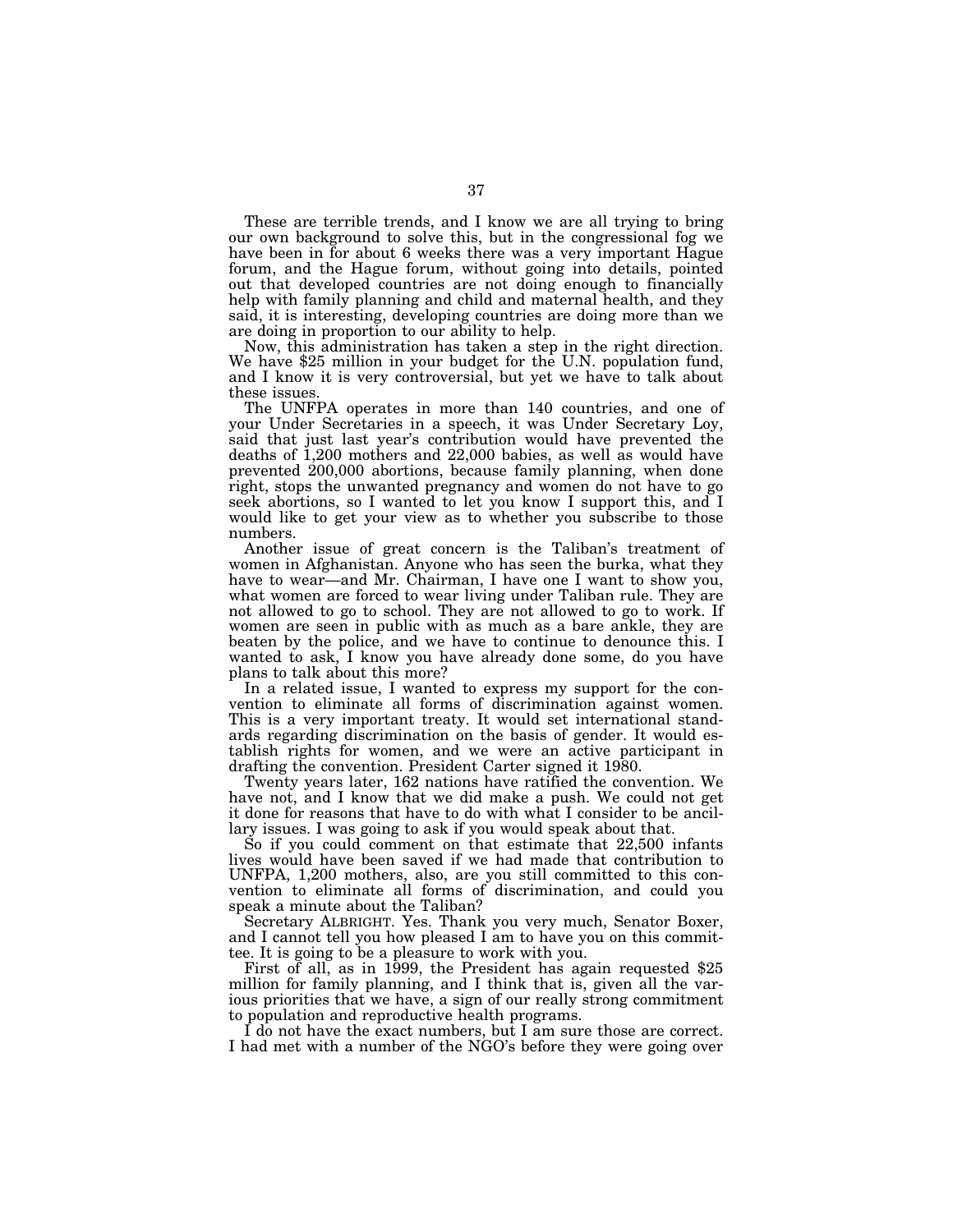to the Hague, and we discussed these kinds of issues and the fact that there are so many problems caused when women are not allowed to have access to information.

I think there is such a misunderstanding about something, and I think it needs to be stated flat out. U.N. family planning programs do not fund abortion services. I think people get this all confused. There is a difference between family planning and funding abortions and, categorically, the United States does not fund abortions, and the majority of activities support maternal and child health care programs, including the provision of voluntary family planning.

And I think also something that should be noted, the U.N. family planning funding supports programs aimed at the spread of HIV/ AIDS, and trying to prevent that. I think if you look at the maps of how that is spreading, I think that is something that is very important, and enhancing the status of women.

Senator BOXER. Maybe just a yes answer, because my time is up. Will you speak out on the Taliban, and do you still support the convention against discrimination?

Secretary ALBRIGHT. Well, first of all on the Taliban, of course, and I visited with women before, and I do everything I can. And Mr. Chairman, the Convention on the Status of Women is something that is so important to all of us.

I speak very often on our support for that. Our desire for support for that always gets an applause line. It is very important to the women of the United States, and I do hope very, very much that we can move this. I think it would be a tribute to the work that we do together if we could move this. I would be very grateful.

The CHAIRMAN. Very well. Now, I would say to you two ladies that even the Iranians describe the Taliban as medieval, so it is pretty universal that people hold their noses about it, but thank you, ma'am. I welcome you to the committee.

Last but not least at any time, the Senator from Minnesota.

Senator WELLSTONE. Thank you, Mr. Chairman, and I apologize profusely. Something I have been working on for a year, Madam Secretary, came up with a press conference. It had to do with kids and mental health, and that is where I was.

Let me thank you for your heroic work. You have really been at it, and I will be hoping and pulling for you and the people of Kosovo and for all of us. Thank you very much for what you are trying to do.

Madam Secretary, this question will not surprise you. We are probably going to have a freestanding resolution, thanks to the support of the chairman today, which basically says it is the sense of the Senate that at the 55th session of the United Nations Human Rights Commission in Geneva, Switzerland, the United States should introduce and make all necessary efforts to pass a resolution criticizing the People's Republic of China for its human rights abuses in China and Tibet, and I think we will probably get 96 votes. This is a bipartisan resolution.

During your visit to China next week, do you intend to inform the Government that the United States is ready to sponsor a resolution on China at this U.N. Commission on Human Rights?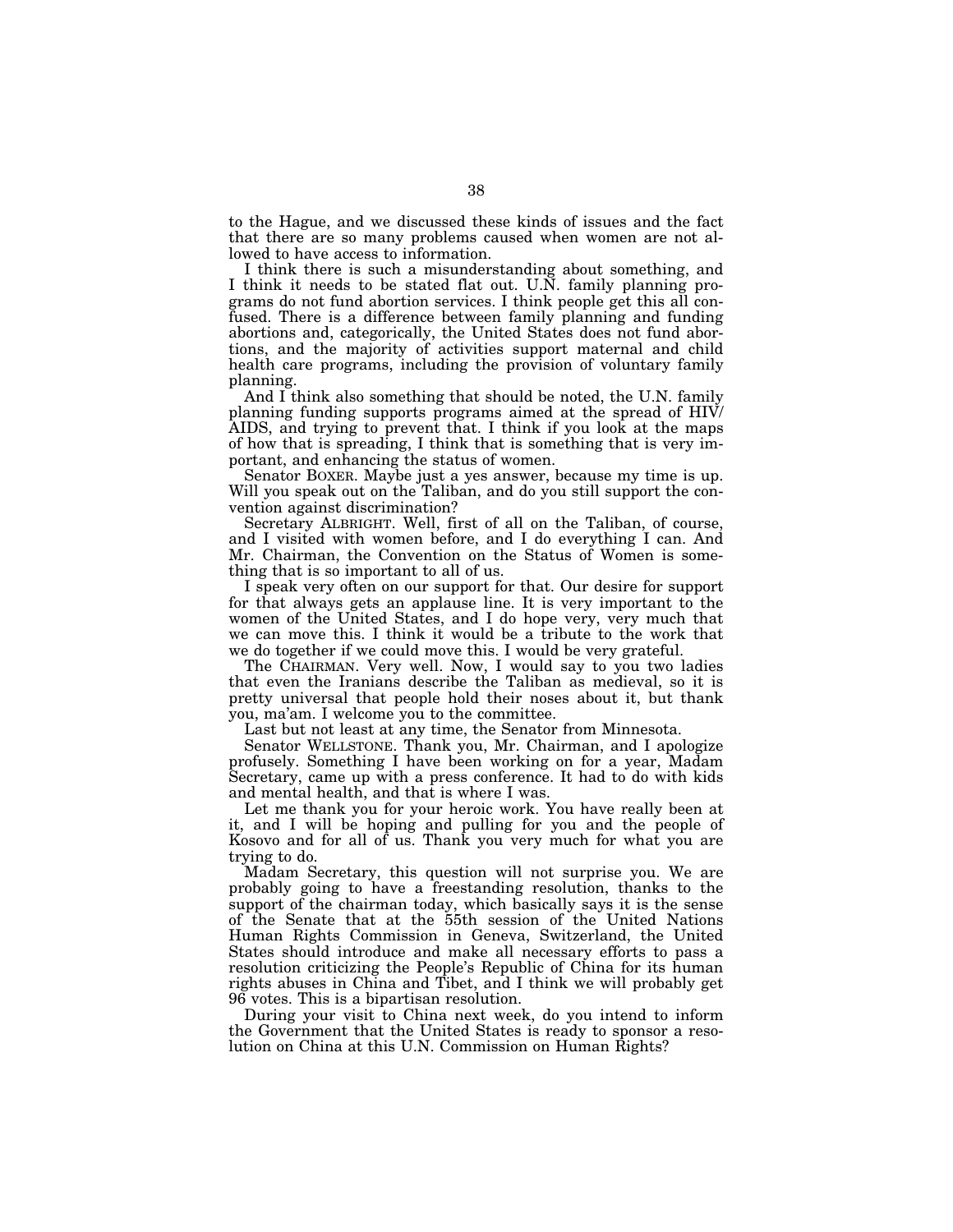Secretary ALBRIGHT. Well, first of all, Senator Wellstone, I think you know my views on human rights in China, and I even went to their celebration of the 20th anniversary of normalization and told them how critical I was of their human rights. I do not think usually people are invited to a party and then do something like that.

What we are doing, and I am very much aware of congressional expressions of support, we are now considering what our approach should be, which would be the most effective approach to try to get China's attention on this.

I will be discussing human rights when I am in China. It is very much a part of my agenda, but we have not yet made a final decision about how we are going to deal with Geneva.

Senator WELLSTONE. So we have not made a final commitment as to whether or not we will introduce this resolution. Have we made any commitment if the European Union by some chance does it that we would join in?

Secretary ALBRIGHT. Well, we are exactly at this moment consulting with our allies. Assistant Secretary Koh has been over there consulting, and I just cannot tell you at this moment what our strategy is going to be. I will get back to you on that.

Senator WELLSTONE. Do you have any idea as to when the administration will make this decision? You know, we went through this last year. I do not think there have been improvements since the President's visit. If anything—and you have spoken out about that.

Secretary ALBRIGHT. Yes, I have.

Senator WELLSTONE. I really believe, and I think the Senate believes and the Congress believes that our Government ought to be the leader here. We ought to respond to this resolution in Geneva. Do you know when it will happen?

Secretary ALBRIGHT. We have it under active consideration. It is a priority decision for the administration. I am just trying to collect all the information on it now.

Senator WELLSTONE. Let me just switch and say to you that I appreciate your response, for I was hoping you would say yes, I am going to go there, I am going to inform them, we are going to do this. Please let us know as soon as you have made a decision.

Secretary ALBRIGHT. I will.

Senator WELLSTONE. I really hope that our Government will take the lead. I think it is long past the time to do so.

Could I ask you real quickly, this is another area that is certainly near and dear to my heart. This is the country that my father lived in before he fled persecution. For a quick briefing on your part—maybe you have done it in response to other questions about relations with Russia. I have the sense that we have seen some strains, and I am trying to figure out how we repair this. Could you give us just a quick overview?

Secretary ALBRIGHT. Strobe Talbott is there right now, and I was there 3 weeks before. I think we do have some very serious strains at the moment, and they have to do with some disagreements that we have about how to handle regional issues, one specifically now Kosovo, and we have some questions about Iraq.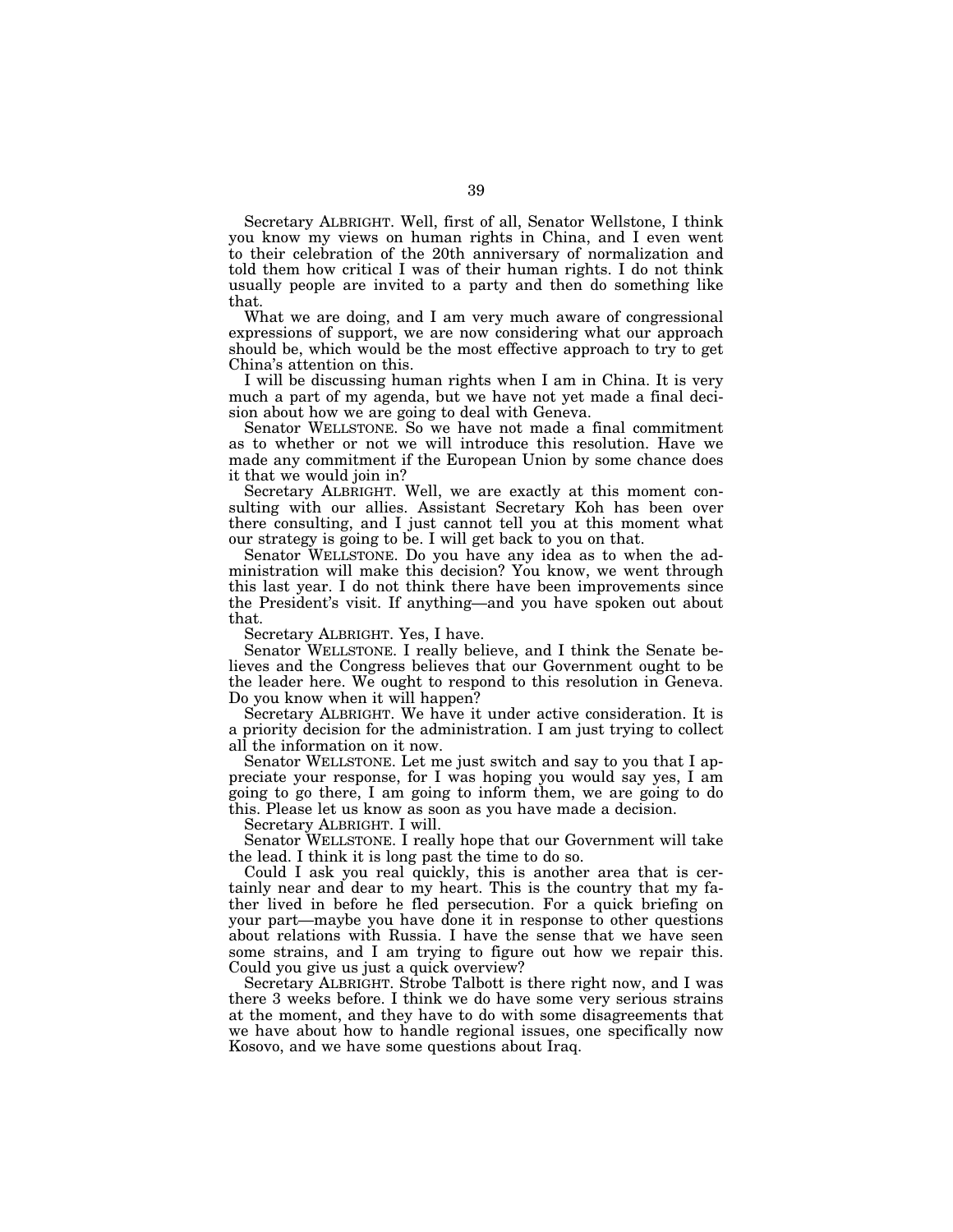At the same time, we are very concerned about their economic situation and how we can help them help themselves. Part of the problem is that they are having trouble helping themselves. They have now passed a budget. I think that will help us in the IMF to be able to give greater assistance.

What we are concerned about also, as I mentioned in my testimony, is the fact that it, as an economy, does not do well, and they have a great many things out there that can be sold that do not help our proliferation policy, and a great many scientists who are unemployed.

The President's threat reduction proposal is one that I think does two goods. It helps to transfer some hard currency into the Russian system, but in a way that makes sure that it goes to the right people so that some of these scientists are employed, that the materials are not sold.

I do think, Senator, that we are yet again at a tense time with the Russians, but both Prime Minister Primakov and Prime Minister Ivanov and I in our discussions understand the importance of the overall Russian-United States relationship, and the importance of keeping it on an even keel as we deal with the START and ABM and various issues, that while we may disagree on certain elements, that we understand the importance of keeping the relationship going in a positive way.

I can assure you we will work on this, as we do consider that a key element of our foreign policy.

Senator WELLSTONE. Thank you, Madam Secretary. Thank you, Mr. Chairman.

The CHAIRMAN. Madam Secretary, I had hoped that I could fulfill my commitment to get you out of here at 12:30, but you have provided so much information for the members, and everybody is interested.

For the record, before I recognize Senator Grams, the record will be kept open for 5 days, and also Senator Lugar and others who wanted to be here are presiding over subcommittees and could not be here, so that means that you may be receiving some written questions to which you can give written answers.

I thank you so much for coming. It is always a pleasure to see you. I do not know when number 15 will come up, but I hope it comes up soon.

Before you leave, Senator Grams wants to ask you one more question.

Senator GRAMS. Three short ones. We will get this done within an hour. We will wrap this up.

Just briefly, Madam Secretary, I could not leave without asking you some questions about the United Nations. Madam Secretary, it appears that there is a lack of focus on our part at the U.N. at this time. Why didn't the United States support the U.N. budget outline for the year 2000–2001 biennium?

Secretary ALBRIGHT. Well, first of all I think that they are in a very preliminary part of the U.N. budget considerations, and we will continue to be as tough as we have been in terms of trying to keep the U.N. budget within the basic caps. We are working and will continue to work on that.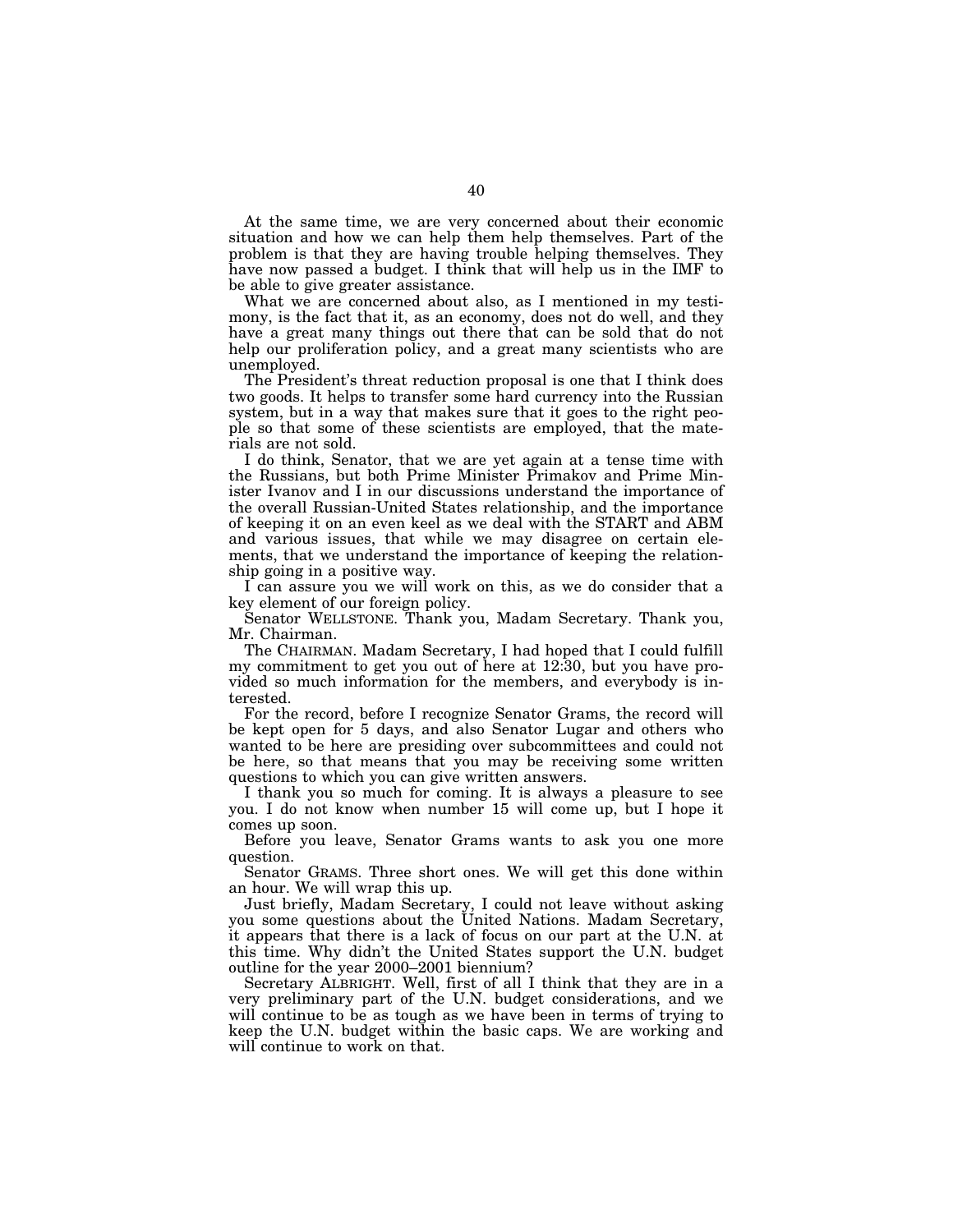Senator GRAMS. But that is when we should really have a loud voice in the preliminary part. Why didn't the U.S. decision, again, to disassociate, which is basically voting present and not taking leadership there—invoke the Kassebaum-Solomon condition, which requires withholding if there is not a consensus budget at the United Nations? Even though it is in the preliminary stages of the U.N. budget process, doesn't that vote just go against our position?

Secretary ALBRIGHT. Well, first of all, the United States and Japan made clear our opposition to the budget outline, which was a preliminary step for the 2000–2001 biennium, which exceeds the current budget level.

But as I said, this is a first step in the process. We have made our position clear. The outcome is ultimately going to be determined at the General Assembly in December, and the U.N. has made clear that additional savings could reduce that number.

As I mentioned, I am going to have lunch today with Kofi Annan, and we will talk about this again, because this is something that is obviously of great importance to us, but I have to say it is a little hard to keep threatening what we are not going to do or do if we do not give them any money in the first place.

Senator GRAMS. We passed that bill, you know.

Secretary ALBRIGHT. I know, but I am just saying that this is the problem.

Senator GRAMS. It did not make it through the White House.

One final thing, Madam Secretary. What is the status of the U.N. Secretary-General's reform proposals to establish a sunset mechanism for all new U.N. programs?

Secretary ALBRIGHT. I think he is working on it. Again, this is one of the questions that I have planned for him this afternoon.

Senator GRAMS. Thank you. Madam Secretary, I also have some other questions that I would like to submit in writing. Mr. Chairman, if I could do so. I appreciate your time.

The CHAIRMAN. Very well. Thank you again, and there being no further business before the committee, we stand in recess.

Secretary ALBRIGHT. Thank you very much, Mr. Chairman, for everything.

The CHAIRMAN. It has been a pleasure to have you here.

[Whereupon, at 12:41 p.m., the committee adjourned.]

# **Responses to Additional Questions Submitted to Secretary Albright by Members of the Committee**

### QUESTIONS SUBMITTED BY SENATOR HELMS

### U.S. SUPPORT FOR UNFPA'S CHINA PROGRAM

*Question.* In light of AID Administrator, Brian Atwood's, pledge in a September 10, 1995 letter to me that, "... if there are not significant improvements in China's population program, the United States will not support continued UNFPA assistance to China beyond 1995 when the current program ends,'' and given the fact that decisions to start or renew UNFPA programs are made by consensus by UNFPA's board (thereby allowing the U.S. to single handedly veto any proposal)—as well as the fact that there are no "significant improvements" in China's one child per family population control program—why then did the Administration choose to renege on the above-mentioned pledge and actively support UNFPA's proposal for a new program in China at the January 19, 1998 UNFPA Board meeting?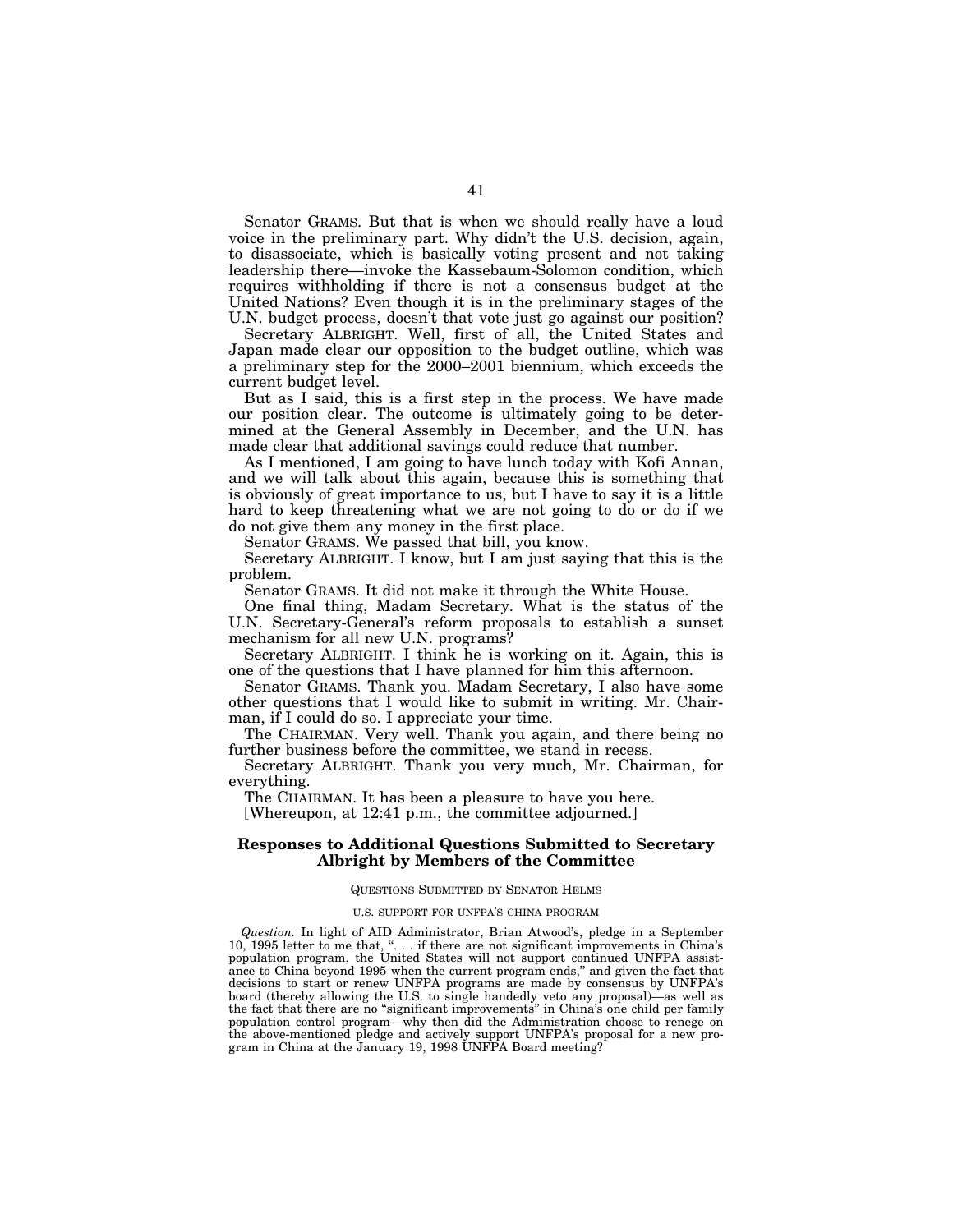Answer. Official Chinese policy opposes coercion in family planning. However, Chinese programs have included numerical targets or quotas for family planning staff which can create pressure that can lead to abuses.

Removing targets and quotas at the family planning service provider level should help reduce such pressure and encourage non-coercive behavior by officials and service providers. This is what China agreed to do in the 32 counties participating in the UNFPA program.

We believe that this is an important step by the Chinese. It is a new feature of UNFPA operations in China, which took two years to negotiate and, as such, marks

a significant improvement in Chinese policy. I should clarify that the U.S. did not ''actively support'' the proposed China program in January 1998. We stated very clearly our continued concerns regarding UNFPA assistance to China. Every other Board member supported the program and, given its significant merits, we did not oppose consensus.

### ADMINISTRATION DECISION ON UNFPA'S CHINA PROGRAM

*Question.* Why did the Administration choose not to consult with the Chairman of the Foreign Relations Committee or, to my knowledge, any other member of the Foreign Relations Committee before the decision (notified to Congress on February 13, 1998) to renege on the above-mentioned promise?

Answer. We endeavor to have periodic informal discussions with Congressional contacts on China and other issues of interest, and to consult more formally with Members when needed.

As noted in my response to your earlier question, we followed USAID Administrator Atwood's pledge not to support UNFPA assistance to China in the absence of significant improvement in China's population program.

As our February 13 letter noted, the UNFPA program reflects the principles of voluntarism and non-coercion which we and the international community have been asking China to adopt, and begins to address many of the concerns we have about China's family planning policy.

#### U.S. CONTRIBUTION TO UNFPA

*Question.* If UNFPA is really interested in receiving \$25,000,000 from the United States, why cannot it simply terminate its \$5,000,000 program in China?

Answer. UN agencies do not want to close down country programs that are fully consistent with agency mandates, that are needed, and that can be effective, in order to increase their revenues.

As a multilateral organization, UNFPA's major interest is in meeting its mandate to help developing countries, at their request, to improve reproductive health care and to promote sustainable development.

UNFPA negotiated with China for two years to develop a program which follows the principles, including voluntarism and non-coercion, that 180 nations agreed to at the 1994 International Conference on Population and Development (ICPD).

An ICPD-consistent program to improve reproductive health care and promote sustainable development in a country with one-fifth of the world's population is a very significant effort for UNFPA.

UNFPA's management, all other members of UNFPA's Executive Board, and this Administration believe that ICPD-consistent UNFPA programs are most needed in countries—and there are many—where reproductive rights and reproductive health services are deficient. That is where improvements can be made, and people can be helped.

### VOLUNTARY NATURE OF UNFPA'S CHINA PROGRAM

*Question.* UNFPA claims that its new \$5,000,000 program in China is ''voluntary'' (this is the basis for U.S. support). How can the United States be fully confident that it is truly ''voluntary'' and verify this in an oppressive, totalitarian regime such as Communist China?

Answer. We can be reasonably sure of the voluntary nature of population activities in UNFPA program counties because of the high level of access and oversight afforded by UNFPA, the Chinese authorities, and our China mission.

Program monitoring is an integral part of UNFPA's China program, and includes explicit Chinese agreement for external monitors.

The State Family Planning Commission (SFPC) has invited UNFPA Executive Board members and representatives from their Congresses to visit and monitor the UNFPA program. We have begun talking with Congressional contacts, other Executive Board members, UNFPA management and our China mission about possible monitoring trips.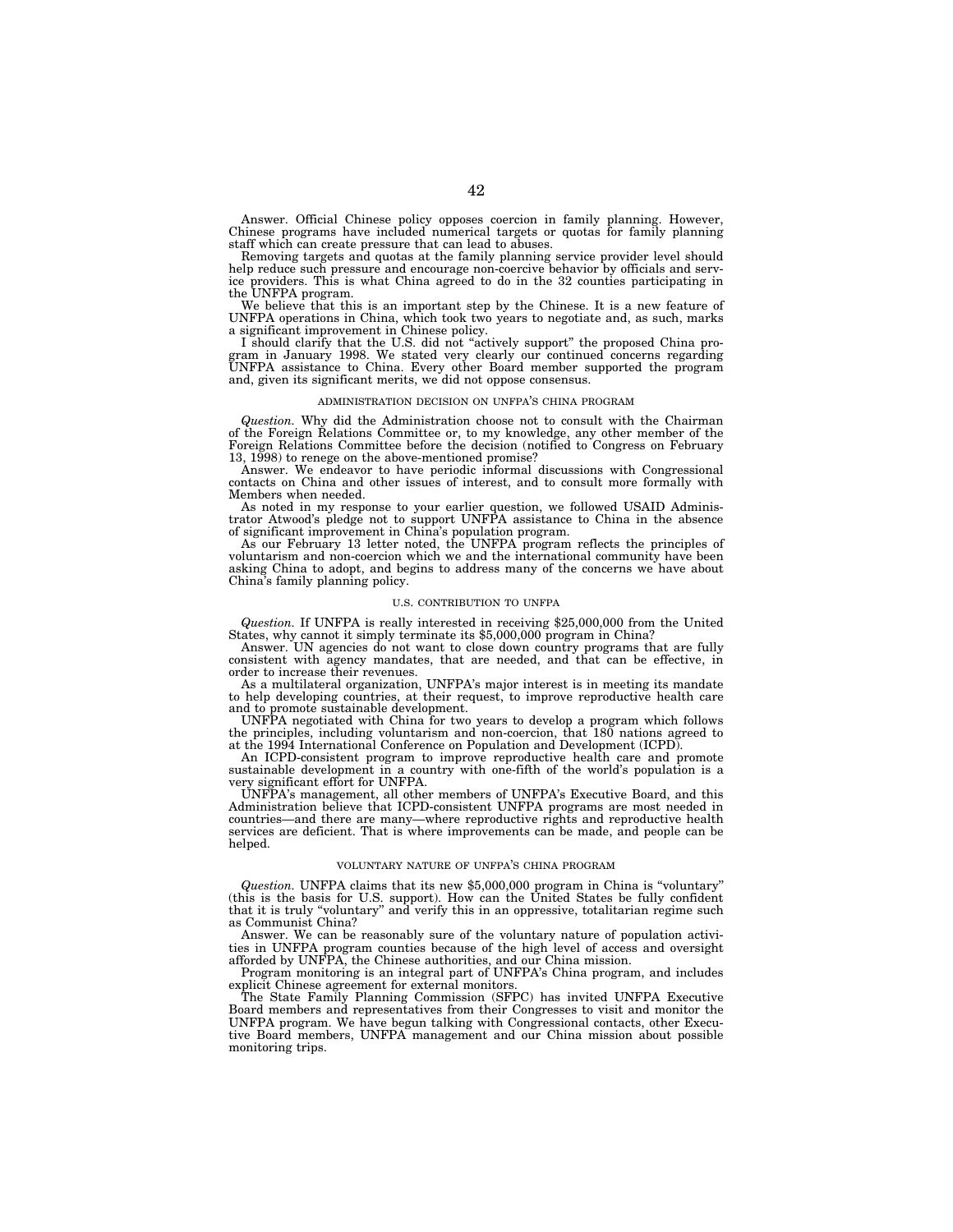For independent checks on local compliance with UNFPA's program requirements, last year the Department requested our Embassy and consulates in China to add monitoring visits to UNFPA program counties to their travel and reporting plans. We asked them to report on issues such as the presence/absence of birth quotas and targets, public awareness of quota/target policy changes, and other measures to enforce family planning policies.

Our officers in China have attended SFPC meetings with program county officials, talked with family planning staff at various levels, and visited a number of program sites. Reports so far indicate that SFPC officials have been spreading the message in all UNFPA program counties that targets and quotas are not to be used.

Our monitoring will continue throughout the four-year program cycle.

#### U.S. BILATERAL POPULATION ASSISTANCE

*Question.* To your knowledge, does any other single country in the world contribute more bilateral assistance to international population programs than does the United States?

Answer. We can be proud that, in its bilateral population assistance, the U.S. has consistently been—as you suggest—the world's largest single donor. This reflects the recognition by one Administration after another that international population and development efforts are critical to human well-being, require long-term attention, and deserve continued U.S. support.

That said, it is also true that bilateral U.S. population assistance has shrunk dramatically in recent years. It was reduced by Congress almost 30 percent in just two years, from fiscal 1995 to fiscal 1997, and has been completely flat since then.

Furthermore, while the U.S. is the largest bilateral donor, we are far from the most generous in terms of our economic size and wealth. Proportionally, Denmark provides almost four and a half times more international population assistance than the U.S. (\$371 per one million dollars of GNP in 1996, compared to \$84 from the U.S.) Norway, the Netherlands, Sweden, Finland, the U.K., and Australia also provide proportionally more than we do.

### GOVERNMENT OF HONDURAS

*Question.* As Congress is considering a multi-million dollar humanitarian relief package for Hurricane Mitch affected countries, the Government of Honduras has yet to pay (pursuant to a legal contract more than a year old) an American company, Advanced Navigation and Positioning Corp., for a Transponder Landing System for Toncontin Airport at Tegucigalpa. Inasmuch as this is a security concern for Americans traveling to Honduras, as Toncontin Airport is one of the most dangerous airports in the world in which to take off and land, will you recommend that the resolution of this case be placed on the agenda for the upcoming meeting between Presidents Clinton and Flores?

Answer. The Department places a high priority on ensuring that U.S. investors abroad are treated fairly and that their rights are respected. We also convey to foreign governments the message that the existence of unresolved investment disputes against them may send foreign investors negative signals about the investment climate in their countries.

Officials from our Embassy in Tegucigalpa have raised this matter with senior officials of the Honduran Government and have facilitated discussions between government officials and representatives of Advanced Navigation and Positioning Corp. in an effort to resolve the dispute.

These discussions are ongoing and our Embassy in Tegucigalpa will continue to monitor their progress with interest.

#### CAMBODIA: FBI INVESTIGATION OF 1997 GRENADE ATTACK

*Question.* It has been nearly two years since the grenade attack in Cambodia which killed nearly 20 people and injured an American citizen, prompting an FBI investigation. At the time, many people suspected that Prime Minister Hun Sen's forces were involved. After two years, have you been able to make any kind of judgment as to whether forces close to Hun Sen were involved?

Answer. The FBI's report on the grenade attack was delivered to Congress late last year. According to the report, all investigative leads are complete and the FBI has presented its findings to the Department of Justice for a prosecutive opinion.

We understand that the Committee has discussed this report further with the FBI. We cannot comment on discussions to which we were not a party.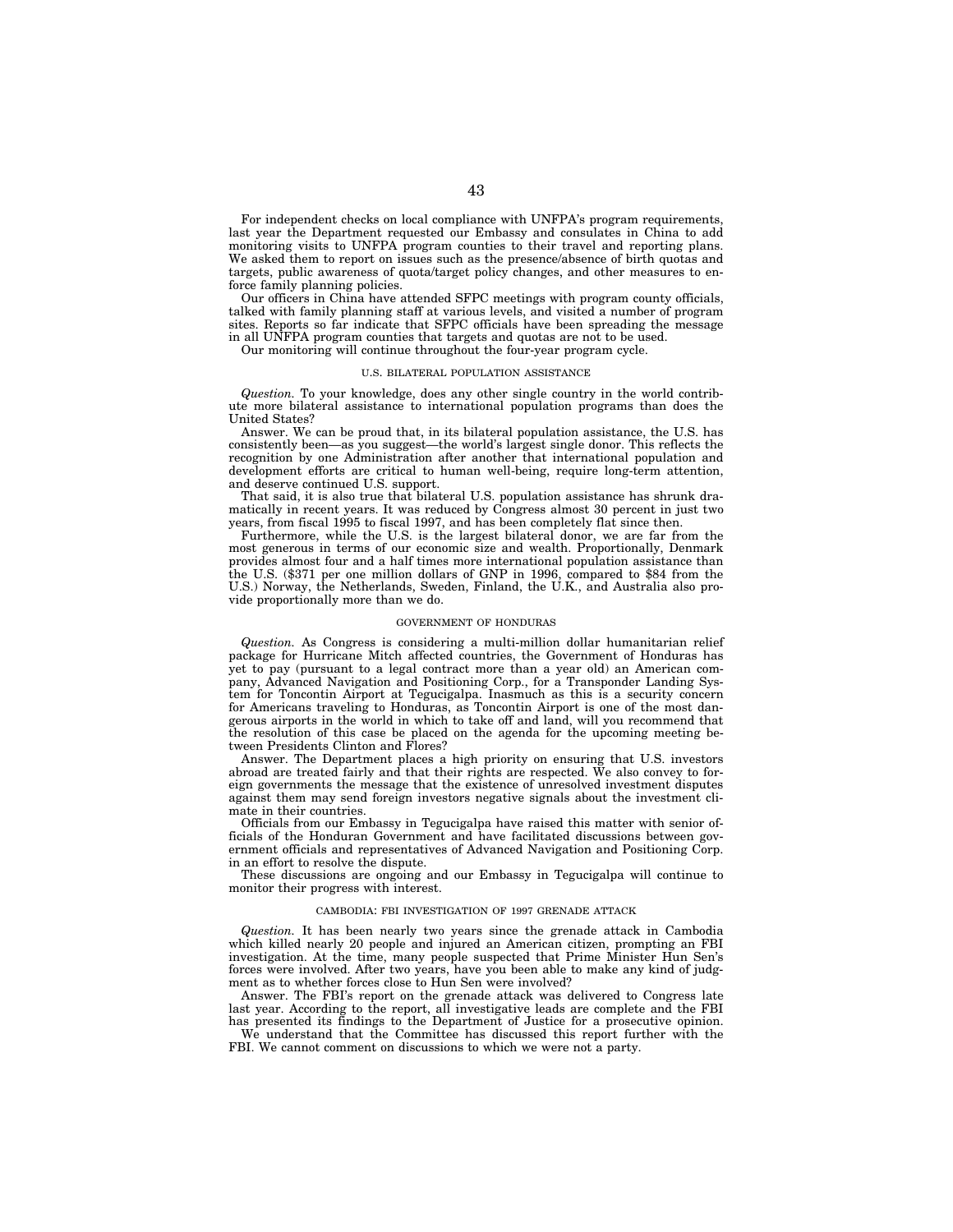### PRESSURE ON CAMBODIAN GOVERNMENT TO SOLVE 1997 GRENADE ATTACK/HUN SEN CLAIM THAT SAM RAINSY WAS INVOLVED

*Question.* What kind of pressure are we bringing to bear on the Hun Sen regime to find the perpetrators of this crime? Do you give any credence to Hun Sen's claim that Sam Rainsy staged the attack on himself?

Answer. Any questions on the current status of the FBI's investigation of this incident should be directed to the FBI. Any questions regarding responsibility for this crime should also be directed to the FBI, which stated in its report to Congress that it has presented its findings to the Department of Justice for a prosecutive opinion.

Again, we understand that the Committee has discussed this report further with the FBI. We cannot comment on discussions to which we were not a party.

#### DENIAL OF VISA FOR CAMBODIAN GENERAL NHIEK BUN CHHAY

*Question.* Last month your Assistant Secretary Stanley Roth made the decision to deny a visa to Cambodia General Nhiek Bun Chhay based upon the General's alleged connections with the Khmer Rouge. Given that most of the dominant CPP in the Cambodian Government, including Foreign Minister Hor Nam Hong, who visited the U.S. in October, are former Khmer Rouge, and that most everybody in Cambodia, including King Sihanouk, have in one way or another had contact with the Khmer Rouge, how can we justify singling out this one man?

Answer. General Nhiek Bun Chhay applied for a visitor visa last December. He was found ineligible under U.S. law for a visa based on his coordination last year of military activity and active cooperation with the Khmer Rouge, a designated terrorist organization under U.S. law.

The relevant section of the Immigration and Nationality Act (section 212) states that a visa cannot be issued to an individual who has engaged in: ''the providing of any type of material support . . . to any individual the actor knows or has reason to believe has committed or plans to commit a terrorist activity.''

We have conducted a careful review of this case drawing on numerous sources in reaching a decision to refuse the visa.

## ENGAGEMENT

*Question.* Just recently, the Chinese Government initiated a draconian crackdown on dissidents, reportedly conducted military exercises that consisted of mock missile attacks on Taiwan, as well as on U.S. forces in Japan and South Korea. They have made additional aggressive moves in the Spratly Islands. Our trade and investment problems with China also seem to be growing. All of this despite the fact that last year we declined to sponsor the annual UN resolution on human rights in China, held a summit in July, and yielded to Beijing's "three no's" on Taiwan. What benefits do you see for us and for the Chinese people in our policy of engagement with the Chinese Government? Why don't we seem to be getting more?

Answer. Put simply, engagement is aimed at producing closer cooperation and concrete results that benefit U.S. interests. As the President noted in Guatemala, had we not engaged China, we would not have seen China accede to the CTBT and CWC, would not have seen restraint on transfers of sensitive materials and technologies to Iran and Pakistan, and would not have had close cooperation on the Korean peninsula and on nuclear proliferation in South Asia. Sharp differences do exist, particularly on human rights, and we do not hesitate to raise them frankly and directly. In this regard, engagement provides us a channel to communicate these concerns at all levels of the Chinese Government, even when it cannot always produce agreement.

Moreover, not engaging is simply not an option. China's presence as a permanent member of the UN Security Council, remarkable economic achievements and potential markets, increasing diplomatic prominence and growing military strength, all mean that we must deal with China in order to protect significant U.S. interests in the Asia-Pacific region and around the world. Not to seek to influence China's actions that have a critical bearing on U.S. interests would be irresponsible.

### UN COMMISSION ON HUMAN RIGHTS (UNCHR)

*Question.* Will the U.S. support a UNCHR resolution on China this year? Answer. The United Nations Commission on Human Rights (UNCHR) in Geneva is an important multilateral mechanism for encouraging change in China. The Administration supports the Geneva process, and intends to participate vigorously in this year's Commission activities.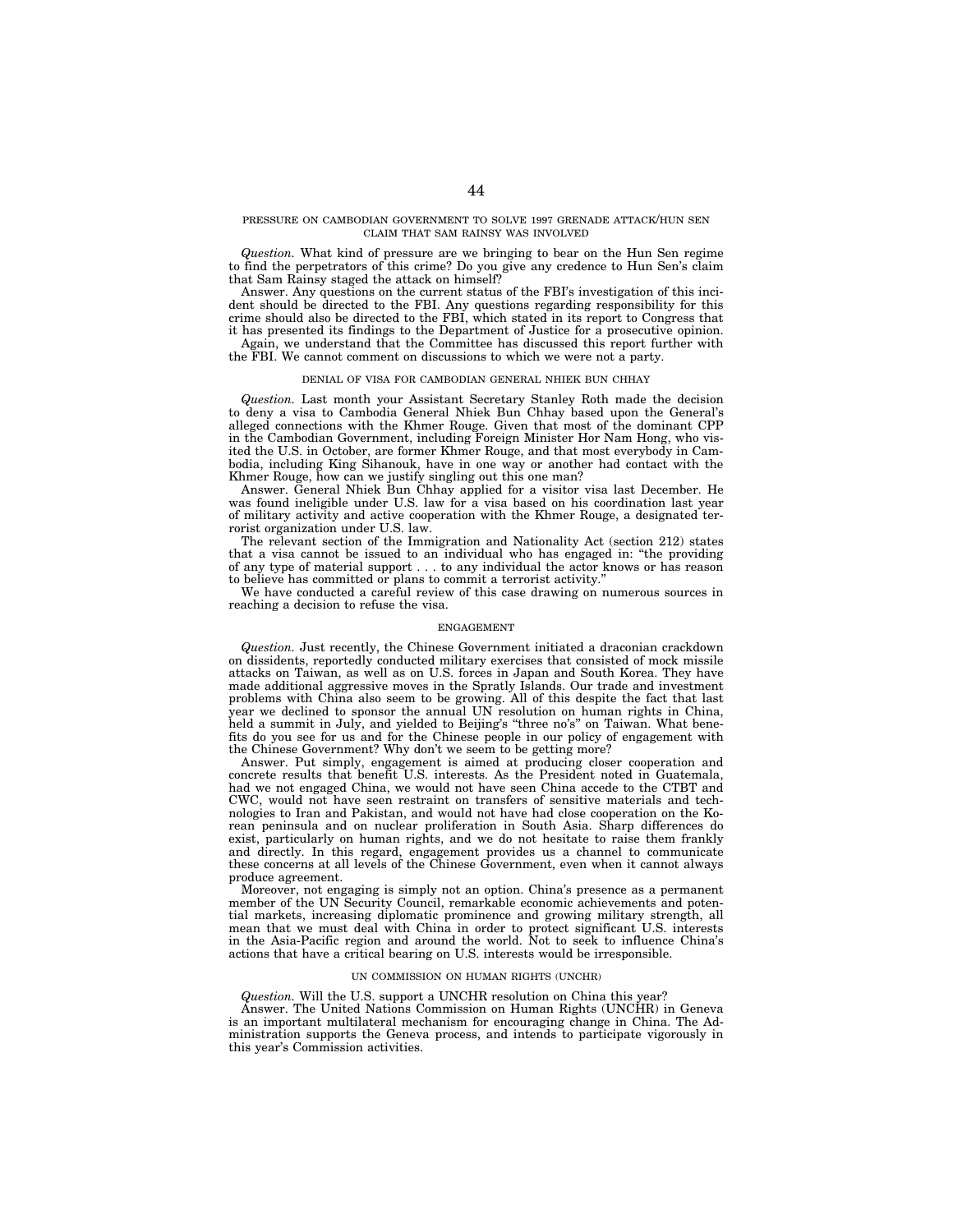I am aware of Congressional expressions of support in favor of a resolution, and assure you that your concerns are being considered seriously in our ongoing decision-making process.

Last year, our Government did not sponsor a resolution because of positive steps the Chinese had taken, but made clear that we were keeping our options open for the future.

At this time, we are consulting within the Administration and with our Allies about the specific actions we will undertake at Geneva and how best to promote human rights in China.

### RUSSIAN ARMS SALES TO CHINA

*Question.* I understand that China is to take first delivery of Russian destroyers equipped with the supersonic Sunburn missile by mid-year. What are we doing to discourage this transfer?

Answer. We monitor Russian military sales to China closely in order to assess their impact on the region and on U.S. strategic planning. Russian and U.S. arms transfers are a subject of regular bilateral discussion with Russia. We are aware of the contracts that China has signed to purchase Russian destroyers. We have made clear to the Russians our view that promoting regional stability should be an important consideration in arms transfer policy.

No international treaty or understanding proscribes transfers to China of such arms, nor does U.S. law penalize conventional arms transfers by third countries to the PRC. Russia is a member of existing international regimes to control conventional arms transfers (e.g. the COCOM-successor Wassenaar arrangement, which monitors destabilizing arms accumulations). We expect that Russia will abide by its commitments.

*Question.* What are we doing to prepare our forces and Taiwan's forces for this threat? Does this situation perhaps dictate that we rethink our refusal to sell submarines to Taiwan?

Answer. The Administration remains firmly committed to fulfilling the security and arms transfers provisions of the Taiwan Relations Act (TRA). We will continue to assist Taiwan in meeting its legitimate defense needs in accordance with the TRA and the 1982 Joint Communique with the PRO.

Consistent with our obligations under the TRA, we regularly consult with Taiwan on its defense requirements.

### SOUTH CHINA SEA

*Question.* Do we believe that the structures China is building on Mischief Reef are military in nature, or are they just fishing structures, as the Chinese claim? What are we doing to dissuade the Chinese from continuing their aggressive unilateral actions on Mischief Reef and the Spratly Islands in general? Are we prepared to assist the Philippine military upgrade its capabilities as a response to this situation?

Answer. We believe the reinforced concrete ''castle-style'' structures constructed by the PRC on Mischief Reef have dual-use capability.

The United States has repeatedly spoken out, both publicly and through diplomatic channels, against unilateral actions that increase tensions in the region and has called for all claimants to resolve their differences in a peaceful manner, consistent with international law. We have strongly denounced the use of force or the threat to use force to resolve the conflicting claims.

We regularly remind claimants of their past statements on the South China Sea, including the December 1997 joint statement by China and ASEAN, which have indicated a willingness to resolve territorial disputes through peaceful means and in accordance with universally recognized international law, including the 1982 UN Convention on the Law of the Sea. We have urged all claimants to use all appropriate diplomatic channels to resolve the dispute. In this regard, we are pleased to see that China and the Philippines are scheduled to hold bilateral experts' meeting talks in Manila on confidence-building measures (CBMs) in the South China Sea.

While the United States takes no position on the legal merits of competing claims to sovereignty in the area, we have made clear that maintaining peace and stability in the region and freedom of navigation are fundamental interests of ours. Unhindered navigation by all ships and aircraft in the South China Sea is essential for the peace and prosperity of the entire Asia Pacific region, including the United States. Construction activities by various claimants have raised tensions in the region and are not helpful to achieving a peaceful resolution of the competing claims; however, such activities to date have not hindered freedom of navigation.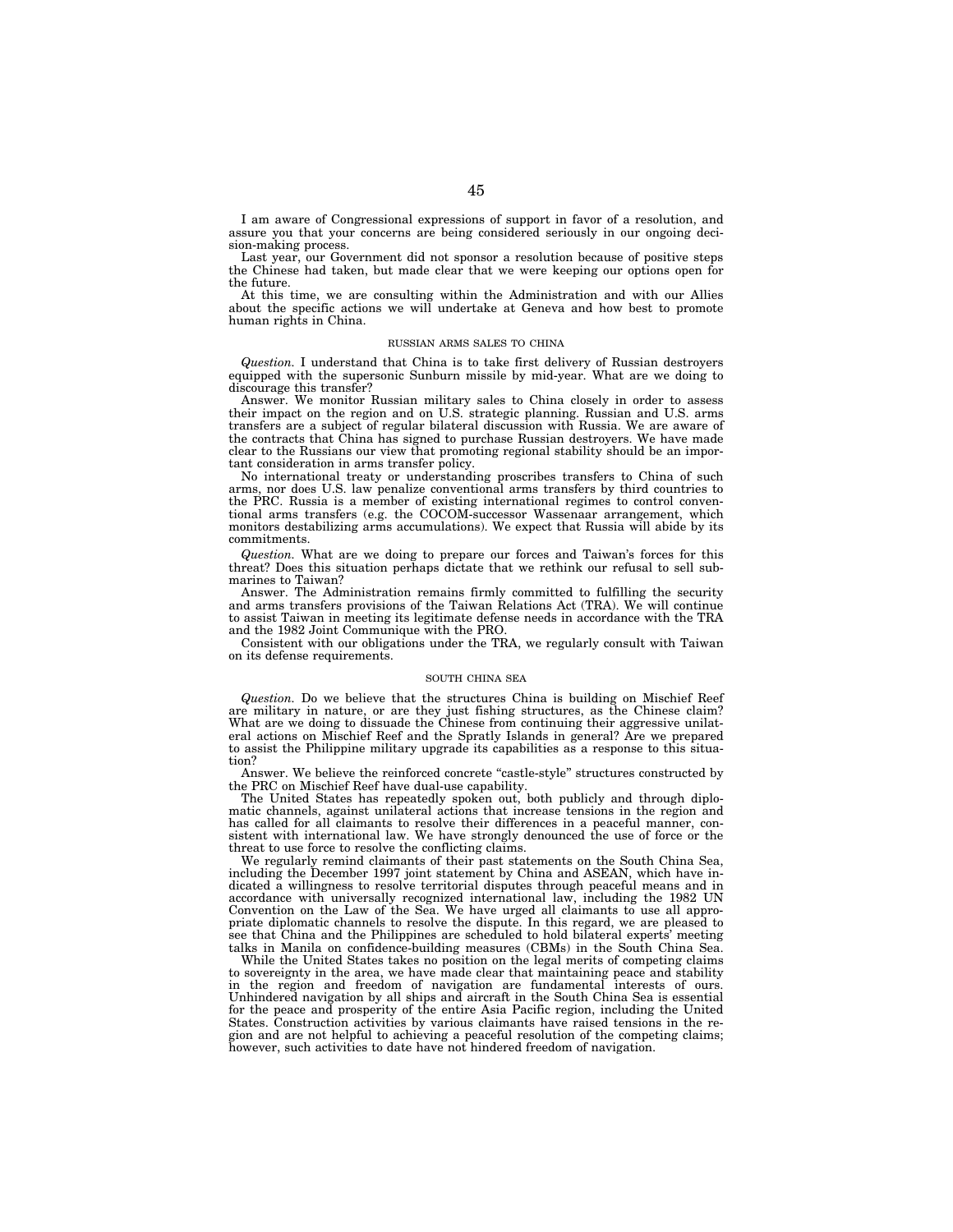As we have repeatedly stated, the basis of our defense cooperation relationship with the Philippines is not linked to the current situation in the Spratlys/South China Sea. We seek to maintain a normal and appropriate security relationship with the Philippines.

Ratification by the Philippines of the proposed Visiting Forces Agreement now before the Philippines Senate will help form the basis for strengthening our defense relationship by enabling us to resume ship visits to Philippine ports, to hold joint military training exercises, and to undertake other forms of military-to-military cooperation in order to enhance our overall security relationship.

#### TAIWAN & WTO

*Question.* Given that Taiwan is so far ahead of Beijing in its preparations for WTO membership and is nearing fulfillment of its requirements, are we prepared to launch a vigorous push for Taiwan's membership, ahead of Beijing if necessary?

Answer. The Administration does not link the applications of China and Taiwan to the WTO. The Administration finalized its market access agreement with Taiwan in August 1998. We are now actively working with Taiwan to resolve outstanding multilateral issues.

We have publicly expressed our support for Taiwan's accession on its own commercial merits. Final action, however, on Taiwan's application will require a consensus decision by the members of Taiwan's Working Party and a two-thirds majority vote of the WTO membership.

## DPRK: SUSPECT UNDERGROUND CONSTRUCTION

*Question.* How long are we prepared to give North Korea to grant us access to the suspect underground site which we were informed of last summer? Why haven't we given them a deadline?

Answer. Since last summer, the U.S. held four rounds of talks about the suspect underground construction at Kumchang-ni.

In the fourth and latest round, the U.S. reached an agreement with the North Koreans on access to the suspect underground site at Kumchang-ni.

Under the terms of the agreement, the first visit to the suspect site will be in mid-May, with follow-up visits continuing as long as our concerns about the site remain. During each visit, the U.S. team will have access to the entire site.

#### DPRK: SUSPECT UNDERGROUND CONSTRUCTION

*Question.* Is there any evidence that North Korea has attempted to sanitize the site?

Answer. This question is best directed to the intelligence community.

It is also a question that can be discussed in closed session only.

### DPRK: ONLY ONE SUSPECT SITE?

*Question.* Is the site at Kumchang-ni the only suspect site in North Korea, or do we believe there are others?

Answer. This question would be best directed to the intelligence community.

It is also a question that can be discussed in closed session only. If the Administration were to receive information about another site which prompted serious suspicion about the DPRK's compliance with the Agreed Framework, we would raise the issue with the North Koreans and take appropriate steps.

### DPRK: AGREED FRAMEWORK

*Question.* Should North Korea continue to delay us access to its suspect sites, engage in proliferation, and conduct provocative actions such as its missile launch over Japan, how long are we prepared to continue subsidizing North Korea through the Agreed Framework.

Answer. The U.S. does not subsidize North Korea through the Agreed Framework.

The Agreed Framework requires the DPRK to freeze, and eventually dismantle, its nuclear-related facilities at Yongbyon and a 200MW reactor under construction at Taechon. Additionally, this freeze is monitored by the IAEA, which also has placed approximately 8000 spent fuel rods, or over 98 percent of the estimated total, under seal. In effect, this prevents the DPRK from using these facilities and nuclear material to acquire a nuclear weapons capability. This is in the U.S. security interest.

In return, KEDO (the Korean Peninsula Energy Development Organization) is obligated to provide the DPRK with two proliferation-resistant, light-water reactors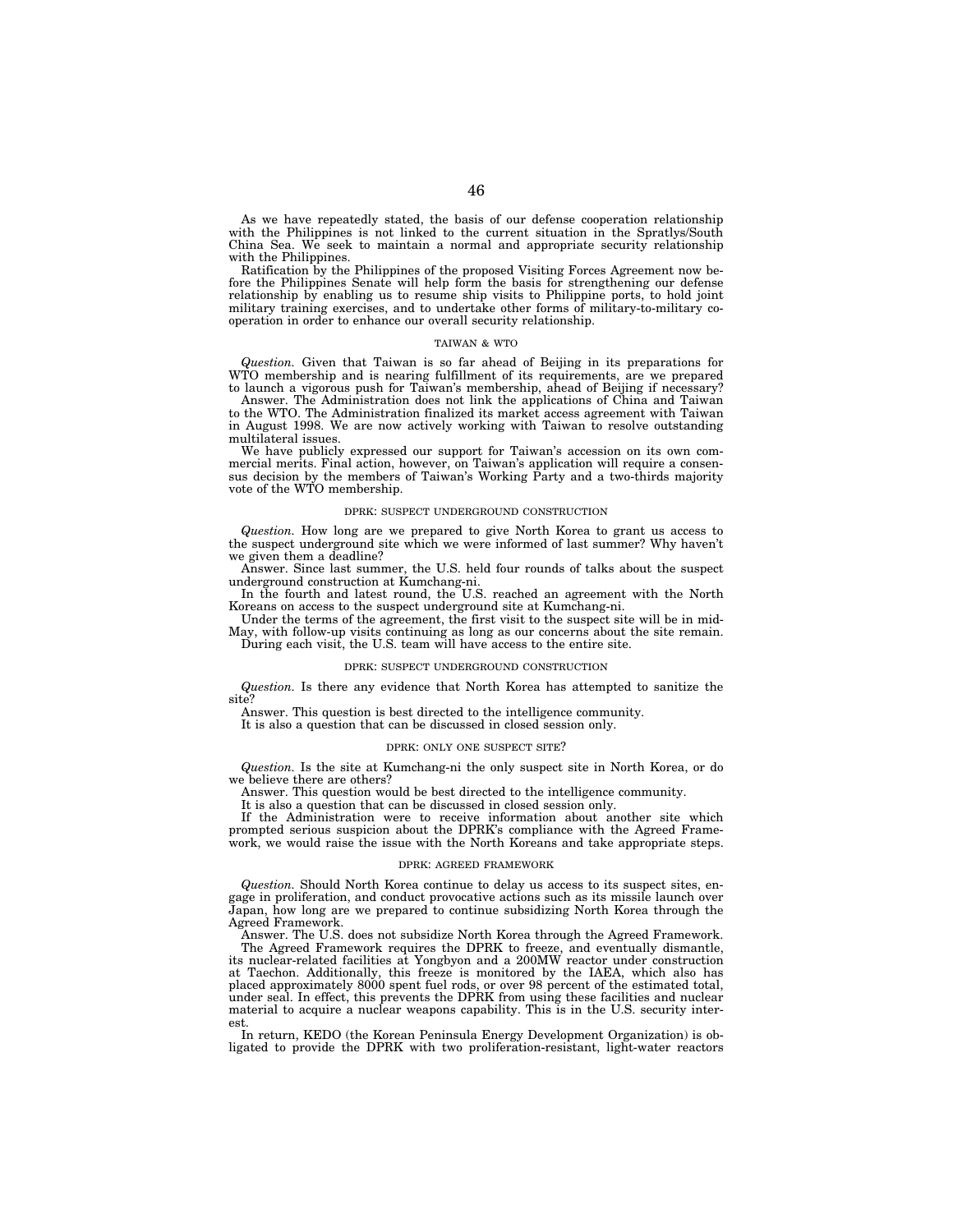(LWRs). Pending the completion of the first reactor, KEDO also provides heavy fuel oil (HFO) as an alternative energy source.

This Administration has made absolutely clear to the DPRK that we saw its cooperation in resolving our concerns about the suspect underground construction at Kumchang-ni as essential to the survival of the Agreed Framework and to continued improvement in U.S.-DPRK relations.

We were thus pleased to have reached March 16 an agreement with the North Koreans that—if implemented fully—addresses all of our concerns about both the current and future use of the site through multiple visits beginning in mid-May of this year.

The North Korean missile program represents a different but related threat to regional and global stability.

The U.S., along with our ROK and Japanese allies, continues to press North Korea to cease all development, testing, deployment and export of long-range missiles and related missile technology. We have made clear to Pyongyang, as have our allies, that any further long-range missile tests would have very serious consequences for our relations with North Korea.

The next round of missile talks with North Korea is scheduled for March 29.

### IRAQI OPPOSITION

*Question.* Where are we on putting together a viable opposition to get rid of Saddam Hussein?

Answer. We are working with groups inside Iraq, outside of Iraq, and neighboring states who share the common goal of wanting to work towards a new regime in Iraq, one that respects its own people and accepted norms of international behavior.

The Secretary has named a senior foreign service officer, Frank Ricciardone, as the new Special Coordinator for the Transition of Iraq, and he took up his activities full-time on March 1.

We are implementing the Iraq Liberation Act. In early February, the President formally designated seven opposition groups as eligible to receive assistance under the Act. We are intensifying our contacts with Iraqi groups and will consider how we can help them more effectively oppose Saddam's rule and help Iraqis to achieve the kind of government they deserve and desire.

We are assisting the Iraqis in their efforts to restore Iraq to its rightful place in the region. We are funding INDICT in its international campaign to indict Iraqi war criminals. We are looking at ways to help Iraqis outside Iraq work more cooperatively, and we are also looking at ways we can help Iraqis inside Iraq, such as by providing election preparation assistance in advance of likely elections in northern Iraq later this year.

We have made important progress in reconciling the Kurdish parties in northern Iraq. The Principal Deputy Assistant Secretary of the Bureau of Near Eastern Affairs traveled to the region in January to encourage them in their efforts to unify the regional government apparatus and to care more equitably for the needs of the people in the region.

We are also looking at ways to provide assistance to:

leadership confidence building seminars and organizational meetings;

Iraqis who will make their case before international organizations such as UN agencies; and

seminars that explore "the day after" and such topics as constitutional modeling, debt restructuring and rebuilding a health care network.

### UN/LIBYA/PAN AM 103

*Question.* The press is telling us that an agreement with Libya on releasing the two suspected bombers of Pan Am 103 is close. Apparently, Qadhafi is looking for assurances that once his two agents are in custody, nothing will be done to try and tie his regime to the bombing. Has Qadhafi received such assurances? Press accounts of Secretary General Annan's letter to Qadhafi on the matter lead me to believe that is a possibility. It has also been reported that UNSYG Annan sent another letter to Qadhafi last week. Was that letter coordinated with the U.S. Government? Did it contain further reassurances?

Answer. On March 19 Colonel Qadhafi told visiting South African President Nelson Mandela that the PA 103 suspects would be transferred to Dutch custody for trial by April 6. Libya confirmed its pledge in a letter to the UNSYG. We welcome President Mandela's effort and now await action by Libya.

In addressing Libya's requests for clarification, the SYG has consulted the U.S. and UK Governments—and, particularly in the initial phase, the Dutch Govern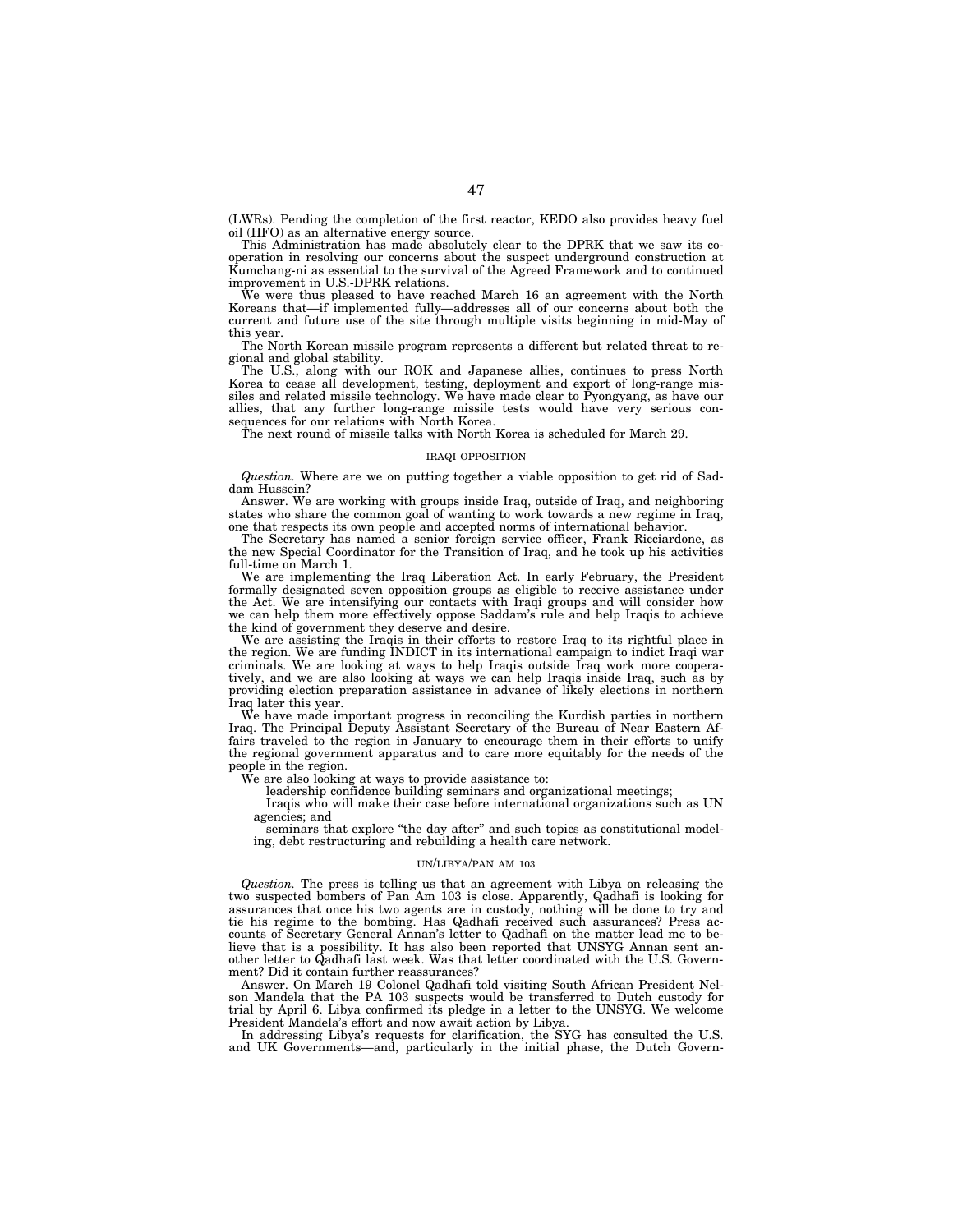ment—to ensure accuracy. His messages have conveyed the same points we and the UK have made publicly. There has been no negotiation.

Regarding the trial, our proposal calls for a trial under Scottish law, with Scottish judges, in the Netherlands. It will be a criminal trial focusing on the suspects' guilt or innocence in the bombing of PA 103. The prosecution will pursue the case just as would occur in any similar trial in Scotland. I cannot predict how such a trial might unfold. That is a matter for the court.

# PA OUTLAWING OF MILITANT/TERRORIST ORGANIZATIONS

*Question.* Have all militant and/or terrorist organizations been outlawed by the PA as required by the Wye Memorandum?

Answer. The Wye River Memorandum obligated the Palestinian side to ''inform the U.S. fully of the actions it has taken to outlaw all organizations (or wings of organizations, as appropriate) of a military, terrorist or violent character . . .''.

The Palestinians have provided to us a March 3, 1996 statement issued by the Palestinian Authority stating that a meeting of the Higher Palestinian National Security Council, chaired by Chairman Arafat, had decided to ban the activity of all paramilitary groups, including the armed wings of HAMAS and the Palestinian Islamic Jihad.

We have some questions regarding the legal status of this statement. We are discussing this with the Palestinians.

The Palestinian security services have been effective in taking action against those terrorist groups.

We continue to press the PA to do everything possible to prevent terror and to cooperate fully with Israel in this effort.

### LEBANON: TERRORISM LIST?

*Question.* Hezbollah, as well as several other terrorist groups, continue to operate on Lebanese soil. Why have you made no determination regarding Lebanon as a state sponsor of terrorism?

Answer. We have no evidence that the Government of Lebanon itself is supporting acts of international terrorism.

Hezbollah and some other terrorism groups operate from parts of Lebanon, such as the Bekaa Valley, that are not under effective Lebanese Government control.

Some of these areas, particularly the Bekaa Valley, are under Syrian control. Indeed, that is among the reasons that Syria is on the list of state sponsors of terrorism.

#### INDIA/PAKISTAN—CTBT COMMITMENTS

*Question.* Both India and Pakistan have made commitments of some kind regarding signature of the CTBT. Have any reciprocal commitments regarding the lifting of sanctions been made by the Administration to India and Pakistan, implying that the lifting of sanctions could be contingent upon signing the CTBT?

Answer. The Indian and Pakistani Prime Ministers both made conditional commitments in their speeches to the UN General Assembly last fall to adhere to the CTBT by September 1999. Since then, their governments have reiterated that it is their intention to do so. In the South Asian press, there have been suggestions that they may be considering signing the treaty before September. For example, Pakistan's Foreign Minister was quoted to that effect recently.

Early, unconditional adherence to the CTBT has been among our highest nearterm priorities in the talks which Deputy Secretary Talbott has conducted with his Indian and Pakistani counterparts.

We have carefully crafted a staged approach to these negotiations, recognizing the importance to a successful outcome of acknowledging progressive steps by India and Pakistan toward the nonproliferation benchmarks.

In recognition of progress up to that time, the President on December 1 exercised the waiver authority established by the Brownback Amendment in a limited, targeted way.

The waivers, which expire on October 21, 1999, have permitted Export-Import Bank, Overseas Private Investment Corp., Trade Development Agency, and International Military Education and—Training programs to resume in India and Pakistan. Restrictions were also waived on lending by private U.S. banks in India and Pakistan.

In light of Pakistan's dire economic straits, we also decided not to block International Financial Institution lending to that country to the extent necessary to support a one-time IMF rescue package.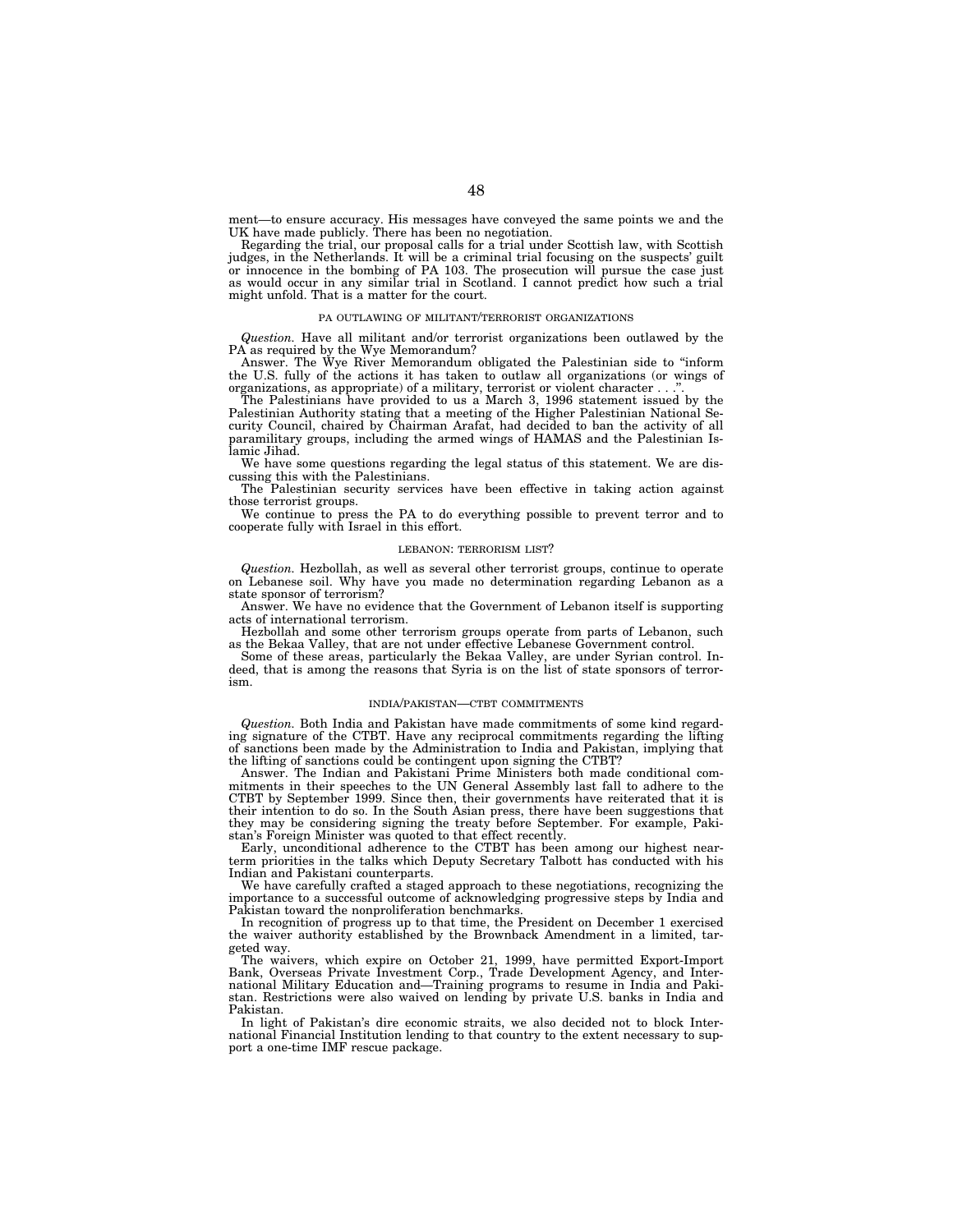However, legislative prohibitions on military sales and financing, as well as on the export of military items and dual-use technology, remain in place, as do other policy measures.

We believe the sanctions we now have in place are well targeted and properly focused.

At the same time, we look forward in coming months to concrete steps by both India and Pakistan to meet the nonproliferation benchmarks that will make possible a reassessment of these sanctions.

We have no intention of waiving additional Glenn sanctions against India or Pakistan, however, until they have taken additional significant, concrete steps to meet the nonproliferation benchmarks.

#### HAITI: POLICY CHALLENGES

*Question.* In Haiti, there seems to be little to show for 4 years of work and more than \$3 billion spent since the U.S. intervened to return Aristide. There has been no Prime Minister or Cabinet in Haiti for 19 months. The Parliament has been effectively dissolved, as your written testimony states. Local officials serve at the whim of President Preval. The privatization process is stalled. Political murders remain unsolved—and new murders have taken place. Drug trafficking is rampant and Haiti has been decertified. Despite this abysmal track record, the Administration plans to spend more than \$100 million in Haiti in FY2000.

How can you justify these expenditures given the current situation in Haiti.

What is the Administration's "exit strategy" for Haiti?

When can we expect to see the U.S. troops depart and ESF funding distributions adjusted to reflect other priorities in the Hemisphere.

Answer. Haiti's 21 month political impasse has caused understandable frustration and impeded the flow of much needed international assistance. The political gridlock prevented elections last year that were needed to replace parliamentary and local officials whose terms, according to the 1995 Electoral Law, were to end in January. The dispute over whether these officials should continue in office has added another complex dimension to the crisis. On the positive side, President Preval and several parties have entered into an understanding that appears to lay the basis for a way forward. Pursuant to this understanding, the President has named a provisional electoral council that shows promise of being capable of organizing fair elections. For such elections to be credible and broadly inclusive, considerable international support will be needed. Consistent with U.S. law, we would expect to contribute to such support.

As Haiti moves through and beyond its political impasse, we should not lose sight of what has been accomplished. The government in Haiti, held in check for many months by the stalemate, to date has only been able to complete one privatization and one telecommunications licensing agreement. Nonetheless, technical preparations for further privatizations has continued, and the President remains committed to seeing them through. While Haiti has not yet been able to take the actions needed for its long-term development, we should bear in mind that there is freedom of speech, association and commerce, and the human rights situation in the country has steadily improved. Illegal immigration, which surged to some 40,000 during the 1991–94 period of de facto military rule, is now greatly reduced. The police, with less than four years of experience, remains embryonic in capability. But it has won the respect of all sides for being apolitical—and it is clearly the best police or security force the country has had in recent memory. Its anti-drug efforts, largely dependent on U.S. assistance, have steadily improved over the past several months. A main reason that Haiti did not achieve full certification last year was the political impasse that prevented passage of effective anti-drug and money laundering legislation.

Against this background, it is essential that neither the U.S. nor the international community lose the will to stay the course. Disengagement is not an option. We should not consider an ''exit strategy'' from support for democracy. We will need to continue to provide substantial assistance to Haiti for a long time. That said, we expect that the level of such assistance will decline as Haiti begins to take advantage of the quantities of international aid that is available.

The U.S. Support Group has been engaged in mutually beneficial engineering and medical training projects since 1996. Consistent with our commitment to reduce and eventually withdraw our troops from Haiti, in August 1998 the President approved a modest reduction in force strength and in the frequency of engineering projects undertaken. For the time being, these mutually beneficial exercises are continuing.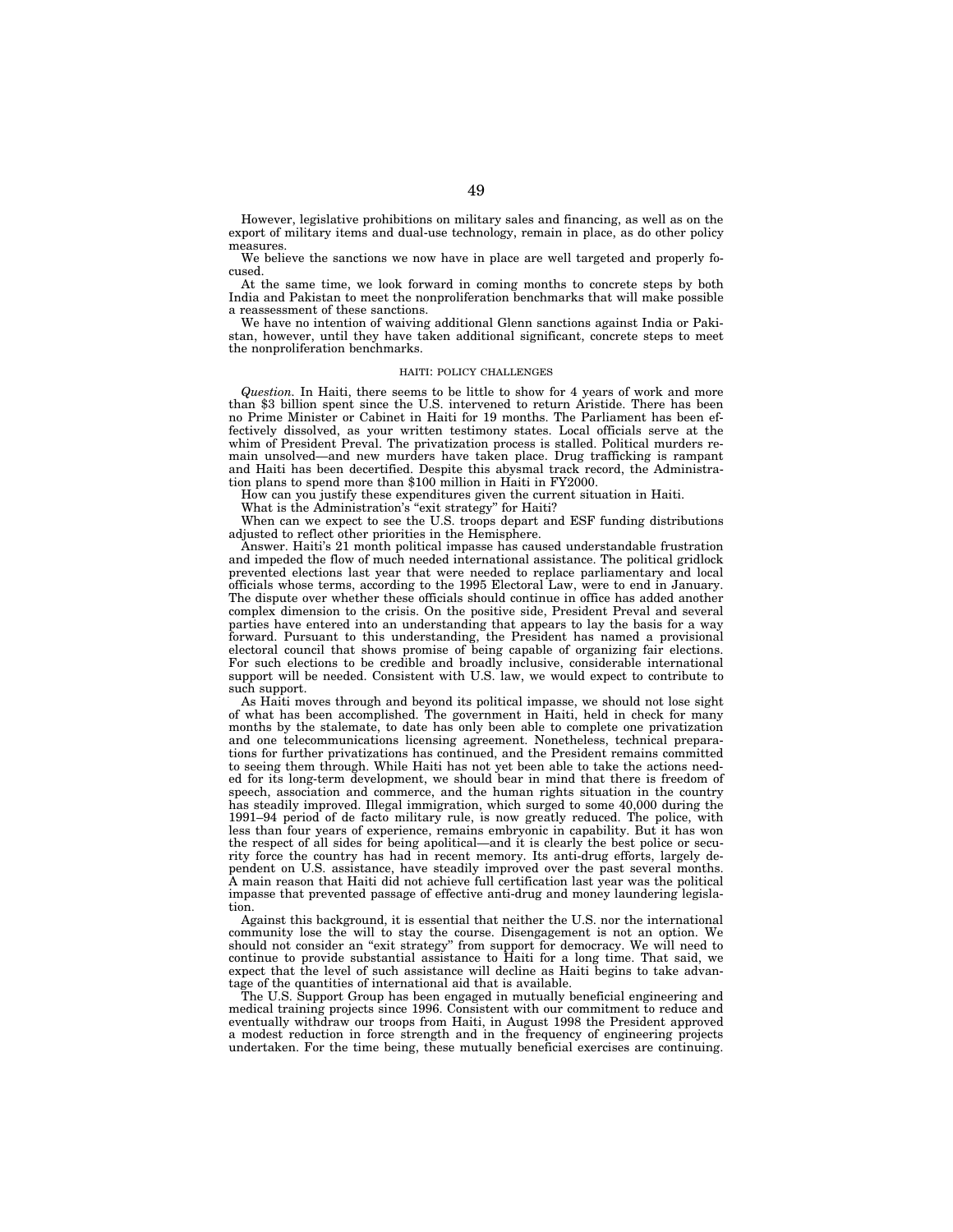### HAITI: U.S. APPROACH

*Question.* Current tactics are clearly not producing results. Don't you think it is time for the U.S. to try a new approach and ask the democracies of the OAS to step forward to address the political impasse in Haiti? If not, why not?

Answer. Current tactics, in fact, are working in Haiti. On March 16, President Preval formed a new Provisional Electoral Council (CEP), which appears to have significant political acceptance and has begun preparations for the delayed legislative and local elections. On March 24, President Preval announced an interim government that was formed in consultation with five political parties.

The OAS has played an active and visible role throughout Haiti's political crisis. OAS Secretary General Gaviria traveled to Port-au-Prince January 28 at the height of tensions. The UN/OAS International Civilian Mission in Haiti (MICIVIH) continues its critical activities in support of human rights and democracy. MICIVIH Executive Director Cohin Granderson has been key in facilitating dialogue between President Preval and opposition political leaders. In the absence of a full legislature, MICIVIH monitors in the field have helped ensure the continued apolitical behavior of the Haitian National Police (HNP). We are concerned that the potential closure of MICIVIR would greatly reduce the influence of the OAS in promoting democracy and human rights in Haiti at a politically sensitive time.

In addition, five OAS members—the U.S., Canada, Argentina, Chile, and Ven-<br>ezuela—participate in the UN Secretary General's "Friends of Haiti," a forum we have worked with actively in coordinating international efforts to resolve the impasse and help Haiti move forward.

### HAITI: PRIVATIZATION

*Question.* Has the Government of Haiti completed the privatization of three of the

nine major public entities slated for privatization? Answer. The Government of Haiti has completed one of the three major public entities slated for privatization. The Haitian flour mill was legally transferred to a consortium of Continental Grain, Seaboard, and Unifinance, a Haitian bank, on May 22, 1998. The new company, under the name of Moulins d'Haiti, began operations in mid-November 1998 with approximately 250 employees.

The GOH awarded the winning bid for the cement plant, another public entity, on December 19, 1997 to a European/Latin American consortium. (There were no U.S. bidders.) Because Article 12 of Haiti's modernization law stipulates that sales of government entities must be signed by the prime minister, the delay in the confirmation of a prime minister has delayed completion of the sale. GOH officials told us recently that as soon as Prime Minister Alexis forms an acceptable government, he will sign the transaction.

Some of the other parastatals, especially the electricity company and the phone company, are more complicated and politically sensitive. The consulting firms preparing the bid documents for these two firms must also write a regulatory framework under which the firms will operate. While the Modernization Council has demonstrated a commitment to push ahead with the program, both domestic politics and the complicated nature of these two privatizations has retarded progress of the program.

We, nevertheless, remain optimistic that privatizations will proceed when the competent authorities are in place.

#### HAITI: MIGRATION ISSUES

*Question.* Has the Government of Haiti re-signed the bilateral Repatriation Agreement with the United States?

Answer. The Haitian Government continues to enforce the terms of our bilateral Repatriation Agreement although it has not yet been resigned.

*Question.* Has the Government of Haiti been cooperating with the United States in halting illegal emigration from Haiti?

Answer. The Government of Haiti's cooperation in halting illegal emigration to the United States has been limited due to its lack of resources and personnel.

*Question.* What contingency plans do you have for addressing refugee outflows should the Government of Haiti decide not to cooperate?

Answer. INS is in charge of coordinating the USG's Caribbean mass migration contingency planning effort. Since 1995 INS has worked with the Coast Guard, the U.S. Southern Command, and FEMA to organize the USG response. Eighteen agencies now have roles in mass migration planning.

The main objective of current contingency planning is to detain migrants away from U.S. shores so that processing may be done overseas. Migrants who are de-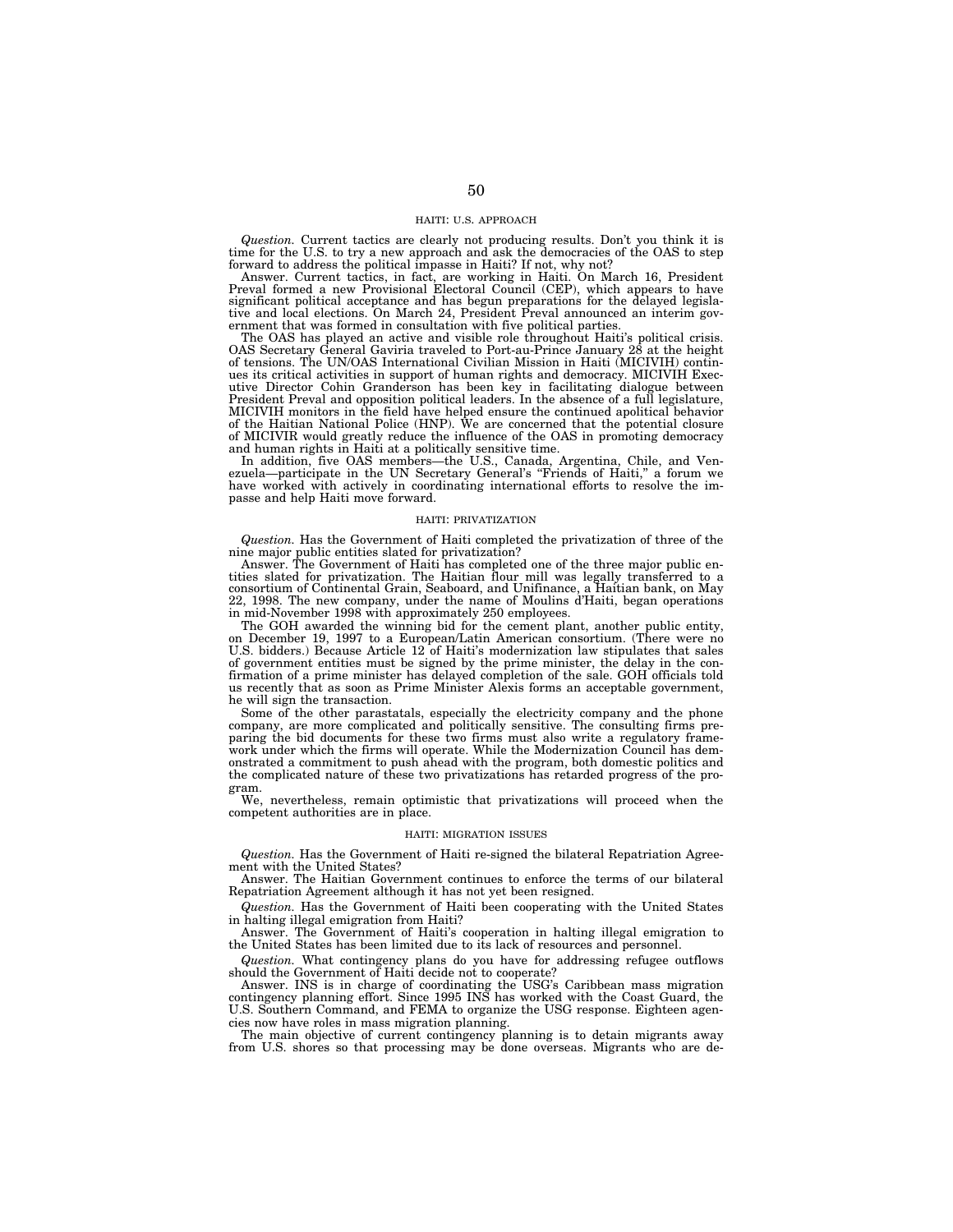tained will be screened for fear of persecution before any are returned to their homeland. The decision as to which are returned will be based on country conditions at the time of the crisis. Yet, migrants often make it to U.S. shores, so domestic processing centers are necessary.

The planning effort is guided by PDD 56, which grants the NSC authority to oversee Caribbean mass migration contingency operations during a crisis. The White House at the outset will identify funding requirements for mass migration operations, since costs incurred will exceed the budget of any single agency.

There are three phases to the mass migration planning process. The first phase required INS to determine how to utilize its resources. This phase is now complete. The second phase involves locating a temporary staging facility in Florida suitable for short-term (24–72 hours) detention of migrants while they are screened and processed. The objective of the third phase of the program is to identify temporary staging facilities for migrants detained along the U.S. southwest border. The Department of Justice is actively working on phase two and three.

#### HAITI: POLITICAL KILLINGS

*Question.* Has the Government of Haiti conducted thorough investigations into extrajudicial and political killings?

Are there ongoing investigations into murders committed after President Aristide was returned?

In how many cases have they made substantial progress in bringing to justice a person or persons responsible for one or more extrajudical or political killings in Haiti?

How many of those cases involved any of the extrajudicial or political killings committed in Haiti since the return of President Aristide?

Is the Government of Haiti cooperating fully with United States authorities and with United States-funded technical advisors to the Haitian National Police in such investigations?

Answer. With the exception of the murder case of Antoine Izmery, killed in 1993, the Government of Haiti has not brought to trial individuals responsible for the political murders that occurred both before and after the return of former President Aristide to Haiti. The investigations, nonetheless, have contributed to the sharp drop in political violence seen in recent years.

In part, the absence of convictions reflects the fact that key suspects in several of the high-profile murders that occurred prior to President Aristide's return in October 1994 have fled Haiti or cannot be located. Two members of the gang allegedly involved in several of the murders after Aristide's return are deceased. Police killed Eddy Arbouet, the leader of the gang, in December 1997 in a failed arrest effort. His bother, Emmanuel Arbouet, died of AIDS-related complications in August 1998 while in police custody.

A further complication has been Haiti's dysfunctional judicial system. Thus, despite the priority given by the GOH to the prosecution of the 1994 killings in the town of Raboteau, efforts to bring the alleged murderers to trial were derailed when the judge responsible for the case fled to Canada at mid-year.

Politically motivated murders have clearly diminished since 1995, and especially since the formation of the Haitian National Police's Special Investigative Unit (SIU), the entity charged with investigating political murders. In all, the SIU was assigned or worked on some 88 cases during 1998, including the recent murder of Senator Toussaint. Nevertheless, there remain disturbing reminders that political violence has not been completely ended. Some ten of these cases (in addition to that of Senator Toussaint which, at this point, has not been established as being politically motivated) involve high-profile killings in the post-1994 period.

These ten cases were, among others, singled out for concern in this year's Foreign Operations Appropriations Act (P.L. 105–277). The Act requires that the Secretary submit an annual report to Congress on the Government of Haiti's investigation and prosecution of these murders, and I will shortly submit this year's report. The report, as last year's, will be classified in order to protect sensitive intelligence and law enforcement information.

Without going into the classified details of the report, I would note that we remain concerned that the Government of Haiti did not make credible progress in investigating the crimes mentioned in the legislation. While the SIU is vigorously pursuing the investigation of Senator Toussaint's murder, the GOH's cooperation on some of the more sensitive post-1994 murders has not been as complete as we have sought. In particular, there has been an apparent reluctance to investigate former members of the Presidential Security Unit that were allegedly at the scene of one of the murder cases.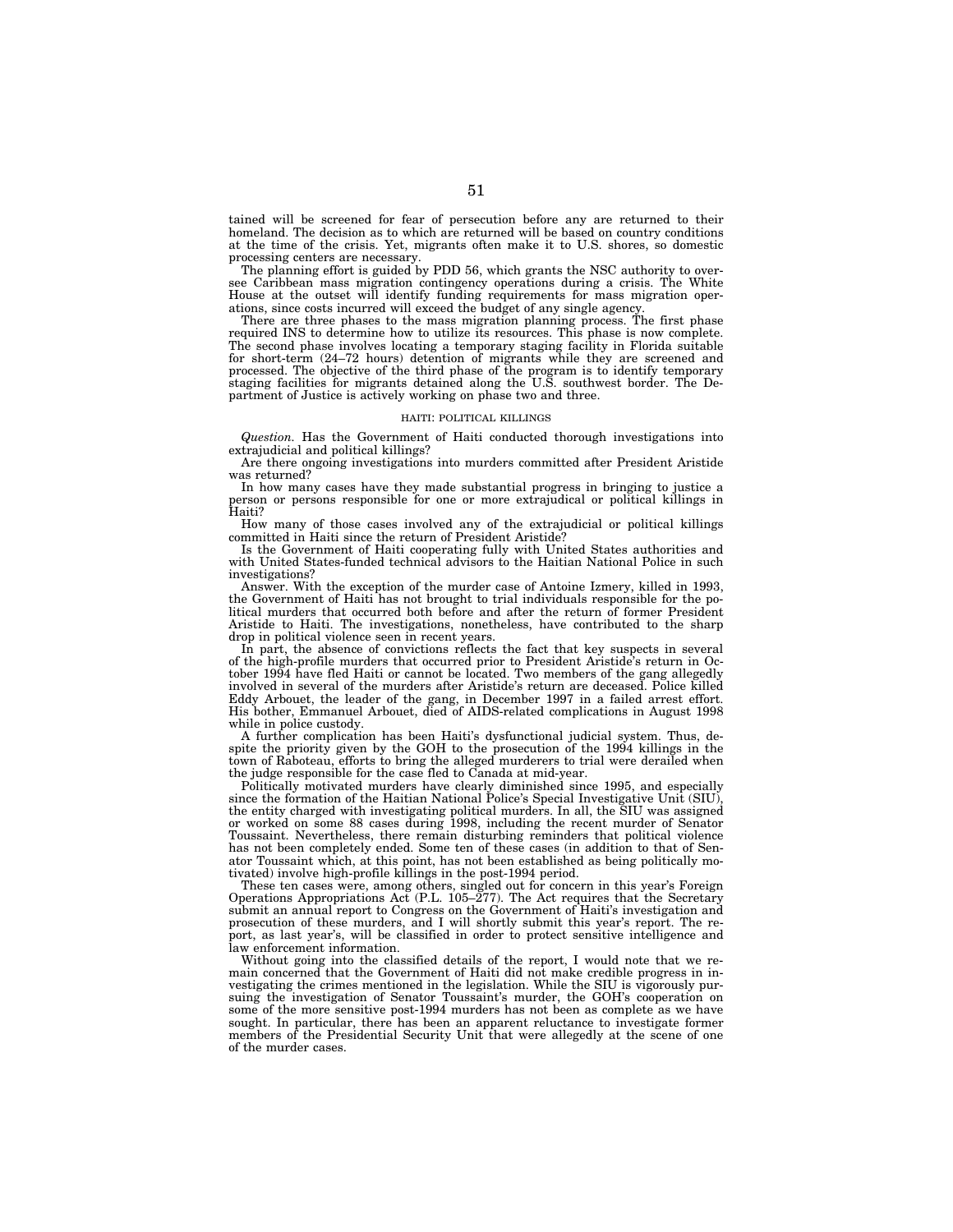This is a matter of concern, and we remain committed to keeping pressure on the appropriate Haitian authorities to fully investigate all the murders.

## HAITI: REMOVAL FROM SECURITY FORCES OF ALLEGED MURDERERS

*Question.* Has the Government of Haiti taken action to remove from the Haitian National Police, National Palace and Residential Guard, Ministerial Guard, and any other public security entity or unit of Haiti all individuals who are credibly alleged to have engaged in or conspired to conceal gross violations of internationally recognized human rights or credibly alleged to have engaged in or conspired to engage in narcotics trafficking?

Is the Administration confident that any individuals removed from these positions are no longer associated with and/or working for any public security entity in Haiti?

Answer. The Government of Haiti has removed individuals credibly alleged to have been involved in political murders from the units in which they were serving. As an example, former members of the Presidential Security Unit who allegedly were present at the scene of the murder of Pastor Antoine Leroy and Jacques Fleurival, and the PSU leadership that ordered them to the scene of the murder, were separated from the unit.

In addition, the Government of Haiti separated from the Haitian National Police over 100 agents during 1998, many of them suspected of involvement in narcotics trafficking.

The record is less clear regarding whether any of the individuals who were removed have been reemployed with other public security units. We are currently looking into the possibility that at least two individuals previously removed are now back in different units. There are also persistent reports that some of those removed still remain on the GOH payroll.

In part, because of these unresolved issues, the Administration has not been able to certify that Haiti has fulfilled all the conditions contained in Section 561 of the 1999 Foreign Operation Act (P.L. 105–277).

## HAITI: MARITIME AGREEMENT

*Question.* Has the Government of Haiti ratified the maritime counternarcotics agreements signed in October 1997?

Answer. Haiti and the U.S. signed a six part comprehensive maritime counternarcotics interdiction agreement on October 17, 1997. Haiti has not yet ratified the agreement because of its political deadlock, which has left its Parliament nonfunctioning.

*Question.* Is Haiti implementing these agreements?

Answer. The Government of Haiti is honoring the terms of the comprehensive maritime counternarcotics interdiction agreement even though it has not yet been ratified.

#### HAITI: NEED FOR U.S. PERSONNEL

*Question.* Some observers of counter-drug operations in Haiti believe that in the absence of U.S. personnel none of the ongoing counternarcotics operations would be sustained. Do you agree with this assessment?

Answer. We believe that the Government of Haiti is committed to the counterdrug effort.

However, Haiti's comparatively new law enforcement agencies lack the resources, training, experience, and professional traditions to effectively combat narcotics trafficking on their own. As a result, most of Haiti's counternarcotics law enforcement accomplishments are those for which USG programs have provided firm structure, mentoring, and support.

The presence of U.S. law enforcement agencies in Haiti—the U.S. Coast Guard, the DEA, and U.S. Customs—are currently vital to the counter-drug efforts of their Haitian counterparts. INL-funded training and equipment provide critically needed support to Haitian law enforcement.

Without this U.S. presence and assistance, Haitian efforts against drug trafficking could not be sustained, the flow of drugs through Haiti to the U.S. would increase significantly.

The purpose of our counternarcotics law enforcement training programs is to develop the institutional capabilities of the Haitians to the point where they eventually will be able to combat drug trafficking without the intense level of effort currently required from U.S. law enforcement agencies in Haiti.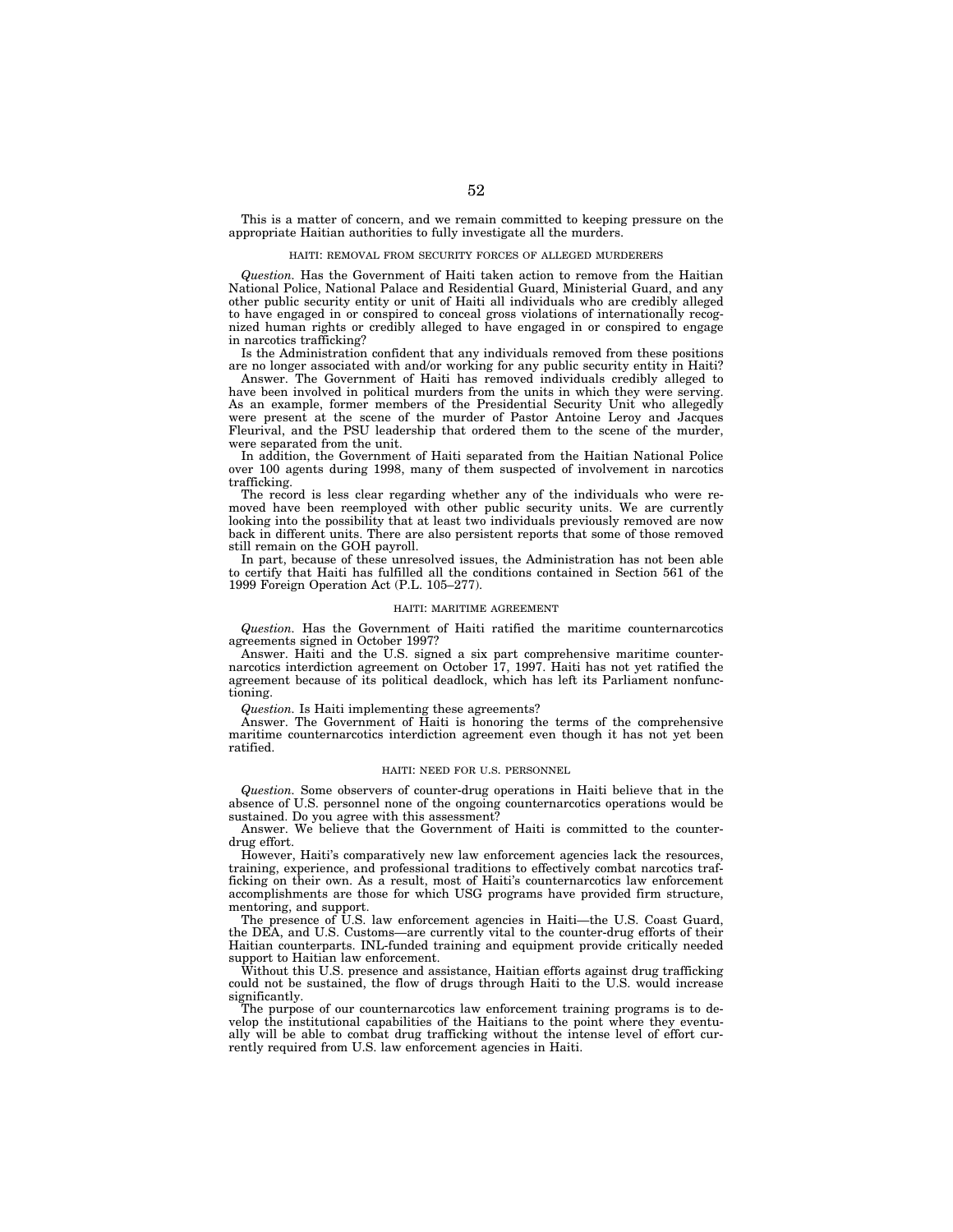#### HAITI: 1997 ELECTIONS

*Question.* Has a transparent settlement of the contested April 1997 elections been achieved?

Answer. We continue to urge Haitians to achieve a transparent settlement of the contested April 1997 elections. We hope the selection of a new Provisional Electoral Council (CEP) will facilitate such a resolution.

### HAITI: PROVISIONAL ELECTORAL COUNCIL

*Question.* Has concrete progress been made on the constitution of a credible and competent provisional electoral council that is acceptable to a broad spectrum of political parties and civic groups?

Answer. President Preval announced March 16 the composition of a Provisional Electoral Council (CEP) to carry out delayed legislative and local elections. The initial response concerning the individuals chosen has been broadly favorable. We are watching developments closely and will remain engaged, together with the international community, to encourage the broadest possible political consensus for the election process.

## HAITI: ELECTION SCHEDULE

*Question.* A USAID grantee, the International Foundation for Elections Systems, has set forth a nine month election calendar which begins after the April 1997 elections are resolved and credible CEP has been installed as the minimum requirement to organize ''good'' elections. Does the Administration accept this timetable? If no, why not?

Answer. We hope to work with others in the international community to help Haitians hold the delayed legislative and local elections in a free and transparent manner as soon as the necessary conditions are in place.

We are inclined toward the nine-month timetable laid out by the International Foundation for Elections Systems (IFES). We would welcome, however, any efficiencies that would shorten the timetable without jeopardizing the overall credibility of the elections.

### HAITI: MICIVIH

*Question.* When asked about the MICIVIH by committee staff, the most positive things that most Haitians have to say is ''inutile.'' To what do you attribute the negative assessment that many Haitians appear to have about this mission?

Answer. Many Haitians—including the Secretary of State for Public Security and the Director General of the Haitian National Police (HNP)—have told us the UN/ OAS Civilian Mission in Haiti (MICIVIH) has been invaluable in monitoring, protecting, and promoting human rights in Haiti. This sentiment has been shared by key international human rights NGOs, including Amnesty International, Human Rights Watch, and the Lawyer's Committee on Human Rights.

MICIVIH's activities have directly contributed to the release of numerous individuals illegally detained in Haitian jails—including prominent lawyer Osner Fevry and former senator Reynold George. Its 80 monitors have documented and curbed police abuse throughout the country. Its comprehensive and reliable reporting has provided an international spotlight both on Haiti's progress and its many continued problems in improving respect for human rights.

In the current atmosphere of executive branch-parliamentary tensions, MICIVIH has played a prominent role in international efforts to end the impasse. It has also been a strong proponent of political pluralism, speaking out forcefully against interference in activities of organizations such as a key opposition radio station, and the International Republican Institute (IRI).

Haiti has one of the most oppressive and politically violent histories in this Hemisphere. Haiti's nascent human rights community continues to gain experience. A departure or cutback of MICIVIH, however, would be premature at this point and put at risk all we have achieved in improving the human rights situation in Haiti since 1994.

MICIVIH has sought to maintain impartiality and has called attention to abuses against individuals from both sides of the political spectrum. Among MICIVIH's critics are those who fault the organization for defending individuals with opposing political views. Other critics of MICIVIH focus on Haiti's continued human rights problems without recognizing tremendous progress. There have been an unprecedented four consecutive years of elected government, and the level of political violence has diminished, due in large part to continued attention by the international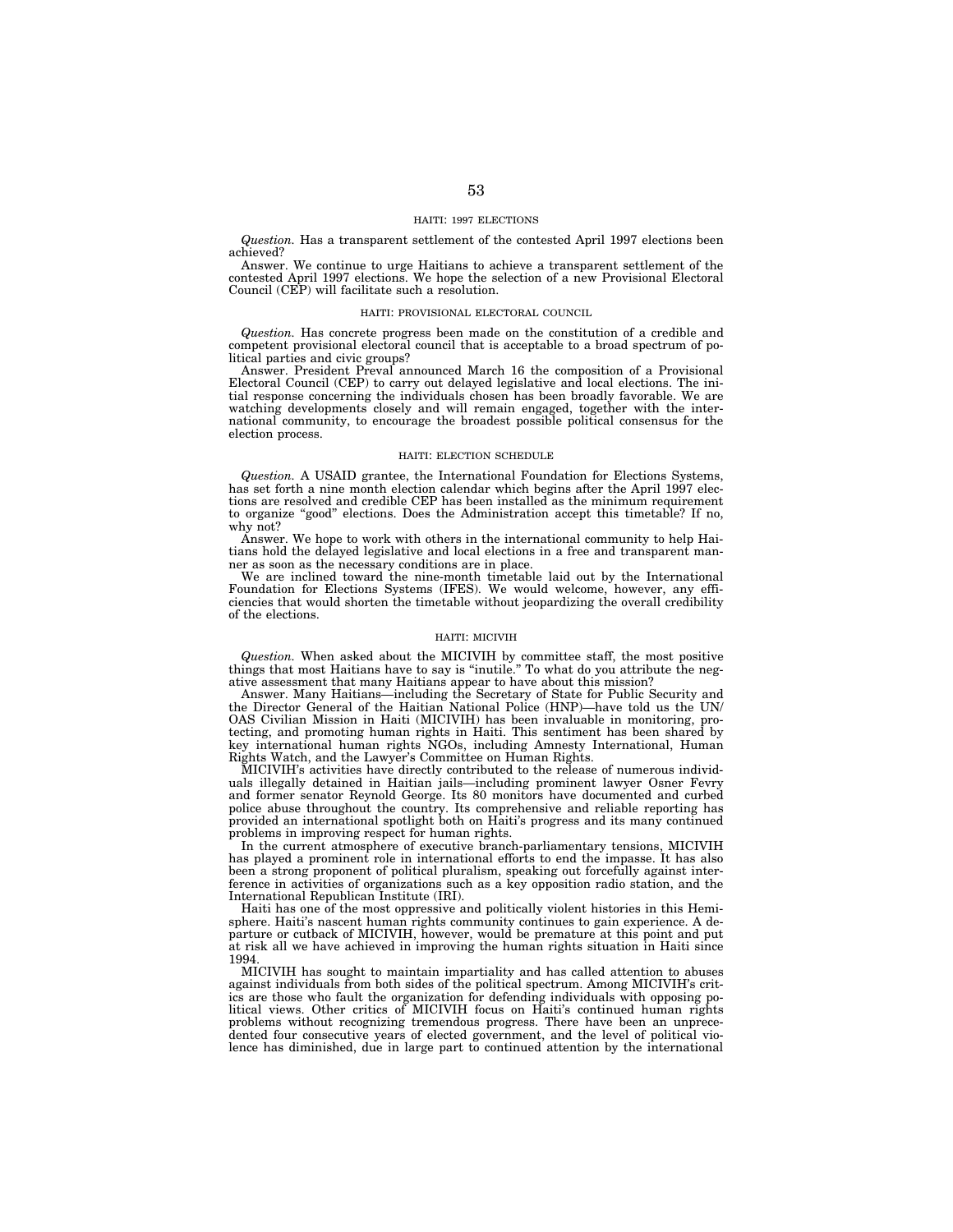community through MICIVIH, the UN Civilian Police Mission, and other bilateral and multilateral programs.

## MURDER OF MAX DALTON IN COSTA RICA

*Question.* What progress has been made by the Costa Ricans on the investigation into U.S. citizen Max Dalton's murder in Pavones? Has anyone been brought to justice for this crime? Do we expect that anyone ever will be?

Answer. On November 13, 1997, U.S. Citizen Max Dale Dalton, a resident of Costa Rica, was killed by gunfire during a confrontation with squatters who were occupying his land in the town of Pavones, Costa Rica. Embassy San Jose was aware of Dalton's problems with the squatters for many years and had been assisting him in his efforts to energize the Government of Costa Rica to protect him and his property interests when he was killed. After Mr. Dalton's murder, the Embassy actively engaged the Costa Rican Government to bring justice to his killers.

The Costa Rican Police conducted an investigation regarding the deaths of U.S. citizen Max Dalton and Costa Rican citizen Alvaro Aguilar in Pavones on November 13, 1997. That investigation concluded that the two men had shot each other.

It further concluded that Costa Rican citizen Gerardo Mora struck Mr. Dalton with the back edge of a machete after Mr. Dalton fired a pistol at him.

Gerardo Mora was charged with manslaughter in the death of Mr. Dalton. No one else was charged with any crime in connection with Mr. Dalton's death. The charges against Mora were dismissed at the request of the prosecutor on March 9, 1999. The prosecutor concluded that the evidence available was insufficient to convict and, therefore, decided not to take the matter to trial.

We are not aware of any ongoing investigation into Mr. Dalton's death or of any outstanding indictments. We do not anticipate any further attempted prosecutions in this matter. The Dalton family lawyer expressed regret that an appeal would be futile since key evidence was lost through mishandling by the authorities.

### COSTA RICAN LAND LAW

*Question.* What have the Costa Ricans done to close the loopholes in existing law, which have been exploited by squatters to the detriment of property owners in Costa Rica?

Answer. Landowners' problems with squatters have generally not been the result of loopholes in legal statutes. Landowners, regardless of nationality, have had problems obtaining enforcement of existing statutes designed to protect property rights while preventing land from becoming unutilized.

A more systemic problem is that Costa Rican law affords speedy rights to people who openly and peaceably enter unused land and put it to "productive" use. Acquisition of property rights through adverse possession is well established in Costa Rican land law. Unlike our common law, which grants rights for adverse possession after many years, Costa Rican law grants protections to adverse possessors within a few months after peaceable, unchallenged and open entry onto idle land.

Costa Rican law clearly distinguishes between peaceful, uncontested occupation of land and "usurpation" of land, which is a criminal offense. The courts and law enforcement authorities take usurpation statutes into account in squatter cases, but they are not applied consistently or with equal force in all instances. This problem affects Costa Rican and foreign landowners alike.

*Question.* What specific steps has the U.S. taken to encourage the Costa Ricans to do so?

Answer. The U.S. Embassy in Costa Rica has raised these issues many times with Costa Rican authorities at all levels and will continue to do so. Our Consular Information Sheet on Costa Rica has been updated to point out the many pitfalls in buying real estate in Costa Rica. We continue to believe and articulate the view that a legal system that allows quick and easy establishment of property rights through adverse possession will, in the long run, discourage investment and act as a brake on the country's development. To date, the Government of Costa Rica has shown no willingness to change its laws concerning land ownership.

In the most prominent squatter cases in the Pavones area, the government has evicted squatters, has prevented them from reoccupying the land from which they were evicted, and now provides better security for property owners. It also is seeking other sites to which squatters could be resettled. The government is also working on zoning plans that could finally permit unambiguous titling of the land, or at least clarify the property rights concessions in the highly desirable maritime zone. These steps are all positive. We are currently waiting to see if prosecutors or the courts will use existing law to charge squatters criminally for land invasions.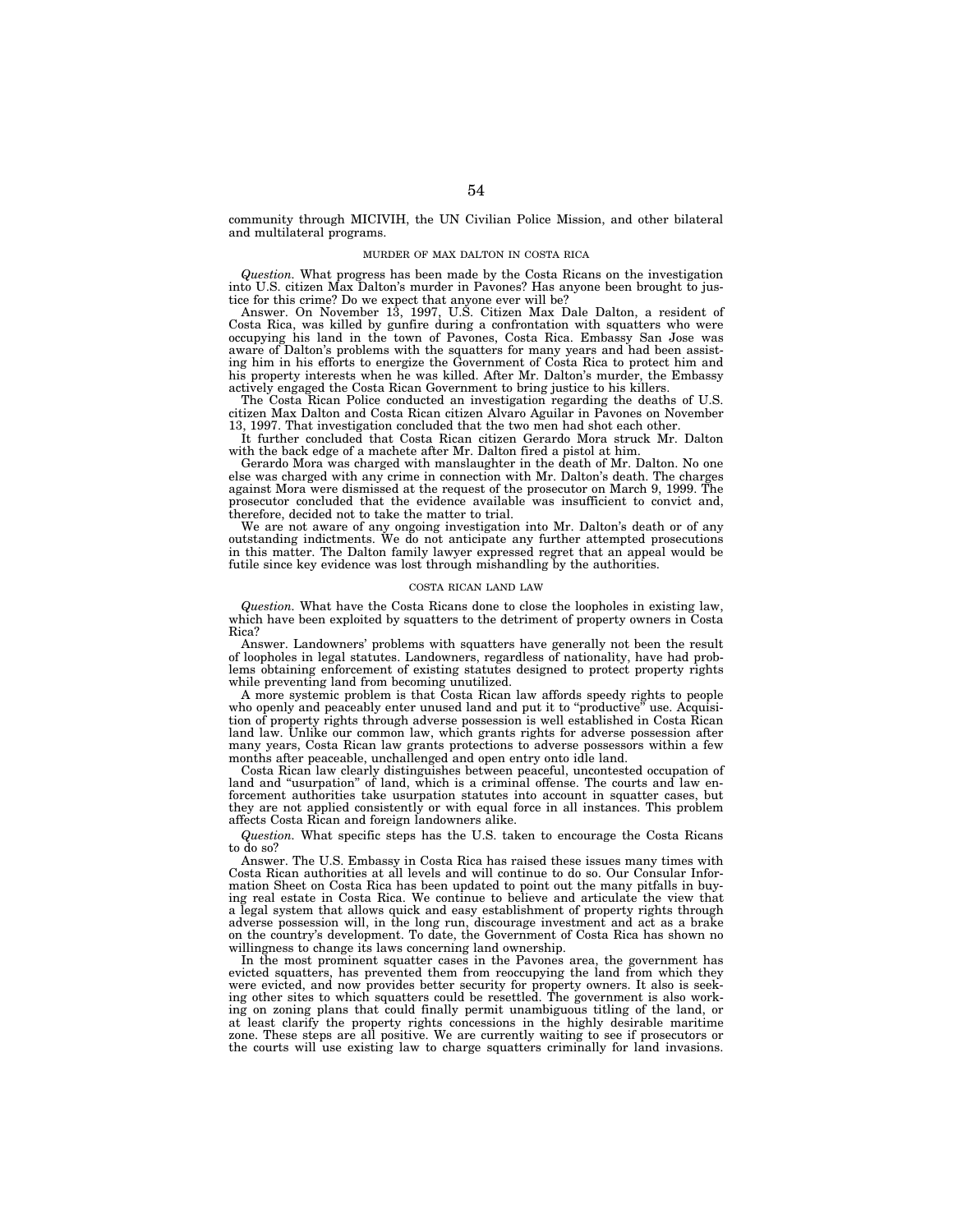### MONITORING USE OF HURRICANE RECONSTRUCTION ASSISTANCE

*Question.* What indigenous and international monitoring mechanisms are in place or being put into place to ensure that post-hurricane assistance will be used as it was intended to be used in Central American and the Caribbean?

Answer. The transparent and effective use of funds is a top priority. We have created an inter-agency working group in part to coordinate donor efforts to guard against corruption. We are focusing on solutions that ensure both the proper use

of funds and the quality of the reconstruction work. The supplemental request includes up to \$10 million to design and implement anti-corruption programs. In addition, \$12 million is slated to help local governments manage reconstruction assistance, including anti-corruption training for local officials.

The countries themselves have shown a commitment to creating strong accountability mechanisms. The Nicaraguan Government has requested that the IDB fund<br>the creation of a body to work with the ministries carrying out reconstruction and<br>to report directly to donors. The Hondurans have asked USAID ing \$400,000 to enhance the Honduran Comptroller General's auditing capability. In Guatemala and El Salvador, controls are in place to monitor the flow of assistance in support of the peace processes in those countries, and these same mecha-nisms will be used to monitor the hurricane assistance.

*Question.* Are you satisfied that these mechanisms are sufficient?

Answer. We have made an excellent start, but this issue requires constant vigilance over the long term. We have recognized the potential for abuse since day one.<br>Certainly, USAID will insist on transparency and accountabil projects.

As the reconstruction effort grows in scope and volume, we must not only remain vigilant, but we must continue our efforts to help the Central American countries improve their own anti-corruption mechanisms.

### IMPACT ON U.S. BUSINESS OPERATIONS

*Question.* What is the assessment of the impact of the natural disasters in Central

America and the Caribbean to U.S. business operating in the regions? Answer. The majority of damage to U.S. companies occurred in Honduras, primarily in the banana and shrimp industries. The Embassy reported that damage to U.S. business operations was in excess of \$75 million.

Although the damage to the infrastructure of Nicaragua, Guatemala and El Salvador was also extensive, and thereby affected the transportation of U.S. imports, U.S. operations in those countries suffered relatively little direct damage.

#### U.S. ASSISTANCE FOR U.S. BUSINESS OPERATIONS

*Question.* What assistance is being provided to U.S. business impacted by the hurricane in Central America and the Caribbean?

Answer. The Overseas Private Investment Corporation (OPIC) and the Export-Import Bank of the United States (ExIm Bank) offer insurance and other financing assistance to U.S. companies. Officials from both OPIC and ExIm Bank have visited the region since the hurricane to promote use of their services.

The insurance and financing provided by OPIC or ExIm Bank will facilitate U.S. trade and investment in the region by offering exporters and investors the means to reduce transaction and investment risk.

On February 10, 1999, OPIC President Munoz and Citibank President Menezes signed the \$200 million Investment Facility for Central America and the Caribbean. The facility offers loans ranging from \$500,000 to \$40 million with terms of one to ten years. In El Salvador, Caterpillar and the Salvadoran cement producer CESSA immediately made use of the facility.

#### OPIC AND CENTRAL AMERICAN AND CARIBBEAN RECOVERY

*Question.* What role will OPIC play in assisting the recovery of U.S. business? Answer. OPIC is working closely with several different U.S. companies interested in doing projects in at least half a dozen Central American and Caribbean countries. The investments in Central America alone, if they go forward, would represent OPIC political risk insurance and/or financing totaling \$675 million.

This new investment will complement OPIC's existing support in the Central American and Caribbean region, which today totals \$1.5 billion. This total includes the Latin American Investment Funds, which can invest in some Central American countries.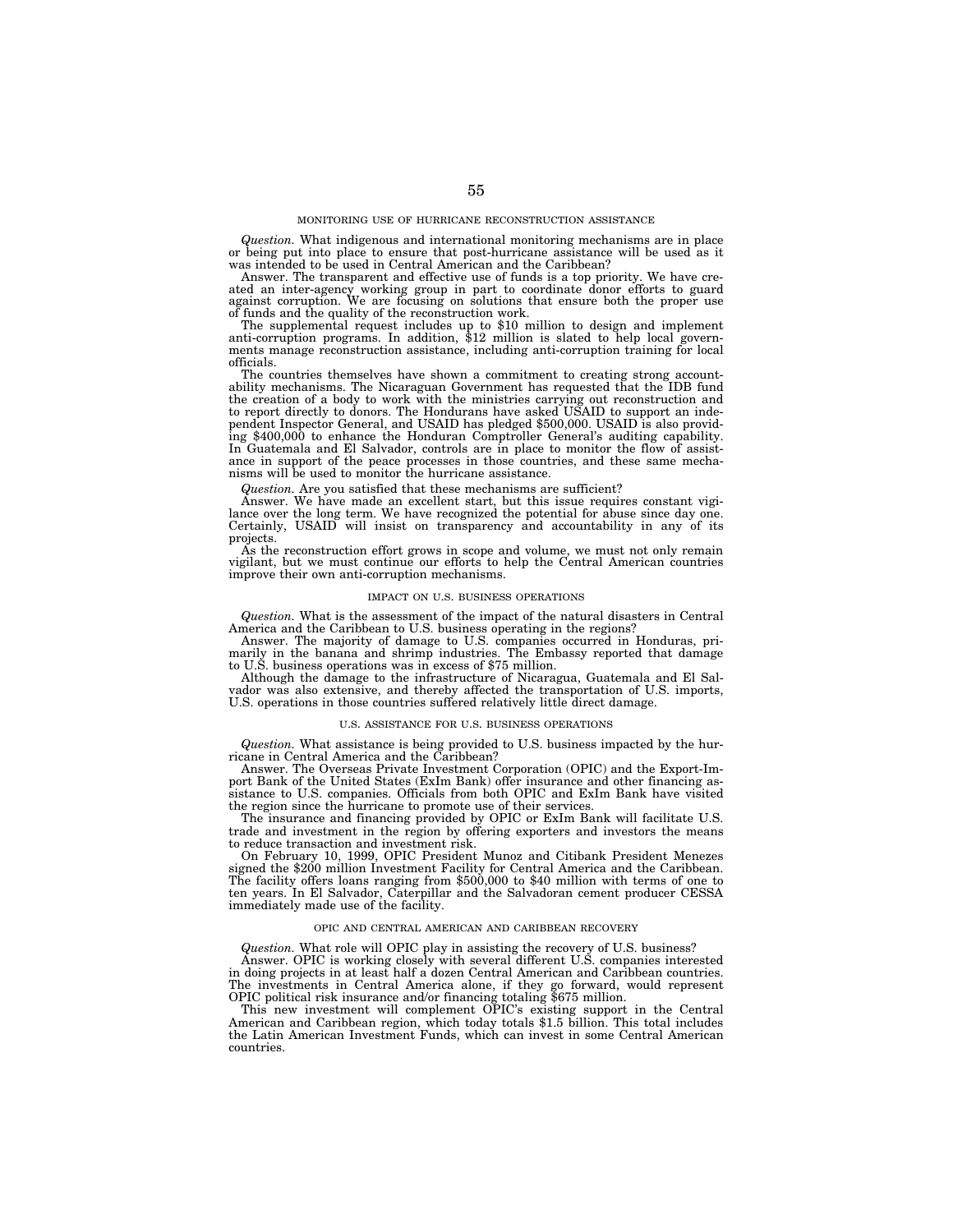The total also includes the new lending agreement that OPIC signed in February with Citibank. It establishes a 22-country \$200 million investment facility for Central America and the Caribbean that will help meet the need for medium- and longterm capital in the region. The facility will encourage private sector investment in rebuilding the economies of the countries that were devastated by hurricanes and natural disasters.

Under a ten year agreement, OPIC will guarantee one half of each loan made by Citibank under the facility for projects in the region and will provide political risk insurance for the other half. Citibank will perform credit screening and OPIC will assure compliance with such standards as environmental protection, labor rights, and protection of jobs here in the U.S.

### ARGENTINA: INTELLECTUAL PROPERTY PROTECTION

*Question.* Argentina failed to provide adequate protections for intellectual property of American companies, particularly the pharmaceutical industry. In what ways do Argentina's IPR protections fall short of U.S. expectations?

Answer. Argentina's lack of patent protection for pharmaceutical products has been a contentious bilateral issue. In 1997 it cost Argentina 50% of its GSP benefits. Argentina's IP regime does not yet meet WTO standards.

Among the problems with the pharmaceutical patent law: it contains onerous compulsory licensing provisions; it does not provide patent protection until November 2000; and it does not provide WTO Agreement on Trade-Related Aspects of Intellectual Property Rights (TRIPS) consistent protection for exclusive test data.

Argentina remains one of the few major pharmaceutical markets in the world without protection for pharmaceutical inventions. In addition it is used as an export base for pirate products to countries where legitimate products enjoy patent protection.

Two recent actions that appear to violate Argentina's current TRIPS obligations provide evidence that IP protection for pharmaceutical and agrochemical products is weakening. First, the GOA has failed to provide Exclusive Marketing Rights (EMR) for a drug patented by a U.S. firm, as required under TRIPS.

Second, in August, the GOA issued new regulations that eliminated the 10-year data exclusivity period for the protection of confidential data. Agrochemicals, which enjoy patent protection under Argentine law, received protection of confidential test data until August 1998, when this practice was changed.

Argentina's copyright laws are currently under review by the executive branch. Effective enforcement remains a problem. U.S. industry estimates 1998 losses due to copyright piracy, such as video and software piracy, at \$275.7 million.

*Question.* What is the annual cost of piracy by Argentina's drug manufacturers to American drug companies?

Answer. The pharmaceutical industry estimates losses at nearly \$600 million per year.

*Question.* What additional sanctions are under consideration to demonstrate the importance of this issue to the U.S. Government?

Answer. We have thus far removed 50% of Argentina's GSP benefits. Argentina is one of the countries which has lost GSP benefits because they have not given intellectual property adequate and effective protection.

We emphasized our concerns regarding Argentina's intellectual property regime to the GOA during the recent visit of President Menem.

In consultation with industry, USTR is examining the possibility of initiating WTO proceedings in the absence of progress.

We continue to consider all policy options at our disposal in working to ensure that Argentina brings its IP regime into compliance with its TRIPS obligations.

#### COMMISSION ON HUMAN RIGHTS RESOLUTION ON CUBA

*Question.* What specific steps has the State Department taken to ensure the adoption of a strong resolution condemning Cuba's human rights record at the upcoming UN Human Rights Commission session in Geneva? If no other country introduces such a resolution, will the U.S. delegation do so, as Assistant Secretary of State Harold Hongju Koh assured this committee would be the case? Has the Department made clear to all member countries the importance we attach to this issue and explained the negative impact on bilateral relations with countries that fail to support such a resolution?

Answer. A number of members of the Commission on Human Rights have expressed an interest in having a country-specific resolution on the human rights situation in Cuba at the session which is starting this week in Geneva.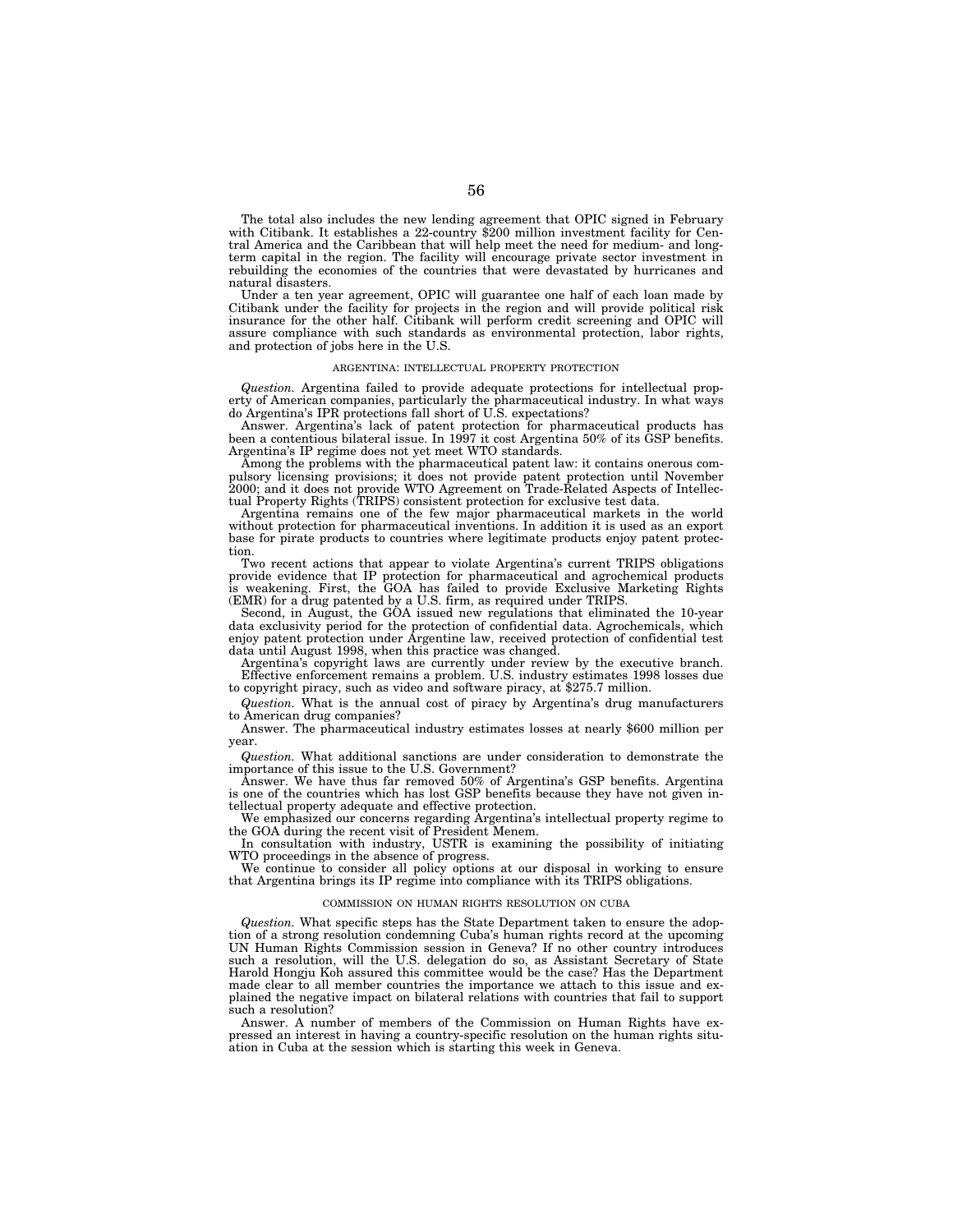The Czech Republic has announced that it will introduce a resolution on Cuba at the 1999 session of the Commission on Human Rights. The Poles have just announced that they are officially co-authors of the resolution.

We have been consulting with government officials of countries who are members of the Commission on Human Rights, and others, both in capitals and with their representatives in Geneva, to urge their support of a Cuba resolution.

### NEW CUBA MEASURES

*Question.* Congressional authors of the Cuban Liberty and Democratic Solidarity Act of l996 have asserted that the Administration is prohibited from licensing the sale of food to Cuba. Please provide a thorough written explanation of the Administration's legal justification for its contention that it has the right to license such sales of food to Cuban independent non-governmental organizations.

Answer. On January 5, the President announced new measures to support the Cuban people. These modest and reasonable adjustments to the regulations that implement the Cuban embargo are in full compliance with the law. In particular, they are well within the scope of the President's licensing authorities under various provisions of law already in force when the 1996 Libertad (Helms-Burton) Act was passed. One of the new measures authorizes the licensing of sales of food and agricultural inputs to independent non-governmental entities in Cuba.

The Libertad Act codified the Cuban embargo as of March 1, 1996. This means that it codified the restrictions, but also preserved the licensing authorities set out under prior provisions of law. These provisions include section  $\bar{6}20(a)$  of the Foreign Assistance Act, section 5(b) of the Trading with the Enemy Act (TWEA), the Export Administration Act, the 1992 Cuban Democracy Act (CDA), Presidential Proclamation No. 3447 establishing the embargo, and applicable federal regulations.

Section 5(b) of the TWEA provides the basic authority for enforcement of the Cuban embargo. This law authorizes the President, ''through any agency he may designate, and under such rules and regulations as he may prescribe, by means of instructions, licenses, or otherwise,'' to regulate or prohibit financial, trade and other transactions with any foreign country or nationals thereof by persons subject to U.S. jurisdiction. This statutory authority remains in force.

The Export Administration Act (EAA) sets forth additional licensing authorities. Section 4 authorizes the Secretary of Commerce, "under such conditions as may be imposed by the Secretary which are consistent with the provisions of this Act,'' to license the export of goods from the United States. Section 6 authorizes the President to "prohibit or curtail the exportation of any goods . . . to the extent necessary to further significantly the foreign policy of the United States . . .''.

The Department of Treasury's Cuban Assets Control regulations, 31 CFR, Part 515, and the Commerce Department's Export Administration regulations, 15 CFR, Parts 730 et. seq., make up part of the regulatory scheme that implements the Cuban embargo. These programs incorporate reasonable administrative flexibility to ensure that they serve the foreign policy objectives for which they were imposed without unintended or counterproductive consequences.

Sales of food and agricultural commodities to Cuba require a specific license and are generally subject to denial. The President's new initiative does not remove the license requirement, but does provide case-by-case review for a defined scope of commodities to non-governmental end-users in Cuba. In particular, the Administration will consider, on a case-by-case basis, applications for sales of food and a limited range of agricultural commodities in order to support independent non-governmental entities in Cuba.

Sales to independent entities not only will help get food to the Cuban people, but will contribute to the development of a civil society independent of the current Cuban government. This is a regulatory step that furthers the foreign policy purposes of the embargo. This represents a modest and reasonable exercise of licensing authority that is fully consistent with the existing regulations.

Indeed, the Helms-Burton Act clearly contemplates actions that provide support to the Cuban people. Section 109 of that Act, for example, specifically authorizes, indeed encourages, support for individuals and independent non-governmental organizations to support democracy-building efforts for Cuba.

### USG FINANCIAL SUPPORT FOR BRAZIL

*Question.* How much financial support has the U.S. Government committed to the international financial rescue plan for Brazil?

Answer. The U.S. Government has guaranteed \$5 billion of the \$41.5 international assistance package announced in November 1998. Other contributions to the package included \$18 billion from the IMF, \$4.5 billion each from the World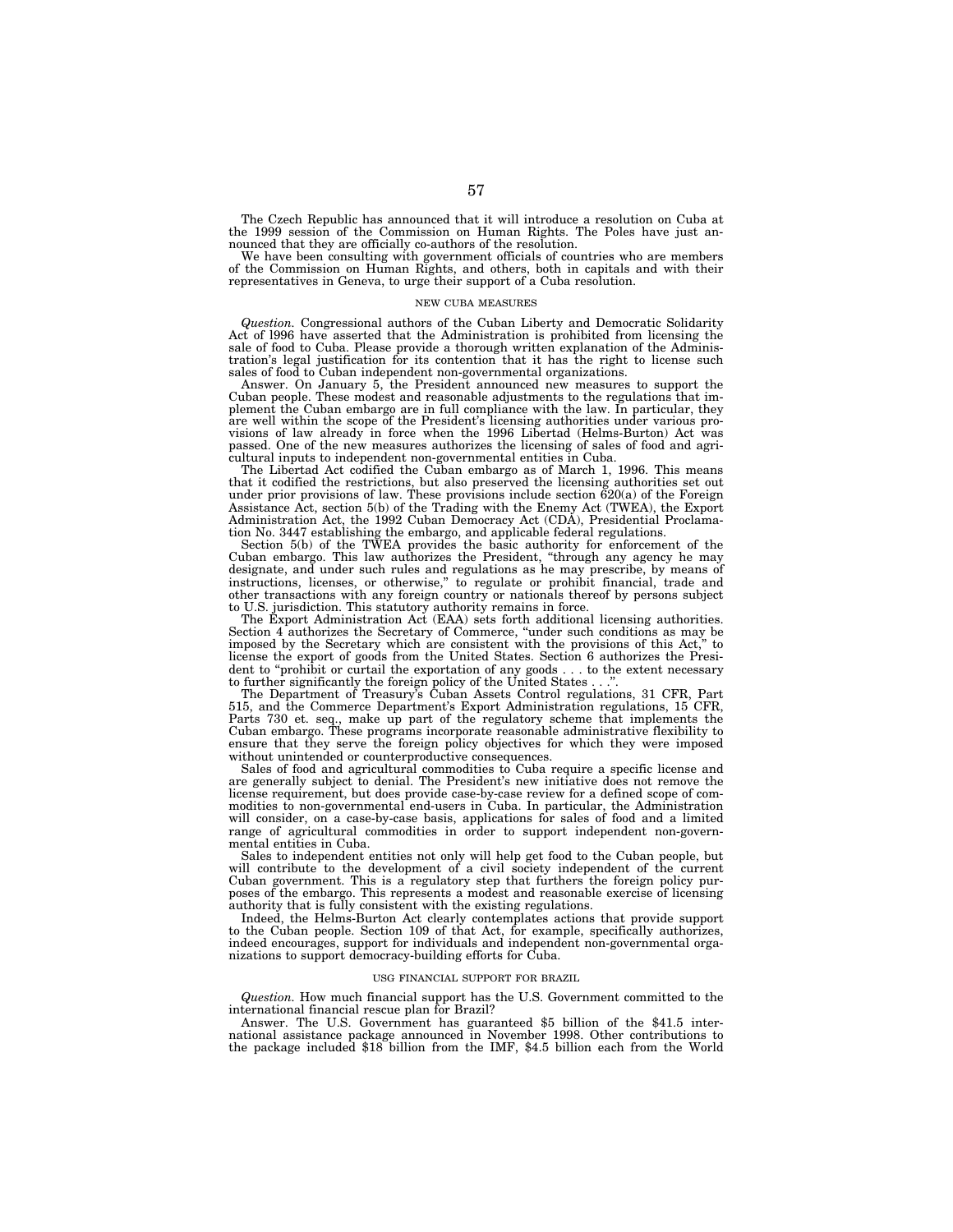Bank and IDB, and \$9.5 billion in bilateral contributions from nineteen other countries.

*Question.* What is the financial exposure to U.S. taxpayers if Brazil defaults on its obligations to the United States?

Answer. We certainly do not foresee that happening. Brazil has taken major steps to reduce its government budget deficit and to enact needed fiscal reforms, and we expect they will continue on this path. Of the funds disbursed so far as part of the international package, the U.S. share of the guarantee amounts to approximately \$1.5 billion. We anticipate these funds, as well as any additional funds that may be disbursed up to the original \$5 billion pledge amount, will be repaid fully and in a timely manner.

*Question.* Which of the conditions imposed by international financial institutions as part of the rescue package has the Brazilian Government satisfied and which have yet to be fulfilled?

Answer. The original IMF program announced last November called on the GOB to implement a substantial package of fiscal measures designed to raise revenues and reduce expenditures. All of these measures—which amount to a budget adjustment of about 2.6% of GDP—have been approved. As a result of Brazil's change in exchange rate policy in January, a new IMF program was developed to adjust monetary and other targets. The new agreement was announced March 8, but it has yet to be formally approved by the IMF Board. The agreement calls on the Government of Brazil to take additional steps to further reduce the government budget deficit and abide by strict anti-inflationary monetary policy targets. The agreement also requires Brazil to persuade private sector commercial banks to maintain credit lines to the country. So far, Brazil has progressed in all these areas.

#### CHILE AND MLAT WITH SPAIN

*Question.* If the Government of Chile were expressly to request that the U.S. Government not provide documents to the Spanish court in the Pinochet case inasmuch as doing so would recognize the competence of the foreign court, would the State Department use its discretion under the Mutual Legal Assistance Treaty with Spain to withhold documents in the interest of good relations with the sovereign Government of Chile?

Answer. While we would certainly bring to the attention of the Department of Justice any concerns expressed by the Government of Chile, the United States is obligated to respond to the Spanish request in accordance with the terms of the 1990 U.S.-Spain Mutual Legal Assistance Treaty (MLAT). As the Central Authority for the United States under the treaty, the Justice Department is responsible for making and receiving all legal assistance requests, and for communicating directly with the Spanish Central Authority about requests made to or from the United States. The Justice Department is also responsible for deciding whether the exceptions to the requirement of compliance under the treaty with Spain are applicable. As do most other MLAT's, the treaty with Spain provides that compliance may be refused where the ''security or similar essential interests'' of the United States would be prejudiced. There has been no determination that such extraordinary circumstances exist in this case.

### CHILE DECLASSIFICATION PROJECT

*Question.* What is the rationale for declassifying Pinochet-era U.S. documents before Allende-era documents? Why is this not being done in chronological and historical order? What is the estimated total cost (not merely incremental cost) of the Chile declassification process that is now under way in the State Department and in various U.S. Government agencies? How does the Department intend to pay for this declassification process? How does the Department justify these expenditures?

Answer. On behalf of the President, the NSC asked State and other agencies to undertake a compilation and review for release of documents that shed light on human rights abuses, terrorism, and other acts of political violence during and prior to the Pinochet era in Chile. The Department is working to carry out that instruction.

In the first phase, agencies will retrieve and review documents from 1968–1978. A second phase is expected to address the period 1979–91. In conducting the review of documents in the first phase, agencies will begin with documents from the 1973– 1978 period. This corresponds to the period of greatest concern regarding allegations of human rights abuses in Chile.

A preliminary estimate of the total cost of State Department action in compiling, reviewing and releasing documents covering the 1968–78 period is \$825,000.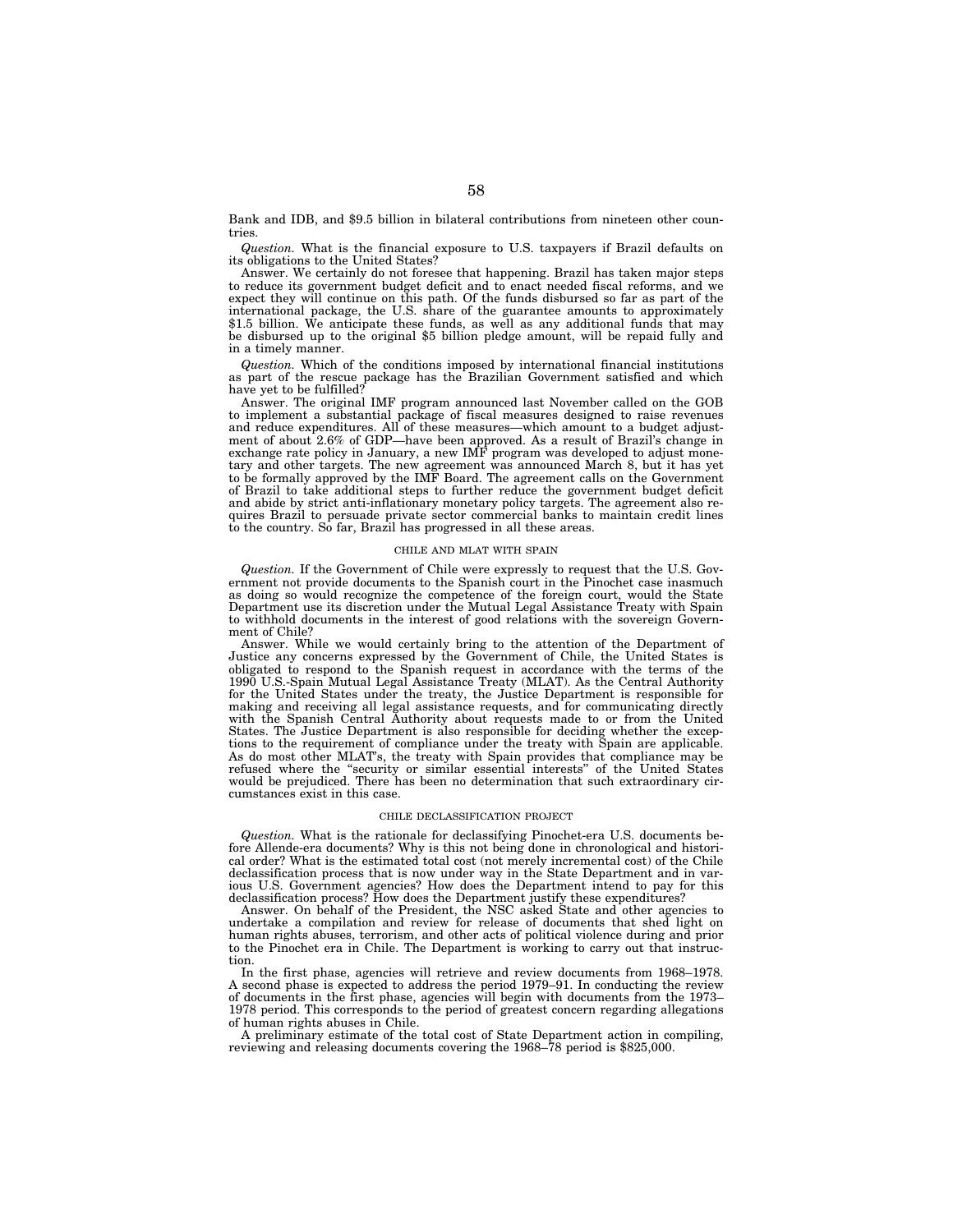Many of these costs are fixed overhead. Department personnel have added fulfillment of the NSC instruction to their other duties. The Department is still examining options for funding the incremental costs.

The Department believes that the expenditures related to the Chile Declassification Project are fully justified by the fact that reviewing such documents for declassification is an important element in the Administration's foreign policy. Release of the information may assist Chilean efforts to address such lingering questions as the fate of the disappeared. This policy is consistent with other efforts by the Ad-ministration, as in El Salvador, Guatemala, and Honduras, to clarify the facts surrounding human rights abuses and terrorism by releasing information in U.S. Government files as appropriate. It is also consistent with the Administration's commitment to greater openness, as exemplified by Executive Order 12958.

### CUBA: 1996 SHOOT-DOWN

*Question.* Besides seeking an ICAO inquiry and UN inquiry, what effective steps has the Administration taken to comply with President Clinton's promise to surviving family members to bring to justice those Cuban officials responsible for the February 1996 murder of the Brothers to the Rescue pilots?

Answer. After the shoot-down, the Department of Justice launched an investigation, which remains open. I refer you to the Department of Justice for additional information about the investigation.

As the President said in 1996, the brutal shoot-down provided the world with ''a harsh reminder of why a democratic Cuba is so important, not only to us but to the people of Cuba.''

We are pressing forward in our efforts to promote peaceful, democratic change in Cuba. Part of this effort is to provide humanitarian support for the Cuban people and assistance in the development of independent civil society.

We believe that increasing the flow of information to, from, and within Cuba, fostering people-to-people contacts, and facilitating outside support for independent groups increases chances that the inevitable transition will be peaceful and take democratic directions. The measures the President announced on January 5 are designed to facilitate these goals.

### ALEJANDRE CASE

*Question 1.* State Department official Michael Ranneberger asserted in a declaration filed before the U.S. District Court for the Southern District of Florida that the Cuban state-run telecommunications firm Empresa de Telecommunicaciones de Cuba, S.A. (ETECSA) is ''a separate legal entity'' from the Cuban state, i.e., having "a legal status distinct from" the Cuban state. Did the Department rely on information provided by ETECSA, the Cuban Government, or representatives thereof in preparing the Ranneberger declaration (particularly those characterizing in detail the inner workings of ETECSA)? If so, is it sound judgement on the part of the Department or Mr. Ranneberger to rely on information provided by Cuba, particularly since the Department and Mr. Ranneberger are taking the Government of Cuba's side in a court case against American citizens? What independent source of information does the Department and Mr. Ranneberger have detailing in the inner workings of a state-run Cuban entity? If the Administration considers ETECSA an independent entity, would it consider ETECSA eligible to purchase food from the United States under the measures announced in January 1999? If not, why not? Does the Department of State possess similar insight in the importation of cocaine to Cuba for transshipment to the United States? If not, why not?

Answer. The U.S. Government intervened in the case of *Alejandre* v. *Republic of Cuba* for the limited purpose of protecting U.S. Government equities and the national security and foreign policy interests of the United States as set forth in the Cuba Democracy Act of 1992, P.L. 102–484, Title XVII; 22 U.S.C. 6001 et seq. Section 6004(e)(3) of this Act specifically authorizes the President to issue licenses in order to permit telecommunications contact between individuals in the United States and the people of Cuba. Both the Executive and Legislative Branches have determined that maintaining direct telecommunications services between the United States and Cuba is a critical element of our policy towards Cuba. In particular, such services support our policy of encouraging development of a civil society independent of the Cuban Government and promoting an eventual peaceful transition to democracy. In a declaration filed in that case, the Department asserted that the Cuban company Empresa de Telecommunicaciones de Cuba, S.A. (''ETECSA'') is a corporation organized under the laws of Cuba. *Declaration of Michael E. Ranneberger, Coor*dinator, Office of Cuban Affairs, U.S. Department of State,  $\parallel$  6. The Department fur-<br>ther asserted that ETECSA "appears to conduct its business as a separate legal en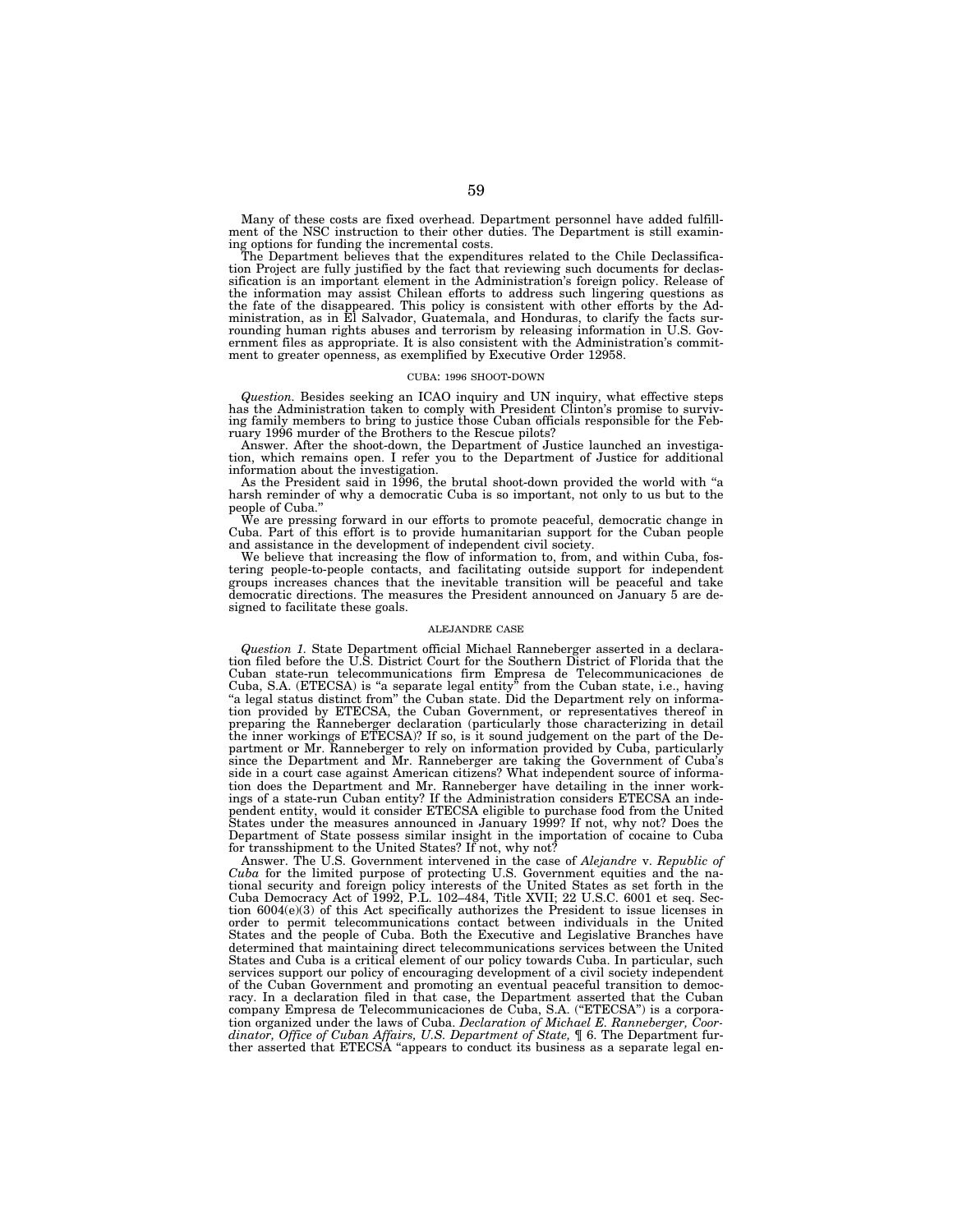tity.'' *Id.* At ¶ 7. As noted in the declaration, various statements contained therein were based on information provided by ETECSA. For your convenience a copy of the Ranneberger declaration is attached.

## UNITED STATES DISTRICT COURT

## FOR THE

#### SOUTHERN DISTRICT OF FLORIDA

## SOUTHERN DIVISION

## [CASE NOS. 96–10126–CIV–KING, 96–10127–CIV–KING, 96–10128–CIV–KING]

Marlene Alejandre, individually and as personal representative of the Estate of Armando Alejandre, deceased, *et al* Plaintiffs

v.

The Republic of Cuba and The Cuban Air Force, Defendants

v.

AT&T Corporation (Formally, American Telephone and Telegraph Company), *et al* Garnishees

### DECLARATION OF MICHAEL E. RANNEBERGER

## I, Michael E. Ranneberger, declare and say:

- 1. I am the Coordinator, Office of Cuban Affairs, in the U.S. Department of State. I have held this position since July 1995, and have been employed as a Foreign Service Officer by the Department of State since 1975. Since July 1995, I have been the director of the office within the Department of State responsible for coordinating U.S. relations with Cuba, including bilateral telecommunications matters. During the course of these responsibilities, I have become familiar with all aspects of our relations with Cuba, and have participated in discussions with Cuban government officials on various bilateral matters. The following is based on my personal knowledge and information available to me as part of my official duties.
- 2. In 1992, with strong bipartisan support, Congress enacted the Cuban Democracy Act (the ''CDA'') (Pub. L. 102–484, Title XVII; 22 USC 6001 et seq.). The CDA declares that U.S. policy toward Cuba should be ''to seek a peaceful transition to democracy and a resumption of economic growth in Cuba through the careful application of sanctions against the Castro government and support for the Cuban people" (22 USC 6002(1)). As part of the policy of "support for the Cuban people," the CDA authorizes the resumption of direct telecommunicat ices between the United States and Cuba (22 USC 6004(e)(l)). The law permits the provision of telecommunications facilities ''in such quantity and of such quality as may be necessary to provide efficient and adequate telecommuni-cations services'' between the two countries (22 USC 6004(e(2)). The CDA also authorizes the licensing of payments to Cuba of amounts due ''as a result of the provision of telecommunications services,'' consistent with the public interest, but not from blocked accounts  $(22 \text{ USC } 6004(e)(3))$ .
- 3. Direct telecommunications form a critical element of "support for the Cuban people." The goal is to improve people-to-people communications between the United States and Cuba, including contacts between family members i and to encourage the development of civil society independent of the Cuban government.
- 4. Following enactment of the CDA, the Department of State and the Federal Communications Commission (FCC) developed policy guidelines (issued in July 1993). Among other measures, the policy guidelines authorize the Treasury Department to ''license each U.S. company or U.S. subsidiary to remit to Cuba the fill share of Cuba's earnings from the service approved by the FCC.'' The De-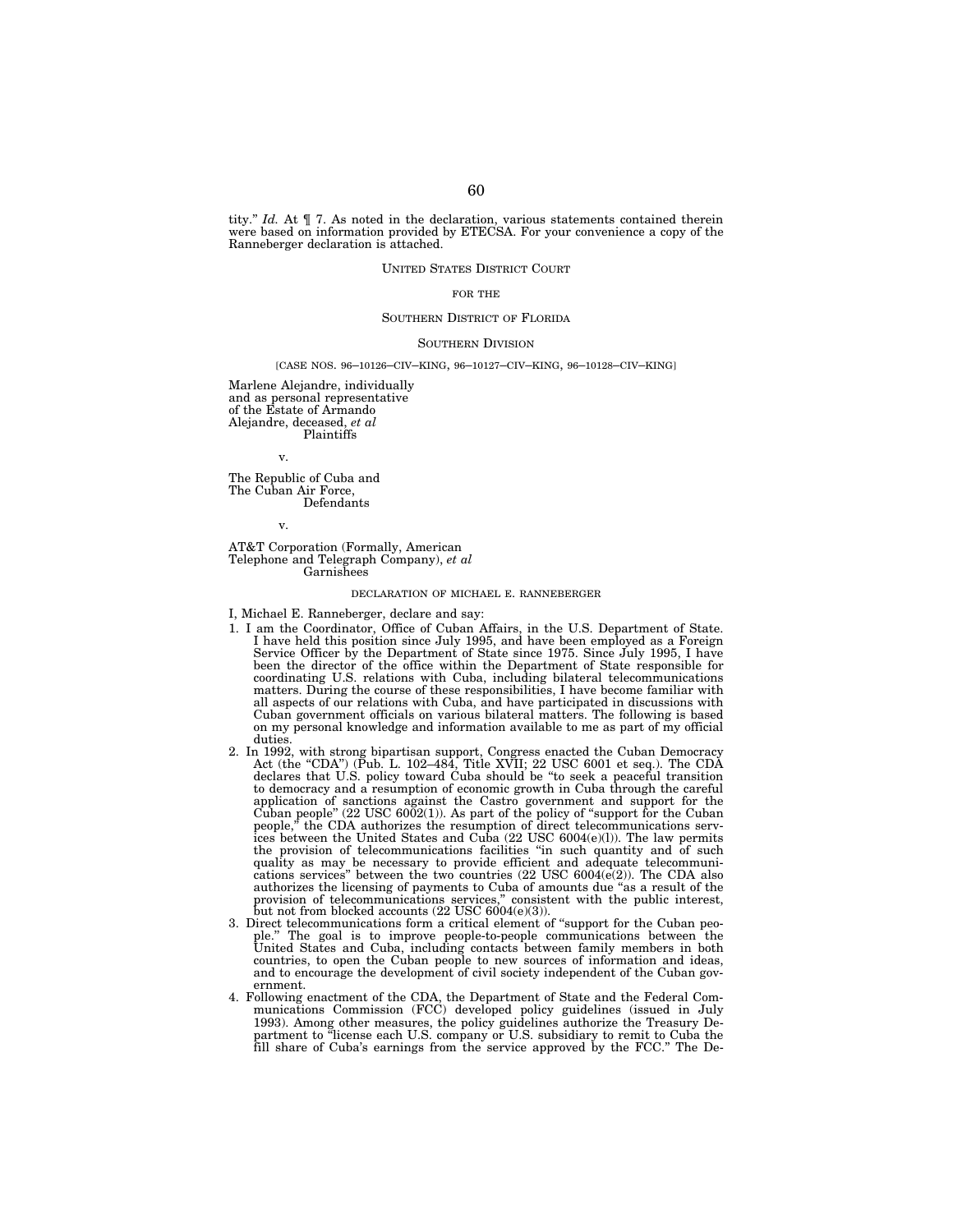partment of State interprets the policy guidelines, as well as the CDA, to authorize the licensing of payments to Cuban nationals or entities separate from the Cuban government, as well as to the Cuban government and its agencies. Several U.S. companies subsequently negotiated agreements to provide tele-communications services between the United States and Cuba.

- 5. The Treasury Department's Office of Foreign Assets Control (OFAC) amended the Cuban Assets Control Regulations to provide for specific licensing on a caseby-case basis for certain transactions related to telecommunications, including the settlement of charges under the agreements (31 CFR 515.542(c)). OFAC has issued eight licenses under this regulation authorizing transactions related to telecommunications between the two countries. The service agreements became operative in November 1994, and licensed payments began to flow from U.S. companies to their Cuban counterpart entity. The licensed payments totaled about \$39.5 million during the latest available six-month reporting period (Jan-uary 1 to June 30, 1998). These figures demonstrate that the telecommunications policy authorized by the CDA is working, as intended, to encourage enhanced people-to-people contacts between residents of the two countries.
- 6. The payments from U.S. carriers under the agreements are made to the Cuban company Empresa de Telecomunicaciones de Cuba, S.A. (''ETECSA''). According to information provided by ETECSA and its legal counsel to the U.S. Government, ETECSA is a corporation (*sociedad anonima*) organized under the laws of Cuba. It has five shareholders: three are separate Cuban government owned or controlled corporations with a combined 59% share, the fourth is STET International of Italy (through a wholly-owned subsidiary in the Netherlands) with a 29% share, and the fifth is a Panamanian-registered corporation known as<br>Universal Trade and Management Corporation (UTISA) with a 12% share.<br>Under Cuban law, ETECSA is a "joint venture," which is defined as "a Cuban<br>com which one or more national investors and one or more foreign investors partici-<br>pate." Cuban Foreign Investment Act, Law No. 77 of September 5, 1995, Art.<br>2(i). According to Article 13.1 of the same law, "Joint ventures im lishment of a legal status distinct from that of any one of the . . . .'' Thus, under Cuban law, ETECSA has a separate legal status from its shareholders.
- 7. In practice, ETECSA appears to conduct its business as a separate legal entity distinct from the Cuban government. According to information provided to the U.S. Government by ETECSA, its funds are not intermingled with Cuban gov-ernment funds. Unlike wholly-owned entities of the Cuban state, ETECSA does not make ''contributions'' (*aportes*) to the Cuban government. (''Contributions'' are fixed assessments set by the Cuban government at the start of each year, which are determined without regard to expected revenues or profits.) The only direct payments from ETECSA to the Cuban government are taxes. ETECSA bills the Cuban government for services rendered, just as it does other customers. ETECSA works in other countries on its own, not through Cuban diplomatic missions. The ETECSA board of directors acts for the shareholders, which are paid quarterly dividends. Members of the board do not hold positions with the Cuban government.
- 8. The garnishment of debts owed or payments made by U.S. carriers to ETECSA could result in the termination of direct telecommunications services between the two countries. On January 8, Ricardo Alarcon, President of the Cuban National Assembly, speaking on Cuban television, said that if the payments due the Cuban enterprise were not received, Cuba would not allow the service to continue ''free of charge.'' This point was reiterated in a demarche made to my office by the Cuban Interests Section of the Swiss Embassy in Washington on January 14. Referring to the possibility that payments due ETECSA might be interrupted, the Cuban Interests Section said that such a development would lead to the interruption of telephone service between the two countries. The Department of State takes these statements by the Cuban authorities very seriously, and believes that a disruption in direct telecommunications between the two countries would have serious adverse consequences for U.S. foreign policy interests.
- 9. Congress and the executive branch both have strongly supported direct telecommunications between the United States and Cuba, as set forth in the CDA. In my judgment, the continuation of these services advances the national interest of the United States, and their disruption would cause serious harm to U.S. policy toward Cuba. Direct telecommunications encourage humanitarian contacts between families in this country and their loved ones in Cuba, encourage other people-to-people contacts between the two countries, open new sources of information and ideas for the Cuban people and promote the development of an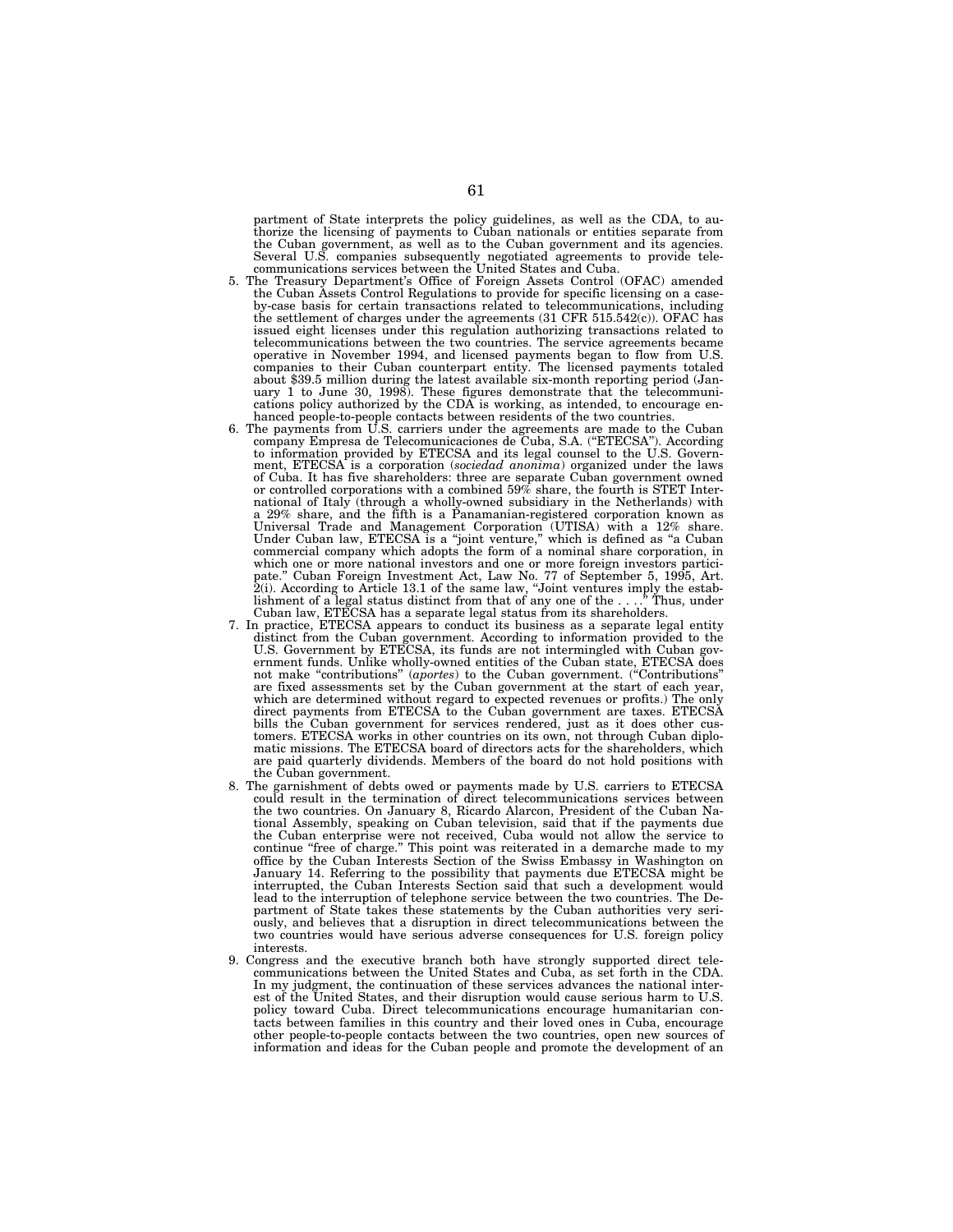independent civil society on the island. Direct telecommunications form a critical element of U.S. policy to promote a peaceful transition to democracy. The garnishment of licensed payments owed by U.S. carriers to their Cuban counterpart would disrupt the continuation of these services, and frustrate the policy approved by the legislative and executive branches.

I declare under penalty of perjury that the above declaration is true and correct. MICHAEL E. RANNEBERGER *Coordinator, Office of Cuban Affairs,*

*Department of State.*

Executed at Washington, D.C. January 26, 1999.

## RE: THE ALEJANDRE CASE

*Question 2.* Is it sound judgment on the part of the Department or Mr. (Michael) Ranneberger to rely on information provided by Cuba, particularly since the Department and Mr. Ranneberger are taking the Government of Cuba's side in a court case against American citizens?

Answer. Mr. Ranneberger did not rely on the Government of Cuba for information. The Declaration conveyed publicly available information and information provided by ETECSA and made clear the source of the information.

The USG is not ''taking the side'' of the Government of Cuba in this case. The USG has intervened in the litigation to defend important U.S. national security and foreign policy interests. These interests include preserving the ability of the USG to use asset blocking programs as a means of influencing the behavior of countries that threaten our interests and our interest in ensuring that similarly situated U.S. nationals with claims against the Government of Cuba are treated equitably.

*Question 2(a).* What independent source of information does the Department and Mr. Ranneberger have detailing the inner workings of a state-run Cuban entity?

Answer. The Department has no independent source of information that details or provides information on the inner workings of ETECSA.

*Question 2(b).* If the Administration considers ETECSA an independent entity, would it consider ETECSA eligible to purchase food from the United States under the measures announced in January 1999? If not, why not?

Answer. The Administration did not say that ETECSA is an organization independent of the Government of Cuba, but rather that it is an independent legal entity. ETECSA would not qualify under the regulations issued by the Department of Commerce to purchase food and/or agricultural goods from a U.S. supplier.

*Question 2(c).* Does the Department of State possess similar insight into the inner workings of the joint venture or Cuban ministry implicated recently in the importation of cocaine to Cuba? If not, why not?

Answer. We are aware of the recent attempted shipment of cocaine to Cuba, which is still under investigation by Colombian and Spanish authorities. What information is available indicates that the narcotics were destined for Spain after a stop in Cuba. The Department has no information on the ''inner workings'' of the joint venture firm reportedly involved in this trafficking incident.

## HELMS-BURTON TITLE IV

*Question.* If the Assistant Secretary of State for Western Hemisphere Affairs has personal knowledge of activities by a company doing business in Cuba that leads him "reasonably to conclude" that such company is trafficking in the property of U.S. national, is not the Assistant Secretary obligated under law and regulation to sanction such company under Title IV of the LIBERTAD Act? In light of the delegation of authority in U.S. regulations, does not the final legal authority and obligations to enforce this provision rest solely with the Assistant Secretary of Western Hemisphere Affairs, regardless of whether or not other officials agree with such a determination?

Answer. In regulations implementing Title IV the Department has stated that, ''Determinations of ineligibility and excludability under Title IV will be made when facts or circumstances exist that would lead the Department reasonably to conclude that a person has engaged in confiscation or trafficking after March 12, 1992." The Assistant Secretary of State for Western Hemisphere Affairs has been delegated authority to make determinations of excludability and visa ineligibility under Section 401(a) of the Act. As a matter of practice, the Assistant Secretary may consult with other agencies in making such determinations. Nonetheless, authority for imple-menting Title IV rests with the Assistant Secretary.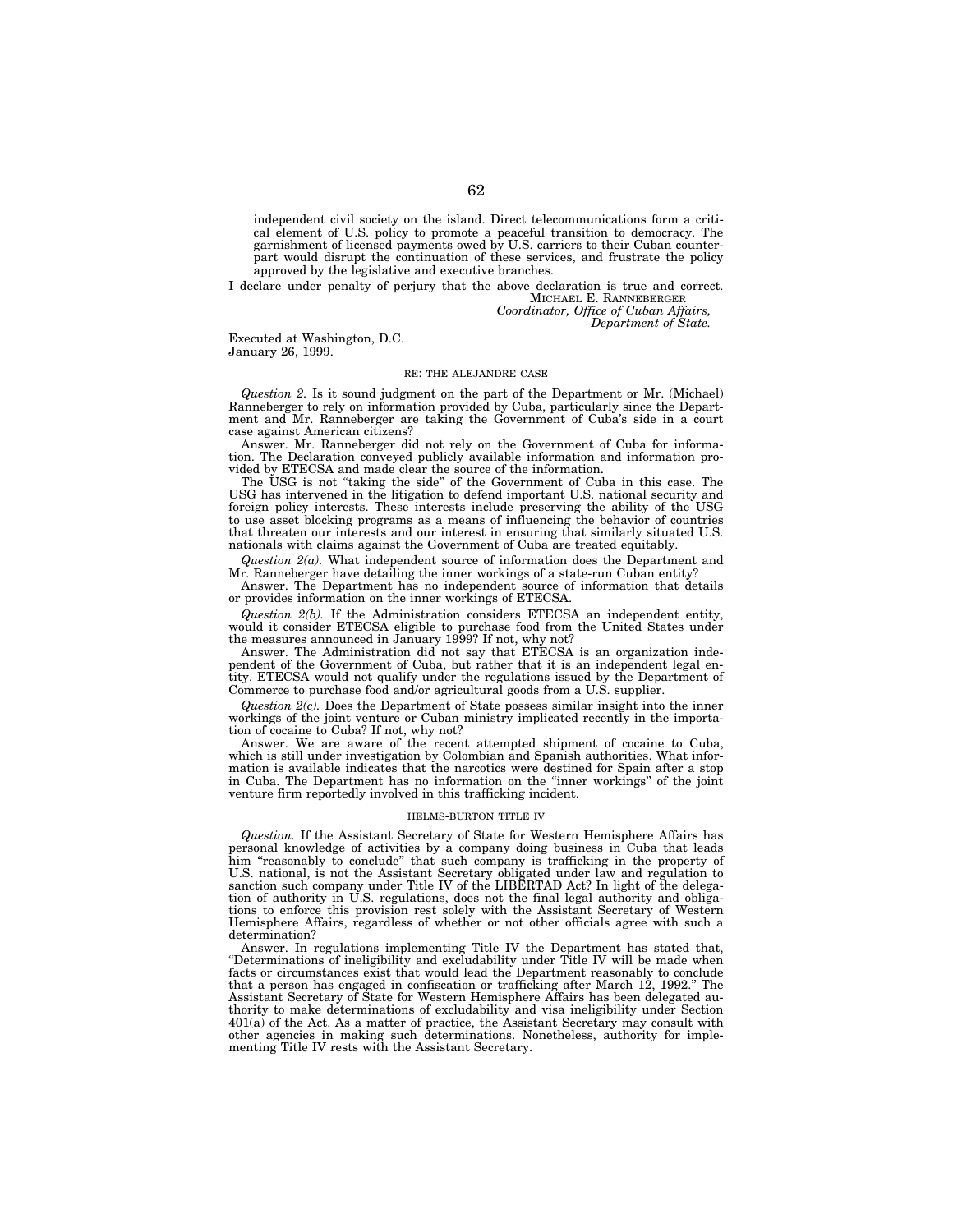#### MEXICAN LAW ENFORCEMENT VETTING

*Question.* How many persons have been vetted and are actively pursuing their duties in each of the following Mexican law enforcement units: bilateral border task forces, organized crime unit, special prosecutor for crimes against health (FEADS)? How many persons from each of these units have failed polygraph examinations or otherwise been implicated in wrongdoing?

Answer. In accounting for personnel, the Government of Mexico considers the Bi-<br>lateral Border Task Forces (BTF) to be part of the FEADS. All personnel in FEADS,<br>including BTF personnel, have been vetted. That is, 106 vett cers. All 106 are considered on active duty, whether stationed on the border or on airport interdiction duty.

No member of the FEADS has failed a polygraph test. However, five have been<br>implicated in wrongdoing. Two were arrested in September 1998, on kidnapping and<br>drug trafficking charges. The U.S. Government believes the allega are in jail on extortion charges.

The organized crime unit (OCU) has 194 agents, all of whom have been vetted. All 194 officers are on active duty. During a September 1998 re-vetting, 19 members of the OCU failed polygraph ex-

aminations. All personnel who failed have either been removed from the unit or re-<br>assigned to sub-units of the OCU with no access to counternarcotics information.

One member of the Special Investigations Unit (SIU), a vetted sub-unit of the OCU, was arrested in February 1999 for drug trafficking. The agent escaped custody and his whereabouts are unknown.

#### IMMUNITY FOR U.S. LAW ENFORCEMENT OFFICERS IN MEXICO

*Question.* Has the Department of State requested full diplomatic immunity, consular immunity, or other immunity for all U.S. Drug Enforcement Agency or Federal Bureau of Investigation agents who are carrying out law enforcement activities in Mexico, in order to protect them from arrest or conviction by Mexican authorities for carrying weapons needed for their self-defense? If not, why not? If so, how has the Mexican Government responded?

Answer. We have conveyed to senior levels of the Mexican Government U.S. interest in having the immunities of DEA agents—and FBI Resolution 6 agents assigned to the DEA contingent in Mexico—upgraded from the consular level (i.e., criminal and civil immunity both limited to official acts) to the administrative and technical level (i.e., full criminal immunity, but civil immunity limited to official acts). They would then enjoy the same level of immunity customarily accorded to law enforcement agents at embassies.

DEA and FBI country attaches continue to enjoy diplomatic immunity (i.e., full criminal and comprehensive civil immunity).

The Mexican Government has reaffirmed its commitment to the physical safety of DEA personnel in Mexico. However, it has not agreed to administrative and technical immunity for DEA agents.

## EXTRADITION OF U.S. CUSTOMS AGENTS

*Question.* What is the status of the Mexican Government's publicly stated plans to seek the extradition of U.S. law enforcement officials involved in Operation Casablanca? Would the U.S. Government ever agree to extradite to Mexico or any other country any U.S. law enforcement official for actions taken in good faith and in the line of duty?

Answer. The Mexican Government announced on February 7 that it had not found evidence that U.S. Customs agents involved in Operation Casablanca had violated Mexican law.

While we cannot rule out the possibility of extradition should a very unusual case arise, we of course would generally not expect to extradite U.S. law enforcement officials for actions taken in good faith and in the line of duty.

### MEXICAN NATIONAL EXTRADITIONS

*Question.* How many Mexican drug kingpins were extradited and surrendered to U.S. custody in 1998?

Answer. Based on U.S. Government records, there were three Mexican national drug traffickers authorized for extradition in 1998: Jesus Amezcua Contreras, Arturo Paez Martinez, and Florentino Blanco Mesa. The Department of State has also received confirmation from the Government of Mexico that Luis Amezcua Contreras was found, in February 1999, to be extraditable.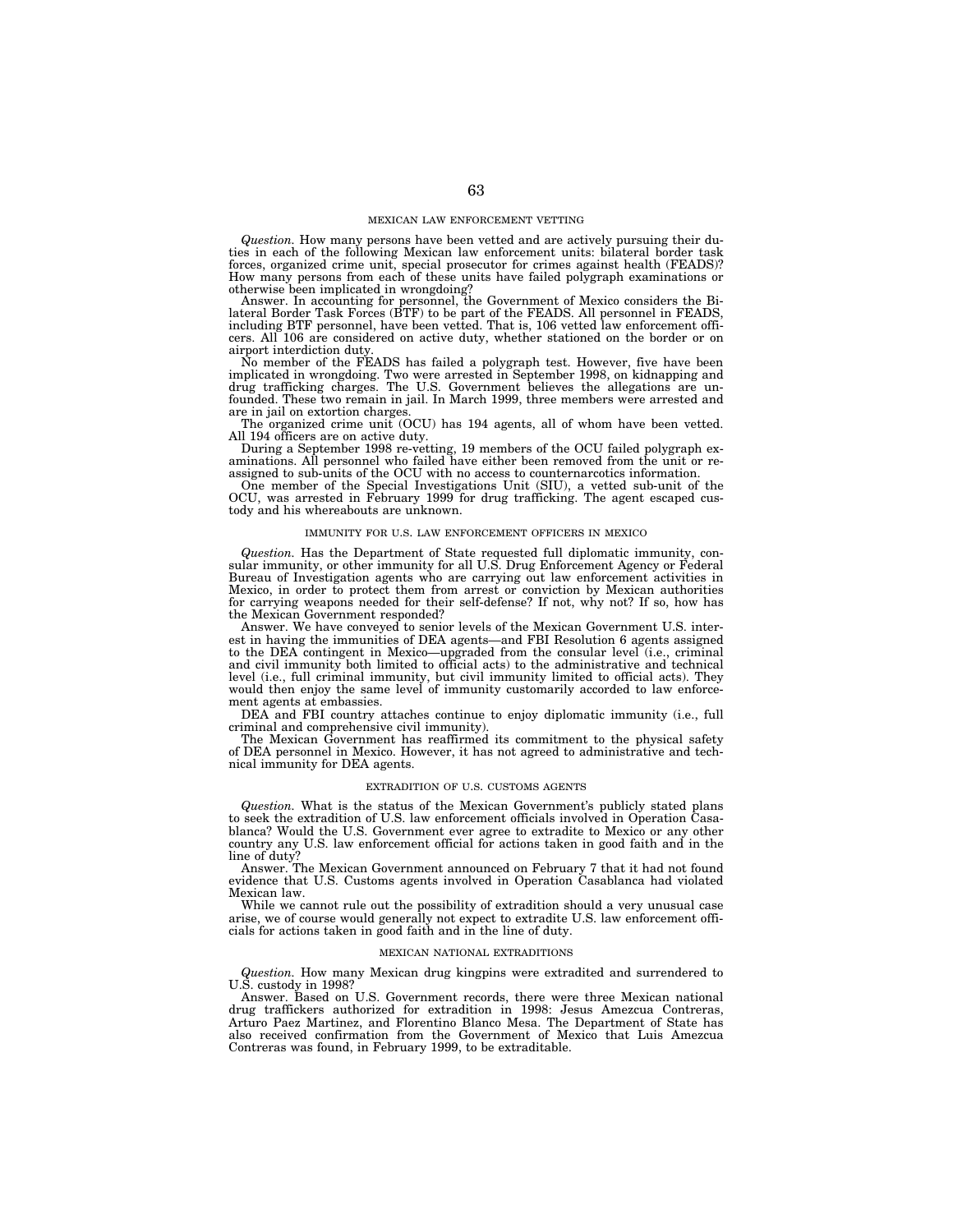Mexico's legal system provides for the appeal of extradition orders through the *amparo* process, similar to the U.S. due process right of appeal. During 1998 all of the traffickers authorized for extradition filed appeals which are being processed through the Mexican legal system.

#### MEXICO'S NEW COUNTERNARCOTICS INITIATIVE

*Question.* Mexico recently allocated \$400 million to its anti-drug efforts. Does this amount represent an incremental increase in funding for such activities? How much of an increase is programmed on an annual basis for such newly funded activities?

Answer. The Government of Mexico recently announced a new comprehensive national effort to confront the top national security threat it faces—illicit drug trafficking, production, and use. In announcing its new counternarcotics strategy, the Government of Mexico indicated that it would be spending up to \$500 million over the next three years to improve surveillance and rapid response capability and strength-

en land, air, and sea interdiction. In 1999, Mexico has provided an initial investment of \$160 million to begin pro- curement of equipment. This investment will be in addition to the \$770 million curement of equipment. This investment will be in addition to the \$770 million counter-drug budget the Mexican Congress approved for 1999.

While the Government of Mexico makes public the budget for various government agencies, it has not previously organized or made public its total counternarcotics spending. The 1999 budget is the first time interagency counternarcotics spending is brought together in one place and thus the relationship to prior years funding cannot be determined. Further, future year funding is not yet known because the Mexican Congress must approve annually the national budget. However, this effort represents a major commitment by the Mexican Government to participate fully in the fight against illicit drugs.

## FORWARD OPERATING LOCATIONS

*Question.* What specific alternatives is the Administration considering for the forward operating locations to replace the U.S. military bases in Panama? What countries have been asked to allow such activities on their territory? Have any of these countries agreed to such an arrangement? Is there any alternative more ideal than the facilities in Panama (provided that the Panamanian Government concurred in such a presence)? If the new president of Panama were to ask the U.S. military to remain at bases in Panama, would you advocate doing so?

Answer. We are actively discussing the establishment of forward operating locations (FOLs) for the purpose of aerial counter-narcotics interdiction with the Government of Ecuador and the Government of the Netherlands regarding Aruba and Curacao.

We are not seeking the establishment of bases in these or other countries, but rather access agreements for the use of existing airport facilities. We believe the FOLs identified will satisfy our requirements though we may seek and benefit from agreements with other countries too.

Panama's new president takes office September 1. By that date, no significant element of U.S. forces will remain in Panama. However, nothing in the Panama Canal Treaty prevents future discussions with the Government of Panama regarding a U.S. military presence.

### NICARAGUA: U.S. CITIZEN PROPERTY CLAIMS

*Question.* What is the status of American-citizen property claims in Nicaragua? Please provide a table indicating the number of settlements of American-citizen claims by month during each of the last three years.

Answer. Sandinista-era property disputes still figure prominently in our bilateral policy concerns and are a significant impediment to promoting economic growth. We take every occasion in meetings with the Nicaraguan Government to press for the rapid resolution of pending American citizen property claims. The Nicaraguan Government has been responsive and has made significant progress over the years, as indicated in the attached table.

Nevertheless, we would like to see the rate of resolutions accelerated. Our Embassy in Managua works closely with American citizen claimants and meets regularly with Nicaraguan officials to press for the rapid and fair resolution of U.S. citizens' claims. A U.S. Foreign Service Officer and two local employees work full-time assisting American citizen claimants.

Since the 1990 electoral defeat of the Sandinistas, 796 American citizens have filed 2,306 claims with our Embassy in Managua. 1,342 of these claims have been resolved; 964 remain pending. 306 American citizen claimants registered with the Embassy have had all of their claims resolved, nearly 38 percent of the total.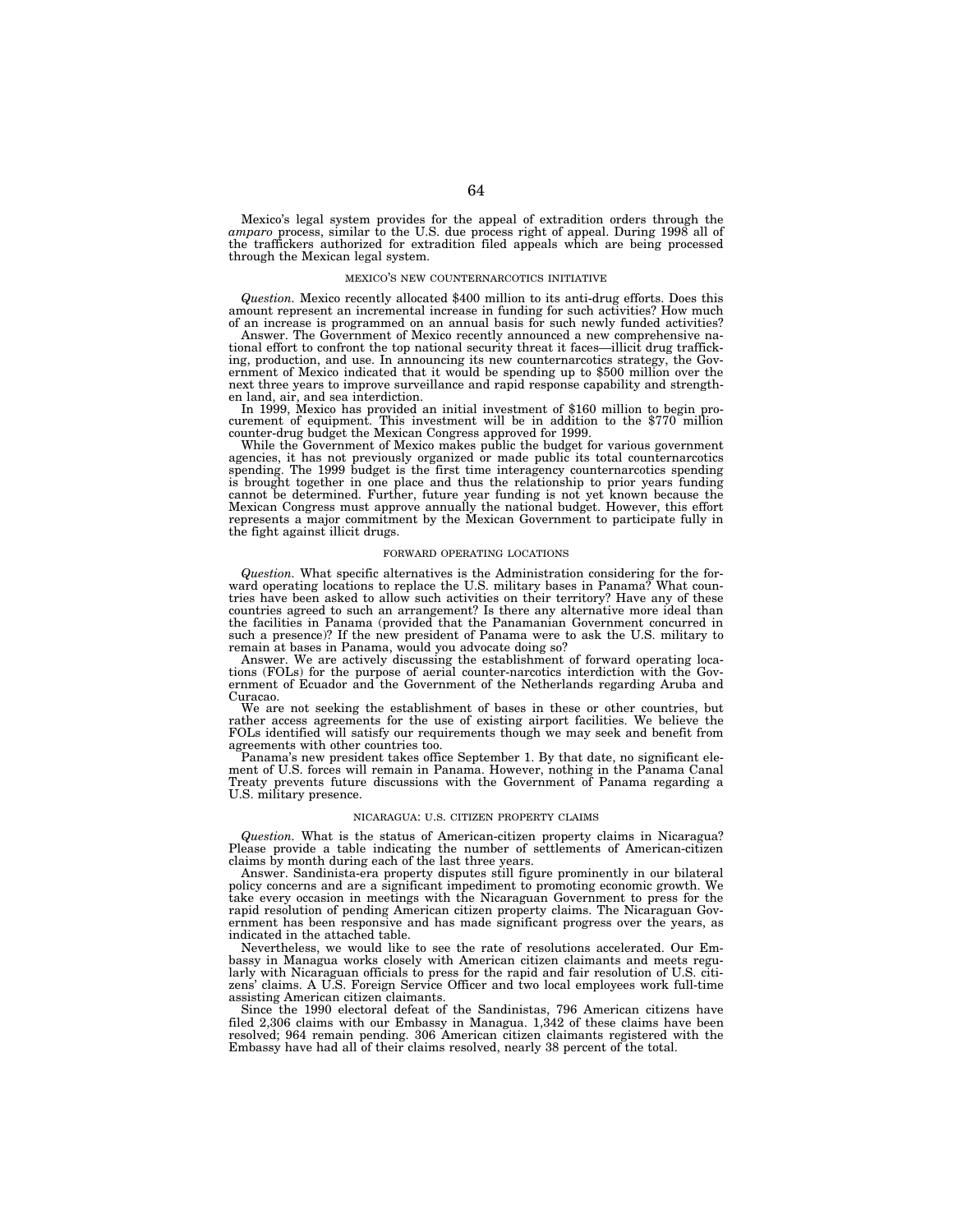The Nicaraguan Government has resolved another 941 American citizen claims not registered with our Embassy—resolutions that the Embassy has confirmed—for a total of 2,283 resolutions.

While the Nicaraguan Government has made significant progress (resolution of 2,283 claims), newly naturalized American citizens continuously bring new claims to the Embassy. Since January 1995, 758 new claims have been filed with us.

In addition, the Nicaraguan Government has resolved 98 claims relating to properties held by the government. Only five are pending at the current time and the Embassy, the claimants and the Nicaraguan Government are actively working on resolving them.

The Nicaraguan Government has worked to raise the value of the bonds used to pay compensation. They are in the process of standardizing the bonds, making them more attractive to investors and claimants. The Nicaraguan Government expects to have the new bonds ready in April. Claimants would then be able to exchange their old bonds for the new ones—or can choose to keep their old bonds.

Legislation is also pending in the Nicaraguan National Assembly that would allow direct payment of bonds to the occupants of confiscated properties in exchange for their agreement to return such properties to their original owners.

This same legislation would also authorize land swaps, but would first require the Nicaraguan Government to establish a ''land bank'' of properties that would be available for exchange.

In addition, the Nicaraguan Supreme Court is in the process of developing a mediation mechanism, along with new property courts, which could encourage resolutions and accelerate processing of claims through the judicial system.

We have encouraged the Nicaraguan Government to make greater efforts to contact claimants and encourage them to pursue their claims. As a result, the Vice Minister for Property began about two years ago making regular trips to Miami to meet with claimants to discuss their cases. This has resulted in a number of resolutions and saved claimants the expense of traveling to Managua.

| 1994-1995  |     | 1995-1996 |                | 1996-1997 |                | 1997-1998 |                | 1998-1999 |                 |
|------------|-----|-----------|----------------|-----------|----------------|-----------|----------------|-----------|-----------------|
| Aug-94     | 8   | Aug-95    | $\overline{7}$ | Aug-96    | 33             | Aug-97    | 32             | Aug-98    | 32              |
| Sep-94     | 4   | Sep-95    | 5              | 1-Sep     | 27             | Sep-97    | 34             | Sep-98    | 34              |
| Oct-94     | 11  | Oct-95    | 19             | Oct-96    | 32             | Oct-97    | 20             | Oct-98    | 29              |
| Nov-94     | 89  | Nov-95    | 83             | Nov-96    | 26             | Nov-97    | 17             | Nov-98    | 28              |
| Dec-94     | 34  | Dec-95    | 6              | Dec-96    | 5              | Dec-97    | 16             | Dec-98    | 29              |
| Jan-95     | 29  | Jan-96    | 21             | Jan-97    | 7              | $Jan-98$  | 23             | $Jan-99$  | 64              |
| Feb-95     | 25  | Feb-96    | 27             | Feb-97    | $\mathbf{0}$   | Feb-98    | 23             |           | .               |
| Mar-95     | 38  | 1-Mar     | 40             | Mar-97    | 22             | Mar-98    | 34             |           | 1.1.1.1         |
| Apr-95     | 44  | Apr-96    | 102            | Apr-97    | 43             | Apr-98    | 46             |           | 1.1.1.1         |
| May-95     | 36  | May-96    | 88             | May-97    | 65             | May-98    | 64             |           | 1.1.1.1         |
| Jun-95     | 100 | $Jun-96$  | 92             | Jun-97    | 78             | $Jun-98$  | 97             |           | 1.1.1.1         |
| Jul-95     | 4   | Jul-96    | 46             | Jul-97    | 15             | Jul-98    | 28             |           | .               |
| Additional | 118 |           |                |           | .              |           | .              |           | .               |
| Total      | 540 |           | 536            |           | 353            |           | 434            |           | 216             |
| New Claims |     |           |                |           |                |           |                |           |                 |
| Filed:     |     |           |                |           |                |           |                |           |                 |
| Jan-95     | 44  | Aug-95    | 16             | Sep-96    | 52             | Aug-97    | 8              | Aug-98    | 6               |
| Mar-95     | 16  | Oct-95    | 46             | Nov-96    | 28             | Sep-97    | 7              | Sep-98    | $6\overline{6}$ |
| Jun-95     | 65  | Jan-96    | 128            | Dec-96    | 10             | Oct-97    | 7              | Oct-98    | 10              |
|            |     | Jun-96    | 54             | 1-Jan     | $\overline{7}$ | Nov-97    | 7              | Nov-98    | 0               |
|            | .   | Jul-96    | 31             | May-97    | 79             | Dec-97    | 1              | Dec-98    | $\theta$        |
|            |     |           | .              | Jul-97    | 11             | Jan-98    | 9              | $Jan-99$  | 1               |
|            | .   |           | .              |           | .              | Feb-98    | 30             |           | .               |
|            | .   |           | .              |           |                | Mar-98    | 23             |           | 1.1.1.1         |
|            | .   |           |                |           |                | Apr-98    | $\overline{4}$ |           | 1.1.1.1         |
|            | .   |           | .              |           |                | May-98    | 26             |           | 1.1.1.1         |
|            | .   |           | .              |           |                | Jun-98    | 17             |           | 1.1.1.1         |
|            | .   |           | .              |           | .              | Jul-98    | 4              |           | .               |
| Total      | 125 |           | 275            |           | 187            |           | 143            |           | 23              |

WAIVER YEAR RESOLUTIONS

### NICARAGUA: STATUS OF MILITARY-TO-MILITARY RELATIONS

*Question.* What is the status of military-to-military relations between the U.S. and Nicaragua? Has the Department of State abided by its commitment to me and my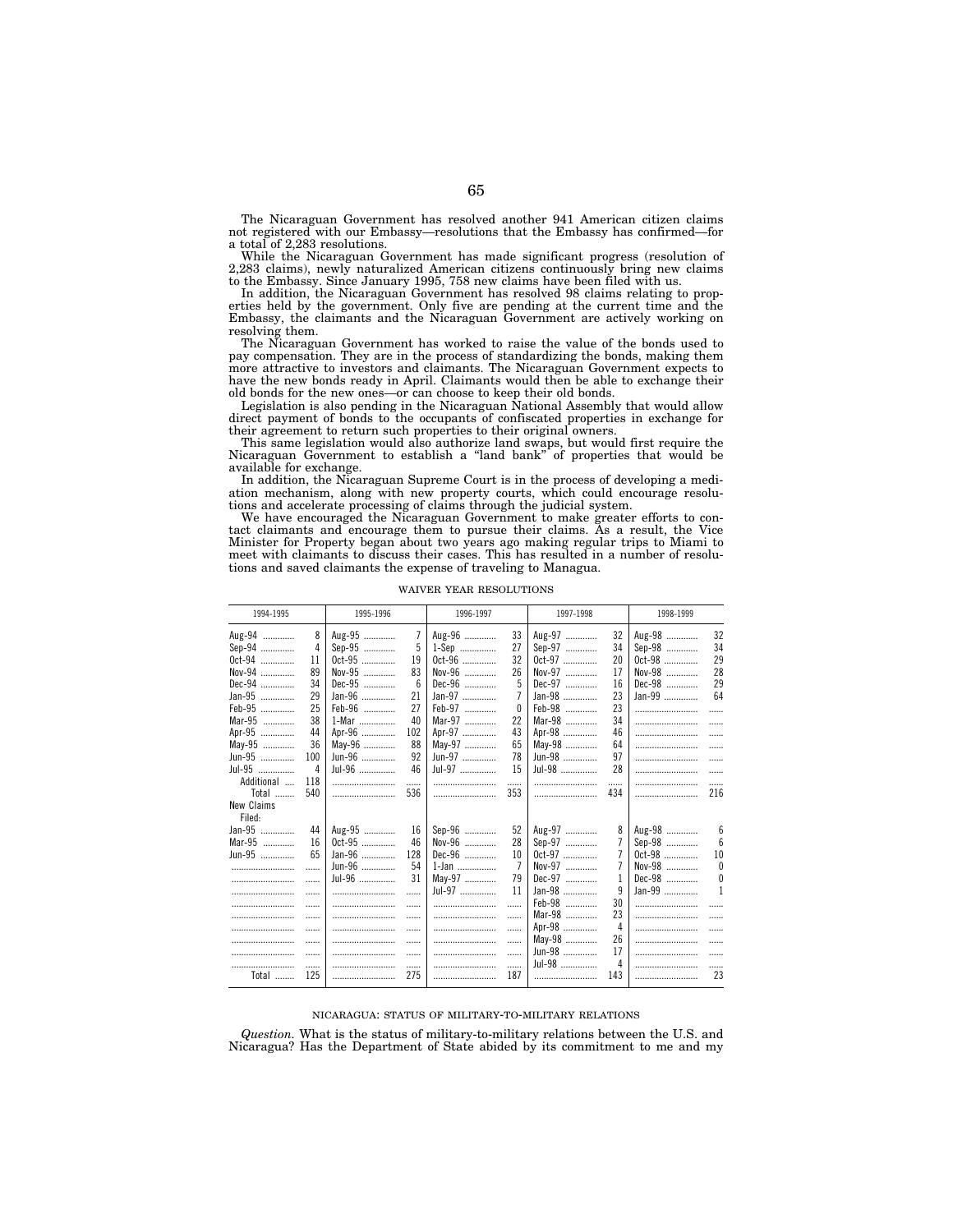House counterpart to withhold all such formal contact until the Nicaraguan military has taken significant steps to improve its notorious human rights record? Are there any persons cited in the reports of the Nicaraguan Tripartite Commission still in the ranks of the Nicaraguan military today? If so, who and why? Are there any persons cited in the ''La Maranosa'' massacre still in the ranks of the Nicaraguan military today? If so, who and why?

Answer. We do have relations with the Nicaraguan army in the sense that we collaborate with them on issues of mutual interest. For example, the Nicaraguan army provided invaluable security and logistical support to U.S. armed forces personnel who recovered last April the remains of pilots of a B–26 downed in the mountains of northern Nicaragua after participating in the Bay of Pigs operation. Similarly, but on a greatly magnified scale, the Nicaraguan army collaborated closely and effectively with U.S. armed forces to ensure that our humanitarian engineering and medical assistance to Nicaragua following Hurricane Mitch (''Task Force Build Hope'') was delivered promptly and had a beneficial impact. In both instances the conduct of the Nicaraguan army was professional and competent.

In addition, we have facilitated Nicaraguan army participation in a limited and carefully selected number of Southcom and other seminars dedicated to issues of mutual and humanitarian interest. For example, Nicaraguan civil defense personnel participated in a series of Southcom-sponsored seminars and exercises on disaster preparedness and relief. This experience unquestionably left the civil defense unit a part of the army—better prepared to respond to Hurricane Mitch.

Because of concerns about human rights and U.S. citizen property cases, we have withheld other aspects of a normal relationship with the Nicaraguan army, in particular the provision of training to Nicaraguan military personnel and the accreditation of a Nicaraguan defense attache in Washington (We do have a defense attache's office in Managua). The Sandinista government pulled its Defense attache out of Washington in 1989 in protest over Operation Just Cause in Panama.

Since 1995, however, the Nicaraguan military has made important strides on both human rights and property:

Human rights abuses by the Nicaraguan army have dropped significantly. Communication and respect between the army and Nicaraguans in rural areas—where most abuses had previously occurred—has improved dramatically. The OAS (Organization of American States) and the CRS (Catholic Relief Services), which are involved in grassroots human rights organizations known as peace commissions, verify these findings. Moreover, in the most significant abuse to have occurred in the last three years, the killing of a young woman in Wamblan in December 1996, the army collaborated in a civilian judicial process that found six army personnel guilty in absentia of murder. The six soldiers deserted during the investigation and their whereabouts are unknown.

Effective March 12, 1999, the Nicaraguan army retired the former head of the Sandinista secret police and four other senior members of the Defense Intelligence Directorate, who also would have had close ties to the former secret police.

In addition, the army has taken a more active and cooperative role in trying to resolve property cases in the hands of the army as an institution, which are claimed by American citizens. One case was resolved in December 1998. Of the remaining three: the Embassy and the Nicaraguan Government have been waiting since October 1998 for one claimant to present necessary documentation; in the second case, the Embassy and the Nicaraguan Government are analyzing recently presented documentation; and, in the third case, the claimant is waiting for the suspension of judicial action relating to property cases to be lifted in order to continue her case in the Nicaraguan courts.

We were impressed with Nicaraguan army actions in these two important areas, even before the close and effective cooperation necessary in the Hurricane Mitch relief and reconstruction effort increased contact between our militaries.

We know of one military officer cited in the Tripartite Commission reports who remains on active duty; we have encouraged the Nicaraguan Government to comply with the recommendations contained in the Commission's various reports. Those recommendations focus principally on reopening judicial processes in individual cases.

We have not yet determined whether the officer mentioned in judicial proceedings related to the "La Maranosa" case remains in the army. We would note, however, that a civilian judicial process acquitted this officer.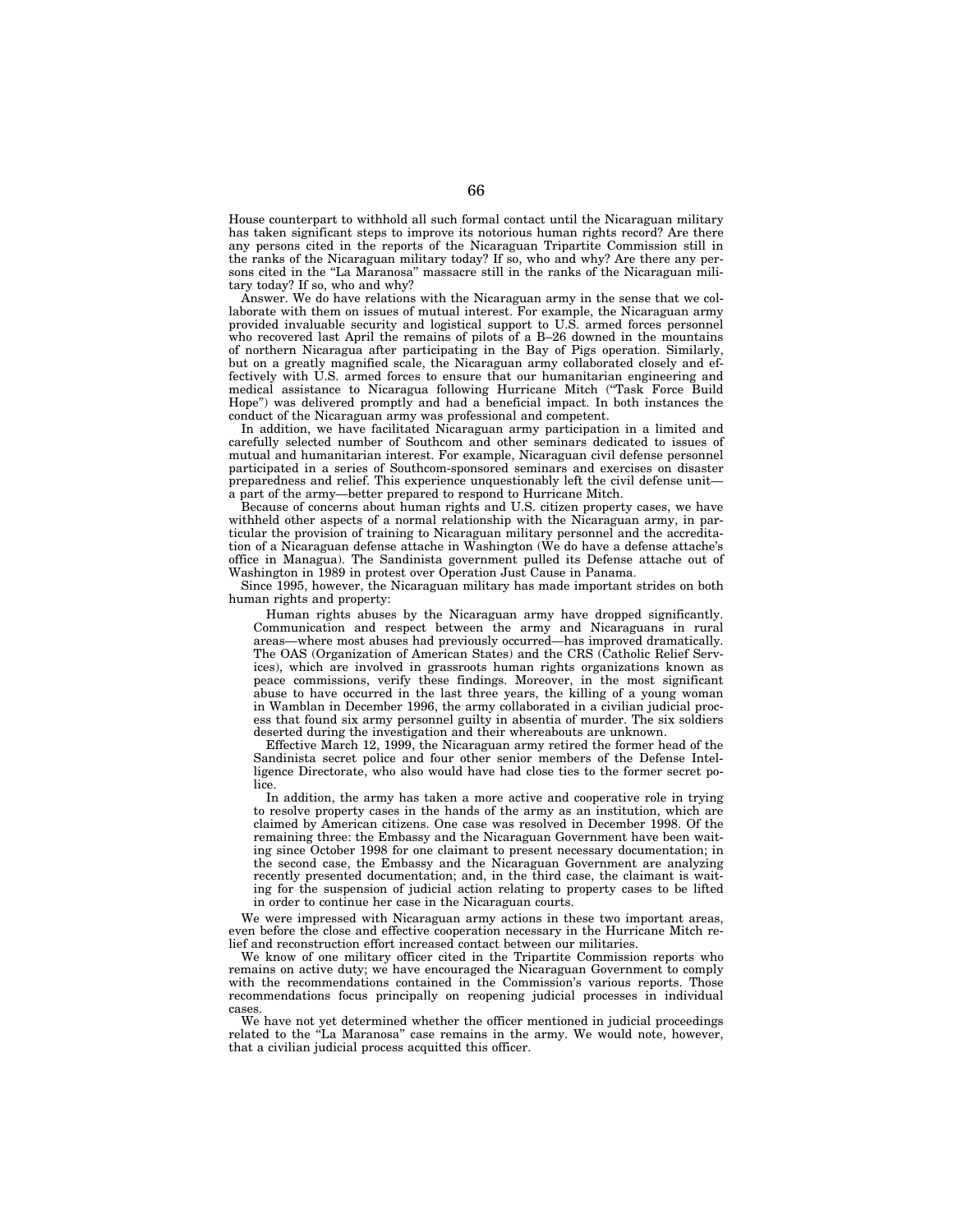### GUATEMALA: MURDER OF BISHOP GERARDI

*Question.* What is the status of the investigation of the murder of Bishop Juan Jose Gerardi in Guatemala? Has the U.S. Government offered technical support for this investigation? If so, what has been the result of this assistance? If not, why not? Does the U.S. Government have any information that implicates any member of Guatemala's security forces or other government official in this heinous murder or in any effort to impede the investigation. If so, please explain in detail.

Answer. The investigation is open and active. Recent and ongoing activities include taking testimony and a crime scene reconstruction (a common procedure in Guatemala criminal investigations).

At the request of the Government of Guatemala, the USG has provided technical support for the investigation. The FBI has been involved from very early in the in-vestigation. FBI investigators have traveled to Guatemala to provide assistance at various times. Material evidence has also been brought to the FBI crime laboratory for testing.

I refer you to the FBI for additional details. Since the investigation is ongoing, the results have not been made public.

We are not aware of any concrete information implicating members of Guatema-la's security forces or other government officials in this heinous murder. However, because the Bishop's murder occurred so soon after his public delivery of a report which held the military, military commissioners and civil patrols responsible for approximately 80 percent of war-related rights violations, some observers suspect a po-litical motive for the crime.

There are allegations of impropriety in the investigation. The apparent failure of the original prosecutor to investigate thoroughly all reported leads has raised questions about the efficacy and impartiality of the investigation. That prosecutor withdrew from the case in December.

We have and will continue to urge a thorough investigation to bring to justice the perpetrators of this deplorable crime.

#### PARAGUAY

*Question.* What steps has the U.S. Government taken to support constitutional de-

mocracy in Paraguay? Answer. Since the restoration of democracy in Paraguay in 1989, the United States has played a crucial role in support of Paraguay's democratic consolidation. In 1996, when the democratically elected government of Juan Carlos Wasmosy was threatened by then-Army General Lino Oviedo, the USG called an urgent meeting of Foreign Ministers at the OAS and supported the Government of Paraguay (GOP) in Asuncion as it successfully stood up to Oviedo. In 1998, the USG supported the GOP as it carried through with scheduled national elections, in the face of attempts by some senior civilian and military leaders to postpone the elections unconsti-tutionally. Following the election of President Cubas and an opposition legislature in 1998, the USG has repeatedly urged all sides to work out their differences through constitutional processes. While the democratic process has been severely strained, the institutions of democracy continue to function and are seeking, through constitutional means, to resolve the current impasse.

The USG has further supported democracy in Paraguay throughout the last decade through programs of several agencies (e.g., State Department, USAID, USIS,<br>Peace Corps, ODC, DEA, NIMA). The USG provided critical support to the Supreme<br>Electoral Tribunal that enabled it to carry out the 1998 electio manner. We continue to support a civil-military dialogue aimed at helping the military establish its role in a democratic society.

*Question.* What more can be done to stress the importance of resolving this crisis? Answer. USG officials have made clear to President Cubas, the military, Vice Answer. USG of Congress and the Suprement Cubas, the minitary, vice<br>President Argania, all factions of Congress, and the Supreme Court our support for<br>democratic institutions and the rule of law. We have been especially cl independence of the judiciary is key to any democracy. We have emphasized that the international community would react sharply to any rupture of constitutional order.

*Question.* Please list all forms and amounts of U.S. assistance (including trade benefits) as well as international financial institution loans or assistance for Paraguay.

Answer. USAID plans to provide \$5.3 million in assistance in fiscal year 1999. This aid, much of which will go to non-governmental organizations, will strengthen local government, help ensure democratic elections, improve the criminal justice system, combat corruption, promote civil-military dialogue, increase coverage and qual-ity of family planning services, and help develop and manage environmental re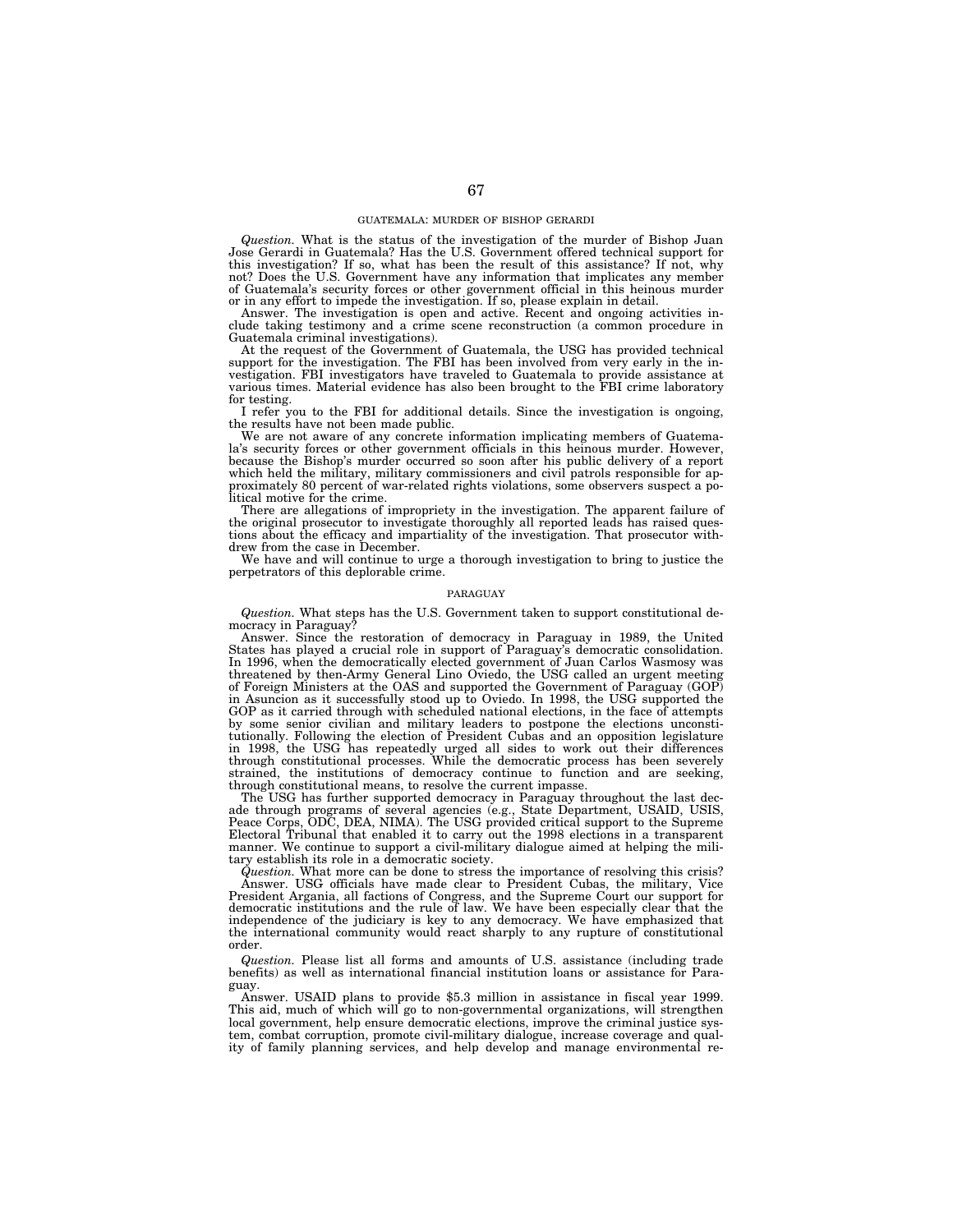serves. \$200,000 in IMET training funds will encourage military professionalization. The State Department is currently planning to provide \$250,000 in counter-narcot-

In 1998, Paraguay received \$66 million in approved loans and guarantees from the Inter-American Development Bank and \$40 million in approved World Bank loans.

*Question.* Has the U.S. Government considered suspending such assistance if the Paraguayan Government continues to ignore the decision of the Supreme Court in the Oviedo case?

Answer. The USG has made it clear to President Cubas that we disagree with his decision to not carry out the order of the Supreme Court in the Oviedo case. With the exception of a small military-to-military cooperation program, the GOP<br>currently receives very little direct assistance from the USG. Most USG assistance<br>to Paraguay goes to non-governmental organizations and is i terest to us (e.g. environment, population) and of less immediate concern to the GOP. We have made it clear that a rupture of the constitutional process would have sudden and severe consequences for the GOP from the U.S. and the international community.

### QUESTIONS SUBMITTED BY SENATOR BIDEN

### SECURITY FUNDING

*Question.* Do you agree that the Department probably requires more than the \$3 billion you have requested to meet its security needs?

billion you have requested to meet its security needs? Answer. Yes, I agree that the Department needs more than the \$3 billion re-quested. However, the Department's budget request for security, as well as for other international affairs programs and operations, was limited by the provisions of the Budget Enforcement Act and addressed the need to eliminate deficit spending.

The security requirement will most certainly not be met in the next five yearsa multi-year, sustained level of investment in buildings, equipment, and personnel is essential. The \$3 billion requested in advance appropriations is only the start of this multi-year program. Far more will be required.

A viable construction program requires careful planning—from ascertaining the number of personnel to be housed (not just today but into the future), designing the building, acquiring an appropriate site, awarding the construction contract, and

then proceeding with the construction and outfitting of the facility. The Department is now well-positioned to execute an aggressive construction program. We have made great strides since the tragic bombings last August. We must move out smartly to ensure that our people and facilities overseas are adequately protected from threats of terrorism.

### ADMINISTRATION CONFLICT RESOLUTION MEASURES IN AFRICA

*Question.* In the past year, the security situation in sub-Saharan Africa has taken a dramatic turn for the worse. There are now four new major conflicts underway across the region. Civil war has broken out in Angola and Sierra Leone. Fighting between Ethiopia and Eritrea escalates each day. Perhaps most alarming is the unprecedented involvement of eight sub-Saharan states in the war in the Democratic Republic of Congo. Nations that have enjoyed good relations may potentially have troops facing each other over the barrel of a gun.

The State Department has sent several envoys to the region to try to mediate these various disputes, including Assistant Secretary of State Susan Rice, and Special Envoys Anthony Lake, Howard Wolpe, and Jesse Jackson. I support these efforts; the suffering and loss of human life in each of these situations is tragic. The Administration must continue to be actively engaged in trying to bring peace to the region.

What specific measures is the Administration taking to help African States resolve the conflicts currently underway? What additional steps are planned? solve the conflicts currently underway? What additional steps are planned?<br>Answer. Armed conflict continues to hinder development and democratic trans-

formation in Africa. Peace and stability are the foundations upon which economic growth and democratic transitions are built. The USG supports Africa's search for peace and contributes to conflict resolution in four ways.

First, we actively mediate in conflict situations. Assistant Secretary Susan Rice has traveled throughout the continent in support of mediation efforts in various areas of conflict. Former NSA Anthony Lake has sought to mediate the border dispute between Ethiopia and Eritrea, visiting the area four times since October 1998. President Clinton has also been active in trying to resolve the Ethiopian/Eritrean dispute and has written and called both leaders on the matter. Former Congress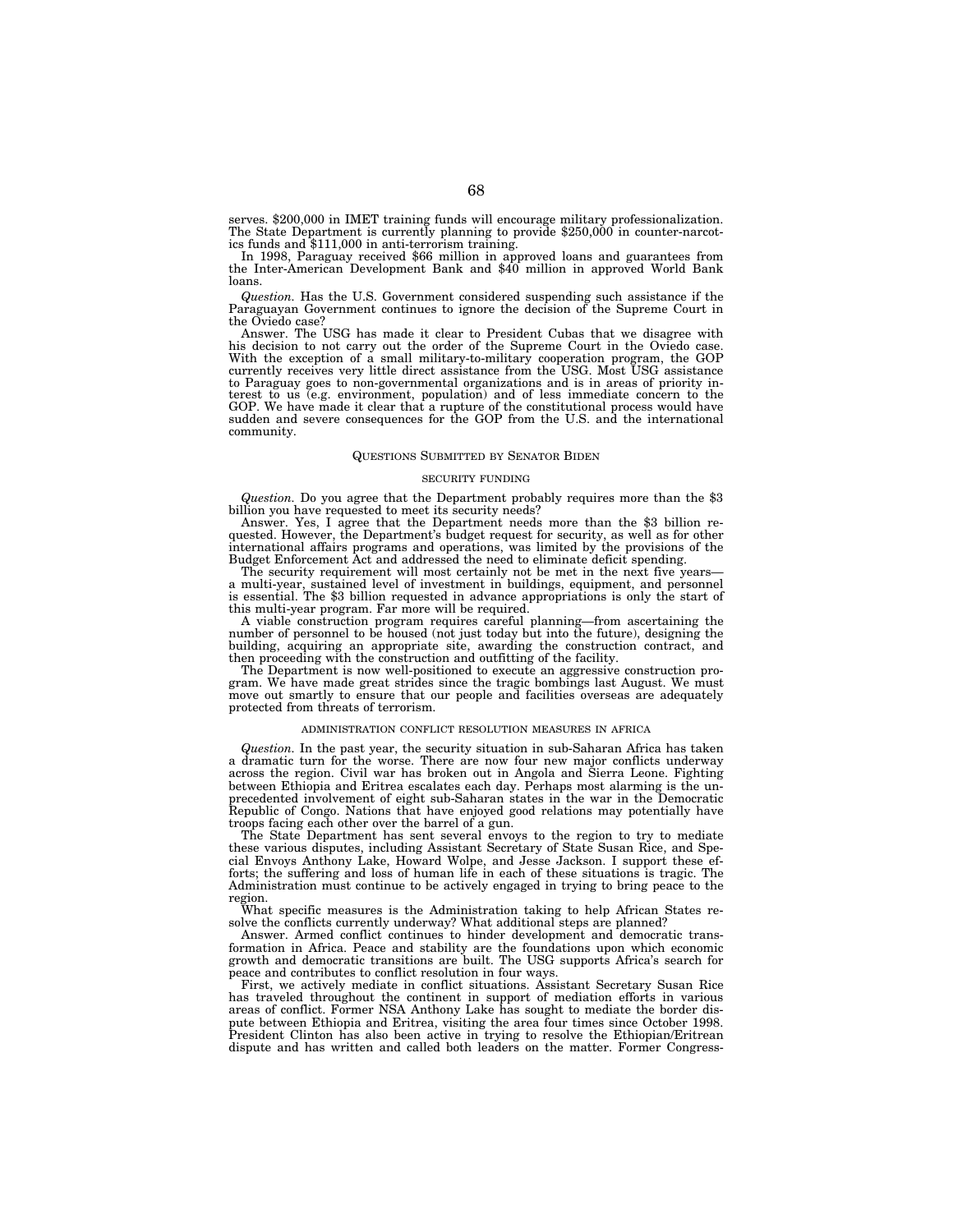man Howard Wolpe, Special Envoy to the Great Lakes, has interceded with all eight Africa nations that have forces fighting in the Congo. Special Presidential Envoy Jesse Jackson has facilitated peace talks in Guinea, Liberia and Sierra Leone and

other West African nations.<br>Second, we support conflict management capabilities within Africa. The USG has Second, we support conflict management capabilities within Africa. The USG has<br>contributed nearly \$9 million over five years to the OAU to build and equip a Crisis<br>Management Center within OAU Headquarters and to equip a 1 ployment Military Observer Force. OAU has deployed military observers to Comoros, and has mediated in every major conflict on the continent. The USG has supported financially the efforts of the Intergovernmental Authority on Develop-ment (IGAD) to find peaceful solutions to the civil wars in Somalia and Sudan. The USG also spends nearly \$20 million annually to train African military units in peacekeeping and humanitarian relief operations under the African Crisis Response Initiative (ACRI). ACRI-trained personnel and equipment are employed in peacekeeping operations in Guinea Bissau, Sierra Leone, and the Central African Republic. The Department of Defense has allocated \$41.7 million over the next five years to build an African Center for Security Studies modeled on the Marshall Center in Germany.

Third, we directly assist with our Africa regional peacekeeping operation funds.<br>In FY 1998, the U.S. contributed \$6.7 million in support of ECOMOG peacekeeping<br>operations in Sierra Leone and Liberia, and plans to contribu this year for ECOMOG/Sierra Leone, pending Congressional approval.

Fourth, we assist African conflict resolution activities through multilateral organizations like the UN. In FY 1998 the USG provided \$37 million for the UN Observer Mission to Angola (MONUA), \$2.5 million for the UN Observ (ICTR).

We also aggressively engage other donor nations to assist in conflict prevention and resolution, and support for non-governmental organizations such as the Inter-national Foundation for Electoral Systems (IFES), the International Republican Institute (IRI), and the National Democratic Institute (NDI), and the African Center for Constructive Resolution of Disputes (ACCORD).

*Question.* It would appear that, in the post-Cold War era, our influence in sub-Saharan Africa has declined.

Has our influence in sub-Saharan Africa waned so profoundly since the end of the Cold War that we are unable to effectively encourage our African allies to resolve their disputes?

Do we still have the same amount of leverage that we once did? If so, can you cite specific examples of when we have done so? If such leverage exists, and we have not used it, why haven't we?

Answer. Our influence in sub-Saharan Africa may be stronger since the end of the Cold War since we have no colonial history in Africa, and are not choosing to back rulers in Africa based on Cold War alliances. We are more actively engaged in regional, sub-regional, and bilateral relations than ever before. Notwithstanding our engagement, we cannot always successfully influence events in Africa, as evidenced by the conflicts ongoing from the Horn, across the continent, to West Africa. Even so, our posture and influence in Africa is highlighted by the historic, first-ever U.S.- Africa Ministerial meeting, which attracted 46 sub-Saharan African countries and a number of African regional organizations in March 1999. President Clinton has forged a long-term partnership with Africa. UN Secretary General Kofi Annan, OAU Secretary General Salim Salim, and others have underscored their support for U.S. engagement and efforts to work with Africa to promote sustainable development, combat transnational threats, prevent the spread of HIV/AIDS, and create a brighter future for the youth of Africa.

Also, over the recent years there have been a number of successes and improvements in democracy and stability in Africa to which we have contributed: Mozambique, South Africa, Chad, Liberia, Guinea Bissau, and most recently, Nigeria. In June, South Africa will hold its second national democratic elections following its shedding of apartheid, and in Nigeria, a steady transition to civilian, democratic rule is well on track. Over half the region's countries will have completed a second set of national elections by the year  $\tilde{2}000$ —this on a continent almost universally dominated by one-party states in 1990.

There are also a number of specific examples of our leverage and ability to influence key events in Africa. Although the border dispute continues between Eritrea and Ethiopia, the President was able to broker an important air strike moratorium between the two countries. A visit to Kigali by Assistant Secretary Susan Rice resulted in the Government of Rwanda publicly announcing that it had military forces operating in the DROC—an important admission for mediating the dispute in the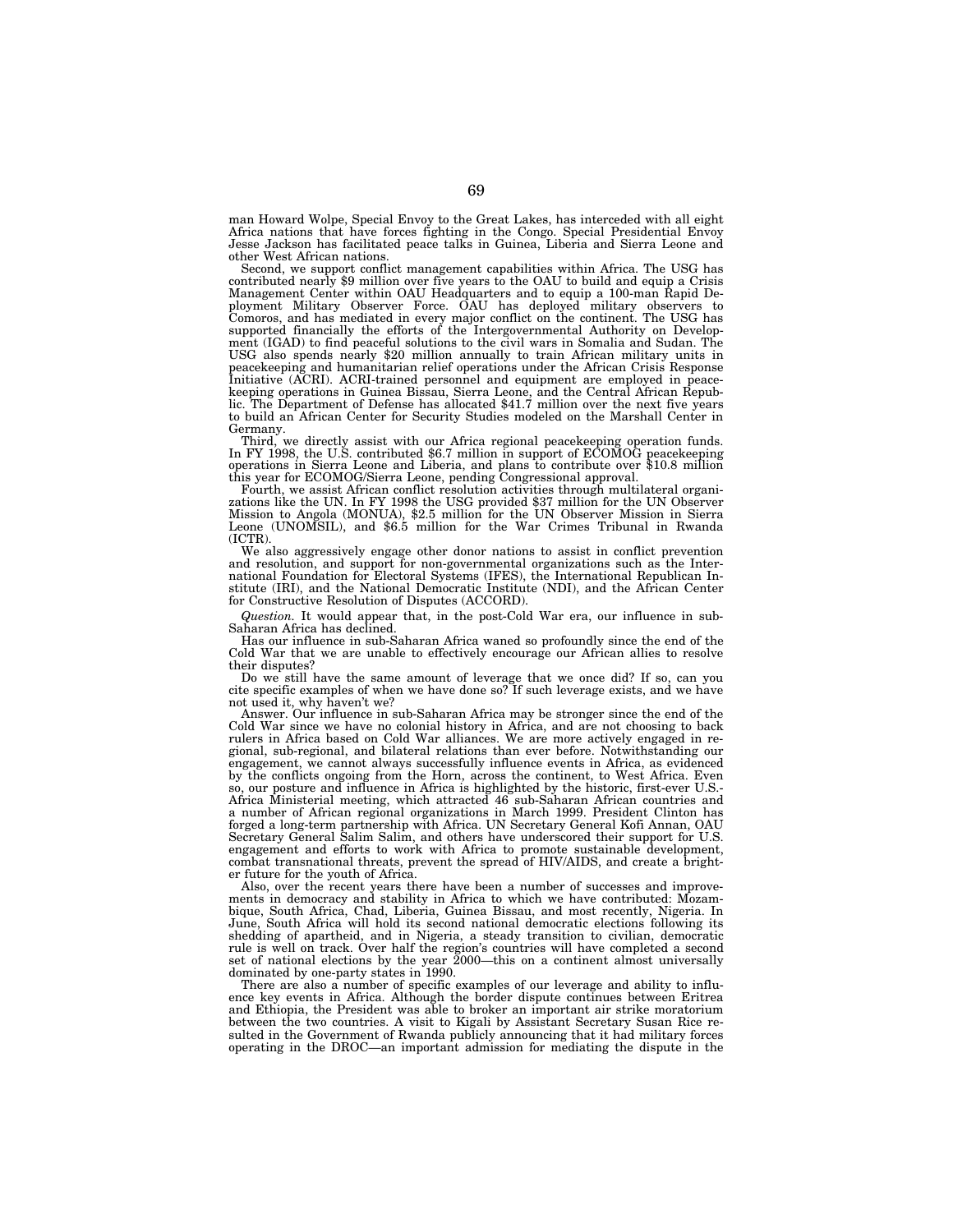Congo. In the Horn, we influenced the establishment of a Permanent Secretariat in IGAD for exclusive support to the Sudan peace talks, and we are working toward the establishment of a continuous, sustained mediation process. Through U.S. initiatives, the IGAD process has been revitalized, and dialogue on the civil war in Sudan has resumed. Our direct involvement in the Burundi peace talks in Arusha has had a substantial impact on the direction and progress of negotiations in the Arusha Accords. In West Africa, we leveraged significant African and international support for the ECOMOG missions in Sierra Leone and Liberia. ECOMOG has become Africa's most consistent and reliable peacekeeping force. Finally, African endorsement of the African Crisis Response Initiative and the Department of Defense's African Center for Security Studies are also examples of the influence that we continue to enjoy in Africa.

These successes in Africa are due in no small part to our influence and programs that cross the entire spectrum, from conflict resolution to economic development, democratization, good governance, and respect for human rights.

Even with our successes, we readily admit that there are limits to our leverage in Africa, and that our ability to influence is not the same in all situations. Our leverage is amplified when we are able to move in partnership with African interests, and with the multilateral support of the Europeans and the UN. It is also amplified with the confidence and support of Congress—an essential element for us as we address the magnitude of evolving challenges in Africa. In that endeavor, we need to better identify and address the systemic causes of conflict in Africa, including arms flows, illicit diamond and resource sales that finance the arms and sustain conflict, and the transnational entities that are entering into the equation more and more.

#### INVIOLABILITY OF AFRICAN BORDERS

*Question.* Since the end of colonialism, sub-Saharan African states have largely adhered to the principle that the inherited boundaries between them should remain inviolate and that the sovereignty and territorial integrity of African states should be respected. This principle is clearly spelled out in the charter of the Organization of African Unity and was cited by Robert Mugabe as one of the main reasons for Zimbabwe's involvement in the war in the Democratic Republic of the Congo. In the past two years, we have seen a gradual shift away from the principle, the most obvious example being the aforementioned war.

Have the rules among African states changed regarding the inviolability of borders and sovereignty?

If so, what are the implications for African international relations and interstate conflict, and how will this affect U.S. foreign policy in the region?

Answer. In recent years, as internal conflict has weakened several African countries, others with the ability to project force have intervened—sometimes at the request of the government, sometimes not. However, in general we do not believe the rules have changed among African states regarding sovereignty and the inviolability of borders. To abandon these principles, after decades of adherence to them, would only exacerbate instability in Africa. We believe that African governments on the whole continue to support these principles endorsed by the OAU. (NB—The Ethiopia/Eritrea conflict involves a border dispute over frontier locations.)

The DROC government invited Zimbabwe, Angola and Namibia to assist it in the fight against the rebels and the troops from neighboring countries who had violated the borders of DROC.

The United States spoke against the Angolan troops in Congo-Brazzaville and the non-invited forces in DROC.

Although three SADC states, led by Zimbabwe, have intervened militarily in the Democratic Republic of the Congo, SADC is also attempting to mediate the conflict there. We support these mediation efforts to secure a cease-fire and withdrawal of forces and have encouraged national dialogue in the Congo. We remain hopeful that mediation will succeed.

## IRAQ: REGIME CHANGE

*Question.* What can you say today to assure the Iraqi people that were they to rebel against Saddam Hussein, that we would not stand idly by as we did in 1991?

Answer. The U.S. looks forward to the time when Iraq can be restored to its rightful place in the region, a time when the Iraqi people can once again be proud to be Iraqis. We do not believe this is possible as long as Saddam Hussein rules Iraq. We are working with Iraqis inside Iraq, outside Iraq and others who share the goal of regime change.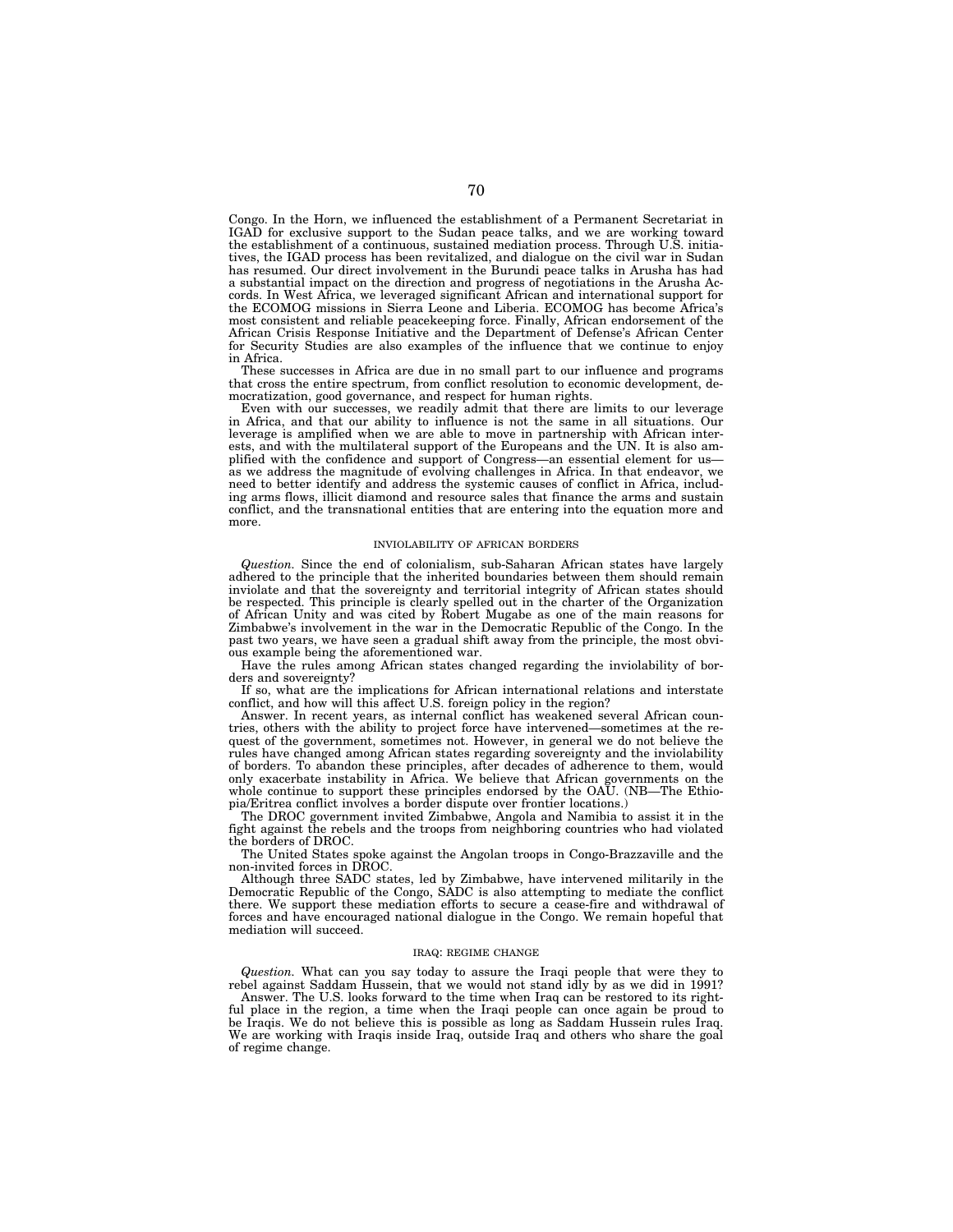We have designated seven Iraqi based groups as eligible for assistance under the Iraq Liberation Act. We are considering what further assistance we could provide to them under the Act. However, we are not going to take any precipitate action that might risk more lives unnecessarily. We will proceed in a deliberate manner in addressing this very serious issue.

In the meantime, we continue to enforce the No-Fly zones in northern and southern Iraq. These zones were designed to prevent Saddam from using even more lethal air power against Iraqis living in the north and south.

As we have stated, we are also committed to responding should Saddam Hussein move against the people of the north.

Questions about any specific response we might take would have to be addressed to DOD.

*Question.* I'm sure that you are familiar with the plan advocated by some which calls for raising an "Iraq Liberation Army," inserting it in American-protected enclaves, and supporting it with U.S. military power as it marches toward Baghdad. What is your assessment of this plan?

Answer. In November, the President stated publicly that the U.S. supports regime change in Iraq. In accordance with the Iraq Liberation Act, the President designated seven Iraqi opposition groups as eligible to receive assistance under the Act. We are considering how to proceed.

We have of course heard a variety of descriptions for a plan for inserting Iraqi fighters into Iraq and supporting them. For a military assessment of the feasibility of such a plan and the likely USG commitment to either support or extract the Iraqi fighters, we defer to colleagues at Defense.

However, it must be clear that for any such plan to be seriously contemplated, the support of at least one neighboring country to provide logistical and other assistance would be essential. Our policy of continuing to contain Saddam while working toward regime change has met with mixed responses in neighboring countries. Most regional states agree stability and security would be well served by a new government in Baghdad. But they have traditional reservations about openly advocating what could be considered as interference in domestic affairs. They also have little confidence in the ability of Iraqis outside Iraq to be able to effect such change.

For our part, we believe that Iraqis outside Iraq have a role to play in the effort to achieve regime change through delegitimizing the regime, developing a unity and coherence of purpose and demonstrating through discussions and cooperative action that there can be a better future for Iraqis. However, we currently believe that Iraqis inside Iraq are better placed to effect serious regime change.

*Question* Do you envisage supplying lethal arms and training to Iraqi opposition groups? If so, when could that begin?

Answer. No decision to drawdown any goods or services under the Act has yet been taken. We are considering several options, among them the possibility of providing lethal arms, non-lethal equipment and training.

While we remain committed to implementing the Iraq Liberation Act, we are also committed to ensuring that our actions move the process toward a better day for the Iraqi people and do not needlessly or precipitately subject Iraqi citizens—or Americans who might be called upon to support or extract them—from unnecessary risk or loss of life.

*Question.* What incentives can you offer to a new leadership in Iraq? What can we do to guard against some of the dangers that might accompany regime change?

Answer. The biggest incentive for a new leadership in Iraq is clearly the possibility to lead Iraq forward into the community of nations where it can once again participate within the normal pattern of international discussion and interaction.

Such a future assumes that a new leadership would meet Iraq's outstanding obligations under the UN resolutions, be prepared to live in peace with its neighbors, respect its own citizens and maintain the territorial integrity of Iraq.

We are supporting Iraqis who have begun thinking and publishing about the key issues that a new government would face, from participatory government to debt restructuring to restructuring and renewing the key sectors of the economy, from oil to health. It seems clear to us that not only the U.S., but the entire international community would welcome such a new regime and seek to facilitate its re-entry into the family of nations as a proud and positive participant for peace. We would do everything we could to promote such a response on the part of the international community.

Regime change, once begun, is unpredictable. We are very conscious of this fact, as are the Iraqi people. That is why we want to work with groups inside and outside Iraq interested in creating a better future for Iraq so that they may work with greater coherence and mutual respect. Change, when it comes, must provide real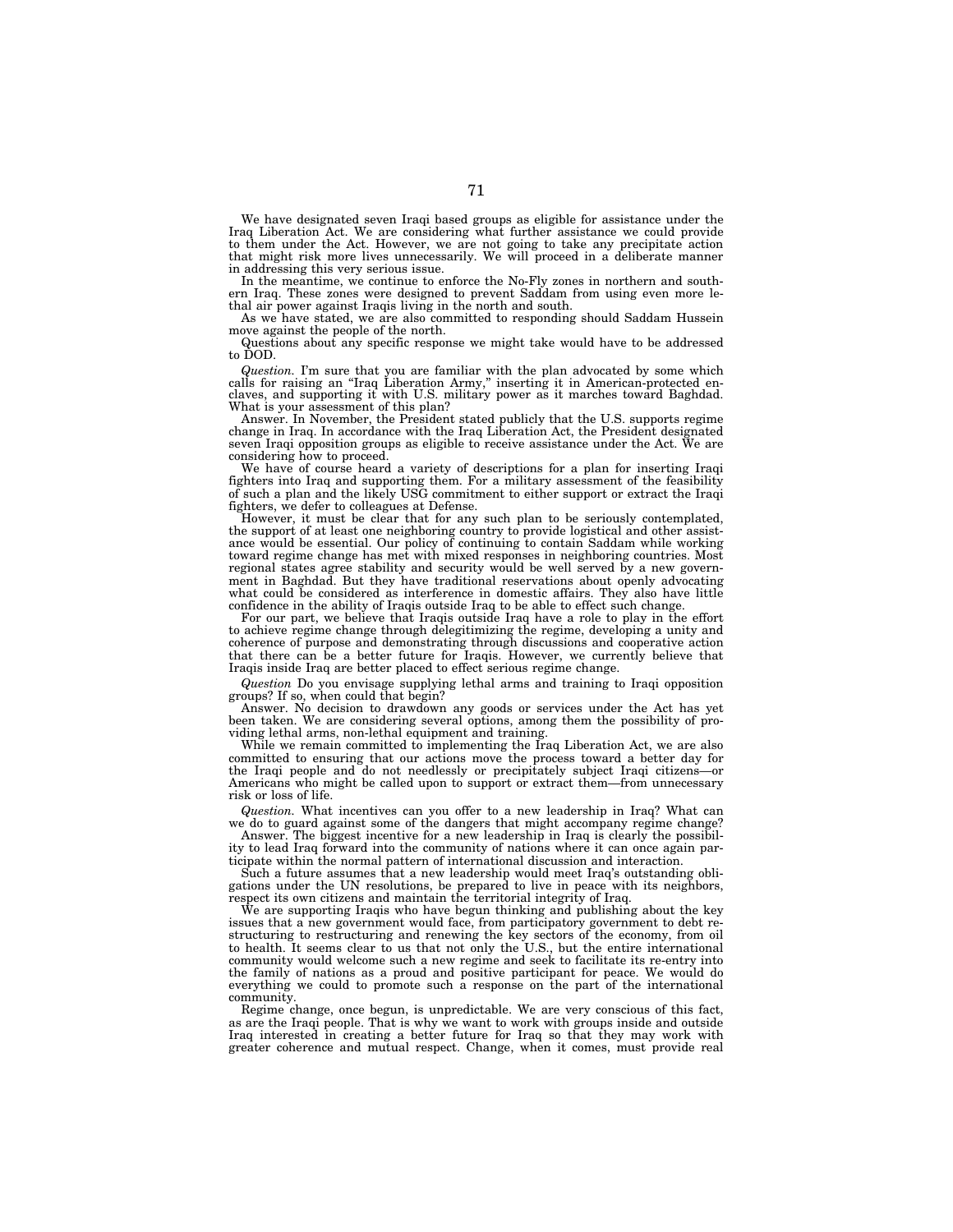and lasting benefit to the Iraqi people. We are not prepared to precipitously advocate change—change that might inadvertently lead to great risk of Iraqi—or American—life.

But let me also be clear. We cannot and will not make these decisions for the Iraqi people. Change, when it comes, must be brought about for Iraqis by Iraqis. It cannot be imposed from outside.

*Question.* How effective do you believe containment has been in serving our fundamental objectives? Do you believe containment is eroding, or is it sustainable, especially given Saddam's continuing reckless actions and statements? Is there a tension between containment and an overt and aggressive policy of regime change?

Answer. Containment has been and remains a key U.S. and international policy in dealing with Iraq under Saddam Hussein. Containment, through the international sanctions and arms control regimes provided for in UNSCRs, has gone far to disarm Saddam of his weapons of mass destruction and to ensure that he does not have the ability to reconstitute those weapons. At the same time, by allowing Iraq to export oil but controlling the revenue from those exports, the UN has been able to mitigate the effect of sanctions on the Iraqi people by providing needed humanitarian assistance.

The U.S. and others have backed up the policy of containment through the threat of force and, when necessary through the use of force.

Since 1991, Saddam's regime has consistently refused to comply with Iraq's obli-gations to the international community. There is general frustration with Saddam's defiance of the international community, just as there is genuine concern about the long-term effect of sanctions on the people of Iraq. But there is no division about the fundamental issues: Iraq under Saddam Hussein must be disarmed and monitored and it must comply with its obligations under all the relevant UNSCRs.

After eight years of prevarication and obfuscation, it is plain for all to see that Saddam Hussein will not meet his international obligations. That is why we publicly have stated our support for regime change.

No other nation openly supports a policy of regime change. In fact, many nations have expressed concern with a policy that both seeks to force Saddam to cooperate with the international community while at the same time calling for regime change.

We agree that there is an inherent tension in the policy, but we believe firmly that containment must remain a pillar of U.S. policy until such time as there is regime change.

#### IRAQ: FRENCH AND RUSSIAN PROPOSALS

*Question.* What is your view of recent proposals on weapons monitoring and in-spections made by France and Russia?

Answer. Neither the French nor the Russian proposal adequately addresses the dangers posed by Iraq's continuing refusal to disclose and destroy its weapons of mass destruction and long-range missiles as required by UN Security Council resolutions. Nor can we support lifting UN sanctions on Iraq until Iraq has complied with all of its obligations.

We are actively engaged with the French, Russians and other members of the Security Council to reestablish an effective disarmament and monitoring presence in Iraq.

A UN assessment panel is meeting now to review disarmament issues. We expect that its conclusions, due in mid-April, will provide a baseline for further Council discussion.

## INDICTING SADDAM HUSSEIN

*Question.* Why haven't we sought a resolution in the U.N. Security Council to establish a Commission of Experts that would systematically gather evidence as a prelude to a possible war crimes prosecution of Saddam Hussein?

Answer. Saddam Hussein and members of his inner circle are responsible for numerous incidents that bear investigation as war crimes, crimes against humanity and genocide.

These incidents range from the use of chemical weapons against Iraqi civilians at Halabja and other locations in northern Iraq in 1988–89, to the ongoing draining of the southern marshes, to the use of civilian ''human shields'' to deter military operations. As I noted a year ago, Saddam Hussein is a "repeat offender." Finding a way to hold him accountable for these crimes is a key goal we have long supported.

We are supporting the work of a number of non-governmental organizations that are working to educate the international community about the war crimes of Saddam Hussein and his regime. We announced the first of these grants last week, to the INDICT organization, and we hope to support other groups, notably the Human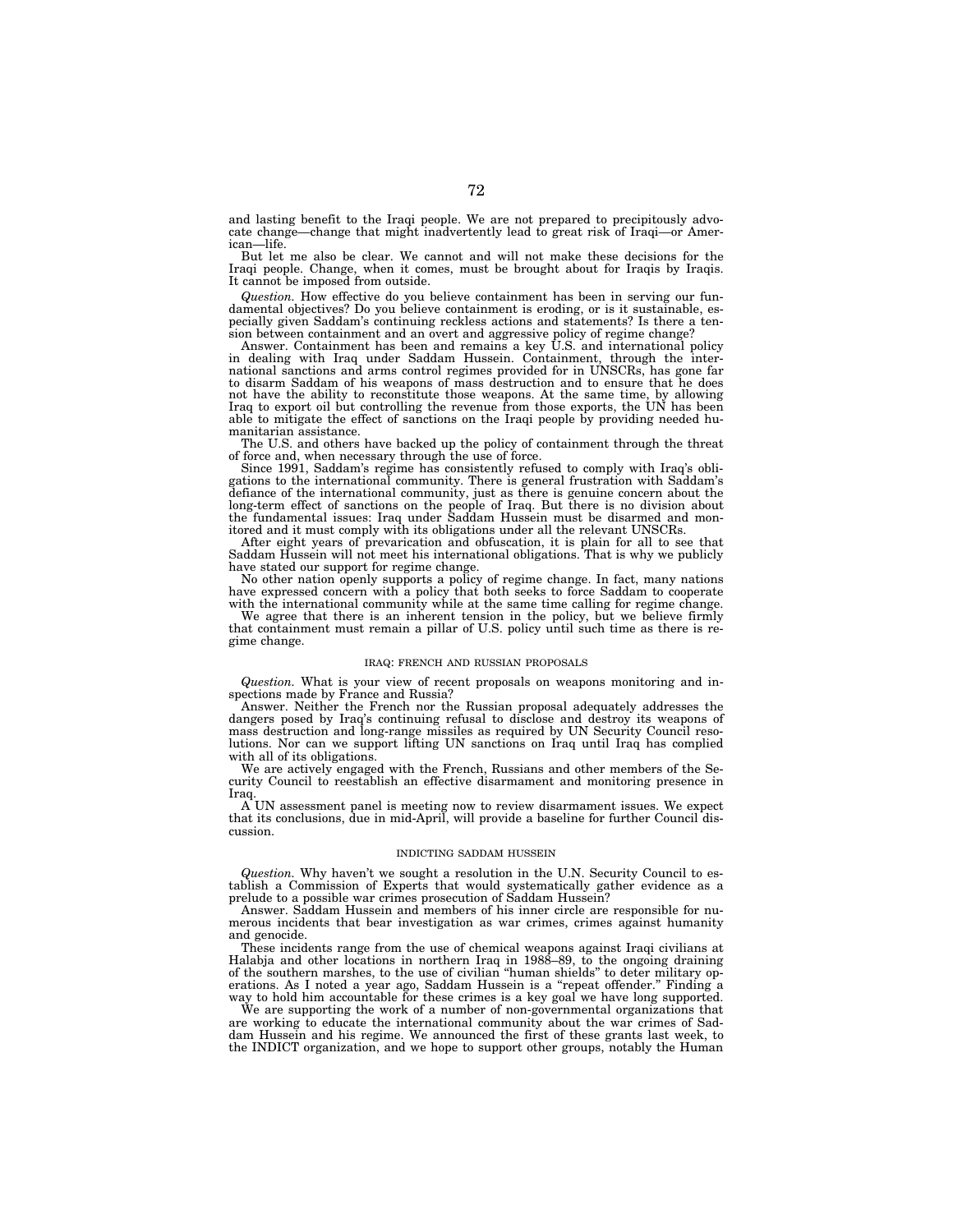Rights Alliance and the International Monitor Institute, that are doing important work in this area.

To be successful, all of these efforts require a great deal of careful preparatory work on which we are well embarked. David Scheffer, Ambassador at Large for War Crimes Affairs is leading the effort inside and outside the USG to move this process forward.

### RUSSIA: POLITICAL AND ECONOMIC STABILITY

*Question.* What is your assessment of Russia's prospects for maintaining a reasonable degree of stability in the near-to-medium term?

Answer. As President Clinton stated in Moscow in September, Russia can build a prosperous and stable future for itself if it completes the transformation begun seven years ago. As I said in Chicago last fall: ''The drama of Russia's transformation from a dictatorship and an empire to a modern democratic state is far, far from over . . . A true and lasting transition to normalcy, democracy, and free markets in Russia is neither inevitable nor impossible. It is an open question, the subject of a continuing debate and struggle.''

Russia has accomplished a great deal in its transformation in the last seven years. Three democratic elections, two for the Duma, and one for Presidency. Governments have been chosen according to procedures established in the Russian constitution. Russians enjoy more basic freedoms than ever before in this history, and those freedoms rest on better constitutional foundations. Those freedoms will be particularly important as Russia holds Duma elections in December and then Presidential elections in June of 2000.

Russia is going through difficult economic times. And there is no doubt that Russia's 74-year experience with communism makes a transition to a free-market economy a difficult one. No one is seeking to impose a specific type of market economic system, but economic realities exist that any country ignores at its own peril. Russia must deepen its reform effort if it wants to enjoy the benefits that increased investment (foreign and domestic) could bring. We should be supportive, but at the same time we must acknowledge it is up to the Russian leadership, together with the Russian people, to build sound economic policy that ultimately helps guarantee political stability.

## RUSSIA: U.S. POLICY AND RUSSIAN DOMESTIC POLITICS

*Question.* How likely is Russia to have a new leader with whom we can deal? Are we beginning to prepare for a post-Yeltsin Russia?

Answer. U.S. policy has been to support Russia's transformation to a democratic, free-market oriented society, rather than any single leader or personality. President Yeltsin has been elected twice by the Russian people to serve as President of the Russian Federation. In that capacity we work with him and his government on issues of concern to our two countries.

At the same time, we maintain regular contact, through our Embassy in Moscow, with Duma deputies of all parties and with political leaders throughout the country. We also encourage regional leaders and Duma deputies to visit the U.S., some through U.S. Government-sponsored exchange programs.

Russia faces Duma elections in December of this year followed by Presidential elections in June, 2000. Although we are watching developments closely, it would be premature to speculate now on what might happen in Russian domestic politics in the next eighteen months.

#### QUESTIONS SUBMITTED BY SENATOR BROWNBACK

## PA OUTLAWING OF MILITANT/TERRORIST ORGANIZATIONS

*Question.* Have all militant and/or terrorist organizations been outlawed by the PA as required by the Wye Memorandum?

Answer. The Wye River Memorandum obligated the Palestinian side to ''inform the U.S. fully of the actions it has taken to outlaw all organizations (or wings of organizations, as appropriate) of a military, terrorist or violent character. . . .''

The Palestinians have provided to us a March 3, 1996 statement issued by the Palestinian Authority stating that a meeting of the Higher Palestinian National Security Council, chaired by Chairman Arafat, had decided to ban the activity of all paramilitary groups, including the armed wings of HAMAS and the Palestinian Islamic Jihad.

We have some questions regarding the legal status of this statement. We are discussing this with the Palestinians.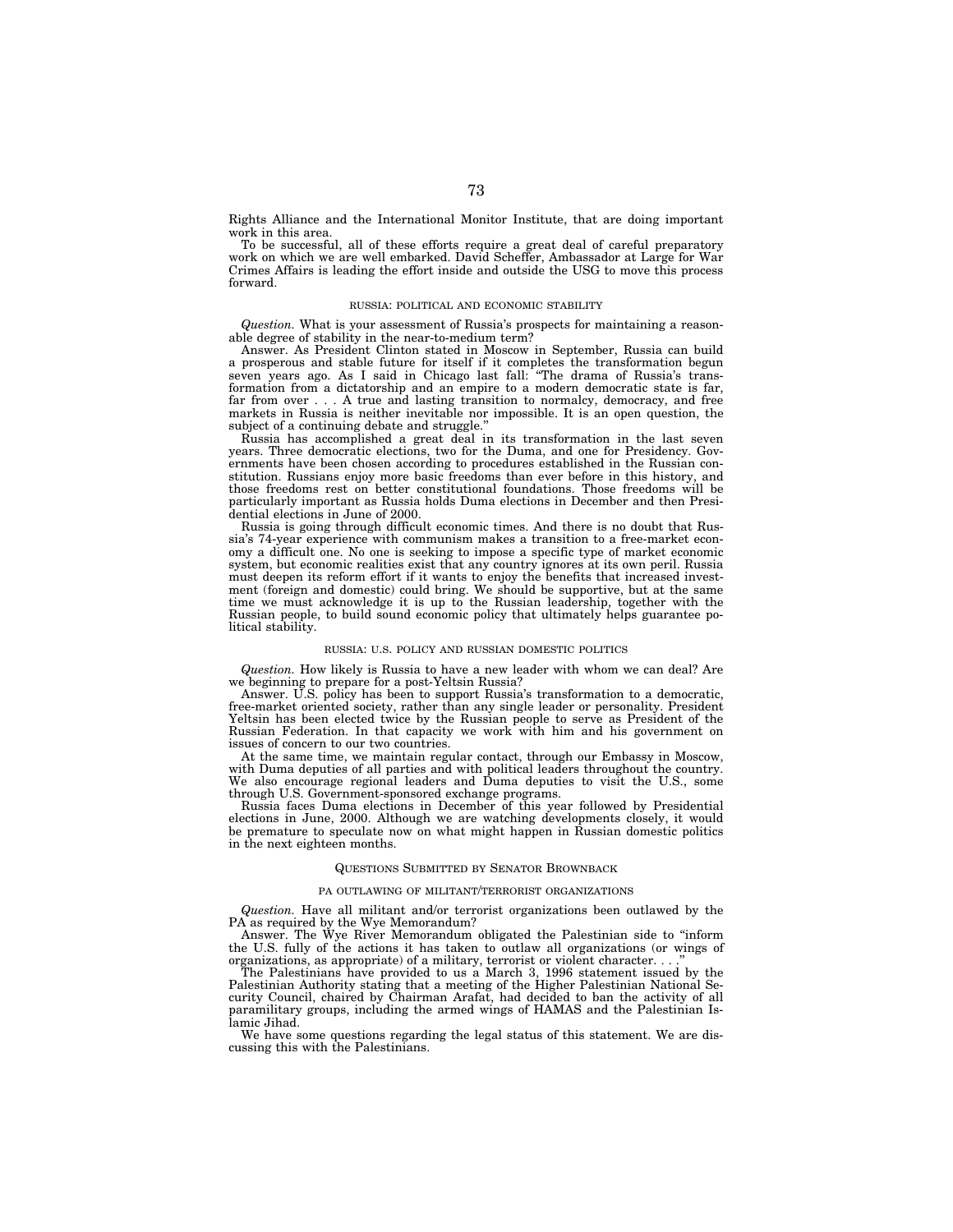The Palestinian security services have been effective in taking action against those terrorist groups.

We continue to press the PA to do everything possible to prevent terror and to cooperate fully with Israel in this effort.

#### REVOLVING DOOR FOR PALESTINIAN PRISONERS?

*Question.* Has the ''revolving door'' policy whereby security offenders are subjected to token arrests and then released come to an end?

Answer. We have been outspoken publicly and directly with the Palestinian leadership that there can be no "revolving door."

Earlier this year, the Palestinians have released people without consulting us. We told the Palestinians of our dissatisfaction with how those releases were handled.

We have explored these releases of Palestinian prisoners thoroughly with both the Palestinians and the Israelis. Based on everything we know, we do not believe that the Palestinians have released individuals who pose a threat.

Although it is no longer being alleged that the PA released prisoners who were responsible for the killing of Americans, I want to make clear that we have investigated this issue thoroughly and, from all available information, there is no evidence that anyone suspected of such involvement has been released.

We believe the Palestinians recognize the seriousness of our message on the handling of any future releases, and have made some improvements in the mechanism for carrying out such releases.

The Palestinians will discuss these with us and the Israelis.

We made clear to the Palestinians that there should be no surprises in future releases.

### ILLEGAL FIREARMS

*Question.* Could you tell us how many illegal firearms have been collected? How many do you estimate are still unaccounted for?

Answer. From early December through early February the Palestinians confiscated 124 weapons. We have not received updated figures since then, but we are aware that registration of weapons by Palestinian police is ongoing, with some confiscations as appropriate. Additionally, the Palestinian Civil police recently destroyed a number of munitions, explosives, and other confiscated materials.

We do not have an estimate for the number of illegal weapons in areas under PA jurisdiction. Clearly, there are grounds for concern regarding weapons possessed by extremist elements. Civilian Police statistics demonstrate an exceptionally low level of crime committed through the use of individually owned weapons; for example, there was only one recorded-armed robbery in all of 1998.

### SIZE OF PALESTINIAN POLICE FORCE

*Question.* Have the Palestinians cut their police force to the agreed upon size of 30,000?

Answer. The Wye River Memorandum obligates the Palestinians to provide a list of its policemen to the Israeli side in conformity with the prior agreements between the Israelis and Palestinians.

It was agreed at Wye that the Palestinian police force should number no more than 30,000.

The Palestinians have prepared a list of all those who would remain in the trimmed-down police force. The Palestinians and Israelis have yet to come to agreement on how such a list should be handled, and that is the reason the Palestinians have not yet handed the list over to the Israelis.

The Palestinian have prepared and provided to the USG a list detailing the excess number above the agreed limit. We are encouraging the parties to come to agreement directly on this issue.

### COMMISSION ON INTERNATIONAL RELIGIOUS FREEDOM FUNDING

*Question.* I am disappointed that the Administration did not request any funding for the Religious Liberty Commission formed by the International Religious Freedom Act. The budget made no provisions for the functions of the Commission which was authorized at \$3 million by last year's legislation. Can you please ensure that this \$3 million is included in both the FY 1999 Supplemental Appropriations bill and the FY 2000 Appropriations bill?

Answer. It is our understanding that the Congress intended the Commission to be independent. Specifically, the Act authorizes a Congressional appropriation to the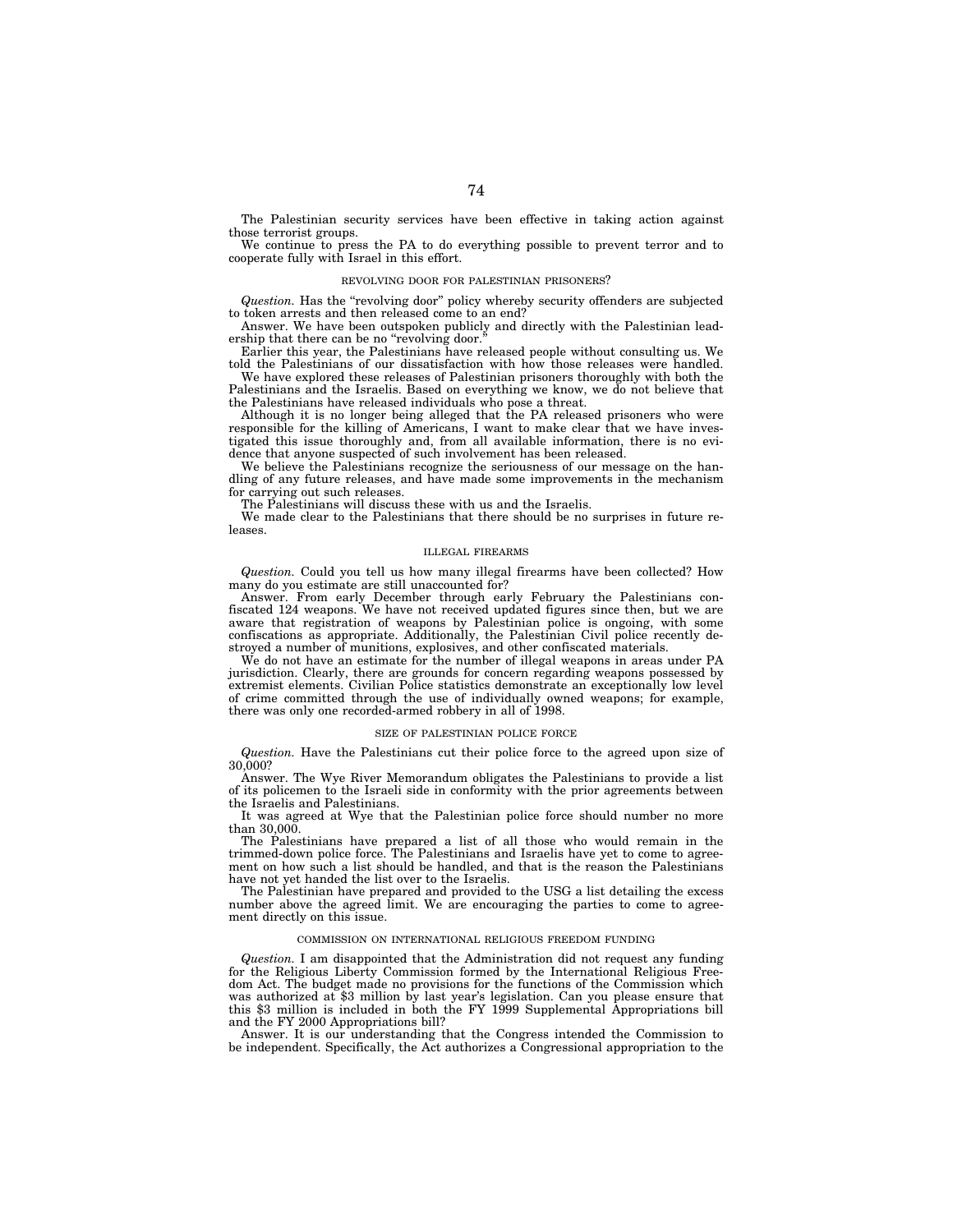Commission, while not providing the Executive Branch with direct authority to fund the Commission.

The Act does, however, call on the Secretary of State to provide administrative support for the Commission.

Within tightly constrained Department resources, we have already allocated funds to facilitate the Commission's startup and administrative support (\$125,000 for the remainder of fiscal year 1999). We have also established an office of International Religious Freedom, headed by Robert Seiple, the Ambassador at Large for International Religious Freedom, and staffed by four professional officers.

While the Department will provide administrative support to the Commission, as called for in the Act, we must recognize that the Act did not appropriate money to support the activities of the Commission described in the Act. Without such an appropriation, the Commission will be unable to carry out its mandate up to its own expectations and those of Congress.

We hope that the Congress provides the \$3 million appropriation for the Commission under the authority provided in the Act.

### FUNDING FOR RADIO FREE ASIA

*Question.* What is your budget submission for Radio Free Asia? Is this amount adequate to allow RFA to continue its 24-hour per day broadcasting to China, as well as to its other 5 mandated countries?

Answer. Of the FY 2000 appropriations requested for International Broadcasting Operations, \$23 million would be allocated for Radio Free Asia.

RFA is confident that this will allow it to continue its 24-hour per day broadcasts to China, as well as to fully maintain its regular broadcasts of two hours per day in the vernacular to Burma, Cambodia, Laos, North Korea, and Vietnam.

## QUESTION SUBMITTED BY SENATOR COVERDELL

#### PROTECTION OF U.S. INVESTMENTS IN THE DOMINICAN REPUBLIC

*Question.* What specific actions are being taken to protect U.S. investments in the Dominican Republic and to guarantee the rights of U.S. companies in their contractual relations with the Dominican Government? Specifically, I am concerned at the Dominican Government's failure to comply in a timely manner with its contractual obligations to pay U.S. companies for services and products provided.

Answer. Protecting U.S. investment, resolving property and investment disputes, and ensuring that the Dominican Government respects its contractual obligations are at the forefront of our bilateral economic agenda.

Our Charge d'Affaires Linda Watt in Santo Domingo has been intensely involved in supporting the interests of U.S. independent power producers, which have particularly complained about difficulties in receiving timely payments. In addition, U.S. officials in Washington as well as in the Dominican Republic have been actively involved in pressing institutional reform in this sector, as well as across the economy.

Our Acting Assistant Secretary for Western Hemisphere Affairs, Pete Romero, has also raised our concerns on this issue, including directly to President Fernandez.

The Dominican Government has recently improved its payments records to U.S. independent power producers and has reaffirmed to us its readiness to work to resolve outstanding claims and to improve the investment climate.

#### QUESTIONS SUBMITTED BY SENATOR FEINGOLD

#### ANGOLA: RENEWED CONFLICT

*Question.* It is depressingly clear that the civil war in Angola has resumed with vigor, and I fear for the health and safety of all civilians. What are your observations about this turn of events in Angola?

Answer. We share your concerns about the impact of renewed conflict in Angola on innocent civilians. The administration has devoted over \$50 million annually since 1994 in support of humanitarian relief for the tens of thousands of Angolans displaced by the civil war. We continue to coordinate with other donors in responding to the humanitarian needs of the approximately 100,000 Angolans newly displaced by the upsurge in fighting, and believe UN humanitarian aid workers should have access to displaced populations throughout Angola.

In an effort to help ensure that this conflict does not result in gross violations of human rights, we have made clear to both UNITA and the Government of Angola (GRA) that they have an obligation to respect the rights of non-combatants, to treat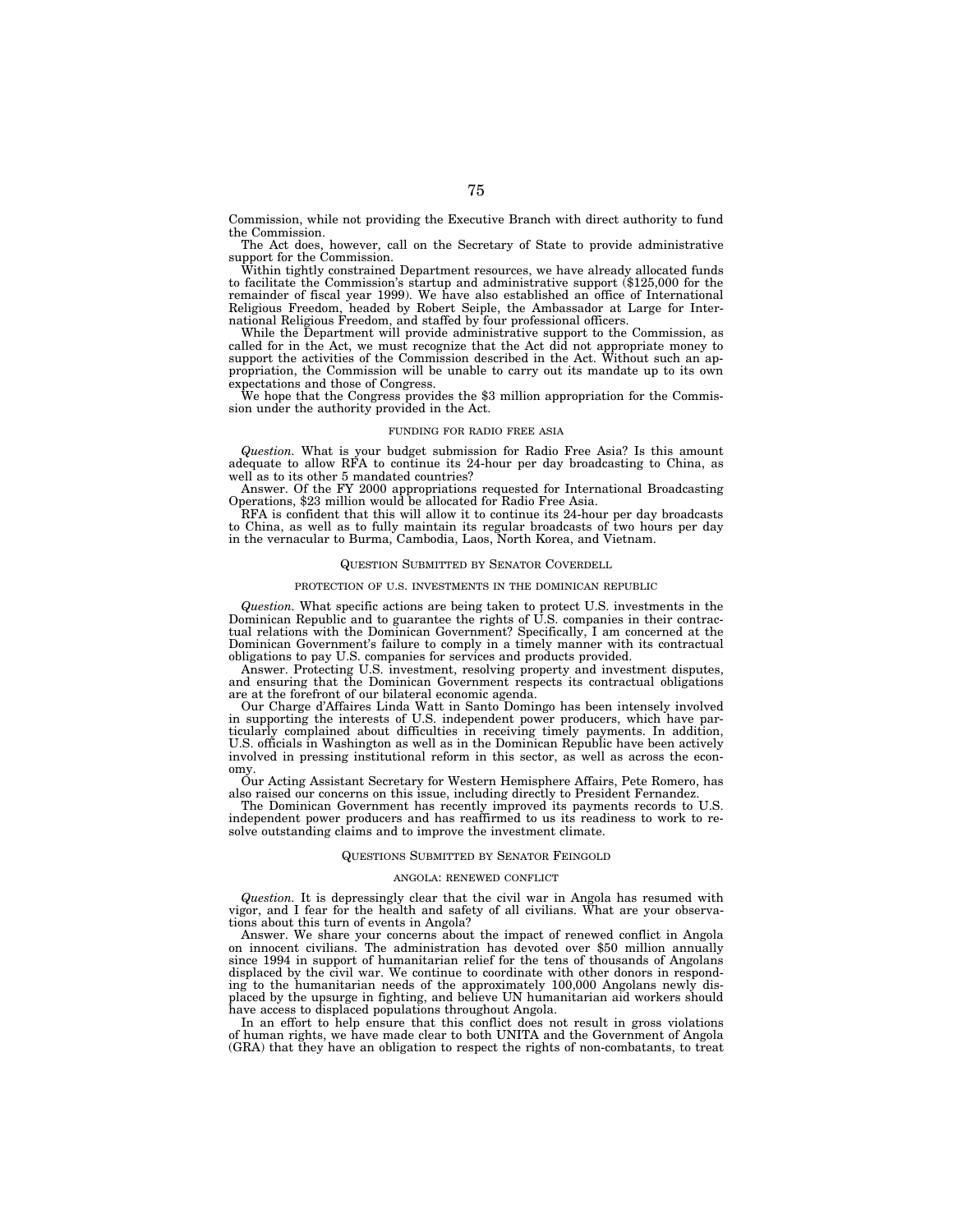prisoners of war with dignity, and to ensure the safety of humanitarian aid workers assisting the victims of war.

Regrettably, this conflict is likely to continue for several more months, with additional civilian casualties, before a negotiated settlement becomes viable. The GRA has rejected new talks for now, and Jonas Savimbi's purported readiness to negotiate will not be taken seriously until he demonstrates that UNITA has taken concrete steps to fulfill some of its remaining obligations under the 1994 Lusaka Protocol. UNITA remains subject to three sets of UN sanctions that were imposed be-tween 1993 and 1998. We are concerned, however, by reports that UNITA continues to use regional states as conduits for acquiring arms and munitions.

The Angolan people have suffered enormously during a quarter century of civil war. The international community must find a way to end this senseless conflict and provide ordinary Angolans the opportunity to live in peace. Accordingly, we are discussing with the Government of Angola and the UN secretariat a way to maintain a residual UN presence in Angola as a follow-on to MONUA, the UN peacekeeping mission in Angola whose mandate ended February 26. We envision UN personnel would help to coordinate humanitarian assistance, monitor human rights, and facili-

tate negotiations if and when the Angolan parties so desire. In the meantime, the Administration will, in conjunction with the UN, and others in the international community, seek to stay engaged in the search for peace in Angola. We will continue to encourage the Government of Angola to undertake the social, economic, and political reforms needed to foster national reconciliation.

#### CONTINUED UN PRESENCE IN ANGOLA

*Question.* Specifically, what is your view about the potential for a continued United Nations presence in Angola?

Answer. We are hopeful that the UN can maintain a presence in Angola even after the MONUA force concludes its pullout.

The question is: what sort of presence will the Government of Angola agree to? The Angolans have already said that they would welcome humanitarian workers and human rights monitors. The United States and its Security Council are working for something more—a political presence headed by a Special Representative of the Secretary-General that could play a good offices role in addition to observing and reporting on the security, humanitarian, and human rights situation.

We are still negotiating with the Angolans on this. We believe strongly that this resumption of war is fruitless since, in our view, the differences in the country cannot be resolved militarily. When the two parties finally realize this, we want the UN to be positioned to bring the Government and UNITA swiftly back to the peace table.

## SIERRA LEONE

*Question.* The situation in Sierra Leone involves untold horrors against innocent civilians, yet it is unclear what the international community, and the United States in particular, is doing to assist the situation. Our support, until now, for the peacekeeping and humanitarian effort does not appear to be sufficient. What is U.S. policy in Sierra Leone at this time? Is there more we can do, and if so, what?

Answer. The Administration strongly supports the democratically elected Government of President Ahmad Tejan Kabbah and abhors the violence that rebel forces have inflicted upon the people of Sierra Leone.

The State Department is actively engaged in seeking an end to the tragic conflict in Sierra Leone. Our four-part strategy in support of Sierra Leone consists of: (1) support for regional diplomacy, (2) increased support for the ECOMOG peacekeeping force, (3) ending external support for the rebels, and (4) expediting humanitarian assistance for the people of Sierra Leone.

We believe that the effort of West Africans to resolve the crisis with a combination of diplomacy and peacekeeping is commendable and should be supported. The rebel attack on Freetown forced us to evacuate our diplomats from Sierra Leone on Christmas Eve. However, Joseph Melrose, our Ambassador to Sierra Leone, is making regular trips to Freetown to consult with Sierra Leone Government officials. The Rev. Jesse Jackson and other Department officials are also working closely with regional leaders and rebel representatives to help facilitate a dialogue between the Sierra Leone Government and rebel leaders that we hope will lead to a peaceful settlement of the conflict.

ECOMOG, the 12,000-man Nigerian-led West African peacekeeping force, is doing its best to restore peace and stability to Sierra Leone, but is woefully lacking in resources. Recognizing the need of the Sierra Leone people for security, the State De-partment is continuing to provide essential nonlethal logistical support to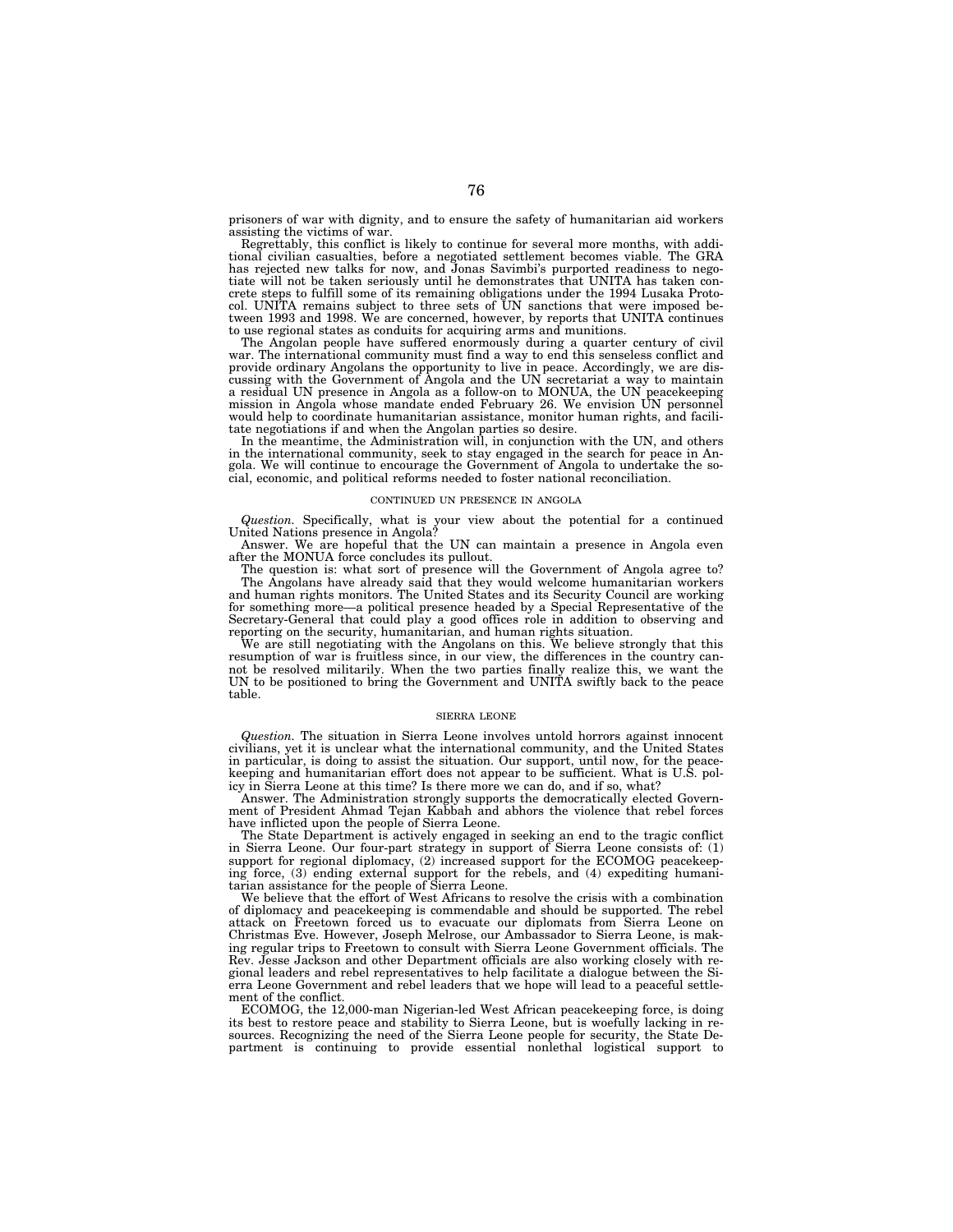ECOMOG. Moreover, we are urging our partners in the international community to join us in this support.

In FY 1998, the Department provided \$3.9 million in non-lethal logistical support for ECOMOG. So far in FY 1999, we have provided another \$4.0 million in nonlethal logistical support to ECOMOG and \$1 million in medical supplies and equipment to treat Nigerian ECOMOG soldiers wounded in Sierra Leone. The State and Defense Departments are developing a longer-term support package for ECOMOG which will include at least an additional \$5.8 million for non-lethal logistical support.

Britain recently announced a new £10 million (about \$16 million) assistance package to support ECOMOG and retraining of a new Sierra Leone Army. The Netherlands, Canada, Germany, China, Italy, France, Norway and Belgium have also come to ECOMOG's aid. However, much more is needed. Nigeria is reportedly spending a million dollars a day to support ECOMOG's Sierra Leone operation. With stronger financial support for ECOMOG operations, Nigeria's civilian government may be more inclined to leave its troops in Sierra Leone until there is peace and stability.

Reports that some African governments are supporting the insurgents in Sierra Leone are especially troubling. We condemn support to the rebels from any source and have made our position clear. In particular, we continue to press the Government of Liberia to stop the support for the rebels emanating from its territory and to play a constructive role in ending the conflict.

The humanitarian crisis in Sierra Leone is fundamentally driven by the rebel war, and the rebels brutality against the civilian population. Rebel violence prevents relief agencies from delivering assistance to those in need outside Freetown.

The United States is the largest donor of humanitarian assistance to Sierra Leone. USAID and the State Department have provided more than \$31 million in humanitarian assistance to Sierra Leone and Sierra Leonean refugees in neighboring countries since the beginning of fiscal year 1999. This includes food aid, support for refugees, emergency shelter, and medical, nutrition, water, sanitation and agricultural assistance delivered through non-governmental organizations (NGOs). In FY 1998, the United States provided Sierra Leone with more than \$55 million in earmarked humanitarian assistance for its refugees. Our assistance to Sierra Leone will continue at similar levels as long as there is a need and as long as security conditions permit humanitarian agencies to function.

#### SIERRA LEONE CRISIS: INTERNATIONAL AND UNITED NATIONS RESPONSE

*Question.* The human rights atrocities in the Sierra Leonean conflict have really challenged our imagination. What can the international community do to help improve this situation? Does it make sense to expand the United Nations monitoring arm, known as UNOMSIL? Why or why not?

Answer. We support the efforts of the democratically elected government of President Tejan Kabbah and ECOMOG peacekeeping forces to restore peace and stability in Sierra Leone. We are actively engaged in seeking an end to the tragic conflict in Sierra Leone along the two-track approach—diplomatic and peacekeeping—adopted by the West African heads of state and government at the October 1998 summit in Abuja.

The Nigerian military has provided the majority of the troops in the ECOMOG peacekeeping force that is attempting to curtail rebel atrocities, restore peace and stability, and pressure the rebels to begin negotiations in good faith. Ghana, Guinea and Mali are also contributing troops to this effort. A total of more than 12,000 troops have been deployed to date.

We and the British have provided logistical support to ECOMOG in Sierra Leone since May 1997. In FY 1998 the USG provided \$3.9 million in logistical assistance to ECOMOG in Sierra Leone, as well as 149 heavy duty trucks. We have committed our \$4 million total peacekeeping allotment for FY 1999 to support ECOMOG there, and are seeking additional funds for this purpose. The USG has also provided substantial humanitarian support in Sierra Leone.

Six ECOWAS countries are making diplomatic efforts to realize a lasting peace accord, urging the rebels to cease fighting and to pursue a dialogue leading to an end to the conflict and national reconciliation. Some of those West African governments have also strongly condemned support by external forces, primarily Liberia, to the rebels in Sierra Leone and the atrocities being perpetrated by the rebels against the civilian population.

The U.S. and UK have also lent their diplomatic efforts towards these goals. The UN Security Council and Secretary General Annan have repeatedly asked UN member states to assist the ECOMOG peacekeeping operation in Sierra Leone, however, the response has been very limited.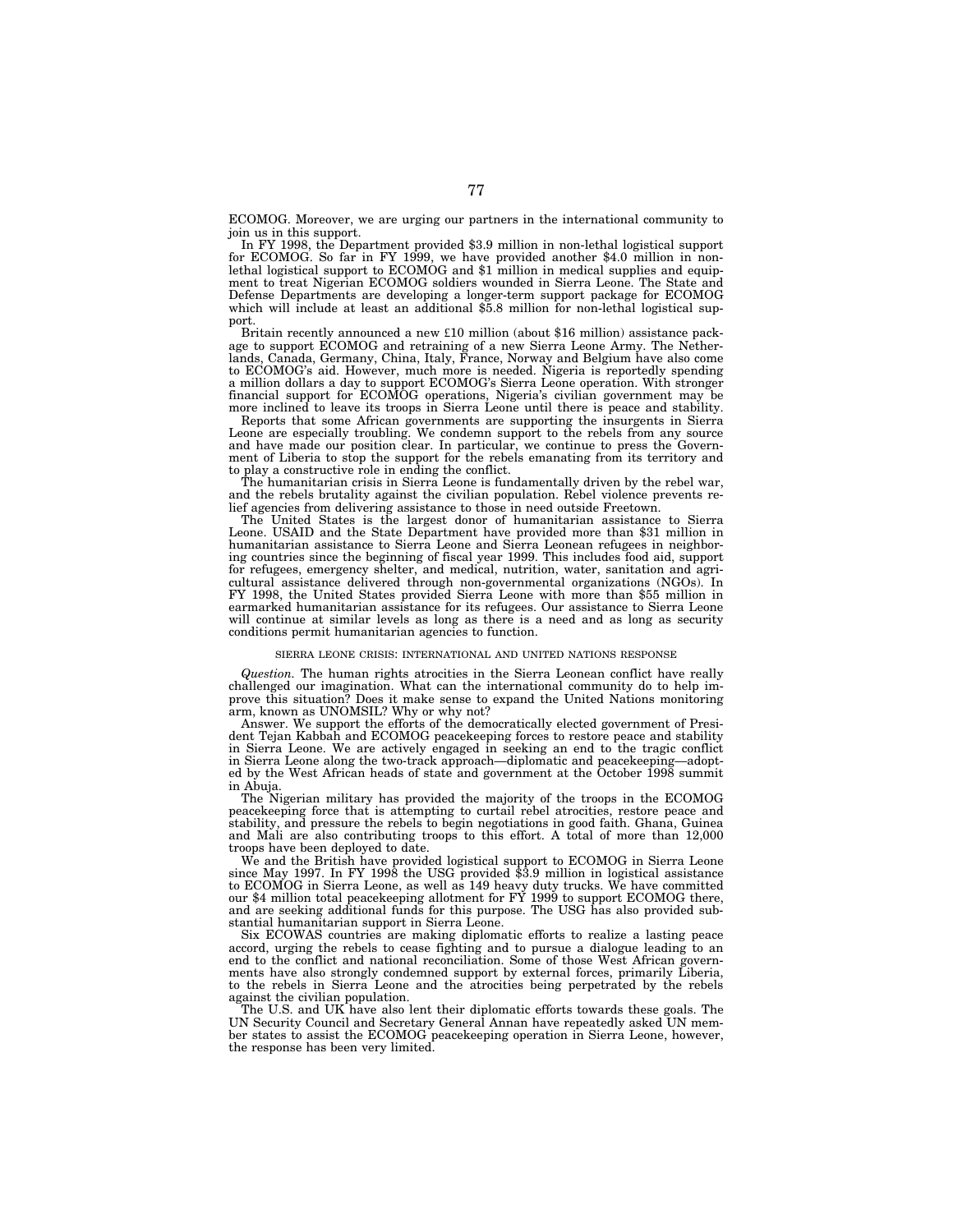The UN Observer Mission in Sierra Leone (UNOMSIL) has never exceeded 40 of the 70 military observers authorized in July 1998. Its mandate is to help demobilize ex-combatants and to advise on human rights and on building a police force.

After the January 1999 rebel assault on Freetown, total UNOMSIL staff was re-duced to eight. Staffing is now back up to fourteen. UNOMSIL's mandate is under review; we expect it to focus on facilitating a negotiated settlement.

If the parties to the conflict negotiate a settlement, then an expanded UNOMSIL

might be asked to assist the demobilization of ex-combatants. We will consider any proposed modification of UNOMSIL's mandate under the Administration's peacekeeping policy and in consultation with the Congress.

## PEACEKEEPING IN SIERRA LEONE AND CAR

*Question.* Why is it that the United Nations has seen fit to conduct a major peacekeeping operation in the Central African Republic but has not proposed a similar operation for Sierra Leone?

Answer. The situations in these two countries are very different. In the Central African Republic, the UN mission MINURCA is a peacekeeping operation. In Sierra Leone, the UN Observer Mission UNOMSIL oversees a peace enforcement action led by a West African multinational force, ECOMOG. Both operations are appropriate in size and structure for their respective missions.

MINURCA guarantees security in the CAR's capital while the government implements crucial reforms. This reform program is based on a series of internal agreements on measures to promote national reconciliation and long-term stability.

MINURCA consists of a force of 1,350 troops, mostly infantry, who safeguard Bangui during this transitional period.

There is no settlement agreement in Sierra Leone, however. The Government of Sierra Leone and ECOMOG forces continue to fight a well-entrenched and brutal insurgency.

The U.S. views this conflict as a threat to regional stability, and we are providing substantial support to ECOMOG.

The UN has a limited monitoring and advisory role in Sierra Leone. UNOMSIL includes fourteen military observers, plus civilian political and human rights experts who report on the military situation and provide expert advice to the Secretary General's Special Representative.

The Special Representative relies on UNOMSIL's support in his efforts to promote a peaceful settlement among the belligerents in Sierra Leone.

We strongly support negotiations in Sierra Leone. Should talks result in a peaceful settlement, the UN might be asked to play a substantial role in implementing it.

We are prepared to examine any peacekeeping proposal for Sierra Leone in the light of the guidelines established by the Administration.

#### RADIO DEMOCRACY FOR AFRICA

*Question.* One of the major initiatives to come from the President's historic trip to Africa last year is his proposal for Radio Democracy for Africa, which the President again highlighted in his State of the Union address, seeking \$5 million in the current budget request. However, there are concerns about the impact a new program like this will have on VOA's mandate. How does Radio Democracy for Africa help the United States achieve foreign policy goals in Africa?

Answer. Like regular VOA programming, Radio Democracy for Africa (RDA) news and informational programs are guided by the VOA charter and journalistic code. By law, the news they offer must be accurate, objective, and reliable. Public affairs programming such as discussions, in-depth reports, roundtables, interviews, etc., are balanced, responsible and present a range of views on controversial issues of public importance.

RDA programs differ from regular VOA programs in that they are targeted to and focus intensively on particular countries and regions. News reporting on events in those countries is greatly increased, and most of the additional news is gathered by journalists who live in the targeted countries. For example, in Nigeria there has been intense coverage of the electoral process and the transition to democratic civilian government. In central Africa, there has been coverage of the armed regional conflict and of ethnic, humanitarian, economic and social issues. This highly targeted news can blunt the effectiveness of domestic disinformation campaigns that may be waged by state-controlled media or by irresponsible political organs such as the ''hate'' radio which spurred on ethnic violence in Rwanda in 1994. RDA keeps open the air waves to responsible parties and offers participation to those who have been pushed to the political margins.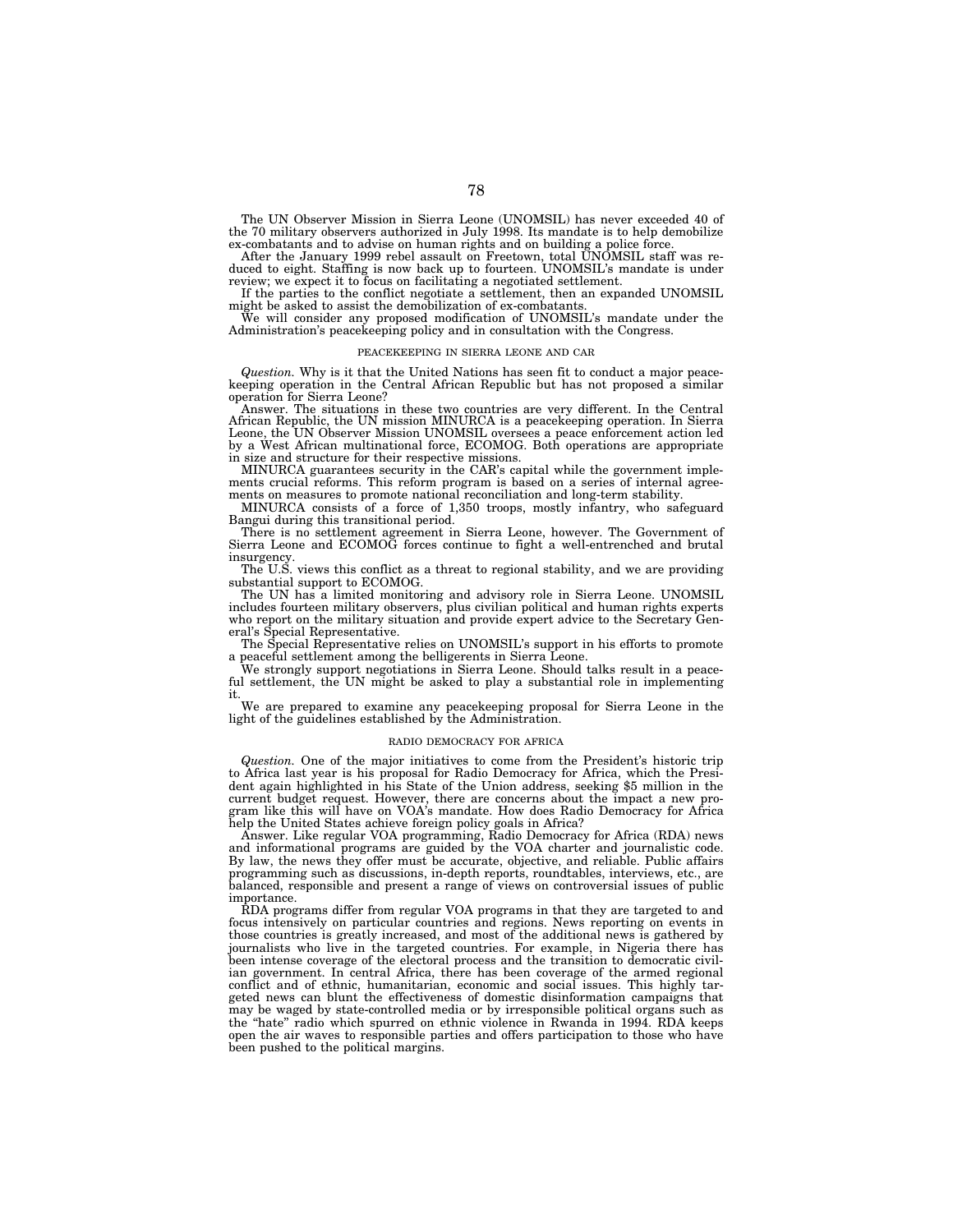In announcing Radio Democracy for Africa last year, the President said the VOA initiative would encourage progress toward freedom and democracy, respect for human rights, and an independent and objective media. RDA will have programming that promotes the U.S. policy goals in Africa, such as conflict resolution and formation of democratic institutions and an independent judiciary and civilian police forces. Discussion of debt relief, economic development and trade will also be featured in RDA programming. RDA will also strengthen both the public and private press by training reporters in objective journalism. In this way, RDA will build the capacity of an independent media.

## SUDAN: PROSPECTS FOR PEACE

## *Question.* What are the prospects for peace in Sudan?

Answer. We are not convinced the warring parties are ready to make peace. There are elements on both sides, however, that appear convinced that neither side can win a military victory.

We are currently working with other donors and with Kenya, which chairs the peace talks under the auspices of the Intergovernmental Authority on Development (IGAD), to invigorate the Sudan peace effort. Most significantly, we are planning to provide financial and technical assistance for a permanent secretariat devoted to ensuring a sustained, continuous mediation effort. We also are urging Kenyan President Moi to appoint a special envoy dedicated full-time to moving the process toward a peace settlement.

We and other donors also have formed a working group to devise ways in which we can use incentives and pressures to nudge the parties to negotiate seriously.

## SUDAN: HUMANITARIAN ASSISTANCE

*Question.* What is the status of Operation Lifeline Sudan (OLS) and other humanitarian operations? What is the administration's position on the UN's February appeal for \$198.4 million in emergency humanitarian assistance?

Answer. Operation Lifeline Sudan (OLS) is now the largest emergency food delivery program in history, having surpassed the Berlin Airlift. Its job is complicated by warfare, floods, bandits, ruined infrastructure, disease and flight bans imposed by the Government of Sudan. Its performance has been remarkable in the face of these difficulties, although there have been inefficiences for which we have criticized the OLS. OLS responded well, and has taken steps to improve its performance. This is the tenth year of OLS's operation. The continuing food shortages will end only when the Sudanese civil war ends.

The United States provides financial and diplomatic support to the Sudan peace talks sponsored by the Intergovernmental Authority on Development. We are now engaged with Kenya, which chairs the peace talks, and other donors to invigorate the peace process.

OLS's request for \$198.4 million is in line with previous years' requests. The United States typically pays about one third of OLS' costs with the remainder paid by other donor nations. We also provide funds to NGOs outside the OLS system which, unlike OLS, are able to operate in the face of the occasional flight bans imposed by the Government of Sudan.

#### SUDAN: EFFECTS OF U.S. STRIKE

*Question.* In the aftermath of the U.S. strike on the el-Shifa facility in Khartoum, has there been a backlash against the U.S. that has had an impact on either the humanitarian operations or the civil war?

Answer. The  $\hat{U}$ .S. strike on el-Shifa has had no discernible impact on the humanitarian relief effort or on the civil war. A humanitarian ceasefire has been in place in Bahr el Ghazal, the region hardest hit by the famine of last year, since July 1998. Both the Government of Sudan and the SPLA have agreed twice to extend the ceasefire, now due to expire on April 15, 1999.

We had a difficult relationship with the Government of Sudan (GOS) before the el-Shifa strike and that remains the case today. Although the GOS withdrew its diplomats after the strike and told us our diplomats were not welcome in Khartoum, our two countries continue to maintain diplomatic relations. Since the el-Shifa strike, Under Secretary of State for Political Affairs Tom Pickering has met and exchanged correspondence with Sudanese Foreign Minister Mustapha Ismail, and Assistant Secretary of State Susan Rice and Director of East African Affairs David Dunn have met on separate occasions with Sudan's ambassador to the United States and with its charge d'affaires.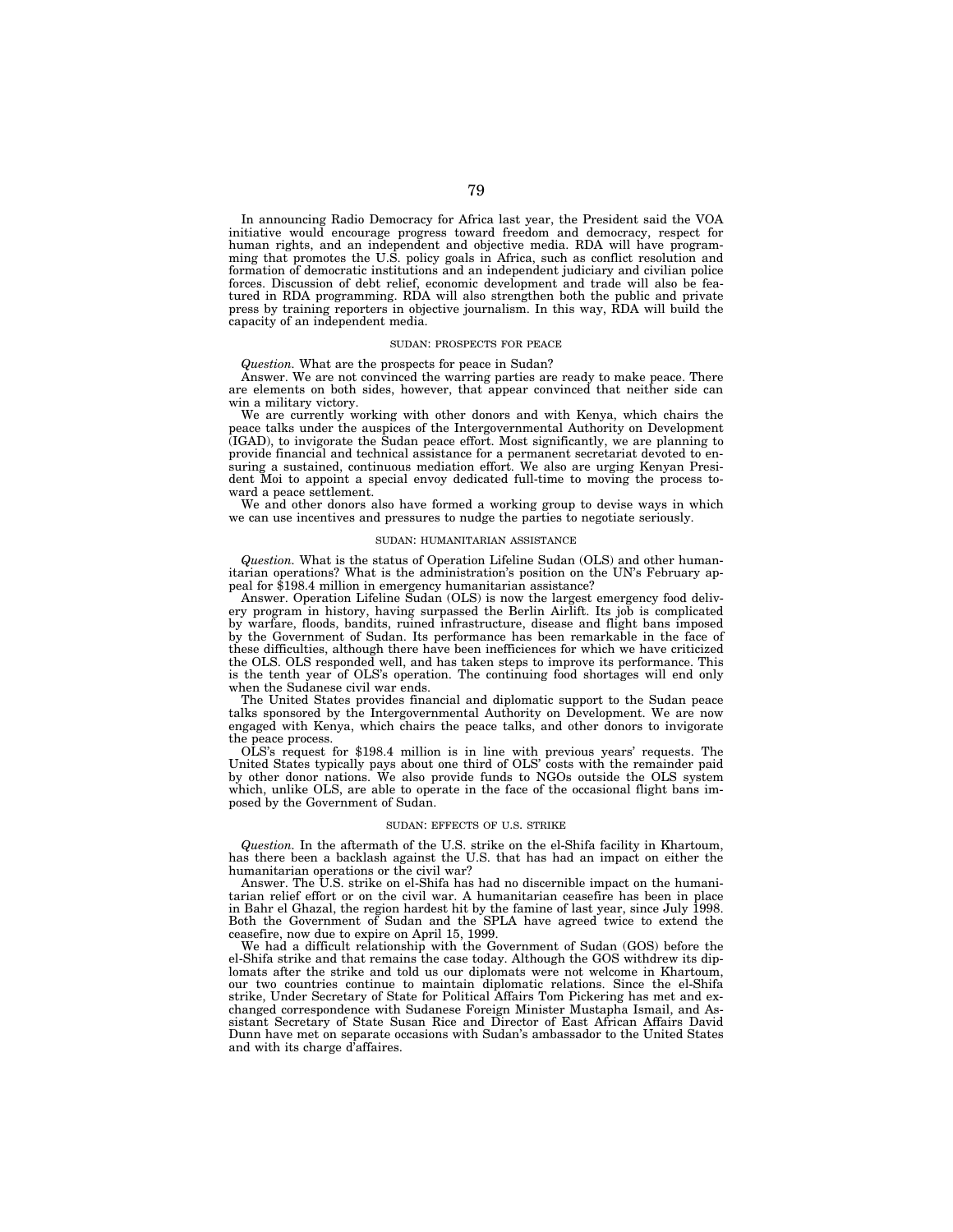*Question.* What has been the impact, if any, of the conflict between Ethiopia and Eritrea on the Sudanese civil war?

Answer. We are concerned that the Ethiopia/Eritrea conflict is having a negative impact throughout the region. Both countries were strong supporters of the Sudan<br>peace process conducted under the auspices of the Intergovernmental Authority on<br>Development (IGAD), but their energies and resources are now other.

Sudan has provided support to violent dissident groups fighting against both governments. We are concerned that Sudan may try to take advantage of the border dispute by encouraging such groups, particularly those active in Eritrea.

There are some indications that both Eritrea and Ethiopia have moved closer to the Government of Sudan since their conflict began. Ethiopia, for example, approved the resumption of air service by Ethiopian Airlines between Khartoum and Addis Ababa. However, we believe that Eritrea and Ethiopia are aware of the long-term danger Sudan poses and will remain cautious.

#### UNCHR CHINA RESOLUTION

*Question.* Would the release of one or more prominent Chinese dissidents as part of a deal to drop a resolution condemning China at the U.N. Commission on Human Rights in Geneva be acceptable to you?

Answer. The United Nations Commission on Human Rights (UNCHR) in Geneva is an important multilateral mechanism for encouraging change in China. The Administration supports the Geneva process, and intends to participate vigorously in this year's Commission activities.

We are aware of Congressional expressions of support in favor of a resolution, and assure you that Congressional concerns were considered seriously in our decision to introduce a resolution condemning human rights practices in China.

Last year, our Government did not sponsor a resolution because of positive steps the Chinese had taken, but made clear that we were keeping our options open for the future.

We based our UNHRC decision not on a token gesture on China's part, but on overall human rights progress or retrogression over the year.

#### CHINA: HUMAN RIGHTS

*Question.* What is your position on China's recent violations of human rights?

Answer. As noted in our recently released human rights report for China, the government's human rights record deteriorated sharply beginning in the final months of 1998 with a crackdown on organized political dissent.

We deplore the arrest, trial, and lengthy sentences meted out to individuals who sought to peacefully organize and register an opposition party in China. We have conveyed our concern to the Chinese Government publicly and through diplomatic channels, most recently during my March 1–2 visit to Beijing and during Under Secretary Pickering's March 15 meeting with Ambassador Li.

Our position is clear. We believe the Chinese Government should allow its citizens to peacefully express political and religious views and release all those held in violation of international standards for the exercise of these fundamental rights.

#### EAST TIMOR

*Question.* What message have you given to the Indonesians on East Timor?

Answer. I visited Indonesia March 4–5. East Timor figured prominently in my discussions with senior Indonesian Government (GOI) and military officials. I also met with East Timorese leader Xanana Gusmao. I expressed deep concern with all my interlocutors about reports from East Timor of escalating political violence, human rights abuses, and growing humanitarian needs. I urged immediate adoption of measures to break the cycle of violence. I reiterated, for example, our call for a halt to distribution of arms to pro-Jakarta civilian militias, and for collection back of those weapons already distributed. I also expressed support for Xanana Gusmao's proposal for a council to promote dialogue and reconciliation among East Timorese.

Because recent GOI willingness to consider independence for East Timor, if East Timorese reject autonomy, had opened new opportunities for an enduring solution, I urged all parties to work constructively for realistic and peaceful transition arrangements to either autonomy or independence. I stressed that identifying credible means for determining the will of East Timor's people was essential.

I also stressed that preparations must begin immediately for a modification in East Timor's status, so that East Timor can succeed socially and economically. I be-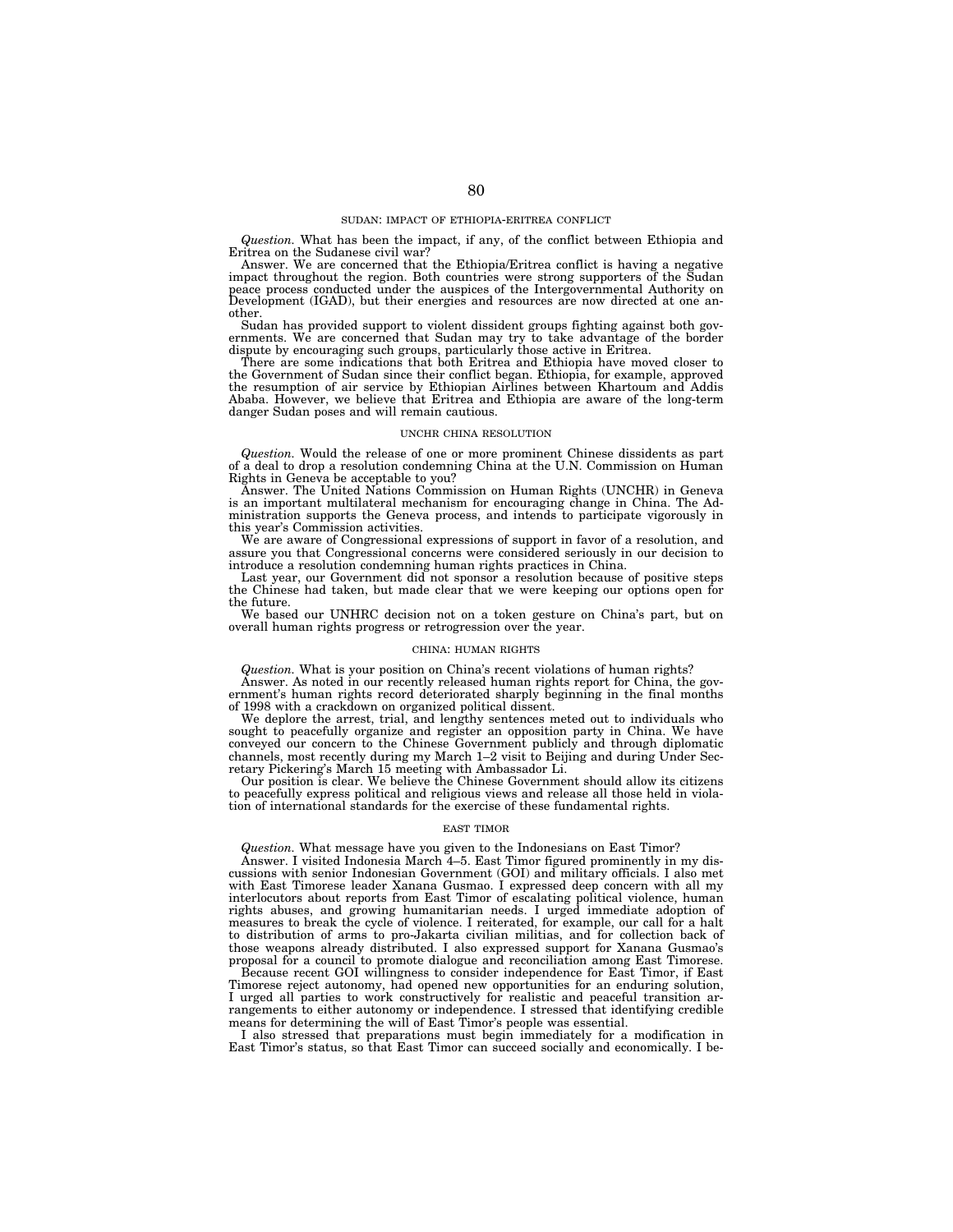lieve that the international community must play both immediate and longer-term supportive roles in East Timor. In that context, I expressed U.S. support to the Indonesian Government for an expanded international presence on East Timor, in advance of a negotiated agreement, to reduce violence. I urged other confidence-building measures, including troop reductions.

## CRITERIA FOR PRIORITIZING SECURITY UPGRADES

*Question.* You have said that no overseas embassy can now be considered a ''low threat'' post, if that is the case, what criteria are you using to determine how security upgrades are prioritized?

Answer. We believe the threat from transnational terrorism extends to all of our overseas posts. Following the attacks against our embassies in East Africa, all overseas missions, regardless of threat levels, were instructed to adopt ''high threat'' perimeter and access control standards, wherever possible.

The methodology currently in use by the Department to help prioritize major security upgrades combines political violence threat assessments, including profiles of the local security environment (capability of host government security forces, border controls, availability of explosives, etc.), with existing physical vulnerabilities of facilities. Priorities are also influenced by project feasibility, complexity and resources requirements.

## SECURITY AND CHALLENGES AT AFRICAN POSTS

*Question.* Africa frequently has been considered a low priority for American foreign policy. In light of attacks that have already taken place against U.S. facilities on that continent, what measures is the Department taking to ensure that the security needs of U.S. African posts, beyond just Kenya and Tanzania, are given equal consideration to those of more high visibility facilities? What are the particular challenges U.S. diplomats face in Africa?

Answer. Let there be no doubt of this Administration's increased attention to African foreign policy issues. In addition to the President and the Vice President, the Secretary of State and numerous other Cabinet level officials have visited Africa to address a whole range of foreign affairs matters. The just-concluded U.S.-Africa Ministerial is another example of this Administration's commitment towards furthering its initiatives in Africa.

In the aftermath of the bombings in Nairobi and Dar es Salaam, the Office of Foreign Buildings Operations (FBO) and the Bureau of Diplomatic Security (DS) conducted a thorough analysis of the vulnerabilities of all American embassies. This assessment of chanceries worldwide is being used to help determine priorities for constructing new embassies—subject to the availability of funding. In recognition of the inadequate security conditions of our embassies in Africa, the assessment confirmed that the majority of chanceries in region are vulnerable to terrorist attacks. Funding to design and construct new facilities for some of the most vulnerable posts in Africa is included in the FY 1999 Emergency Security Supplemental, as well as the Department's \$36 million request for worldwide security upgrades in FY 2000 and in the \$3 billion advance appropriation for FY 2001–2005. Posts in Africa are receiving equal attention when compared to other posts worldwide regarding security upgrades.

The challenges facing American diplomats in Africa today are similar to the ones that our colleagues faced thirty years ago—communicable diseases, poor host country infrastructure, political instability, and high crime, plus the palpable threat of transnational terrorism. While the current Administration has placed a greater emphasis on U.S. foreign policy toward Africa, years of insufficient funding for Embassy operations has taken its toll on maintaining our infrastructure at our posts in Africa. Although our employees are prepared to deal with the issues of urban crime and other difficulties overseas, the potential of terrorist attacks and the psychological impact that terrorism plays on the lives of their families makes serving in many African posts an even greater hardship than previously acknowledged. Additional funding will assist the Department in addressing this important issue.

## CRITERIA FOR TROOP DEPLOYMENT TO KOSOVO

*Question.* What criteria will the Administration use in deciding whether U.S. troops should be sent to Kosovo?

Answer. Successful implementation of the agreement's security provisions will require a robust international troop presence.

Troops are especially required to supervise Serb withdrawal and KLA demili-tarization and related military tasks.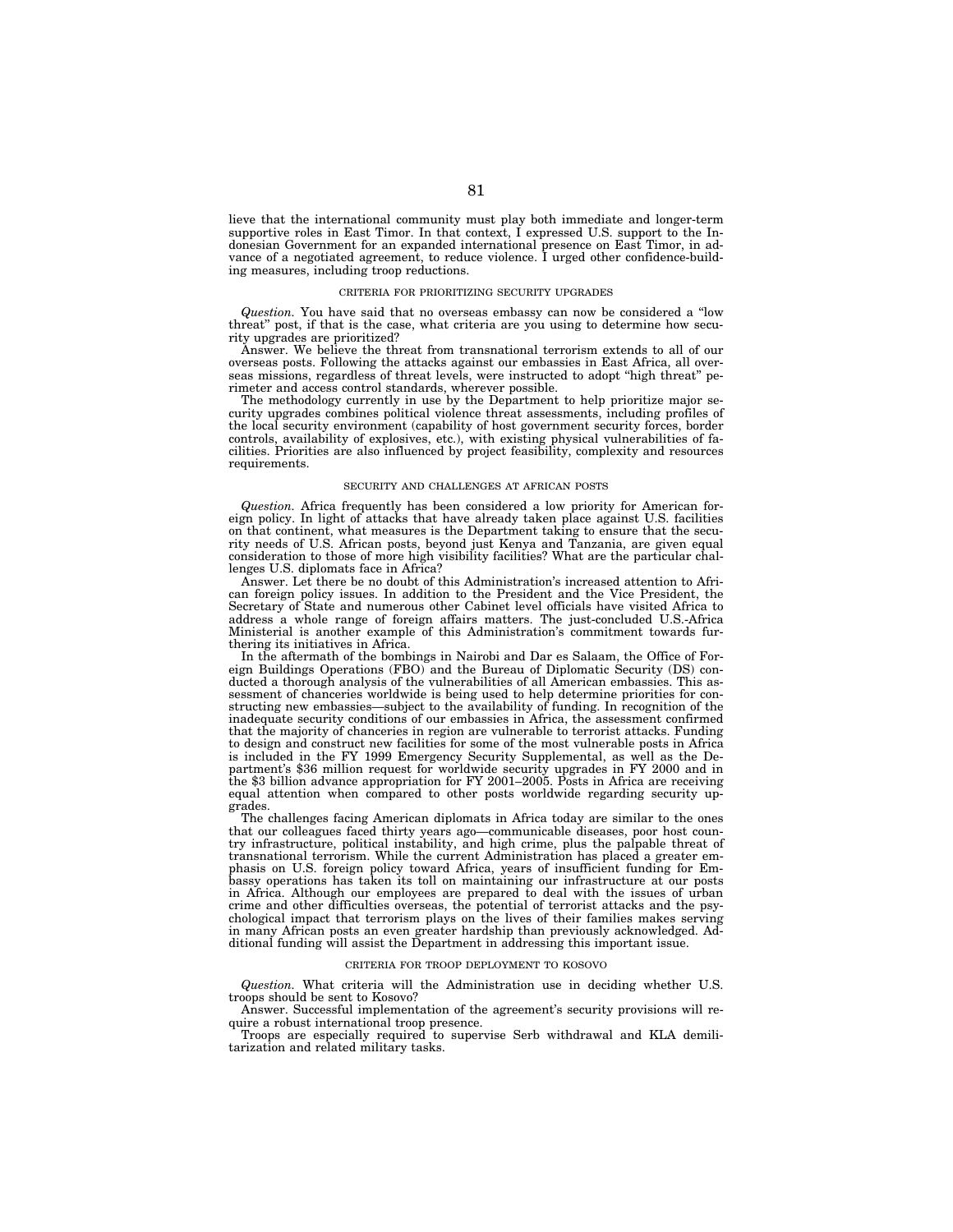President Clinton has laid out the following key conditions for considering use of U.S. troops:

The parties must agree to a strong and effective peace agreement with an immediate cease-fire, rapid withdrawal of most Serb security forces, and demilitarization of the KLA.

The parties must commit to implement the agreement and cooperate with NATO. The mission of the force must be carefully defined with a clear and realistic exit strateg

NATO is the only organization with the structure, experience and skills to succeed in such a complex military task.

Moreover, NATO's political and military cohesiveness is a great advantage that promotes the authority of the implementation force.

KLA confidence in NATO has been a key part of Kosovar Albanians moving towards a ''yes'' on the Rambouillet agreement.

Potential troop contributors, NATO partners, and the parties all have more confidence in NATO's capability and willingness for this mission than in that of other organizations.

## AIR STRIKES STRENGTHEN MILOSEVIC

*Question.* Some have argued that NATO air strikes against Serbia would only strengthen the Milosevic regime and the resolve of the Serbs in opposing a peace agreement with the Kosovar Albanians. Please comment on this argument.

Answer. We disagree with this analysis.

NATO air strikes would degrade Milosevic's ability to pursue a military option in Kosovo and would undermine the willingness of his armed forces to carry out such a policy.

All indications are that neither the Serbian people nor the FRY military support Milosevic's further international isolation and confrontation for their country.

Air strikes would be planned to have maximum impact on the leadership and the forces they use to repress the civilian population of Kosovo, not on the Serb population at large.

In light of these factors, we expect air strikes to increase the pressure on Milosevic to accept the just settlement the Contact Group has proposed and the Kosovo Albanians have accepted.

## QUESTIONS SUBMITTED BY SENATOR GRAMS

## CONSENSUS AND THE UN 2000–2001 BUDGET OUTLINE

*Question.* It is my understanding that under Kassebaum-Solomon the U.S. must join in the consensus for every major budget decision. How was the Administration's decision to disassociate from the consensus on the budget outline consistent with that obligation?

Answer. The United States fully supports the practice of consensus decisionmaking as an effective tool to ensure that U.S. views are reflected to the maximum extent in decisions reached on UN budgets.

The value of consensus and our commitment to it is demonstrated by the fact that, over the past decade, the U.S. has been able to join consensus in enacting every UN regular budget, which over time have reflected increasing budget discipline (including, most recently, zero nominal growth).

Regarding the UN budget outline for 2000–2001, we made clear our opposition to exceeding the current budget level.

This outline, however, serves only as a guide for the preparation of the actual 2000–2001 budget.

Throughout this year-long process, the U.S. will continue to make our opposition evident and will fight to bring the budget in line prior to its final consideration before the General Assembly session in December 1999.

As part of this endeavor, we will continue to urge UN efforts to make additional savings.

## WYE MEMORANDUM PACKAGE

*Question.* Madam Secretary, while I support the three-year, \$1.9 billion Wye Memorandum package, I am concerned about the ability of the U.S. to ensure that these funds are not diverted to purposes for which they are not intended. All too often U.S. aid is misused, wasted, or mismanaged. What auditing or monitoring mechanisms are in place to ensure the appropriate use of U.S. funds by the Jordanians and the Palestinians?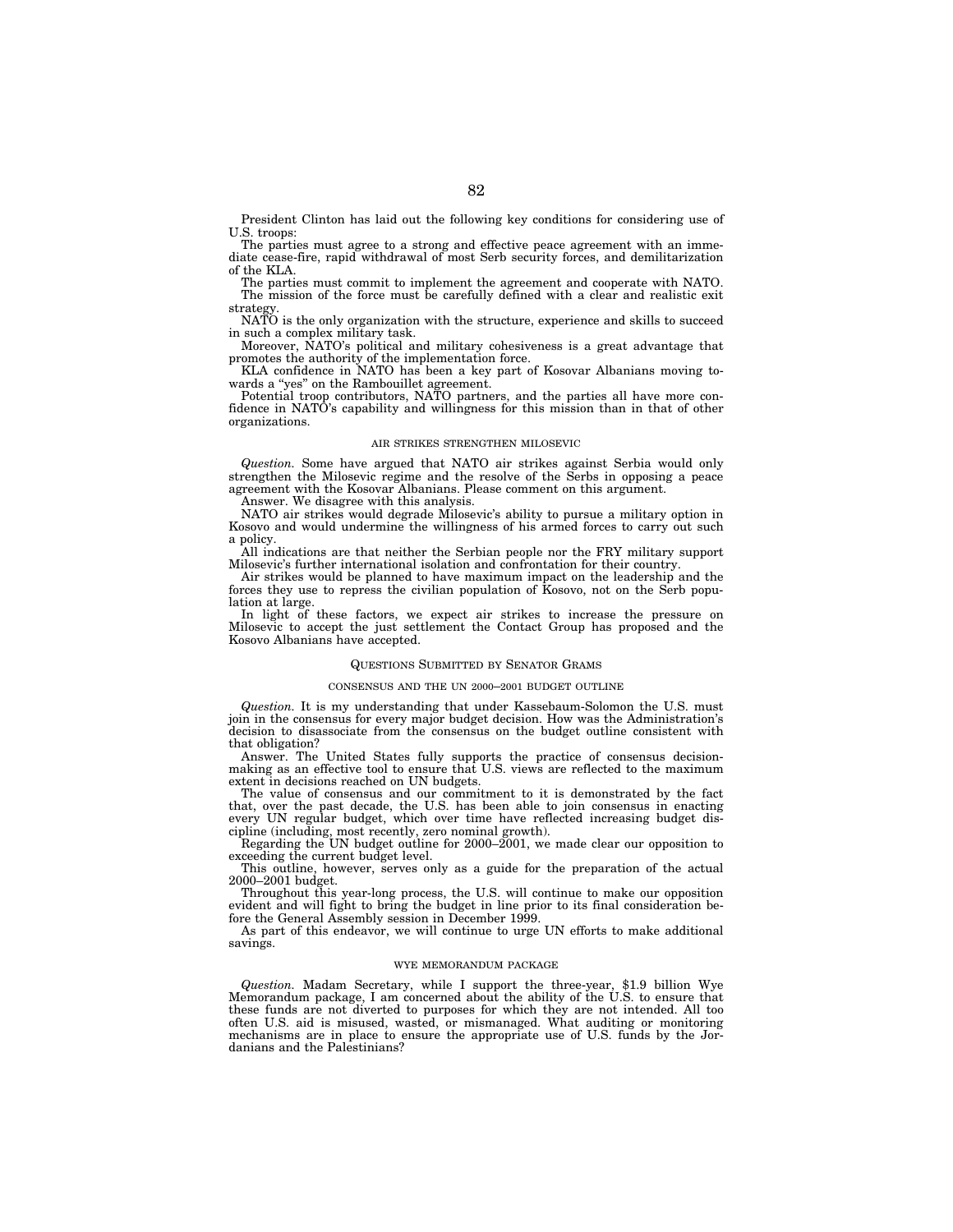Answer. Auditing and monitoring mechanisms are in place to ensure the appropriate use of U.S. funds by the Jordanians and the Palestinians.

In every case, USAID works through contractors or non-governmental organizations which are chosen according to strict USAID procurement and contracting regulations, and are closely and carefully monitored by USAID. The contractors or NGOs also receive regular, comprehensive independent audits.

In the case of the Palestinians, no financial assistance is provided directly to the Palestinian Authority or the PLO. All funds are used for development projects for the benefit of the Palestinian people, including water and sanitation projects, private sector development, and rule of law/democracy.

With AID providing \$375 million in development assistance over the last five years, there has been a clean track record regarding accountability of funds.

#### BUREAU OF EDUCATIONAL AND CULTURAL AFFAIRS

*Question.* Is the Administration still considering the possibility of creating a separate bureau for international exchanges and cultural affairs?

Answer. Such a bureau will be created. Congressional views were an important consideration in this decision.

The revised Reorganization Plan and Report of the President, sent to the Congress on March 31, makes known the decision to create a separate Bureau of Educational and Cultural Affairs once USIA integrates with State on October 1.

#### QUESTIONS SUBMITTED BY SENATOR WELLSTONE

*Question.* Do you intend to inform the Government [of China] that the U.S. is ready to sponsor a resolution on China at this U.N. Commission on Human Rights?

Answer. As Congress urged, the U.S. sponsored a resolution on China's human rights situation at the 55th session of the United Nations Commission on Human Rights. We tabled the resolution, which acknowledged progress China has made and discussed areas where serious problems remain, on April 16. We were successful in getting only one cosponsor, Poland, before the vote on April 23. Despite a vigorous lobbying effort we were unsuccessful in convincing any past cosponsor to sponsor again in 1999. The E.U., which had cosponsored the resolution with us in past years, declined to do so this year. Members of the E.U. also declined to co-sponsor the resolution in their national capacities. As it has every year that a China resolution has been tabled, the Chinese introduced a procedural no-action motion. This motion was passed 22 to 17 (a narrower margin than in 1997, the last time a resolution was tabled) and the resolution did not come to the floor for a vote.

We were disappointed by this outcome, but continue to believe that tabling the resolution was the right thing to do. It was also an important element of our policy of principled, purposeful engagement with China. Our primary goal in sponsoring the resolution was to focus international attention on the recent sharp deterioration in China's human rights record. We believed—and continue to believe—that there is no better place to do that than in the Commission, the world's preeminent forum on human rights. We have accomplished this goal, even though the Commission chose not to take action on our resolution.

#### CHILDREN IN ARMED CONFLICT

*Question.* As the use of child soldiers has gained international attention, the need for stronger international protections for children in armed conflict is becoming increasingly clear. In the last year, we have seen a number of initiatives in favor of establishing 18 as the minimum age for recruitment and participation in armed conflict, including a new United Nations policy establishing 18 as the minimum age for UN peacekeepers, resolutions adopted by the European Parliament and the World Council of Churches, and a growing number of countries that are evaluating their recruitment policies with a view to excluding those under 18 from military service. The U.S. Congress also passed a resolution in October that condemned the use of child soldiers, and urged the U.S. not to block efforts to establish 18 as the minimum age for participation in armed conflict. Given these developments and the urgent need for stronger protections for children, will the administration withdraw its opposition to an international ban on the recruitment or participation of children under 18 in armed conflict?

Answer. The United States strongly supports efforts to put an end to the use of child soldiers in conflicts around the globe. In recent years rebels, militias, and in some cases government forces have relied on child soldiers, some of whom are not even teenagers. With individual countries and through international agreements we have sought to stop this abhorrent practice.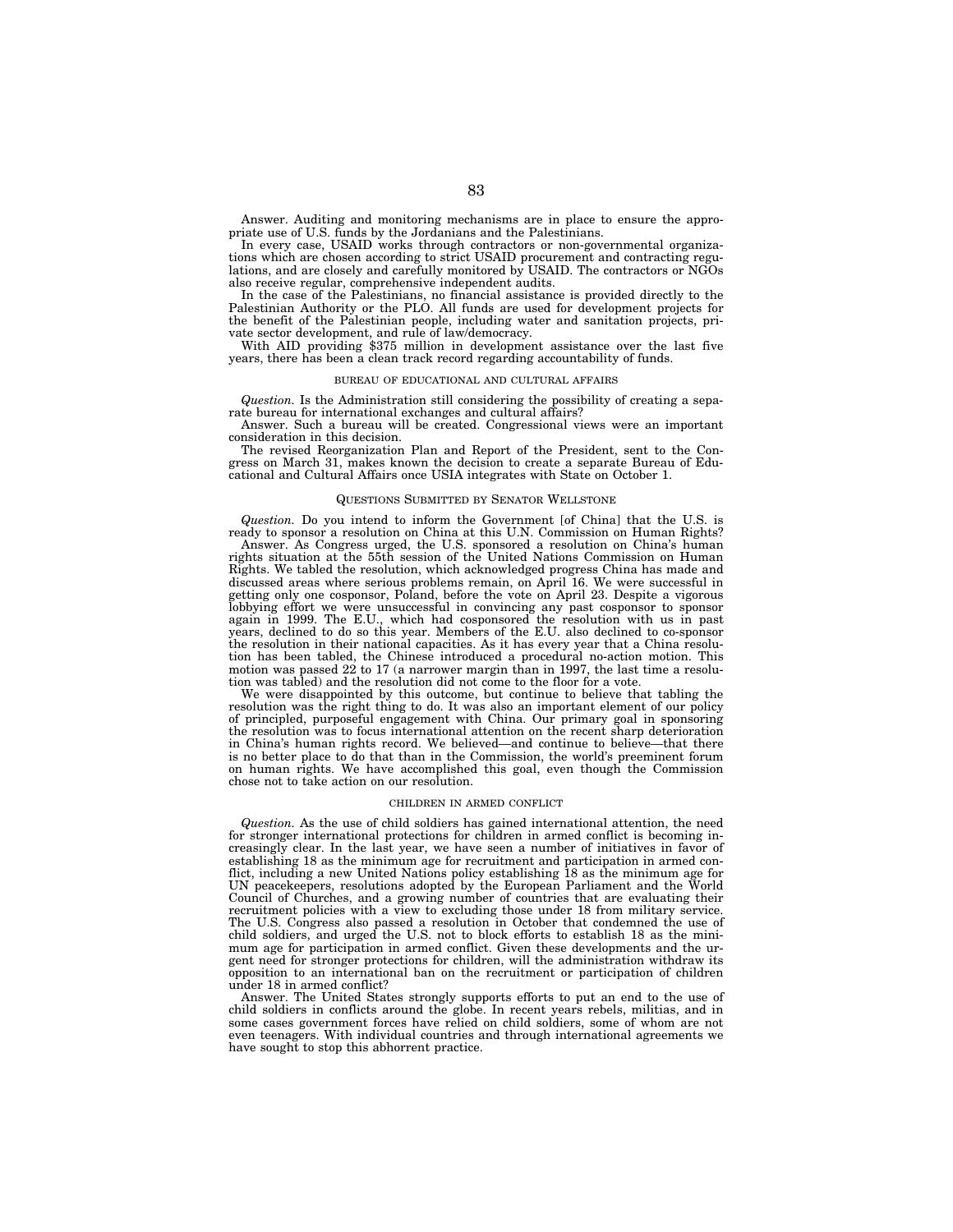Article 38(2) of the Convention on the Rights of the Child, like Additional Protocol I to the Geneva Conventions of 1949 (Article 77(2)), provides that states parties should take all feasible measures to ensure that persons who have not attained the age of 15 years do not take a direct part in hostilities, and that they are not recruited into the armed forces.

In negotiations on a proposed optional protocol to the Convention concerning involvement of children in armed conflict, the United States has supported provisions to set the minimum age of enlistment at 17 years and to impose an obligation on states to take ''all feasible measures'' to ensure that persons under 17 years of age do not take a direct part in hostilities. Such a requirement would be consistent with current U.S. law, which permits enlistment of persons age 17 with parental consent, as well as admission to the U.S. military academies.

Other participants in the negotiations support an 18-year age standard for both recruitment and participation in armed conflict. We continue to believe that a 17 year age limit is likely to achieve wider support in the UN General Assembly because it is easier to implement and more consistent with the laws of many states, including our own.

## REHABILITATION OF FORMER CHILD SOLDIERS

*Question.* Accounts of the use of children as soldiers by the Lord's Resistance Army in Uganda, and in the devastating Sierra Leone conflict make clear that child combatants may suffer not only physical injury or disability, but also psychological damage or rejection by their home communities. Rehabilitation and social reintegration programs are essential to help former child soldiers regain a place in civilian society and help prevent their re-recruitment into subsequent conflicts. How is the need for the demobilization, rehabilitation and reintegration programs for former child soldiers in conflict areas being incorporated into U.S. policy?

Answer. The United States places the highest priority on assisting young children throughout the world who are victimized by human rights abuses such as forced recruitment and abduction.

We are committed to working with other governments, UN agencies, international and non-governmental organizations, and other partners to address this problem.

Specifically, we are working closely with the UN High Commissioner for Refugees (UNHCR) and UNICEF with respect to programs to rehabilitate children through counseling, reconciliation, education and vocational training in the hope that these methods will facilitate their reintegration into civilian society, help them readjust to being children, and prepare them to lead constructive lives.

In 1998, the United States contributed over \$7 million to activities for refugee children, including over \$4 million for UNHCR's Children-at-Risk programs, which highlights particularly those children affected by armed conflict, including child soldiers, and over \$2 million for the Liberian Children's Initiative, a joint UNHCR/ UNICEF program to address the needs of children and youth in Liberia following seven years of war.

Because of the particular vulnerability of refugee and internally displaced children, the United States is working with UNHCR to strengthen its infrastructure and activities in order to better address the special protection and assistance needs of refugee children.

Specifically on the situation in Uganda, the United States condemns in the strongest terms the reprehensible acts of the Lord's Resistance Army and is helping the Ugandan Government in its efforts to end this terrible problem. The Northern Uganda Initiative, announced by the First Lady during a March 1998 visit to Uganda, is a 3-year, \$10 million project to provide targeted U.S. assistance where it is most needed. The United States is also providing monetary and training assistance to the Ugandan People's Defense Force (UPDF) to improve its effectiveness in defending Ugandans against terrorist and insurgent attacks from Sudan. The training includes a focus on respect for basic human rights. We are concerned that a military response is not enough and have encouraged the Government of Uganda to pursue in parallel a political track to resolve the crisis.

In Sierra Leone, USAID recently awarded a \$1.5 million grant to UNICEF for assistance to war-affected children, including documentation and tracing of unaccompanied children and reunification with their families, demobilization, elimination of the use of under-age combatants, and community reintegration of former child soldiers. In addition, to date in FY99, the United States has provided \$5 million in non-lethal logistical support to the West African ECOMOG peacekeeping force that is attempting to restore security and stability to Sierra Leone.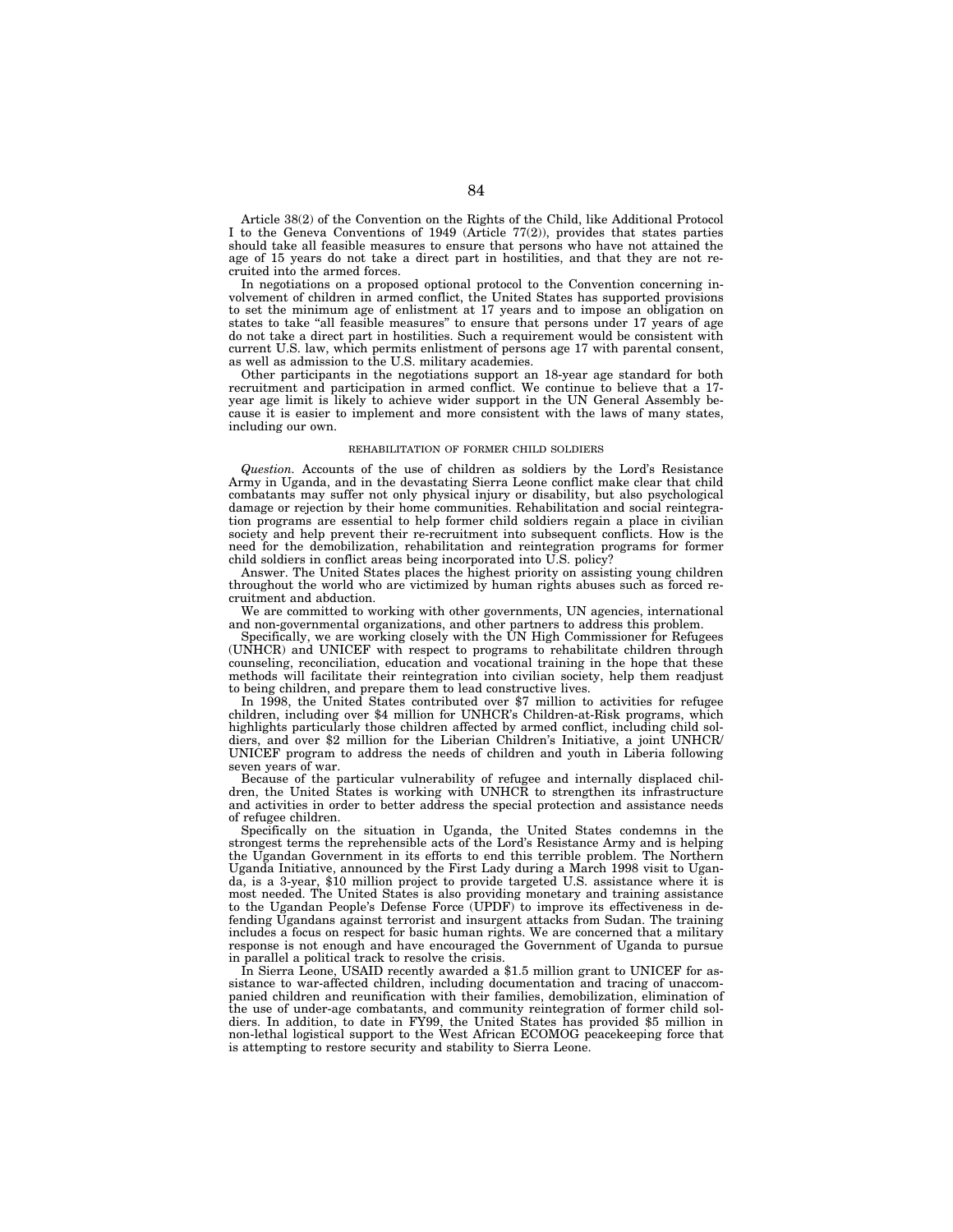## **Additional Material Submitted for the Record**

## PREPARED STATEMENT OF SENATOR JOHN ASHCROFT

Mr. Chairman, this hearing could not be more timely, in my opinion, to deal with an increasingly serious problem during this Administration: the disorderly definition of U.S. national interests abroad and the haphazard use of military force to achieve those objectives. The still-likely possibility that U.S. troops could be involved in Kosovo reinforces the longstanding concerns I have had about how our armed forces are being used.

Whether it be an inconsistent policy toward Iraq, or repeated deployments of U.S. troops for less than vital national security interests, our military forces are often left to compensate for the lack of foresight in this Administration.

The Senate is dealing with legislation right now to try and arrest declining readiness and morale in our armed forces, forces that are severely overextended. Defense spending has declined in real terms by 27 percent since 1990, but the pace of operations abroad has risen dramatically.

In the 1990s, operational missions increased 300 percent while the force structure for the Army and Air Force was reduced by 45 percent each, the Navy by approximately 40 percent, and the Marines by over 10 percent. Contingency operations during this Administration have exacted a heavy cost: \$8.1 billion in Bosnia; \$1.1 billion in Haiti; \$6.1 billion in Iraq.

Generally speaking, the success of our diplomacy has an inverse relationship to the number of times we send U.S. soldiers abroad. The number of deployments under this Administration is perhaps the most telling indicator of a incoherent foreign policy. In light of possible U.S. involvement in Kosovo, I would appreciate the Secretary addressing several issues.

• What is the vital national interest in Kosovo and what can be achieved by the deployment of U.S. forces there? The Administration has put itself in a difficult position where some sort of U.S. involvement in Kosovo is almost guaranteed. If a settlement is not reached, we probably will bomb with NATO warplanes; if the Serbs and Kosovo Albanians reach an agreement, we send as many as 4,000 U.S. troops to enforce the settlement. To what end is this commitment being made?

Nation-building exercises are questionable endeavors. Our forces have been in Bosnia two years past the original deadline, with no end in sight. Haiti's constitutional government is collapsing. Nation-building exercises are tying U.S. forces down in peripheral areas and undermining our ability to address real security threats.

• More generally, what is the Administration's policy on military intervention: If U.S. forces should be in Kosovo, where 2,000 people have died, should they be in Sudan, which has had 2 million casualties in its civil war? Should U.S. forces be in the Democratic Republic of Congo or Angola or the Caucusus?

These questions must be addressed. The American people need to have a clear understanding of when their sons and daughters will be placed in harm's way—they deserve a consistent policy for military deployment, not just a reactive diplomacy where U.S. soldiers are sent to the crisis receiving the most media attention.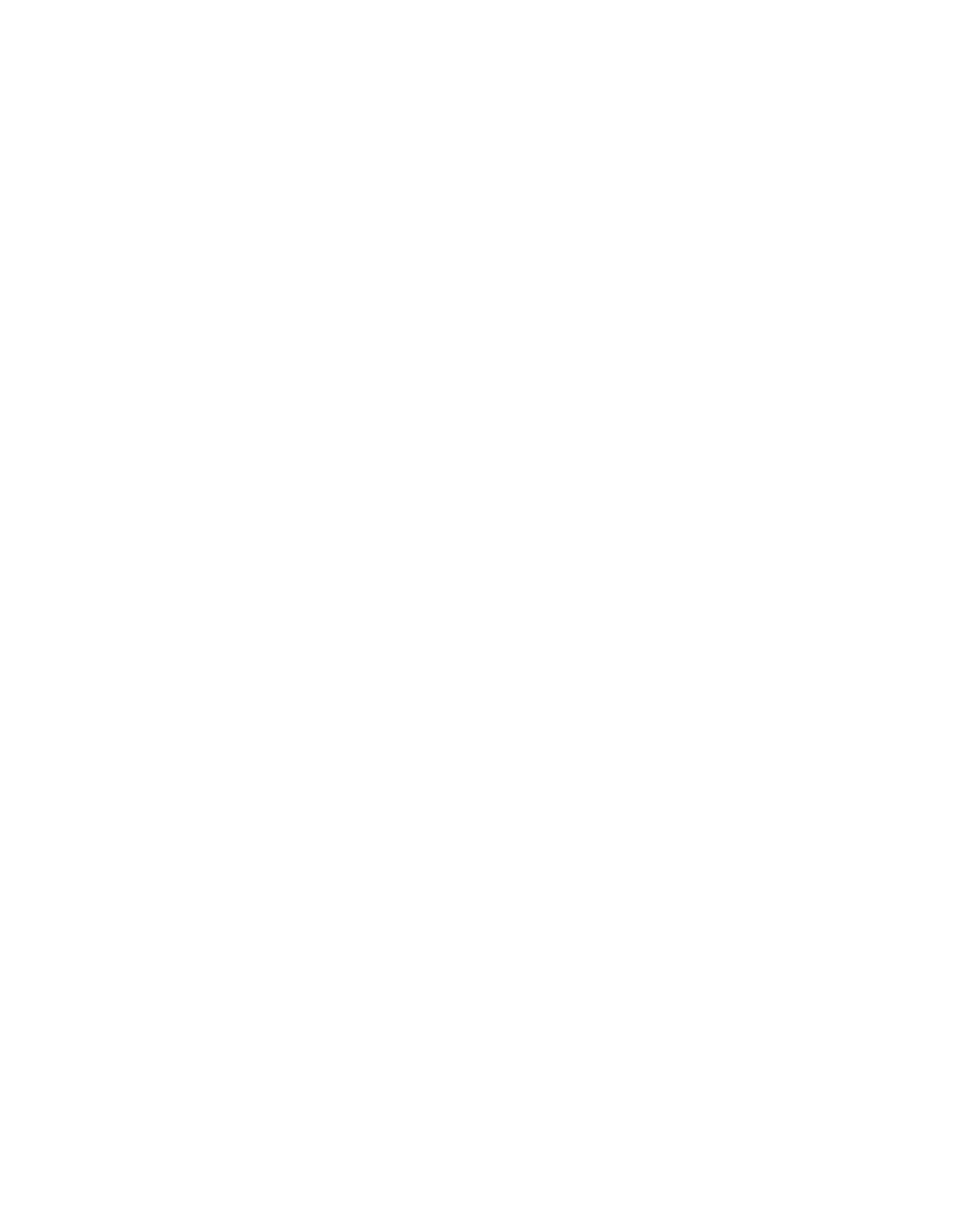# **FISCAL YEAR 2000 ADMINISTRATION OF FOREIGN AFFAIRS BUDGET**

## **THURSDAY, MARCH 4, 1999**

U.S. SENATE,<br>SUBCOMMITTEE ON INTERNATIONAL OPERATIONS,<br>COMMITTEE ON FOREIGN RELATIONS,<br>*Washington, DC.* 

The subcommittee met, pursuant to notice, at 2 p.m., in room SD–419, Dirksen Senate Office Building, Hon. Rod Grams (chairman of the subcommittee) presiding.

Present: Senators Grams and Boxer.

Senator GRAMS. The hearing will come to order.

First, I would like to say that it is a pleasure to have Senator Boxer here in her new role as the ranking member of this subcommittee. We have worked together on international issues regarding trade in the past, and I am looking forward to working with her to ensure proper oversight of the U.S. foreign policy apparatus and international organizations.

The purpose of this hearing is to examine the administration's fiscal year 2000 request for the State Department's administration of foreign affairs budget. However, there is one aspect of this budget which is decidedly not routine. Namely, this is the first budget request that reflects that ACDA and USIA will be folded into the State Department.

Last year, I worked long and hard to pass the State Department reorganization bill, because I am convinced that, as a Nation, we are more likely to achieve our goals if we have a single voice representing the administration's position in the conduct of foreign relations, rather than a bunch of competing fiefdoms which undercut the authority of the Secretary of State.

This bill did not go as far as I would have liked—AID is not fully integrated into State—but I am hopeful that it too will occur. I am disappointed, however, that no savings are projected in this budget due to the consolidation. There must be administrative overlap, and I hope that is eliminated sooner rather than later.

And I must say that while I agree with most aspects of the President's reorganization plan, I do have a major concern that I know is shared by the chairman and ranking member of the Foreign Relations Committee. I believe that it would be a mistake to place the exchange and information functions into a single bureau. I was given a verbal commitment by this administration during the negotiations over the State Department reorganization bill—as was Senator Helms and Senator Biden—that exchanges would receive its own bureau with its own assistant secretary.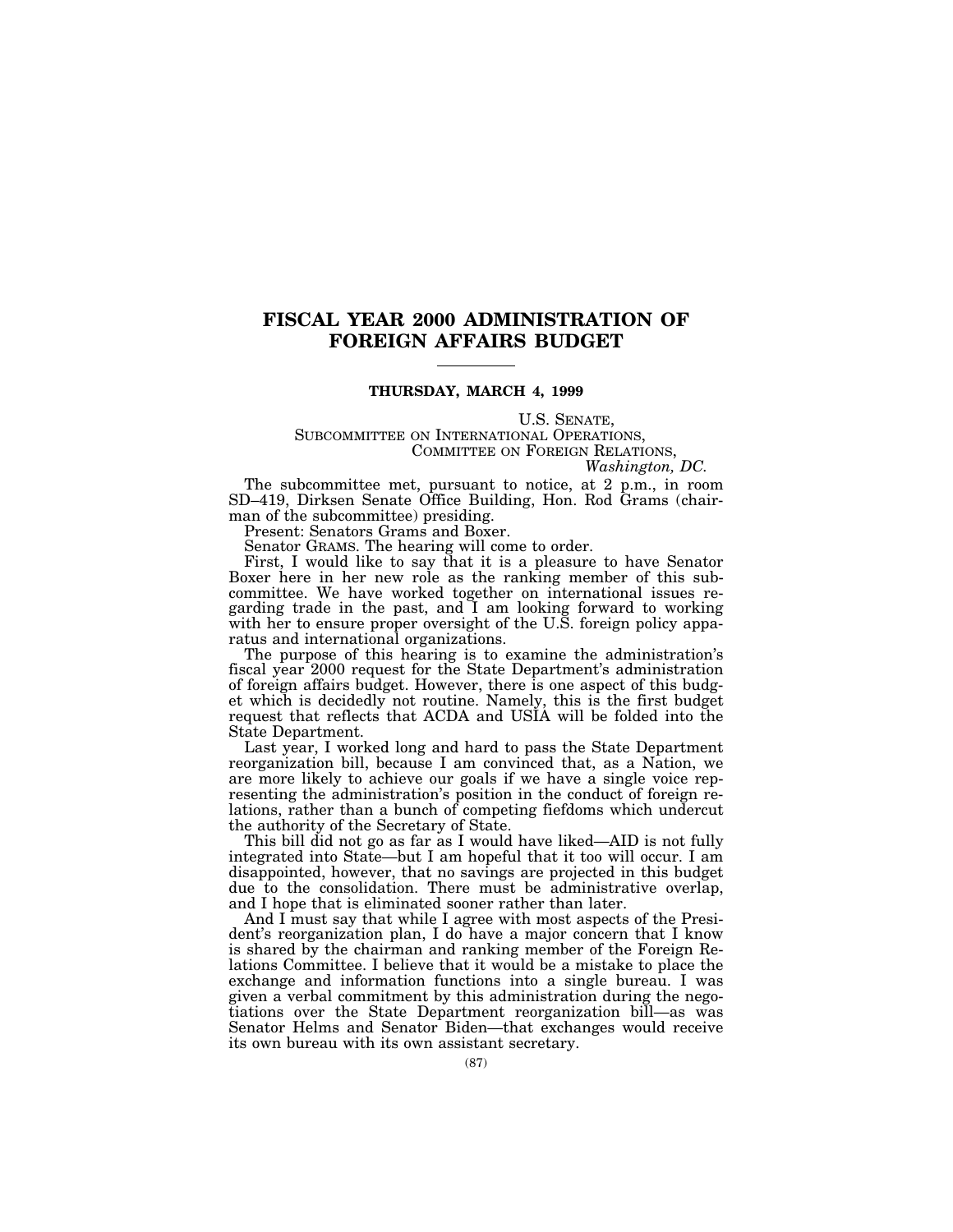So, on a personal level, I hope the administration will act in good faith to remedy this oversight. On a policy level, the ability of exchanges to foster mutual understanding between nations could be jeopardized if they are viewed as just another propaganda tool. And there is a very real threat this would occur if exchanges are pared with information services that do use propaganda to influence opinion outside the United States. There is a reason that section  $112(d)$ of the Fulbright-Hayes Act exists in law—to make sure the mission of the Bureau of Educational and Cultural Exchanges is not diluted.

I am afraid that the President's plan goes against both the spirit and the letter of the law in this area. I am prepared to introduce legislation to establish an assistant secretary for exchanges under the current caps if the administration fails to act on its own.

Another matter of the utmost importance is embassy security. Embassy security and maintenance is funded under the administration of foreign affairs budget, and in the past I have focused on this issue during these oversight hearings. Given that next week we will be having a full committee hearing with Admiral Crowe as a witness, I will save my questions for that time. However, I am going to take this opportunity to state that I do have several concerns with the administration's request for an advance appropriation for fiscal years 2001 through 2005 of \$3 billion for construction costs of relocating embassies at high security risk locations.

I want to make sure that these funds are not squandered and are spent on the intended purpose. I hope that both GAO and the State Department inspector general are being included in the planning stages, so that State's security program strategies overcome the problems encountered in the Inman program. I would like to discuss moving up the funding to fiscal year 2000, and would even be amenable to increasing the funding. I would be happy to work with the administration to draft an appropriate authorization for such funding, but I will oppose just writing a check from the taxpayers' bank account without any safeguards in place.

With that, I would like to welcome our witnesses: the Honorable Bonnie Cohen, Under Secretary for Management at the Department of State; Mr. Benjamin Nelson, Director of the National Security and International Division at the General Accounting Office; and Ms. Jacquelyn Williams-Bridgers, Inspector General at the Department of State.

Ms. Cohen, we will begin with you.

## **STATEMENT OF BONNIE R. COHEN, UNDER SECRETARY OF STATE FOR MANAGEMENT**

*[Under Secretary Cohen was accompanied by Pat Kennedy, Assistant Secretary for Administration; Janice Bay, Principal Deputy Assistant Secretary, Bureau of Personnel; Donna Hamilton, Consular Affairs, Department of State.]*

Ms. COHEN. Thank you very much. I am pleased to be here today to discuss management issues at the Department of State.

United States foreign policy is a cornerstone of domestic wellbeing. The cold war may be over, but global issues challenge the fundamental tenets of democracy and free trade. Events around the world affect our everyday lives, from jobs to mortgage rates to the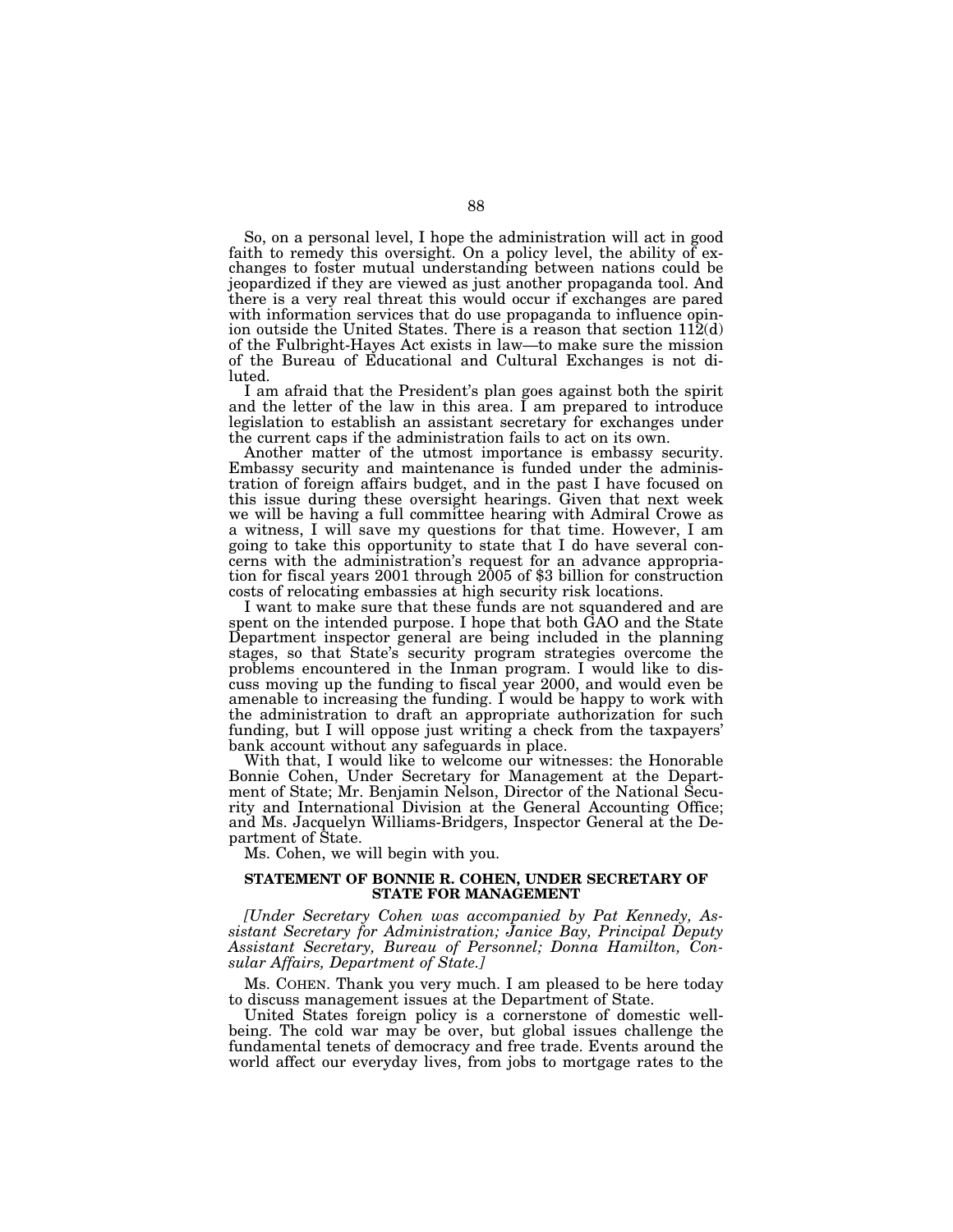price of vegetables. Corruption, terrorists and narco-traffickers threaten the global system on which our Nation's prosperity depends. We must be active and vigilant, as the Secretary has said, to confront these issues in order to preserve and protect America's power and position in the new century.

The Department of State, as you know better than I, is the overseas platform on which America conducts its policy, encourages agricultural exports, and combats international terrorism and drugs, among many other activities. To carry out its global responsibilities, the Department of State maintains about 260 diplomatic and consular posts which provide the necessary infrastructure for about 30 other U.S. Government agencies. Our diplomatic posts not only carry out our relations with foreign leaders, they also assist American citizens, support U.S. business and develop the extensive local contacts that are essential to effective relations.

When we discuss the operations of the Department of State, we are talking about helping the more than 6 million Americans who are issued passports in the United States annually and the almost quarter-million Americans who need passports while overseas, often to replace ones they lost.

Our embassies assist with over 2,000 child custody cases, over 6,000 missing person searches, 3,000 repatriations, more than 400 emergency medical evacuations, and more than 15,000 overseas adoptions a year. They also provide assistance on the deaths of about 6,000 Americans abroad each year, helping families and other loved ones as they deal with foreign regulations. In 1997, there were about 5,700 prison visits to Americans by consular officials abroad.

Tourism is the second or third largest industry in America, and international tourism is one of the most important components of this. Our missions issue visas to almost 6 million foreigners who visit the United States as tourists each year, and screen each visa applicant to prevent illegal immigration, protecting us against terrorism and felons. Over 1.5 million non-immigrant visas were refused last year.

We issue travel warnings for countries to which we consider it unsafe for Americans to travel, and we have currently about 30 warnings in effect. In 1998, we issued 69 travel warnings. In addition, we carried out 17 evacuations of Americans during crises around the world.

We support American business overseas, reducing trade barriers, ensuring a level playing field, and increasing opportunities for U.S. business in foreign markets.

The U.S. Government, operating under the State Department umbrella overseas, fights crime and combats terrorism on an international scale. Through law enforcement training, technical assistance, extradition treaties, mutual legal assistance agreements, and information exchanges, we combat firearms trafficking, alien smuggling, money laundering, and more. In fact, law enforcement is the fastest growing area of our activities overseas.

Today, more than ever before, U.S. diplomacy is a direct reflection of our domestic priorities. Agencies from EPA to Defense, to Transportation, to HHS and CDC, are represented in our embassies. In my first year and a half at the Department, I have been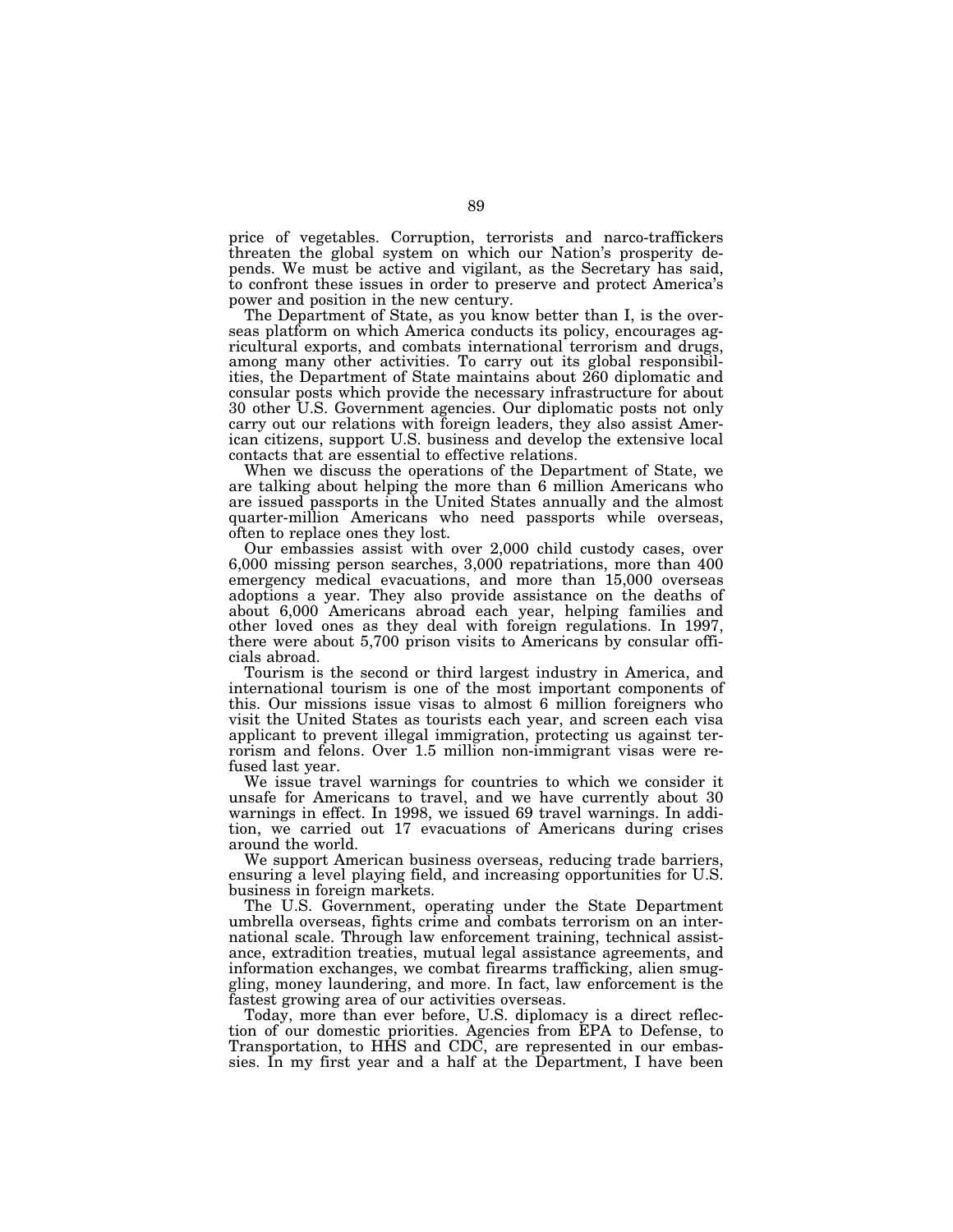struck again and again by the scope and complexity of our operational requirements and the need for additional resources.

The state of disrepair of many of our buildings overseas is actually shocking. And as to security, our top priority, over 80 percent of our embassies do not have adequate setback from the street and are in need of substantial upgrade. You will be hearing about that in detail at your hearing next week.

In the last 2 years, with Congress' bipartisan help, we have begun to reverse this erosion in diplomatic readiness. In particular, I would like to thank you for your bipartisan support of the President's \$1.4 billion request for the emergency supplemental appropriation this summer.

As you know, though, we face major management challenges. But we are addressing them, even within the resource constraints. First, we have brought on board new leadership in some key management areas:

Assistant Secretary for Diplomatic Security, David Carpenter, who will be testifying next week, took his post immediately after the August bombings, and brings to the Department 26 years of experience with the Secret Service. He is the first Assistant Secretary for Diplomatic Security with a law enforcement background.

Chief Financial Officer Bert Edwards brings 34 years experience in public sector accounting at Arthur Andersen, the international accounting firm, where he was a partner and a consultant.

And Chief Information Officer Fernando Burbano joined the Department in May last year after being Director of Information Systems for the National Institutes of Health. And of course you know the depth of experience and capabilities of Pat Kennedy, Assistant Secretary for Administration in the Department.

Pat is leading up the reorganization effort that you talked about, and he will describe it right now.

Mr. KENNEDY. I appreciate very much this opportunity. As you have noted, our interest and support of reorganization is substantial, and they reflect the high priority both the President and the Congress give to this endeavor. The Foreign Affairs Reform and Restructuring Act requires the President to submit a detailed plan and report to the Congress, which he did on December 30. The administration may need to submit some revisions to this plan and report.

We have received a number of comments from the Congress, including this committee, within the last week. And I will be meeting personally with the Secretary next week, when she returns from the Far East. We are giving all of these views expeditious consideration, to enable the President to make any appropriate revisions within the 90-day clock.

We are continuing extensive planning as we move quickly in implementation as the 90-day clock period draws to a close. This planning involves everything from personnel and floor space to how best to assure that the key missions of public diplomacy, arms control and nonproliferation and sustainable development have their rightful place in the new organization. In this regard, on February 2, Secretary Albright wrote welcoming letters to the heads of the other three affected agencies, ACDA, AID and USIA. They high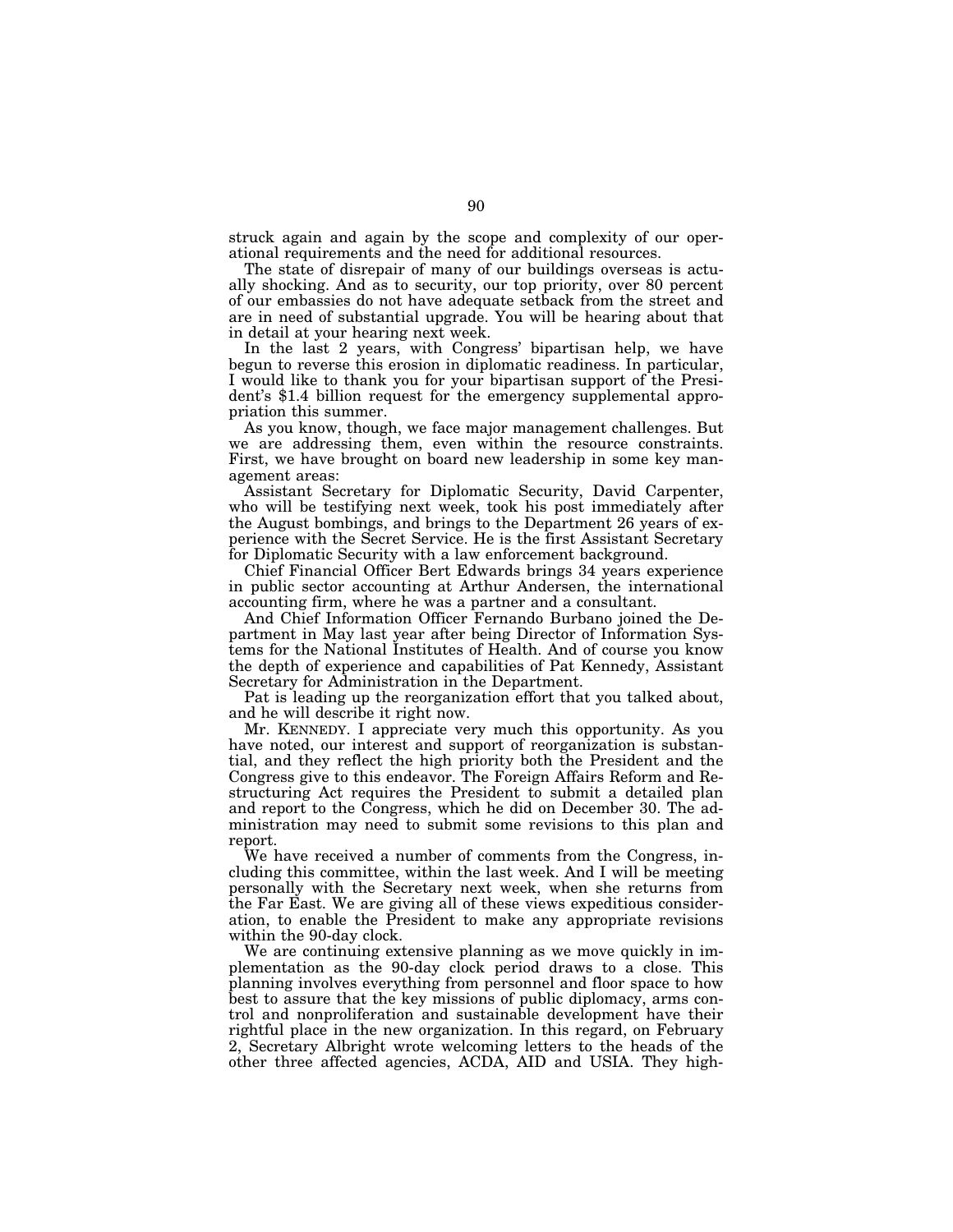lighted the importance of these missions and note our plans for new structures in the Department.

The Secretary and others have held a number of town meetings and other discussions with employees both here and abroad. Information is on our Internet Web site, and our Foreign Service Institute will shortly conduct a special course for in-coming State Department employees. In short, we are doing all that we can to ensure that the reorganization is implemented in an open and transparent environment.

And, going to the point the chairman made, we have every intention of identifying and making savings in this activity. However, to be frank, Mr. Chairman, we do not believe that we are going to be seeing those savings in the first year. The cost of merging and amalgamating computer systems, personnel systems, and even the physical plant of the three agencies will push those savings off into the outyears. But the Secretary has made it very clear, in open discussions and in private discussions with me, that she expects me to find and identify those savings and identify them to Under Secretary Cohen.

Ms. COHEN. If I could continue just with some of the management changes that have occurred. I know some of these have been of concern to you in past years. One has been the sale of excess property overseas. We have instituted a new panel that involves not just the leadership of the Department, but people from other agencies outside the Department.

In an instance where we have identified a surplus piece of property but there is some question as to whether it will be sold. We have independent people looking at it. In addition, we have signed a memorandum of understanding with the I.G. that as she and her team make tours around the world to our posts, they will be looking for surplus property and making recommendations to us.

We also had a Harvard Business School study done of our procedures last year. They had suggestions on ways we could benchmark how well we are doing but, on the whole, thought we were doing a pretty good job.

We have an unqualified audit opinion for 1997, and we anticipate that in 1998. We will be ready within the Department for the year 2000. As of the end of March, we expect to be about 90 percent implemented. We are rolling out around the world two major new computer systems. One is the ALMA system, which people use every day to do their work in embassies.

The other is the consular system which we use for looking up visa applicants and clearing them. In both cases, we have teams of Americans that have been cleared to go around the world installing these systems. In both cases, we have installed the systems and they are working in our busiest posts. And we will be done come this summer. So, we are on schedule with those systems.

In addition, we are active with John Koskinen—and I will be testifying tomorrow before Senator Bennett—on the international implications of Y2K and the steps we are taking. We have taken two steps in the Department. We have issued our first travel warning to Americans, telling them to be aware of this as they make their travel plans for the new year.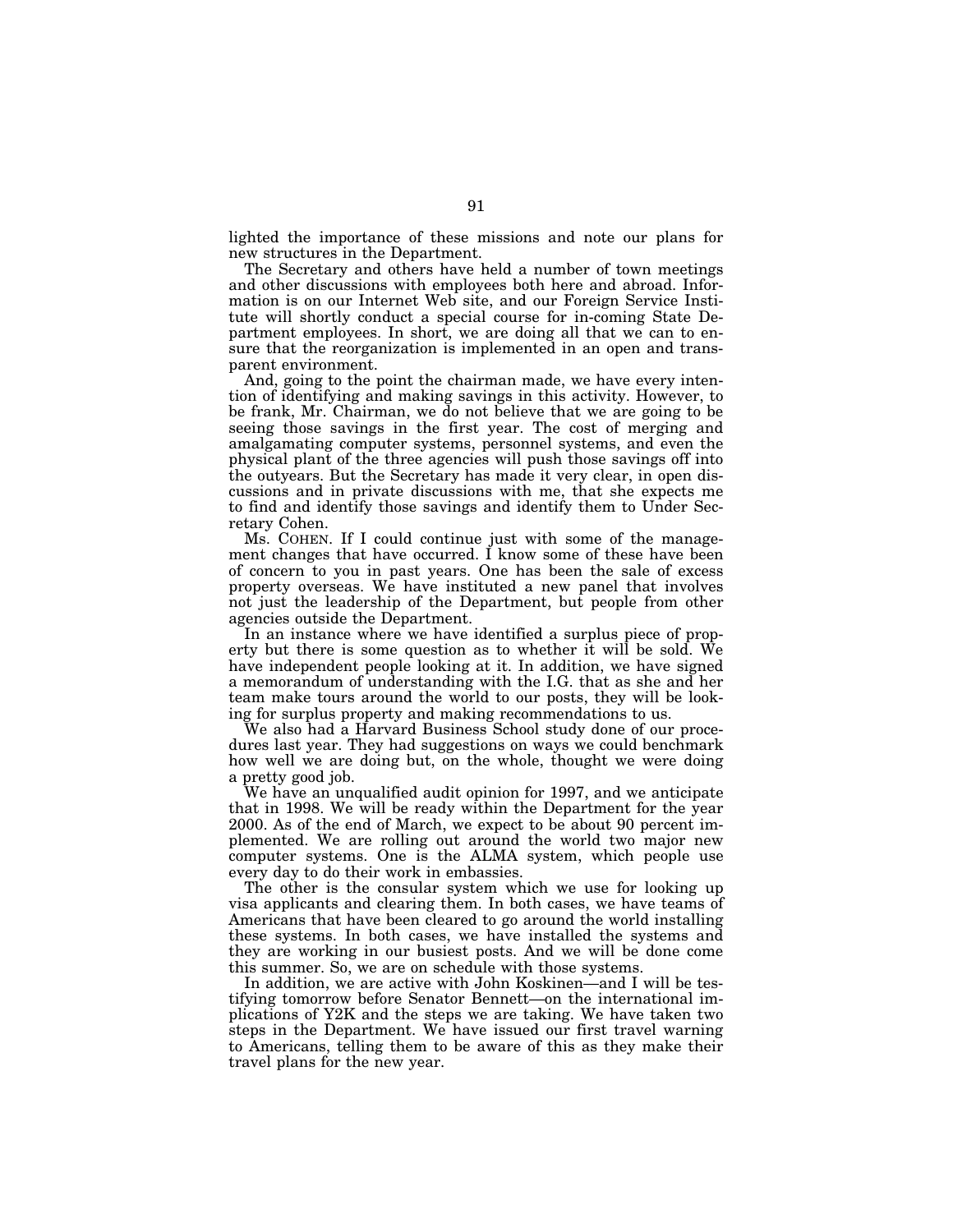In addition, we have sent out a notice to our employees around the world, asking essential employees—telling essential employees—to be on duty, basically, over the new year's period in case there are problems for Americans overseas.

I would like to touch, though, on our personnel resources, which are really quite limited. The need for adequate training competes directly against the need to have personnel in the field. People simply cannot be in training and performing their activities at the same time.

In 1998, again with support from Congress, we were able to begin to address these challenges by stabilizing employment at the 1997 levels. We have initiated more aggressive hiring programs. One of our biggest areas of employment gap was information processing people. We had a vacancy of 200 people in a work force of about 1,100. We are having a lot of trouble recruiting.

Last Saturday, we had our first open house at the Foreign Service Institute. We advertised on the Internet, in the Post, at all the colleges, at all the junior colleges, in the technology newspapers, and we got over 1,100 people to come. We had screening there so they could be tested and fingerprinted. And we were able to give something like I think 150 offers, pending clearance. And it was a very interesting group of applicants because, on the whole, they were people with work experience and very diverse. So, we are encouraged about their response.

In addition, we have a contract with STG and McKinsey & Company to examine our ability to attract, retain and develop executive talent in the State Department. This is a real concern, I think, of the Secretary's and mine. The State Department has been known for years to be able to attract some of the best people to Federal service. And with the unemployment rate so low in the United States, we want to be sure that we can continue to attract and motivate people into our jobs.

So, we are studying that with McKinsey, who has done a similar study of 80 of the most successful corporations in America—many of them the California corporations that Senator Boxer talked about—to see how they attract and retain people. So, we hope to learn from that. We should have those results in a couple of weeks.

We are obviously very active in implementing the border crossing card program. We do not anticipate that the Government as a whole will meet the October 1 deadline. We have to have more support in the INS area.

As we have outlined, the Department is making strides to address a range of management issues and to improve our ability to do America's important business around the world. With your assistance, we can work to sustain these programs and the people we need to serve America and our Nation's interests.

Thank you.

[The prepared statements of Ms. Cohen and Mr. Kennedy follows:]

PREPARED STATEMENTS OF BONNIE R. COHEN, UNDER SECRETARY OF STATE FOR MANAGEMENT AND PATRICK KENNEDY, ASSISTANT SECRETARY OF STATE FOR AD-MINISTRATION

Under Secretary COHEN. Thank you very much. I am pleased to be here today to discuss management issues at the Department of State.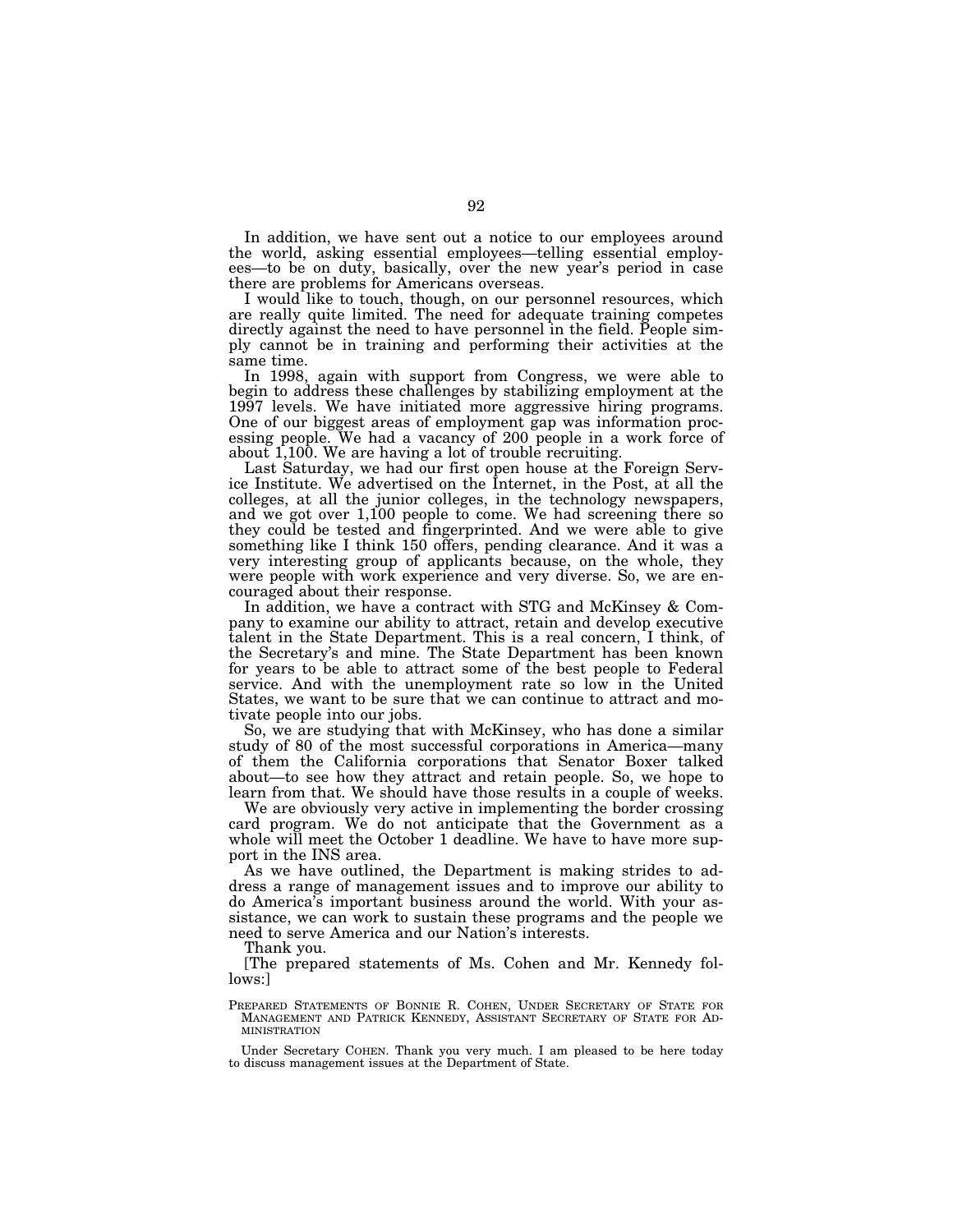U.S. foreign policy is a cornerstone of domestic well-being. The Cold War may be over, but global issues challenge the fundamental tenets of democracy and free trade. Events around the world affect our everyday lives, from jobs to mortgage rates to the price of vegetables. Corruption, terrorists and narco-traffickers threaten the global system on which our nation's prosperity depends. We must be active and vigilant, as the Secretary has said, to confront these issues in order to preserve and protect America's power and position in the new century.

The Department of State, as you know better than I, is the overseas platform on which America conducts its policy, encourages agricultural exports, and combats international terrorism and drugs, among many other activities. To carry out its global responsibilities, the Department of State maintains about 260 diplomatic and consular posts which provide the necessary infrastructure for about 30 other U.S. Government agencies. Our diplomatic posts not only carry out our relations with foreign leaders, they also assist American citizens, support U.S. business and develop the extensive local contacts that are essential to effective relations.

- When we discuss the operations of the Department of State, we are talking about helping the more than 6 million Americans who are issued passports in the U.S. annually and the almost quarter million Americans who need passports while overseas, often to replace the ones they lost.
- Our embassies assist with over 2,000 child custody cases, over 6,000 missing person searches, close to 3,000 repatriations, more than 400 emergency medical evacuations, and more than 15,000 adoptions a year. They also provide assistance on the deaths of thousands of Americans abroad each year—about 6,000 in 1997—helping families and other loved ones as they deal with foreign regulations. In 1997, there were about 5,700 prison visits to Americans by consular officers abroad.
- Tourism is the second or third largest industry in America. International tourism is one of the most important components of this. Our missions issue visas to the almost 6 million foreigners who visit the U.S. as tourists each year and screen each visa applicant to prevent illegal immigration, protecting us against terrorism and felons.Over one and a half million non-immigrant visas were refused in FY 1998.
- We issue Travel Warnings for countries to which we consider it unsafe for Americans to travel. We currently have 29 Travel Warnings in effect. In 1998, we issued 69 Travel Warnings, approximately twice the number issued in 1997. We often use Public Announcements to disseminate information on credible and specific threats to the American public or American interests. In 1998, we issued 137 announcements, up from 110 in 1997.
- In addition, we carried out evacuations of Americans during 17 crises around the world last year.
- We support American businesses overseas, reducing trade barriers, assuring a level playing field and increasing opportunities for U.S. business in foreign markets. In 1970, trade with other countries contributed only 11 percent of total Gross Domestic Product (GDP). In 1997 foreign trade accounted for 25 percent. As the world's largest exporter, the U.S. exported a total of \$932 billion in goods and services during 1998, a 51% increase from the 1992 level of \$617 billion.
- The U.S. Government, operating under the State Department umbrella overseas, fights crime and combats terrorism on an international scale. Through law enforcement training, technical assistance, extradition treaties, mutual legal assistance agreements, and information exchanges, we combat firearms trafficking, alien smuggling, money laundering, and more. We are fighting illegal drugs with our colleagues in other branches of government. Currently over 6% of Americans operating in U.S. missions overseas are involved in law and drug enforcement. And law enforcement personnel are the fastest growing segments of our missions.

Today, more than ever before, U.S. diplomacy is a direct reflection of our domestic priorities. Agencies from EPA to Defense to Transportation to HHS to CDC are resident in our embassies, and Department employees comprise only one-third of our civilian presence abroad.

In my first year and a half at the Department, I have been struck again and again by the scope and complexity of our operational requirements and the need for adequate resources. In the last seven years, the real dollar budget of the Department of State has declined in response to the creation of new states in the former Soviet Union and in Eastern and Central Europe. At the same time our workload in some areas like passport and visa issuance has increased by more than 20%. This geographic expansion with no reduction in functions has clearly stretched State resources thin, and the impact of this erosion is felt not just in the Department of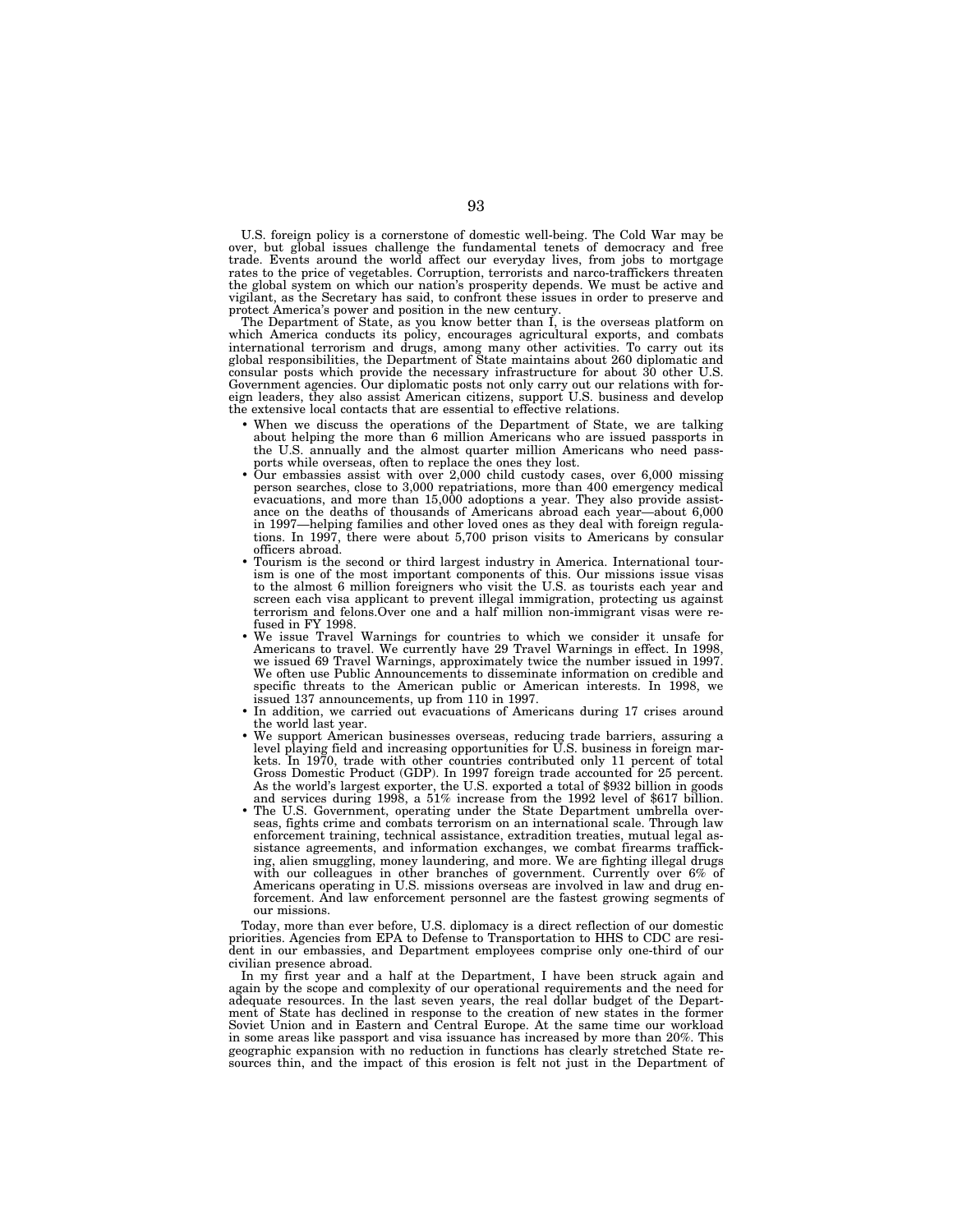State, but by all the agencies for whom the Department provides an overseas platform. It is one of the causes of many of the management challenges we face. The state of disrepair of many of our buildings overseas is shocking. As to secu-

rity, our top priority, over 80% of our embassies do not have adequate setback from the street and are in need of substantial security improvements. For example, our posts in China are overcrowded and seriously in need of improvements in safety and security. At our Embassy in Beijing, sewer gas leaks through the building. This De-<br>partment needs a sustained infusion of funds for building security, people and train-<br>ing, or we will not be able to maintain our worldwid to offer U.S. Government employees, and everyone who does business with the De-partment, a safe, secure, and well-managed environment. Remember that in Nairobi, over 240 Kenyans were killed, and 5,000 wounded.

In the last two years, with Congress's bipartisan help, we have begun to reverse<br>this erosion in diplomatic readiness. In particular, I would like to thank you for your<br>bipartisan support of the President's \$1.4 billion re Appropriation. In the aftermath of the horrible terrorist bombings of our embassies in Nairobi and Dar es Salaam last August, your help made it possible to respond quickly to provide medical and other assistance to the bombing victims, begin the restoration of our operations in Kenya and Tanzania, and implement important additional security measures at our diplomatic missions worldwide.

As you know, though, we face major management challenges, but we are addressing them even within these resource constraints. First, we have brought on board new leadership in some key management areas in the past year. Assistant Secretary for Diplomatic Security David Carpenter took his post immediately after the August bombings and brings to the Department 26 years of experience with the Secret Service. He is the first Assistant Secretary for Diplomatic Security with a law enforce-ment background. Chief Financial Officer Bert Edwards brings 34 years experience in the public sector at Arthur Andersen, LLP, the international accounting firm, where he was a partner and consultant. Chief Information Officer Fernando Burbano joined the Department in May last year after several years of public and private sector experience in the information technology field, including as Director of Computer and Communications and Director of Information Systems for the National Library of Medicine at the National Institutes of Health.

And of course you all know of the depth of experience and capabilities of Pat Kennedy, Assistant Secretary for Administration at the Department. I now turn to Pat to tell you where we stand on the integration of ACDA and USIA with the State Department.

Assistant Secretary KENNEDY. Thank you for this opportunity to address the status of reorganization efforts. They are substantial, and reflect the high priority the President and the Congress give to this issue.

The Foreign Affairs Reform and Restructuring Act requires the President to submit a detailed Plan and Report to the Congress, which he did on December 30. The<br>Congress has 90 days to review it. The Administration may need to submit some<br>revisions to the Plan and Report. We have received a number of Congress, some in the last few days. We are also in touch with NGOs and others who are expressing interest in reorganization. We are giving all these views expeditious consideration, to enable the President to make appropriate revisions within the 90-day clock.

We are continuing intensive planning so we can move quickly on implementation as the 90-day clock ends. Planning involves everything from personnel and floor space to how best to assure the key missions of public diplomacy, arms control and nonproliferation, and sustainable development. In this regard, on February 2 Sec-retary Albright wrote welcoming letters to the heads of the other three affected agencies—ACDA, USAID, and USIA. They highlight the importance of these mis-sions, and note our plans for new structures in the Department.

The Secretary and others have held a number of town meetings and other discus-sions with employees, here and abroad. Information is on an Internet web site, and FSI will conduct a special course for incoming State employees. In short, we are doing all we can to ensure that reorganization is implemented in an open and transparent environment.

I will be pleased to answer your questions.

Under Secretary COHEN. Thank you, Pat. I would now like to say a few words about strategic planning at the Department.

### *Planning*

Our goal this year is to bring the Department's Performance Plan into closer compliance with GPRA using new technology to tie our posts in the field, our bureaus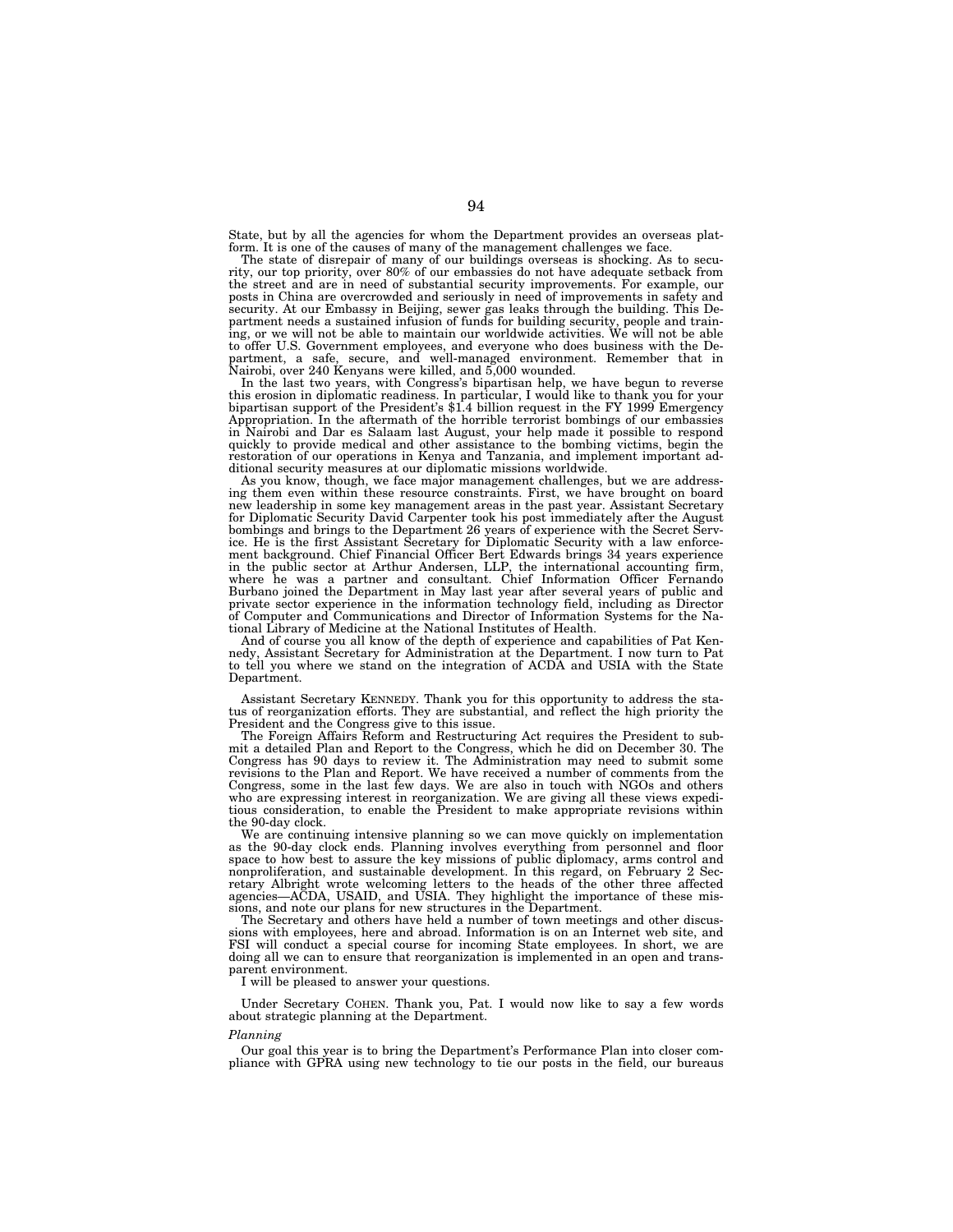in Washington and ultimately our sister agencies to create one overarching foreign policy planning document. We believe the progress we have made this year is an important step in this direction.

With the incorporation of significant improvements in both data collection and the use of information technology, we have streamlined and greatly enhanced our ability to tie resources to our strategic goals. This year we will be using a website to provide guidance to our posts abroad on every aspect of the preparation of their Mission Performance Plans. In addition, information collected in this year's Mission Performance Plans will automatically roll-up into a global data base, allowing our bureaus to integrate the collected information into their Bureau Performance Plans. The software for these improvements was developed over the second half of 1998 and was tested in Washington in January and February this year. It has been deployed to all of our missions overseas.

In addition, the Department received an unqualified ("clean") opinion on our Fiscal Year 1997 Financial Statements. The Department is one of only eleven major U.S. Government agencies to have done so. We expect to repeat t in the audit currently being completed.

## *Y2K and Information Technology*

Turning to the Y2K issue, let me first say, the Department of State will be ready for Year 2000. And in stating this, we appreciate the emergency funding the Congress has approved to help us do so.

Year 2000 readiness is one of our top priorities and the highest levels in the De-partment are actively involved in its management. Secretary Albright has raised the Y2K issue with foreign leaders and will continue to do so. We are confident of our progress and in particular I would highlight:

- By the Administration's deadline of March 31, 1999, over 90% of our mission critical systems—55 out of 59—are projected to be fully implemented. As of March 1, 66% (39) of the mission critical systems are compliant and implemented, and another 11 systems are compliant and in the process of being im-<br>plemented globally.
- Moreover, the Department's internal telecommunications, building facilities and embedded systems are going to be fully compliant before year 2000. Command and control telecommunications in use now are compliant. The Department's core financial management systems are Y2K compliant and implemented.
- core financial management systems are Y2K compliant and implemented. The National Passport Center (NPC) in Portsmouth, New Hampshire, is issuing 60,000 passports a week using a new Y2K compliant system. The Department of State has been issuing passports that expire in 2000 and beyond since 1990. In addition to the NPC in Portsmouth, the passport office in New Orleans also will have the new, more secure photodigitization system installed soon. Together, Portsmouth and New Orleans provide 50% of our passport issuing capa-<br>bility.
- $\bullet$  I am pleased to report that all the consular visa issuing systems will be Y2K compliant and implemented by March 31, 1999.
- In addition, we have completed installation of our large-scale infrastructure modernization program, A Logical Modernization Approach (ALMA), in over 75% of our overseas missions. ALMA is the Department's worldwide standardization of unclassified computers to replace obsolete systems and software, in-cluding e-mail. When we complete ALMA deployment in June 1999, 229 of our overseas missions will have modern, Y2K compliant computer systems in place.

A further difficulty for the Department's already complicated procurement and shipping requirements is that for many systems to be deployed to posts overseas, security-cleared teams are necessary to accompany and install the equipment. Identifying qualified technicians and computer experts and processing security clearances to implement Y2K compliant systems at our embassies and consulates poses unique challenges, as well as additional costs.

As of today, a Department-wide moratorium on information technology systems development not related to Y2K solutions has resulted in deferring 26 such projects. This moratorium is going to be extended to changes proposed for operating systems and applications until Year 2000 is behind us, allowing concentration of personnel and funding resources on Y2K business continuity and contingency planning.

Moreover, because of possible risks to our own operations from internal and external sector failures, we are developing business continuity and contingency plans, reflecting the Department's responsibilities, both domestically and overseas. Many of the systems being renovated support the Department's primary responsibilities of protecting American citizens abroad, pursuing United States' political, economic and security interests, and ensuring the safety of our own staff and facilities. To do so, we are taking the following initiatives: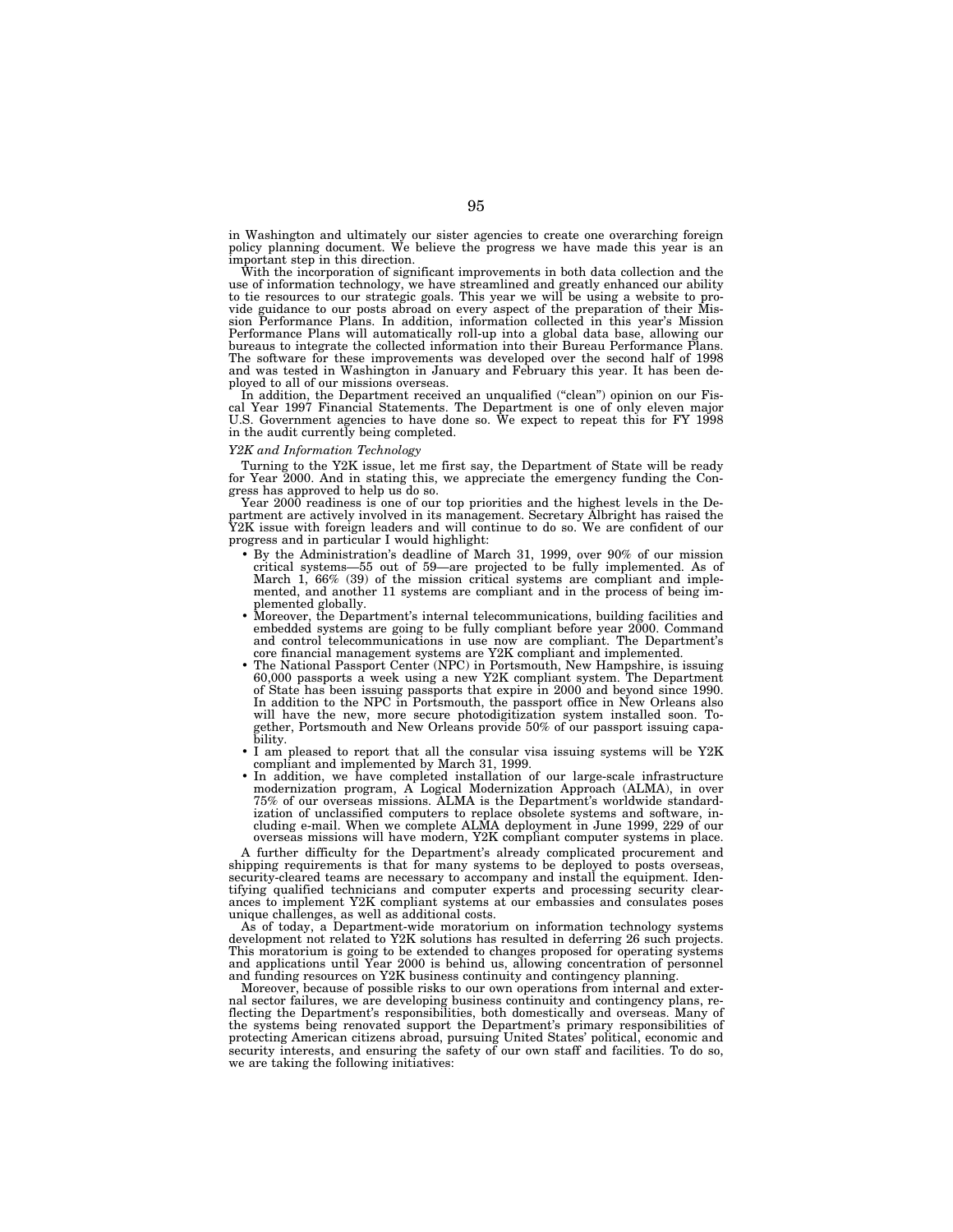- The Department has already issued its first Y2K travel Public Announcement, alerting American citizens to be aware of potential problems.<br>Each of our embassies is assessing its host country's vulnerability and readiness
- for Y2K. In coordination with the National Intelligence Council (NIC), those assessments will be analyzed with other reports to compile an overall picture of countries and sectors at risk. That analysis should be complete in May.
- The Secretary has instructed each Chief of Mission to prepare a Y2K contingency plan by April 16, 1999, to address internal post readiness and country vulnerabilities in order to ensure that we can carry on our most important busi-
- ness functions. We are establishing an Emergency Response Y2K Task Force to supplement our existing response capability in case of serious infrastructure failure in multiple countries.

The more important point here is that the Department of State will be ready for year 2000 and able to meet its responsibilities both to pursue our nation's diplomacy and to continue to serve the American public.

With the funds received in FY 1997 and FY 1998 for information technology, we have focused domestically on upgrading our messaging, mainframe computer, and network systems. Overseas, we are replacing our telephone and radio systems, and, through the ALMA program, we are modernizing our infrastructure and are aggressively reducing our dependence on obsolete computer technology. In addition, we are devoting significant resources to modernize the Department's classified and unclassified e-mail capabilities and Internet access. We have for example, provided thirteen bureaus with the CableXpress system which makes possible telegram distribution from the desktop, and we have established 1,000 accounts for full Internet ac-

The Department also acquired, installed and began operation of several major new mainframe computer systems supporting a variety of corporate mission critical applications, including consular, financial and personnel management programs. In order to enhance information systems security, the Department upgraded our IT security infrastructures, deployed new network intrusion detection and response capabilities, and invested in extensive training to improve our employees' awareness and skill in maintaining IT security.

I believe it is important to note in this connection a unique aspect of the Department's IT infrastructure. Not only do we have to maintain a world-wide network to link the Department with our 260 diplomatic and consular missions overseas, but because of our concern for the security and integrity of diplomatic communications we must also maintain two separate telecommunications systems—one classified and one unclassified. This is expensive but it is necessary until reliable modern multilevel security systems are invented.

I would also like to note that the Department during the past year has strengthened information technology management by realigning the office of information management, formerly of the Administrative Bureau, to the office of the Chief Information Officer. This realignment formed the basis for a new Information Resource Management Bureau, which has consolidated IT programs under the leadership of one central office and theCIO.

## *Personnel/Training*

Our most difficult choices involve how best to allocate our limited personnel resources. The need for adequate training competes directly against the need to have personnel in the field—people simply cannot be in training and be performing important activities overseas at the same time. We are constantly looking for improved ways to train our people—for example, finishing Chinese hard language training at post—but the basic fact is that training is a resource-intensive activity. For many years, the Department hired below attrition, resulting in staffing shortages and gaps in critical jobs. We are working to address these problems; however, last year, almost 40% of language-designated positions were filled with officers lacking the requisite skills.

We need to make headway in solving these issues if the Department is to attract and retain people with the skills we need as we enter the 21st century. At this time of low unemployment in the U.S. economy, we are having increasing difficulty attracting skilled individuals to the Foreign Service, particularly in the administrative and consular areas.

To further exacerbate our staffing situation, there will be a significant increase in Civil Service retirements. We project that between 1998 and 2010, over 1,200 out of our 5,000 Civil Service employees at State will become eligible to retire. These departures will dramatically undermine the Civil Service continuity in the senior level management and policy positions.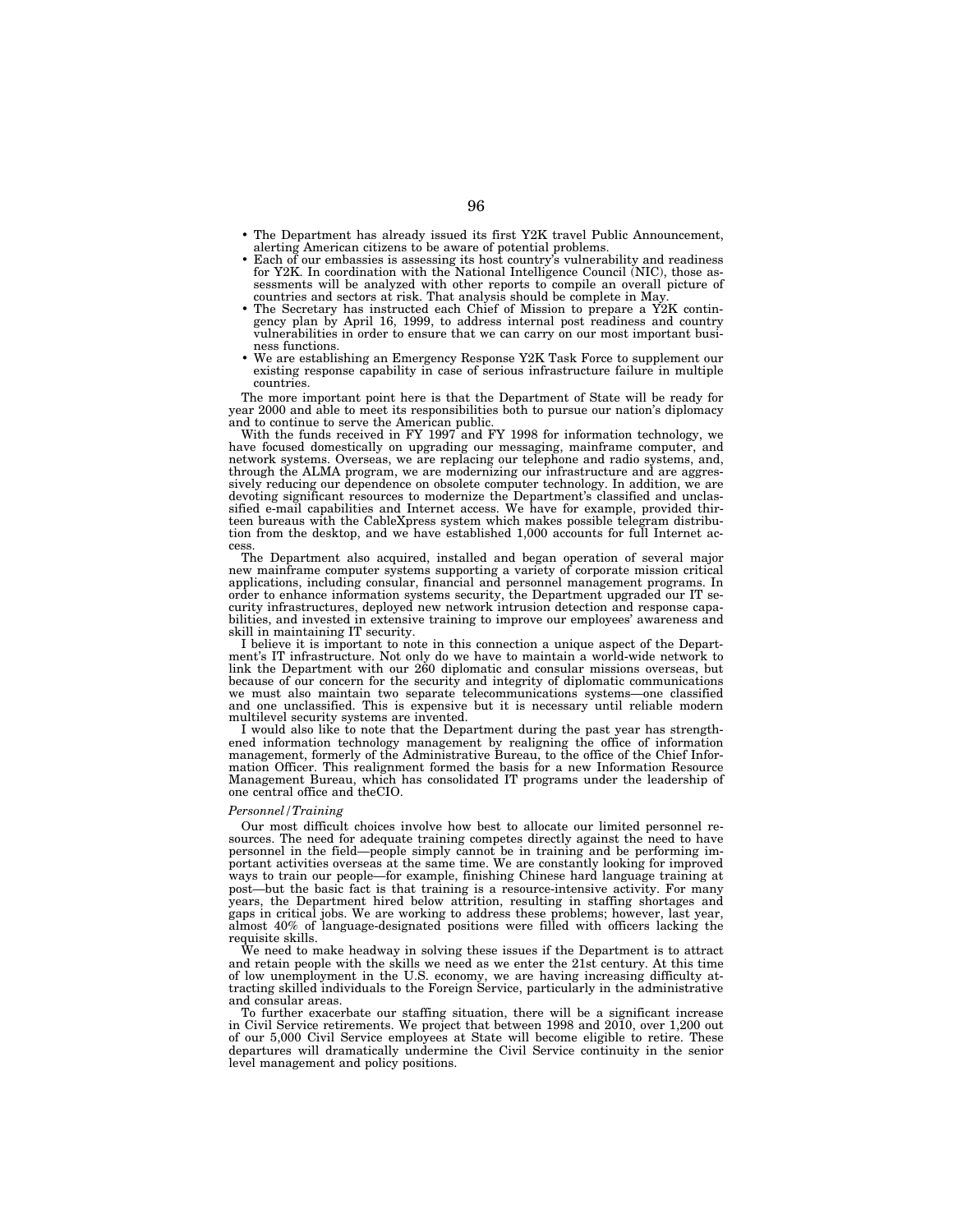In FY 1998 we were able to begin to address these challenges by stabilizing our employment at FY 1997 levels. We have initiated more aggressive hiring programs. This past Saturday, February 27, we held a widely-advertised job fair to recruit both Civil and Foreign Service information technology specialists. Approximately 1,400 people attended, and we processed over 1,100 Foreign Service and Civil Service applicants on Saturday. Thus far we have made 100 conditional offers for the Foreign Service, with more to come. 75 more applicants will take the Foreign Service exam this week. The Department also made 22 Civil Service job offers, and we expect to be able to offer 80–100 more this week.

In addition, the Department has contracted with STG, Inc. and McKinsey & Company to examine our ability to attract, retain and develop executive talent. They have surveyed Civil Service and Foreign Service senior managers, senior-level personnel, and mid-level employees. We are particularly interested in the mid-level employees, since they will be the Department's leaders in the next 10–15 years. The surveys asked each of the groups to assess, from their perspective, the Department's ability to attract, retain and develop the workforce. We will be able to compare our employees' attitudes, professional insights, and employment practices to those of high performing companies, which have already been surveyed by McKinsey.

The consultants have finished the collection and tabulation of the survey data. They are now conducting individual and focus group interviews to further examine the general premises of the survey results. Once the study has been completed, we will use the results to identify areas for improvement-to improve our internal personnel management and make us more competitive in today's job markets. We will share the results with you.

Training for our foreign national employees is also an area where we can and must do more. In FY 1999 we are holding more sessions for foreign national employees than ever before—25 offerings—which will train about 625 employees. While a good step forward, that number represents less than 5% of the 18,000 foreign national employees who play a critical role in supporting our missions overseas.

## *Border Security*

The Department undertook a massive infrastructure project in Mexico to carry out the mandate of Section 104 of the 1996 Illegal Immigration Reform and Immigrant Responsibility Act, and we now are up and running with the ''laser visa'' at all of our border posts. We have adjudicated nearly a quarter of a million cases, and nearly as many of these very secure documents are now being used by Mexican border crossers in place of the old and easily forged cards. Card production by the Immigration and Naturalization Service was boosted dramatically by the opening of the facility in Corbin, Kentucky, and we are raising our issuances to match that new capacity by the INS.

Nevertheless, the target of completing this project by the new deadline of October 1, 2001, is unlikely to be met without substantial further increases in the ability of INS to produce the cards. We work closely with INS to align our adjudications with their production capacity, but, even with Corbin, the job is simply too large to finish by the deadline given us last year.

#### *Sale of Property*

Through the Office of Foreign Buildings Operations, the Department manages almost all of the non-military property owned or leased by the U.S. Government overseas, over 12,000 properties. The estimated value of the Government-owned properties is about \$10 billion.

We are continuing to take a critical look at our overseas properties and how we dispose of them. The Real Property Advisory Board, a seven-member panel that includes senior Department executives and real estate executives from the CIA, Postal Service, and GSA, is fully operational. The Board reviews the facts surrounding property disposal disputes—whether a property should be sold—and makes its recommendations to the Department's Assistant Secretary for Administration for his decision. We have segregated the accounting for sales as GAO requested. In addition, we have signed an MOU with the Office of the Inspector General to have the IG independently identify possible surplus property overseas on a regular basis for each post, a process which has already begun.

A group of Harvard Business School students completed a study of our real estate disposal practices last year, bench-marking our operation against the best practices of U.S. multinational private industry, and its findings were very favorable. In order to improve further our real estate program, we are implementing some of the report's recommendations, such as strengthening our cooperative relationship with the Office of the Inspector General.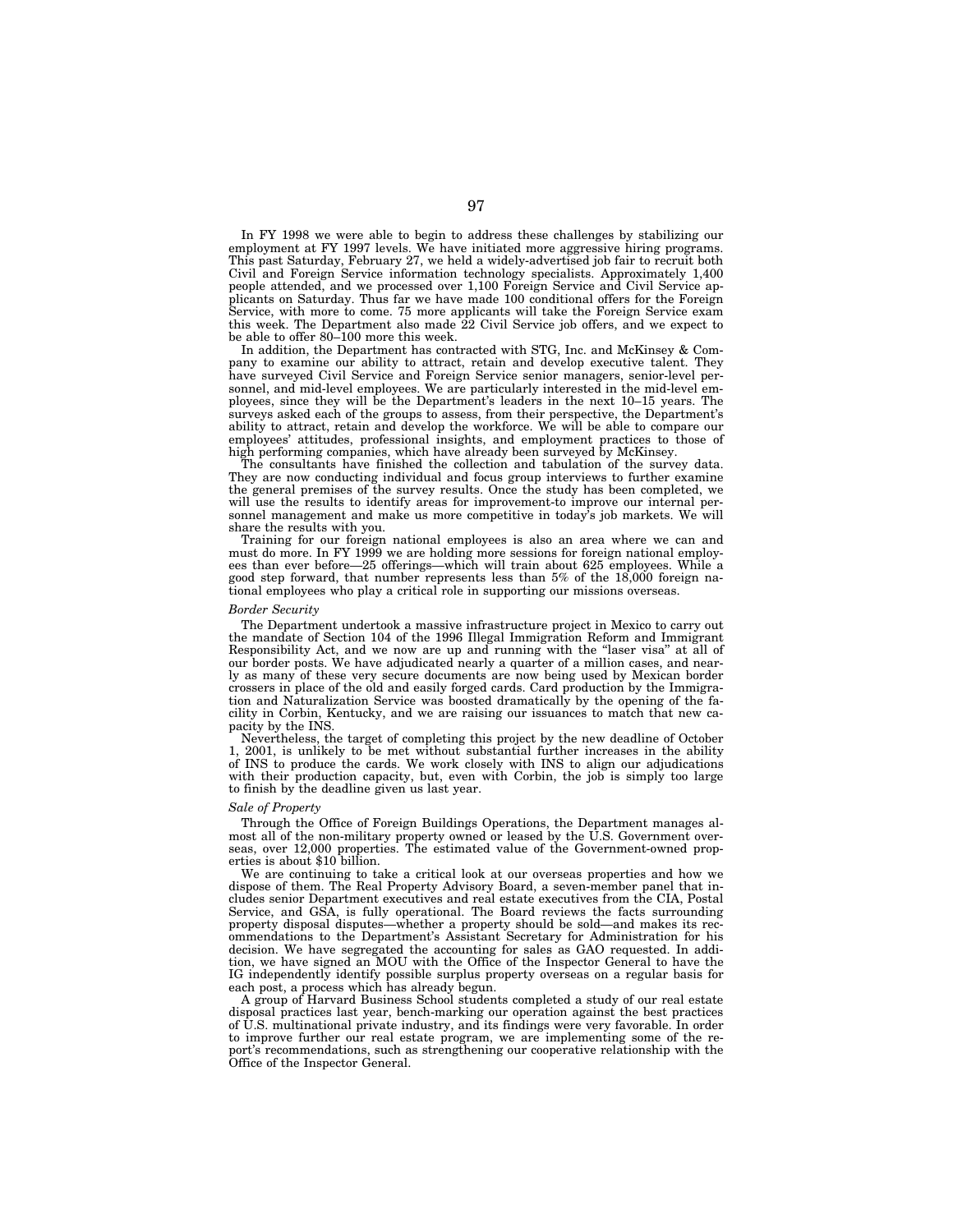*Security*

I would now like to turn to our security requirements and some of the management steps the Department is taking to develop a comprehensive and long-term strategy to deal with the current challenging environment. As Directo and personnel overseas is global, lethal, multi-dimensional, and growing. The threat is generated by indigenous and transnational anti-American terrorist groups and by state sponsors of terrorism. The emergence of the Usama bin-Ladin organization as a transnational terrorist group willing to engage in suicide attacks against U.S. diplomatic facilities has dramatically increased the security threat. We know that no amount of effort on our part can guarantee security of our people and our buildings against a determined opponent. With these security measures, however, our hope is to deter and to diminish the effect of those future actions to the best of our abil-

ity, remembering there can be no 100% security guarantee. To effectively implement the measures funded in the FY 1999 Emergency Appropriation, the Department of State has sought help from the private sector and consulted with OMB, GSA, the Inspector General, the Army Corps of Engineers, major multinational companies and others to benefit from their expertise and their approaches to large scale, cost effective construction. We have met with those who implemented the earlier Inman program. We have detailed month-by-month plans for obligating funds and implementing programs, and we are providing careful oversight through weekly status meetings and quarterly offsites.

In Nairobi and Dar es Salaam, we are moving ahead with the construction of our new chanceries. The embassy in Dar has already moved from temporary facilities to a more secure new interim office building, and in Nairobi, the same process will be completed this summer.

We have also begun a Model Embassy project to determine what our missions in East Africa should look like. We are examining the size and nature of our presence in the region and opportunities to improve efficiency and reduce staff presence through enhanced communications and information processing. As we then build new facilities in East Africa, they will be tailored to the conclusions from this project. The overall goal is to reduce the number of employees exposed to potential violence, and to identify the resources needed best to protect those who remain, and not simply to rebuild the same facilities we had before. We expect to have recommendations in late May.

With your support for the Emergency Appropriation, the Department of State has: • Sent Emergency Security Assessment Teams (ESATs) to 32 posts to assess se-

- curity needs;
- Deployed 120 DS Special Agents overseas on temporary duty;
- Increased local guards by over 1,000 around the world;
- Worked with local governments to close or change traffic patterns in several cit $i$ es
- Enhanced physical security with bollards, delta barriers, video cameras and other measures;
- Acquired or placed under contract land to increase setback at five posts.

Within days of the bombings in East Africa, we conducted a top-to-bottom review of the security posture of all of our diplomatic facilities around the world. The seven inter-agency ESATs recommended that 19 of the 32 posts surveyed required moving the embassies or consulates. The key reason for this recommendation was lack of adequate setback needed to protect posts from an explosive blast.

Host governments have been responsive to our requests for the assignment of additional security personnel to protect our buildings and staffs. They have allowed us to close streets, install jersey barriers and bollards and employ embassy vehicles at key checkpoints around our embassies. Overall host government support has been excellent; however, many countries are limited in what they can provide. The FY 1999 Emergency Appropriation has therefore been invaluable in addressing our immediate, short-term security needs.

We are implementing an on-going global surveillance detection program, which is up and running at 90 posts. Also in place now is mandatory security inspection of all vehicles entering overseas facilities, regardless of threat level.

Additional physical and technical security upgrades are ongoing such as delta barriers, blast walls, close circuit event recording cameras with VCR control, and security radios all designed to enhance the perimeter security of our facilities. To date, over 200 additional time-lapse VCRs have been deployed overseas.

The key to the success of our security programs, however, is trained and experienced professionals. We are in the process of hiring and training 200 new Diplomatic Security agents in FY 1999, as well as 17 security engineers, 34 security tech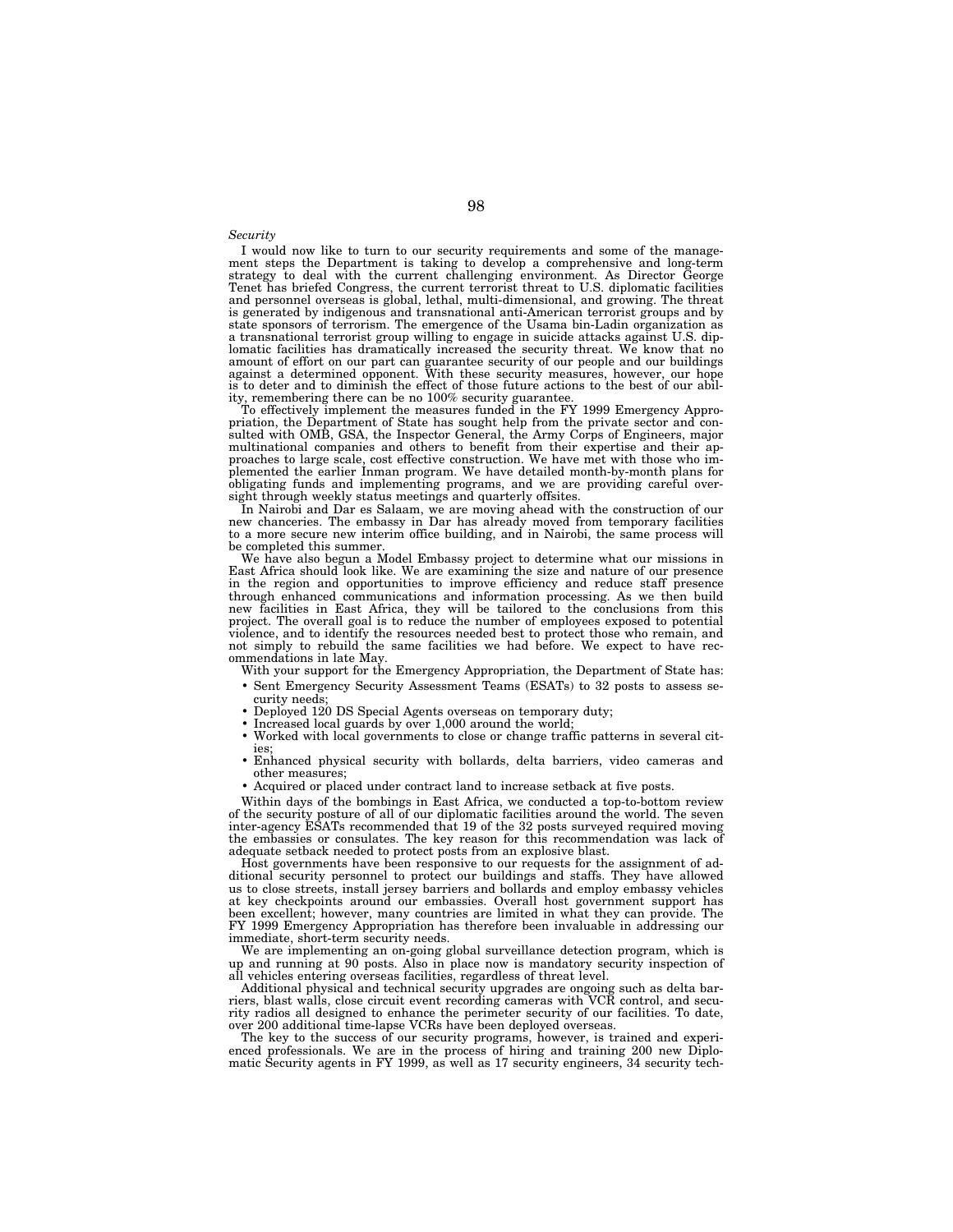nicians and 20 diplomatic couriers. DS has established 140 new special agent positions overseas. The Department's FY 2000 request includes \$41 million to provide ongoing salary, training and support costs for these direct hire U.S. Government employees.

We are expanding our crisis management training programs both domestically and overseas. A total of 100 crisis management exercises will take place at posts and overseas. A total of 100 crisis management exercises will take place at posts this year and 100 more in FY 2000. This ambitious overseas training schedule, coupled with the crisis management training we provide domestically, will help ensure that our personnel are fully prepared to respond to future crisis situations.

In fact, we are already benefiting from a heightened awareness about how to react in a crisis. Just two weeks ago, in Tashkent, Uzbekistan, a series of blasts directed at the Uzbekistan Parliament Building went off near one of our facilities. During one car bomb blast, the building's windows shattered, but not a single employee was injured, thanks to this training.

In our FY 2000 budget, we are requesting an increase of \$268 million to fund the recurring costs of these programs begun under the FY 1999 Emergency Supplemental Appropriation. This ''annualization'' will likely grow in FY 2001. Our goal must be to improve security over the long term, not to provide just a temporary fix. Without funding for the recurring costs and continuing support to sustain our initial investment, these programs will not be viable in the long term.

The FY 1999 Emergency Appropriation also provides \$150 million in funding for post relocation, site acquisition, design, and construction for some of our highest risk posts. With these funds, we are simultaneously working on several posts. We have instituted a priority-setting process involving the Under Secretary for Political Affairs, the regional bureaus, the Bureau of Diplomatic Security and the Bureau of Administration's Office of Foreign Buildings Operations to allocate our resources for projects according to our most important needs. Since the funds became available, we have acquired land at one post and are under construction. We have made substantial progress toward acquiring four more sites.

For new construction projects, we will employ best practices to reduce time and money. These include:

- Using design/build to reduce costs and time;
- Using a single design for new office buildings in multiple locations;
- Prequalifying a pool of A/E firms to reduce delivery time and procurement effort;
- Employing a single design/construction contractor for multiple locations, possibly beginning with Dar es Salaam and Nairobi.

Unfortunately, the needs go far beyond these few highly vulnerable posts. We are now confronting an unprecedented level of credible security threats. Today over 80% of our embassies do not have at least 100 foot setback from the street, and many are in desperate need of security improvements beyond what these "quick fixes" can accomplish.

In approximately seven weeks, the Secretary will be submitting to you a report on the Department's actions taken in response to the Accountability Review Board (ARB) recommendations. The Accountability Review Board investigation of the bombing incidents in East Africa, chaired by Admiral Crowe, concluded that the Department ''must undertake a comprehensive and long-term strategy for protecting American officials overseas, including sustained funding for enhanced security measures, for long-term costs for increased personnel, and for a capital building program based on an assessment of requirements to meet the new range of global terrorist threats.

The Department of State agrees with virtually all of the Boards' recommendations, and we are taking a very careful look at how they can be implemented. We must look at our presence abroad and ensure that we are defining and operating under the appropriate parameters.

There is no doubt that we need setback to protect adequately our people overseas, and acquiring setback—whether by purchasing adjacent land or building new facilities—costs money.

With funding budgeted within the FY 1999 appropriation, State has also joined with representatives from other agencies to establish a high-level panel to review overseas presence. We expect this panel to begin its work in early March and conclude during the summer of 1999. It will be chaired by Lewis Kaden, a prominent New York attorney, and includes distinguished representatives from the private sector and government, including Admiral Crowe and Ambassador Felix Rohatyn. The panel's mandate is to look at the level and type of representation required abroad to carry out America's foreign policy interests given resource constraints, advances in technology, and the worldwide security situation. This will include a close look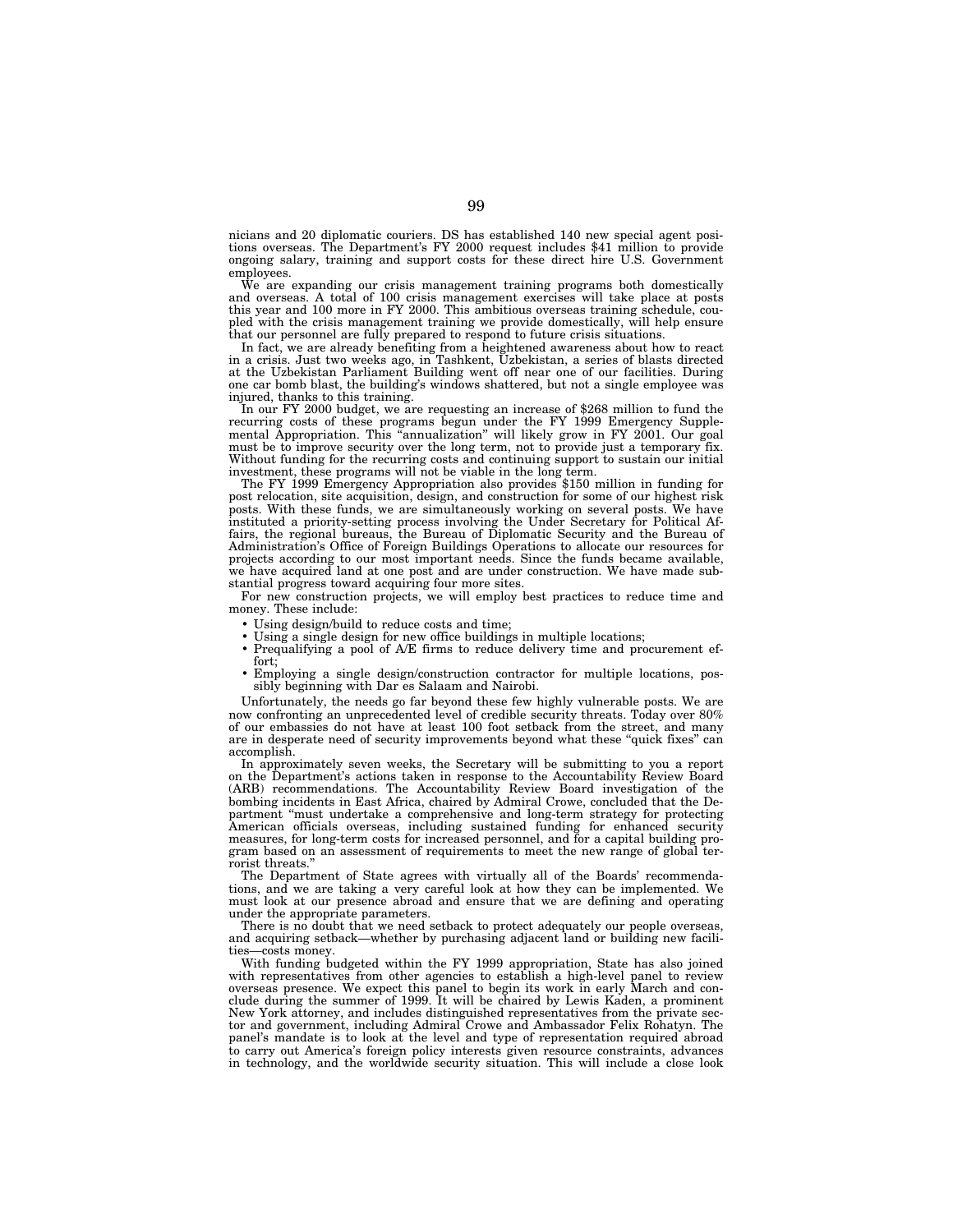at the idea of ''regional embassies'' and the trade-offs entailed in such an approach. The panel will also recommend criteria for reshaping our missions overseas to maximize effectiveness and security.

In response to recommendations made by the Accountability Review Board, the Department will develop options to improve the structure and management of the security function of the Department of State. The goals of the study are to enhance the security management of U.S. missions abroad and the Secretary's ability to en-sure the security of all U.S. Government personnel abroad. With the help of an outside contractor to maximize objectivity and accelerate the process, the study will clarify responsibilities and define methods for better coordination and responsibility assignment.

As we have outlined, the Department is making strides to address a range of management issues and to improve our ability to do America's important business around the world. With your assistance, we can work to sustain these programs and the people we need to serve America and our nation's interests.

Thank you very much.

Senator GRAMS. Thank you very much.

We do have a vote that will be coming up shortly, so we are going to try to get a couple of questions in before we have to leave. So, when the vote comes up, we will have to take a brief recess, and then we will be back.

Madam Secretary, the President, as you know, submitted his fiscal year 2000 budget February 1. It is now March 4, and the State Department has not submitted a request for authorization for State Department activities. When do you see that the State Department will submit its request for authorization?

Ms. COHEN. We had hoped to be able to submit it this week, but we have heard back from OMB and we have some substantive issues with them, so we anticipate next week.

Senator GRAMS. The President's reorganization plan submitted to the Congress, pursuant to the Foreign Affairs Restructuring Act, calls for the creation of a Bureau of Information Programs and International Exchanges. Under this plan, exchanges would be combined with other public diplomacy functions under one secretary. Now, again, as I mentioned earlier, the President's plan uses this new authority to create other State Department bureaus, reporting to the Under Secretary for Political Affairs, and leaves one of those positions vacant at this time.

Now, during consideration of the State Department reorganization bill, Assistant Secretary Barbara Larkin stated, and I will quote: ''In assistant secretaries, we are asking that it be increased by four. Those are for reasons relating to the reorganization, to allow new assistant secretaries under the new secretaries, including whatever assistant secretaries would be placed under the new Under Secretary for Public Diplomacy.''

Can you follow that?

OK, a lot of "secretaries" there.

But although the conferees originally voted against this proposal, after direct pleas from the Secretary of State to provide her with additional assistant secretary positions to carry out reorganization, the Congress agreed to provide the additional four assistant secretaries.

So, Madam Secretary, how do you justify your failure to follow through on assurances made by the administration to the conferees during consideration of the reorganization bill?

Mr. KENNEDY. Mr. Chairman, this is a subject that was obviously very, very closely examined by the Secretary. And in her final rec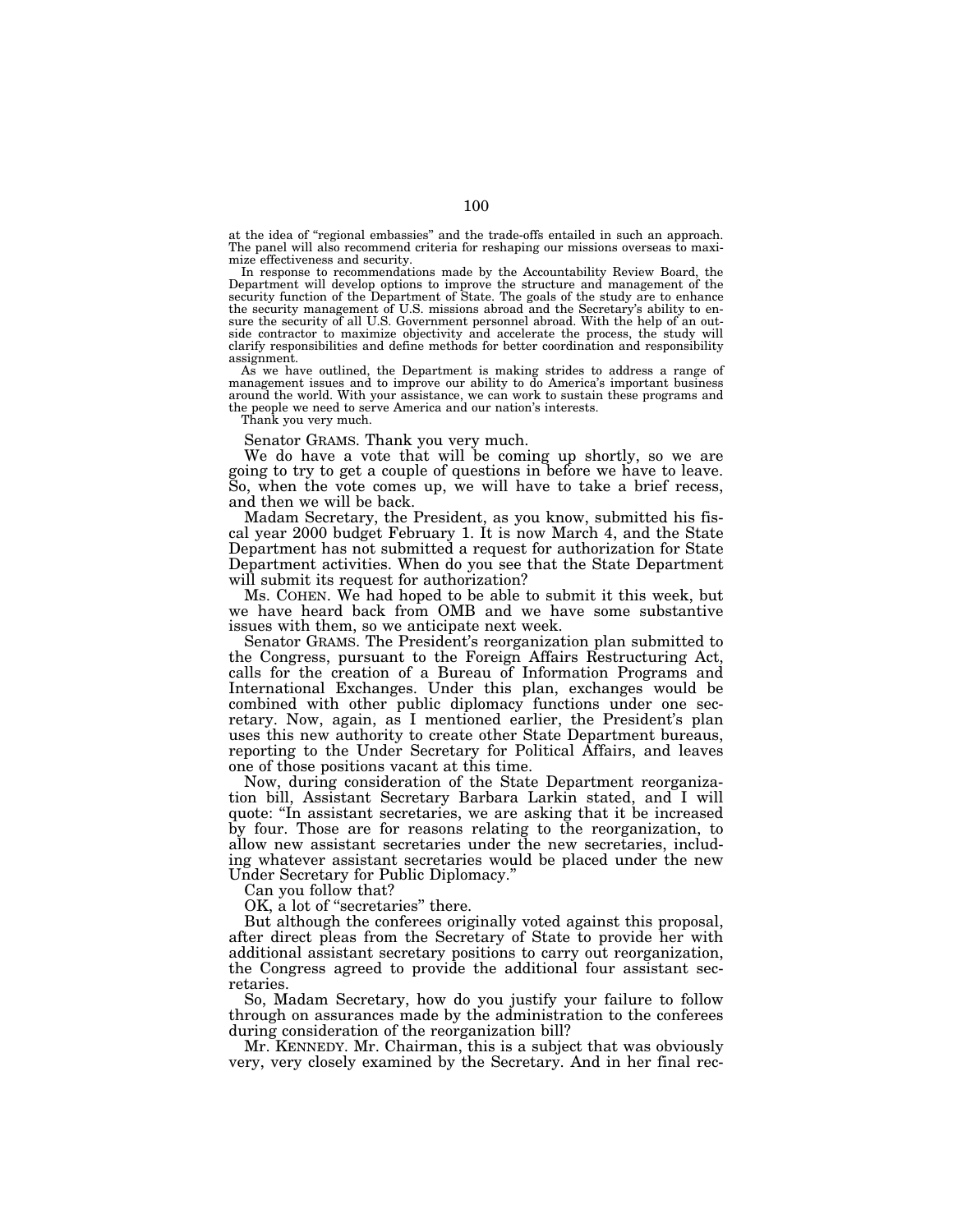ommendation to the President, which the President accepted, her recommendation was that there be one single bureau that would be responsible for all public diplomacy functions overseas. And if I might, let me outline the thinking that went into that recommendation.

First, we thought it was very important that combining all information and exchange programs in one bureau would help to draw a clear distinction between the mission to understand, inform and influence foreign audiences, which is what exchanges and information programs are, and the mission of the Public Affairs Bureau, which deals with domestic audiences and press.

Second, we thought that, after examining very carefully exactly how USIA currently does its business—we looked at what they did overseas, where they have been eminently successful in advancing the causes that the United States holds so dear—and noticed that USIA overseas groups everything together under one single officer. For example, if you visited an embassy overseas, you would discover that there is a public affairs officer, part of the United States Information Service. And that officer, whoever he or she might be, is responsible not only for information programs but also, equally, for exchange programs.

Therefore, we thought that it might serve our interest best to in fact import back to the United States what was a very, very successful USIA/USIS program abroad, invest in one assistant secretary, who has responsibility for dealing with foreign audiences, whether it is information programs or exchanges. But under this one assistant secretary for information programs and international exchanges, there would be three deputy assistant secretaries, just as there are multiple assistants to a public affairs officer overseas, and there would be a deputy assistant secretary for professional exchanges, a deputy assistant secretary for educational exchanges, and a separate deputy assistant secretary for information programs.

And when you combine that structure with the separate appropriations structure that we are requesting, there will continue to be a separate line item appropriation for exchanges. We have retained the important attributes of the separateness and distinction and the importance of exchanges while at the same time grouping everything together so that we will have everyone who is dealing with public diplomacy overseas focused in one bureau.

Senator GRAMS. But isn't this consideration after the fact—I mean, after the plan was laid out and the Secretary had talked about it at that time? Now, all of a sudden, this is a change in plans. And as you know, every government department is under the Ambassador. I mean, should we merge all government departments? Why are you now making that decision, after the plan was put in place and there was plenty of time for consideration and recommendations to this effect?

So, in other words, we are going in a different direction than what we planned.

Mr. KENNEDY. Mr. Chairman, I have been responsible to the Secretary for the organization and structure and preparing the plan since April 1997. And no final recommendation, no final decision, was ever made to the Secretary or rendered by her to the President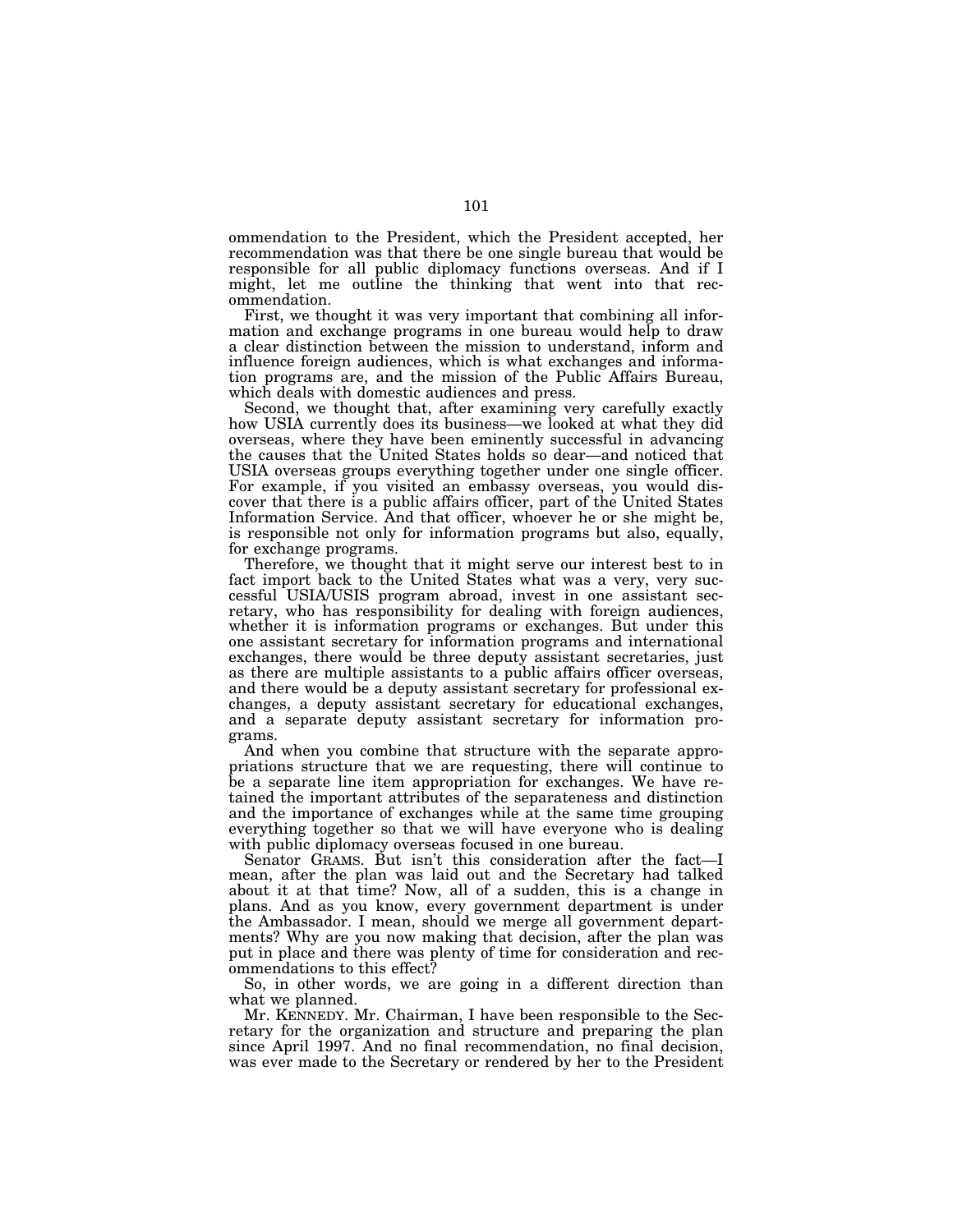until the report was submitted to the Congress in December of last year.

You are entirely correct, sir—a number of items were under discussion, and a wide range of options and considerations were reviewed and discussed. And the Secretary's ultimate recommendation to the President was the one single assistant secretary for the reasons I outlined.

Senator GRAMS. I have some followup questions, but I want to allow Senator Boxer to ask a series of questions, too, before we take a quick recess. The vote is now on. That is what the last bell was for.

Senator Boxer.

Senator BOXER. Thank you so much, Mr. Chairman. Thank you very much.

The chairman has covered some questions I was going to put forward, so I want to take a little different tack. First, I thank you for showing us what you have done here with these passports. It seems to me you have really made some good decisions in terms of anti-fraud measures. I appreciate having this information.

I wanted to take a different tack on a different subject, which is women and minorities in the State Department. And, Secretary Cohen, as you know, the State Department has historically had problems with equal opportunity for women and African-Americans, although we do see quite a few women coming forward, including Secretary Albright herself. Secretary of State Christopher had the wisdom to agree to settle two longstanding discrimination suits against the Department, which resulted in consent decrees governing equal employment opportunities.

I wanted to put two questions out there, and a third one I would like you to respond at a later time, in writing, because it is a lot of statistics. The first two are, could you give us an update on the activities of the Council for Equality in the Work Place, which was set up? And I know that you have a lot to do in supervising the day-to-day administration of the Department, but I really want to know how that Council for Equality in the Work Place is coming along.

And can you give us your impression about the effect the consent decree is having on the personnel system? Those two questions, if you could answer them now. And then, the third one, if you could please, in writing; send to me and the chairman. I would like to know, in the last 5 years, promotion rates for women and minorities as compared to overall promotion rates, including into the Senior Foreign Service and the percent of assignments given to women and minorities as consular officers, deputy chiefs of mission and career Ambassadors, and last, the number of awards given to women and minorities as a percent of total awards given.

So, I will give you this question so you do not have to write it down, and we will look forward to getting those responses. But if you could answer how is the Council doing and what is the effect of the consent decree on the personnel system? If you could give me some answers on those.

Ms. COHEN. Well, I am the chair of the Council. And this is a significant commitment for the Secretary. And it is also a significant commitment for me. I have chaired every meeting we have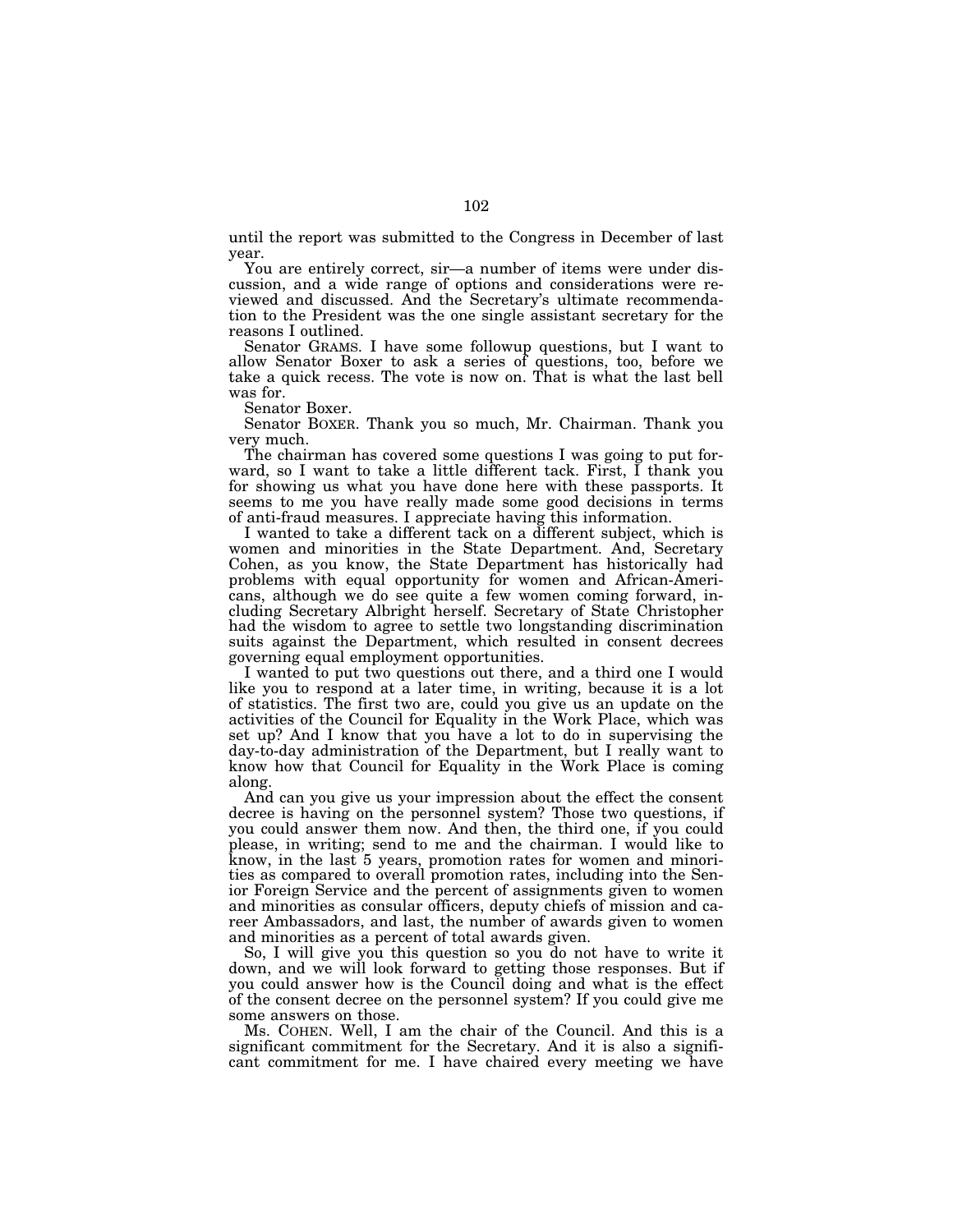had, I think. I do not think I have missed one since I have been there. And I think that we are really getting a lot done. There was a lot in place prior to my coming.

But we have done an analysis. We have statistics we would be glad to share with you. We have two things going on at the Department. One is that we are going to have the possibility of large numbers of retirements of senior people in the next 5 years. It could be up to 20 percent. That is the number that would be eligible. So, that creates in openings which are really very important, particularly in the civil service, which is a large number of people in the Department.

The second thing that has happened is that we have been very successful in recruiting particularly women into the Department. I would not say that we have been as successful with minorities. So, what we have done in looking at those statistics, this Council has worked on training programs for people, so that they will be eligible for the promotions as they come up.

That has been one of the issues in the past, whether people will have had the credentials that would permit the promotions. So, we are working to ensure that that is the case. And FSI is cooperating with us on that. And we have issued new information.

The other thing we have done is become very aggressive in recruiting. And, again, the recruiting is particularly targeted toward minorities that have not maybe thought of the State Department before. We have diplomats in residence at historically black colleges and Native American and Hispanic.

Senator BOXER. Good.

Ms. COHEN. And the open house I talked about last week, I think much to everyone's surprise, when we advertised openly and aggressively, we got about 40 to 50 percent of the people who came were minorities or women.

Senator BOXER. Well, I do not think you should be surprised.

Ms. COHEN. No, I was not surprised, but people were surprised. Senator BOXER. I mean, I think it is out there. I think it is out there if we reach out.

Ms. COHEN. Yes.

Senator BOXER. And I guess what I want to say is the panel was created under a consent decree. So, clearly, we have to carry this out. We want to do it right. We want to get the best people. We want to get diversity, all those things. I am glad that you have taken it into such a high regard in your work.

We are going to have to close down immediately. So, I am really looking forward to getting those written answers to those questions as soon as you can. And I am going to keep a look out on that.

Ms. COHEN. Great.

[The information referred to follows:]

*Question.* I would like to know, in the last 5 years, promotion rates for women and minorities as compared to overall promotion rates, including into the Senior Foreign Service and the percent of assignments given to women and minorities as consular officers, deputy chiefs of mission and career Ambassadors, and last, the number of awards given to women and minorities as a percent of total awards given.

Answer. Promotion rates for Foreign Service Generalist women and minorities over the past five years (1994-1998) as compared to the total for all Generalists: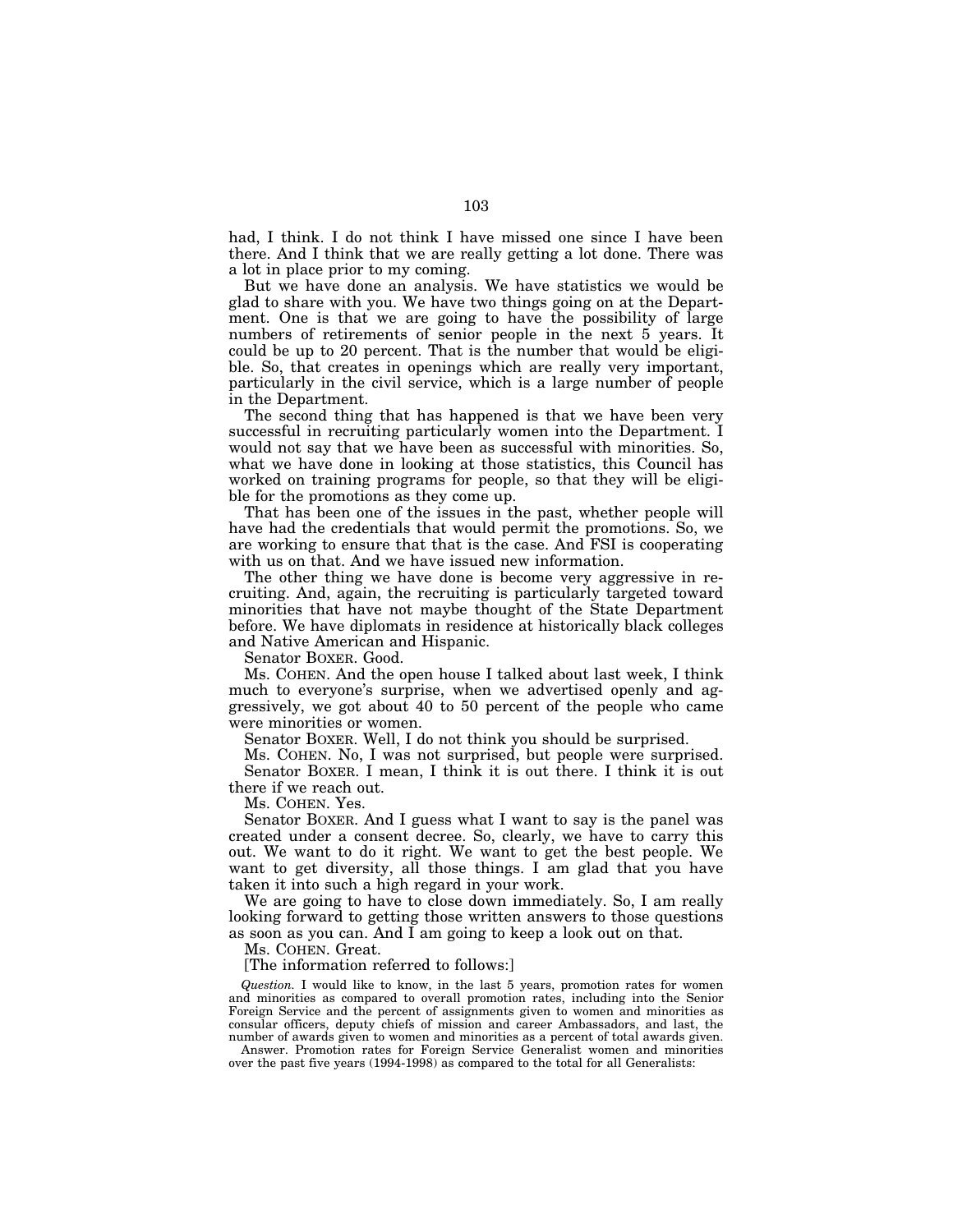## Promotion Rates (percentages)

|                   | 1994 | 1995 | 1996 | 1997 | 1998 | Total |
|-------------------|------|------|------|------|------|-------|
| Women             |      |      |      |      |      |       |
|                   | 16.0 | 17.9 | 18.3 | 19.9 | 29.2 | 20.3  |
|                   | 12.9 | 16.9 | 9.6  | 15.6 | 24.7 | 16.2  |
| <b>Minorities</b> |      |      |      |      |      |       |
|                   | 13.3 | 10.9 | 15.0 | 18.8 | 25.2 | 16.4  |
|                   | 9.4  | 8.6  | 13.6 | 8.1  | 20.7 | 121   |
| Total             |      |      |      |      |      |       |
|                   | 14.7 | 13.7 | 13.3 | 19.7 | 24.8 | 17.1  |
| Senior Threshold  | 9.7  | 9.8  | 9.0  | 12.1 | 18.1 | 11.6  |
|                   |      |      |      |      |      |       |

Note: The chart above includes only promotions to the F003 level or above. Administrative promotions are excluded.

## *Assignments*

The percentages listed on the following charts represent the total number of en-cumbered positions filled by women and minorities as of the dates specified. Officers with unspecified minority codes have been excluded from the totals.

## Race/Gender Breakdown of Career Officers Assigned to Consular Positions (Includes Junior Officer Tours)

| Date                                                | Percent<br>Female    | Percent<br><b>Minority</b>      |
|-----------------------------------------------------|----------------------|---------------------------------|
| 3/31/95<br>3/31/96<br>3/31/97<br>3/31/98<br>3/31/99 | 34.6<br>36.9<br>38 2 | 4.1<br>6.5<br>l4.3<br>5.6<br>65 |

Race/Gender Breakdown of Career Officers Assigned to Deputy Chief of Mission Positions

|                                                     | Percent<br>emale    | 'ercent                                      |
|-----------------------------------------------------|---------------------|----------------------------------------------|
| 3/31/95<br>3/31/96<br>3/31/97<br>3/31/98<br>3/31/99 | 21 Q<br>18 Z<br>6.9 | 10.9<br>13.6<br>12 O<br>13.0<br>$\mathbf{3}$ |

## Race/Gender Breakdown of Career Officers Appointed as Ambassadors

| Date                                                | 'ercent<br>emale | 'ercent               |
|-----------------------------------------------------|------------------|-----------------------|
| 3/31/95<br>3/31/96<br>3/31/97<br>3/31/98<br>3/31/90 |                  | 20<br>0.9<br>クら<br>56 |

# Individual Superior Honor Awards to Foreign Service Generalist Officers

(July 1, 1995 to June 30, 1998

| Time Period    | Male        | Female      | Caucasian   | Minority   | Total |
|----------------|-------------|-------------|-------------|------------|-------|
| 7/1/97-6/30/98 | 154 (70.5%) | 64 (29.4%)  | 195 (89.4%) | 23 (10.6%) | 218   |
| 7/1/96-6/30/97 | 174 (69.3%) | 77 (30.7%)  | 215 (85.7%) | 36 (14.3%) | 251   |
| 7/1/95-6/30/96 | 237 (67.3%) | 114 (32.7%) | 308 (87.5%) | 44 (12.5%) | 352   |

Data on Superior Honor Awards based on gender and race has been kept since the institution of annual court reports in the *Palmer* and *Thomas* class action law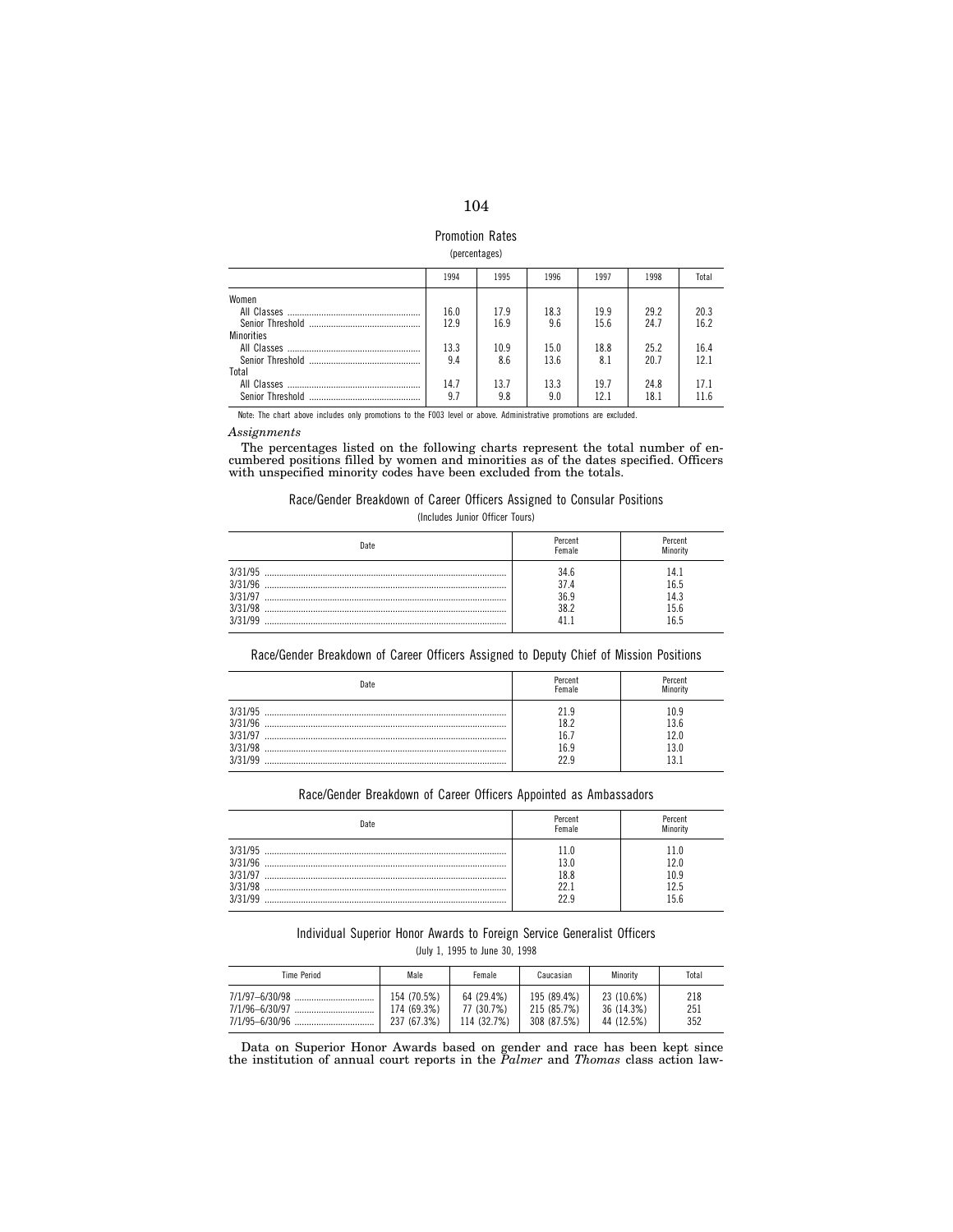suits in 1996. Detailed data based on gender and race for other awards is not kept centrally.

Senator BOXER. Thank you very much.

Senator GRAMS. Madam Secretary, we are going to take a brief break, a 15- or 20-minute recess, and we will be back right after we get a chance to vote. So, we will give you a chance to stretch your legs.

We will stand in recess for 20 minutes.

[Recess.]

Senator GRAMS. Again, thanks for your patience. We do not have another vote maybe for an hour, so we should be able to finish the hearing, if we can.

To pick up kind of where I left off. I know Senator Boxer might not be able to make it back, but I have got a lot of questions here. We can fill in the time.

I also wanted to followup. Last week, Senators Helms and Biden both sent Secretary of State Albright a letter which states that they are unequivocally opposed to the proposal to establish a new Eastern European Bureau in the Department of State, based on the geography of the Soviet Union. What alternatives are currently being considered by the State Department regarding that?

Mr. KENNEDY. If I might respond, Mr. Chairman. I have not had a chance to fully discuss this with Secretary Albright, because she left with the President for California, and then the Far East, just as the letter arrived. And so I cannot tell you what her thinking is today, after receipt of the letter. But if I might, let me give you some background on why we made the decision that finally found its way to you, through the President.

And we fully agree that the countries in the proposed Bureau of East European and Eurasian Affairs do share the unfortunate legacy of having been part of the then-Soviet Union. At the same time, these nations also face similar challenges in building democracy, in building respect for human rights, creating market economies, cooperating with one another, and integrating into the outside world. And it was our analysis that if you put these nations, which have these similar needs to move forward, under one assistant secretary of State, just as the Freedom Support Act already groups them together in one group, then we can accomplish various synergies in these nations and advance the interests that I just outlined.

Also, I think it is our analysis that putting these nations together in one group in no way hinders their integration into the Euro-Atlantic alliance. If we put them together under one assistant secretary of State, we are strengthening our focus on these countries and facilitating their integration. And actually, what it also accomplishes is it gives more time and more attention at more senior levels to these countries.

For example, if these nations were all in say the Bureau of European Affairs, we would be adding 15 new nations to the Bureau of European Affairs and diluting our ability to give them the senior level attention that they deserve. The Bureau of East European and Eurasian Affairs, with an assistant secretary and two deputy assistant secretaries, will be able to give these nations attention at a senior level that is not going to be available if the assistant sec-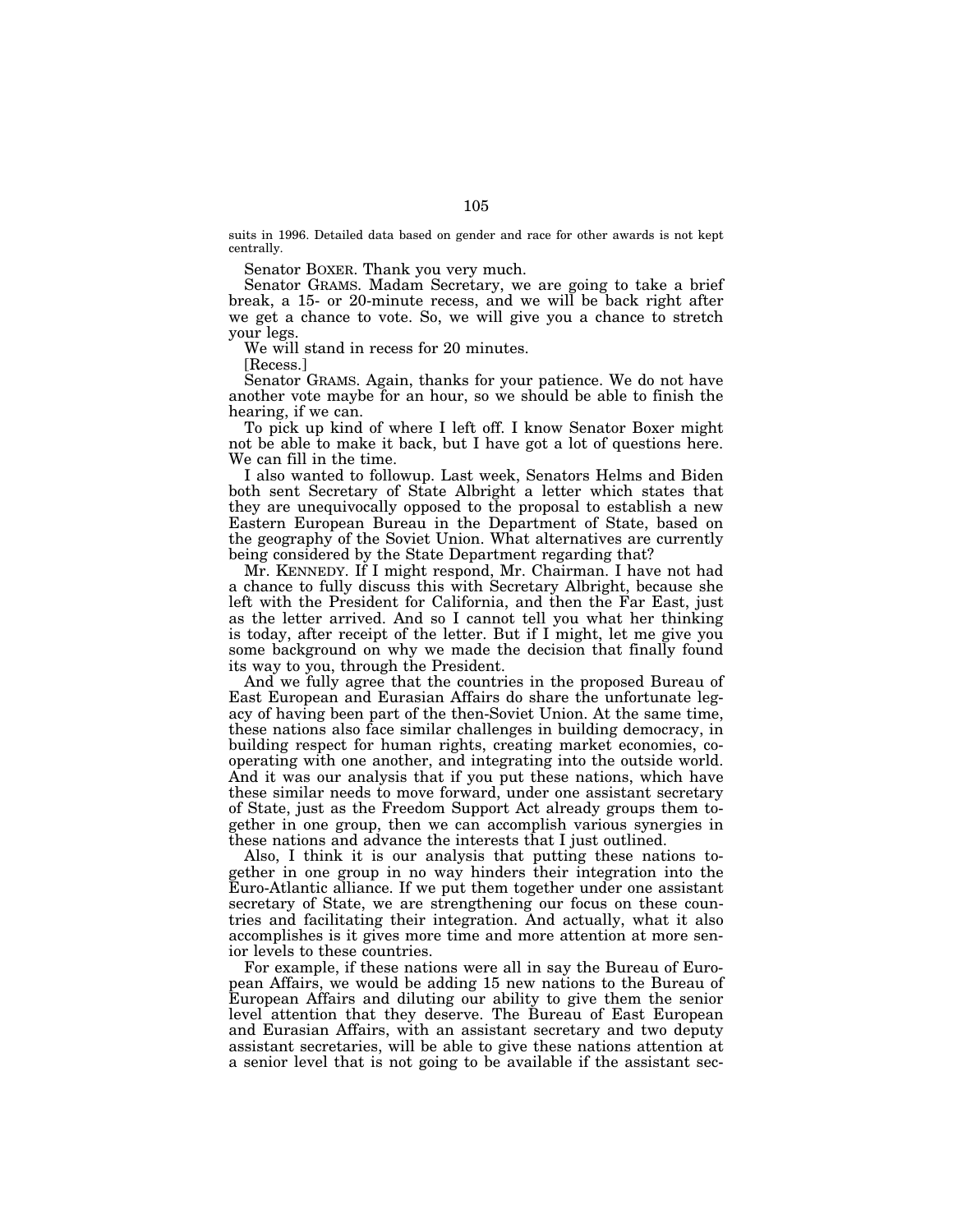retary of European Affairs and his four deputy assistant secretaries have to expand their portfolio and their range of responsibilities.

So, we thought that this was an acknowledgement of the importance that these nations have. And it is not, in effect, recreating the former Soviet Union.

Senator GRAMS. I think, though, when you say strengthening the focus, I think you also draw a very bright line in trying to put some on one side of the line and some on the other. And I think the whole goal has been to bring the former Soviet Union or, now, those nations, into the European plan. And I think this is going to have some very strong bipartisan opposition. And we hope you are going to reconsider that, rather than having to face a legislativetype fix. But I think there has been a lot of concern as, again, examples of Senators Helms and Biden both putting this letter together.

I mean, all our activities and our focus and our goals has been a united NATO, expanding it, and trying to bring the Eastern European nations into the European family, rather than trying to draw a line. And that is where I think our biggest disagreement might be.

Mr. KENNEDY. I understand, Senator. I think we just thought that what we were accomplishing here is to give these new nations that are engaged in building democracies, building human rights, the level of attention that we feel that they very much deserve. And just as we deal on Mediterranean issues in such a way that they cross the lines between the Bureau of European Affairs and the Bureau of Near Eastern Affairs, we are able to have those two assistant secretaries work together on issues that revolve around the Mediterranean littoral, so would the Assistant Secretary for East European and Eurasian Affairs and the Assistant Secretary for European Affairs continue the work that they are already engaged in, in building the Euro-Atlantic alliance.

Ms. COHEN. Let me say, Senator, that the Secretary is aware of the letter, but Pat and I will also make her aware of your questions and your point on this. And I am sure she will consider it carefully.

Senator GRAMS. Very good. Thank you. I know it will be discussed after this.

Mr. KENNEDY. On Monday.

Senator GRAMS. Well, the President's reorganization report and plan, as well as the fiscal year 2000 budget, grant titles to the two new under secretaries established under the Foreign Affairs Reform and Restructuring Act. The President altered the titles of the statute, or statutorily mandated, positions. What is your legal justification for renaming the positions set out in U.S. law?

Mr. KENNEDY. Our discussions with the Office of Legal Counsel at the Department of Justice indicated that we could add adjectival modifiers, such as the ''Under Secretary of State for Public Diplomacy and Public Affairs,'' that we did have the authority to add adjectival modifiers to those titles as long as it did not in any way detract from the congressional intent, sir.

Senator GRAMS. Madam Secretary?

Ms. COHEN. I have nothing to add.

Senator GRAMS. Nothing to add?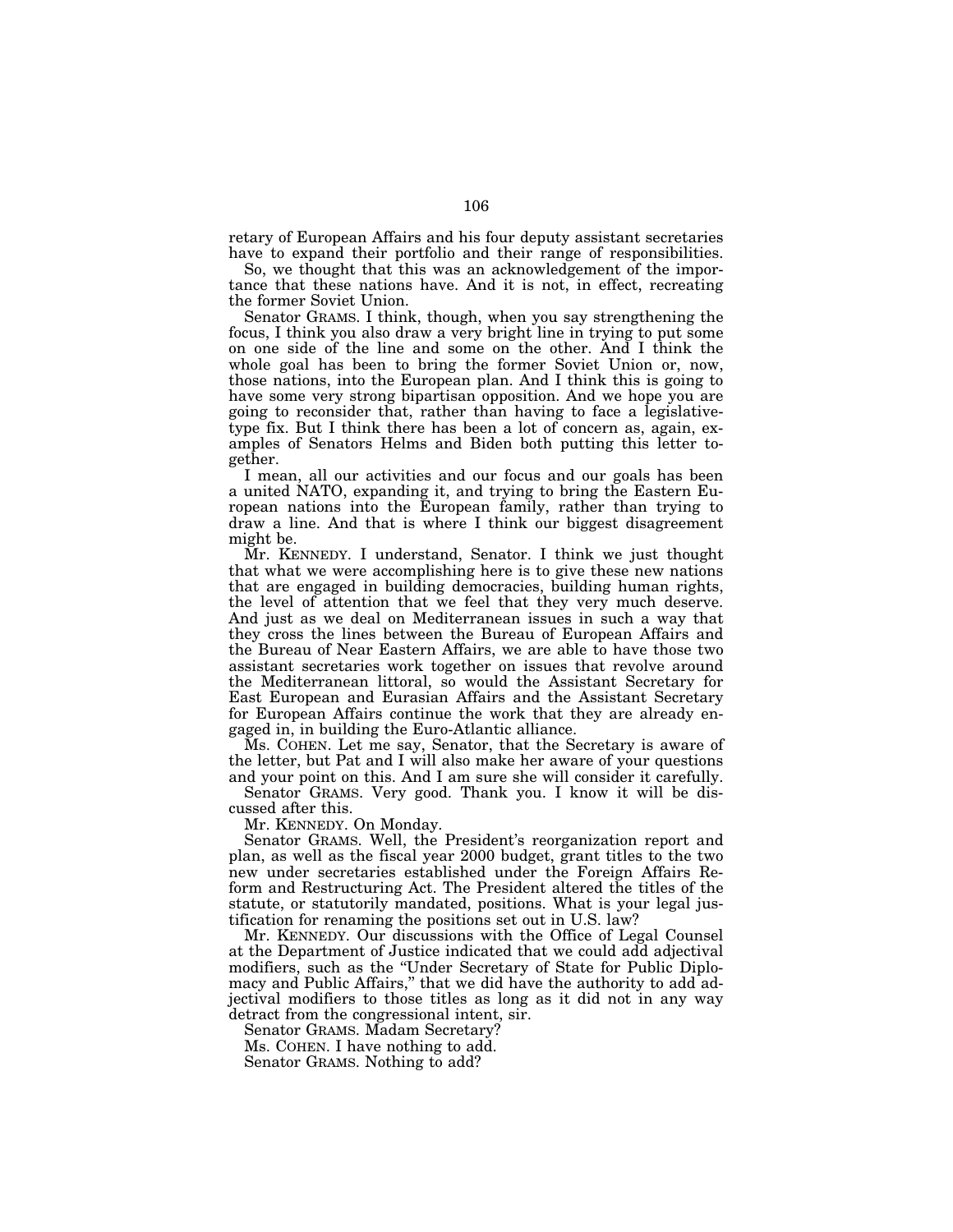Ms. COHEN. As you know, Pat has been taking the lead on this from before I came, and the Secretary has asked him to direct it through its implementation.

Senator GRAMS. Of course, I think we are going to revisit this, as well, and consider that.

In another area, the State Department is requesting an increase of \$8.5 million to augment the Fulbright Exchange Program. How many new exchanges will this funding increase support? And what countries are targeted for this increased funding?

Mr. KENNEDY. Mr. Chairman, I will have to get back to you. That is information—the budget that is presented to you this year for fiscal year 2000, separate budgets were prepared by the United States Information Agency and by the State Department, and then melded together at the submission level. And, if I might, may I submit that for the record?

Senator GRAMS. OK, that would be fine. We will probably have a lot, or a number, of questions anyway, and maybe other members of the committee, as well, to present to you in writing.

Mr. KENNEDY. Yes, sir.

Ms. COHEN. Fine.

[The information referred to follows:]

*Question.* The State Department is requesting an increase of \$8.5 million to augment the Fulbright Exchange Program. How many new exchanges will this funding increase support? What countries are targeted for this increased funding?

Answer. An enhancement of \$8.5 million would increase the Fulbright program by 375 grantees. By program category, this increase would fund approximately 150 students, 90 scholars, 35 fellows in U.S. studies institutes, and 100 teachers.

Countries targeted for an increase of Fulbright students and scholars include Russia, Ukraine, China, Nigeria, and those nations involved in the Middle East peace process. The Fulbright Teacher Program plans to launch exchanges with countries in Africa and the Western Hemisphere that have previously not participated in the program.

Senator GRAMS. The State Department inspector general has found that grant management is an area of weakness in USIA, and must be carefully considered when USIA is folded into the Department. Now, the USIA annually awards around \$380 million in grants and transfers to foundations. And OIG audits have identified unauthorized or unallowable and unsupported costs associated with the awards.

So, my question is, under revised Office of Management and Budget guidelines, the majority of USIA's grantees will no longer be required to have annual financial audits. Is the State Department working to develop a more comprehensive screening and monitoring process for grant recipients once this consolidation occurs, and in lieu of the past record and concerns?

Ms. COHEN. If I can answer that, I mentioned Bert Edwards, who is the new CFO, who has 35 years of public accounting as the head of the governmental practice for Arthur Andersen. And he and I have been very active together on reviewing all outstanding I.G. reports against the State Department, or for the State Department. And he will be doing the same thing with USIA, and then working with the I.G. to see that those we agree with are fully implemented.

Senator GRAMS. And we will receive a report on your discussions or the audits?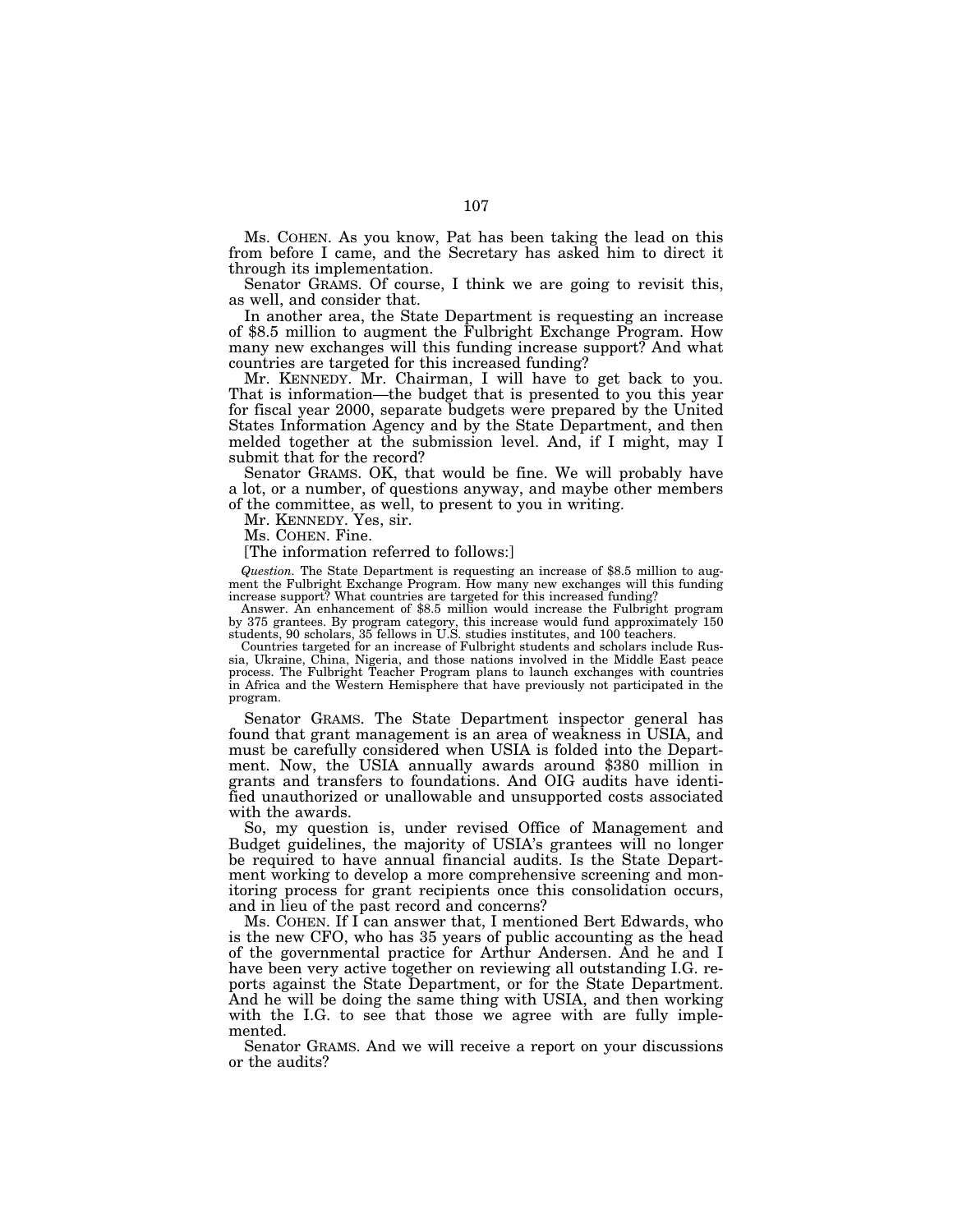Ms. COHEN. Yes.

Senator GRAMS. And then a followup on that?

Ms. COHEN. Absolutely.

Senator GRAMS. Madam Secretary, the Minnesota Secretary of State, Mary Kiffmeyer, when I talked to her, she has expressed concerns to me about the responsiveness of USIA to State officials when complaints are forwarded regarding USIA grant recipients. Apparently, USIA does not followup with State officials regarding the outcome of these cases after the questions have been raised.

Again, when USIA is folded into the State Department, would you consider changing this practice so that local officials would receive notification and followup on those requests or concerns?

Ms. COHEN. Yes. We have been made aware of this problem. And we will take steps to see that happen.

Senator GRAMS. Madam Secretary, as part of the reorganization and consolidation of agencies, again, into the State Department, all personnel will be transferred at the time of consolidation, and then downsizing may then follow. There seems right now to be no proposals—or we have not seen any—for the downsizing or streamlining. I know it is kind of a time when the consolidation takes place, and no expected savings this year. And we can understand that in the first year. But what projections, if any, do you have for personnel reductions in the future?

Ms. COHEN. Well, Janice Bay is here from personnel. But the personnel offices, as well as the functional offices, from USIA, ACDA and the State Department are working together to identify areas where there may be redundancies in the positions. In those cases, we will reduce the redundancy. But we also anticipate that, given the amount of vacancies there are, both in the State Department and in these agencies, that we will be able to place people in jobs that we have needs for. So, we will not be undergoing a RIF, but we will be reducing redundant positions.

Senator GRAMS. So, a study is underway to do this, to meld these together?

Ms. COHEN. Yes.

Senator GRAMS. And we can expect in the future to see a reduction in the number of positions, even though you reassign personnel?

Ms. COHEN. Yes.

Senator GRAMS. But we are talking about the number of positions?

Ms. COHEN. Yes.

Senator GRAMS. OK. And a study is underway dealing with that? Ms. COHEN. Yes.

Senator GRAMS. One of the first areas for potential reduction is in administrative overlap. Are any positions targeted for downsizing right now in the area as one of the first steps to cost savings? Have you gone that far in the study, or is this-

Mr. KENNEDY. No, we have not, Mr. Chairman. Basically, we have been dealing with this, in effect, in three phases: the preparation of the report to the Congress, discussions with members of staff and the response from the Congress to the President's report. And then we will move, after March 30, into a formal implementation phase, based upon whatever the final decision is on the final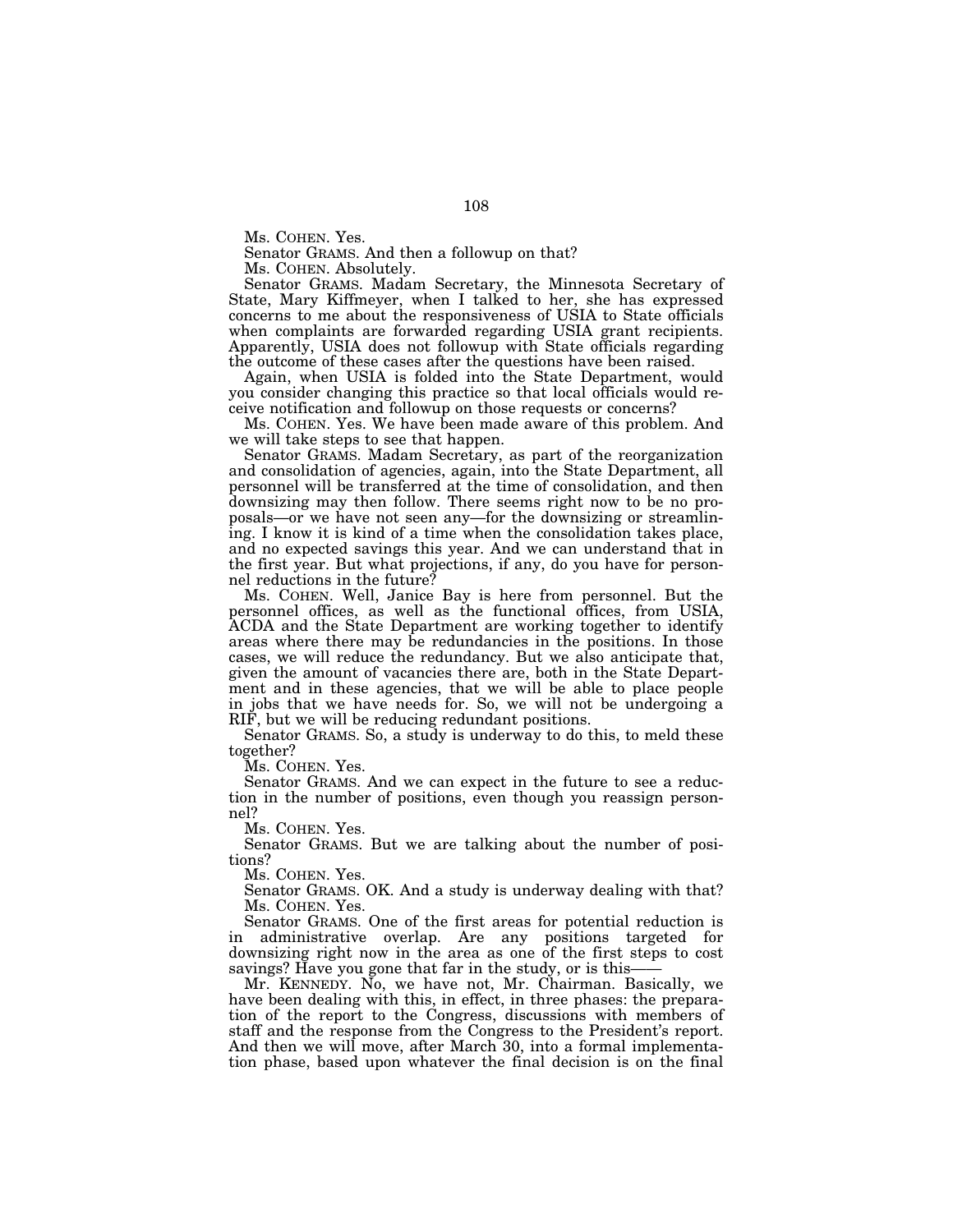structure. And we will then, as part of the implementation phase, do exactly what you are suggesting—identify positions, as Under Secretary Cohen as suggested, identify duplication of functions.

Another thing I might add to that is there are a large number of functions in the State Department now that are provided by contractors. And it is possible that as you bring these over and, since under the law, all people must be transferred, it is possible that some functions that are now performed by contractors might, for a short period of time, be performed by Government employees who are transferred and who, under the law, cannot be RIF'ed. But there will still be savings which will result, because the cash outlays will end.

Senator GRAMS. The end of March is your first deadline. Do you have a timetable on the rest of it—early summer, late summer, early fall?

Mr. KENNEDY. We believe that we have to get all the people cross-walked, so to speak, within 90 days after April 1, for USIA, yes, sir.

Senator GRAMS. The fiscal year 2000 budget also provides nearly \$51 million for anticipated wage increases. And that includes a 4.4 percent cost-of-living adjustment and also wage adjustments for foreign service nationals. The budget presentation indicates the increase is proposed in order to retain top-level FIN's. Did the State Department do a study to determine whether there is an acrossthe-board problem with retention of foreign service nationals, or whether the problem was only in certain countries and certain job levels? How did the study and the recommendations and the request come about?

Janice.

Ms. BAY. We in fact have an Office of Overseas Employment that surveys every country in the world where we have a presence, and individually assesses how they are doing as far as intention. Since Under Secretary Cohen has arrived, we have moved to a system where we use off-the-shelf wage surveys, which are independent from our own analysis, to determine what the prevailing wage rates ought to be in any given country. And Bonnie has pushed us really very hard to make sure that we pay the wage increases that are due when we really have countries that are very large with attrition because of either very high inflation or because people are being hired away to do other jobs, which is a very large problem in some of our SNIS posts, the posts of the former Soviet states.

Ms. COHEN. But it is done country by country. And we use outside sources to validate what has been the inflation level, primarily a U.N. survey, when it is available, or other independent surveys. And the idea is to basically not penalize people for working for the United States.

I was in Azerbaijan, which has had enormous inflation over the past 3 years. And we were losing very talented people to American oil companies, because they would join the State Department, we would train them, they would learn fluent English, and then they would go to these oil companies, in some cases, for twice what we were paying. So, what we are trying to do, using outside surveys, is validate what we should pay, and then pay it.

Senator GRAMS. Are we talking across-the-board wage increases?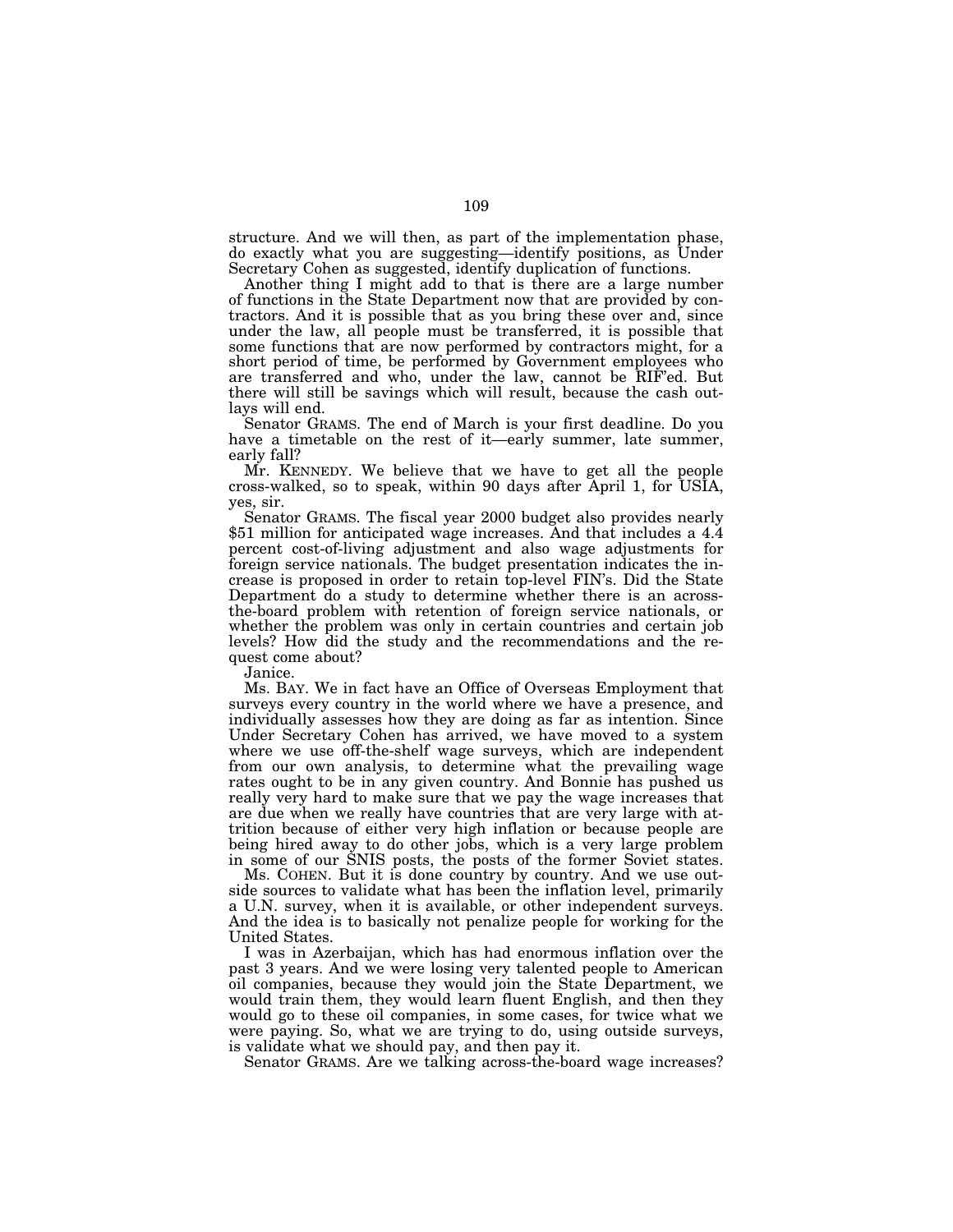Ms. COHEN. No.

Senator GRAMS. I mean, we are talking in localized request or problem?

Ms. COHEN. Yes, it is very localized. It is country by country. \$3 million for a new market development pilot program. The program proposes to enhance commercial activities that are taking place in developing countries. How is this different than current AID business center programs in developing countries? Why the additional moneys and requests or line item?

Ms. COHEN. That is in the Economics Bureau of the Department. And I can have them get back to you with that answer.

Senator GRAMS. The State Department had begun production of the new digitalized passports, which we have seen up here. What percentage of new passports are digitalized? And when do you expect that production level will reach 100 percent?

Ms. COHEN. We are now doing about 60,000 a week in Portsmouth. We are expanding it to another location. We expect to be fully implemented, I think, at the end of the summer. It is just a question of getting the machines, getting them operating at full capacity.

Senator GRAMS. I notice you have this individual that is a traveler and then "happy." I do not know what the "happy" comes from.

Is the State Department's monitoring technology fully able to take advantage of the new passport features?

Ms. COHEN. Our technology is. We work closely with the INS. They are the people who accept the passports at the border. And they are still modernizing.

Senator GRAMS. So, in conjunction with that, has the State Department identified any results in improving monitoring for security purposes or in improving tracking of persons engaged in illegal activity who are carrying U.S. passports? Is this all part of this updating program and technology?

Ms. COHEN. I will ask Donna Hamilton, who is with Consular Affairs.

Ms. HAMILTON. We are actively developing a lost and stolen passport data base to be available at our ports of entry and also to be available overseas. And we have begun work on that. We received exemptions from our Y2K limits on new projects. And let me just check and see when we think we will have it done.

We are also working on a similar system for lost and stolen foreign passports, so that we can also be aware if people that are applying for visas overseas are presenting altered passports or stolen passports. We expect to have the U.S. lost and stolen passport data base operational during fiscal year 2000. So, we now have already begun the systems development for that.

Senator GRAMS. So you have the new passports, but not all the technology to go with it as of yet?

Ms. HAMILTON. Well, we have the technology to read the passports. That is something that has been available since we introduced the machine readable passport in 1981, and we also include security features to help to detect any changes to the document itself. But as far as being able to track a lost or stolen passport, we are still working on it.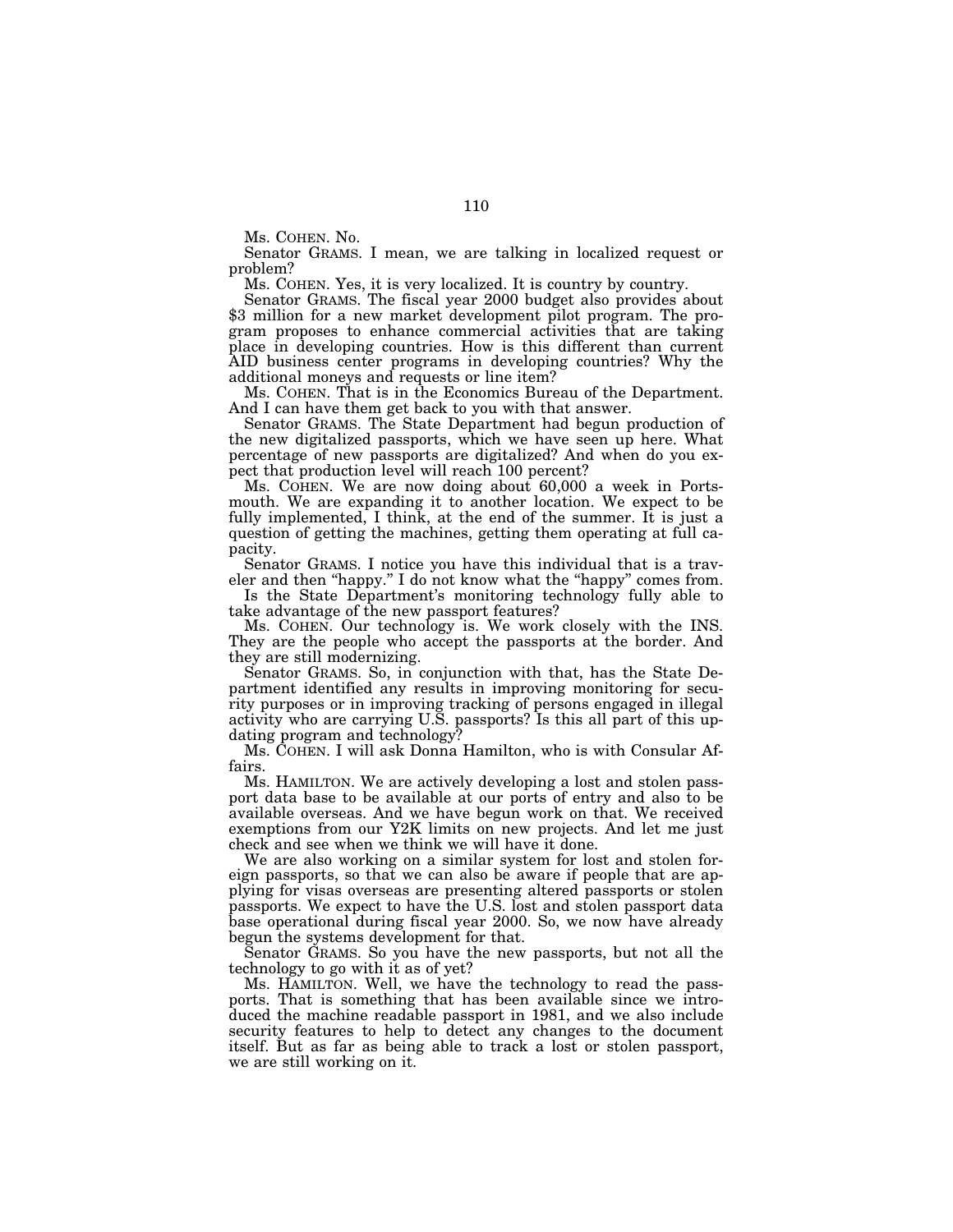Senator GRAMS. I think we will have a couple of followup questions, but I would pose those to you again in writing, if we could.

On technology upgrades, fiscal year 2000 will be the third in a 5-year infrastructure upgrade program at the State Department. Last September, GAO testified before this committee that while State is proceeding with the upgrades, it has not first implemented the type of planning and investment process called for in recent legislation and related GAO and OMB guidance, developed in response to other failed modernization upgrades throughout the Government. So, the question is, why has not the State Department implemented some of these requirements to date?

Ms. COHEN. Well, I have talked to GAO. We have a new chief information officer, and we feel we have implemented these since you got that report. We have a very good plan. I think that there are criticisms involved of both the plan and whether we had a high enough group, both the technology group at a high enough level and a policymaking group at a high enough level, reviewing the Department's priorities in implementing. And all of that has taken place. And I think the strides that people have made in connection with implementing year 2000 is evidence of this direction.

And I touched on this, but I think it is worth emphasizing, and so I would like to. And that is that in contrast to other departments, Donna, in Consular Affairs, and our people in what we call the ALMA system are implementing modern computer systems around the world at 262 posts, using secure lines, and in some cases in countries where we may be the 10th computer in the country. So, we have logistical problems that other people do not have.

And I think that the people in the Department have just done a great job bringing it this far. And the fact that we will be ready for 2000, and basically will be by the end of March 90 percent implemented, I think shows that we have taken the directions that GAO talked about.

Senator GRAMS. So you are pretty confident you are on the 5-year mark? I mean you are going to be able to proceed?

Ms. COHEN. I think, come the end of this year, just as Donna was saying, we will be modernized. And what we will then be able to do is provide the kind of extra information systems that will make us use the computers better for decisionmaking.

Senator GRAMS. I want to follow that up, because I was going to ask you about the Y2K coming up at the end of the year. But in your statement you noted that 39 of 59, I think it was, of the mission-critical systems are compliant and implemented. How many of these mission-critical systems have been certified by the Department's Y2K certification panel so far?

Ms. COHEN. Very few of them have been certified so far. We had a discussion of that this week. And we are putting additional emphasis on the certification. But many of the ones not certified are in fact in use, so we know they work. But certification is behind.

Senator GRAMS. And you expect to have that completed by when? Is there a timetable?

Ms. COHEN. Well, I would have to get together with the I.G. and develop a timetable. And we can get it to you.

[The information referred to follows:]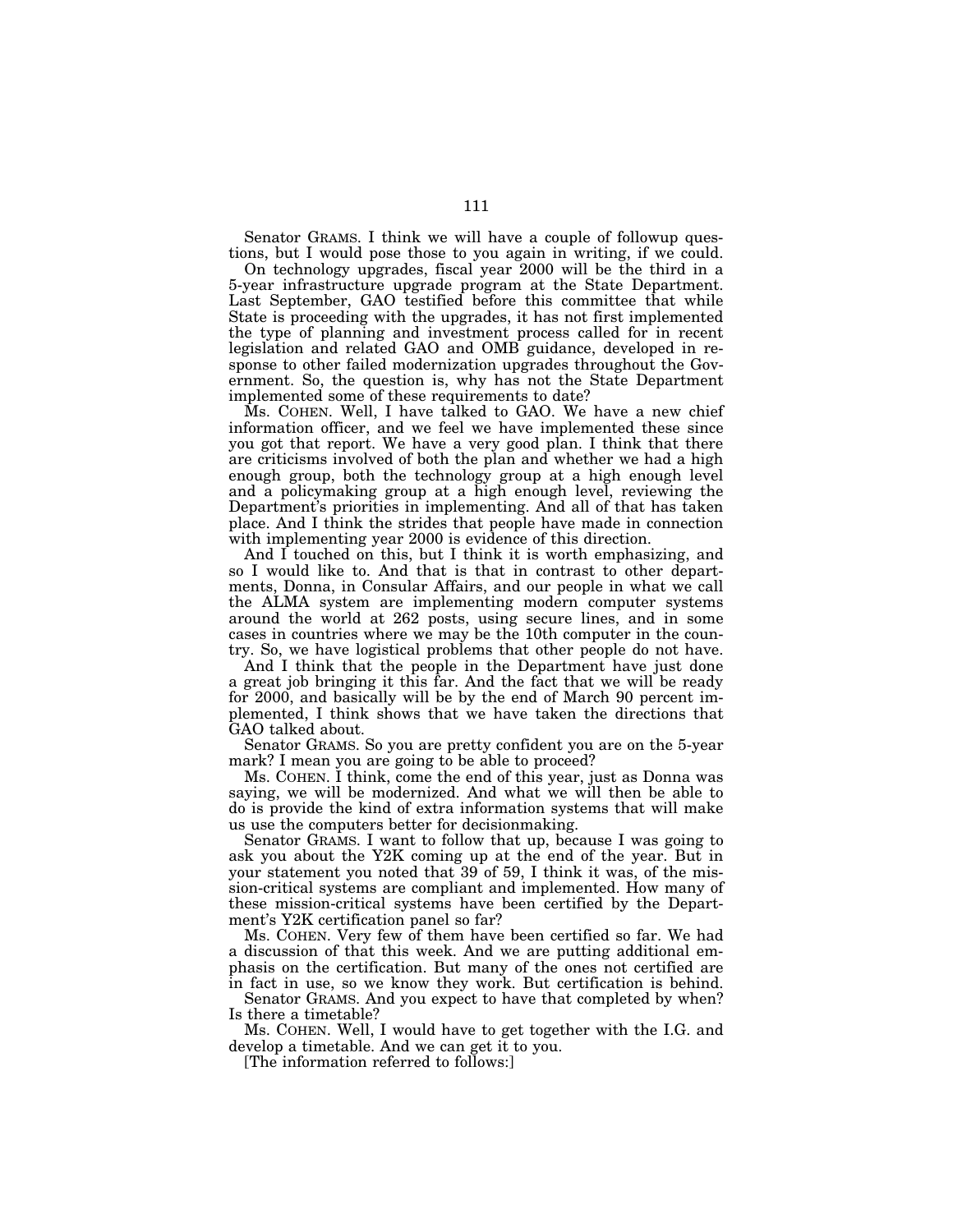All 59 of the State Department's mission-critical systems are Y2K compliant and implemented. The Office of the Inspector General (OIG) has officially certified 13 packages. In addition, 3 packages have been approved by the OIG and are awaiting the signature of the Chief Information Officer, and 15 are ready for consideration by the OIG.

Senator GRAMS. It is not next summer, I mean?

Ms. COHEN. Oh, no.

Senator GRAMS. I mean, it is not a year from now or something? Ms. COHEN. No. That would be terrible.

Senator GRAMS. I know. That is what we are kind of worried about, and not just for the State Department.

Ms. COHEN. We have gone from tier 1 of—I just got a call this morning—from tier 1 of Federal agencies, which means that you are failing, on the latest report we are at tier 2. So, we are definitely going in the right direction.

Senator GRAMS. Just a few more questions. The International Cooperative Administrative Support Services Program, or ICASS, has now been in effect for 3 years. The program is the basic management structure for providing administrative support to other agencies working in embassies overseas. Has there been savings achieved as a result of ICASS?

Ms. COHEN. Well, I do not think it was designed to achieve savings, per se, but there is a much closer working relationship among the agencies. And there are many parts of services that are done more efficiently, so that money is freed up to be spent where it was short. So, there have been efficiencies achieved in specific areas.

Mr. KENNEDY. If I might add, Mr. Chairman, there is a congressionally mandated report which is due, I believe, on April 1. And I have seen the draft. And there are reports in from all of the ICASS councils around the world. And that report is being prepared by the chief financial officer. And when that report is submitted to you, it will outline a number of savings, a number of efficiencies, and a number of, in effect, systemic improvements that have been brought about in the way resources are managed overseas, which I believe also will result in avoidance of costs which would have risen overseas because of inflation or other factors—the efficiencies brought about by ICASS have obviated these costs.

So that report will be up to you shortly. It is in its final draft now, sir.

Senator GRAMS. Are all the agencies overseas, are they participating in this program? If some have opted out, why? Or all of them, do you believe, involved?

Mr. KENNEDY. Some agencies have opted out. And that is a subject that we regularly discuss with them. ICASS is not a mandatory program. The State Department has no legal authority to force any agency into it. But when an agency opts out, both the ICASS service center, which is the Washington headquarters, and the administrative personnel at posts, under instructions from Washington, meet with the agency that is opting out and ask them to document why they have opted out and why they believe that they have made savings.

Some agencies, I will admit, sir, simply choose to respond: This is our choice; good-bye. And they have. And I think that is very regrettable.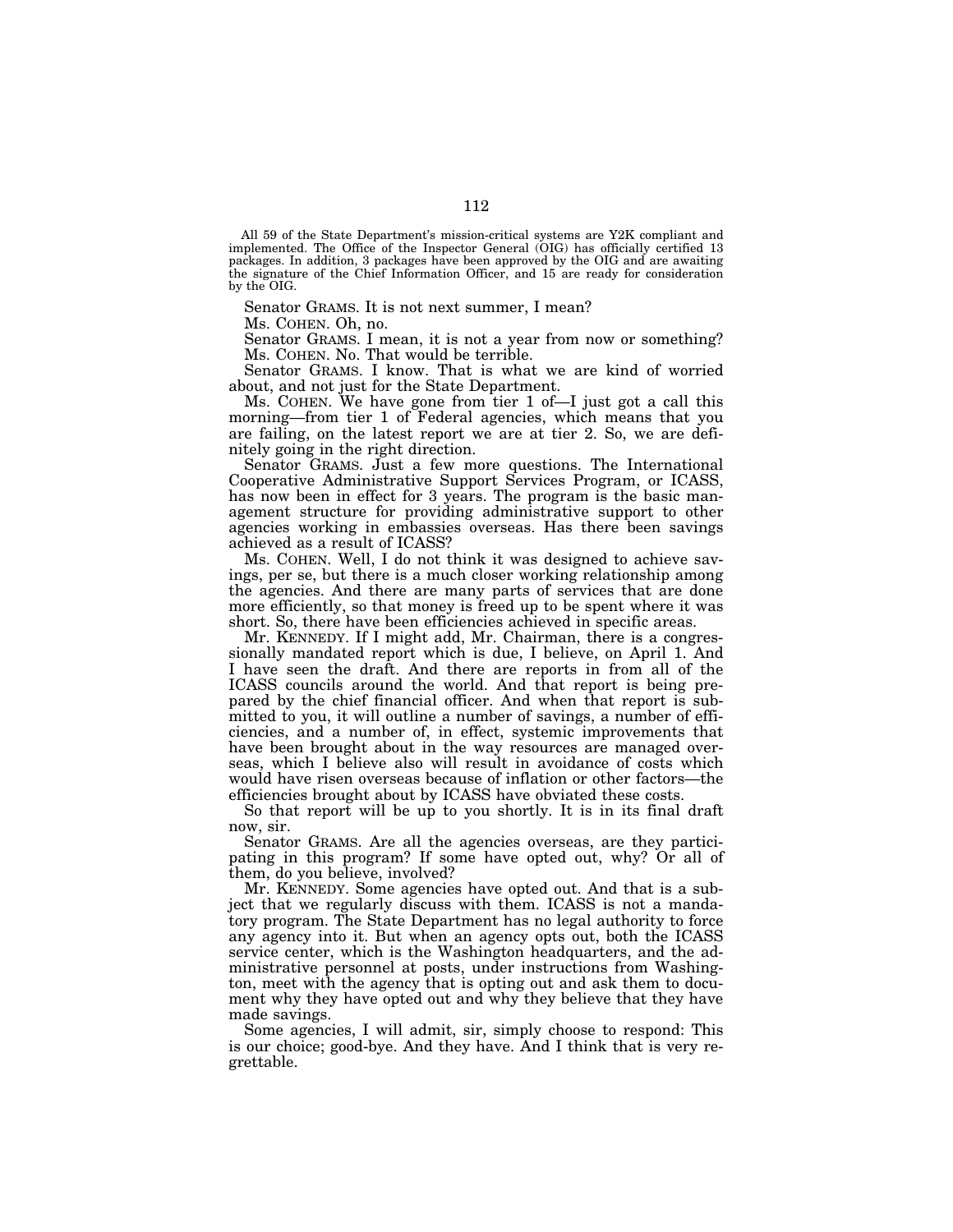Senator GRAMS. One other question, quickly. Since implementation, has the embassy chief of mission retained adequate authority in the embassy?

Ms. COHEN. Since the implementation of ICASS?

Senator GRAMS. Yes.

Ms. COHEN. I meet with all the chiefs of mission as they come through, and no one has complained about an erosion of their ability. And in fact, ICASS works best where it is the chief of mission that is driving it and participates in the meetings.

Senator GRAMS. Anything else you would like to add, Madam Secretary?

Ms. COHEN. I would like to say I want to thank you and Senator Boxer and people in the past couple of years, because it has been the past 2 years, I think, that the State Department has started to receive the kind of support that, quite frankly, I think it needs for its administrative structure. That has enabled us to go ahead with these computer systems. Even the ICASS system required quite an investment of people and time to get going. And I think the State Department is starting to see the rewards of this investment. So, we thank you very much.

Senator GRAMS. I want to thank you for making yourself available for the hearing today. And thank you for the ''thank you's.'' And I appreciate your time.

And as I said, I had to go through a couple of questions that I did not ask because of time constraints we have now, but I know there are others that you will provide some answers for us. And I will leave the record open for the next 3 days if there are any other members of the committee that would like to also submit some questions to you in writing. And then of course we would appreciate a quick response, if we could.

Senator GRAMS. So, again, thank you very much. And I appreciate your time. Thank you.

Ms. COHEN. Thank you.

Senator GRAMS. I would like to welcome our witnesses of our second panel: Mr. Benjamin Nelson, Director of International Relations and Trade Issues, National Security and International Affairs Division, at the General Accounting Office, and also Ms. Jacquelyn, Williams-Bridgers, Inspector General at the Department of State. I want to welcome you both. And I would like to open it up for your opening statements. I would ask that you keep them as brief as possible. They will be entered into the record as if you read your entire statement.

Again, we are just working under a little time constraints.

Ms. Williams-Bridgers, maybe I would ask you to go first.

# **STATEMENT OF JACQUELYN WILLIAMS-BRIDGERS, INSPECTOR GENERAL, DEPARTMENT OF STATE**

Ms. WILLIAMS-BRIDGERS. Thank you very much, Senator Grams. Thank you very much for the opportunity to testify today about major management challenges facing the Department of State. I will summarize my statement. And thank you for allowing the full statement to be included in the record.

The three agencies that the Office of Inspector General oversees face several significant challenges today and in the coming years,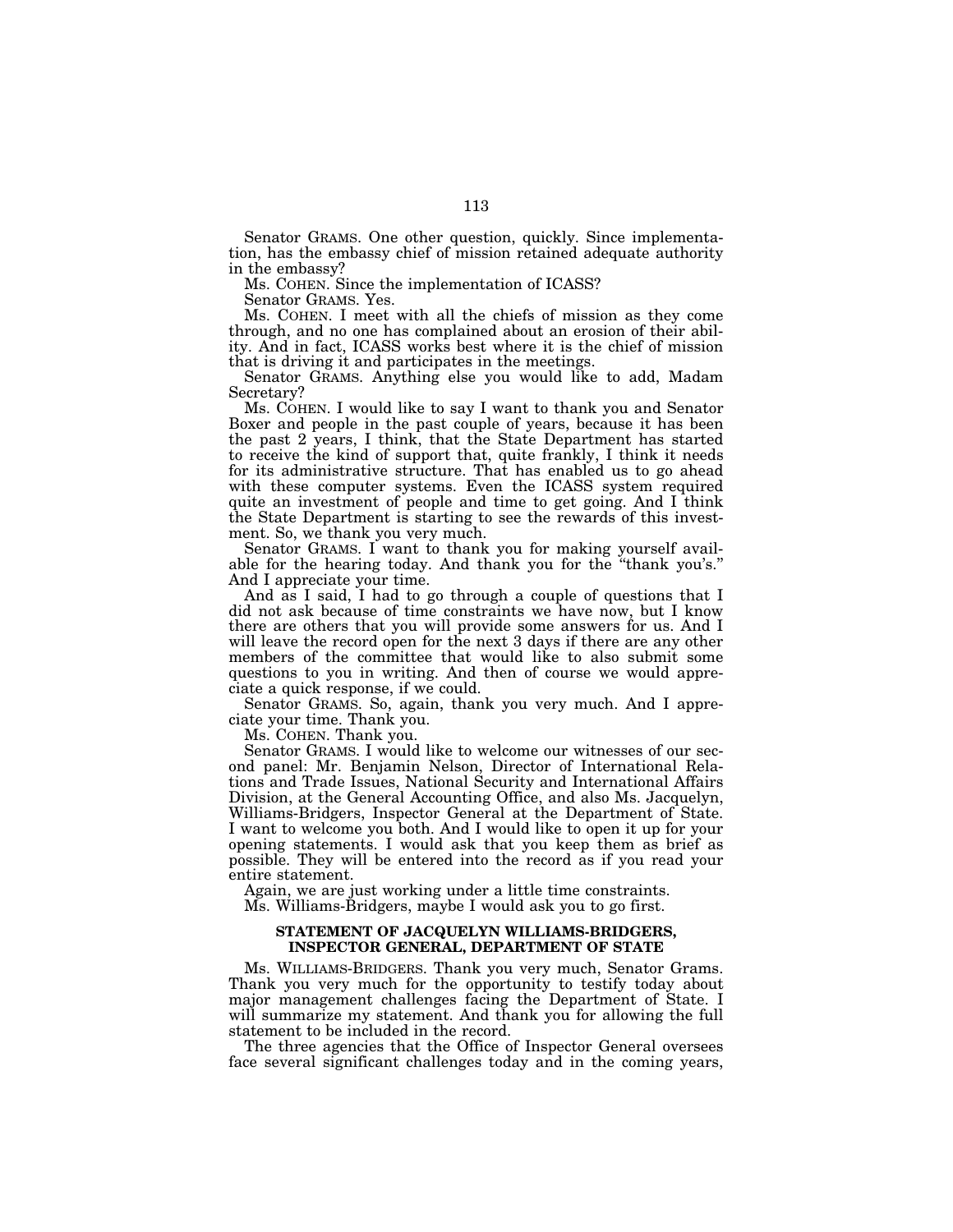including the need to strengthen border security, consolidate the foreign affairs agencies, correct weaknesses in financial management, and better link resources to policy priorities. I discuss these in more detail in my full statement. I would like to focus today, however, on the Department's progress in addressing four areas: security vulnerabilities, Y2K compliance, ICASS implementation, and property management.

No greater challenge exists for the Department than that of providing safety and security for our people, our facilities and our information overseas. The immediate need, however, is to address physical security vulnerabilities and to enhance emergency planning and preparedness. The scope and gravity of this challenge was brought into clear focus by the attacks on our U.S. Embassies in Africa last August.

The devastation caused by the terrorist strikes in Nairobi and Dar es Salaam fundamentally changed our approach to security at our missions. The bombings of our embassies prompted the Department to conclude it can no longer allocate resources based primarily on the security threats of the city in which our facilities are located. The Department now factors in the vulnerability of all facilities at all posts to terrorist attack.

In response to the bombings, the Department is aggressively addressing physical security vulnerabilities and enhancing emergency planning at our overseas posts. After an extensive review of mission security around the world, the Department identified eight facilities so vulnerable that the missions should be moved into safer and more secure facilities as quickly as possible. The Department also plans to undertake significant renovations to address serious vulnerabilities at other locations.

My office provides the only regularized security oversight of all U.S. Government nonmilitary facilities overseas. I have also taken a number of steps to significantly enhance security oversight operations.

We in OIG have expanded our security coverage by including an experienced security officer on all of our routine post management inspection teams. The officer's attention focuses on physical security and emergency preparedness at posts. This year we plan to complete 31 security oversight inspections.

In addition, I have organized a new team to provide oversight of the \$1.4 billion in emergency security funds recently appropriated to the Department.

For several years, my office has reported that the Department faced challenges in managing and funding security, and made numerous recommendations to address specific vulnerabilities. The Department has generally corrected deficiencies identified by my office where they have had the resources available to do so. However, correction of many of the deficiencies require major capital investment to implement, such as relocating our missions to safer facilities, building safe havens, and improving the perimeter walls surrounding our buildings.

In addition, despite the recent emergency appropriation, the Department continues to face funding shortfalls. A 1998 audit by my office of the maintenance and repair of security equipment, for example, found that much of the Department's security equipment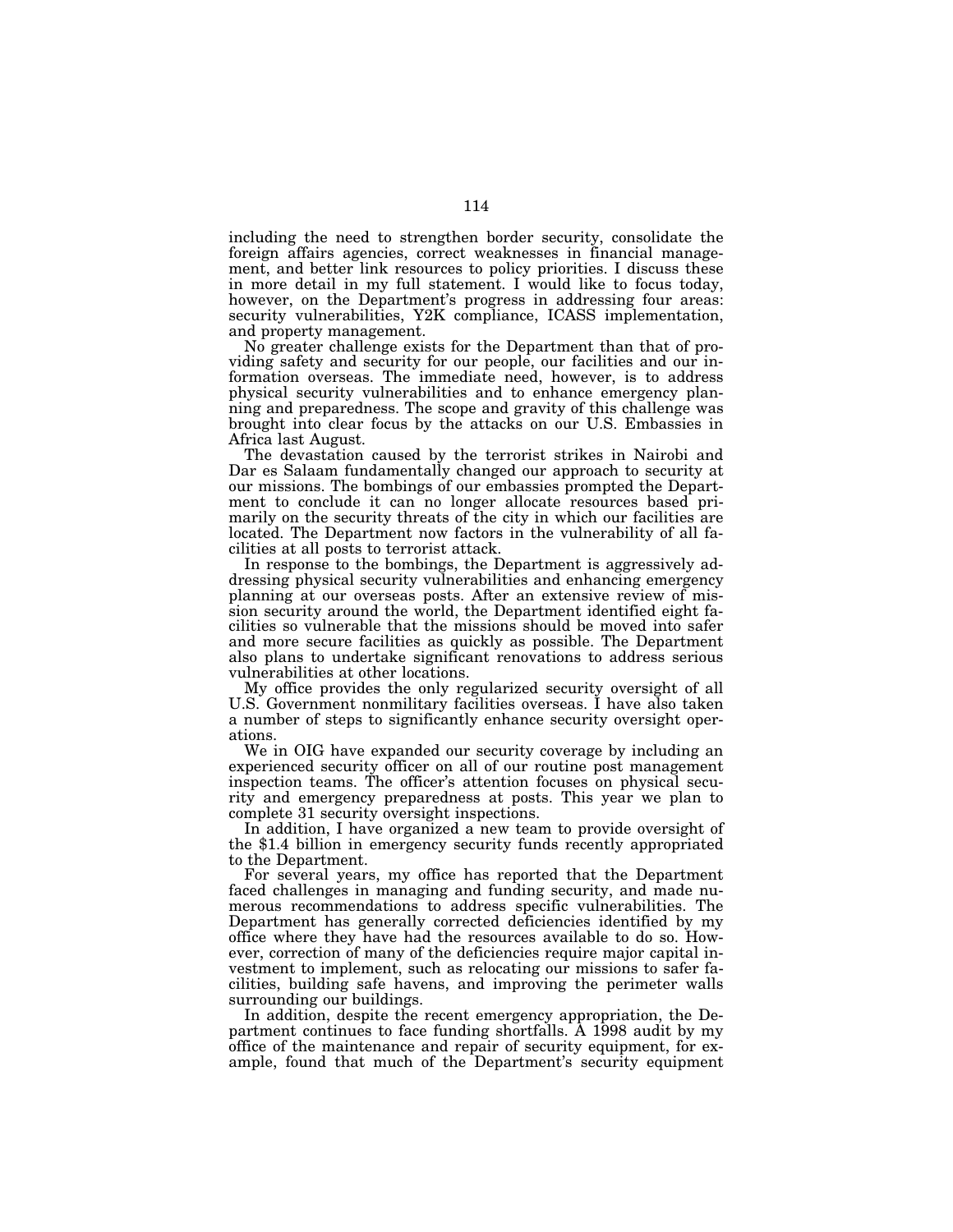was purchased in the mid-1980's and was reaching the end of its useful life or was obsolete. Yet the Department's budget did not include funding for recurring expenses or new equipment.

We are also pressing the Department for improvements in emergency preparedness. As a result of our audit on emergency evacuation, the Department reinstated its crisis management exercise program, which trains emergency action committees at posts on how to manage crises. In addition, we recently reported to the Bureau of Diplomatic Security on specific steps it should take to enhance procedures for vehicle bomb drills.

The Department also faces challenges in information systems security. Our work has pointed out deficiencies in the Department's mainframe and communications systems security, including incomplete and unreliable security administration, inadequate training, and lack of access control. GAO reported just last year findings which reiterated many of the conclusions we had reached previously. The Department just recently told us, however, that it has established a security program for the mainframe system to address the risk that we previously identified, including the need for backup capability to unclassified mainframe systems in the event of loss of information.

I will try and wrap up very shortly, sir.

Senator GRAMS. That is fine.

Ms. WILLIAMS-BRIDGERS. Another critical challenge facing the Department and the foreign affairs community is the vulnerability to the challenges of the Y2K computer problem. Failure to meet this challenge could create havoc in the foreign affairs community, including disruption of messaging systems, impediments to embassy operations such as visa and passport processing, and failures in administrative functions such as payroll and personnel processing in the year 2000.

My office has been actively engaged in Y2K efforts on three fronts. First, we assisted the Department in its efforts to establish a process to certify the Y2K compliance of its mission-critical systems. And we are reviewing the adequacy of steps taken before the Department certifies its systems as Y2K compliant. The Department is making steady progress to prepare systems for Y2K.

We are concerned, however, that the Department certification of its core business systems is proceeding too slowly. Certification is designed to provide independent assurance that all possible steps have been taken to prevent Y2K related any failures. Clearly, for the certification process to work, the Department must speed up its certification efforts so that there is sufficient time to make system changes should they be necessary before December 31, 1999.

The second area of our focus on Y2K is in reviewing the Department and USIA efforts overseas to prepare for the millenium change on January 1, 2000. Our embassies and consulates rely on their respective host country government's infrastructures to provide day-to-day essential services such as power, water, telecommunications, and emergency services. In some countries these services could be disrupted if critical infrastructure components and control systems are not made Y2K compliant.

We have conducted assessments of 25 posts in 20 countries to determine our embassy's preparedness. Early on, we found very little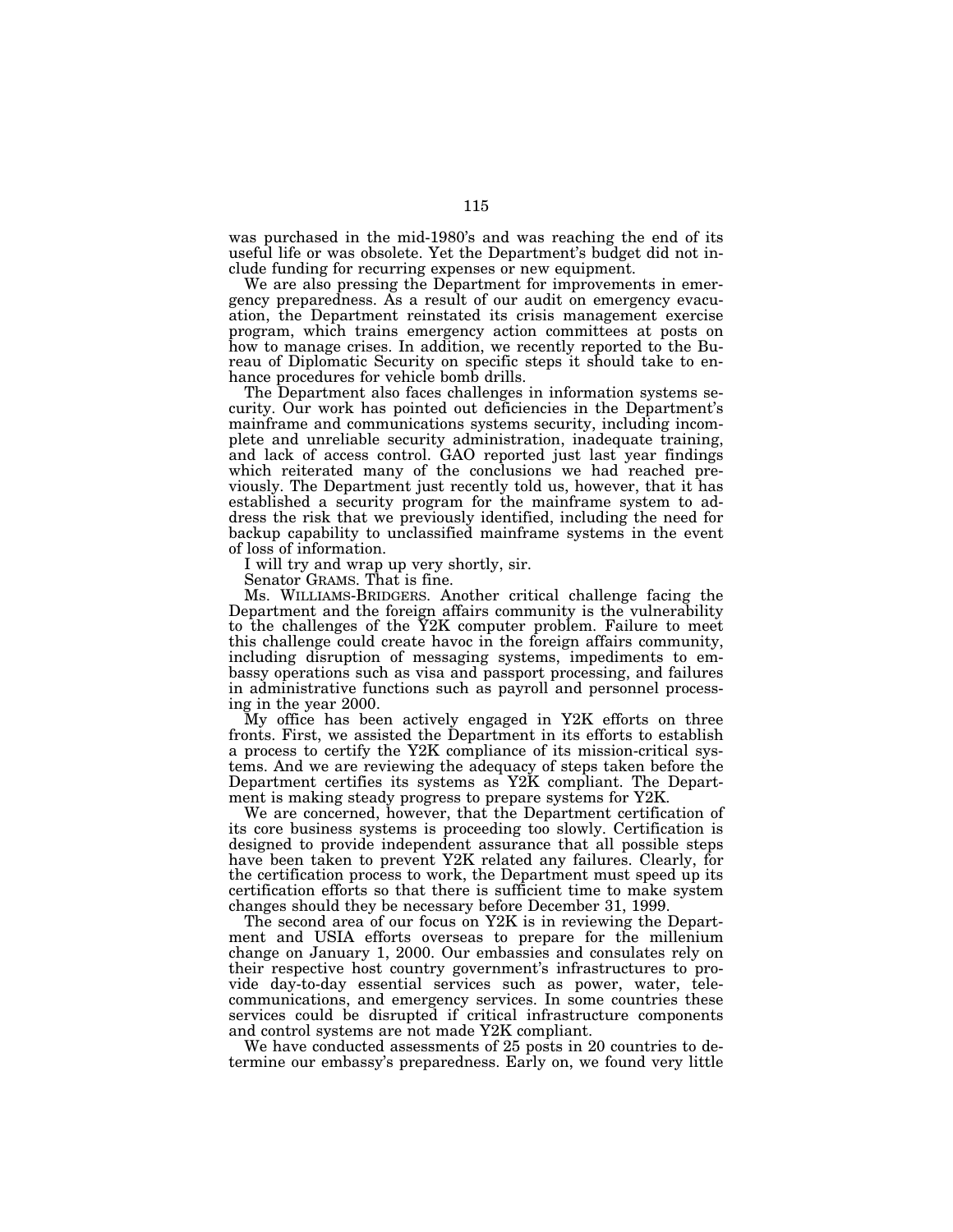contingency planning in the event of failure. The Department was made aware of this problem, and they have since sent out contingency planning tool kits to all of our embassies.

Finally, many Americans living, working and traveling overseas will certainly seek the services of our embassies should there be massive sustained Y2K related outages in country. We are assessing the Y2K readiness of host countries where the U.S. Government maintains a presence.

I would like to briefly mention our work on the International Cooperative Administrative Support System (ICASS). ICASS, as you know, is a system that allocates the cost to all Federal agencies with a presence abroad. Additionally, ICASS is intended to provide posts more control over administrative services through local empowerment, equity in cost distribution, transparency in billing, and selection of local service providers.

Our ongoing review of ICASS has generally shown that most agencies at posts consider ICASS an improvement over past cost distribution systems. Post ICASS councils, however, have not yet sought out more cost-effective service providers. There are a number of reasons for this—the process of selecting alternative providers is unclear, post ICASS councils lack training and expertise in selecting alternative service providers, and ICASS councils cannot compel agencies to participate, as Assistant Secretary Kennedy just mentioned.

One of the basic premises of ICASS is for agency freedom of choice. At some posts, a few agencies have opted out of some of the ICASS services. While those agencies have reported reducing their operating costs from what ICASS would charge, the total U.S. Government cost may be higher since the costs were redistributed among agencies that did not opt out, and ICASS staffing levels remained the same.

Finally, I would like to focus one moment on the management of overseas property. Currently, the Department reports holding some 12,000 properties with an estimated historical cost of about \$4 billion. OIG has identified problems in the Department's past decisionmaking for the disposition of real property.

A few years ago, the Congress in fact called for the Department to establish a real estate advisory board to help reduce its inventory of surplus property overseas by making recommendations for the sale of property. OIG has recently found that the Department has provided the board with sufficient information on appropriately chosen properties for the board's review.

The Department has also addressed many property maintenance and repair issues. In 1993, we recommended that the Department establish a system to identify and monitor worldwide maintenance and repaid requirements and establish a baseline of outstanding maintenance and repair requirements. In response, the Department established a system to identify and monitor those requirements but has not yet analyzed that information contained in that system to establish a baseline of maintenance and repair requirements and costs.

In summary, I have outlined four significant management challenges facing the Department of State. Overcoming these challenges, and others that I reference in my full statement, will re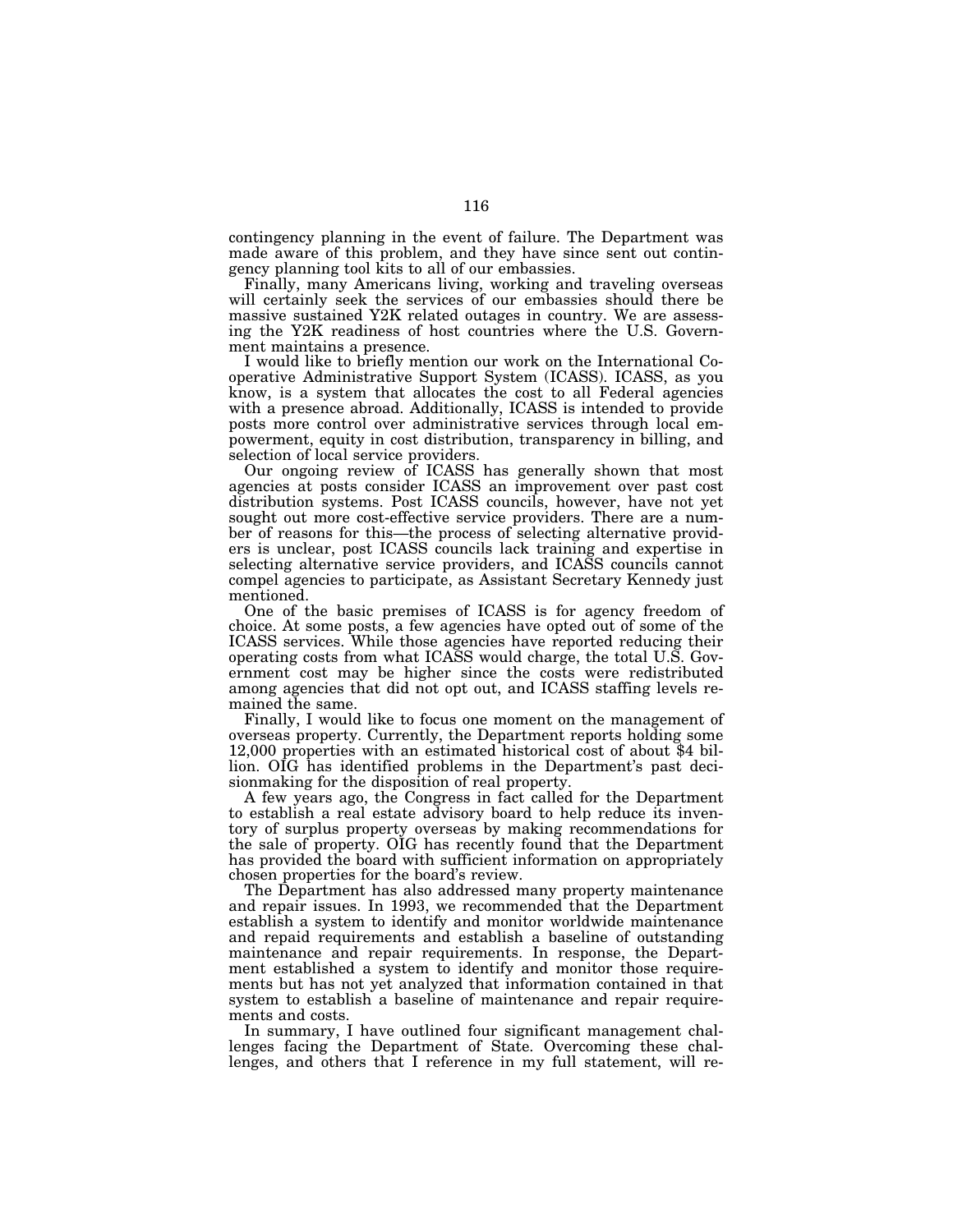quire the Department's long-term attention. The Department has made notable improvements in longstanding areas of OIG concern—specifically, border security, financial management, and establishment of the critical authorities under a chief information officer.

However, in order to adequately address its most critical and immediate challenge—the need to ensure the safety and protection of our people overseas—the Department will need the continued and long-term resource commitment of the Congress.

Thank you. That concludes my statement, and I will await questions.

# [The prepared statement of Ms. Williams-Bridgers follows:]

PREPARED STATEMENT OF JACQUELYN L. WILLIAMS-BRIDGERS, INSPECTOR GENERAL, DEPARTMENT OF STATE

Mr. Chairman and Members of the Subcommittee:

Thank you for the opportunity to testify before your subcommittee on the major management challenges facing the Department of State. As my office also oversees the United States Information Agency (USIA), including international broadcasting, and the Arms Control and Disarmament Agency (ACDA), my testimony will incorporate some management challenges that apply to all three agencies.

#### SUMMARY

My office has identified several significant challenges facing the agencies that we oversee. Foremost among these is the safety and protection of our people, facilities, and information. The scope and gravity of this challenge was brought into clear focus by the attacks on U.S. embassies in Africa last year. The Department is faced with the immediate need to address physical security vulnerabilities and enhance emergency planning at our overseas posts. Longer-term challenges include major embassy renovations to improve security, new embassy construction, and the maintenance of security equipment. To meet these challenges, the Under Secretary for Management has created a number of coordinating groups to which she has welcomed full OIG participation.

Another critical challenge facing the foreign affairs agencies is their vulnerability to the Year 2000 (Y2K) problem. Generally, the Department is making steady progress toward preparing computer systems for the Year 2000 date change, and estimates that 55 of 59 mission-critical systems will be implemented by the Office of Management and Budget's (OMB's) deadline of March 31, 1999. Successfully meeting the Y2K challenge is necessary to avoid havoc in the foreign affairs community, including disruption of messaging systems, impediments to embassy operations such as visa and passport processing, and failures in administrative functions such as payroll and personnel processing in the Year 2000.

Despite this progress, we are concerned that the Department's Y2K certification process, which is designed to provide documented independent assurance that all possible steps have been taken to prevent Y2K-related failures, is proceeding too slowly. Thus far, only two mission-critical systems have been certified by the Department's Y2K Certification Panel. According to the General Accounting Office's Year 2000 Assessment Guide, agencies should consider subjecting their Year 2000 program to certification, which, in essence, is an independent verification and validation that all necessary steps to achieve Y2K compliance have been taken. Further, verification and validation may be performed by the agency's quality assurance staff complemented by internal auditors.

Other major challenges faced by the Department include the need to strengthen border security, link resources to policy priorities, consolidate the foreign affairs agencies, correct weaknesses in financial management, and improve real property management and maintenance. Before I provide additional details on these challenges, I would like to give you a sense of OIG's mission and responsibilities, as well as provide a brief overview of our strategic plan.

## OIG OPERATIONS

# *OIG Organizational Structure*

The mandate of my office is to improve the economy, effectiveness, and efficiency of the Department of State (the Department), ACDA, USIA, and the Broadcasting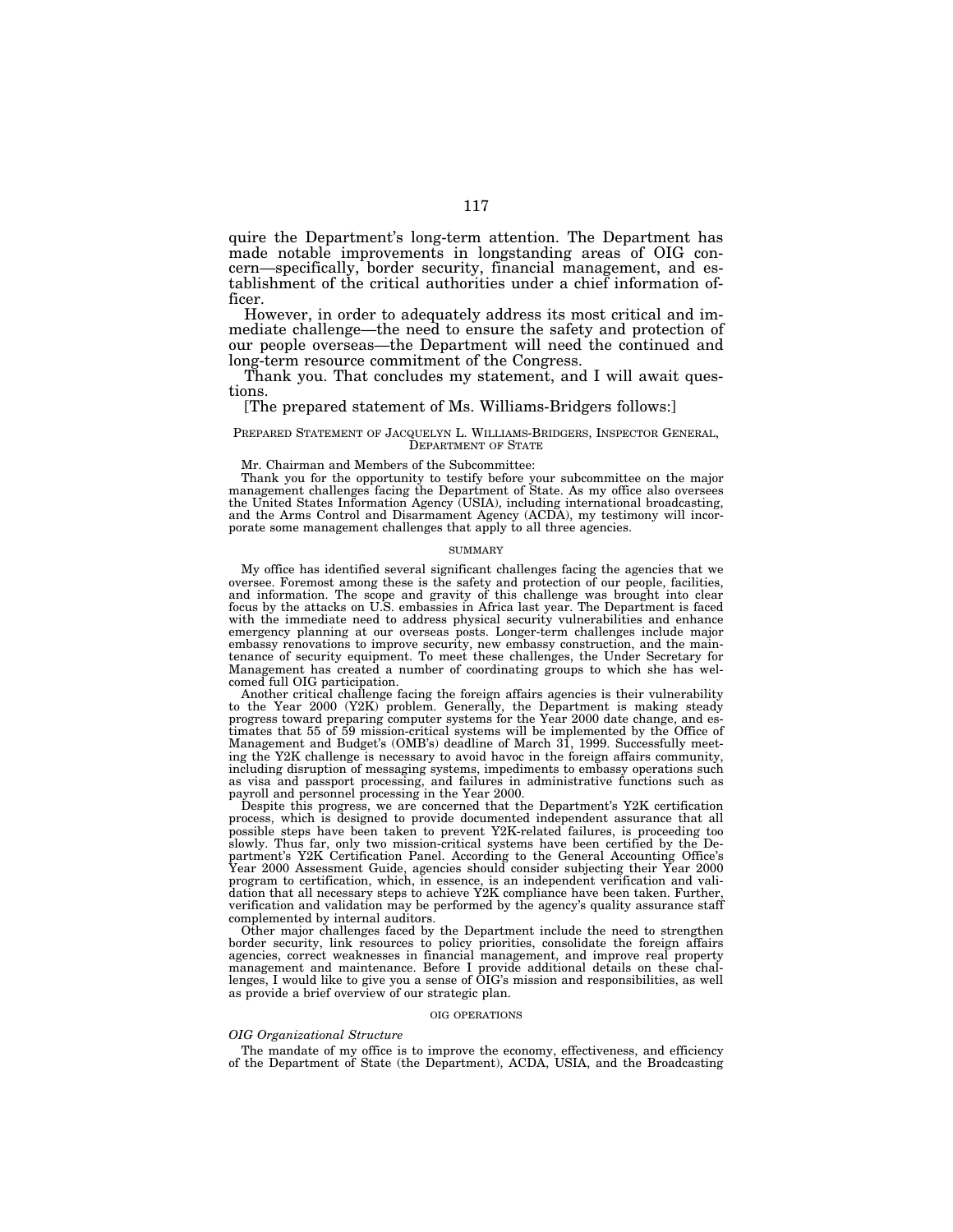Board of Governors and to detect and prevent waste, fraud, and mismanagement. Toward this end, OIG is composed of four operational offices that carry out inspec-tions, audits, and investigations.

*Office of Audits.* OIG's Office of Audits consists of seven divisions, each with a specific area of focus: Consular and International Programs, Information Management, Financial Management, Property Management and Procurement, Inter-national Broadcasting, Human Resources, and Contracts and Grants. Audits conducted by these divisions assess management and financial operations and the economy or efficiency with which an entity is managed. Examples of reviews the Office<br>of Audits is currently conducting include the Department's Consular Fraud Pro-<br>gram, Year 2000 (Y2K) remediation efforts, implementation of property, and financial statement preparation.

*Office of Inspections.* OIG is required by law to routinely inspect the activities of overseas posts and domestic bureaus. These inspections are conducted to provide overseas missions and domestic bureaus information about the effectiveness of their performance and the quality of their management and operations through an assessment of three primary areas: policy implementation, resource management, and management controls. In FY 1998, the office inspected posts in 32 locations, including Russia, China, Thailand, and several African countries.

*Office of Security and Intelligence Oversight.* Through audits and inspections, the Office of Security and Intelligence Oversight evaluates the ability of overseas posts to respond to threats from terrorism, mobs, or other physical intrusion, intelligence penetrations, and crime. The office also evaluates whether the Department's security and intelligence programs and activities are being carried out with the most effective use of resources and in accordance with the law. Our security oversight inspection program supports the Secretary of State's statutory responsibility for the security of all nonmilitary U.S. personnel, property, and information abroad. In the aftermath of the Africa bombings, the OIG received strong Congressional support to significantly expand our security oversight work.

In an effort to add greater rigor to OIG's intelligence oversight responsibilities, I created an Intelligence Oversight Division within the Office of Security and Intelligence Oversight. The division reviews foreign policy aspects of programs and functions involving components of the intelligence community and identifies key areas of concern in the review of intelligence oversight and coordination by chiefs of mission.

*Office of Investigations.* The Office of Investigations performs investigations of criminal, civil, and administrative misconduct related to organizational programs and operations. Additionally, the office manages a Hotline for employees who wish to disclose potential fraud, waste, and mismanagement. The office also focuses on fraud prevention by increasing employee awareness and understanding of the standards of conduct and accountability and by reducing areas of vulnerability and opportunities for misconduct. We publish ''Standards of Conduct,'' a guide to ethical conduct, which is issued to each employee in the Department, USIA, and ACDA. My office also issues fraud alert bulletins and management implication reports when our work identifies systemic weaknesses that have agency-wide or bureau-wide implications.

# *Followup and Resolution*

Once an OIG report is issued, Department bureaus or posts with responsibility for implementing the report's recommendations have 45 days in which to respond. The responses are reviewed by OIG to determine whether they meet the intent of the recommendation. In the event that the bureau or post does not accept the recommendation as written, OIG can either accept the suggested alternative, if any, or refer the decision to the next management level for reconsideration. If an impasse is reached in resolving a recommendation, it is referred for decision to the Under Secretary for Management or, ultimately, to the Secretary of State or agency director.

The OIG semiannual report to the Congress identifies significant audit recommendations without management decision for more than six months, and significant recommendations reported previously, but still pending final action. In addition, the Secretary or agency Director is currently required to report to the Congress annually on any significant recommendations that have been agreed to but not implemented for over one year. Our most recent semiannual report shows outstanding OIG recommendations in areas identified as management challenges, including maintenance and repair of buildings overseas, financial system acquisition and development, mainframe systems security, and management of secure communications.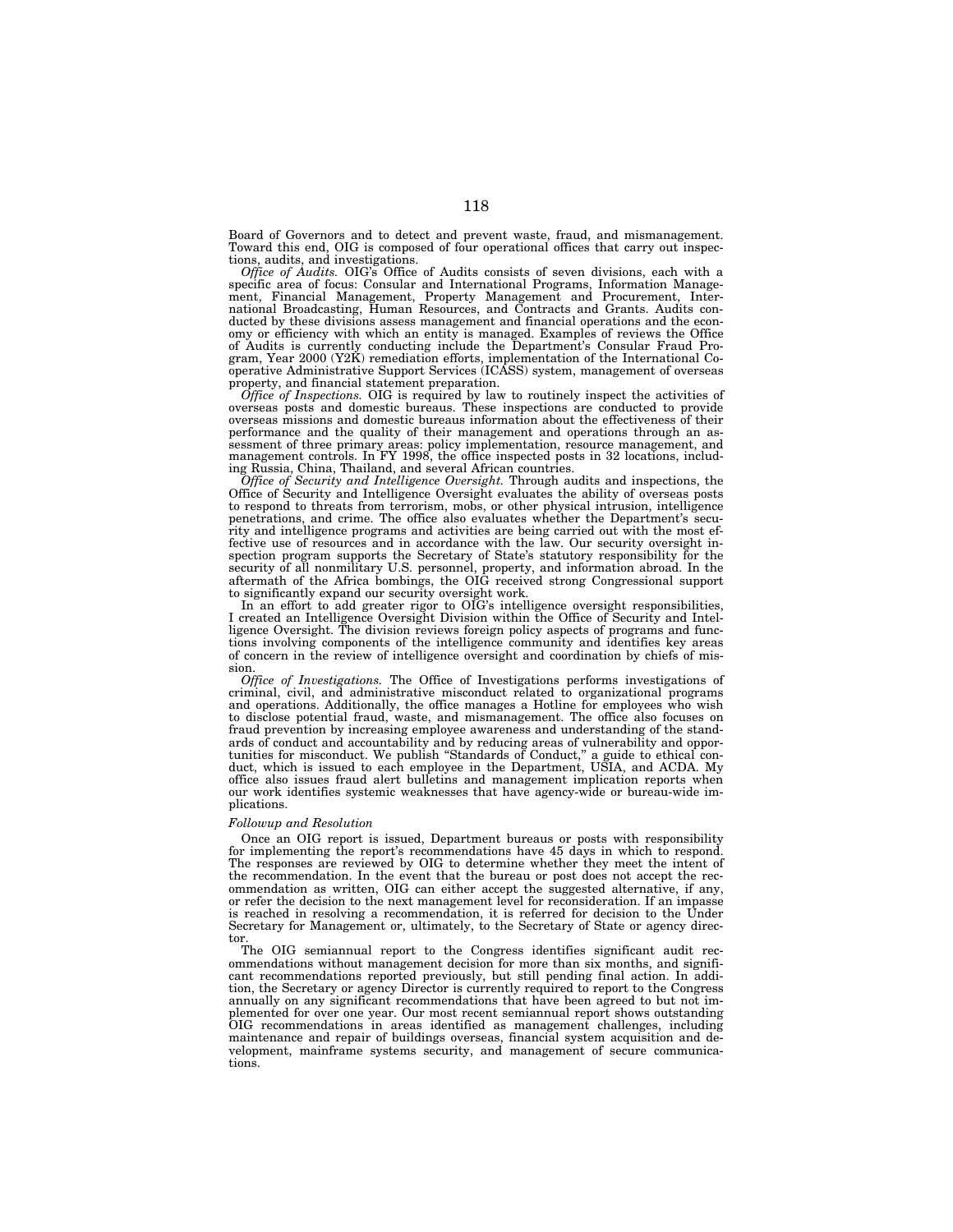## *OIG Strategic Plan*

The Secretary of State has established seven broad national interests which provide the strategic framework within which the OIG conducts its integrated program of audits, inspections, and interdisciplinary reviews to evaluate progress toward achieving the Secretary's objectives. OIG's strategic plan establishes the OIG-wide goals that guide the work we will undertake into the 21st century. OIG strives to be proactive in addressing foreign affairs agencies' efforts to effectively implement U.S. foreign policy; clearly link resources to policy objectives; and maintain efficient, effective, and secure operations and infrastructures. We are committed to protecting the Secretary of State's ability to pursue the foreign policy objectives of the United States free from the impediments of waste, fraud, and mismanagement.

I would like to turn now to a more detailed discussion of the major management challenges facing the Department in the context of OIG strategic objectives.

# IMPROVED IMPLEMENTATION OF FOREIGN POLICY

The successful development and implementation of U.S. foreign policy depends on many factors. These include a clear understanding of foreign policy goals, coordination among the various agencies and entities with foreign policy interests, and clear and consistent lines of communication between the President, the Secretary of State, and the internal components of the Department.

# *Strengthening Border Security*

Over the past few years, the Department has maintained a strong emphasis on the need to improve border security, however, the passport process and the immigrant and nonimmigrant visa processes remain material weaknesses. Improvements needed to address these weaknesses include additional management positions to support consular automated systems, and expanded intelligence information sharing among U.S. Government agencies. In terms of consular staffing, our own work has shown that the Department will face severe shortages of experienced midlevel managers for the next several years. We have also pointed out the need for more senior, experienced consular officers at posts with high fraud levels.

The Department has mounted a major effort to counter visa fraud, including initiatives such as the machine-readable visa program, worldwide advisories to overseas posts on detecting fraudulent documents, and programs to detect terrorists. The Department also continues to refine its consular lookout systems to identify names with different spellings or those that may be translated into multiple spellings. This will better enable the Department to identify individuals who should not receive visas. The Department has also implemented a photo-digitized passport process which improves the ability to associate the document with the holder. OIG is currently reviewing the Department's consular fraud prevention efforts, including the adequacy of the Department's guidance and training in fraud prevention and the coordination of antifraud efforts.

Our work has facilitated several improvements in the Department's consular operations. For example, our recommendations helped ensure that the modernized version of the machine-readable visa system has the capability to electronically transmit relevant data on visa issuances to the Interagency Border Inspection Service for transmission to ports of entry. Also, our work encouraged the Department to establish a proactive program to identify individuals ineligible for a nonimmigrant visa in its computer system, such as drug traffickers, alien smugglers, and organized crime members. Additionally, an OIG recommendation contributed to the Department's ensuring that consular officers overseas have access to information on individuals from high-risk countries listed on the Department's CD ROM.

OIG also recently issued an inspection report on the U.S. border crossing card (BCC) replacement program for eligible citizens of Mexico. The program is a partnership between the Department and the Immigration and Naturalization Service. The "laser visa" replaces the BCC and is more tamperproof than previous documents; however, many problems reduce the effectiveness of the program. The lack of laser visa processing equipment at consular posts in Mexico and continued issuance of nonbiometric 10-year visas are problems that must be addressed by the Department. The Immigration and Naturalization Service, which has experienced delays in card production, checks applications against an inadequate criminal database, and has no plans to check each alien's identification card at the border. Efforts by both the Department and the Immigration and Naturalization Service will be needed to correct these problems. The issues jeopardize the timely implementation of the program and compromise its enhanced border security protection.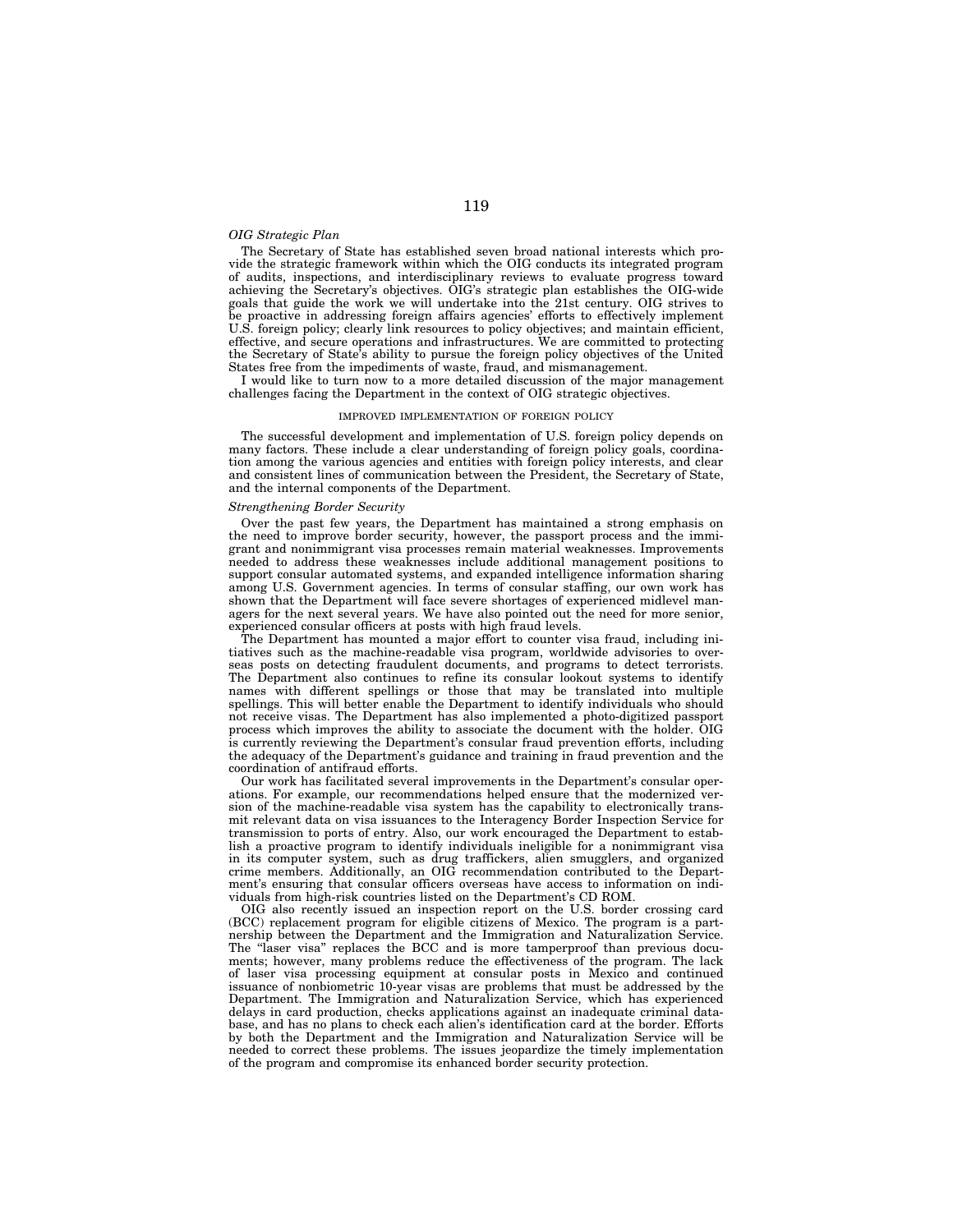## BETTER ALIGNMENT OF FISCAL AND HUMAN RESOURCES WITH U.S. FOREIGN POLICY PRIORITIES

The Government Performance and Results Act (Results Act) requires Federal agencies to set goals for program performance and to measure results with the goal to improve the efficiency and effectiveness of Federal programs. Specifically, the law requires that each agency submit to Congress and OMB a 5-year strategic plan for program activities. The plan is to contain goals and objectives, and describe how they will be achieved. Each agency is also required to submit an annual performance plan with measurable goals and indicators that link to the strategic plan.

Over the past three years, strategic planning efforts as required by the Results Act have prompted notable improvements in the Departments planning process. For example, at posts overseas there is increased focus and discussion on the U.S. Government's overall goals in each country. Also, there is an improved collective assessment of all U.S. Government resources available at each post to achieve specific mission goals.

The challenge that exists for the Department and its partners in the foreign affairs community is to define goals stated in mission, bureau, and Department plans in more measurable terms, and in terms of outcomes—what the U.S. hopes to achieve—rather than broad policy statements. In addition, the Department needs to establish a credible system that will allocate resources across geographic boundaries.

The upcoming merger of foreign affairs agencies will provide an opportunity to realign foreign affairs resources with policy priorities. Effective integration of the foreign affairs agencies will depend, in large part, on the success of merging diverse personnel systems, adapting varied and diverse information systems, and melding complex financial systems.

## *Strategic Planning*

The Department has revised its longstanding planning process to comply with the Results Act and developed a strategic plan containing 16 international affairs strategic goals and 3 diplomatic readiness goals. The Department then asked each post and bureau to submit a plan and budget linked with the Department's strategic goals. At the request of the Department, OIG has been active in reviewing the mission and bureau planning process.

Mission Performance Plans are the principal vehicle for documenting and reaching interagency consensus on country-level goals and strategies. The Mission Performance Plans, in turn, serve as building blocks for the Bureau Performance Plans, and ultimately, the Department's budget submission to OMB. However, OIG found, among other things, that the process used during FY 1998 to develop Mission Performance Plans was poorly timed and that many plans were incomplete. In addition, in the absence of an agreed upon set of performance measures, missions presented performance indicators that were inconsistent and sometimes irrelevant or difficult to track. Further, the software intended to link budgets with goals and objectives, the Resource Allocation and Budget Integration Tool proved cumbersome, ineffective and difficult to deploy. These problems resulted in corresponding weaknesses in the Bureau Performance Plans.

To date, the Department has been unsuccessful in implementing Results Act requirements for performance plans. The Department's FY 1999 Performance Plan, which was developed from the Bureau Performance Plans, did not comply with the Results Act, and both Congress and the Department identified several deficiencies with the plan. For example, the plan lacked baselines and performance targets, omitted management initiatives, contained goals that were broadly stated and extended beyond the Department's span of control, and provided little information on the resources required to achieve specific performance goals.

Although the combined FY 1999–2000 performance plan still does not fully comply with the Results Act, it is an improvement over the previous plan. For instance, the Department decided to focus its initial attention on the management bureaus, and as a result, the plan contains a comprehensive set of performance goals, baselines, and targets for the Department's diplomatic readiness goals. However, the sections in the plan on the 16 strategic goals are incomplete, providing only one example under each strategic goal. For example, under the strategic goal on regional security, the Department provides a performance goal, indicators, baselines, and targets only for its efforts in Northern Ireland. The Department states that it discussed its proposed FY 1999–2000 plan with Congress, GAO and OMB last Fall, and intends to work together with them to develop a performance plan that encompasses all of the Department's activities.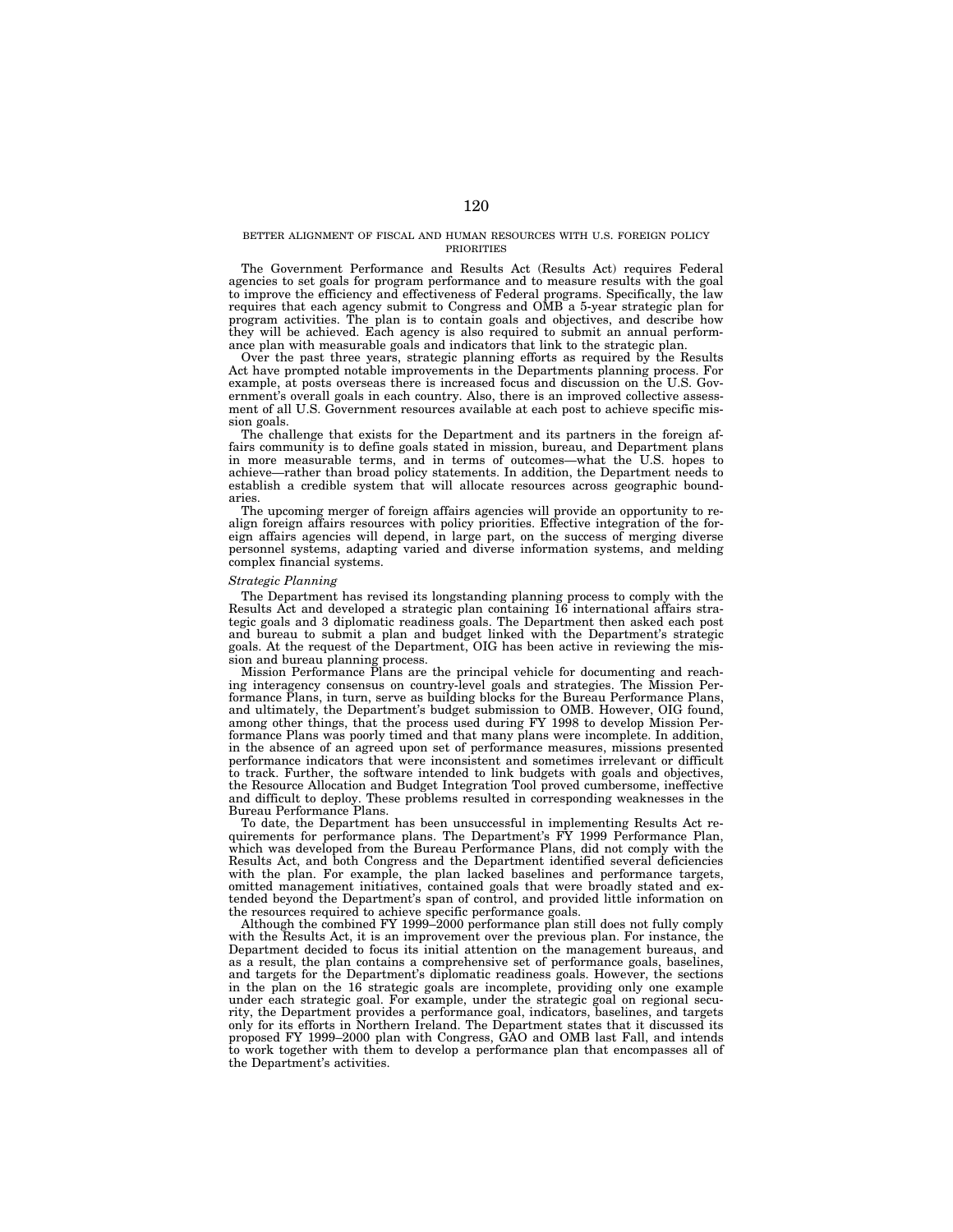OIG will continue to assess the Department's progress in implementing the Results Act, and will take steps to verify and validate selected performance data. In addition, our audits will include reviews of the performance measures related to the areas reviewed. For example, our review of foreign trade barriers will determine whether the Department's FY 1999 performance goals, indicators, and information sources accurately reflect its progress in opening foreign markets in the telecommunications industry.

## *Distributing Costs of the U.S. Government Presence Overseas*

The International Cooperative Administrative Support Services (ICASS) system was initiated in 1996 in response to a congressional mandate to implement a system that allocates to each department and agency the full cost of its presence abroad. Additionally, ICASS was intended to provide posts more control of administrative services through local empowerment, equity in cost distribution, transparency in billing, local selection of service providers, and the establishment of customer service standards. The goal was to obtain quality services at the lowest cost. OIG initiated a review of the ICASS program to assess posts' progress in selecting the most cost-effective service providers.

Our work to date has generally shown that most agencies at post consider ICASS an improvement over past cost distribution systems. ICASS councils, however, have not yet sought out more cost-effective service providers. There are a number of reasons for this, including the process for selecting alternate providers is unclear, post ICASS councils lack training and expertise in selecting alternate service providers, and ICASS councils cannot compel agencies to participate in what may be a more cost-effective solution for the U.S. Government through economies of scale.

One of the basic premises of ICASS is agency freedom of choice. At some posts, a few agencies have opted out of ICASS services. While those agencies have reported reducing their operating costs from what ICASS charges, the total U.S. Government costs may be higher since costs were redistributed among the agencies that did not opt out and ICASS staffing levels remained the same. We also found that some posts have not fully implemented ICASS, and ICASS information is not being used within Department headquarters elements to seek out more cost-effective alternatives.

# *Consolidating Foreign Affairs Agencies*

The Omnibus Consolidated Appropriations and Emergency Supplemental Appropriations Act for FY 1999 mandated the consolidation of the Department of State, the Arms Control and Disarmament Agency, and the United States Information Agency into one foreign affairs agency.

OIG is addressing consolidation issues on a number of fronts. Prior to the legislation merging the foreign affairs agencies, OIG reviewed the consolidation of the security function in USIA and the Department. We determined that USIA's Office of Security could be merged with the Department's Bureau of Diplomatic Security resulting in more streamlined security activities. We identified about \$500,000 in funds that could be put to better use, including up to 10 positions that could be used for other purposes in the security area. USIA's security staff will be formally integrated in October 1999 into the Department's Bureau of Diplomatic Security pursuant to the recent omnibus appropriations legislation.

The merger of the foreign affairs agencies also raises several challenges in the area of personnel management. Numerous policies and practices that differ between the Department and USIA such as assignment procedures, language training, tenuring regulations, and Senior Service competition rules will have to be reconciled. The Department has stated its intention to offer increased opportunities for retraining and upgrading employee skills and to work with USIA staff to integrate public diplomacy into the curriculum at the Foreign Service Institute.

Overseas tours of duty is another example where personnel policies differ between agencies. The Department's current policy of 2- and 3-year tours for staff at virtually all overseas posts (no 4-year tours) differs from other government agencies, including USIA, which currently has more than 50 4-year tours. A recent OIG review found that longer tours would reduce costs, and increase employee productivity. Costs could be reduced because longer tours would reduce the number of times employees move—the average cost of a move was over \$18,000 in fiscal year 1996. Also, because of the considerable time necessary to become oriented to a new post, and the time at the end of the tour to bid for and transfer to the next post, longer tours would increase the time employees were fully productive in their current position.

Several studies by the Department and other groups have also recommended lengthening tours to improve effectiveness and achieve cost savings. However, in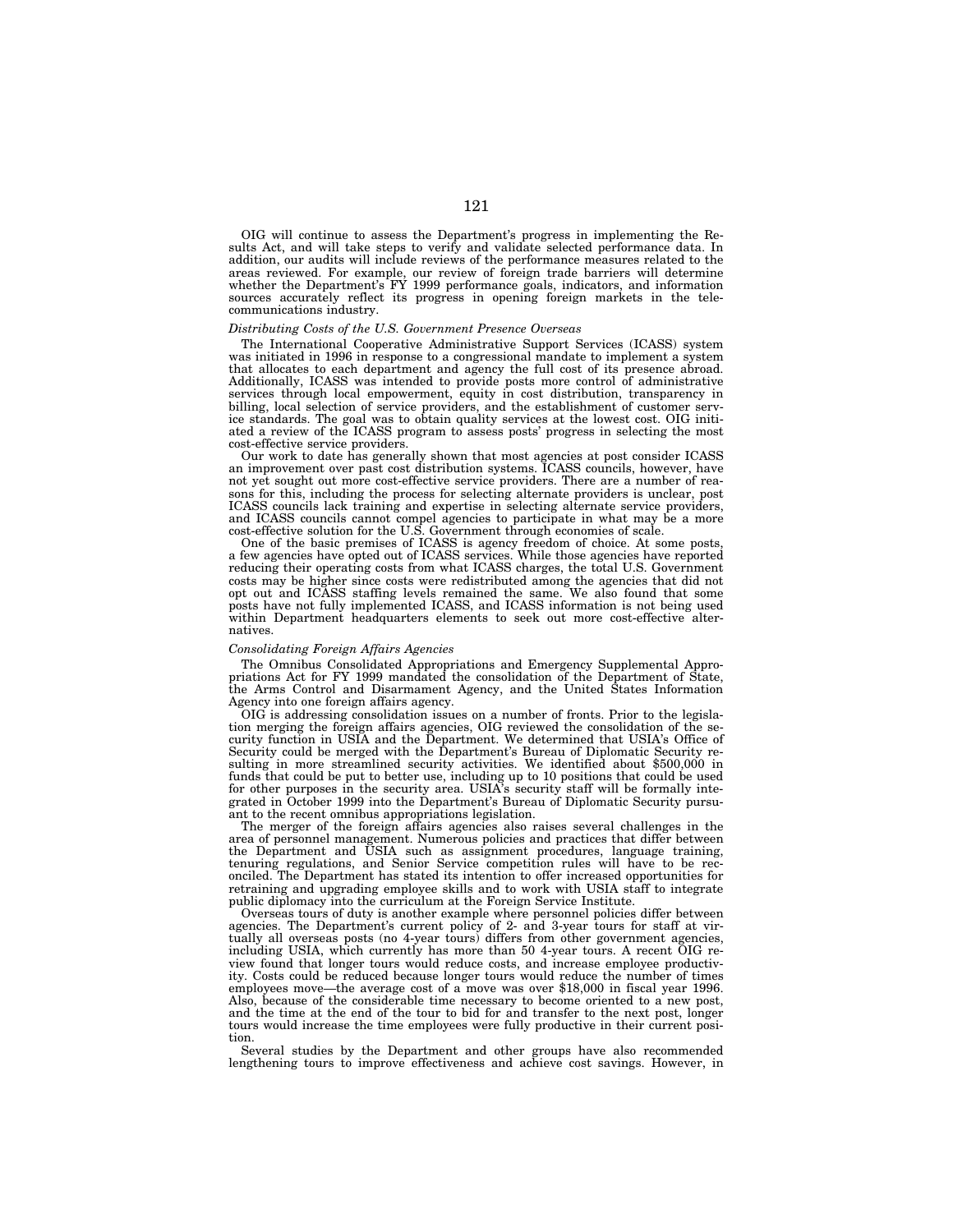January 1999, Department officials announced that they would apply the Department's tour length policy when the foreign affairs agencies are consolidated, rather than adopt longer tours. In our view, this is a missed opportunity for the Department to increase the effectiveness of overseas personnel while also achieving cost savings.

The consolidation of foreign affairs agencies also presents a challenge to incor-<br>porate the best use of technology by USIA into the Department. The Department<br>faces the challenge of effectively merging its decentralized i addition, connecting USIA systems to Department systems must take into account necessary security considerations.

The pending merger of USIA and the Department has raised the issue of whether USIA's Y2K certification efforts meet the stringent standards set by the Department. USIA's current certification process is of concern because its guidelines do not contain the same level of detail and specificity used by the Department. When USIA merges with the Department in October 1999, USIA functions and the systems that support those functions will become the Department's responsibility. As such, we believe it would be prudent for the Department to assure itself that USIA's systems are evaluated for Y2K compliance on the same basis as Department systems.

Financial management challenges are also associated with the consolidation of foreign affairs agencies. This includes integrating USIA and ACDA into the Depart-ment's Central Financial Management System. The preparation of accurate and timely agencywide financial statements which include data from each agency will be necessary. Complicating the process is the fact that neither ACDA nor USIA is currently required to prepare audited financial statements under the Government Management Reform Act.

The consolidation of the Department and ACDA is mandated to occur on April 1, 1999; therefore, ACDA will be included in the Department's FY 1999 financial statements. Because ACDA is a fairly small agency in relationship to the Department, no significant problems are expected from the consolidation of the financial information. The consolidation of financial information with USIA is more significant and complicated. The Department and USIA will consolidate on October 1, 1999, which means the consolidated information would be reflected in the Department's FY 2000 financial statements. However, to facilitate the preparation of the consolidated statements, as well as provide a proper accounting of assets to be transferred to the Broadcasting Board of Governors, USIA should, at a minimum, prepare an audited balance sheet for FY 1999.

#### MORE EFFECTIVE, EFFICIENT, AND SECURE OPERATIONS AND INFRASTRUCTURES

The ability of the State Department, ACDA, and USIA to advance the foreign pol-icy interests of the United States and their respective missions depends upon the quality of agency operations and infrastructure. Readiness to promote national in-terests and represent the United States to the world requires high-performance organizations with efficient and effective supporting systems. As demonstrated by the terrorist attacks on U.S. embassies in Nairobi and Dar

Es Salaam, perhaps no greater challenge exists for the Department than providing adequate security to protect our people, facilities, and information. In response to<br>the bombings, the Department is aggressively addressing physical security<br>vulnerabilities and enhancing emergency planning at our oversea of my office.

The foreign affairs agencies also face challenges in other areas related to operations and infrastructures. Generally, the Department is moving ahead on preparing computer systems for the Year 2000 date change, and expects to have 55 of its 59 mission-critical systems implemented by the OMB deadline of March 31, 1999. Despite this progress, we are concerned that the Department's Y2K certification process is proceeding too slowly.

In the area of financial management, the Department's financial and accounting systems are inadequate, and there are significant concerns with the security of financial systems on the Department's mainframe computer systems. In property management, the Department has yet to establish a baseline of maintenance and repair requirements and costs for overseas property.

#### *Addressing Security Vulnerabilities*

The bombings of U.S. embassies in Nairobi and Dar Es Salaam underscored the vulnerability of some of our posts and changed the approach to security at our missions for both the Department and OIG. Prior to the bombings in Africa, the Depart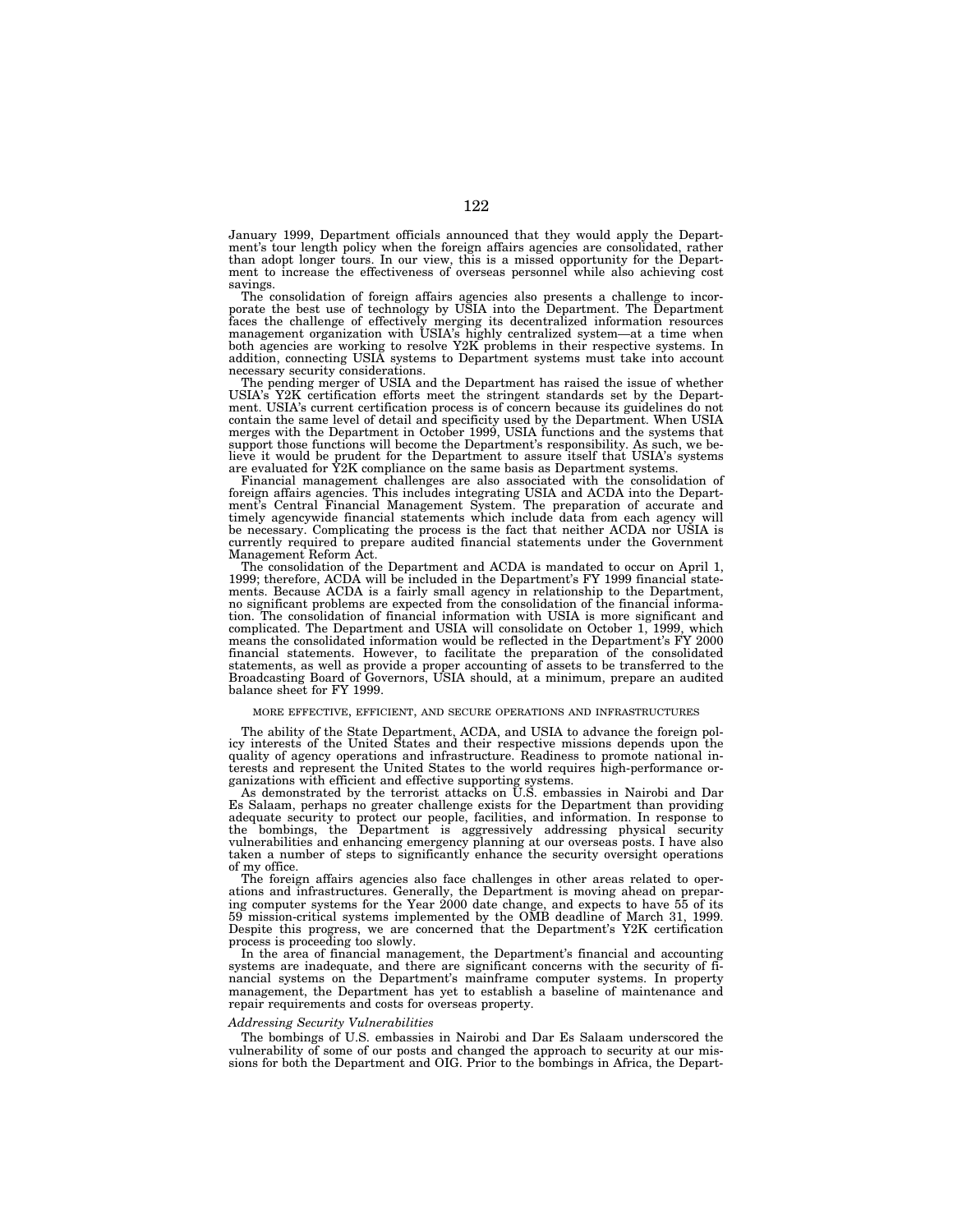ment generally allocated security resources to overseas posts based on the threat category of the city in which the diplomatic facility was located. The Department used threat information from a variety of intelligence and other sources and published a classified ''Composite Threat List.'' Threats fell into four categories: political violence, human intelligence, technical intelligence, and crime. Threat levels in each of these categories ranged from critical to low. Embassies with a ''critical threat'' rating were generally allocated more funds for security enhancements than those embassies with ''low threat'' ratings. The bombings of our embassies, however, have caused the Department and intelligence community to recognize that the threat has changed dramatically and the allocation of resources based primarily on the use of the Composite Threat List is inadequate. In addition to the threat rating, the Department now factors in the vulnerability of all posts to terrorist attacks. Under this new approach, all posts should meet a high level of protection against acts of terrorism and political violence.

In response to the attacks on our embassies last year, the Department conducted an extensive review of mission security around the world and identified eight facilities so vulnerable that the missions will be moved into safer, more secure facilities as quickly as possible. In Nairobi, the mission is moving into interim office buildings that will provide a degree of security until new office buildings can be constructed and occupied. In Dar Es Salaam, such a move has already taken place. Construction of new embassies in these countries is scheduled to be complete by 2003. The Department also plans to undertake significant renovations to address serious vulnerabilities at other locations.

To enhance emergency response, the Department plans to spend \$118 million on its wireless communications program. This will serve to upgrade the entire emergency radio program and send new radios to every overseas post for use during an emergency. The Department is also planning to purchase satellite telephones so that posts and emergency response teams can depend on reliable communication during and after an emergency.

Staffing shortages in security have been addressed by the recent supplemental appropriation, and the Department is engaged in an aggressive recruitment program for both security officers and security engineers to increase its workforce. However, the training period in the Department before new security officers gain the expertise to perform successfully overseas has historically taken up to 6 years. The new officers will be going overseas with only 2 or 3 years of experience. To examine the adequacy of the Department's support of these new officers, we plan to review the Bureau of Diplomatic Security's overseas operations management in the coming year.

I have taken a number of steps to significantly enhance the security oversight operations of my office. First, we have expanded our security oversight inspections to include low and medium threat posts. Also, routine post management inspections now include an experienced security officer who focuses on physical security and emergency preparedness, and prepares a classified security annex to the inspection report. This year we plan to complete 31 security oversight inspections. We also will complete security audits of the card access control program, protective details, the protection of classified information, and overseas telephone security.

Second, our new Security Enhancements Oversight Division will provide oversight of the \$1.4 billion in emergency security funds, and future funding received by the Department, to enhance overseas security. OIG will evaluate physical and technical security being built into the new office buildings in Nairobi and Dar Es Salaam. In addition, OIG will examine security for construction personnel, on-site construction, logistics for items used in the controlled access areas, and contract management at these posts. This Spring, an inspection team will evaluate the security at the interim office building in Dar Es Salaam and the temporary office building in Nairobi.

Because a large portion of the emergency supplemental funds will go toward procuring goods and services and the construction of new facilities, OIG plans to provide audit assistance to ensure that contract costs are reasonable. OIG may audit selected contractors prior to award and at contract completion, and provide technical support to Department contracting officers in reviewing contractor proposed costs.

OIG already provides oversight of the embassy construction project in Moscow, Russia. The Moscow Oversight Team, established in 1994, provides oversight to the Moscow chancery construction project. The team was formed in response to the costly security mistakes that characterized previous construction efforts of Embassy Moscow. Rather than waiting to identify problems after the construction is complete, we have undertaken this ongoing oversight effort in order to flag potential vulnerabilities so that they can be addressed promptly. With this approach we are contributing our expertise to facilitate project completion on time, within budget, and in a secure manner.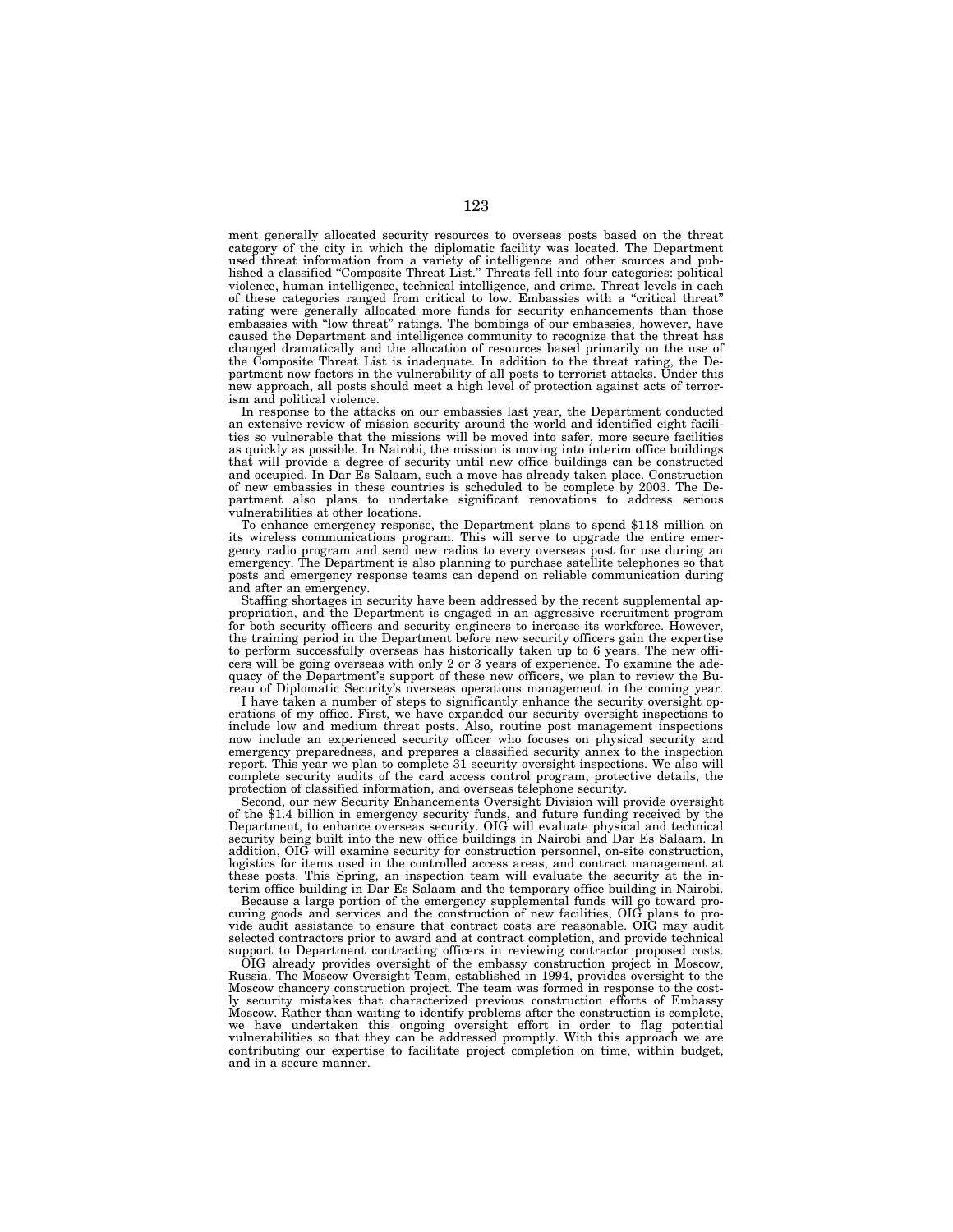Another important oversight project for OIG will be the China 2000 initiative, which is scheduled to enter the design phase in FY 1999. The Department will have to respond to several formidable challenges in order to construct secure compounds. Construction security oversight is critical to ensuring that the China 2000 project adequately addresses security needs, and that security systems, once designed, will function as intended.

For several years, my office has reported that the Department faced significant challenges in managing and funding security and made numerous recommendations to address specific vulnerabilities at our missions worldwide. The Department has generally corrected deficiencies identified by OIG where they have had resources available to do so. Of the 588 security recommendations made in FY 1997, the Department agreed to correct approximately 90 percent of the deficiencies and completed action on about 50 percent within one year after they were identified.

However, many of the recommendations still outstanding are significant, and require major capital investments to implement. Examples include relocating missions to safer facilities, building safe havens, or improving walls that surround the facility. To meet these challenges, the Under Secretary of Management formed a number of coordinating groups in which she has welcomed full OIG participation. Despite the recent emergency appropriation, the Department continues to face funding shortfalls. Security equipment will also need long-term funding. A 1998 OIG audit of the maintenance and repair of security equipment found that, despite the fact that much of the Department's equipment, purchased in the mid-1980's, was reaching the end of its useful life or was obsolete, the Department's budget, as submitted to Congress, did not include funding for new equipment.

OIG's ongoing audit of overseas card access systems has found similar problems with equipment maintenance in the posts that we have reviewed. The Department lacked a uniform program for the installation, repair, and maintenance of the card access system equipment. In addition, the equipment was never certified for use and, in some cases, was locally procured and maintained. Furthermore, we have serious reservations as to whether the card access control systems can effectively control access and protect sensitive information without the integration of other security measures. Our security inspections have repeatedly demonstrated that security at ''lock-and-leave'' posts without 24-hour cleared U.S. Marine Guard protection is often inadequate to protect classified material.

#### *Emergency Preparedness*

As a result of our audit on emergency evacuation, the Department reinstated its crisis management exercise program, which trains emergency action committees at posts on how to manage crises more effectively. The ability of posts to respond to emergencies, such as natural disasters or terrorist attacks, is greatly enhanced by the Department's crisis management exercises and emergency drills. However, our security inspections consistently report that posts are not conducting the required drills needed to prepare for likely attacks. In addition, we recently reported to the Bureau of Diplomatic Security on specific steps it should take to enhance procedures for vehicle bomb drills. The Accountability Review Board strongly recommended the immediate institution of ''duck and cover'' drills. Our security inspection teams recommended regular practice of these drills along with specific recommendations for immediately alerting staff to vehicle bomb attacks. Our Chiefs of Mission have quickly embraced these recommendations, but our most recent security inspections found that neither the Department nor posts have identified how to best implement the drills and warning procedures.

## *Strengthening Information Security*

The Department faces significant challenges in information systems security. Our work has pointed out deficiencies in the Department's mainframe and communication systems security, including incomplete and unreliable security administration, inadequate training, and lack of access control. Similar problems have been identified in the specialized computers used in telephone switching and in card access systems. The Department has provided security coordination and guidance to assist in the development of some critical computer systems and software. However, in other cases, particularly telecommunications, the Department is modernizing systems without a parallel effort to improve information security. A May 1998 General Accounting Office audit report reiterated our findings on the need for improved management of information security.

We remain concerned about the Department's backup capability for its major information systems. OIG has addressed this vulnerability in 3 audit reports since 1988, when Congress provided funding for the backup facility now located in Beltsville, Maryland. In 1998, the Department confirmed that it should now have the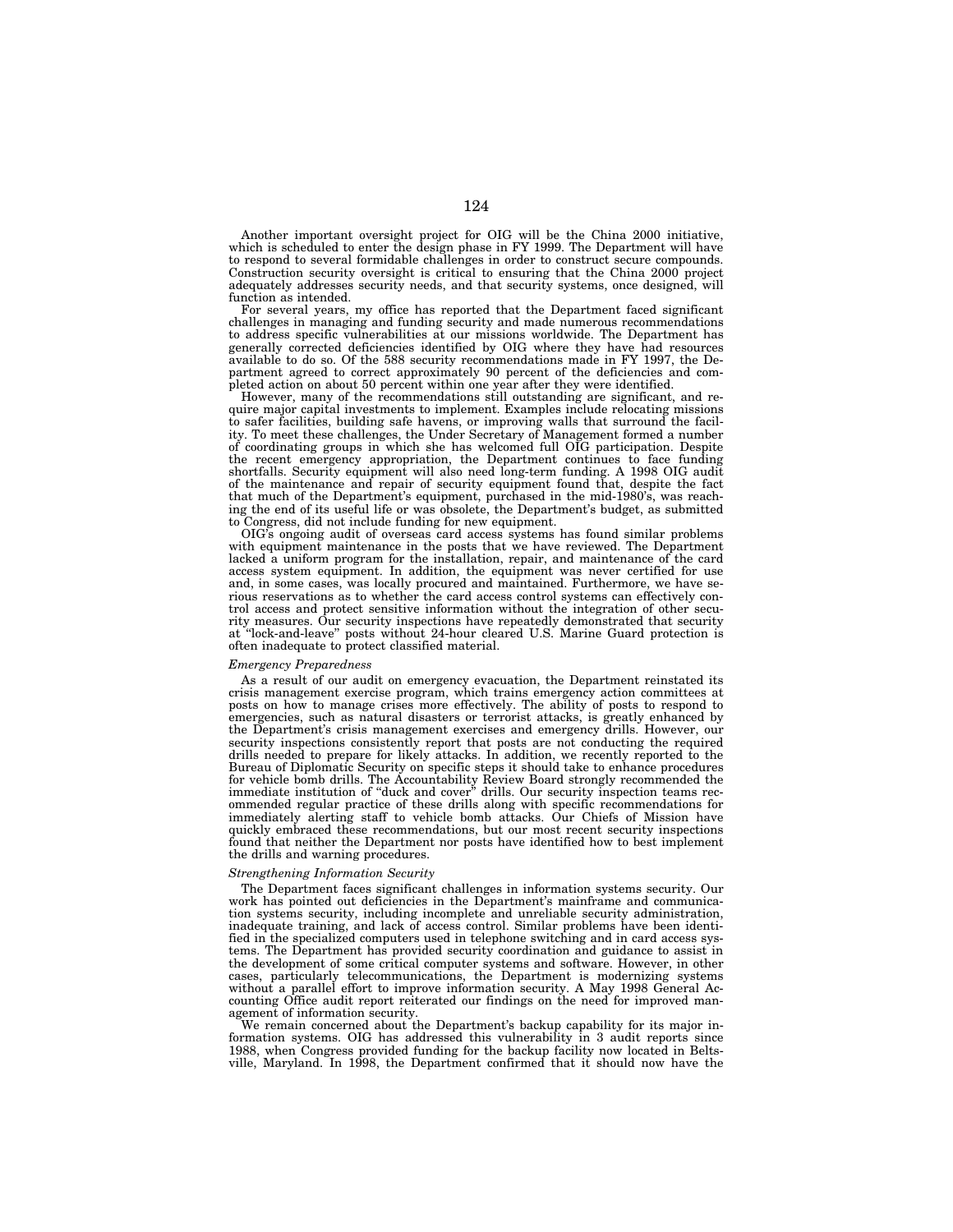physical capacity to address a loss of unclassified mainframe systems at the Department or in Beltsville. The OIG expects to review the Department's progress in meeting our earlier concerns to ensure those backup sites and systems currently in place are effective. We will also assess whether issues involving planning, coordination, training and resources are resolved and whether contingency plans are fully tested.

The Department has told the OIG that it has established a security program for the mainframe system to address risks earlier identified by OIG and to ensure that responsible officials are identified and kept informed about the systems security. We will continue to monitor the Department's efforts. We have also recommended that the Department require personnel who hold positions with access to bulk quantities of sensitive information to undergo a special counterintelligence screening process prior to each assignment. This last issue will be addressed in an OIG audit of counterintelligence programs scheduled to begin in April 1999.

## *Achieving Y2K Compliance*

Another critical challenge facing the foreign affairs agencies is their vulnerability to the Y2K problem. Generally, the Department is making steady progress toward ensuring that it is ready for the Year 2000 date change. As of March 1, 1999, the Department reported that 39 of 59 mission-critical systems are compliant and fully implemented, and it expects to have 55 mission-critical systems implemented by the March 31, 1999, OMB deadline. Despite this progress, we are concerned that the Department's Y2K certification process, which is designed to provide documented independent assurance that all possible steps have been taken to prevent Y2K-related failures, is proceeding too slowly. Thus far, only two mission-critical systems have been certified by the Department's Y2K Certification Panel.

Year 2000 compliance and adequate contingency plans are necessary to avoid creating havoc in the foreign affairs community, including disruption of messaging systems, impediments to embassy operations such as visa and passport processing, and failures in administrative functions such as payroll and personnel processing in the Year 2000. The Department's presence at more than 260 locations worldwide increases the Department's challenge to continue functioning effectively in the Year 2000. Embassies and consulates rely on their respective host countries' infrastructures to provide essential, day-to-day services such as power, water, telecommunications, and emergency services. In some countries these services could be disrupted if critical infrastructure components and control systems are not made Y2K compliant.

My office has been actively engaged in Y2K efforts in three major areas. First, we assisted the Department in its efforts to develop certification guidelines identifying what steps the Department must take to determine whether systems are Y2K compliant, and identified documentation needed to certify computer systems as ''Year 2000 ready.'' OIG is also evaluating the adequacy of certification packages prepared by bureaus for mission-critical systems. Second, we are reviewing Department and USIA efforts overseas to prepare adequately for the millennium change. This effort includes monitoring activities of our overseas posts to raise global awareness of the Year 2000 problem, ensuring that U.S. embassy and consulate system vulnerabilities are properly addressed, and reviewing post contingency plans. Finally, because U.S. embassies and Americans living and working abroad might be vulnerable to Y2K-related infrastructure failures, we are assessing the Y2K readiness of host countries where the U.S. Government maintains a presence.

Our work with the Department has resulted in several improvements. OIG findings resulted in greater focus on Departmentwide project management tracking; discovery of seven new applications, which were added to the Department's systemtracking database; and development of a new rating system that tracks and evaluates system interfaces.

OIG has conducted site assessments in 25 cities in 20 countries as part of an aggressive effort to review embassy preparedness and collect and analyze information on host country Y2K efforts. Early on, OIG found little contingency planning at posts in the event of a failure of basic infrastructure services on January 1, 2000. The Department is aware of this problem, and has sent a Contingency Planning Toolkit to all embassies and consulates to assist them in developing their respective plans.

In our effort to assess the readiness of host countries to address Y2K-related problems, OIG has met with representatives from foreign governments, key infrastructure sectors, and private industry in each country we visited. We have provided information summaries on each of these countries to the Department, USIA, the President's Council on the Year 2000 Conversion, congressional committees, and other foreign affairs organizations.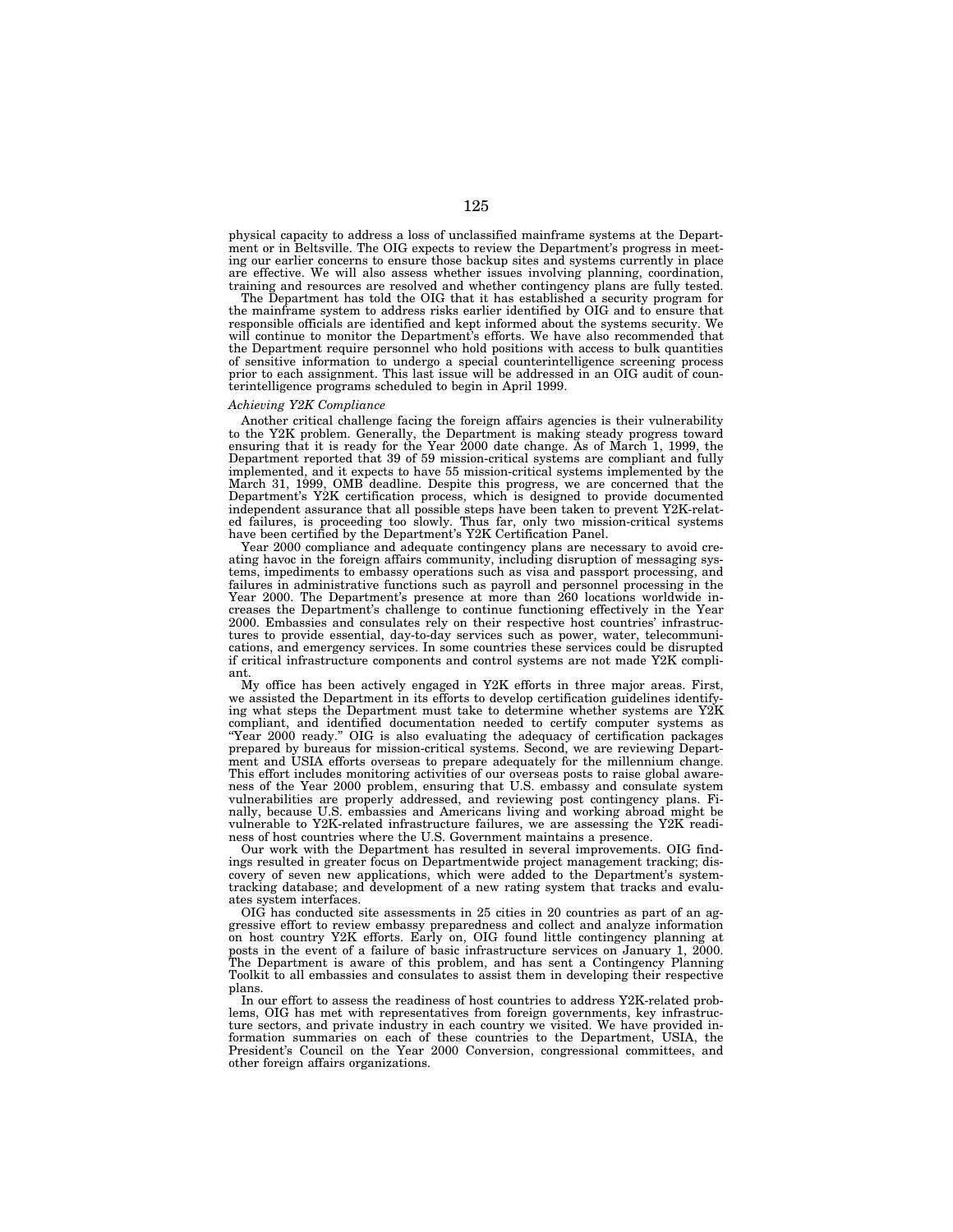OIG has initiated a series of USIA Worldnet Interactive broadcasts throughout Latin America and Canada. In coordination with the Organization of American States and USIA, these interactive programs have been broadcast live throughout this hemisphere and worldwide via the internet to explore problems, strategies and solutions in the areas of timely contingency planning, energy and financial institutions readiness, and auditing techniques to promote Y2K

## *Correcting Weaknesses in Financial Management*

Financial management continues to be another major challenge facing the foreign affairs agencies. The Department accounts for more than \$5 billion in annual appropriations and over \$16.7 billion in assets. The Department has made significant improvements in financial management since the Chief Financial Officer's Act was passed in 1990. OIG has focused on the Department's financial management through our audits and annual review of the Department's progress to improve material weaknesses in conjunction with the preparation of the Federal Manager's Financial Integrity Act (FMFIA) report. Over the past few years, the Department has complied with OIG recommendations in areas such as disbursing, cashiering, travel advances, and accounts receivable, which significantly improved these areas and led to these weaknesses being removed from the FMFIA report.

However, a number of significant concerns still exist, some of which have been outstanding for a number of years. Although OIG's audit of the Department's 1997 agencywide financial statements resulted in a clean opinion, the report brought to management's attention significant concerns with the security of the Department's domestic main frame computer.

OIG's audit of the Department's 1997 agencywide financial statements also raised concerns about the inadequacy of the Department's financial and accounting systems, which is both an internal control weakness and an issue of noncompliance with several laws and regulations, including the Federal Financial Management Improvement Act (FFMIA). The FFMIA requires that agencies report whether the Department's financial management systems substantially comply with the Federal financial management system requirements and applicable accounting standards. Based on our review, OIG found that the Department does not substantially comply with one aspect of the FFMIA, that is the Federal financial management system requirements. The Department has reported its financial systems as a material nonconformance since 1983 in its annual FMFIA report.

OIG has urged the Department to focus attention on its financial systems and to develop benchmark performance indicators to measure the improvements to these systems. In response to our recommendations, the Department is planning to study the level of compliance with the FFMIA and to prepare a remediation plan as required by that Act. The Department has also upgraded the Central Financial Management System, and has other improvement efforts underway, such as developing a replacement for the existing overseas regional systems.

Issues regarding timeliness of the financial statements and data, internal controls over major processes, and presentation of data for new requirements have yet to be resolved. OIG's last two audits of the financial statements identified issues related to unliquidated obligations. Although we have recommended that the Department focus on this area, our preliminary audit work on the Department's 1998 financial statements shows that these weaknesses persist.

In addition, we have recommended that the Department ensure that adequate resources are devoted to financial statement preparation, especially for the FY 1998 financial statements due to the increased reporting requirements. Based on our preliminary work, however, we have found that the Department is still unable to provide certain financial documentation by the agreed upon deadlines.i11Grants management is another area of financial management weakness in USIA, and needs to be carefully considered in the consolidation with the Department. USIA annually awards about 500 domestic grants and cooperative agreements totaling approximately \$240 million, about 1,500 overseas grants totaling about \$20 million, and numerous transfers to bilateral commissions and foundations totaling \$120 million. OIG's audits have identified unauthorized, unallowable, and unsupported costs, internal control weaknesses, or noncompliance with applicable regulations associated with these awards. For example, OIG identified about \$1 million in surplus funds at the Fulbright commission in India. USIA fully implemented our recommendation to offset the commission's 1998 allocation resulting in a one-time cost savings. Screening and monitoring of the recipients of these funds will become more critical because under revised Office of Management and Budget guidelines, the majority of USIA's grantees will no longer be required to have annual financial audits.

Overall, Federal assistance in the form of grants, cooperative agreements, transfers, or loans from the Department, USIA, and ACDA total over \$1 billion annually.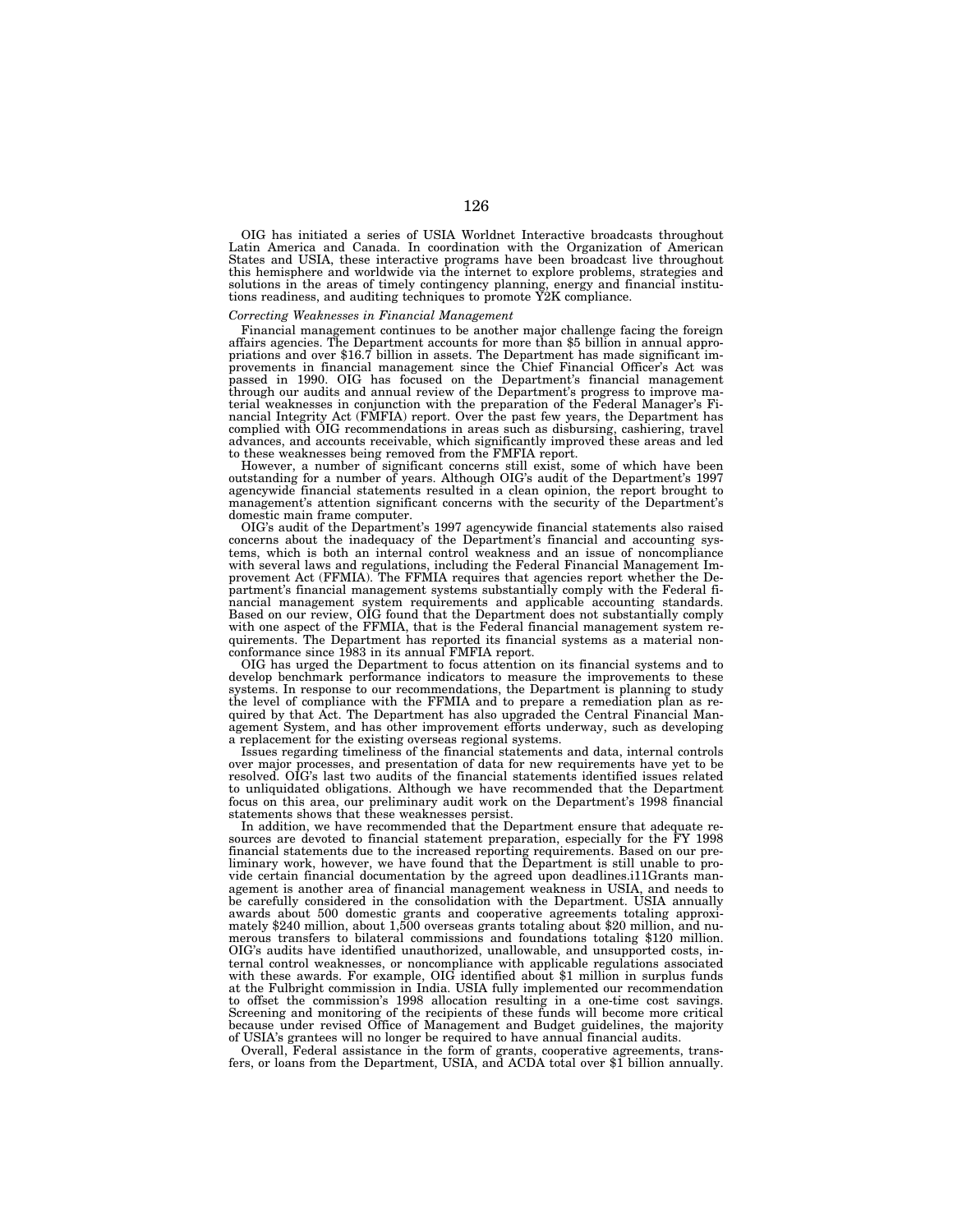For example, the Department's migration and refugee assistance programs alone amounted to \$650 million in FY 1998. The Department is currently considering alternatives to managing grant activities once consolidation occurs.

# *Improving Real Property Management and Maintenance*

Currently the Department reports holding 12,000 properties with an estimated historical cost of about \$4 billion. OIG has identified problems in the Department's procedures for the disposition of real property. These findings contributed to language in the Conference Report accompanying the FY 1997 Omnibus Appropriations Act requiring the establishment of a Real Property Advisory Board to help reduce the Department's inventory of surplus real property overseas. OIG has completed a review of the activities of the Board, and found that disputed properties are appropriately chosen for the Board's review and recommendations of the Board are based on sufficient information. i11At the request of the Under Secretary for Management, OIG is working with the Department to assist in identifying excess, underutilized, and obsolete government-owned and long-term leased real properties worldwide. OIG has conducted limited reviews of real property in the course of its ongoing audits and inspections at overseas posts. Since March 1998, OIG has provided the Department with 29 final reviews on 37 overseas sites, 6 draft reviews on 11 overseas sites, and is in the process of completing reviews on another 24 overseas sites. The reviews can be used by the Department to manage the acquisition and disposition of overseas real property assets.11To date, OIG reviews have identified 5 properties as excess and 81 properties underutilized. An example of an underutilized property includes a nearly 1-acre unpaved site near the chancery building in Paris used to provide parking for official vehicles and some embassy employees. According to post officials, there were plans to construct an office building on the site in the mid-1980's, but those plans had been rejected. The Department has no plans to develop this site, and has stated that the site is serving an essential purpose as a secure vehicle parking area. Recently the post has reported that the property is needed for security and operational concerns. OIG will review these concerns during its April-May 1999 security oversight inspection of Embassy Paris. i11OIG reviews also identified 6 properties as obsolete. For example, OIG has identified two obsolete properties at Embassy Harare, and has recommended the Department give them immediate attention for disposal action. Additionally, OIG reviews noted 35 properties that the Department had previously identified for future development or disposal when local economic conditions become favorable. Examples include properties in Bangkok, Seoul, and Kathmandu.

The Department and overseas posts have recently addressed many real property maintenance and repair issues, in part, due to the work of the OIG. In 1993, OIG recommended that the Department establish a system to identify and monitor the worldwide maintenance and repair requirements and establish an initial baseline for outstanding maintenance and repair requirements. In response to the recommendation, the Department has established a system to identify and monitor requirements, but has not analyzed the information contained in that system to establish a baseline of maintenance and repair requirements and costs. Future OIG work will evaluate the Department's systems of identifying, prioritizing, and performing maintenance and repair.

In conclusion, Mr. Chairman, I have outlined the major management challenges facing the foreign affairs agencies we oversee. The Department has made notable improvements in longstanding areas of concern to OIG, including border security, financial management, and the establishment of a Chief Information Officer. Overcoming other challenges will require careful and long-term management attention. However, in some significant areas, the Department will not be able to address these problems without the assistance of Congress. As I have testified today, the most significant, immediate need is to ensure the safety and protection of U.S. Government assets overseas. The Department needs the long-term commitment of Congress to address these critical security vulnerabilities.

I look forward to working with members of this subcommittee in the coming year on many of these issues. I would be pleased to answer any questions you may have.

Senator GRAMS. Thank you, Ms. Williams-Bridgers. Thank you very much.

Mr. Nelson, your opening statement, please.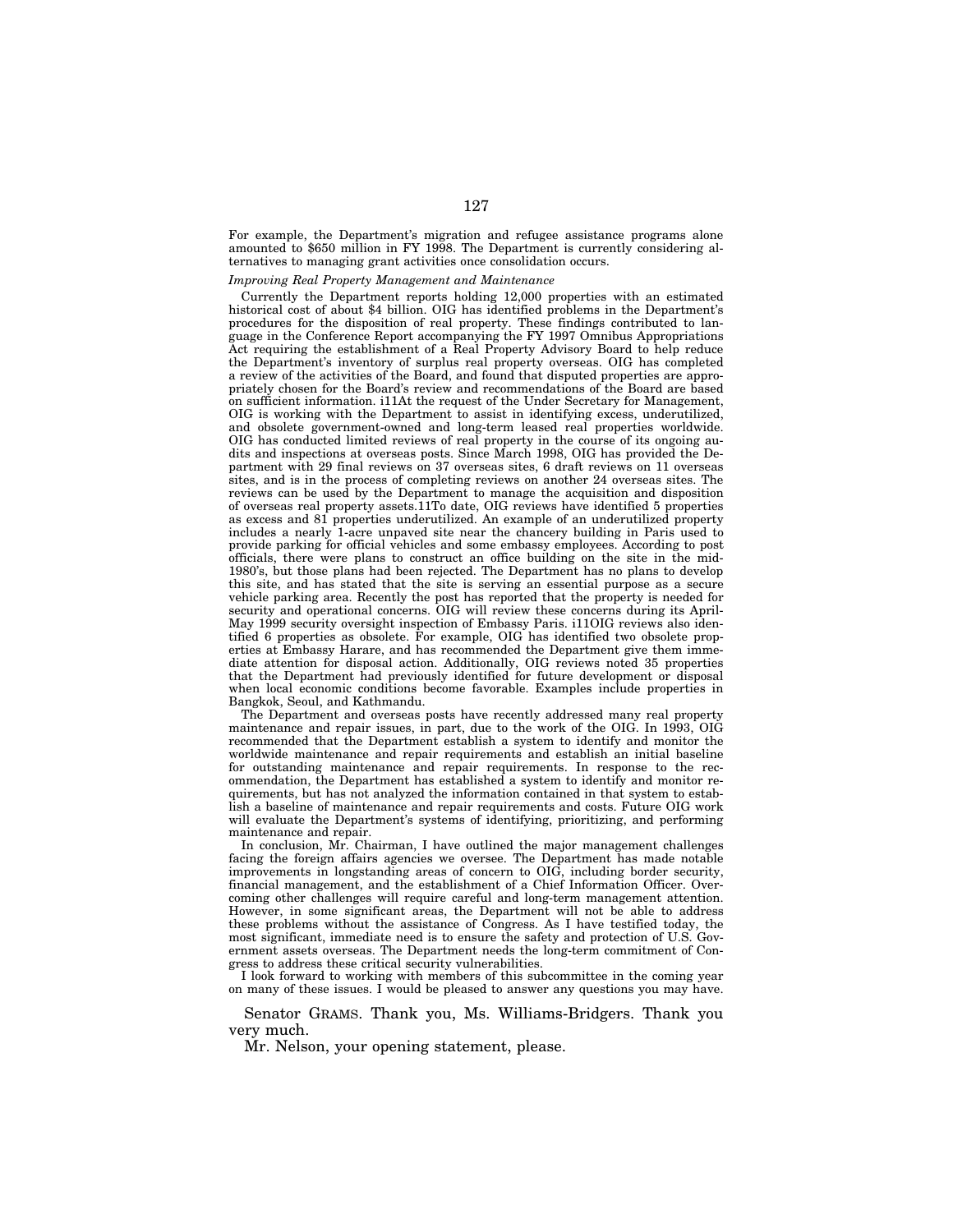# **STATEMENT OF BENJAMIN F. NELSON, DIRECTOR, INTER-NATIONAL RELATIONS AND TRADE ISSUES, NATIONAL SECU-RITY AND INTERNATIONAL AFFAIRS DIVISION, GENERAL ACCOUNTING OFFICE**

Mr. NELSON. Thank you, Mr. Chairman. I am pleased to be here today to discuss some of the major management challenges and program risks facing the Department of State.

As the lead agency for the conduct of foreign affairs, the State Department has enormous responsibilities as it works to shape a more secure, prosperous and democratic world. My statement will focus on the challenges on the business side of the Department, where a substantial amount of their annual funding is spent. Something on the order of \$2.7 billion from their annual budget is spent on these types of activities.

The Department has a worldwide network of operations to support its headquarters and over 250 posts overseas, and to support approximately 35 other U.S. Government agencies that operate overseas. State also provides security for thousands of U.S. personnel and facilities abroad. In fiscal year 1999, it received \$1.4 billion in emergency supplemental funding for worldwide security enhancements as a result of the bombings in East Africa.

My statement is based largely on our recently issued report, entitled ''Performance and Accountability Series: Major Management Challenges and Program Risks, Department of State.'' This is the document to which I am referring. I will make brief comments regarding the challenges, and make copies of the report available.

Let me just give a brief summary. The major management challenges facing the Department are not simple. They cover a wide spectrum of State operations and responsibilities around the world. If these challenges are not successfully met, they could seriously undermine the Department's ability to function effectively in the 21st century. These challenges include enhancing the security of U.S. personnel and facilities overseas in an efficient and an effective manner, improving the quality and capability of information and financial management systems, successfully integrating other foreign affairs agencies into State, effectively managing the visa process to reduce the risk of fraud and abuse, and, finally, modernizing its approach to relocating and housing employees overseas.

State has recognized these challenges and has put into place over the last 2 years a new leadership team to address them. State has devoted resources toward formulating a strategy and establishing priorities for enhancing overseas security. The Department has also embarked on an aggressive approach to addressing its longstanding information and financial management issues. However, more needs to be done in order to create an effective and efficient platform to facilitate the conduct of our foreign affairs.

I would like to note that while the Department has shown a willingness to address some of these issues, they have been reluctant to fundamentally change the way that they do business. We believe that the adoption of cost-based decisionmaking and the use of best practices is critical to State's ability to meet these business and management challenges that I have outlined. The Government Performance and Review Act provides a framework for State to attempt to address some of the major challenges that it faces.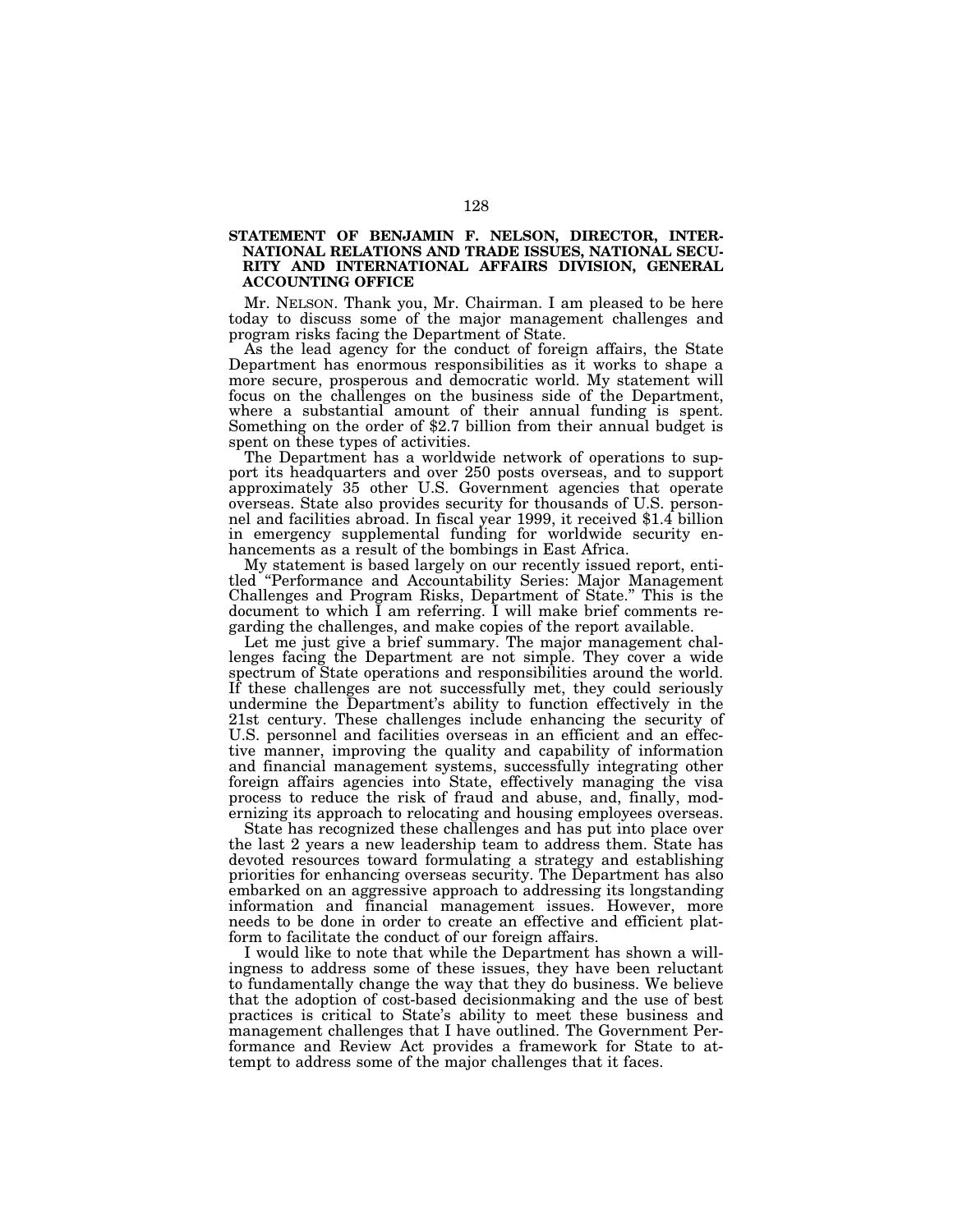# Mr. Chairman, this concludes my opening statement. [The prepared statement of Mr. Nelson follows:]

PREPARED STATEMENT OF BENJAMIN F. NELSON, DIRECTOR, INTERNATIONAL RELA-TIONS AND TRADE ISSUES, NATIONAL SECURITY AND INTERNATIONAL AFFAIRS DIVI-SION, GENERAL ACCOUNTING OFFICE

Mr. Chairman and Members of the Subcommittee:

I am pleased to be here today to discuss some of the major management challenges and program risks facing the Department of State. As the lead agency for the conduct of foreign affairs, State has enormous responsibilities as it works to shape a more secure, prosperous, and democratic world. My testimony today will focus on the challenges faced by the Department on the business side of its operations. A substantial amount of State's nearly \$2.7 billion annual budget for the administration of foreign affairs is spent on business functions that support its broad mission. The Department has a worldwide network of operations to maintain its headquarters and over 250 overseas posts, and to support about 35 other U.S. agencies that operate overseas. State also provides security for thousands of U.S. personnel and facilities abroad. In fiscal year 1999, it received \$1.45 billion in emergency supplemental funding for worldwide security enhancements.

My statement is largely based on our recently issued report entitled *Performance and Accountability Series: Major Management Challenges and Program Risks, Department of State* (GAO/OCG–99–12). I have attached a list of other relevant GAO reports to the end of my statement.

## **SUMMARY**

The major management challenges facing the State Department are not simple. They cover a wide spectrum of State's operations and responsibilities around the world. If these challenges are not met, they could seriously undermine its ability to function effectively in the 2lst century. These challenges include:

- enhancing the security of U.S. personnel and facilities overseas,
- improving the quality and capability of information and financial management systems,
- successfully integrating other foreign affairs agencies into State,
- effectively managing the visa process to reduce the risk of fraud and abuse, and <br>• modernizing its approach to relocating and housing employees overseas.
- modernizing its approach to relocating and housing employees overseas.

State has recognized these challenges and has put in place over the last two years a new leadership team to address them. State has devoted resources toward formulating a strategy and establishing priorities for enhancing overseas security. The Department has also embarked on an aggressive approach to addressing its longstanding information and financial management issues. However, much more needs to be done to create an effective and efficient platform to facilitate the conduct of foreign affairs and to protect U.S. employees overseas. The Department has been reluctant to fundamentally change the way it does business. The adoption of costbased decision-making and use of best practices are critical to State's dealing with these challenges. Furthermore, the 1993 Government Performance and Results Act can serve as an important tool to help State overcome some of the challenges it faces.

#### ENHANCING OVERSEAS SECURITY

The need to adequately protect employees and their families overseas may very well be the single most important management challenge currently facing the State Department. The acts of terrorism in Kenya and Tanzania in August 1998 claimed more than 260 lives and injured thousands. Worldwide, several embassies found themselves either shut down or unable to provide normal services because of threatening situations. According to a recent analysis, over 80 percent of State's embassies and consulates do not meet the Department's 100-foot setback standard, one of the major means of reducing vulnerability to terrorist attacks.

Special accountability boards set up to review the circumstances surrounding the August bombings, headed by retired Admiral William Crowe, concluded that insufficient levels of resources have been invested to provide security against terrorist attacks. The January 1999 Crowe report made several recommendations to enhance security. These recommendations dealt with a number of issues concerning among other things, the handling of terrorist attacks and threats, the size and composition of overseas missions, and the level of funding for safe buildings and security programs over the years.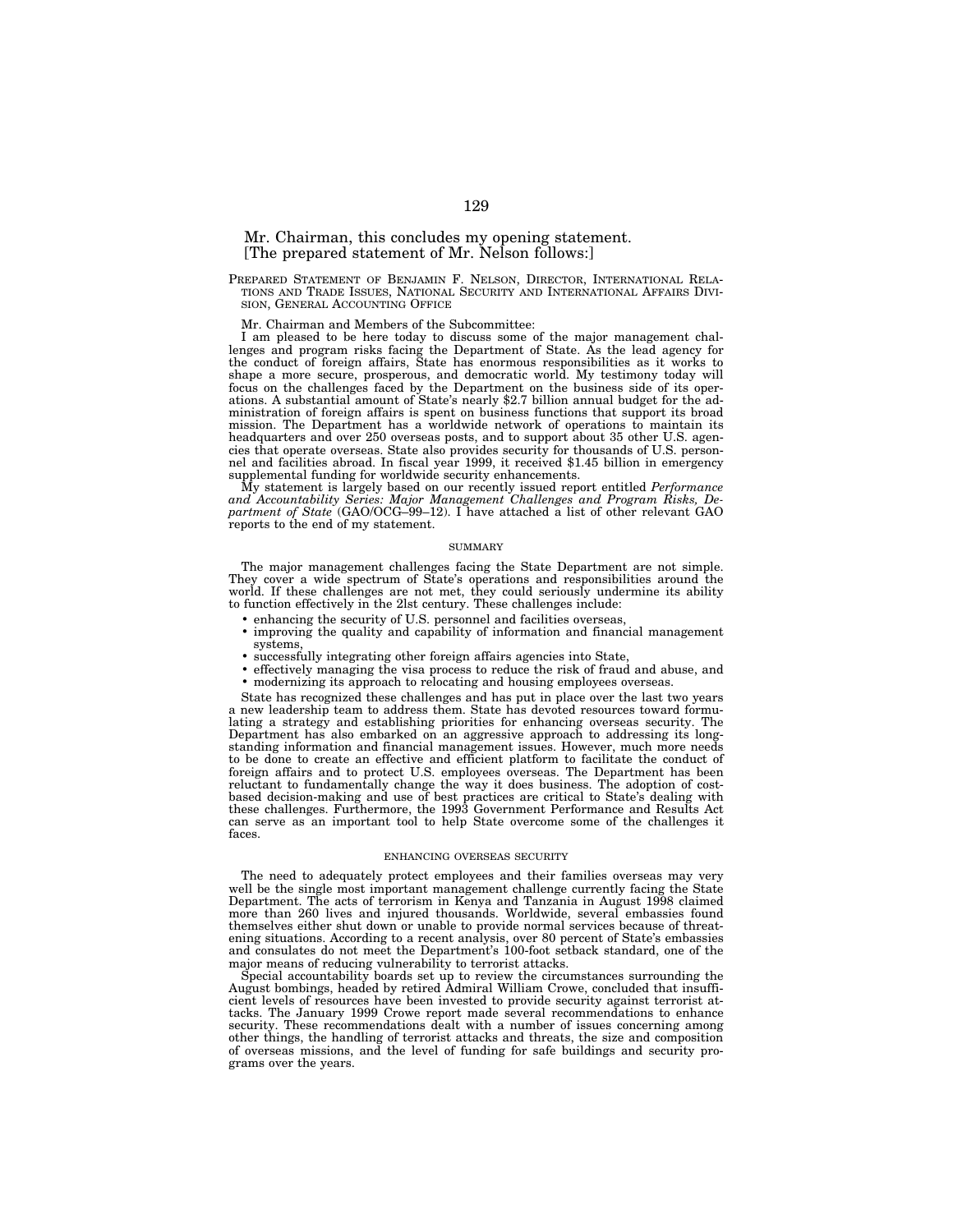The financial requirements for undertaking security enhancements will be significant. State has already received \$1.45 billion in emergency funding to rebuild the embassies in Kenya and Tanzania, relocate other embassies, for other facilities serving U.S. personnel worldwide. State reports that it has com-pleted security surveys of over 200 posts and formulated six internal working groups to direct and track program implementation. State is also assessing its longer-term security enhancement needs and estimates that several billion dollars may be required for additional embassy construction. In the fiscal year 2000 budget request for the international affairs 150 account, State requested an advance of \$3 billion for fiscal years 2001–2005 to replace its highest risk, most vulnerable embassies and consulates. In that request, State indicated that posts would receive priority for construction based on security factors, global situation, and practicality. It did not, however, address certain key issues, such as whethe

cern whether State has the capacity to manage a major security program and<br>whether the current U.S. overseas presence needs to be reexamined to determine<br>if new technologies and regionalization can reduce the number of emp must be protected.

*Management Capacity* lems in using the \$1.47 billion in funds that were applied to the diplomatic security construction program after bombings in Beirut. Our work showed that inadequate staffing, poor program planning, difficulties in site acquisition, changes in security requirements, and inadequate contractor performance directly contributed to significant delays and cost increases in the majority of State's construction projects. State has since undertaken a number of efforts to improve its management of the con-struction program. These include value engineering and configuration management programs designed to reduce project design changes and control costs. In view of State's prior experiences and difficulties in implementing the security

construction program, several questions and issues need to be addressed, as follows:

- What action does State need to take to ensure it has the management capability to implement a large-scale construction program?
- Are there adequate control mechanisms to ensure efficient and effective use of emergency funds and any subsequent funding for overseas security?
- Have meaningful performance measures been set to assess the level of progress
- made in meeting security program objectives?

# *Overseas Presence*

A key issue that should be considered in addressing future security requirements is the sheer number of U.S. employees overseas. The security burden is directly affected by the size of the overseas work force. In our work on overseas staffing issues in the mid-1990s, we noted that the U.S. government (excluding military operational commands) employed a total of nearly 38,000 personnel overseas—split evenly between U.S. direct hire employees and foreign national employees. An important trend has been the increase in the number of overseas U.S. direct hires by the nonforeign affairs agencies. A broad examination of how the U.S. government carries out its overseas role and related missions may now be needed in view of the increased security threats. State, in conjunction with the National Security Council, needs to work with other agencies operating overseas to examine their overseas staffing requirements and explore alternatives for reducing the number of U.S. employees overseas.

I would like to point out that the Crowe report also endorsed the need to better define the role and functions of embassies abroad, with a view towards exploiting technologies more fully, improving their efficiencies, ensuring security, and reducing their overall cost. It was further recommended that State look specifically at reducing the number of diplomatic missions by establishing regional embassies and accrediting ambassadors to several countries.

# IMPROVING INFORMATION AND FINANCIAL MANAGEMENT SYSTEMS

State officials have recognized that deficiencies exist in the Department's information resource management (IRM) operations. The Department is spending hundreds of millions of dollars each year on information resource management, including \$100 million to \$150 million to modernize its information technology (IT) hardware and software systems, remediate Year 2000 problems, implement a comprehensive information security program, and upgrade its overall IT capability. These initiatives have received top-level management support over the last several months as evidenced by the appointment of a permanent Chief Information Officer (CIO) and a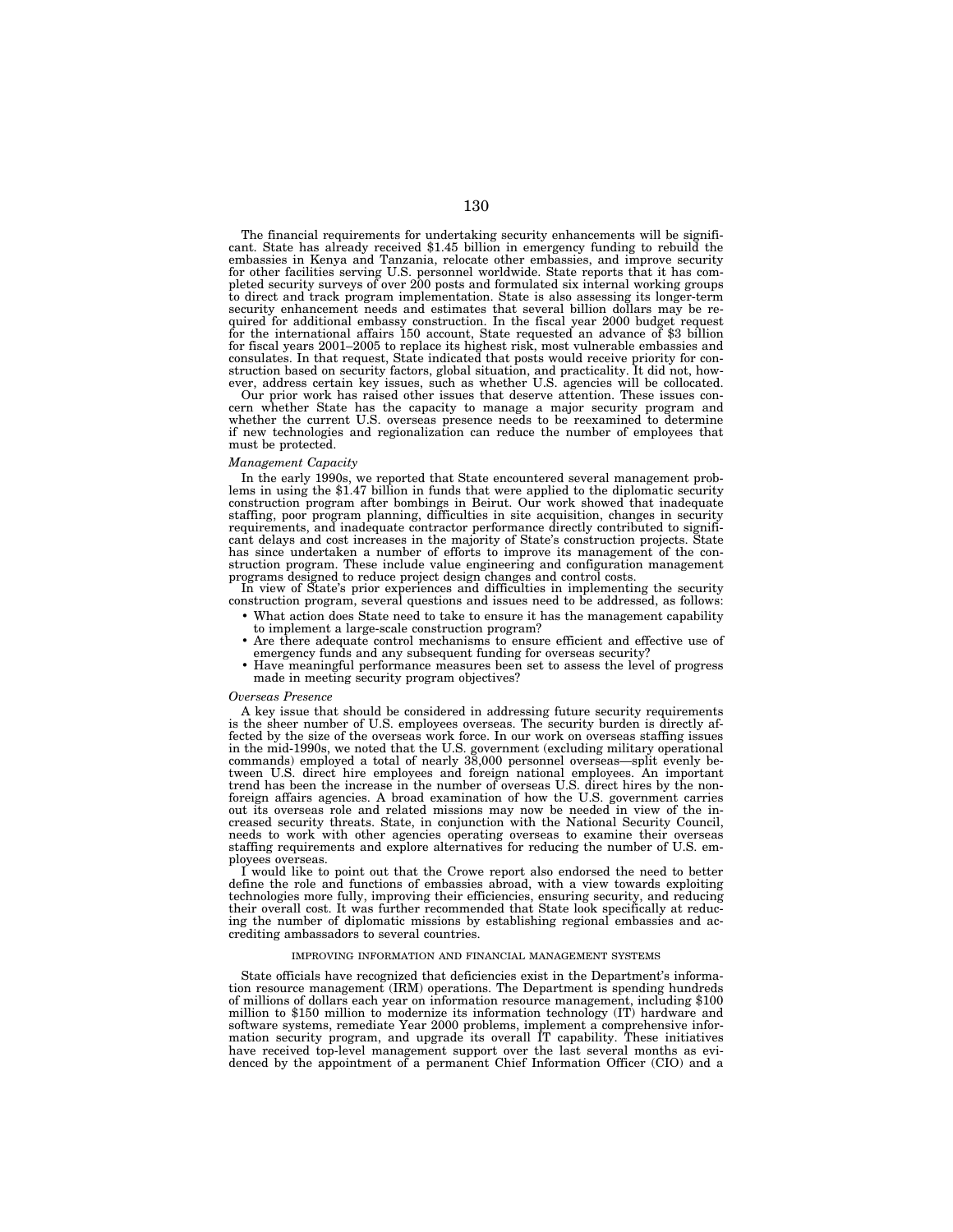deputy CIO for architecture and planning, the creation of a Deputy CIO position for the Year 2000 issue, and the assignment of information system security issues to the Deputy CIO for Operations. Safeguarding State's IT investments will require sustained management commitment and effective program management to provide adequate assurance that (1) critical operations and assets are protected from disruption, loss, and inappropriate disclosure; and (2) the sizable investments in modernization will lead to effective information systems.

State estimated in 1997 that it would need \$2.7 billion over 5 years to upgrade and operate its IT infrastructure. This estimate was very speculative because not all costs required to complete the plan were included, such as consular IT operating costs. Also, some costs had changed, such as added bandwidth requirements and capital replacement needs. Furthermore, these plans were developed without the benefit of full implementation of the planning and investment process called for by federal guidance. To address these shortcomings, we recommended that State make the full implementation of an IT planning and investment process a top priority. This should include preparing a validated IT architecture to help guide the modernization, establishing a fully functioning technical review board, revising State's long-range plans and cost estimates, and identifying potential cost savings and efficiencies expected from the modernization effort.

State's CIO has taken a number of steps to implement our recommendations. For example, the CIO has:

- drafted an IRM vision paper that will serve as a basis for revising the strategic and tactical plans, and related cost estimates;
- finalized a high-level IT architecture;
- implemented a Departmentwide capital planning process; and
- reconstituted the technical review board.

## *Year 2000 Issues*

State has been slow in addressing Year 2000 issues. In its December 1998 quarterly report, the Office of Management and Budget (OMB) categorized State as a ''tier 1'' agency, meaning that State was not making sufficient progress. Should State fail to adequately address Year 2000 deficiencies, its ability to perform key functions may be at question, including identifying visa applicants who may pose a threat to the nation's security.

In August 1998, we reported that if State continued its current approach, which lacked a mission-based perspective, it would risk spending time and resources fixing systems that have little bearing on its overall mission. We recommended that State reassess its systems using a mission-based approach and ensure that systems identified as supporting critical business functions receive priority attention and resources. We also recommended that State ensure that contingency planning efforts focus on core business functions and supporting systems and that interfaces with other entities be identified and corrected. State generally agreed with these recommendations and has since prioritized its mission-critical applications and made some progress remediating them. However, in its February 1999 report to OMB, State indicated that it will not be able meet the OMB deadline for compliance of 4 of its mission-critical systems. In that same report, State also notes that about one-half of its noncompliant, mission-critical systems had not been repaired or replaced. Thus far, the Departments Y2K Certification Panel has certified only 2 of its 59 mission-critical systems as compliant.

# *Information Security*

Our 1997 evaluation of State's information security program showed that it lacked key elements such as routine assessments of risk, complete written policies, and procedures for testing system controls. Our tests showed that State's unclassified but sensitive systems, and the information contained within them, were vulnerable to unauthorized access. Also, the Department's December 1997 report on internal controls cited information system security as a material weakness. Such vulnerabilities could be exploited by individuals or organizations seeking to damage State's operations, commit terrorism, or obtain financial data. We recommended that State implement a number of corrective measures, including establishing a central information security unit. State concurred with the majority of our recommendations and has taken steps to improve information security. For example, it has established a central IT security unit and Department-level information systems security officer, prepared new management guidance on IT security, and increased IT security awareness activities.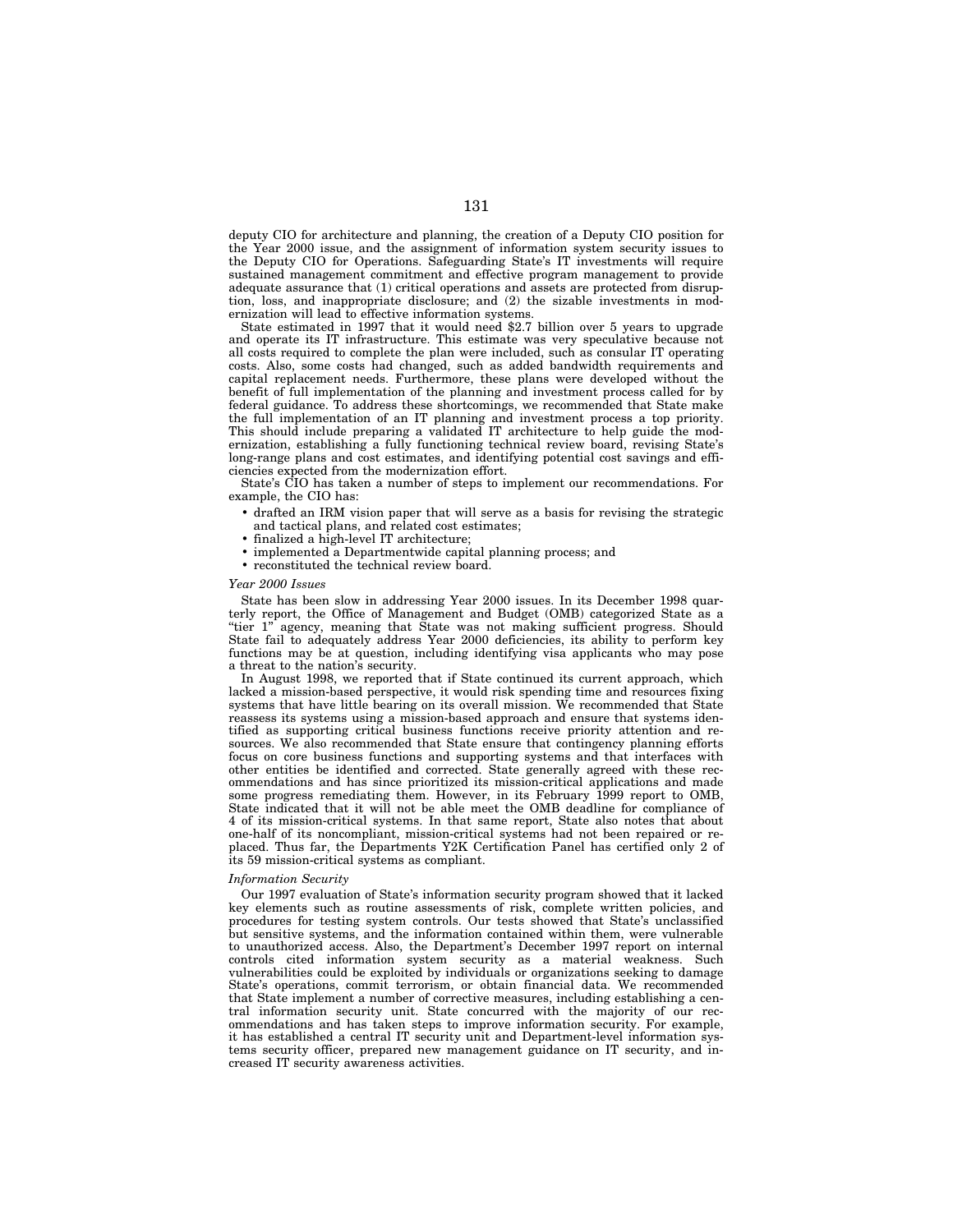## *Financial Management Systems*

One of State's long-standing shortcomings has been the absence of an effective financial management system that can assist managers in making ''cost-based'' decisions. Recently, and for the first time, the Department of State received an unqualified audit opinion on its Departmentwide financial statements for fiscal year 1997. This achievement represents a good step forward. It provides the Department a basis for routinely producing accurate and timely financial management information essential for effective and efficient use of federal funds.

State must continue its efforts to strengthen its financial management system. For example, in the recently issued audit report on State's fiscal year 1997 financial statements, the Department's Inspector General disclosed that State's systems were out of compliance with certain requirements, including some provisions of the Federal Financial Management Improvement Act of 1996. In addition, State did not meet OMB's March 1, 1999 requirement to submit fiscal year 1998 audited financial statements.

In response to the Inspector General's audit findings, State has indicated that it would study the level of compliance with the Federal Financial Management Improvement Act. State will use the results of the study to prepare a remediation plan as required by the act. The Department also stated that additional reports and procedures are being put into place to address the internal control weaknesses identified during the most recent audit.

To better manage and allocate overseas support costs, State has also implemented the International Cooperative Administrative Support Services (ICASS) system. Under ICASS, greater responsibility and authority for managing resources and making decisions about administrative support services shared with other agencies located at diplomatic missions have been delegated to the overseas posts. The stakes are high—initial ICASS reports indicate that shared administrative costs are about \$640 million annually. ICASS is now generating new and more reliable cost data; the key question that remains to be answered is whether State can effectively use the system to consolidate resources and reduce overseas support costs.

## SUCCESSFULLY INTEGRATING FOREIGN AFFAIRS AGENCIES

The long-planned reorganization of the government's foreign affairs agencies is under way. In April 1997, the White House announced a plan to put matters of international arms control, public diplomacy, and other functions within a ''reinvented'' State Department. In October 1998, the Congress authorized the reorganization, which abolished the U.S. Information Agency (USIA), and the U.S. Arms Control and Disarmament Agency (ACDA) and consolidated and integrated those functions into State. The reorganization is intended to reinvigorate the foreign affairs functions of the United States within the State Department. About 3,000 employees of ACDA and USIA will be integrated into State. Potential areas identified for integration among the three agencies include legal affairs, congressional liaison, press and public affairs, and management. Central management functions that are to be integrated include IRM, overseas facilities and operations, logistics, diplomatic security, financial management, and human resources.

State has indicated that during the transition, costs would likely increase because of the need to implement system conversions and transfers; in the longer term, overall staffing and costs may decrease. State faces several challenges in achieving the objectives of this reorganization. One major challenge is the technological difficulty of uniting the agencies, including integrating separate electronic mail and computer systems. Overall issues include whether the reorganization will actually produce identifiable efficiencies and improved performance in foreign affairs programming. As our prior work has indicated, many of the areas targeted for management consolidation need substantial reform.

#### EFFECTIVELY MANAGING THE VISA PROCESS

The Immigration and Naturalization Service (INS) estimated that as of October 1996, 5 million illegal aliens were residing in the United States. While not the primary source of illegal immigration, visa fraud is a significant matter of concern. State's consular officers at overseas posts are responsible for providing expeditious visa processing for qualified applicants. At the same time, they must prevent the entry of those who are a danger to U.S. security interests or are likely to remain in the United States illegally. In fiscal year 1997, State processed over 7 million nonimmigrant visas and 640,000 immigrant visas for foreigners to enter the United States. Visa processing is a particular problem for some overseas locations where volume and/or security concerns are high.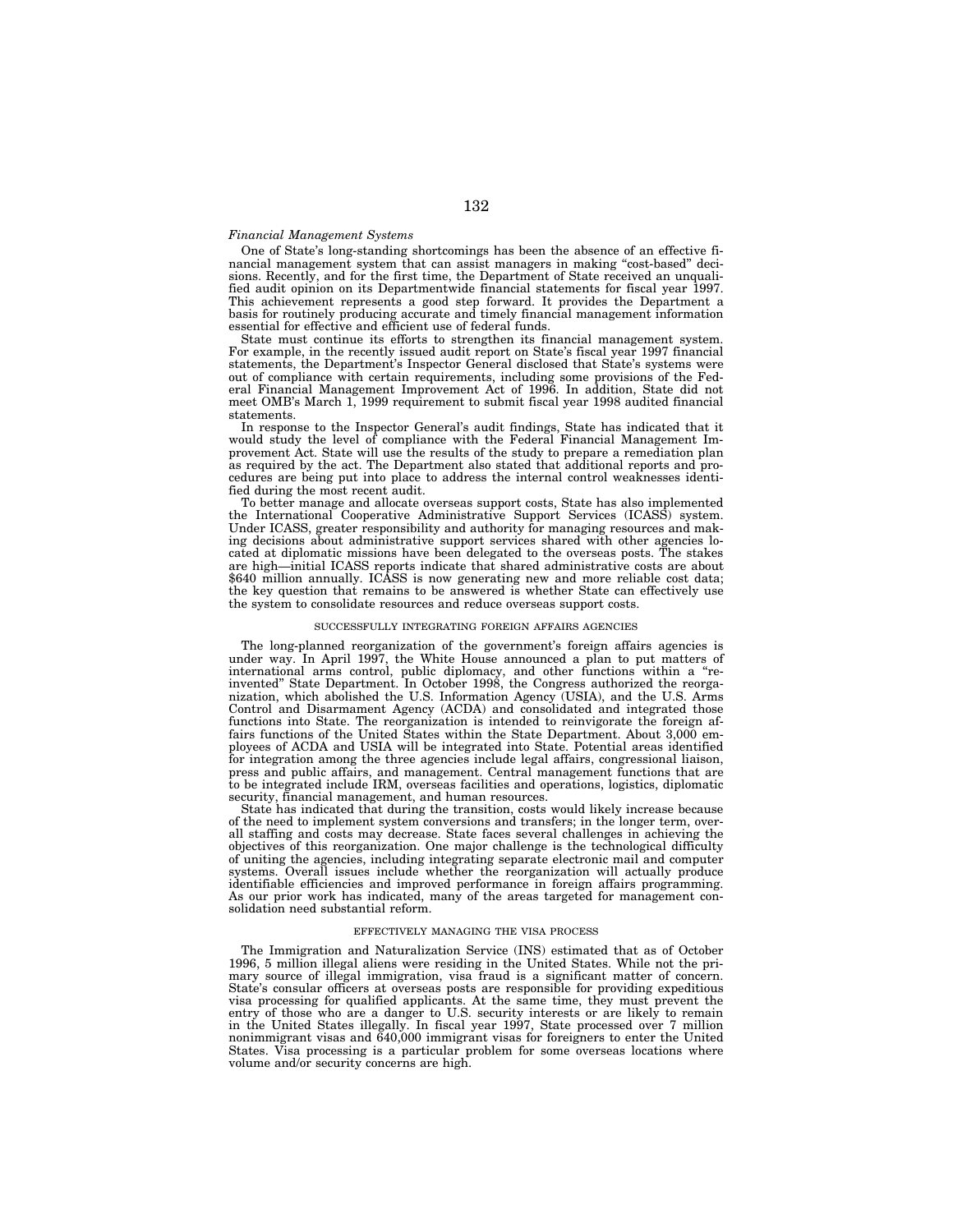State has introduced new technologies, equipment, and controls designed to improve visa processing and reduce the incidence of fraud. State notes that progress has been made in several areas, including installation of machine-readable visa systems at all visa-issuing posts, online connectivity to Washington, D.C., databases, and implementation of a first phase of a State-INS data-share program. Many improvements were made possible through State's temporary authority to retain fees charged foreigners applying for nonimmigrant visas. Those fees generated millions of dollars, enabling the Department of State to invest in border security technology and to pay the salaries of nearly 2,000 employees.

State will need to remain vigilant in a number of areas to further reduce the vulnerability of the visa system to fraud and abuse. These include addressing (1) critical staffing gaps in overseas consular positions; (2) limitations in consular auto-mated systems; (3) restrictions in the exchange of intelligence information with INS and other law enforcement agencies; and (4) weaknesses in the integrity of immigrant and nonimmigrant documentation, including the computerized systems used to produce them. The Department must also continue its efforts to encourage consular sections to implement best practices designed to streamline and rationalize the visa workload. Several potential best practices were identified in our recent<br>work on visa backlog issues. These include using travel agents for initial processing,<br>establishing appointment systems to control workload, visa fees at a bank or other financial institution. In view of the increased international terrorist threats, continued attention to State's progress in addressing these issues will be needed.

## MODERNIZING RELOCATION AND HOUSING PROCESSES

State has recognized the need to reengineer its logistics processes based on the adoption of best practices, hoping to reduce the time and costs associated with its outdated business operations. One area that deserves attention is State's employee transfer process, which has remained virtually unchanged for years. Over 3,000 employees along with their household effects are relocated each year. We recently compared State's process for transferring employees and their household goods to those of other public and private sector organizations. We found that the ''best practices'' of leading private sector companies and other organizations can serve as a useful model for State to reduce costs and provide better services. One of the key differences between the process State uses to relocate its employees and the process leading private sector organizations use is State's reliance on in-house operations.

Our work found that leading companies in the private sector use a number of "best practices." These include having one point of contact for assistance to employees, known as ''one-stop shopping,'' and using commercial, door-to-door shipments to lower the cost of shipping employees' household effects. In contrast, State employees are confronted with a myriad of steps and multiple offices to navigate. State also separately contracts for each segment of most moves. In addition to incurring annual direct costs of about \$36 million to ship household effects, State incurs as much as \$1,600 in overhead costs for each move.

State and other U.S. government agencies operating overseas also spend over \$200 million annually to lease housing and purchase furniture for employees and their families. This process appears to be more costly than necessary. Our comparison of State's processes with those of key private sector firms operating overseas indicates that if State adopted private sector practices at a number of posts, it could potentially save the U.S. government substantial amounts of money and still meet its employees' overseas residential housing and furniture needs. Specific practices that can reduce costs include:

- using relocation companies and similar service providers to search for housing and negotiate leases to reduce in-house support costs and shift some property preparation expenses to landlords;
- providing employees with housing allowances to select their own homes rather than managing and maintaining a housing pool of government leases and preassigning residences; and
- acquiring residential furniture overseas instead of buying and shipping it from the United States.

## STRENGTHENING STRATEGIC AND PERFORMANCE PLANNING

The Results Act provides a framework for resolving management challenges and for providing greater accountability of State's programs and operations. As required by the Results Act. State has prepared strategic and performance plans. In its first strategic plan for foreign affairs, State formulated 16 foreign policy goals that cover a wide spectrum of U.S. national interests—national security, economic prosperity,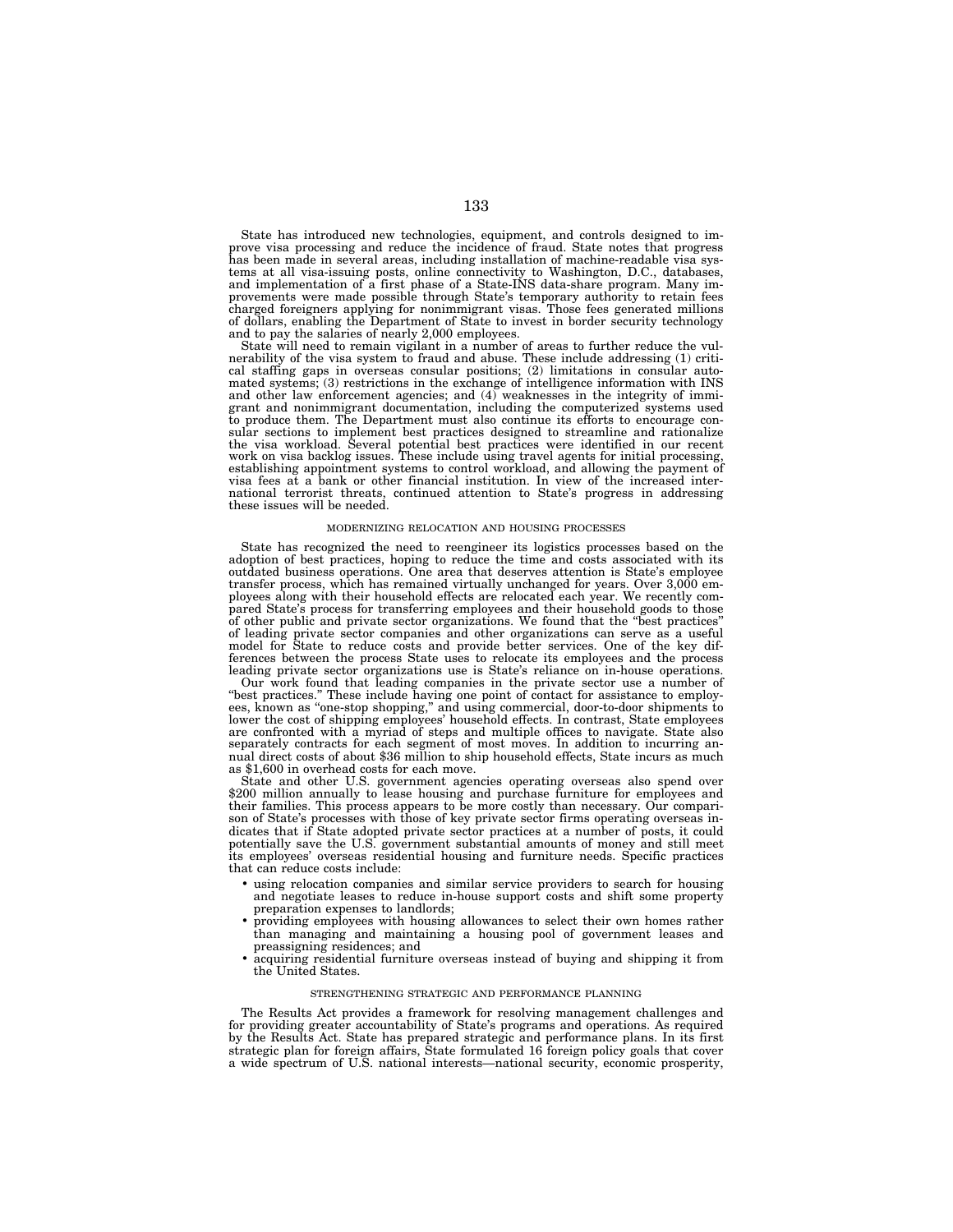American citizens and U.S. borders, law enforcement, democracy, humanitarian response, and global issues. Our review of that plan and the Department's annual performance plan for 1999 indicated that State's plans had their strong points but often did not provide the information which is needed for effective Results Act planning.

For example, we are concerned that State's strategic plan addressed neither the potential impact of the consolidation of the foreign affairs agencies on its systems nor the potential for other agencies to have functions duplicative of State's. We have found that State's functional bureaus share responsibility with multiple U.S. agencies on various overlapping issues, including trade and export policy and international security functions. The strategic plan also did not address the deficiencies in State's financial accounting and information systems, noting only in general terms that several years will be required to develop performance measures and related databases to provide sufficient information on the achievement of goals.

Our review of State's performance plan revealed similar deficiencies but also some encouraging points as well. For example, State's performance plan generally provided clear and reasonable strategies and goals in the areas of improving U.S. citizens' services and border security, and promoting democracy. In contrast, State's plan did not present a clear picture of its methods to meet strategic and performance goals in the areas of furthering economic prosperity, preventing international crime, and enhancing humanitarian assistance. Overall, the performance plan did not clearly indicate the Department's intended performance and was vague about how State will coordinate with other agencies. Further, State's performance plan did not provide sufficient confidence that the Department's performance information will be credible. Also, it did not address how the known deficiencies in State's financial and information systems will affect performance measurement.

In response to our work, State is attempting to improve its planning by developing clearer and more objective performance measures linked to performance goals. It is also identifying partnerships with other agencies or governments to address crosscutting issues.

# **CONCLUSION**

In conclusion, State faces a number of serious management challenges that, if not adequately addressed, could encumber its overall performance, seriously impair its ability to meet its goals and objectives, and potentially waste resources. The introduction of cost-based decision-making, the use of best practices, and the establishment of sound strategic planning offer the promise of helping State improve the efficiency of its operations.

Mr. Chairman and members of the Subcommittee, this concludes my prepared statement. I would be happy to answer any questions you may have.

Senator GRAMS. Thank you very much, Mr. Nelson.

I will go right to you for a first question, Mr. Nelson. You just mentioned about specifically best practices, *et cetera.* Has State responded favorably to GAO's recommendation for change based on the principle of best practices?

Mr. NELSON. I would say, overall, our recommendations have not been welcomed with open arms by the Department. The Department has recognized that they need to re-engineer some of their processes, but have been reluctant to move out in a forceful, aggressive way in rethinking the way that they carry out their business.

Just last year, we undertook a major effort to examine how major corporations that operate overseas go about finding housing for their employees, and how do they go about the process of relocating staff. And what we found was that these corporations basically rely on the private sector and people who are experts in these different areas to relocate their people, whereas the Department tends to perform all of the related functions in-house, which contributes to additional costs. We found examples where just using a private sector company for relocation can save thousands of dollars.

Senator GRAMS. What other recommendations can you do or pressures put on to get them to move in those directions? You were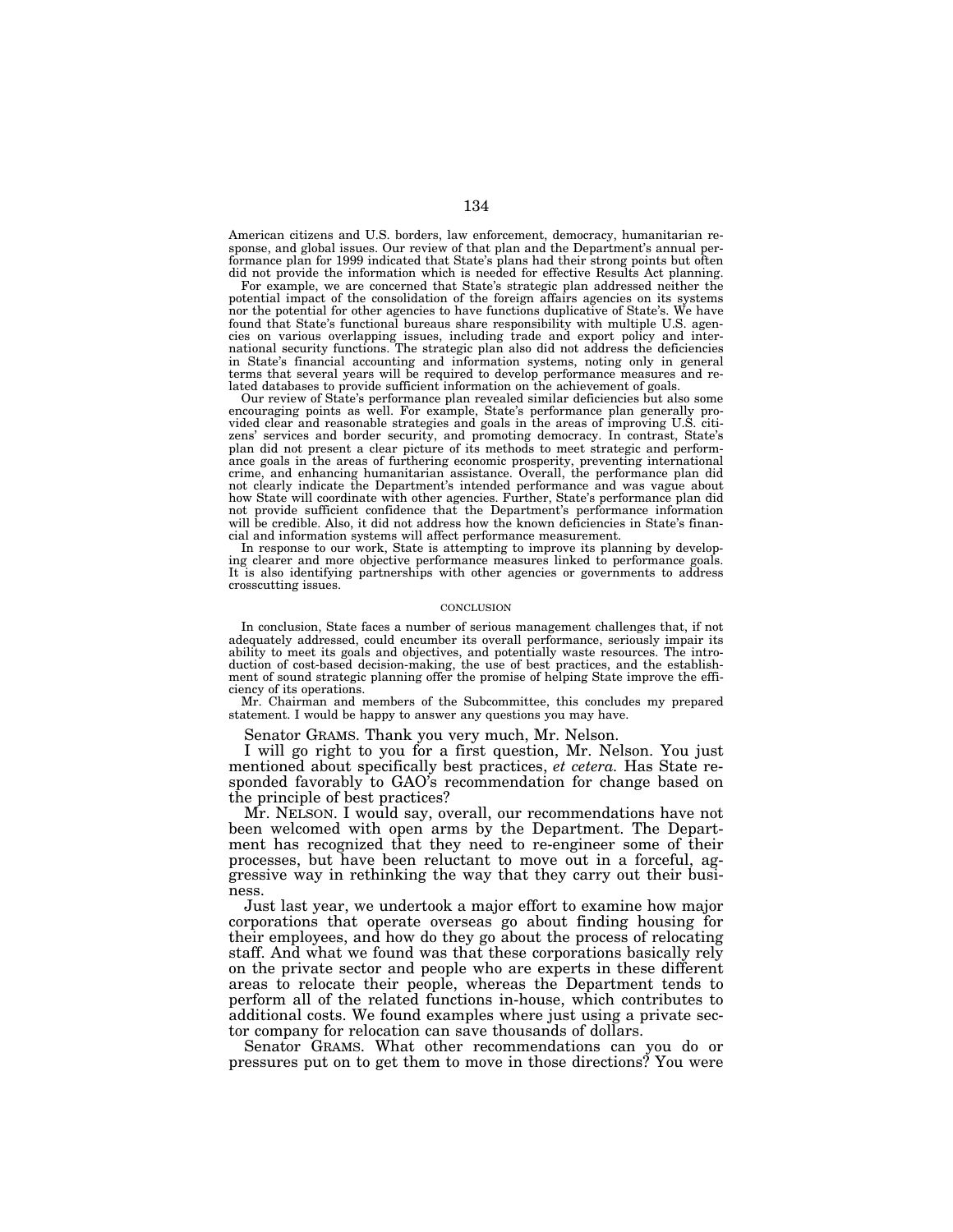saying it is hard for them to change their business patterns or practices.

Mr. NELSON. Right. The Department has a fairly—and I do not want to say—but it is pretty entrenched structure that makes it difficult for them to change the way they do business. I think congressional oversight, particularly as the Department seeks additional funds, as to whether the Department is still operating the way it did 30–45 years ago might be helpful.

Senator GRAMS. All right. Thank you.

Ms. Williams-Bridgers, what are some of the challenges that State faces due to reorganization of some of our foreign policy apparatus, with USAID and ACDA now being folded into State? What are some of the biggest problems they are facing?

Mr. Nelson, you can answer, too, afterwards.

Ms. WILLIAMS-BRIDGERS. Let me start with one area that speaks to congressional expectation, an area that you explored with the panel with Under Secretary Cohen and Assistant Secretary Kennedy; that area is cost savings. It is clear that the Congress intended that there be cost savings. But, unfortunately, the legislation, as written, left little room in the short term for the Department to realize any cost savings, given that there was a transfer of function and all personnel were relatively assured to have a job under the transfer.

However, I think, in the long term, one of the significant challenges will be to make the very tough decisions about personnel cuts, which is where most of the cost savings can be achieved, in the personnel area, given that that is the majority of the costs to the Department.

I must note that in the work that we have recently completed, looking at efficiencies that could be gained in the short term, even under the mandate of all personnel maintaining a job under the consolidation, we looked at the opportunity to reduce costs through use of longer tours of duty overseas by personnel. And we had in fact recommended that the State Department look at one practice at USIA, where a considerable portion of the tours of duty were 4 year tours. The State Department currently has no 4-year tours of duty.

We were disappointed that State decided to opt for 2- and 3-year tours rather than the 4-year tour. So, we thought it was a lost opportunity to achieve such cost savings.

Another major area where there will be significant challenges for the Department in consolidation is that in the area of financial management. This has been a longstanding material weakness for the Department, managing three separate major financial management systems. There are notable material and reportable conditions that we have cited in our past financial statements audits with the financial and accounting systems at the Department of State. Integrating personnel and payroll systems and reconciling the various financial accounting systems at USIA into a new Department of State will pose significant challenges.

And, last, I would like to mention the information systems area. There is a difference in culture between USIA and the State Department. It is an area that borders on what Mr. Nelson just spoke about. USIA is an open information system. State is relatively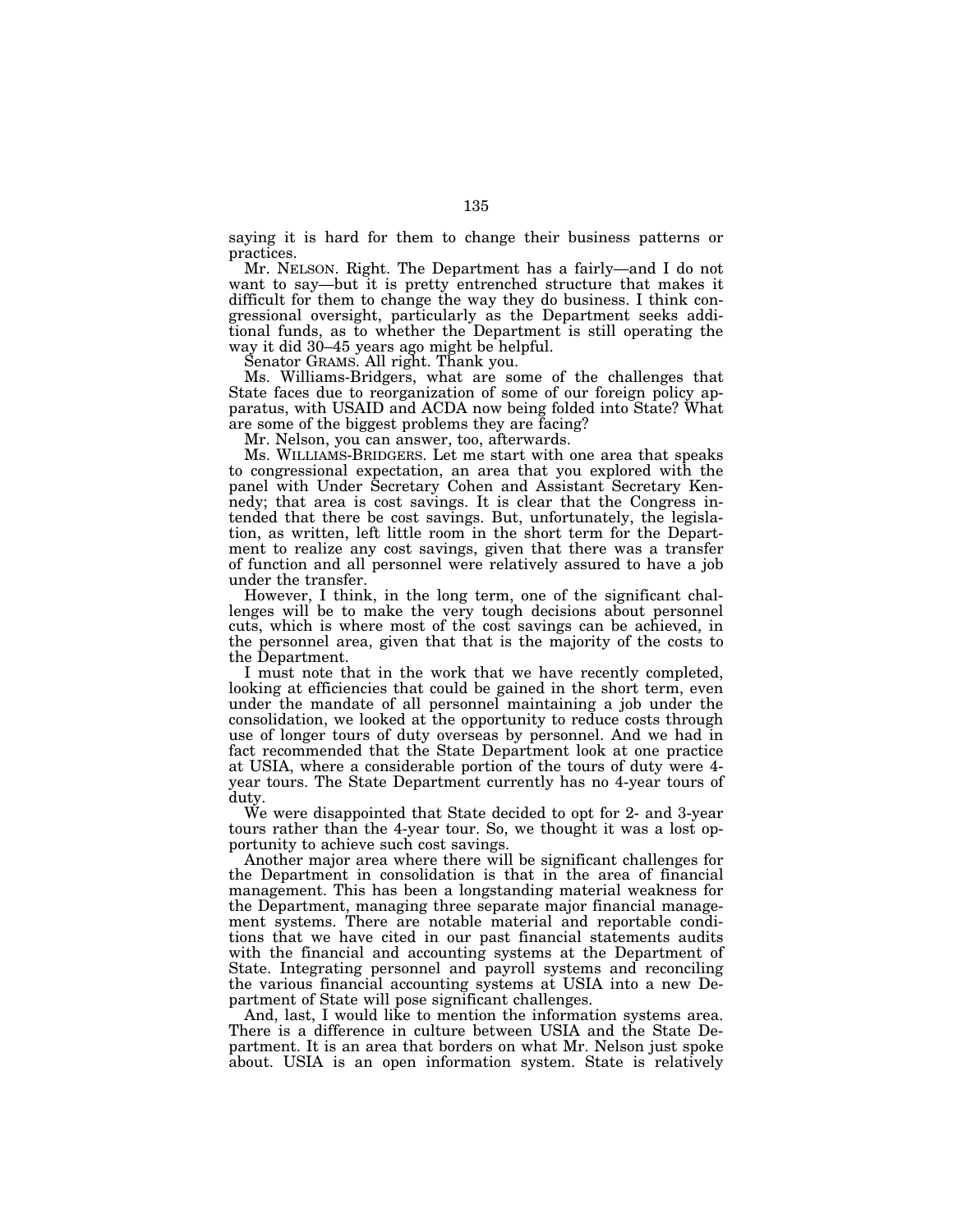closed. Merging those two cultures and developing an integrated information network at the Department of State, the new Department of State, will be a significant challenge.

Senator GRAMS. Mr. Nelson, without being critical, anything to add?

Mr. NELSON. No. I believe that all of the areas outlined by Jacquie will be challenges, as well as making sure that the new structure is responsive in terms of reconciling the different functions within the agency, not to replicate them, but to critically assess all of the functions of each agency, in the way they carry them out, and to arrive at something that is very efficient and not duplicative.

Senator GRAMS. Again, a lot of that responsibility, as you mentioned before, could go back to congressional oversight, which we need to do.

Mr. NELSON. I believe that to be the case.

Senator GRAMS. Ms. Williams-Bridgers, going into the area of real estate management that you outlined as one of the important areas, how is the Real Property Advisory Board now functioning? And have any disposable recommendations by the board been acted upon as of yet?

Ms. WILLIAMS-BRIDGERS. In fact, we have just completed a review of the activities of the Real Property Advisory Board. We are happy to conclude that we think that it is working fine. The board is meeting the objectives established to reduce the surplus inventory at the Department of State. We found that the Department of State, through its own consideration of properties that have been forwarded to it by not only GAO but OIG and others in the Department of State, that the Department of State has been able to make good recommendations to the Real Property Advisory Board, and the Board has then acted on those properties.

We understand, in the most recent meeting of the Board last September, there were 22 properties put before it for consideration. The Board recommended that half of those properties be sold. I think it was 11—or 12 properties, I believe—to be sold. The Department in fact disposed of 11 of those 12 properties.

The Board recommended that another five properties be retained. The Department acted on that, and requested additional information on another five properties. Overall, we believe that the Board is achieving the goals that have been established for it, and it is working well.

Senator GRAMS. Mr. Nelson, is the fund itself being managed properly?

Mr. NELSON. Senator, we have not undertaken work in the last couple of years on this issue. In particular, we have not looked into either the sales proceeds or how they are being managed for quite some time.

Senator GRAMS. In the view of the State Department's problems in maintaining properties and increased security concerns, Mr. Nelson, should the use of sale proceeds be expanded and not just used for capital construction and property purchases?

Mr. NELSON. That is a difficult question. As an accountant, I would say you should never use the sale of an asset to fund your current operations. As a general principle, the question you ask re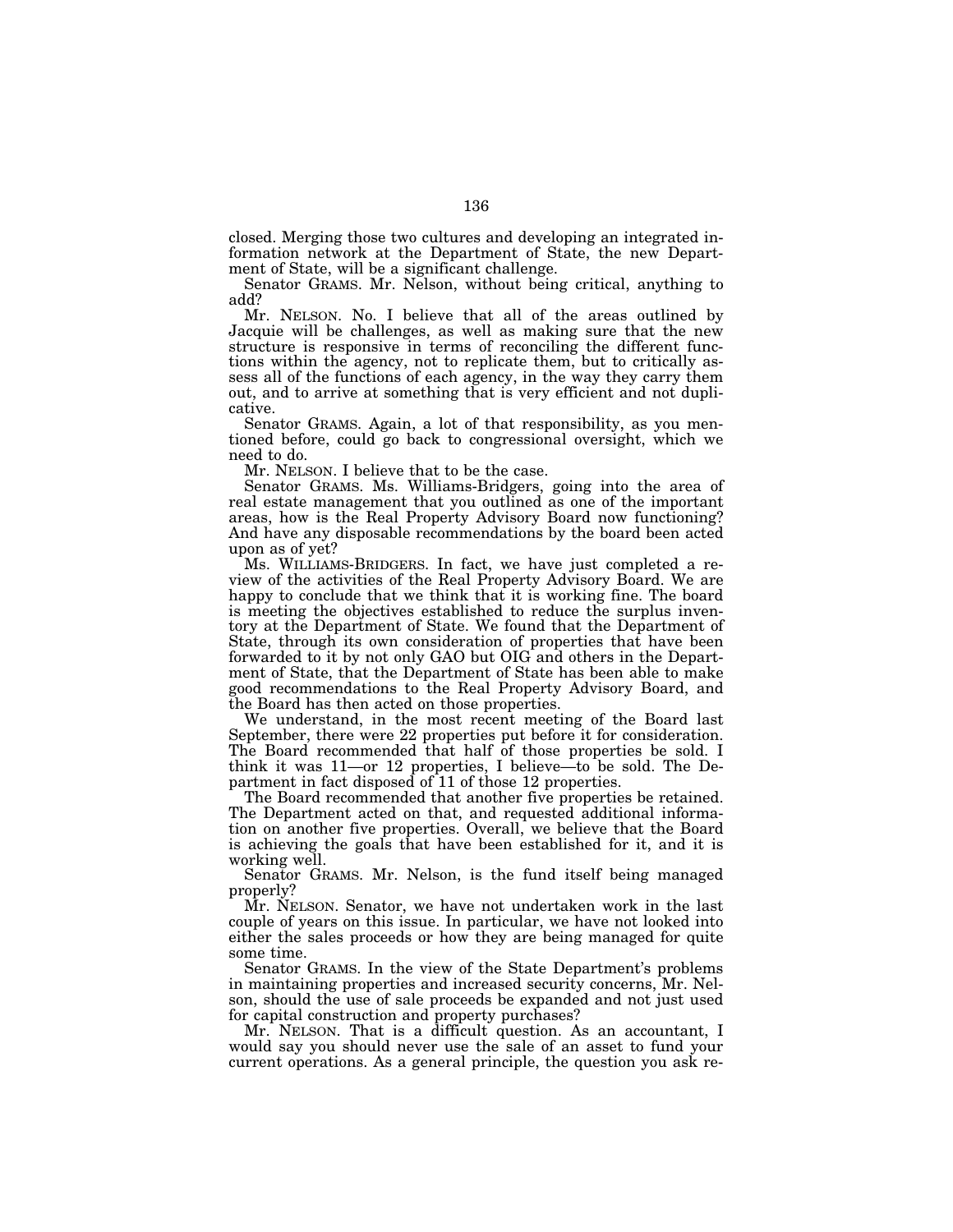quires some further exploration by GAO. But, in general, I would not support selling capital to fund current operations. And I am not sure of what the restrictions are regarding how State can use the money at this point.

Senator GRAMS. Ms. Williams-Bridgers, would you like to comment on that?

Ms. WILLIAMS-BRIDGERS. I am afraid that I cannot give you a very informed answer on that. I think the starting point for us would be to look at how they intend to use the moneys that have currently been appropriated, either in the emergency supplemental and the additional advance request for \$3 billion in appropriations, to see how they intend to use those moneys, and then make a determination as to whether or not alternative uses of the proceeds from the sales would be best applied to other uses.

Mr. NELSON. I think one of the issues that we raised last year regarding the proceeds of sale is the priorities. I do not know how much of a change they have made, but our concern was that the proceeds did not necessarily go to the highest priority need. Basically the country where the property was being sold typically got first claim to the proceeds. We raised that issue with the Department, and I am not sure if that practice has changed.

Senator GRAMS. Anything to add?

Ms. WILLIAMS-BRIDGERS. Senator, may I go back to one question that you asked just a moment ago? And that was about were the proceeds properly managed and an account properly set aside.

Senator GRAMS. Right.

Ms. WILLIAMS-BRIDGERS. Our review of the Real Property Advisory Board did look at that. We in fact found that FMP did not segregate and the posts did not properly account for nearly 50 percent of the real property proceeds that had been realized as of May of last year. This has been corrected. However, we found that the inappropriate segregation of funds was due in part to FBO not completing journal entries to accomplish the transfer of funds appropriately for the new account, and also that FMP staff did not consistently verify and reconcile what the posts had reported as the proceeds amounts, or update Department regulations to show to show changes in accounting procedures for proceeds of real property sales.

Those, in part, led to some of those inaccurate accounting for the proceeds. They have been corrected, as I understand it.

Senator GRAMS. So, you are more satisfied with the latest report and the numbers?

Ms. WILLIAMS-BRIDGERS. Yes.

Senator GRAMS. You talked about the Y2K, which is a growing concern. Are you confident that the Department's mission-critical systems will be year 2000 compliant?

Ms. WILLIAMS-BRIDGERS. The Department is confident that their Y2K systems will be compliant. We, as I mentioned in my testimony, are concerned about the certification process. We have no reason to believe that any of the mission-critical systems will fail at this point. But we are not adhering to the schedule of certification that we had originally agreed with the Department.

Senator GRAMS. Are you ahead or behind?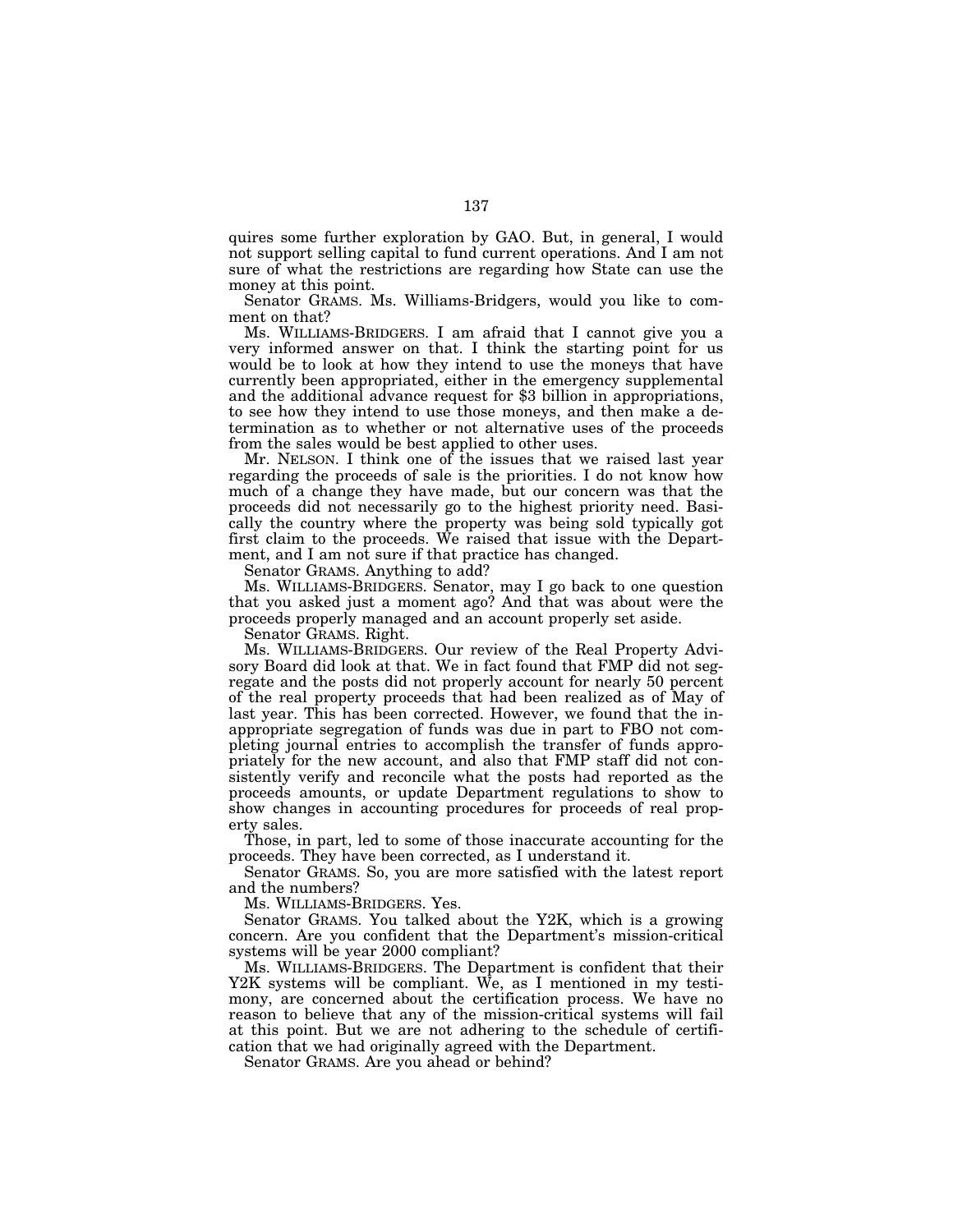Ms. WILLIAMS-BRIDGERS. We are behind. We are considerably behind on the certification process.

However, the Department has taken initiative to move forward with implementation of Y2K-compliant systems. And we think that is a good thing to do, to move ahead and install new Y2K-compliant systems. The only way that we can assure, and the only way that we agreed with the Department that we can assure, that those Y2K-compliant systems, newly installed, are in fact Y2K compliant is to go behind the documentation that the bureaus have prepared to demonstrate that they have taken the appropriate steps to ensure Y2K compliance. With regard to that certification process, the Department has certified two of those systems. We have looked at less than 10—I believe seven of those systems—to review the documentation provided by the bureaus.

Senator GRAMS. Do you figure there is enough time to finish the rest out of the 50?

Ms. WILLIAMS-BRIDGERS. The time is not flexible, however, we will use it as best we possibly can.

Senator GRAMS. All right. What are some of the serious consequences or problems that could be expected if it is not complete?

Ms. WILLIAMS-BRIDGERS. We have to look on various levels. Within the Department, we are talking about the inability to communicate with our posts, through the unclassified and classified messaging systems. At the post level, we are talking about the inability to retrieve the types of information that is necessary to adjudicate passport or visa applications at posts. We are talking about life safety considerations and host country governments, where there might be failures, where there might be critical infrastructure failures—the lack of water, the lack of power, the lack of electricity at posts on which of course our embassy personnel must rely. There are various levels of potential failure that we have to consider.

Senator GRAMS. Mr. Nelson, GAO has pointed out a number of problems in the State Department's management of its IRM modernization process, something that could lead to delays in improving systems and unnecessary costs. Now, the question then is, are you aware of whether the State Department is doing anything to address the problems that have been identified by GAO?

Mr. NELSON. Senator, that is one area where I can say that the Department has been very responsive to GAO's observations and recommendations. We reported that the Department was moving ahead with a sizable investment without a good strategic plan, and having complied with all of the applicable guidance as to how you modernize your system at the lowest risk. The Department has, since then, enhanced its efforts, including appointing a CIO, and taken other steps that should lead to an effective approach to modernizing their IT resources.

Senator GRAMS. And just a quick followup questions before we have to adjourn. Ms. Williams-Bridgers, have other agencies overseas opted out of ICASS? And if so, what are the ramifications? I know you said, I think earlier, and Mr. Nelson, too, you were disappointed in that. But what is the likelihood that alternative service providers, other than the State Department itself, will be found and actually used to reduce the costs of overseas support?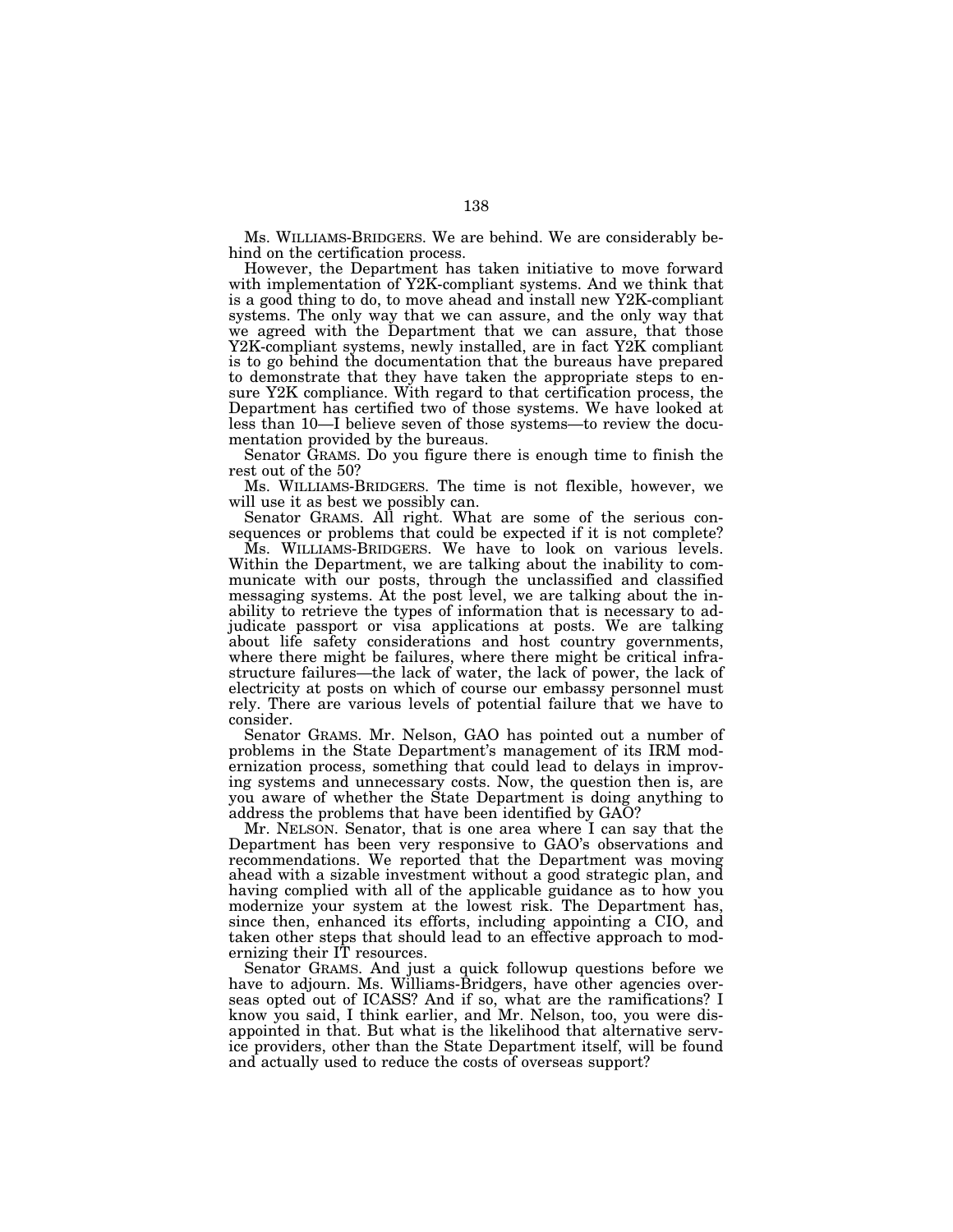Ms. WILLIAMS-BRIDGERS. Yes, some agencies have opted out of certain ICASS services. In fact, the Peace Corps has opted out of financial management services on a worldwide basis. We have found during the course of our post inspections that various agencies have opted out of certain services. When we have asked for documentation of the cost/benefit analysis that we believe should have been done as a basis for their decision to opt out, we have not seen it.

The consequences are, as I mentioned in my testimony, that the costs for all other agencies may go up. One would expect that the cost should go down. If your demand for a particular service is reduced, you would expect your cost to go down. Not so. We are finding that one agency opting for limited services may not make a material difference in the number of people that must deliver that service to all other agencies there.

One agency's demand for a service, for example, may account for only one-tenth of the time spent by an administrative person in delivering the service to that particular agency. So, you would not reduce that staff person's position entirely. They would still be needed to provide a level of service for all the other agencies.

Another very practical consideration is that where you have FSNs providing administrative services, local labor laws may not allow us to readily dismiss that individual from our payroll. Also, there is a cost factor associated with eliminating some of the FSNs who provide administrative services.

We have to look very closely and to continue asking the kinds of questions that we have been over the past year as more and more agencies and post ICASS councils are looking at alternative service providers. I think the ICASS councisl need to be instructed on how to conduct the kinds of cost/benefit analyses that we think that they should be conducting. They have guidance now, but many posts are telling us that the guidance is not clear enough to them; it is not as instructive as it could be to help them make those kinds of very tough decisions.

Senator GRAMS. Mr. Nelson, is ICASS generating savings for the U.S. Government as a whole, as I think we just heard, or simply savings for the State Department through redistribution of cost to other agencies? So, what we are looking for is, is it an overall cost savings to the American taxpayer, not just a cost savings to the State Department while some are shifted to other outside agencies? So, overall, is ICASS reducing or on track of generating savings overall?

Mr. NELSON. Senator, I think that ICASS has resulted in more of a relationship between an activity and its cost. But I have seen no evidence which would suggest that total overall costs to the Government for services and activities has decreased.

I think there are numerous implications from ICASS. And I do not think we know all of them yet. The rules allow a certain amount of flexibility. And as Jacquie said, there are fixed costs that have to be absorbed by those agencies that stay in the system. I think it is an excellent management approach that people know what things costs so that they can make good decisions. But I think there are implications of the current ICASS that are unknown, and some may not be beneficial to the U.S. Government overall.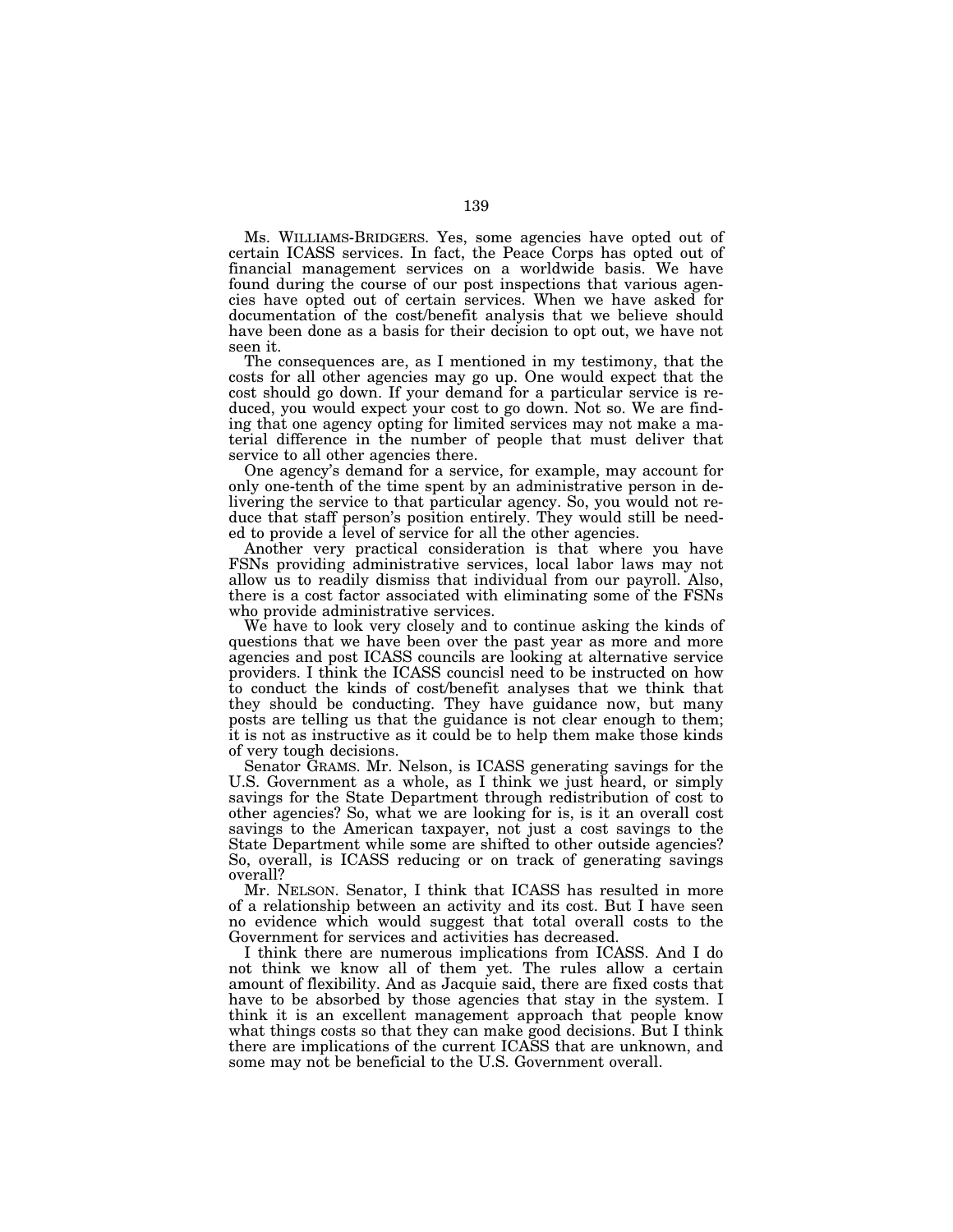Senator GRAMS. Ma'am, anything further?

Ms. WILLIAMS-BRIDGERS. I was just looking to see if I might find examples of where we found that posts were able to achieve certain cost savings. In one embassy, we found that when the ICASS council reviewed the cost of administrative services in its consulates, they were able to identify unusually high cost areas and took action to determine the reasons. Another post coordinated with a neighboring post to reduce shared ICASS costs, such as warehousing.

Another improved the quality of services delivered by surveying the customer population, and established a new standard for service delivery. These are some of the other benefits of ICASS. I think that we just have to, through continued oversight, continue to force the Department's attention.

Senator GRAMS. Overall, has ICASS saved more money and maintained services, or have we lost some service capabilities and not had the cost savings? Was it counterproductive?

Ms. WILLIAMS-BRIDGERS. We have seen no evidence of lost service capabilities at posts. And overall, that is a question I could not answer as to what exact dollar savings have been achieved, if any, for the U.S. Government as a whole.

Senator GRAMS. So, would you recommend continuing to pursue ICASS?

Ms. WILLIAMS-BRIDGERS. Yes. I think that we need to continue to encourage the Department and to encourage other Federal agencies to remain true to the original objectives of ICASS, to looking for the most cost-efficient and effective provider of administrative services at post, and then to make those tough decisions, where they can be made, to reduce costs.

Senator GRAMS. Is there anything that Congress can do to help with that?

Ms. WILLIAMS-BRIDGERS. Yes. In fact, when I talk with my other colleagues in the I.G. community about ICASS, there are very few eyebrows raised about the subject. I think Congress could help us in the various committees with oversight over all other Federal agencies by asking the questions: Are you participating in ICASS? What kinds of cost savings are you looking to achieve through ICASS? What evidence can you demonstrate of having considered alternative service providers?

Senator GRAMS. I think that is great advice, because, as I said, if there is one shortfall of Congress, it is the lack of oversight. We send out a lot of directives, and then we never followup to see if they are being carried out and being done efficiently.

Ms. WILLIAMS-BRIDGERS. Sure.

Senator GRAMS. And that is why I think hearings like this and reports from you are so important. I know it would take more time and a lot of effort, but I think we should be doing that rather than passing more bills or legislation that we do not pay attention to. So, I appreciate that recommendation.

One final question, and then we will have to wrap this up. But I just wanted to touch briefly on the issue of visas and of course on fraud and abuse. What action does State need to take to improve processing of visas to try to reduce or eliminate fraud and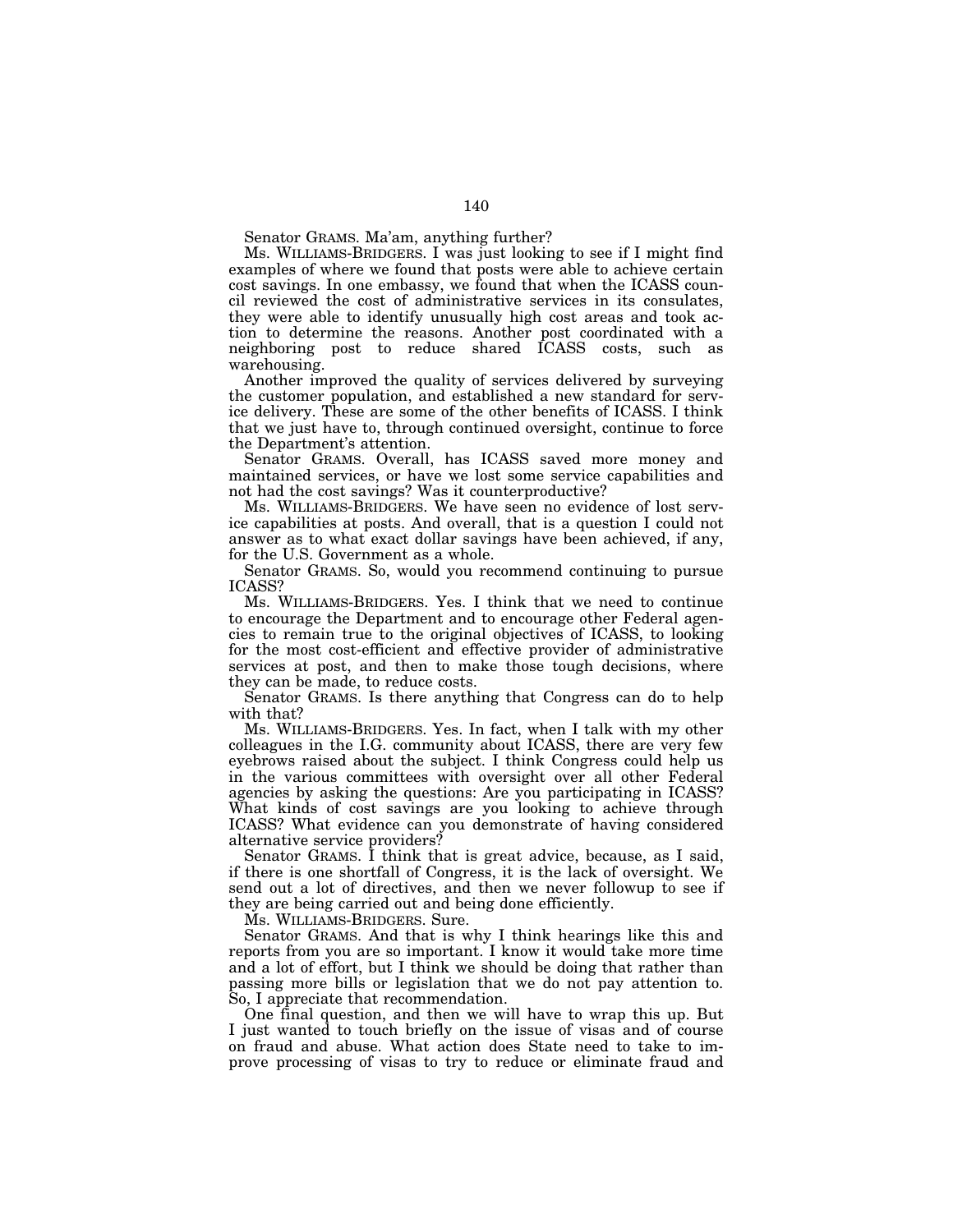abuse? Is there any one thing you could point your finger at, ma'am?

Ms. WILLIAMS-BRIDGERS. One area I would like to offer—and that again speaks to other agencies participation with State in ensuring the security of our borders—and that is in sharing information across agency lines. It is vital to ensure that INS border agents, and consular officers have any and all information that they need in order to properly adjudicate a visa applicant on the consular line or to make a very quick decision about whether or not a passport or a visa is valid at our Nation's borders.

The instrument itself is more secure. You have seen evidence of that with the photo digitized passport. And the MRV, the machinereadable visa, is a more secure document. But we need to ensure that the information that goes into decisions to issue those documents is good information, that it is the most current information about whether or not a person could bring harm if allowed entry across our borders.

We have improved our information sharing, certainly, by electronic transfer of information to border agents. We need to make sure that those border agents use that information. There is no indication right now that our INS agents are making use of all the kinds of information that they have at post, because they have such little time in order to make very quick decisions.

Senator GRAMS. And again, oversight would be helpful, I think, on our part.

Ms. WILLIAMS-BRIDGERS. Absolutely.

Senator GRAMS. Mr. Nelson, any brief comment on that?

Mr. NELSON. Just that the Department should be able to make some progress, because they have recently hired 300 new junior officers who typically perform the consular functions. And I think this is a step in the right direction. But they will need to be vigilant and continue to automate and use the information in the visa clearing process.

Senator GRAMS. Anything else either of you would like to add? [No response.]

Senator GRAMS. Well, I want to thank you very much for taking your time and for your answers. I also would like to leave the record open for 3 days, of course, in case Senator Boxer or others would like to ask any questions in writing. And of course we would appreciate a quick response, if possible.

[The questions referred to above and the answers thereto follow:]

# **Responses to Additional Questions Submitted to Under Secretary of State Cohen by Members of the Committee**

## QUESTIONS SUBMITTED BY SENATOR BIDEN

*Question.* Please provide information on the rate of applications, for each of the three two fiscal years (FY 96, FY 97 and FY 98) for:

—passports

—immigrant visas, and

—nonimmigrant visas.

Of these, how many were granted and how many were denied? Of the denials, how many were denied either because the applicant had a criminal record or an outstanding arrest warrant?

Answer. Passports:

Passport applications were received at the following rate: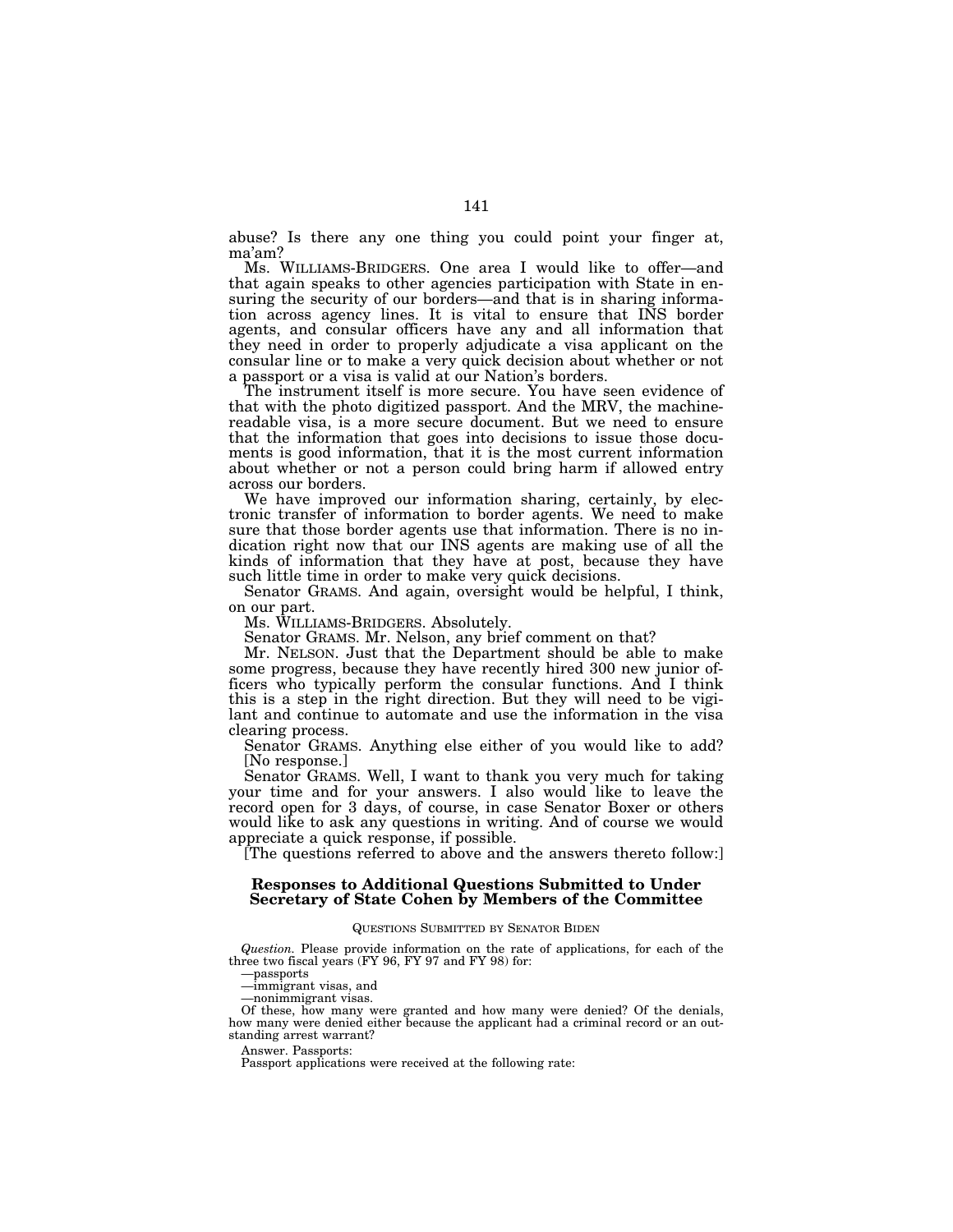—FY 96—5,784,219 applications

—FY 97—6,340,690 applications

—FY 98—6,557,988 applications

If a person is able to prove US citizenship, it is extremely rare that a passport would be denied. A criminal record is not a cause for denial but an outstanding arrest warrant is. In FY 98, 40 applications were denied due to outstanding arrest warrants. Although statistics on denials are not maintained separately by category, we estimate that the figures for FY 96 and FY 97 denials due to outstanding arrest warrants were comparable.

VISAS—EXPLANATION OF CRIMINAL REFUSAL GROUNDS

| <b>INA Section</b>            | Explanation                                                                                                         |
|-------------------------------|---------------------------------------------------------------------------------------------------------------------|
|                               | Crime Involving Moral Turpitude                                                                                     |
|                               | <b>Controlled Substance Violators</b>                                                                               |
|                               | <b>Multiple Criminal Convictions</b>                                                                                |
|                               | <b>Controlled Substance Traffickers</b>                                                                             |
|                               | Prostitution (within 10 years)                                                                                      |
|                               | Procuring (within 10 years)                                                                                         |
|                               | Unlawful Commercialized Vice                                                                                        |
|                               | Certain Aliens Involved in Serious Criminal Activity Who Have Asserted Immunity<br>from Prosecution                 |
|                               | Other Unlawful Activity                                                                                             |
| 212(a)(6)(B) (prior to FY97)  | Certain Aliens Previously Removed from the United States (Aggravated Alien Fel-<br>ons—Ineligible for Twenty Years) |
| 212(a)(9)(A)(i) (since FY97)  | Ordered Removed Upon Arrival-Convicted of Aggravated Felony                                                         |
| 212(a)(9)(A)(ii) (since FY97) | Ordered Removed or Departed While Removal Order Outstanding-Convicted of<br>Aggravated Felony                       |

Note: Determinations of ineligibility are not necessarily limited to cases in which the alien has been convicted of a crime. Under some sub-<br>sections of INA 212(a), a determination of ineligibility may also be made when th

| IMMIGRANT VISAS |  |
|-----------------|--|
|-----------------|--|

| Fiscal<br>Year | <b>Total Immigrant</b><br>Visas Issued | <b>Total Immigrant</b><br>Visas Denied | Immigrant Visas Denied to<br>Applicants with Criminal Records                                                                                                                                                    |                                                   |  |
|----------------|----------------------------------------|----------------------------------------|------------------------------------------------------------------------------------------------------------------------------------------------------------------------------------------------------------------|---------------------------------------------------|--|
|                |                                        |                                        | <b>INA Section</b>                                                                                                                                                                                               | Number of<br>Denials                              |  |
| 1996           | 423,440                                | 207,129                                | 212(a)(2)(A)(i)(I)<br>212(a)(2)(A)(i)(II)<br>212(a)(2)(B)<br>212(a)(2)(c)<br>212(a)(2)(D)(i)<br>212(a)(2)(D)(ii)<br>212(a)(2)(D)(iii)<br>212(a)(2)(E)<br>212(a)(3)(A)(ii)<br>212(a)(6)(B)                        | 418<br>150<br>20<br>113<br>9<br>1<br>14           |  |
| Total          |                                        |                                        |                                                                                                                                                                                                                  | 859                                               |  |
| 1997           | 416,919                                | 221,410                                | 212(a)(2)(A)(i)(I)<br>212(a)(2)(A)(i)(II)<br>212(a)(2)(B)<br>212(a)(2)(c)<br>212(a)(2)(D)(i)<br>212(a)(2)(D)(ii)<br>212(a)(2)(D)(iii)<br>212(a)(2)(E)<br>212(a)(3)(A)(ii)<br>212(a)(9)(A)(i)<br>212(a)(9)(A)(ii) | 421<br>140<br>70<br>89<br>25<br>3<br>1<br>6<br>67 |  |
| Total          |                                        |                                        |                                                                                                                                                                                                                  | 822                                               |  |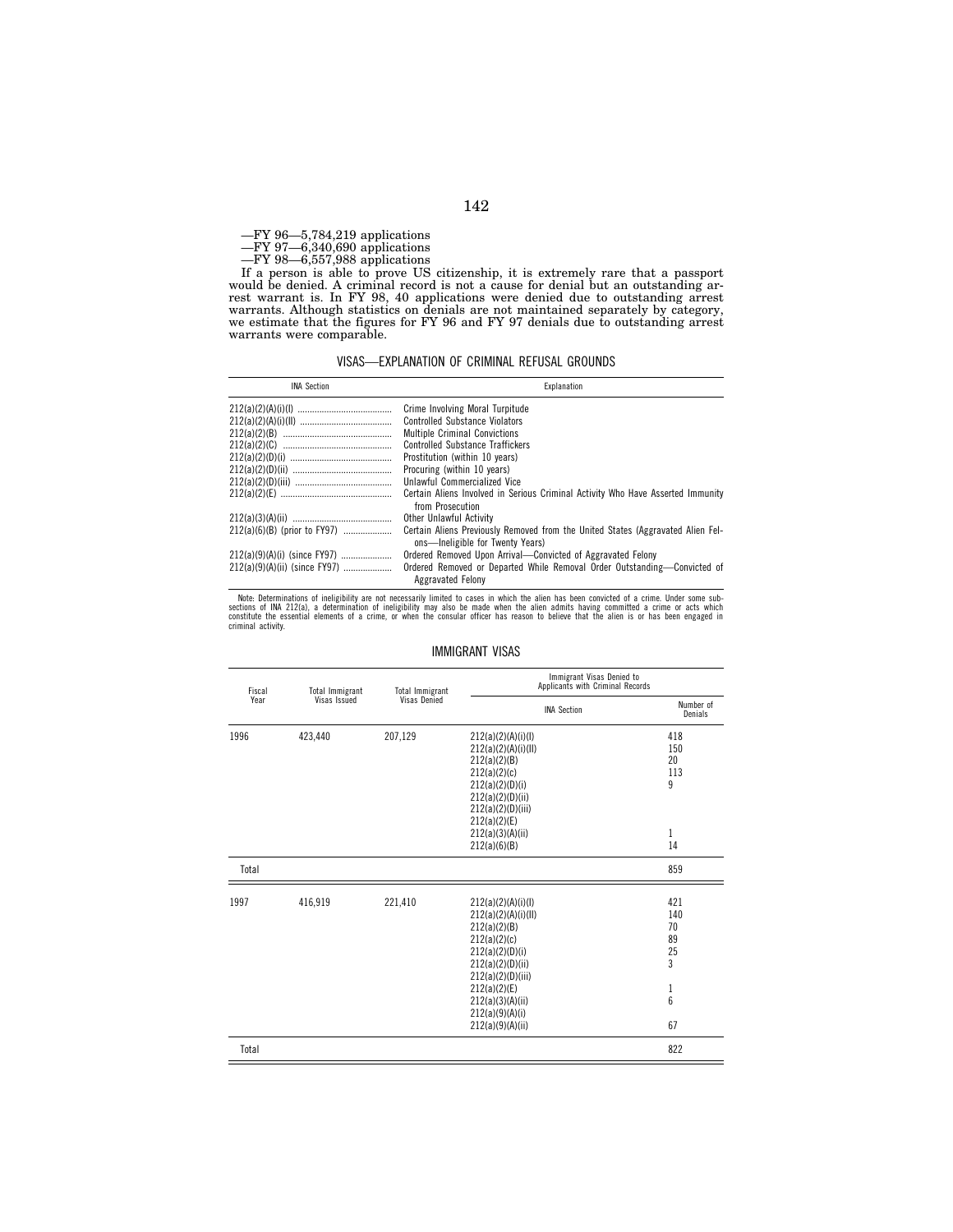| 143 |  |
|-----|--|
|     |  |

| Fiscal<br>Year | Total Immigrant | Total Immigrant<br>Visas Issued<br>Visas Denied | Immigrant Visas Denied to<br>Applicants with Criminal Records |                      |  |
|----------------|-----------------|-------------------------------------------------|---------------------------------------------------------------|----------------------|--|
|                |                 |                                                 | <b>INA Section</b>                                            | Number of<br>Denials |  |
| 1998           | 375,635         | 320,010                                         | 212(a)(2)(A)(i)(I)                                            | 454                  |  |
|                |                 |                                                 | 212(a)(2)(A)(i)(II)                                           | 151                  |  |
|                |                 |                                                 | 212(a)(2)(B)                                                  | 141                  |  |
|                |                 |                                                 | 212(a)(2)(C)                                                  | 108                  |  |
|                |                 |                                                 | 212(a)(2)(D)(i)                                               | 16                   |  |
|                |                 |                                                 | 212(a)(2)(D)(ii)                                              | 4                    |  |
|                |                 |                                                 | 212(a)(2)(D)(iii)                                             |                      |  |
|                |                 |                                                 | 212(a)(2)(E)                                                  |                      |  |
|                |                 |                                                 | 212(a)(3)(A)(ii)                                              | $\overline{c}$       |  |
|                |                 |                                                 | 212(a)(9)(A)(i)                                               |                      |  |
|                |                 |                                                 | 212(a)(9)(A)(ii)                                              | 23                   |  |
| Total          |                 |                                                 |                                                               | 899                  |  |

IMMIGRANT VISAS—Continued

# NONIMMIGRANT VISAS

| Fiscal<br>Year | <b>Total Nonimmigrant</b> | <b>Total Nonimmigrant</b><br>Visas Denied | Nonimmigrant Visas Denied to<br>Applicants with Criminal Records                                                                                                                                                 |                                                                           |  |
|----------------|---------------------------|-------------------------------------------|------------------------------------------------------------------------------------------------------------------------------------------------------------------------------------------------------------------|---------------------------------------------------------------------------|--|
|                | Visas Issued              |                                           | <b>INA Section</b>                                                                                                                                                                                               | Number of<br>Denials                                                      |  |
| 1996           | 6,237,870                 | 1,561,005                                 | 212(a)(2)(A)(i)(I)<br>212(a)(2)(A)(i)(II)<br>212(a)(2)(B)<br>212(a)(2)(C)<br>212(a)(2)(D)(i)<br>212(a)(2)(D)(ii)<br>212(a)(2)(D)(iii)<br>212(a)(2)(E)<br>212(a)(3)(A)(ii)<br>212(a)(6)(B)                        | 1,874<br>1,076<br>71<br>473<br>7<br>5<br>3<br>$\mathbf{1}$<br>319<br>30   |  |
| Total          |                           |                                           |                                                                                                                                                                                                                  | 3,859                                                                     |  |
| 1997           | 5,942,061                 | 1,587,877                                 | 212(a)(2)(A)(i)(I)<br>212(a)(2)(A)(i)(II)<br>212(a)(2)(B)<br>212(a)(2)(c)<br>212(a)(2)(D)(i)<br>212(a)(2)(D)(ii)<br>212(a)(2)(D)(iii)<br>212(a)(2)(E)<br>212(a)(3)(A)(ii)<br>212(a)(9)(A)(i)<br>212(a)(9)(A)(ii) | 1,721<br>1,085<br>195<br>581<br>19<br>4<br>$\mathbf{1}$<br>185<br>3<br>17 |  |
| Total          |                           |                                           |                                                                                                                                                                                                                  | 3,811                                                                     |  |
| 1998           | 5,806,590                 | 1,536,419                                 | 212(a)(2)(A)(i)(I)<br>212(a)(2)(A)(i)(II)<br>212(a)(2)(B)<br>212(a)(2)(C)<br>212(a)(2)(D)(i)<br>212(a)(2)(D)(ii)<br>212(a)(2)(D)(iii)<br>212(a)(2)(E)<br>212(a)(3)(A)(ii)<br>212(a)(9)(A)(i)<br>212(a)(9)(A)(ii) | 2,261<br>1,229<br>94<br>1,780<br>28<br>11<br>$\mathbf{1}$<br>267<br>27    |  |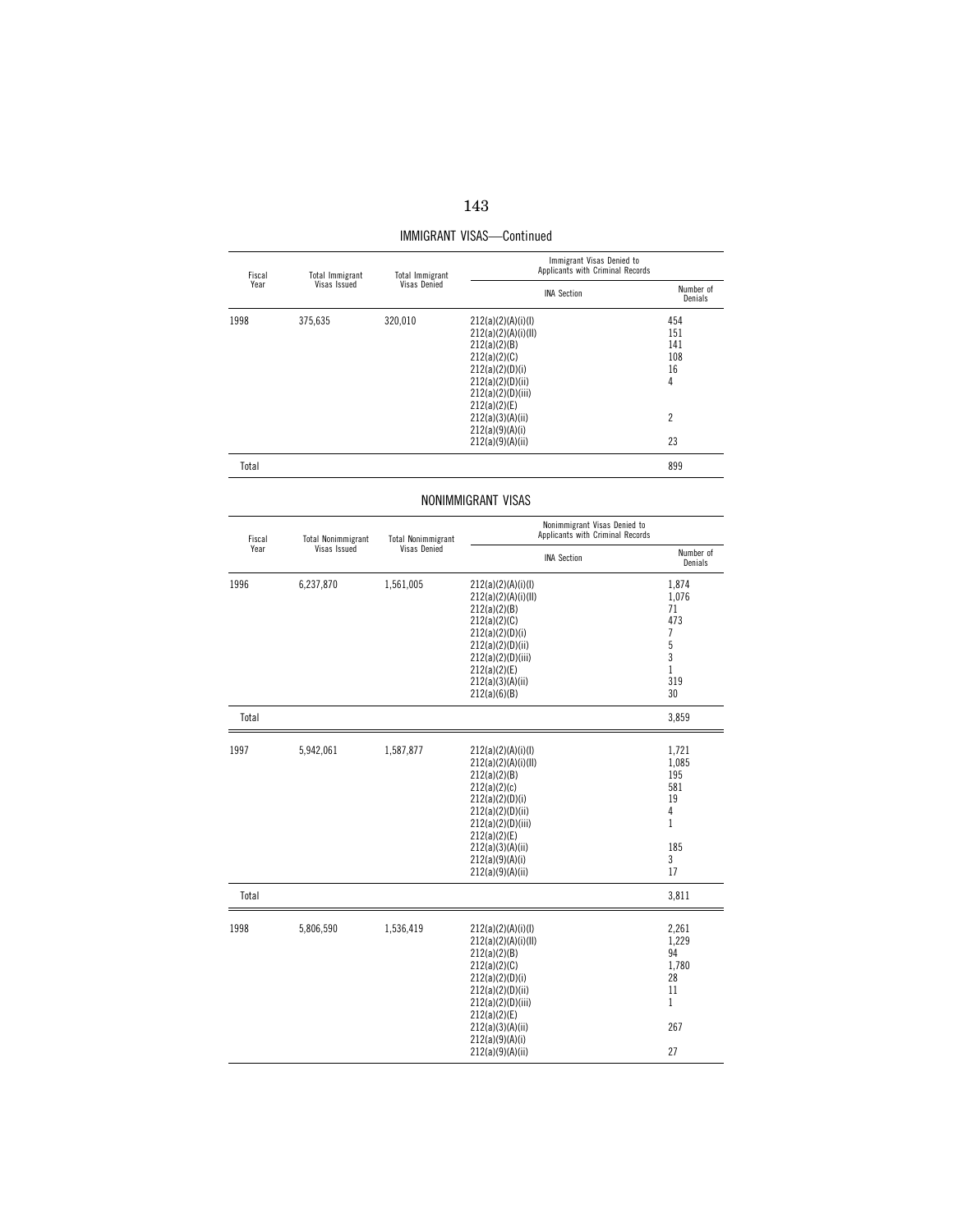NONIMMIGRANT VISAS—Continued

| Fiscal<br><b>Total Nonimmigrant</b><br>Year<br>Visas Issued | <b>Total Nonimmigrant</b> | Nonimmigrant Visas Denied to<br>Applicants with Criminal Records |                    |                      |
|-------------------------------------------------------------|---------------------------|------------------------------------------------------------------|--------------------|----------------------|
|                                                             |                           | Visas Denied                                                     | <b>INA Section</b> | Number of<br>Denials |
| Total                                                       |                           |                                                                  |                    | 5.698                |

*Question.* In checking immigrant visa applicants against the National Criminal Information Center (NCIC) data base, how many positive "hits" resulted in Fiscal Year 1998? How many immigrant visa applications in Fiscal Year 1998 were ultimately denied after access to the full criminal history was secured?

Answer. In FY–98, there were 23,010 NCIC possible hits resulting from 14,504 NCIC–III namechecks conducted at the National Visa Center. Obviously, there were a fair number of multiple hits. In addition, there were 780 hits resulting from tele-graphic requests from posts for NCIC–III name checks. The Visa Office does not maintain separate statistics on visa refusals resulting

from NCIC namechecks. Those refusals are included in overall refusal statistics. We can, however, provide some instructive data gathered during the fingerprint pilot established under Public Law 103–317 passed in 1994.

During a 17-month period from March 1, 1995–July 26, 1996, 647,035 immigrant visa applicants were checked through NCIC–III at NVC. These checks produced 57,407 hits that were close enough matches to warrant forwarding them to a visa processing post. All of these hits required fingerprinting to determine if the appli-cants were in fact the individuals listed in the NCIC database. 355 prospective immigrants were eventually determined to be ineligible for visas based on U.S. criminal convictions or drug-related offenses uncovered through this program. Forty-six cases were still pending resolution when the report on the program was written. Eighty-one of the refusals were subsequently granted waivers of ineligibility by INS, and obtained visas. The end result was a .05 percent refusal rate based on information provided through NCIC–III namechecks.

One reason for the relatively low refusal rate was the fact that the majority of cases forwarded to posts involved offenses that were not considered visa ineligibilities under U.S. immigration law. Information provided through NCIC–III checks did assist consular officers to identify serious criminals who may not have been discovered through any other means.

The State Department plays a key role in promoting U.S. border security and works closely with U.S. border and internal security agencies. We consider the FBI's NCIC–III database an important source of information needed by consular officers abroad who serve as the first line of defense in the protection of U.S. borders.

*Question. Office of Children's Issues:* Please provide details on budget and staffing in the Office of Children's Issues in the Bureau of Consular Affairs.

—Provide details on the overall budgetary resources of the office.

—How many case officers does the office have to deal with parental kidnapping cases?

—What is the average case load per case officer?

—What steps are being taken to reduce the case load per officer?

Answer. The FY 1999 budget for the Office of Children's Issues (CI) is \$700,000. It supports the salaries of 13 full-time employees and the day-to-day operating expenses of the office. Of the 13 full-time employees in the office there are 10 case officers. Case officers are responsible for international parental child abduction and adoption cases and issues in their assigned countries.

Each case officer is responsible for an average of 90–120 international parental child abduction cases in addition to their adoption workload. An ideal caseload would be an average of 50–60 international parental child abduction cases per officer.

The Office of Children's Issues is in the process of hiring five new full-time employees.

*Question.* In March 1998, the General Accounting Office issued a report on visa processing (''Tourist Visa Processing Backlogs Persist at U.S. Consulates'' (Mar. 1998) (NSIAD 98–69)). The report indicated that the Bureau of Consular Affairs (CA) had proposed to the Under Secretary for Management that CA be given greater control over staffing and funding of overseas consular positions. At the time of the report, the regional bureaus controlled assignment of consular positions at overseas posts, thus preventing CA from shifting positions to meet changing requirements.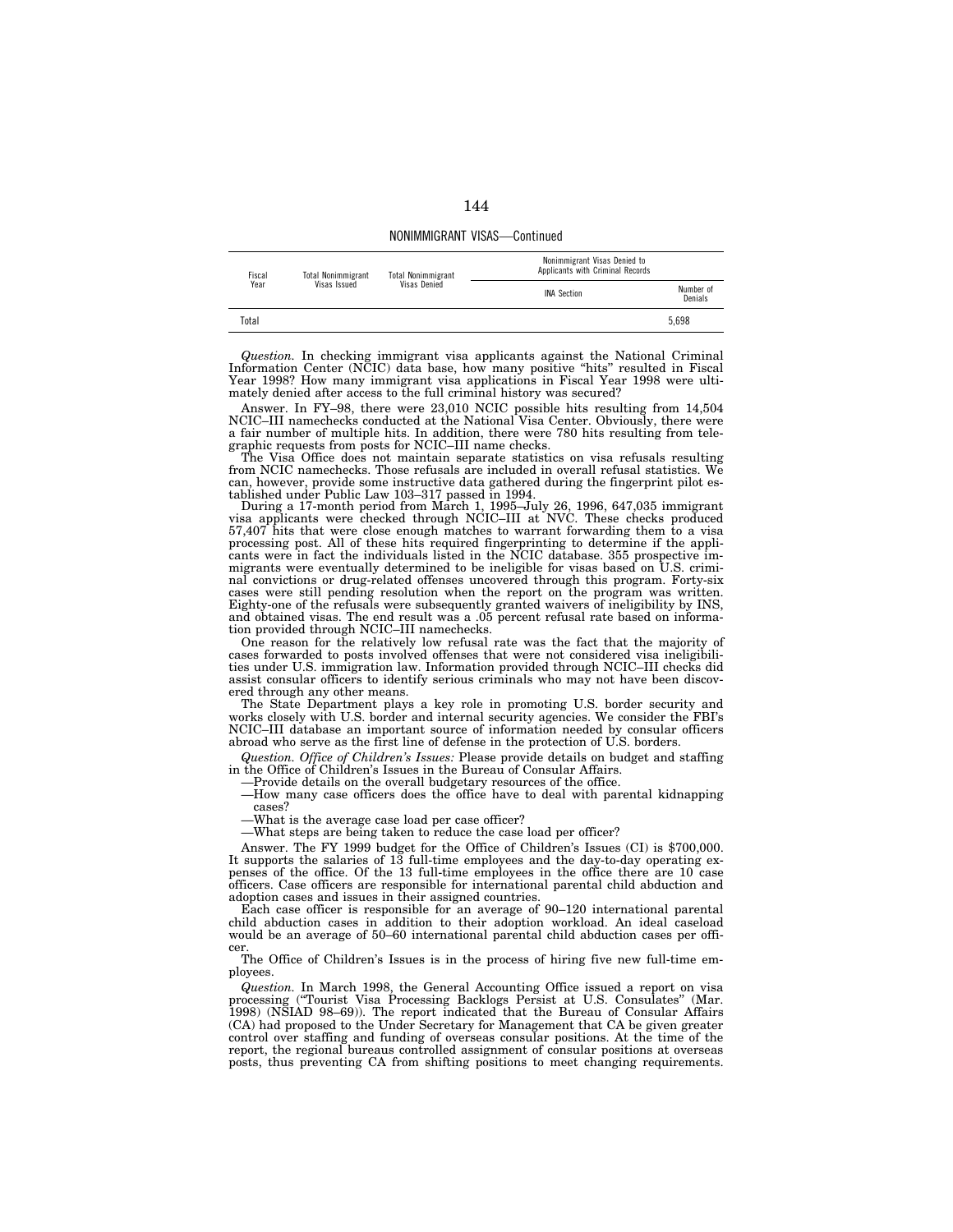—Have you made a decision regarding this proposal? What decision have you made and why?

Answer. The Department has reviewed this issue, but has decided at this time not to shift control of consular positions from the regional bureaus to CA because it would be difficult to transfer the administration of the infrastructure and other support costs from the other bureaus to CA. Instead, CA continues to consult with the regional bureaus to manage consular requirements in the region. CA has also worked with the Bureau of Personnel to design an overseas staffing model that analyzes consular workload factors and measures consular staffing requirements. This analysis has been the basis for the Department of State's budget request for 65 additional consular positions. CA has worked closely in cooperation with the regional bureaus to designate the locations for these new positions.

*Question. Consular Agents Program:* In July 1998, the State Department Inspector General issued a report examining the consular agents program. The report noted that consular agents represent a cost effective means to provide such services, but highlighted several weaknesses in program management. Among other things, the report found that most agents were not receiving sufficient supervisory visits from post; received no formal training; that some agents were paid for more hours than they actually worked; that some agents were erroneously provided security clearances at unnecessary cost; that some agents were performing unauthorized visa services; that some agency records were inadequate and inconsistent; that the agents were provided little guidance provided on cash management; and that there was little effort by State to secure reimubursement from other government agencies for services performed by consular agents.

The primary recommendation of the report, from which several other recommendations flowed, is that the program needs one management focal point, as opposed to the current structure, under which the regional bureaus control the placement and oversight of agents.

—Please update the Committee on the steps the Department is taking to implement these recommendations, particularly the recommendation to place management responsibility for the program in one bureau.

Answer. The Department has carefully reviewed the July 1998 OIG audit report on the consular agent program and believes that the report provided a useful overview of the problems facing the program. The report correctly notes that responsibility for consular agents is divided between several offices in the Bureau of Personnel, the Bureau of Consular Affairs, and the appropriate geographic bureaus. The Department is still studying this issue because no single entity in the Department is responsible for all aspects of the program and funding sources are similarly dispersed.

The Bureau of Consular Affairs (CA) serves as the focal point for all consular agent policy issues. CA has taken initial steps to solve some of the problems identified by the OIG with regard to internal controls. The Foreign Service Institute (FSI) will hold a consular agents' training conference this fiscal year. CA issued guidance reminding posts that consular agent involvement in visa work should be minimal. We will continue to be aggressive in providing policy guidance that cuts across regional bureau lines and in seeking ways to streamline operations.

Consular agent positions are critical to providing consular support in areas where there is a significant U.S. citizen population but no U.S. consulate or embassy is nearby. CA has proposed to use a modest amount (\$1.5 million) in the Border Security Program in FY–2000 to fund further consular improvements to this program.

As the OIG notes, many of the management problems (pay irregularities, cash management issues, etc.) cited in the report stem at least in part from the lack of a focal point. A focal point presumably would bring standardization to aspects of the program such as training, pay grades, and position descriptions. The appropriate place may well be within the Bureau of Consular Affairs (CA). It must be noted, however, that consular agents do more than consular work. Many are engaged in commercial work. Some consular agents in Europe spend the majority of their time on U.S. military ship visits. Consular agent work is becoming more diversified as posts close and other agencies downsize.

If a decision were made to make the Bureau of Consular Affairs the focal point for the consular agent program, serious resource issues would have to be addressed. CA does not administer any overseas positions and does not have the personnel or the expertise to assume these functions. CA would need additional money and staff to manage the program; this is not specifically addressed in the OIG report. A major reprogramming of funds and positions from the geographic bureaus (which currently administer the consular agents) would be required. The same would hold true if the "focal point" were placed in any other program.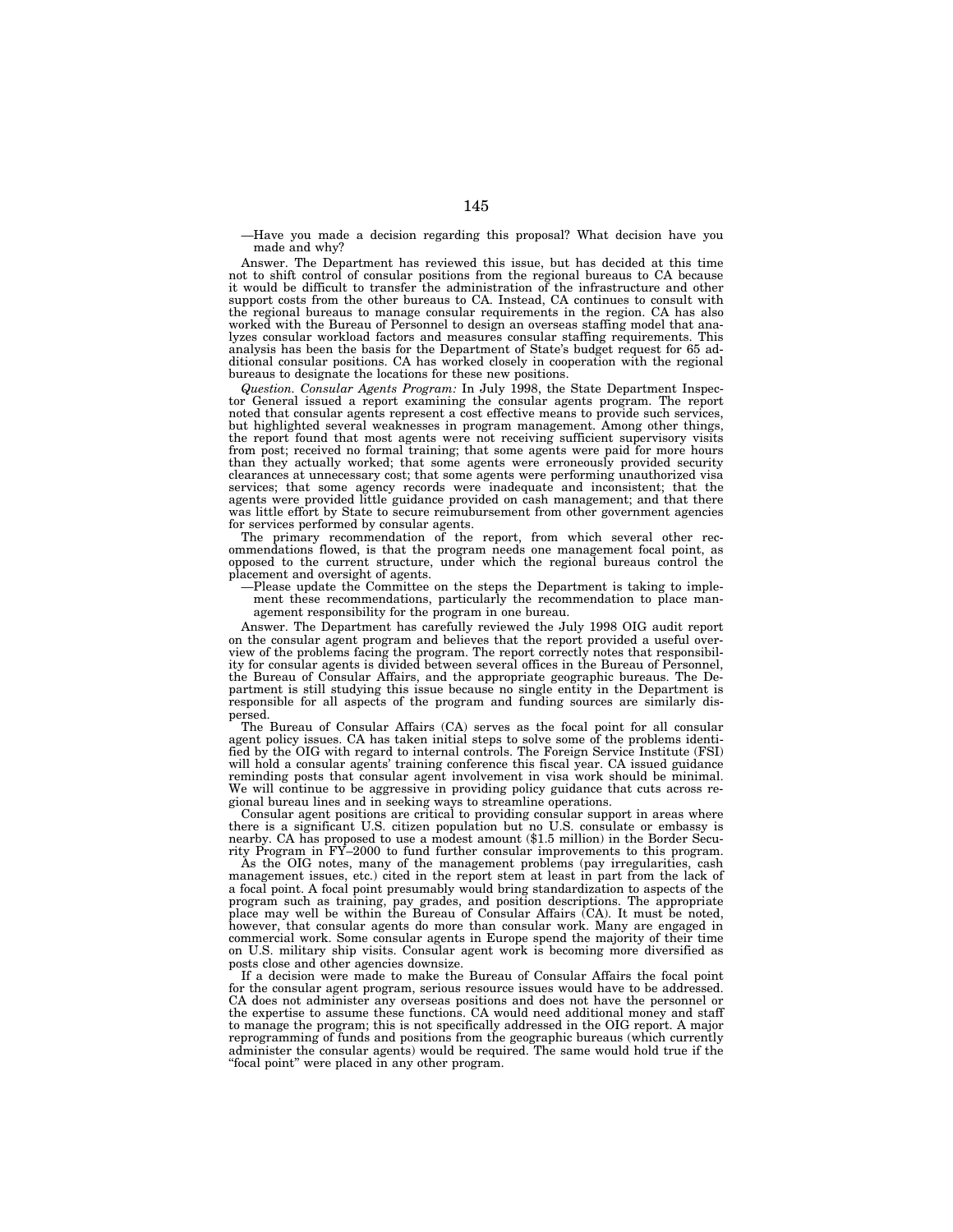The OIG also points out that consular agent duties performed for other agencies are not reimbursed. The Department agrees that little attention has been paid to this but believes it can be addressed through the ICASS process.

Question. The Budget in Brief indicates that photodigitization of passports will be installed at the Passport agency in New Orleans in April, 1999 (p. 52). This is in addition to capability now in place for photodigitizati Agency.

—What is the schedule for installation and operation of photodigitization at the other passport agencies?

Answer. Photodigitization deployment will continue through calendar years 1999 and 2000. The majority of the remaining 13 agencies will have the new technology installed during 1999. However, several agencies are scheduled for moves or major renovations during the next two years. To save funds and minimize operational disruptions, deployment of photodigitization for these sites will be scheduled following construction. In several instances, most notably the new facility in Charleston, South Carolina, relocation or renovation will not be complete until 2000. As not all facilities will be upgraded to photodigitization in 1999, we have begun the process of ensuring Y2K compliance for the legacy passport issuance system. The compliant system is scheduled to be implemented at all passport agencies by the end of April 1999.

*Question.* Please provide additional details on the expansion of the TIPOFF program as described on p. 57 of the Budget in Brief.

Answer. In FY2000, the TIPOFF Crime Program will expand operations to include creation of a "Virtual Center," which will link LNR's TIPOFF staff and database via secure lines to the FBI, the Crime and Narcotics Center (CNC) and NSA. The interagency MOU required to enable this seamless exchange of all source data on Russian organized crime figures was signed on March 12, 1999. Upon completion of the ''Virtual Center,'' resources will be budgeted to expand the TIPOFF program into other operational areas, such as Asian criminal groups, Italian Mafioso, or Weapons of Mass Destruction (WMD).

### PERSONNEL ISSUES

*Question. Workforce Planning.—a.* The CPD indicates that it is a priority to complete the domestic staffing study and begin work on a comprehensive workforce planning model incorporating the domestic study and the Overseas Staffing Model.  $(CPD, at PER-2)$ 

—What is the timeline for the completion of (1) the domestic staffing study; and (2) a comprehensive planning model?

—Do these models attempt to project workforce needs into the future? If so, how far?

—In your testimony you mentioned that a workforce planning study is currently being performed by outside consultants.

—Will you provide the Committee the results of the study when the study is finished?

Answer. We project the domestic staffing study will be completed by the end of FY–2000. To date, the Department has analyzed the nature of work performed in each of the domestic bureaus and catalogued the functions and staffing levels of each major organization within each domestic bureau. The Department has initiated task groups to study the major functional bureaus including Diplomatic Security; Intelligence and Research; and International Organization Affairs as well as administrative support organizations such as bureau Executive Directorates. The study's rate of progress has been and will continue to be affected by planning and implementing the merger of USIA and ACDA within the Department and the subsequent organizational adjustments that will be required in overseas and domestic functions. Assuming completion of a domestic model by the end of FY–2000, a comprehensive planning model could also be in place by the end of FY–2000.

As currently envisioned, the domestic model will project staffing needs on an optimal basis with various calculated options for meeting the staffing options over periods from one to five years.

A workforce study is being conducted by Science & Technology Group (STG) and McKinsey & Associates. They are examining our ability to recruit, hire, retain and develop the workforce to further prepare us as we move into the 2lst century. The Department will share any products that come from this effort with the Committee staff.

*Question.* During her testimony today, the Inspector General noted that several studies have recommended lengthening tours in order to promote cost cutting. The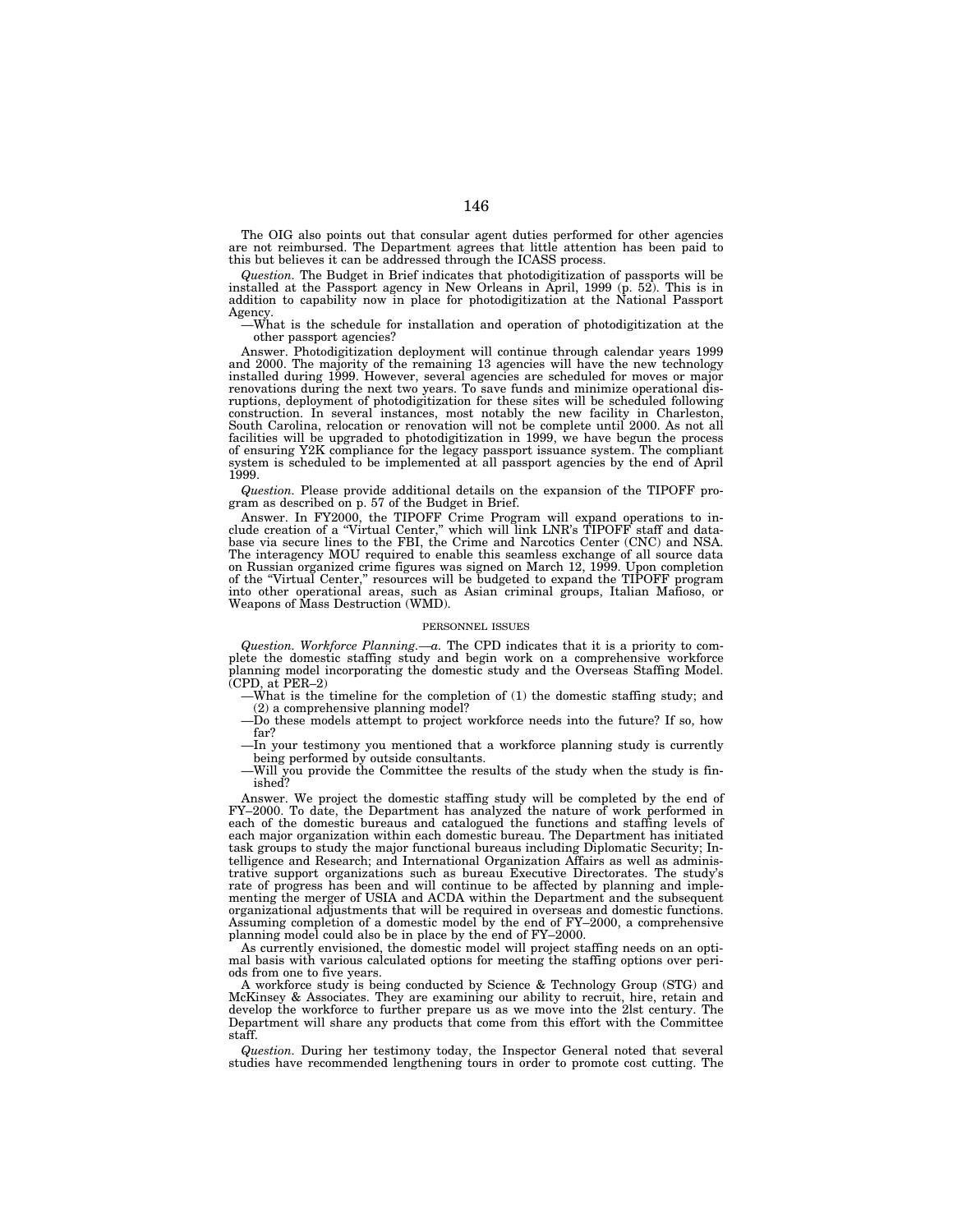IG stated, however, that in planning the merger of ACDA and USIA into State, a decision was made to make the shorter tours of the State Department the norm. What was the basis of this decision?

Answer. The State Department and USIA have differing tour of duty policies. In our preparations for integration, we learned that there are: 28 posts where USIA had four year tour of duty and State had three year tour of duty, one post where USIA had a three year tour of duty and State had a two year tour of duty, and 14 posts where State had three year tour of duty and USIA had two year tour of duty. In approximately 100 other countries, tours of duty were precisely the same. In addition, the State Department allows employees to remain in the United States for a maximum of six years, USIA for only four; this is a significant difference when you consider that approximately 50 percent of the Foreign Service are domestically based.

In opting for the State tour of duty we were driven by a desire to minimize disruption to families and employees who had made life decisions based on established tours of duty. Thus, the large number of State employees who would be affected by changes to USIA tours of duty was one factor in our decisionmaking. Further, there were significant savings from extending the domestic length of service by moving to State's domestic tour of duty.

*Question.* What cost savings would result from lengthening normal tours by one year?

Answer. Clearly, there are cost savings associated with a longer tour of duty. Making the transfers of individuals less frequently would result in savings in moving and transfer costs. (The size of transfer savings would vary from individual to individual depending on family size.) Cost savings would also accrue from reducing the number of times housing has to be prepared for new arrivals. At the same time that savings could be realized from lengthening a tour of duty, there are other costs which would increase such as curtailments, R&R costs, medevac costs, *etc.* Given the complexity of this issue and the unavailability of specific data, we cannot specifically quantify the cost savings at this time. We will continue to review this issue.

*Question.* What are the other possible benefits of lengthening tours by one additional year?

Answer. An additional year promotes continuity in an overseas position. Officers would be more familiar with their counterparts and the issues in the country when pursuing US foreign policy interests.

*Question.* What are the negative aspects of lengthening tours?

Answer. The Department assigns personnel to tours of duty based on the hardship level of a given post. Hardship is measured in terms of healthfulness, isolation, and/ or danger. Greater hardship posts are generally the more difficult to staff. Lengthening the tour of duty would exacerbate the staffing problem as employees resist longer periods of sacrifice by themselves and their families.

Since living at hardship posts is difficult, officers and families tend to burn out more quickly. Potential savings in transfer costs by extending tours of duty would be greatly offset by increased costs for emergency medical evacuations, away from post educational allowances, added home leaves mandated by lengthened tours, and R&R travel.

Families also time TODs to coincide with points in the education of their children. They take advantage of transfers to place their children in particular grade schools or high schools or be closer to home for college. Lengthening tours of duty will make it more difficult for parents to manage the schooling of their children.

Many of the overseas positions requiring language ability in the most difficult languages are also at the greatest hardship posts. After first receiving the language training, many employees serve multiple tours at the post. Paneling employees to longer tours at the hardship post will provide a further disincentive to learn these hard languages.

The Department intends to alter its language incentive program and is currently negotiating the proposed changes with the American Foreign Service Association. The proposed program would provide financial incentives for employees with hard language skills to extend their tours (or do repeat tours) at posts where these languages are used. We believe this use of carefully targeted financial incentives will be cost effective and will increase average tour lengths while avoiding most of the negative effects of mandatory lengthening of tours.

Lengthening tours at non-differential posts freezes positions at less difficult posts from assignments for employees who are serving at more difficult posts.

The Department needs to measure the performance of its untenured officers in a variety of circumstances. Lengthening tours of duty will lessen the variety of tours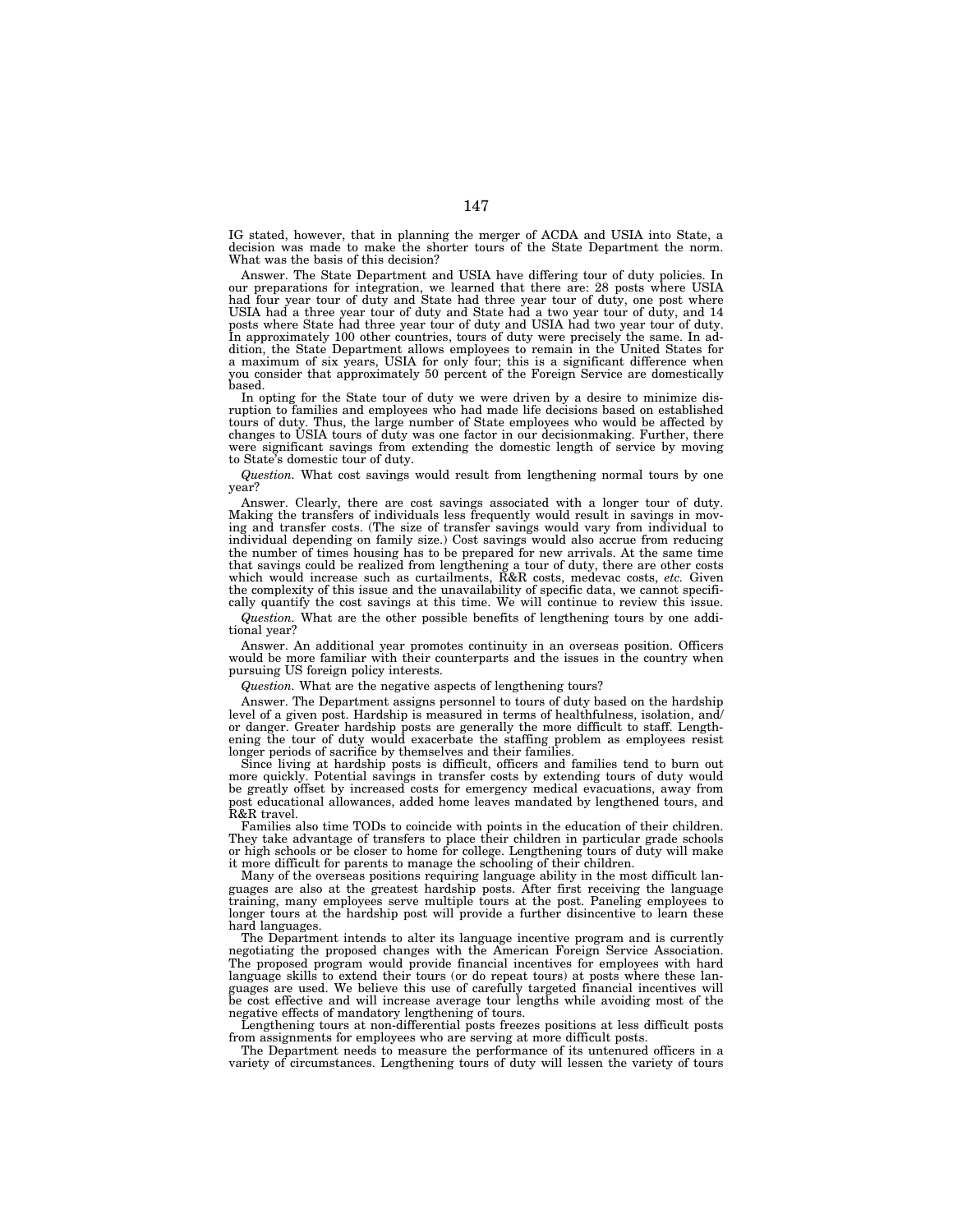for junior officers and give the Department a less meaningful tool to judge the likelihood of a successful career for these new officers.

Longer service at a given locality may foster less objectivity in the way the officer perceives issues between the United States and host government.

*Question.* As you stated in your testimony, because for several years the Department hired below attrition, staffing shortages have resulted.

—Please provide precise data, as of the beginning of either the fiscal year or the calendar year, on the number of positions that are unfilled. Please break this down between domestic and overseas positions.

Answer. As of September 1998, the Department had 365 vacant American positions. During times of changing funding and subsequent resource levels the Department has attempted to bring the authorized position base in line with our fundable employment. This reflects the Department's overall resource management philosophy that position levels should parallel the number of people available to staff them. Maintaining higher position levels than realistic staffing levels creates considerable pressure on recruitment and staffing mechanisms.

We also have unmet needs through bureau requests validated during our FINPLAN development as well as other planning mechanisms. Unforeseen events also require movement of available officers to meet needs without the resources to back-fill resulting vacancies.

For example:

- During the FY–99 FINPLAN process, over 200 additional positions were recommended for priority consideration but could not be authorized under planning realities. Our FY–2000 OMB request validated the need for an additional 255 positions for which funding was disapproved.
- The latest Overseas Staffing Model projected the need for 160 overseas positions over and above what we are able to fund.
- We are often required to fill emergency needs (e.g., Kosovo, Haiti) by assigning officers to temporary positions. This involves a constant trade-off to meet these high priority needs by assigning officers from lower priorities. Within a finite funded employment corps, however, this results in subsequent numbers of Full-Time Permanent (FTP) positions remaining unfilled. Current data shows roughly 123 officers not filling FTP positions (thereby creating 123 vacancies) because of these types of temporary staffing arrangements.

## USUN BUILDING

*Question.* The CPD for the Department indicates you will require funding in FY99 and FY00 for State Department costs associated with the design of the new building for USUN and for renovation of leased space. Please provide an estimate of what these costs will be in each of these years and from where these funds will be derived?

Answer. The Department has received no funding to date to undertake the new USUN Mission building. It was requested in the Department of State's FY–2000 budget request to OMB. Funding was not provided by OMB due to the fact that GSA had not received Congressional authorization for the USUN project.

The DOS share of the project budget is approximately 25% over the life of the project: \$20.4 million of the pre-design budget estimate of \$79.3 million for the temporary leased space and the new building.

We understand that GSA received funding in their budget passback for the Architect-Engineering fees to design the new building and demolition of the existing building.

Pending Congressional approval of funding, GSA's tentative schedule is to award a lease in December 1999 and move the USUN staff by June 2000, prior to the United Nations General Assembly.

State Department costs are currently unbudgeted. The current estimate for FY 1999 is \$275,000 for A&E design of the new building. In FY 2000 the Department of State will require \$3,105,000 for the renting and outfitting of temporary lease space for the USUN. We will assess our departmentwide priorities and reprogram within our base to meet these requirements. The balance of funds, \$16.3 million, will be required during the design and construction of the new building.

GSA and DOS await Congressional approval prior to undertaking further work on this most important project for the DOS.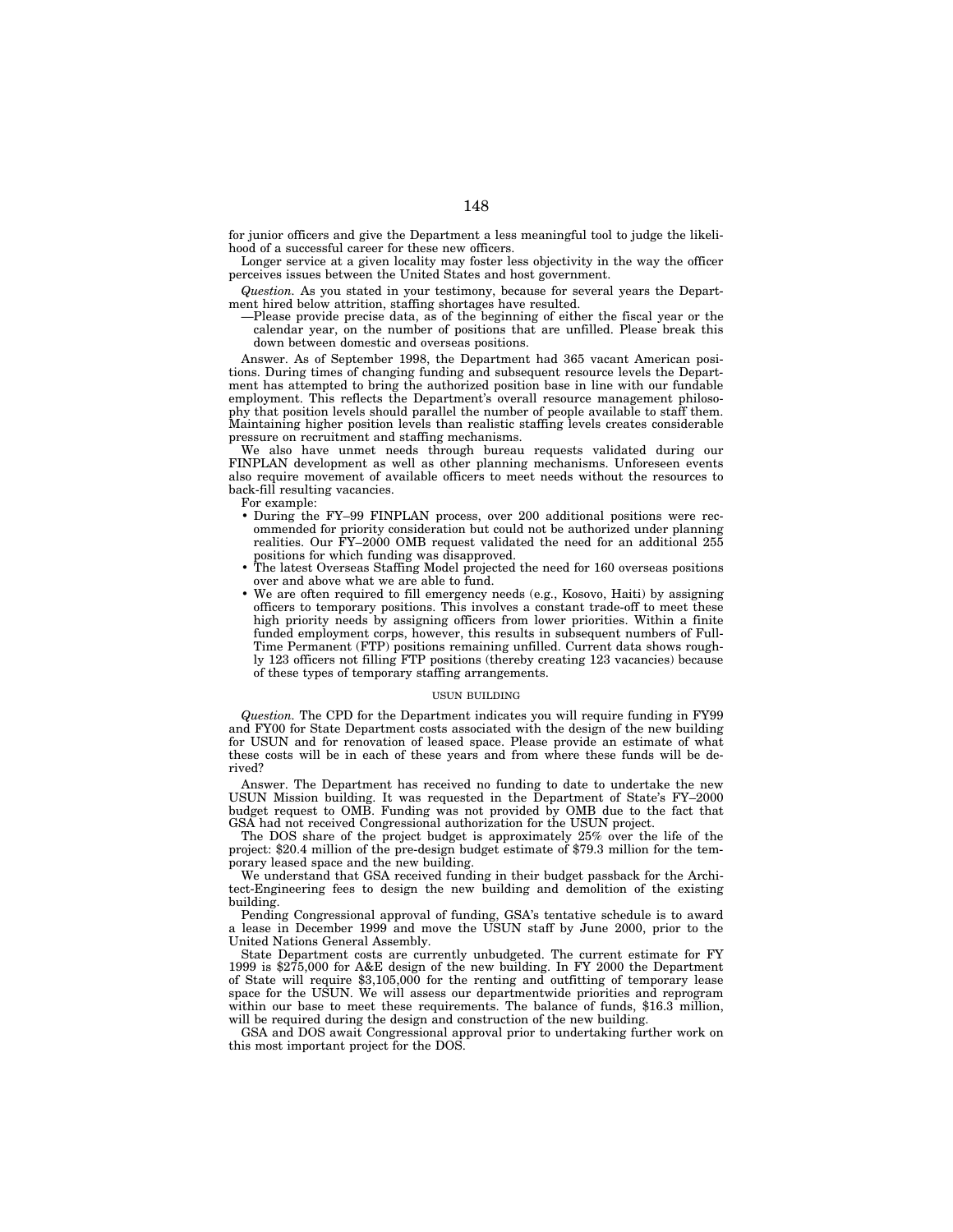### MANAGEMENT ISSUES

*Question.* In her testimony today, the Inspector General of the Department noted that agencies in a number of posts have opted out of the ICASS system. Could you provide background on:

—where this is occurring;

—which agencies have been mostly likely to opt out;

—what the results of this opting out are in terms of costs and provision of services to the embassy community;

—what measures can be taken to address this problem.

Answer. No agency has opted completely out of the ICASS system, either at an overseas post or at the worldwide level. Under ICASS, agencies subscribe at post, on a voluntary basis, to the services they need from a menu of ICASS support services. Each year agencies have the option to subscribe to additional services and/or to withdraw from existing services. Withdrawal from services requires six months notice. Likewise, the service provider can terminate the provision of services by giving a year's notice to coincide with the budget cycle. ICASS policies and procedures for the subscription to and withdrawal from support services are similar to those used under the previous system, the Foreign Affairs Support Services (FASS) system.

ICASS is a customer-driven system that incorporates many of the important pillars of entrepreneurial government. Support service funding is allocated to the customer rather than to the provider as a means of reducing unnecessary expenditures and overall administrative costs. ICASS is about interagency cooperation, cost sharing, and end user satisfaction, but it is also about providing services in a competitive environment.

Customers now know what the costs of services are under ICASS and can compare them to other alternatives. It is up to the service providers to demonstrate that they can provide quality services at the lowest costs. If an agency finds a better or cheaper way to do business, it should be shared and implemented collectively to reduce everyone's costs. However, that is not always possible. Ultimately, each agency must determine its support requirements based on need and within existing budgetary constraints.

With the exception of the Peace Corp's withdrawal from ICASS financial services on a worldwide basis, there has not been a wholesale withdrawal from ICASS services by any agency. In fact, the level of agencies' participation in ICASS has remained relatively constant over the past three years. As a result, the cost and provision of services to the embassy community have been essentially unaffected by any withdrawal from services by particular agencies. In sum, widespread withdrawal from ICASS services is not occurring and is not perceived to be a problem. We will continue to monitor closely agency service subscriptions as an indicator of service provider effectiveness.

## COMPUTER SECURITY

*Question.* Last year, the General Accounting Office issued a report (''Computer Security: Pervasive, Serious Weaknesses Jeopardize State Department Operations'') (GAO/AIMD–98–145). The report highlighted several concerns, including that (1) State lacks a central focal point for overseeing and coordinating security activities; (2) State does not routinely perform risk assessments to protect its sensitive information based on its sensitivity, criticality, and value;  $(3)$  the Department's primary information security policy document is incomplete; (4) that State is not adequately ensuring that computer users are fully aware of the risks and responsibilities of protecting sensitive information; and (5) the Department lacks key controls for monitoring and evaluating the effectiveness of its security programs and it has not established a robust incident response capability.

—What steps have been taken to respond to the concerns raised by the report? Answer.—Concern (1)—State lacks a central focal point for overseeing and coordinating security activities.

Information security remains a top priority of the Department of State. Over the past year, the Diplomatic Security (DS) and Information Resource Management (IRM) bureaus have cooperatively led the effort in the Department to address computer security weaknesses identified by the GAO Review in March 1998. In response to the GAO report, the Department's Security Infrastructure Working Group (SIWG), a focal point for security activities in the Department, established a Tiger Team Committee to address GAO vulnerabilities and conduct bureau compliance evaluations. The SIWG has also established a corporate ISSO (Information System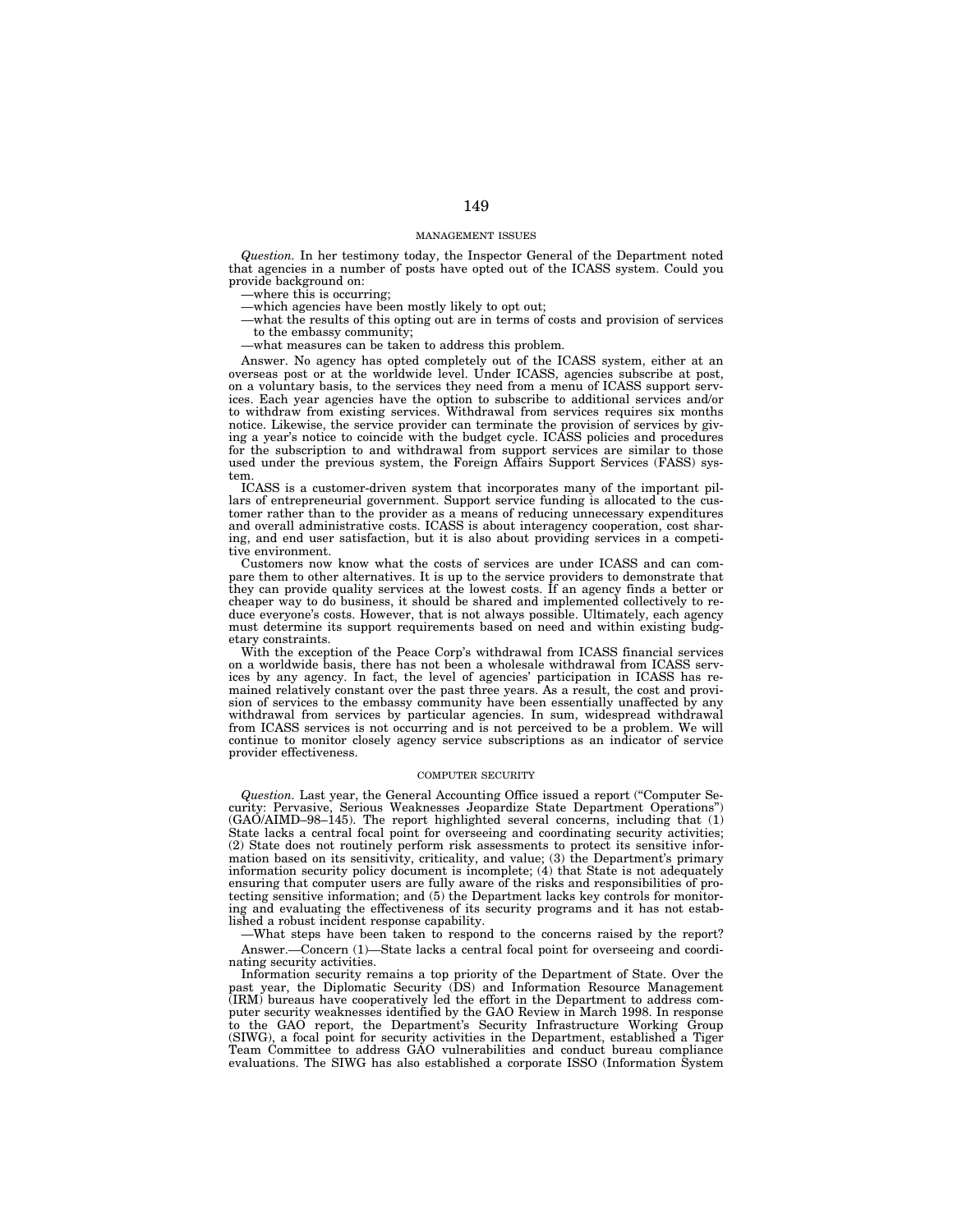Security Officer) program and serves as the focal point to coordinate security activities within the Department.

Answer.—Concern (2)—State does not routinely perform risk assessments to protect its sensitive information based on its sensitivity, criticality, and value.

The Department is keenly aware of the risks involved in migrating information technology (IT) assets to open system architectures and considers the establishment of an IT security architecture a vital interest. The Bureau of Diplomatic Security has conducted numerous computer security evaluations on sensitive high value systems. These reviews included the Department's three major networks, one classified and two unclassified. System vulnerabilities are corrected through a compliance tracking function.

Presidential Decision Directive 63 (PDD63) requires that every government agency protect its critical infrastructure including its cyber-based systems. The Department's PDD 63 Vulnerability Assessment Working Group will conduct vulnerability assessments on mission critical applications. The Department of State is committed to providing integrity, confidentiality and availability for all IT resources.

Answer.—Concern (3)—The Department's primary information security policy document is incomplete.

The Department undertook a thorough review of its information systems security policies to identify areas that are incomplete.

The Foreign Affairs Manual has been updated to show that the Chief Information Officer has a key role in the security of automated information systems.

The Department participated on the National Institute of Standards and Technology (NIST) Working Group to establish government-wide requirements for security plans. The Department will incorporate this guidance into its certification and accreditation program.

Partly in recognition of password problems identified in the audit, the Depart-ment is revising its password policy to increase the frequency of changes and require the use of a stronger algorithm for creating passwords, in order to provide maximum protection against a computerized attempt to crack them.

The Department has published an expanded Internet access policy that permits employees to perform necessary work on the World Wide Web through a risk management approach of restricting processing to non-sensitive information confined to discrete, dedicated unclassified LAN systems.

Finally, the Department has initiated a concerted computer security awareness program to ensure that our employees are fully cognizant of, and in compliance with, all existing security policies.

Answer.—Concern (4)—That State is not adequately ensuring that computer users are fully aware of the risks and responsibilities of protecting sensitive information.

The Department has increased awareness of computer security through distribution of computer security awareness telegrams and the creation of security web sites. An executive-level GAO audit briefing was conducted for all functional and regional bureau employees by DS and IRM. Another briefing to address issues raised in the GAO audit was conducted at the IRM conference held November 1998 in Frankfurt for Information Specialists overseas.

DS has established new training classes and information sessions to heighten computer security awareness in the Department. ISSO training, web site training, and Internet security briefings are some of the vehicles being employed to educate and train Department users on their responsibilities and the risks associated with use of sensitive information. In addition, all new employees are briefed on computer security fundamentals, including a technical training session recently held for all bureau system managers to assist them in implementing the GAO recommendations.

Answer.—Concern (5)—The Department lacks key controls for monitoring and evaluating the effectiveness of its security programs and it has not established a robust incident response capability.

A major Department initiative has been the development of an Intrusion Detection System (IDS) capability. IDS is used for centralized monitoring and auditing of information systems to detect misuse, abuse, criminal activity and/or possible loss of National Security information. The Department's IDS capability is in place and comprises monitoring and alarm notification with real-time network scanning. Reporting procedures have been established and information disseminated in the Department and elsewhere in the foreign affairs community. Information obtained by Intrusion Detection Systems may lead to administrative and/or legal action against Department personnel or criminal action against individuals outside the Department. This information can also be used to provide a performance measure of the robustness of the Department's security programs. The Department of State cur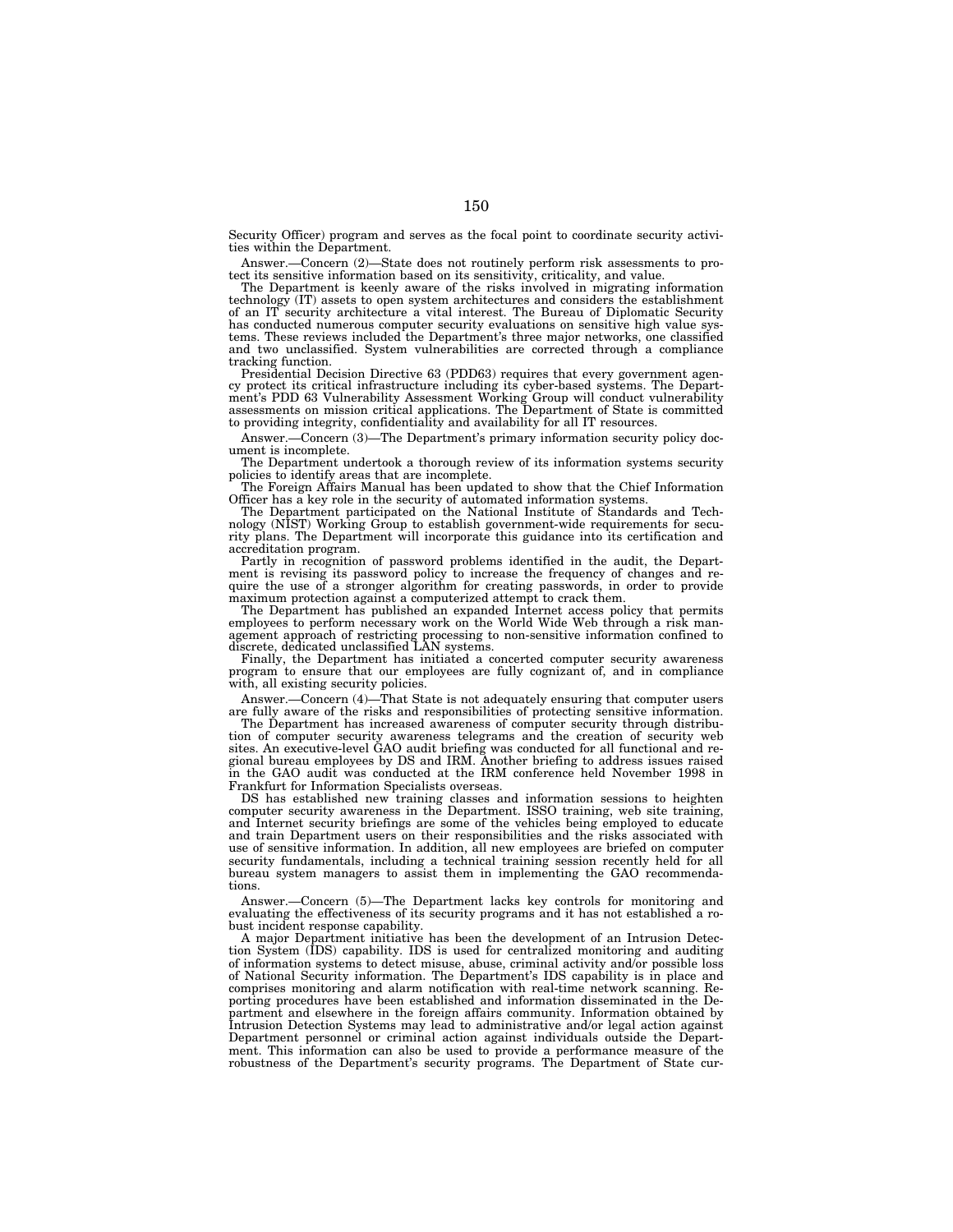rently coordinates with outside agencies, such as the FBI, NSA and GSA to share information resources, knowledge and expertise and to participate in outside Agency technical training programs.

### OTHER ISSUES

*Question.* What was the current unobligated balance of the Rewards program account in the Emergencies account as of March 1?

Answer. As of March 1, the unobligated balance in the Rewards program account was \$7,657,728, which consists of \$4,450,143 for East Africa bombing rewards and \$3,207,585 for all other rewards. Potential publicity initiatives are expected to be funded at the following amounts: East Africa bombing \$60,000; regular terrorism \$72,000; war crimes \$25,000; and counter narcotics \$25,000 for a total of \$182,000. The Department has outstanding reward offers pending for the arrest of the seven terrorists charged in the bombings of Embassies Nairobi and Dar es Salaam. At a maximum potential reward of \$5,000,000 each, payment of more than one of these rewards would deplete our unobligated rewards account.

*Question.* In September 1998, the General Accounting Office completed a report on the U.S. Section of the International Boundary and Water Commission (GAO/ NSIAD 98–238). The report indicated that there is minimal oversight of the Commission's operations, either by State or the Environmental Protection Agency. The primary recommendation, a recommendation to which the State Department had no objection, was that Congress consider requiring the U.S. Commissioner to obtain an-nual financial statement audits of the U.S. Section's activities.

—By what means does the Department monitor the activities and operations of the Commission?

—Would the Department object to a legislative mandate that there be annual financial audits of the Section? If not, do you have any recommendations about whether such audits should be conducted by an independent firm or by the State Department Inspector General?

Answer. The Department of State provides policy guidance and funding to the United States Section of the International Boundary and Water Commission (USIBWC). In most other respects, the USIBWC functions as an independent U.S. agency and as the U.S. half of a U.S.-Mexican international organization. Department policy oversight is exercised by the Bureau of Western Hemisphere Affairs, primarily through the Border Coordinator in the Office of Mexican Affairs. The USIBWC has a liaison officer in that office to help coordinate IBWC issues in Washington. The Department's office of budget and planning reviews USIBWC appropria-tion requests and oversees execution of the USIBWC budget.

Monitoring of the activities and operations of the USIBWC is conducted through written letters and memos, daily telephone calls and e-mail between USIBWC and the Office of Mexican Affairs, frequent visits to Washington by the U.S. IBWC Com-missioner, and visits by Department officials to the U.S.-Mexico border area, including visits to the IBWC. Budget oversight is conducted through written apportionment and allotment documents, financial and program performance reviews.

The Department receives IBWC project reports, reports on IBWC meetings, boundary and water problems, and proposed solutions. Such solutions may take the form-of exchanges of letters between Commissioners or proposed IBWC Minutes, which are reviewed and approved by the Department on behalf of the U.S. Government. Once approved by both governments, IBWC Minutes become binding binational obligations. The Department receives USIBWC budget estimates and ing documentation as part of the annual budget process.

The Department uses such information to assure that activities of the IBWC are consistent with, and support U.S. foreign policy with respect to Mexico and to ensure consistency with legal and administrative requirements related to the apportionment and allotment of funds.

The IBWC has received EPA funding for some border environment infrastructure projects and EPA has a legitimate interest in overseeing use of those funds. In other respects EPA has no oversight role over the IBWC.

Considering that the treaties establishing and governing the IBWC contemplate its relative independence of action, the Department considers that the level of oversight it exerts is appropriate.

The Department of State and the USIBWC concurred in the GAO's suggestion that "Congress may wish to consider requiring the U.S. Commissioner to obtain annual financial statement audits of the U.S. Sections s activity by an independent accounting firm . . .'' In keeping with the Chief Financial Officer Act of 1990, such audits were conducted by an outside accounting firm designated by the Department's Office of the Inspector General (OIG) until fiscal year 1995. The Government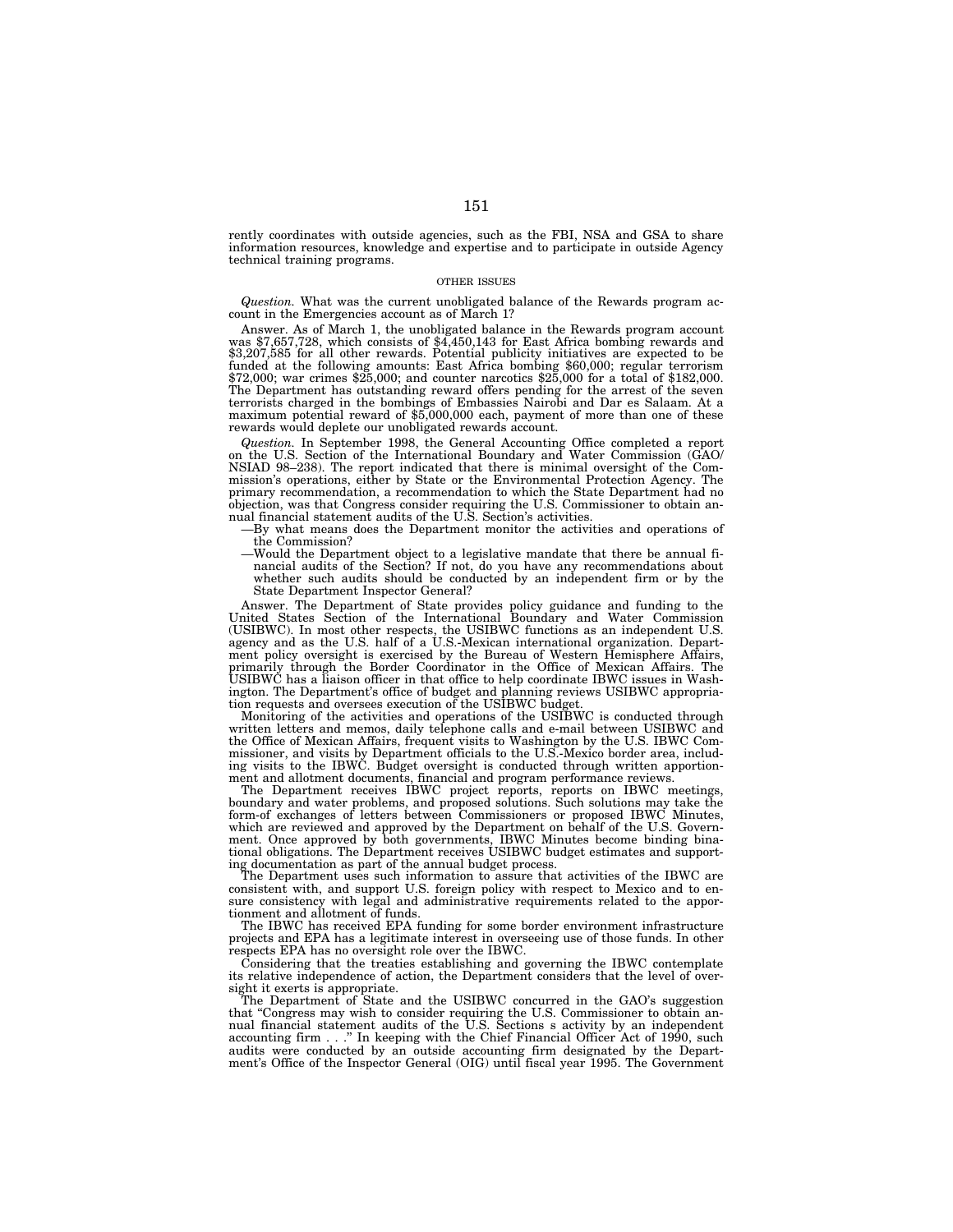Management and Reform Act required audited agency-wide financial statements, beginning with FY 1996 statements. The Department did not require a separate financial statement for the IBWC because it was not material to the agency-wide statement. The USIBWC provides financial information on its operations, which is included in the Department's agency-wide financial statement.

As a result of the GAO's suggestion to Congress, the U.S. Commissioner has decided to issue a USIBWC policy statement requiring independent audits of the USIBWC's annual financial statements and accompanying notes. The USIBWC is identifying funds needed to do this. If a Congressional mandate would help obtain needed funds, this might be useful. If not, the Department does not consider a Congressional mandate necessary.

Should the Congress decide in favor of a mandate, the Department and USIBWC would favor continuing the practice of having the OIG designate an outside accounting firm to conduct the audit. In that event, the USIBWC would recommend the following legislative language: "The financial statements and accompanying notes to the financial statements of the United States Section of the International Boundary and Water Commission, United States and Mexico, shall be examined annually by an independent auditor in accordance with procedures established by the Office of the Inspector General of the Department of State. The results of this examination shall be included in a report which describes the scope of the examination and expresses an opinion on the financial statements.''

### DTS–PO

*Question.* Please provide a detailed list of DTS–PO funding sources and amounts for FY99 and FY00.

Answer.

[In millions of dollars]

|       | Fiscal Year 1999 | Fiscal Year 2000 |
|-------|------------------|------------------|
|       | \$2.673          | \$2.857          |
|       | 40.445           | 41.295           |
|       | 39 7 61          | 36 212           |
|       | 18.340           | 18 000           |
|       | .912             | $\Omega$         |
|       | 8.881            | 10 000           |
|       | 2 2 7 0          |                  |
| Tntal | 113 282          |                  |

*Question.* As of the start of Fiscal 1999, how many Post Communications Upgrade Projects had been completed?

Answer. At the start of FY99, 178 post upgrade projects had either been completed or were in progress leaving 84 projects to be completed in FY99 and beyond.

*Question.* Is the concept of implementing a full "charge-back" system under review or active consideration? if so, please describe the status of such review and the timeline for a decision.

Answer. DTS–PO is prepared to begin full ''charge-back'' for all bandwidth but OMB approval is necessary to move forward. DTS–PO is currently charging for enhanced bandwidth beyond basic service (every agency, at no charge, is provided with a 2400 bit per/second dedicated circuit or space on a 9600 bit per/second shared circuit).

## QUESTIONS SUBMITTED BY SENATOR GRAMS

# FULBRIGHT EXCHANGES

*Question.* The State Department is requesting an increase of \$8.5 million to augment the Fulbright exchange program.

How many new exchanges will this funding increase support and what countries are targeted with this increased funding?

Answer. The FY 2000 request represents a net increase of \$3,852,000 for the Fulbright program. This results from an increase of \$10,000,000, offset, in part of \$6,148,000 in balances applied in 1999, which do not recur in FY2000.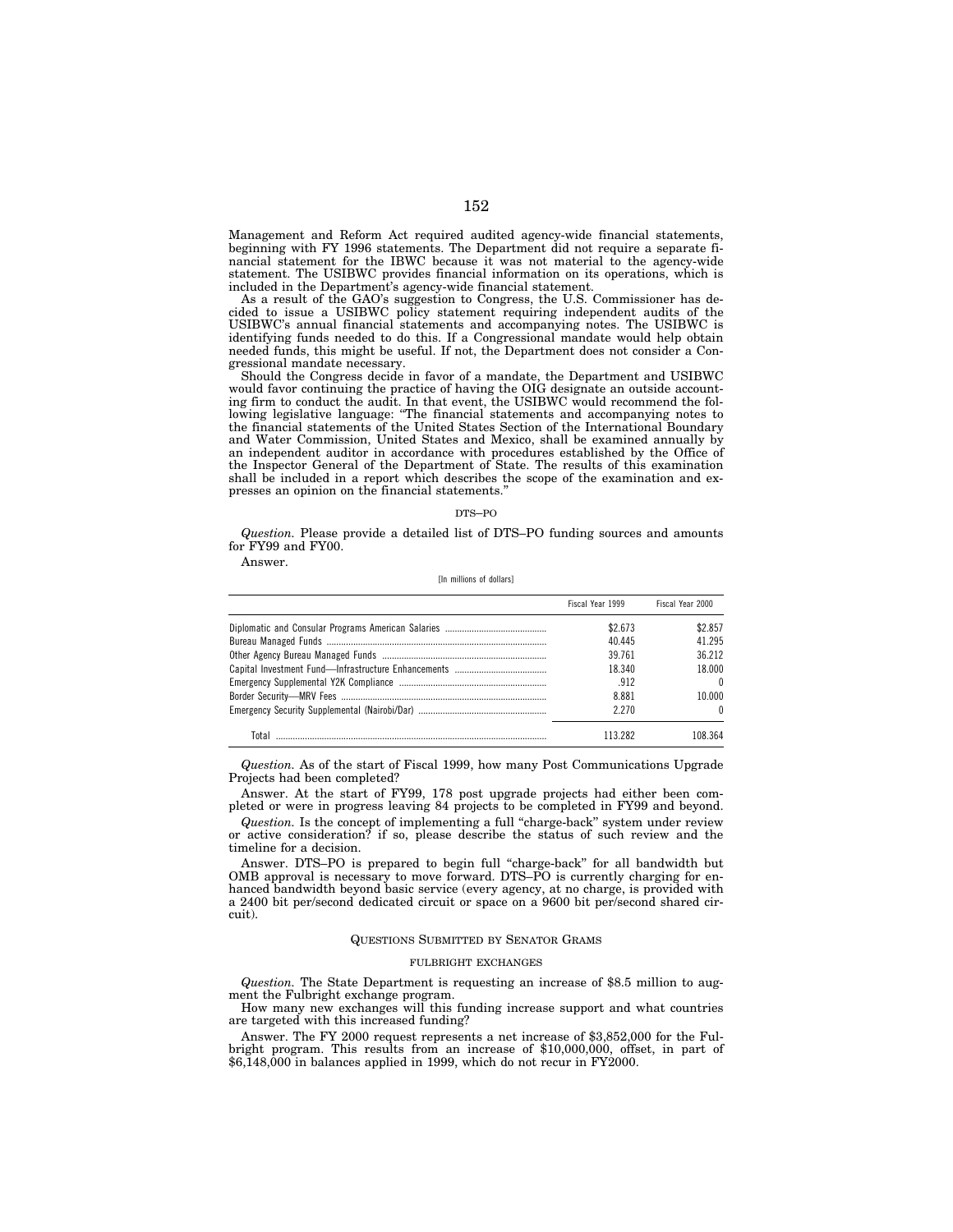The net increase will allow \$1,500,000 for price increases and \$2,352,000 for approximately 149 new opportunities by U.S. and foreign Fulbright students, long-and short-term scholars, teachers and Humphrey fellows.

These opportunities include the New Century Scholars Program, a new category of U.S. and foreign Fulbright senior scholar fellowships designed to encourage U.S./ foreign collaborative research on topics of national and global interest, e.g., conflict resolution, immigration, urbanization.

In addition, the increase will enable program managers to restore cultural enrichment and pre-academic orientation activities that suffered cuts in previous years; encourage greater reciprocity from partner governments and cooperating private organizations; advance alumni development; and continue broadening participation among state and community college networks and institutions serving minorities.

The targeted countries include Russia, Ukraine, China, and Nigeria. In addition circumstances permitting, we are considering a small pilot program with Iran.

### USIA EXCHANGES

*Question.* The State Department Inspector General has found that grant management is an area of weakness in USIA, and must be carefully considered when USIA is folded into the Department. USIA annually awards around \$380 million in grants and transfers to foundations and OIG audits have identified unauthorized, unallow-

able, and unsupported costs associated with these awards. Under revised Office of Management and Budget guidelines, the majority of USIA's grantees will no longer be required to have annual financial audits. Is the State Department working to develop a more comprehensive screening and monitoring process for grant recipients once consolidation occurs?

Answer. USIA's Office of Inspector General merged with the Department of State's Office of Inspector General in accordance with the Omnibus Appropriations Bill enacted on April 26, 1996. Many of the auditors who had previously worked with USIA's exchange program staff continue to support the same staff in monitoring expenditures by grant recipients. The Department of State Inspector issued a report on ''Grantee Compliance with Audit Requirements under OMB Circular No. A–133'' and USIA has already implemented or is in the process of implementing the report's recommendations.

In addition, the Department's Office of the Procurement Executive (A/OPE) will have overall responsibility for policy and oversight of the grants management program. Grants execution responsibility will reside in the program bureaus or within the Department's Acquisition Office.

—A/OPE will devote a senior level person full-time to grants and cooperative agreement program management.

- —A/OPE has a grants warranting system.
- —A/OPE has a grants directive system.
- —A/OPE has an informal grants officer training program dependent upon established and recognized contractors who specialize in grants/cooperative agreements training.
- —A/OPE will review all recent audits and investigations, formal and informal, of USIS grants and cooperative agreements and will enhance its existing program to provide for appropriate internal controls, including review and screening of recipients.

*Question.* The FY 2000 budget provides \$3,000,000 for a new Market Development Pilot Program. The program proposes to enhance commercial activities in developing countries. How is this different than current AID business center programs in developing countries?

Answer. The Market Development Pilot Program (MDPP) differs from the privately-operated USAID-funded American Business Centers in Russia and the New Independent States, and expands on USAID's Global Technology Network (GTN), in three critical ways. First, MDPP business development centers will be located in countries where economic reforms and trade liberalization have created real opportunities for American business. They will not have the more developmental focus of the USAID centers. Second, MDPP business centers, will have a more active business promotion dimension. Our Ambassadors and embassy staffs will aggressively promote trade and investment opportunities to American business through trade missions, seminars and workshops, and other interactive sessions done in cooperation with private sector trade associations such as the Chamber of Commerce. Third, we will not place MDPP centers in countries serviced by USAID business centers. Regarding GTN, MDPP will promote business and trade linkages beyond USAID's focus sectors: agriculture, environment and energy, health technology, and communications and information technology.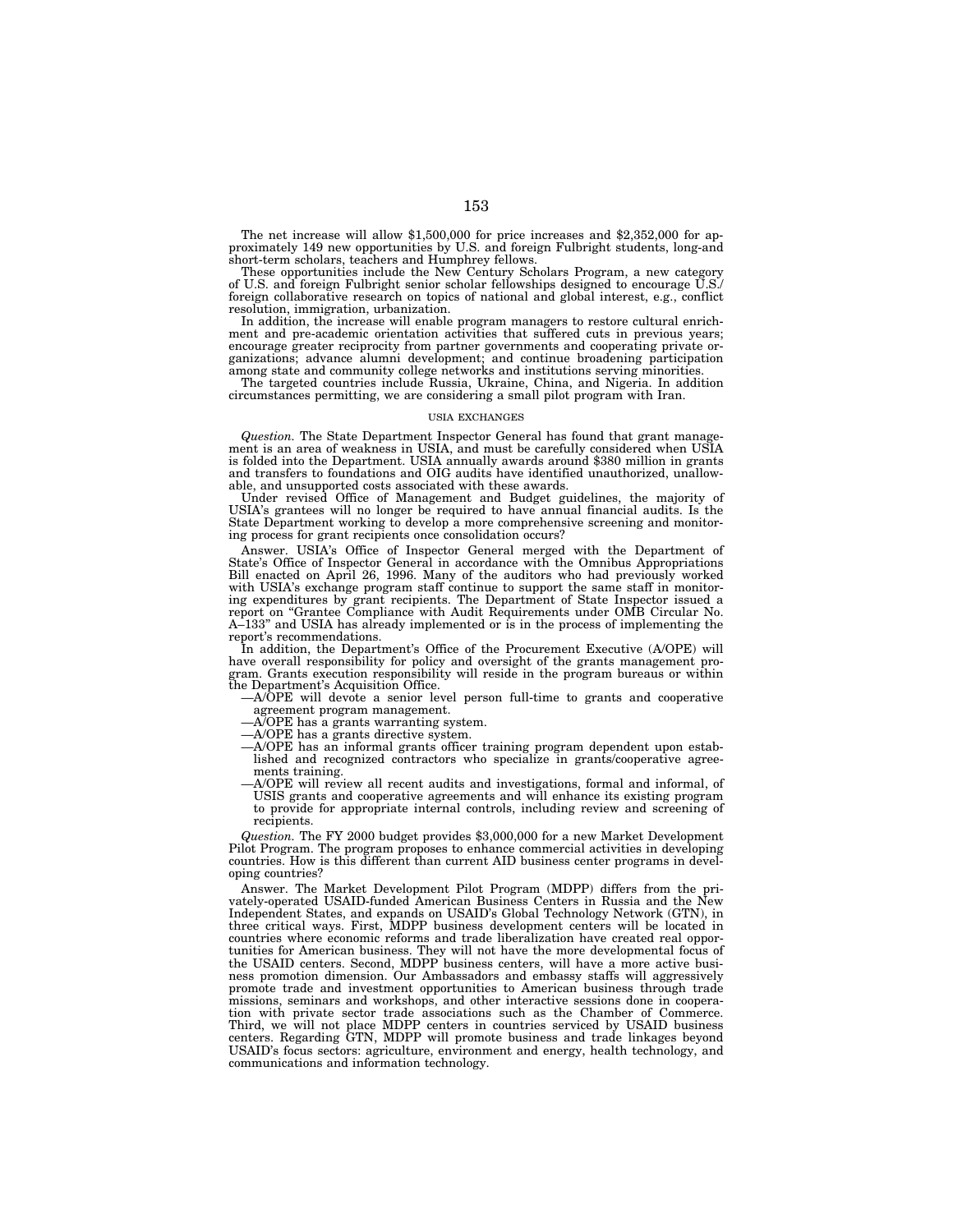We have been working closely with USAID since the MDPP was first considered to ensure that MDPP activities complement USAID programs, rather than duplicating their activities. Both State and USAID are convinced that cooperative use of our limited resources is the best way to serve our mutual goals: bolstering U.S. exports while fostering host-country development. In particular, we will ensure that MDPP staff are added only in countries not adequately covered by USAID business centers or the Foreign Commercial Service. We are also exploring the possibility of pooling resources with USAID to add coverage in areas where neither of us would be able to go it alone—as through links with GTN.

After consultation with USAID as well as other agencies, specifically the Department of Commerce, we are finalizing our list of the fifteen countries where we propose to launch small business development centers. Our initial candidates are Bolivia, Cameroon, Malawi, Nicaragua and Nepal. FCS has identified six posts for expansion in Africa and five, as yet unidentified, posts in Central America and the Caribbean and in Asia. We are reviewing further countries, but in keeping with our overall commitment to interagency cooperation, we will not make final decisions on all of them until the FCS selects the five unidentified posts they expect to staff in FY 2000. We will, obviously, select posts where there continues to be no FCS representative.

To reiterate, if the Department of Commerce or another trade promotion agency of the USG already has plans to station personnel in any of these markets in FY 2000, we will choose another country for our pilot center. As we have state frequently to the interagency trade community, the Department will cooperate with all elements of the USG, as well as with domestic State export agencies and private sector trade promotion organizations. Export promotion resources are too limited at the State Department as well as elsewhere in the U.S. to waste a single dollar on duplication.

MDPP business development centers will take advantage of existing embassy facilities and personnel to provide a low-cost and relatively rapid solutions to expanding business promotion activities in untapped markets. As many of these embassies are in difficult developing country environments where adequate infrastructure is rare and very expensive, the value of piggy-backing on embassy infrastructure is especially great. It makes sense.

We urge Congress to support the MDPP proposal as an effective, low-cost way to help American businessmen expand into new and difficult markets. It is especially important for all elements of the USG to do all they can—individually and together—to boost U.S. exports in the current era of rapidly rising imports.

*Question.* Fiscal year 2000 will be the third in a five year infrastructure upgrade program at the State Department. Last September, GAO testified before this committee that while State is proceeding with these upgrades, it has not first implemented the type of planning and investment process called for in recent legislation and related GAO and OMB guidance developed in response to other failed modernization upgrades throughout the government.

What studies have been done to determine the management structure changes, employee modifications, and staff level changes which should occur as a result of the technological modernization underway at the State Department?

Answer. As the Department has modernized its information technology (IT) infrastructure over the past several years, it has been concurrently strengthening its IT capital planning process and overhauling its IT management and support organization.

The Department has fully functional IT Program and Technical Review Boards that have reviewed the technical and business viability of over 150 IT projects in the past two years. Changes are currently being instituted to further strengthen and expand these boards and bring the entire IT investment planning and management process into strict conformance with OMB Circular A–11 and the Clinger-Cohen Act. Our refined planning processes will ensure evaluation of IT investments that support the Department's overall strategic and performance plans, and will integrate more fully investment decision criteria, such as alignment with the Department's IT architectures.

The Department recently merged the Office of Information Management under the Office of the CIO and brought in a CIO with over 25 years of IT experience. This realignment, which strengthened the role of the CIO as directed in the Clinger-Cohen Act, was approved by Congress in February 1998. This realignment has consolidated information technology policies and programs under the leadership of one centrally managed office, and has enhanced the focus and control over information technology issues Department-wide.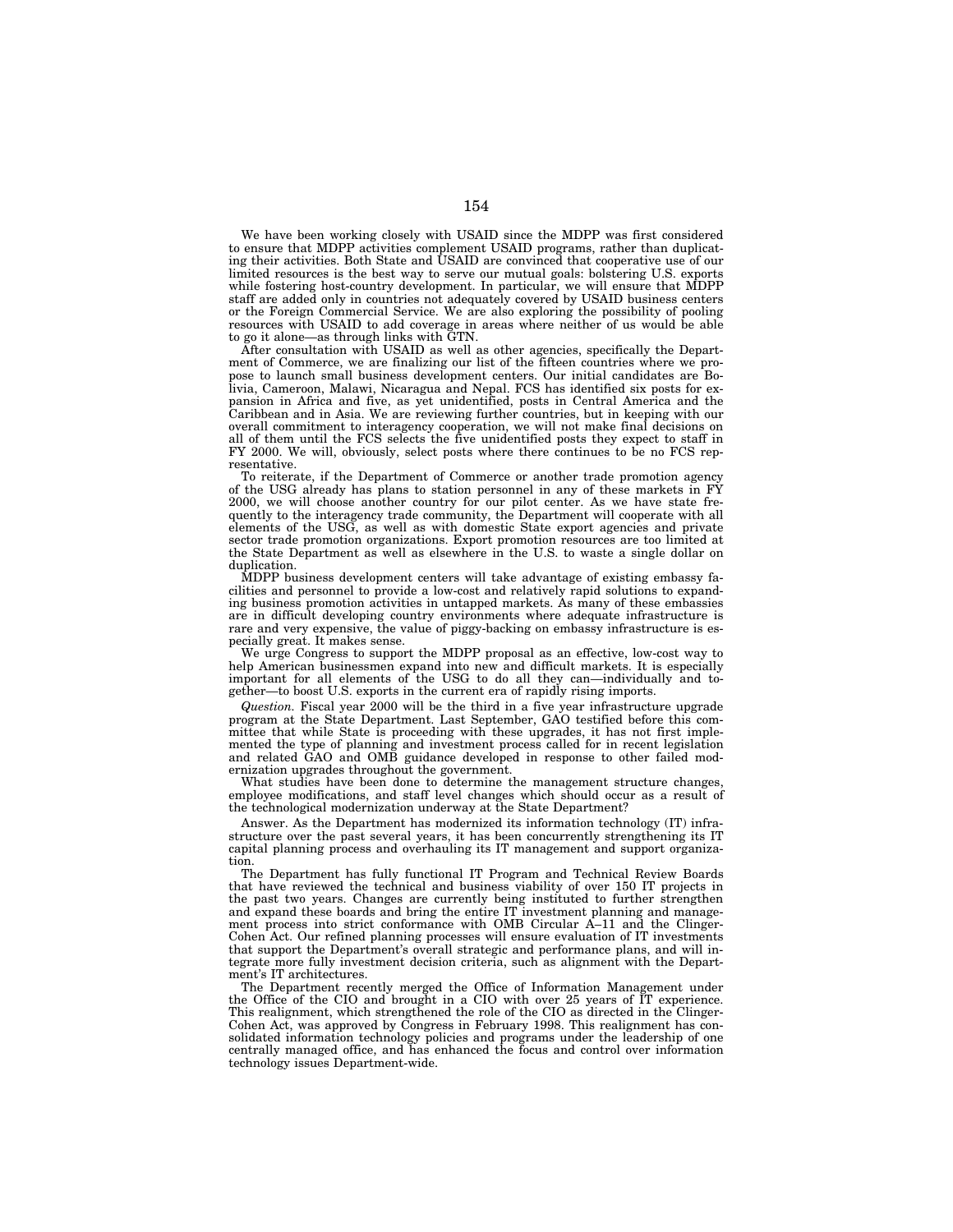The Department has a strong strategic and tactical planning effort in place. The current plan, which covers Fiscal Years 1998 through 2000, details 80 projects across eight major initiatives. In addition, the Department recently published an IT vision paper that establishes five ground breaking IT goals for the years 2001–2005. This paper was featured in an article in Government Computer News in February.

The five year vision set by the Department responds to the need for radical changes in the way we conduct diplomacy, and it closely corresponds to the direction of recent studies conducted by the Henry L. Stimson Center and the Center for Strategic and International Studies. These changes will generate increased demand for global connectivity, broad access to information, intelligent analytical tools, powerful search engines, greater emphasis on foreign policy applications, and other technologies. We plan to issue a new IT Strategic and Performance Plan this summer that will articulate our vision in much greater depth.

The Department has an annual IT hiring and training plan that will be updated to reflect the Department's five year vision. A training needs study was conducted in 1996 in which IT specialists and managers performed a general assessment of knowledge, skills and abilities required for the Department's IT positions globally. Another study is underway focused on identifying the current knowledge, skills and abilities of our IT professionals, forecasting future skills and workload requirements, and developing a plan to address any skills shortfalls. It will also be updated to reflect the Department's five year vision as this is further developed.

Again, thank you very much for taking your time and presenting your opportunities. Thank you.

Ms. WILLIAMS-BRIDGERS. Thank you very much.

Mr. NELSON. Thank you.

Senator GRAMS. This hearing is completed.

[Whereupon, at 3:50 p.m., the hearing was adjourned.]

# **Additional Material Submitted for the Record**

### PREPARED STATEMENT OF MR. HAROLD PACHIOS, CHAIRMAN OF THE U.S. ADVISORY COMMISSION ON PUBLIC DIPLOMACY

On behalf of the U.S. Advisory Commission on Public Diplomacy, I appreciate the opportunity to submit testimony for this hearing related to America's diplomacy. Public diplomacy is a topic this Commission and its predecessors have been considering for more than 50 years. My name is Harold Pachios. I have been a member of the Commission since 1994.

For the past five decades, the bipartisan Commission and its predecessors have worked to examine, critique, and promote the efforts of the U.S. government to enhance its foreign policy objectives by influencing foreign publics. The Commission began its work in 1948, five years before the establishment of the United States Information Agency (USIA), and has been and continues to be the only independent entity in the U.S. government exclusively devoted to the area of public diplomacy. Commissioners, who serve without compensation, have included such distinguished Americans as Frank Stanton, William F. Buckley, Jr., George Gallup, Rev. Theodore Hesburgh, James Michener, John Gardner, Dorothy Chandler, Leonard Marks, Ed Feulner, Tom Korologos and Olin Robison.

The Commission is abolished by the Foreign Affairs Reform and Restructuring Act of 1998. Those associated with the Commission's work over the years believe that there is, in light of the reorganization of the foreign affairs agencies, an even greater need for an independent board to observe, analyze and make recommendations which improve public diplomacy.

Representatives Tim Roemer and Amo Houghton have sponsored legislation (H.R. 559) to reverse the abolition of the Commission, in part because the Commission, as Representative Roemer said introducing the bill on February 3, 1999, ''has an excellent track record for helping the State Department and USIA achieve its foreign policy goals and giving the American people a meaningful return for their tax dollars. ... The seven commissioners are appointed by the President with the advice and consent of the Senate. They are all private citizens who represent different professional backgrounds and who volunteer their own time as Commissioners with the conviction that public diplomacy is indispensable to the national interest and to U.S. Foreign policy. The Advisory Commission (has) ... an average annual budget of less than \$450,000. Over the last three years, the Advisory Commission has returned an average of \$75,000.''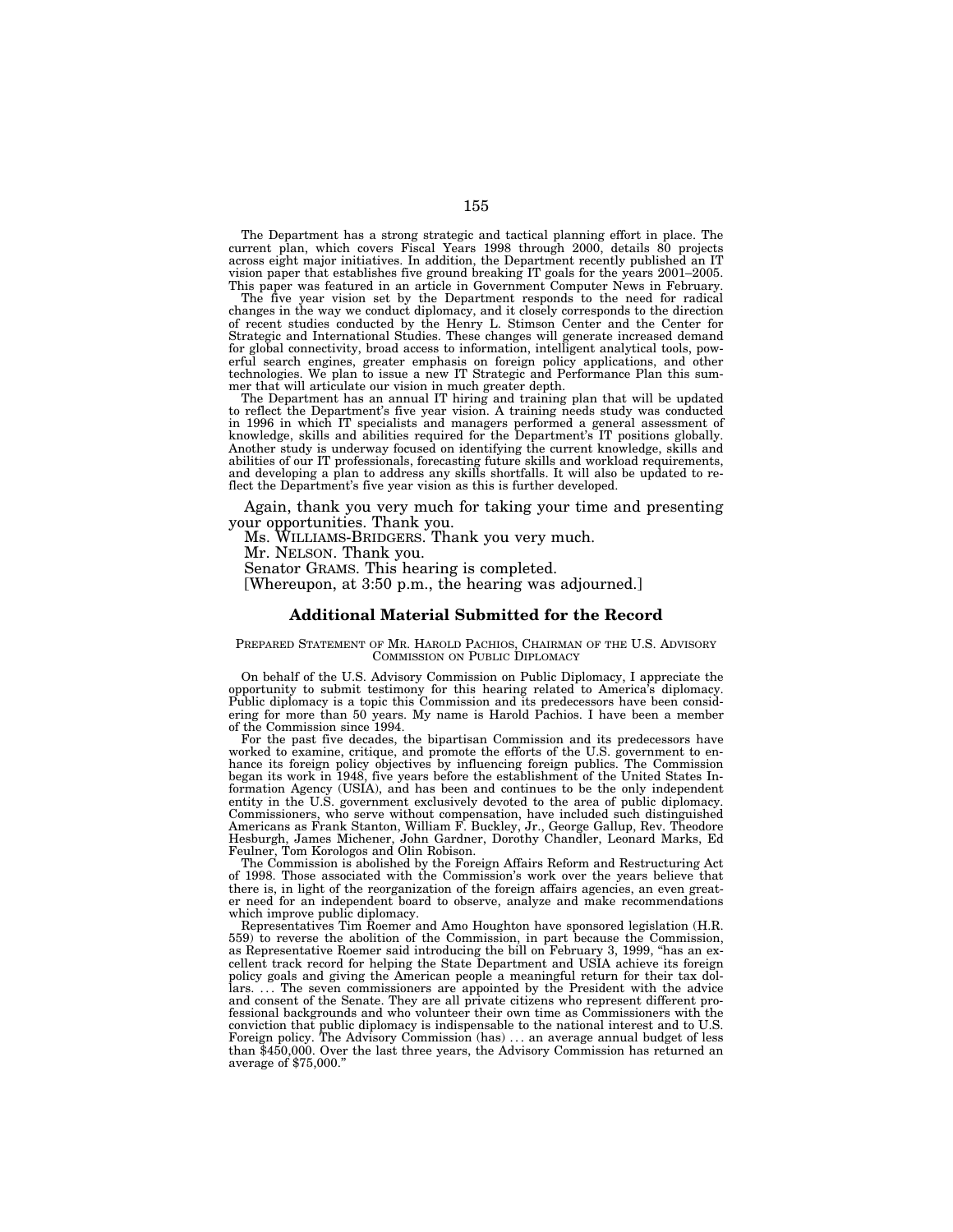I would like to highlight a few of the critical developments and changes in U.S. public diplomacy activities for which I think the Commission can take considerable credit.

During the 1960s and 1970s, the Commission took the leadership in getting USIA to expand its research and program evaluation effort, to target information programs to women's and labor groups abroad, to improve VOA programming and signal delivery and to give top priority to the development of direct broadcast satellite research. During the 1980s, the Commission continued to press for the development of direct broadcast satellite technology, and to require that foreign public opinion analyses become a formal part of all foreign policy decisions.

The Commission broke new ground in 1985 when it released the special report *Terrorism and Security: The Challenge for Public Diplomacy,* which deals with the balance between the need to protect our diplomats and overseas installations and the need to reach out to overseas publics. It has done so again in the 1990s by focusing on a new diplomacy for the Information Age.

The Commission's 1996 report discussed the foundations of a new approach to diplomacy in the age of globalized issues, increasingly powerful publics and the communications revolution. Although it was the catalyst for last year's Center for Strategic and International Studies' *Reinventing Diplomacy in the Information Age,* this Commission had been considering information age diplomacy since 1993.

Our 1998 report, *Publics and Diplomats in the Global Communications Age*, voices a strong call for a Presidential Decision Directive (PDD) to formalize the central role of understanding, informing, and influencing foreign publics in American foreign policy and set a national priority to secure the support of foreign publics for U.S. policy. The Commission has sounded this theme for years and it is our understanding that a PDD on International Public Information is currently being considered by the White House.

The reorganization of the foreign affairs agencies to be implemented this year is a unique opportunity to create a new Department of State. I salute this Committee for its key role in bringing about this restructuring. The Commission has supported the reorganization since early 1997. As we said in our most recent report, ordinary people have more power to influence and change their governments than ever before. The number of societies in democratic transition is unprecedented. Millions of people all over the world are increasing their power over their lives and their governments by joining nongovernmental organizations involved in a myriad of things, from neighborhood issues to international matters, and in lobbying for their causes. Publics are having an increasingly profound effect on their governments' foreign policy. Most international issues have political, economic and public dimensions and require a combination of government-to-government and government-to-people diplomacy. This country has a substantial edge in public diplomacy, both in reaching publics through advanced information technology and in our message of democracy, human rights, free markets and ethnic and cultural diversity. We must use that edge. In the post-Cold War era of instantaneous global journalism and ''people power,'' foreign public opinion often is critical to the success of American foreign policy initiatives. The new State Department we are creating must be a responsive and flexible diplomatic institution that can deal as effectively with foreign publics as with foreign governments.

For fifty-one years this Commission and its predecessors have considered the impact and role of public diplomacy, influenced the thinking of policy makers, and raised public diplomacy issues to a greater level of visibility. The justification for a statutorily mandated advisory commission of outside citizens experienced in foreign affairs and communications is stronger today than it was when the information and educational/exchange advisory commissions were created in the Smith-Mundt Act of 1948.

I thank the Chairman and Members of this Subcommittee for accepting this statement from the U.S. Advisory Commission on Public Diplomacy.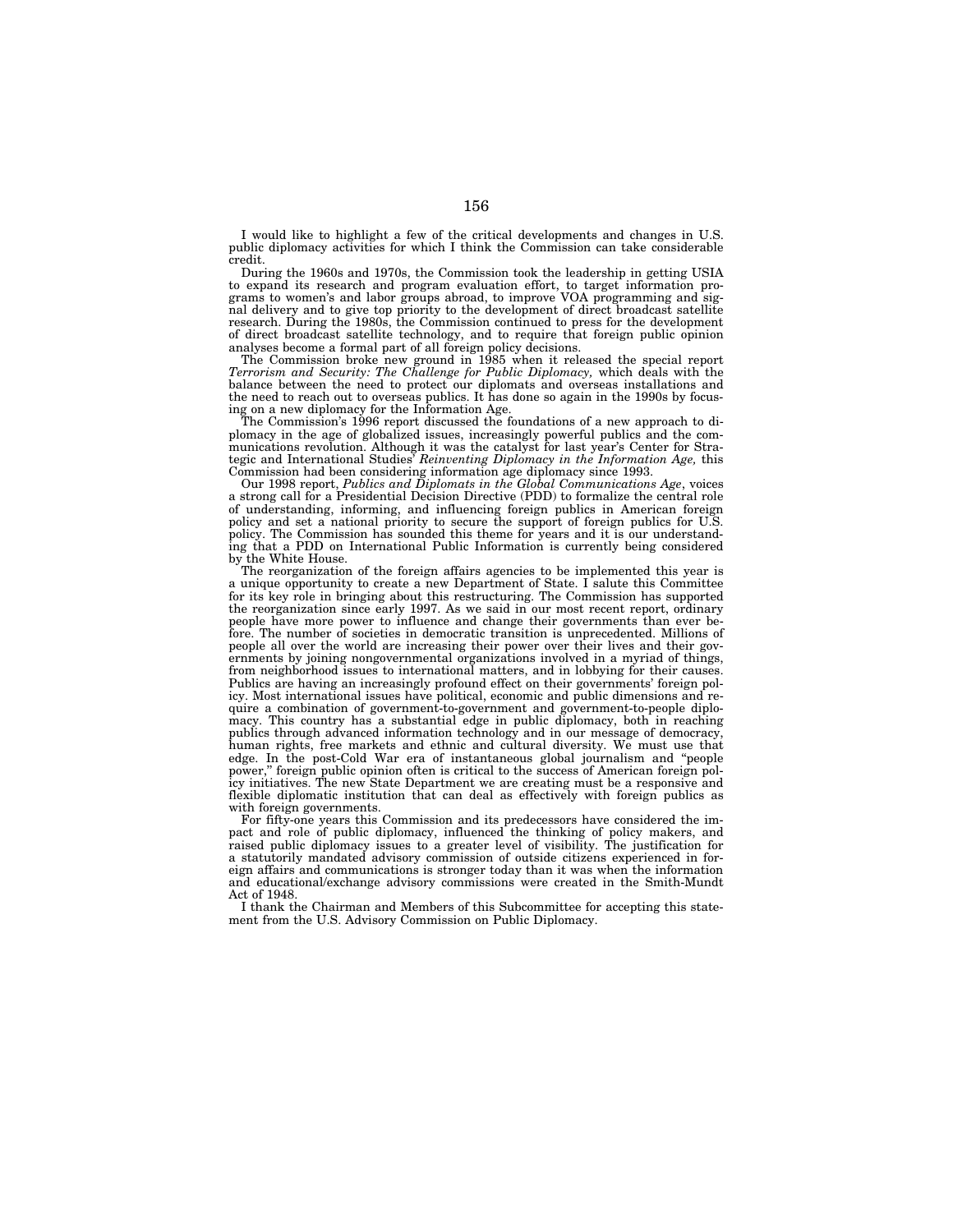# **EMBASSY SECURITY FOR A NEW MILLENNIUM**

# **THURSDAY, MARCH 11, 1999**

U.S. SENATE, COMMITTEE ON FOREIGN RELATIONS, *Washington, DC.*

The committee met, pursuant to notice, at 10:10 a.m. in room SD–419, Dirksen Senate Office Building, Hon. Jesse Helms (chairman) presiding.

Present: Senators Helms, Hagel, Grams, Biden, Sarbanes, and Feingold.

The CHAIRMAN. The committee will come to order. We have to operate with at least two Senators unless the second Senator is on his way immediately, which Senator Biden is. He takes the train down from Delaware and he will be here in just a second. So we will stand at ease until he gets here.

I might add for the very important record that between the Admiral and I we have three new knees. I am not going to tell you which one has the two, but he is not using the crutch and that may be a hint to you. [Pause.]

The CHAIRMAN. All right. Good morning again. It is an honor to have a very distinguished American, Admiral William J. Crowe, with us this morning to discuss the pressing issue of embassy security. Admiral Crowe has served the American people for more than 50 years. He started when he was six.

He accepted the chairmanship of the State Department Accountability Review Boards this past fall because of his sincere concern for the security of Americans serving in our embassies around the world. The recommendations of the Accountability Review Boards carry special weight and significance, and I have scheduled this hearing this morning to examine the boards' work; because it is vital that the necessary steps be taken to make sure our embassies are as secure as possible.

On August 17, 1998, last year of course, two United States embassies, Nairobi, Kenya, and Dar es Salaam, Tanzania, were destroyed by simultaneous car bombs which killed 220 people and injured more than 4,000 others. Twelve Americans and 40 Kenyan and Tanzanian employees of the U.S. Government were killed in these two attacks.

In 1985 Admiral Bobby Ray Inman concluded an investigation which identified significant problems in the efforts of the United States to combat terrorism against U.S. facilities overseas. The Inman panel called for significant changes in State Department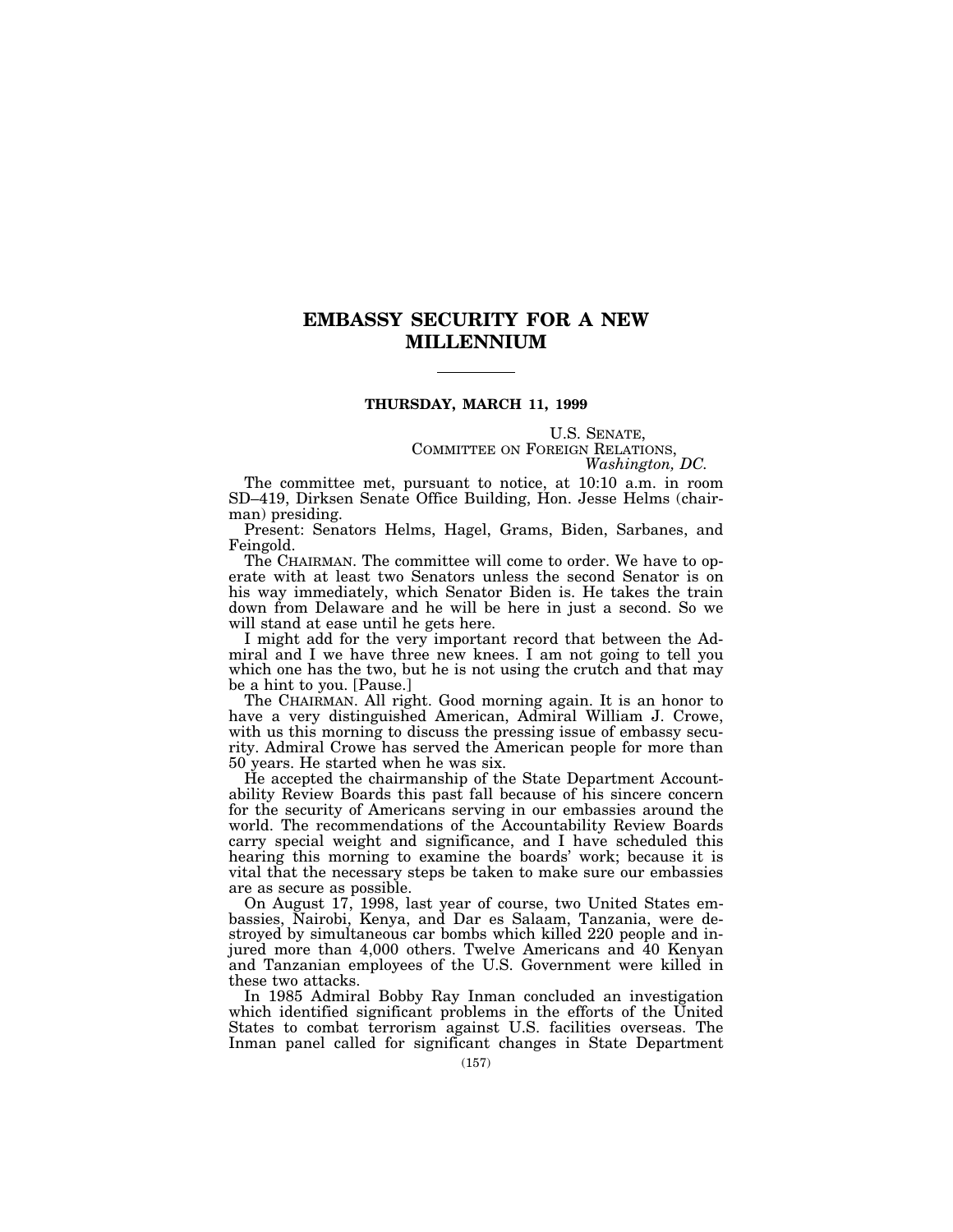standards and resources for constructing secure embassies in the most vulnerable parts of the world.

Now, Admiral Crowe, while reading your recent report, which was very well done, by the way, I was struck by the fact that you identified some of the very same problems discovered by Admiral Inman 14 years earlier.

Now, the President recently submitted a budget to the Congress requesting \$3 billion in advance appropriations for fiscal years 2001 to 2005 to replace our highest risk, most vulnerable embassies and consulates. I agree that we need to provide more resources to construct embassies which meet our security standards. I am not absolutely convinced that an advance appropriation is the proper procedure to complete this difficult task. If embassy security is a priority for the President, as it should be, funds for the construction should be identified and made available now.

In 1986 the Congress provided the State Department with \$2.1 billion to begin a substantial construction program to protect U.S. personnel and diplomatic facilities. It was estimated at that time that 57 projects could be completed with this funding. According to the General Accounting Office, of the 57 projects planned in 1986 only 7 had been completed by September 1991, and the GAO determined that there were many factors which led to this result; but a fundamental weakness of the State Department's implementation of the building plan was the lack of a firm strategy to complete the mission.

Now, I know that the State Department is making strides to improve the way they do business. But before I agree to the funding for a new construction program, I think we need to see more than just a commitment to spend additional money. We need to see a plan.

The cost of rebuilding our overseas facilities will be significant; and I am committed to providing a reasonable level of funding to accomplish that goal, but I am not suggesting that all of our existing posts must or even can be brought up to Inman standards. However, there should be clear priorities at all of our facilities, and we should focus our efforts on those posts which are most vulnerable and crucial to the conduct of our foreign policy.

The reality of the terrorist threat today requires us to be even more diligent than we have in the past. The bombings in Africa have forced us to change our perspective on security, and there will be more changes in the future as the threat continues to evolve.

Embassy security will not be achieved by a single legislative or executive action. Our efforts must be sustained and viewed as a constant duty shared by all parts of the U.S. Government.

So again, Admiral, we welcome you and I look forward to your testimony. Now, Senator Biden.

Senator BIDEN. Thank you, Mr. Chairman.

I do apologize for being late, Admiral. I want to join the chairman in welcoming you back to our committee. You have already served this Nation for decades as a military officer and as an ambassador, our Ambassador in London, and you have done a great service by chairing this committee.

Admiral CROWE. Thank you.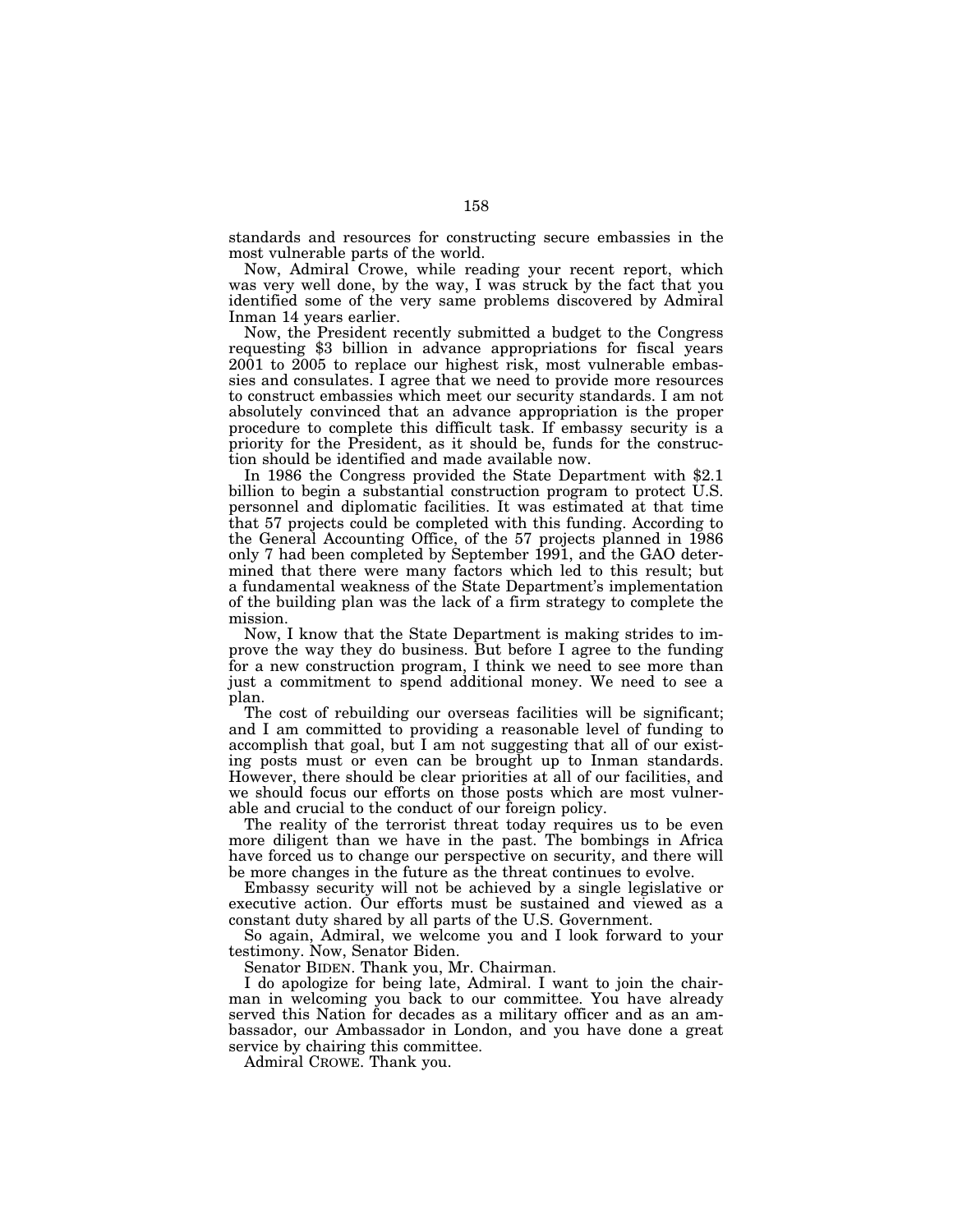Senator BIDEN. Six months ago when two terrorist bombs exploded nearly simultaneously, killing over 270 people and 5,000 were injured, we were in a stark way reminded of what we have not done. The embassy bombings highlighted tragically the vulnerability of our U.S. facilities overseas. Many of our embassies are by design—were designed to be—open and clear invitations for people to come. But we did not have terrorists in mind when we built them.

Over a decade ago, as was mentioned by the chairman, Admiral Bobby Inman surveyed the state of our diplomatic security and found it profoundly wanting. The Inman panel concluded that 126 State Department posts, roughly half of our total posts, needed to be replaced or renovated, at an estimated cost of \$3.5 billion a decade ago.

Not nearly enough has been done in response to the Inman recommendations over the last decade. As you point out, it would serve no purpose to point fingers as to why we have not done more. Suffice it to say that your report notes there is plenty of blame to go around. Several administrations as well as we in Congress have failed to give security the attention it deserves, and now we have to concentrate on the task at hand.

Admiral Crowe, your report provides an excellent analysis of what we must do to correct the deficiencies that exist in our embassy security worldwide. But, I was discouraged to read many of the findings, not discouraged in terms of their accuracy but discouraged that they were accurate, including that our embassies are often excepted from implementing existing security standards, doing so only ''to the maximum extent feasible.''

I was equally disheartened to note that the threats posed by transnational terrorism and vehicle bombings were at the bottom of the list of security concerns listed by the State Department.

without money. Last fall Congress provided \$1.4 billion in emergency funding following the bombings I referenced at the outset. In my view, in the view of I think most of us, we viewed that as just a down payment. In this year's budget request the President seeks another \$300 million for fiscal 2000 and \$3 billion over fiscal years 2001 to 2005 to begin a new capital construction program to build and secure embassies.

I share the deep concern expressed in your report, Admiral, that this funding is insufficient. But I am also alarmed that last week the Senate Appropriations Committee decided to offset—that is our way of saying take away money—offset supplemental appropriations for Hurricane Mitch and Jordan by cutting \$70 million from last year's embassy security funding. They may have reasons for it that I am unaware of and there may be a plan as to how they are going to make this up, but I find it somewhat bizarre that we would be cutting funding just a few months after the embassy bombings and just a few months after we decided that we needed an emergency funding to provide the money.

As we consider the administration's request, it seems to me we should bear in mind the following. First, embassy security costs money, a lot of money. We are the world's leading superpower. Yet when it comes to international affairs we hardly act like one some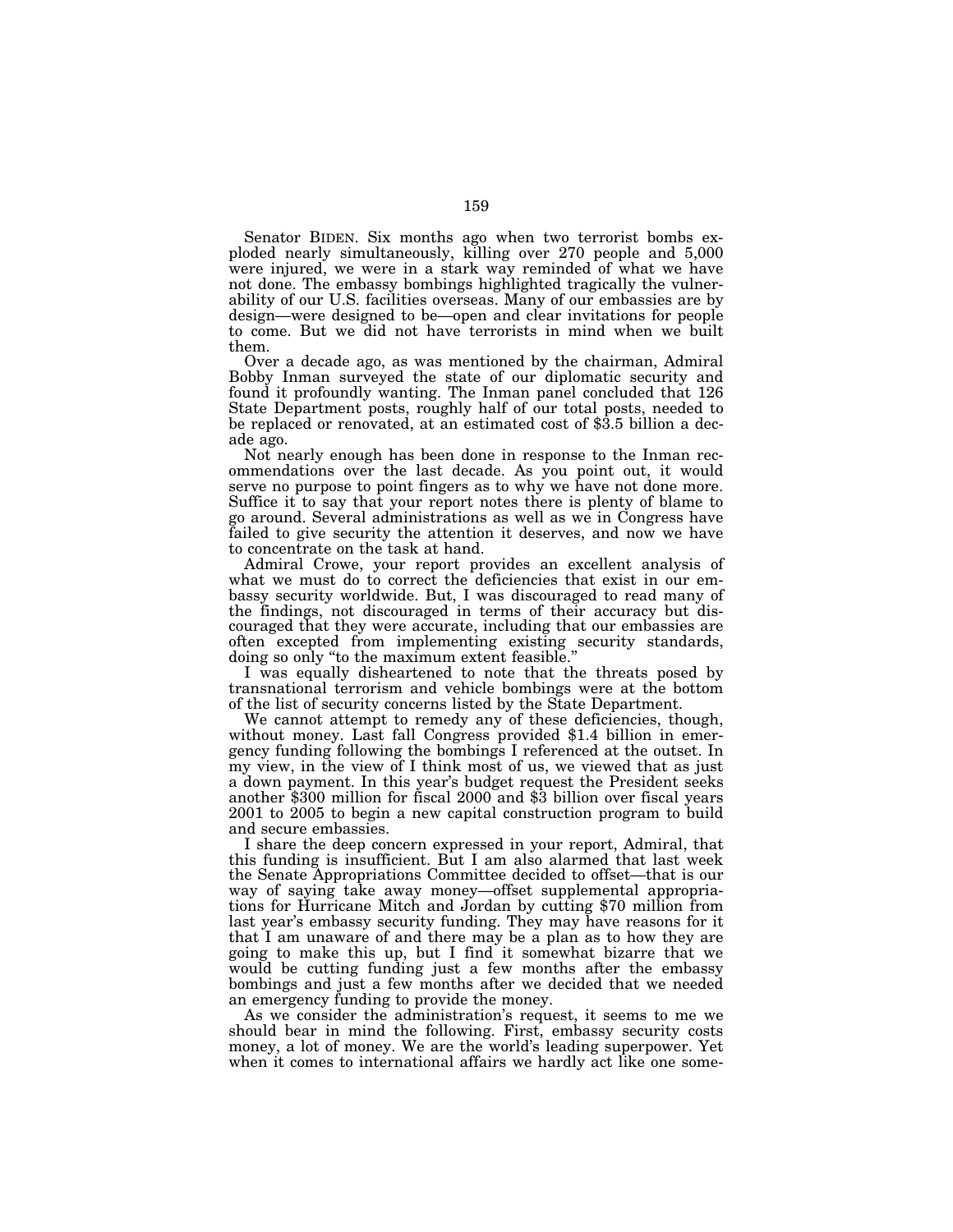times. Spending for international affairs in the current fiscal year is 12 percent below the average it was for the last 2 decades. Just as we need to maintain our robust military to protect our security, it seems to me we would be well served if we understood we need a well trained, well equipped diplomatic corps to advance our international interests.

Second, in considering the funding needs for security it seems to me we have to recognize that these costs cannot be borne within the existing State Department budget. The \$1.4 billion we provided last year, which Admiral Crowe recommends we repeat each year for the next 10, represents half the Department's operating budget in the current fiscal year. It is simply impossible for the Department to absorb these kinds of funds in its current base budget.

Third, we must review the security standards for our overseas embassies. Not long after the Inman panel reported, the State Department moved away from the one size fits all approach recommended by the Inman report. Instead, the Department adopted a risk management approach, focusing priority attention on posts facing the most serious terrorist threats. Unfortunately, the terrorists figured out which ones we viewed as the most likely to be the targets of terrorists and went other places.

Fourth, security is not just about buildings; it is about human resources, including well trained security officers, well trained local guards, and well trained foreign police. It is also about strong intelligence to head off the next attack.

Last, funding the security needs overseas is not the focus of only the State Department. We have other foreign agencies, including the Agency for International Development, the U.S. Information Agency. These have facilities overseas as well.

So the job is a large one. You have laid it out clearly, Admiral. But I think that what we have to do and the State Department has to do, we have to come to grips with the internal argument no one wants to really argue about, we do not like to argue about in public. That goes beyond the money, and that is whether or not we make our embassies so secure, as some old hands at the State Department would argue, that they lose their purpose. I do not believe that to be the case, but that is an internal argument, as you well know.

So I look forward to discussing your report with you and also your view as to issues relating to whether we should go in the direction of regional embassies—there is talk being raised about that—whether we should change the way that we have viewed our presence abroad. You are one of the few people that have the vast experience both as a military officer understanding security threats and as an ambassador, understanding what the practical needs for access to the community at large and by the community at large to our embassies.

So I look forward to your testimony and thank you for the fine work you have done for this country.

Admiral CROWE. Thank you, Senator.

The CHAIRMAN. Thank you, Joe. Admiral, you may proceed.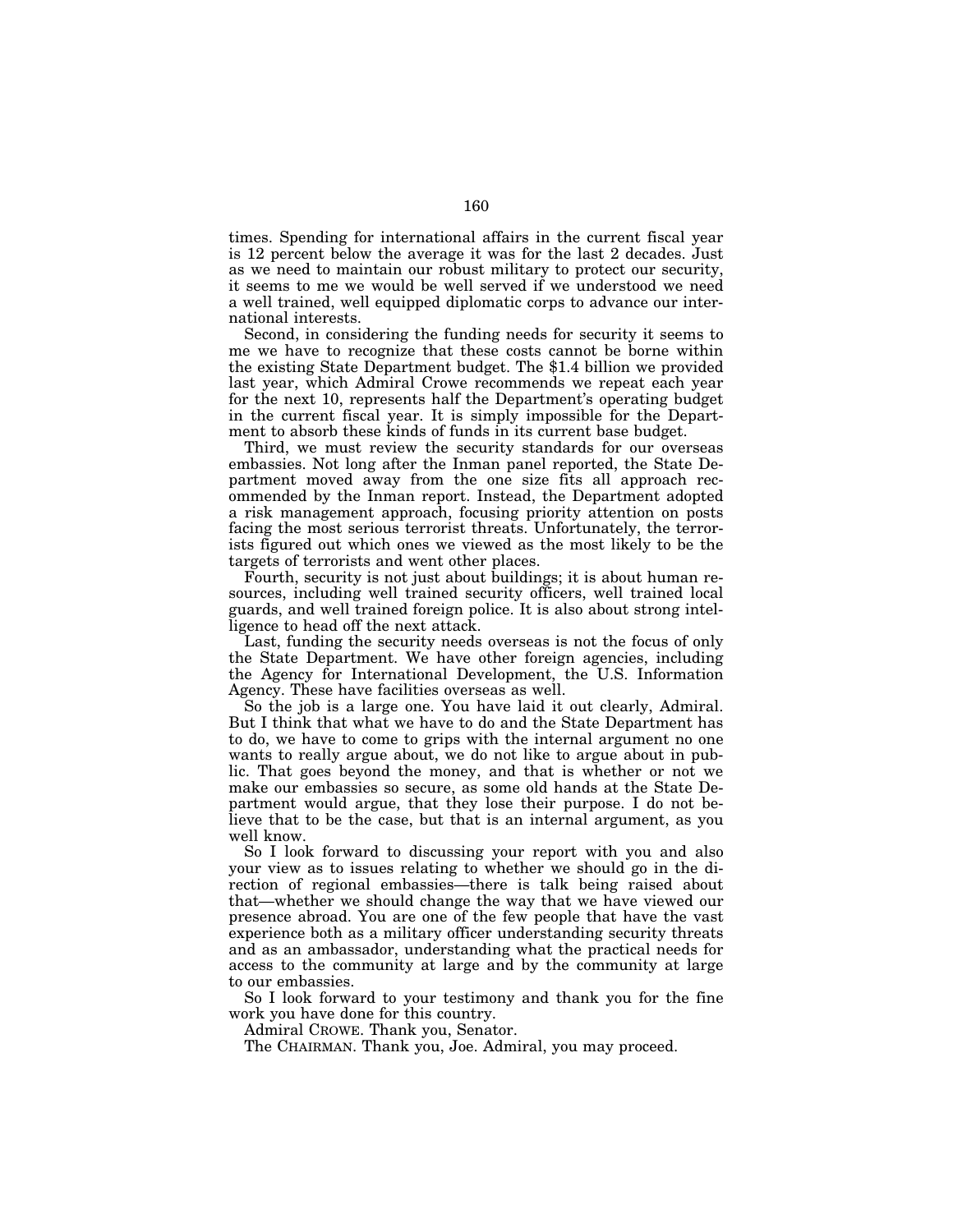# **STATEMENT OF ADMIRAL WILLIAM J. CROWE, U.S. NAVY RE-TIRED, CHAIRMAN, STATE DEPARTMENT ACCOUNTABILITY REVIEW BOARDS ON THE EMBASSY BOMBINGS**

Admiral CROWE. Thank you, Mr. Chairman. I would like to say how much I appreciate the two statements that were made. It is a little shameless, but I think you must have read the report, and I am very grateful.

In the wake of turning in my report, I appreciate the opportunity to be here today and discuss the study I chaired recently. The State Department has forwarded copies of our report and I would recommend for those who do not have time for the whole report if they concentrate on the eight-page executive summary or overview. Above all, it includes the 24 recommendations of the Accountability Review Boards findings.

With that, Mr. Chairman, and with your permission, I will make a short statement.

The CHAIRMAN. Very well.

Admiral CROWE. We of course were formed according to statute. The Secretary convened these two Boards in the latter part of last year. These attacks, as you have noted, killed more than 220 people, including 12 U.S. Government American employees and family members and 32 Kenyan national U.S. Government employees.

This next figure I would like to stress very much: In addition, they injured more than 4,000 Americans, Kenyans, and Tanzanians. I must say that within that number there were very few Americans. The bombings severely damaged or destroyed the chanceries in Nairobi and Dar es Salaam, as well as several other buildings.

As called for by the statute, this report examined whether the incidents were security-related, whether security systems and procedures were adequate and implemented properly, the impact of intelligence and information availability, whether any employee of the U.S. Government or member of the uniformed services breached his or her duty, and, finally, whether any other facts and circumstances in these cases may be relevant to appropriate security management of the United States missions abroad.

The Boards—and I speak for all of the Boards in this statement—were most disturbed at two interconnected issues: first, the inadequacy of resources to provide security against terrorist attacks; and second, the relative low priority accorded security concerns throughout the U.S. Government by the Department of State, other agencies in general, and on the part of many employees both in Washington and in the field.

Saving lives and adequately addressing our security vulnerabilities on a sustained basis must be given a higher priority by all those involved, not just people who are designated as security personnel. It must be given a higher priority by all those involved if we are to prevent or at least ameliorate such a tragedy in the future.

The Boards did not find reasonable cause to believe that any employee of the U.S. Government or member of the uniformed services breached his or her duty in connection with the August 7 bombings. However, we believe and said there was a collective failure by several administrations and Congresses over the past dec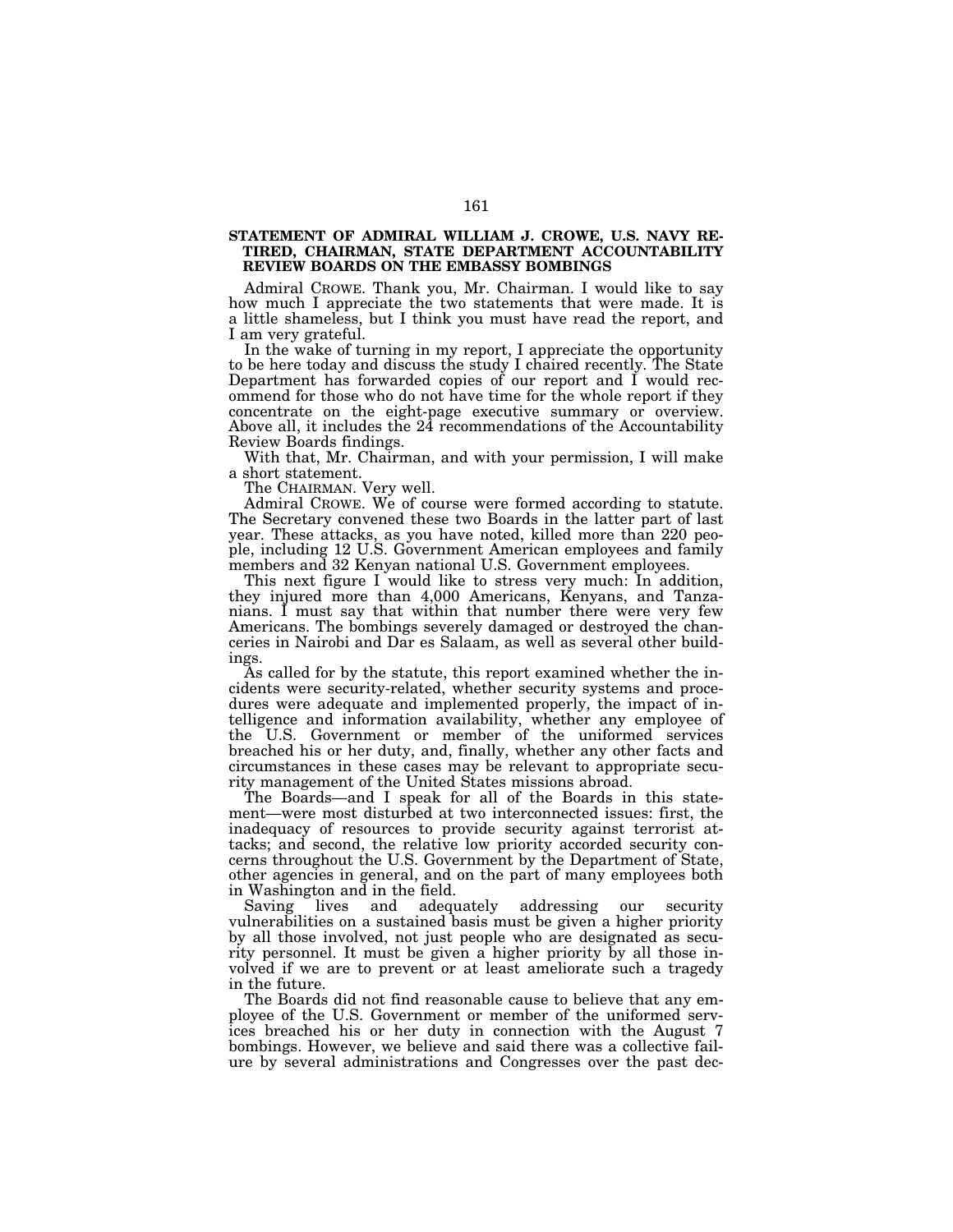ade to invest adequate efforts and resources to reduce the vulnerability of U.S. diplomatic missions around the world to terrorist attacks.

The Boards moreover found that intelligence provided no immediate tactical warning of the August 7 attacks. We understand the difficulty of monitoring terrorist networks, particularly networks that extend worldwide and do not recognize boundaries, and concluded that vulnerable missions cannot rely upon such warning. Occasionally, of course, they will have tactical warning and that is a bonus, and they may very well have strategic warning, but they cannot rely on tactical warning with specifics.

We found, however, that both policy and intelligence officials have relied heavily on warning intelligence to measure threats, whereas experience has shown that transnational terrorists, that is international terrorists, often strike without warning at vulnerable targets in areas where expectations of terrorist attacks against the U.S. are low.

The security systems and procedures at both posts at the time of the bombings were in general accord with Department policy for installations who have been rated as having medium threat or a low threat, as in the case of Tanzania. However, those systems and procedures followed by all the embassies under the State Department's direction did not speak to large vehicular bomb attacks or to transnational terrorism, nor the dire consequences that would result from them. We found that quite curious and alarming.

Both embassies were located immediately adjacent or close to public streets and were especially vulnerable to large vehicular bombs. The Boards found that too may of our overseas missions are similarly situated, although we did not go into great detail in any embassy outside of the two we were studying.

Unless these vulnerabilities are addressed on a sustained and realistic basis, the lives and safety of U.S. Government employees and the public in many of our facilities abroad will continue to be at risk from further terrorist bombings.

In our investigations of the bombings, the Boards were struck and you noted this, Senator Biden—by how similar the lessons were to those drawn by the Inman Commission over 14 years ago. What is most troubling to me is the failure of the U.S. Government to take the necessary steps to prevent such tragedies through an unwillingness to give sustained priority and funding to security improvements.

The renewed appearance of large bomb attacks against U.S. embassies and the emergence of sophisticated and global terrorist networks aimed at U.S. interests abroad have dramatically changed the threat environment. In fact, it has been a sea change. We are in a new world in this regard. In addition, terrorists may in the future choose to use new methods of attack of even greater destructive capacity, including possibly biological or chemical weapons.

What I am saying is old assumptions are no longer valid. Today U.S. Government employees from many Departments and agencies work in our embassies and buildings overseas. They work and live in harm's way, just as military people do. We must acknowledge this and remind our citizenry of this reality of foreign service life.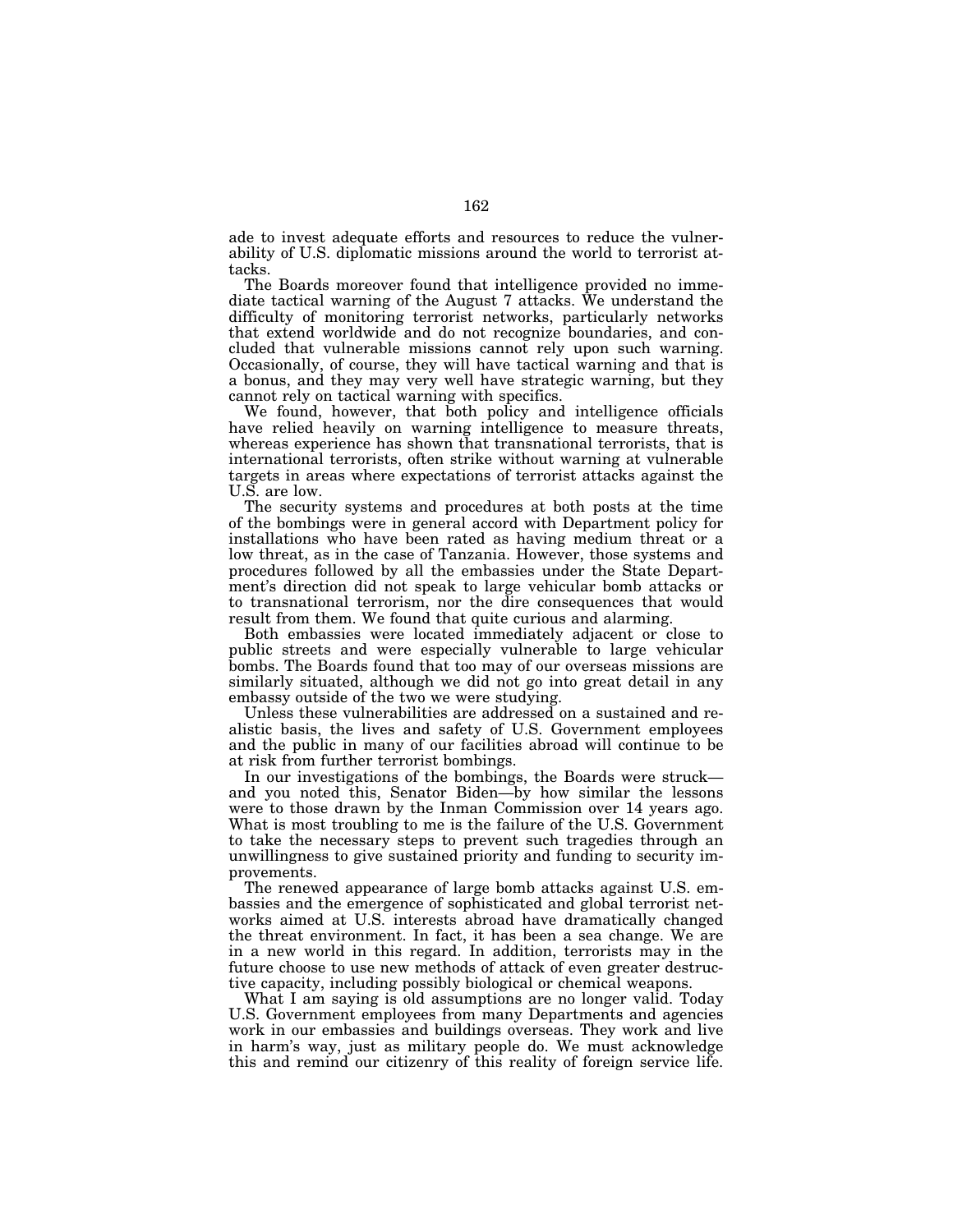In turn, I would vigorously argue the Nation must make greater efforts to provide for their safety. Let me stress, service abroad can never be made completely safe. That is impossible. But we can reduce some of the risks to the survival and security of our personnel. But this will require much greater effort in terms of national commitment, resources, and procedures than in the past.

I should make a particular comment on funding. If we are to have a comprehensive and long-term strategy for protecting our Americans overseas, it will be necessary to have a sustained funding plan for in-force security measures and a long-term capital building program. The Boards had complete consensus that this was very important, to have a long-term independent capital building program based on a comprehensive assessment of the requirements to meet the new range of terrorist threats.

Our study was not sufficient to study those kind of requirements.<br>That has to be done by the State Department.

We recommended budgetary appropriations of \$1.4 billion per year sustained over a 10-year period. Those figures of course must now be honed and refined by people who are expert in this regard.

We understand that there will never be enough money to do all that should be done, and there will be many buildings that will not be up to standard for a long time. We will have to live with partial solutions and in turn a high level of threat and vulnerability for quite some time.

As we work to upgrade the physical security of our missions, we should also consider—and I repeat, consider—reducing the size and number of our embassies through the use of modern technology and by moving in some cases to regional posts in less threatened and vulnerable countries. I should add, of course, that is a very tender subject with the career diplomats.

All employees serving overseas should assign a higher priority to security and adjust their lifestyles to make their workplaces and residences safer. In overseas missions there is a tendency—and I was an ambassador and I saw that tendency; I enjoyed it myself there is a tendency for people to continue their work in a certain conventional way, in a comfortable way, letting the system provide for their security. In other words, somebody else make me safe.

This attitude must change. Security priorities will have to be adjusted to make embassies tougher and to improve the overall odds. This will succeed only if it starts at the top and extends throughout the hierarchy to the bottom. Security, as we say in the Navy, is an all hands proposition.

We cannot allow terrorists to force us to retreat from defending our interests abroad. Making our people safe and deterring or frustrating terrorist attacks—let me repeat that: Making our people safe and deterring or frustrating terrorist attacks sends a strong signal, probably the most important signal, of U.S. determination and security.

Successful overseas terrorist attacks kill our people, diminish confidence in our power, and incidentally kill a great many people from the host country, and bring tragedy to our friends in host countries. When choosing embassy sites, I would argue safety and security concerns should guide our considerations more than whether a location may be convenient or of historic or symbolic im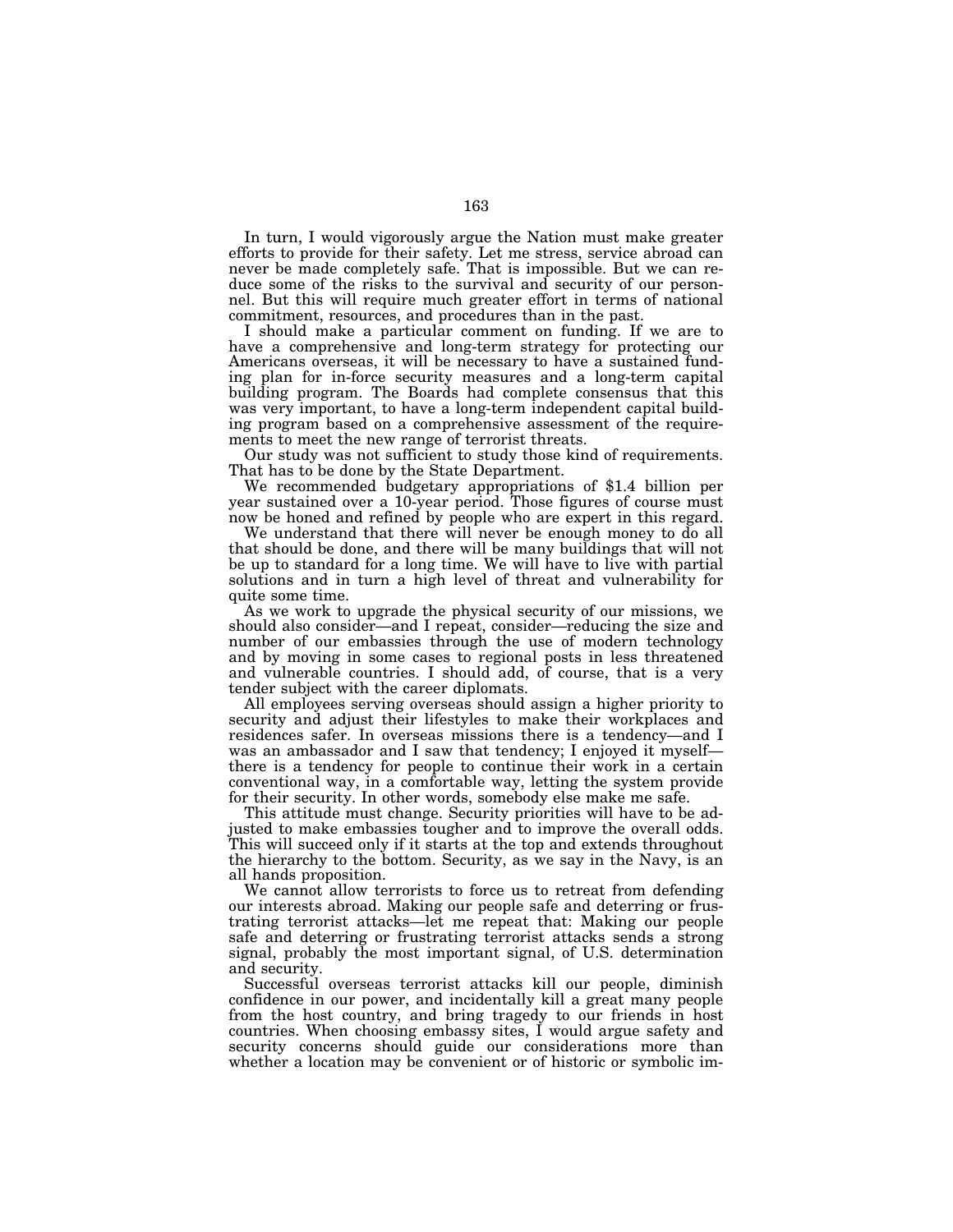portance. That is a controversial statement, but let me assure you that for anybody that has been through a bombing attack there is not anything controversial about it.

Most host countries want our embassies to be safe. If they do not, we probably should not be there. There is every likelihood that there will be further large bombs and other kinds of attacks. We must face this fact squarely and do more to provide our security, or we will continue to see our people killed, our embassies blown away, and the reputation of the United States overseas eroded.

Mr. Chairman, my colleagues and I believe very strongly that the lives and safety of our people serving America abroad must receive both our attention and our priority.

Thank you, Mr. Chairman.

The CHAIRMAN. Admiral, an excellent statement. I guess I view it as excellent because I agree with every sentence you said.

We now turn to questions. I checked with the distinguished minority leader, and we agree that 7 minutes probably would be best for the first round.

Now, one thing is clear, as you indicated. There is simply no way to make U.S. embassies invulnerable to attack. But the President's budget calls for an advance appropriation of \$3 billion for a 5-year program to build new embassies and so forth and so on. We both know that.

As a result, it may very well be up to 10 years before secure embassies are open for business, the way I calculate it. I have stated these concerns in a letter to the Chairman of the Senate Budget Committee, Senator Domenici, and I ask that it be made a part of the record at this point.

[The material referred to follows:]

*March 4, 1999.*

## Hon. PETE V. DOMENICI,

*Chairman, Committee on the Budget,*

*U.S. Senate, Washington, D.C.*

DEAR MR. CHAIRMAN, The President's fiscal year 2000 budget is the first since enactment last October of the Foreign Affairs Reform and Restructuring Act, which requires the consolidation of the functions of the Arms Control and Disarmament Agency (ACDA) and the U.S. Information Agency (USIA) into the State Department. (Consolidation will be completed prior to the start of fiscal year 2000. I believe this will strengthen the Secretary of State's ability to conduct foreign policy.)

As a result the State Department has presented a fiscal year 2000 budget that includes an additional 1,943 personnel from these two agencies, who will now report to the Secretary of State. In addition, the State Department has more direct oversight over the Agency for International Development.

## *State Department Administration of Foreign Affairs Budget*

I am convinced that the State Department is not adequately looking for opportunities to streamline and reduce duplication and overlap in the consolidation process. In testimony before the Committee last week, the Secretary of State indicated that the State Department would achieve savings in the future, hut she could not point to any specific savings. As agencies are eliminated, and functions moved, it seems incredible that certain duplication cannot be eliminated. For example, administrative personnel of the previous two agencies surely could be down-sized. Also, as USIA personnel are integrated into regional bureaus, all duplication in regional analysts certainly should be eliminated.

The General Accounting Office (GAO) has long been critical of a lack of long-term planning by the State Department. Specifically, GAO has found that the State Department continues to resist setting funding priorities. Reorganization presents a real opportunity for reductions to occur in staffing levels while maintaining a vigorous presence overseas. Budget discipline, when and if implemented, will force at least some of these needed changes.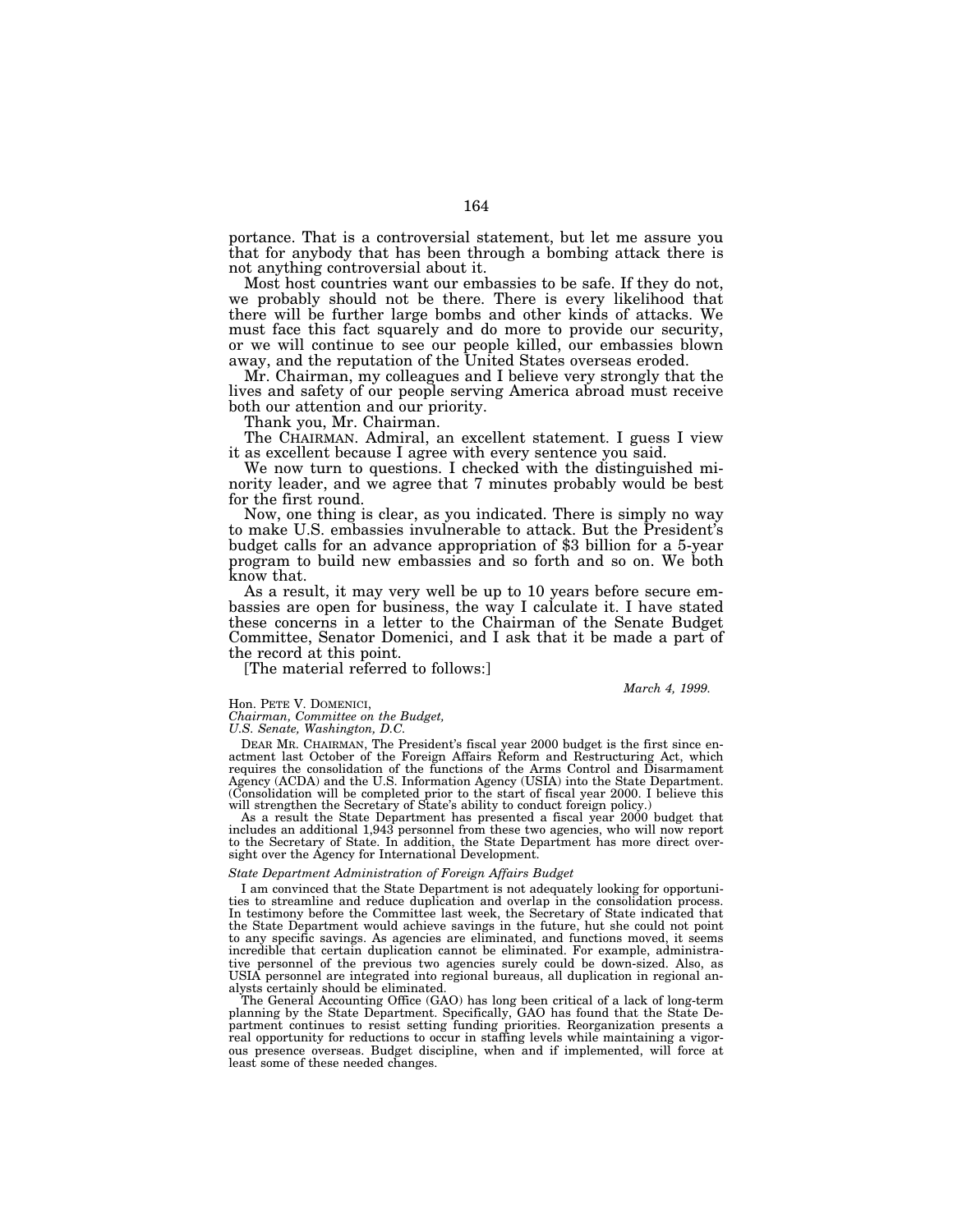Also, the GAO and other independent foundations have found that the present cable writing and review process may be too cumbersome, given the widespread use of electronic mail and the possibilities of the Defense Messaging System for transmitting classified communications. In addition, the report found that the need for face-to-face diplomatic meetings might be reduced by using other communication methods, such as video-conferencing. Again, budget discipline could go a long way to achieving a streamlined communication system and provide an opportunity for some reduction in personnel.

The President's budget also requests an advance appropriation of \$3 billion for a five-year embassy construction program to begin in fiscal year 2001. I am concerned that the State Department has not adequately determined that the security of U.S. personnel abroad must be a priority. Instead of including a rational five-year plan, commencing in fiscal year 2000, the President's plan would defer most of the embassy upgrades until the out years of the plan. As a result it could be a decade before secure embassies are open for business.

The proposed plan, which provides minimal funding in the first three years, also would prohibit securing efficiencies in embassy construction. Given the failure to commit adequate funding in the next three years under the plan, it will be impossible for the State Department to secure one contract to both design and build an embassy or one contract to build multiple embassies in a region.

I am opposed to an advance appropriation for embassy security. However, I hope the Senate budget resolution will include a multi-year commitment to securing U.S. facilities overseas. The Committee intends to mark-up a five year authorization bill for the construction of secure embassies. Funding would be provided in a new authorization that could not be tapped for other State Department activities, and would require the Secretary to certify compliance with optimal security standards. Although it is impossible for the United States to provide totally risk-free embassies, the Congress should approve reasonable funding for minimizing the risk for U.S. personnel overseas.

### *Foreign Assistance*

The President's fiscal year 2000 budget requests \$1 19,000,000 more for foreign aid programs than the 1999 levels. With a serious agriculture crisis at home, as well as numerous other domestic priorities, it is difficult to reconcile the Administration's desire for more foreign aid. American taxpayers expect Congress to cut foreign aid unless it directly promotes U.S. national interests.

The Committee has just received the Agency for International Development's fiscal year 2000 Congressional Presentation documents, and we are still in the process of reviewing them. Nevertheless, I can offer several comments that I hope your Committee will consider:

## *Development Assistance Fund*

The Administration's request for another increase for ''sustainable development assistance'' programs is not justified. According to President Clinton's 1993 task force on foreign aid reform: ''Despite decades of foreign assistance, most of Africa and parts of Latin America, Asia and the Middle East are economically worse off today than they were 20 years ago.'' Under the stewardship of the Clinton Administration, the situation has further deteriorated. In fact, A.I.D. cannot explain how its programs are performing and whether they are achieving their intended goals. A September 30, 1998 A.I.D. Inspector General report titled ''Audit of the Status of USAID's Implementation of the Government Performance and Results Act of 1993'' revealed that, ''USAID will not be able to meet the reporting requirements of the Results Act since it relies on infrequent, untimely data that is targeted at measuring results for the development community as a whole.''

Expanding on the same theme, an October 5, 1998 A.I.D. Inspector General report entitled ''Audit Quality of Results Reported in the Global Bureau's Center for Human Capacity Development Results Review and Resource Request (R4) Report Prepared in 1997" disclosed that the "Global Bureau's Center for Human Capacity Development did not report results which were objectively verifiable, supported, and/or accurate.'' There are scores of Inspector General reports on country programs and various functional bureaus which contain virtually the same findings. Simply put, A.I.D. cannot demonstrate that its development assistance programs even work, and yet it requests a funding increase of \$119,000,000.

Included in its request for development assistance, the Administration asks for \$482,000,000 for population control and HIV/AIDS activities, as well as \$25,000,000 for the U.N. Fund for Population Activities (UNFPA). The Clinton Administration has begotten the largest population control account in U.S. history and is the world's largest provider of international population control assistance. Despite this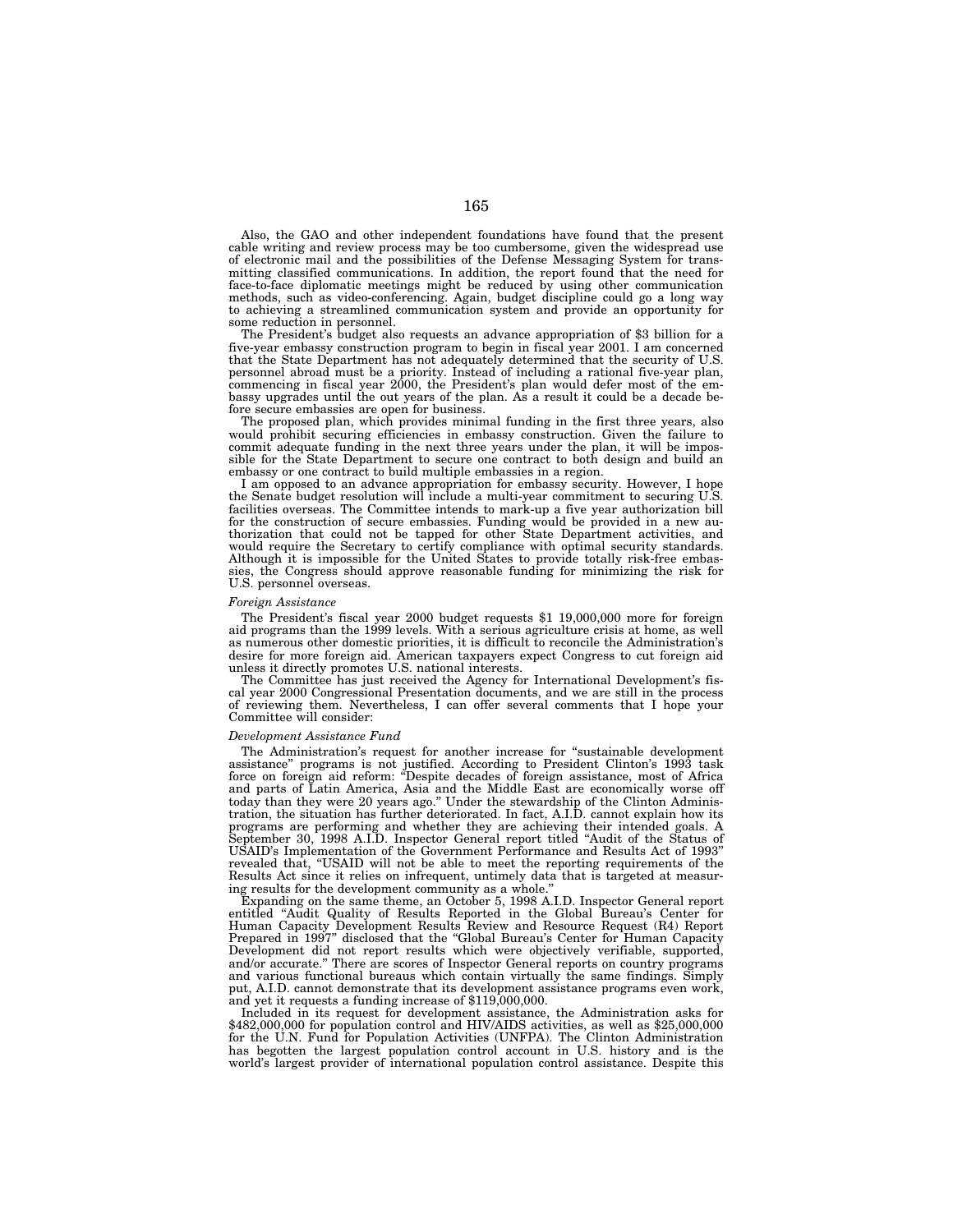fact, the United Nations and many recipients of these funds harshly criticized the U.S. Congress at a U.N. conference in The Hague in February for suspending funds to UNFPA for fiscal year 1999.

Mr. Chairman, you are fully aware of the horror stories about Chinese women being forced to abort their babies and undergo forced sterilization procedures, and UNFPA's longstanding involvement with China's population control program is precisely the reason Congress suspended its support. I sincerely hope Congress will<br>stand on principle and deny UNFPA funds for fiscal year 2000. (In addition to fund-<br>ing projects from the population control and HIV/AIDS acc projects are funded also from other accounts, including Child Survival and Health, Infectious Diseases, Development Fund for Africa, Economic Support Funds, Support for Eastern Europe and Democracy (SEED) and Freedom Support Act (assist-ance to the New Independent States). A.I.D. should stop misusing these accounts.)

### *AID Operating Expenses*

Congress should scale back significantly the Administration's \$508,000,000 request for AID's Operating Expenses, which is \$15,000,000 more than Congress appropriated for fiscal year 1999. As a "laboratory" for the Vice Pre government'' initiative, AID should be a model of efficiency, but this is not the case. A January 1999 General Accounting Office report called ''Major Management Challenges and Program Risks'' documented problems at A.I.D. that many of us have suspected for years:

The lack of an integrated financial management system and the existence of material control weaknesses hinder the agency's ability to produce auditable financial statements. As in the previous year, USAID's Office of Inspector General (OIG) was unable to express an opinion on the agency's financial statements for fiscal year 1997. The process of preparing financial statements and subjecting them to independent audit is the first step in generating complete, reliable, and timely financial information for decision makers at all levels. Without financial integration and strong controls, USAID's systems do not comply with federal accounting and management requirements.

Mr. Chairman, I remind you that this devastating analysis of A.I.D.'s financial mismanagement comes after the Administrator of A.I.D. spent nearly \$100,000,000 on a computerized financial management system that, according to GAO, ''does not work as intended and has created problems in mission operations and morale.''

## *Inter-American Foundation and African Development Foundation*

I strongly urge, that funding for the Inter-American Foundation—which has spent more than \$1 billion since its creation—and the African Development Foundation<br>be eliminated. In 1998, the Foreign Relations Committee forced Foundation to end several grants to groups in Ecuador clearly identified by the State Department to be terrorist organizations which had actually kidnaped Americans and threatened their lives, as well as the lives and safety of other U.S. citizens while extorting money from them. Abolishing these two foundations outright, which I have consistently advocated, would save the taxpayers at least \$35 million annually.

### *United Nations*

As you well know, the Congress approved and the President vetoed a bill by Sen-ator Biden and me to reform the United Nations in exchange for the payment of arrears to the United Nations. The Committee will consider the U.N. reform bill again this Congress. The payment plan calls for \$244 million in FY 2000 funds, and an additional \$107 million in debt forgiveness. In addition, the President's budget includes more than \$1.6 billion for assessed and voluntary contributions to international organizations. This does not include other AID transfers to these organizations for specific programs and activities. International organizations represent more than one quarter of the State Department's operational budget. The U.N. Reform bill would reduce the U.S. assessment and begin a reduction in these expenditures.

Pete, I look forward to your guidance regarding budget resources within the total 150 foreign affairs account, and am particularly interested in finding resources within the account for embassy security.

Sincerely,

## JESSE HELMS.

The CHAIRMAN. Let me go further. Admiral, the Accountability Review Board was quite clear in identifying the urgency that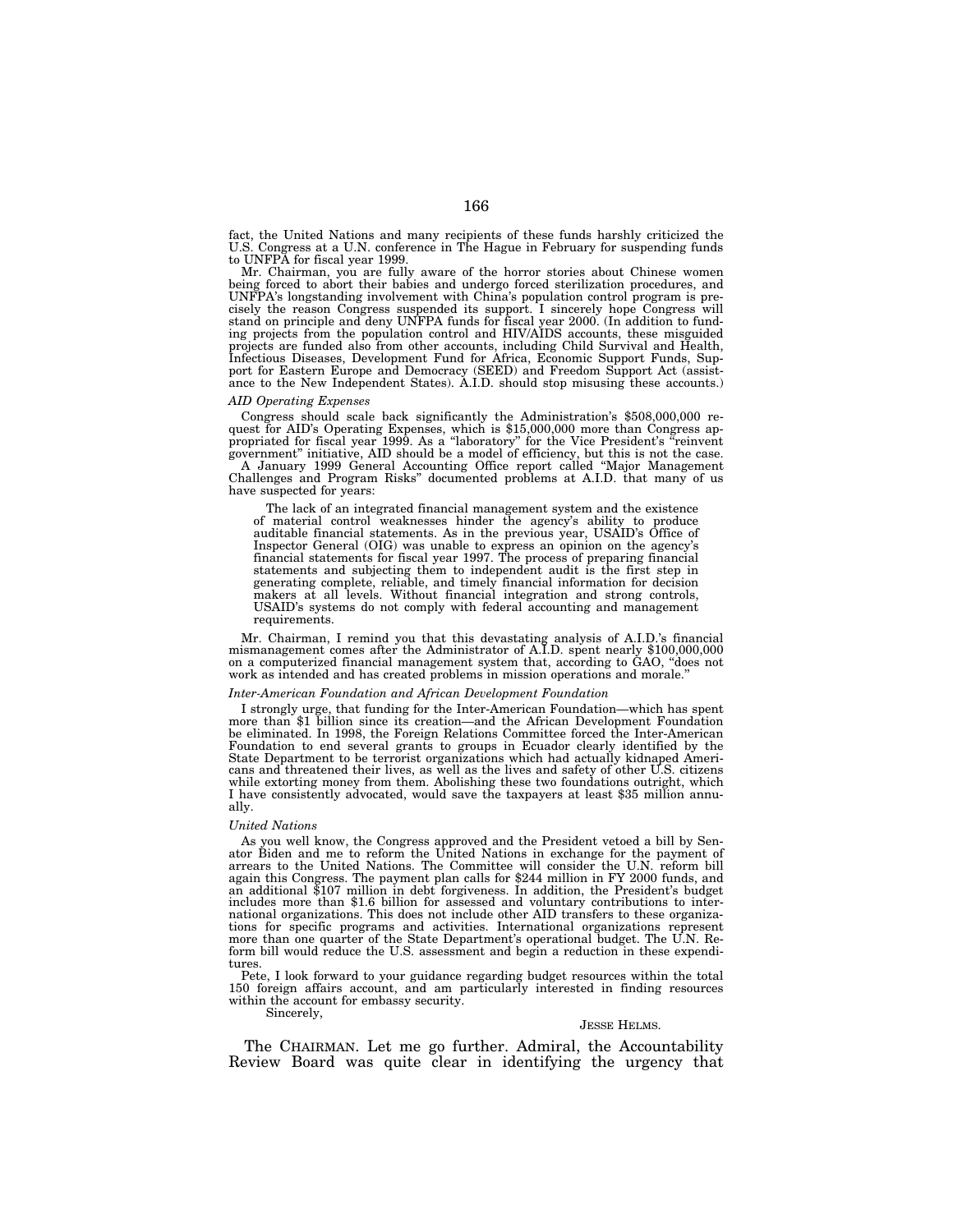should be placed on constructing secure embassies. Do you believe the President's budget request gives adequate priority to embassy security?

Admiral CROWE. No, sir, my Boards do not believe that. They think it is inadequate. They think we need a firm declaration by the U.S. Government that this failure, this vulnerability, should be eradicated and we should have a sustained program to correct it, supported by all the government.

The CHAIRMAN. Now, the Accountability Review Board made a recommendation, as I mentioned earlier, to provide I think it was 14 billion bucks over a period of 10 years to construct secure embassies. That is a significant level of funding. I have been watching the State Department budgets for a few years, and I am not sure the State Department has the capacity to handle that level of resources. But that is neither here nor there.

What structural changes, sir, would need to occur within the State Department in order to engage in a 10-year project of this magnitude?

Admiral CROWE. Well, I am not so sure I am competent to answer that well, Mr. Chairman. Clearly it would put a burden on them that they do not currently have. On the other hand, in my informal conversations with the State Department, and particularly the people in this business, they think the necessary changes could be made in a short period of probably around a year, 18 months, to gear up to handling this kind of program.

Now, when we submitted that figure we were aware, first of all, that that figure is an estimate made by some people who are not in this business, and that it would never be—we would never come to that figure exactly. But we feel that to really correct the problem

we have to be somewhere in that neighborhood.<br>We have to have two things. We have to have a sustained program, and what we plan for is, of the \$1.4 billion, we would have recommended \$1 billion each year would go into a discrete capital fund devoted strictly to the building, design, building, *et cetera*, of number. The rest of it, \$400 million each year, was to be for making improvements on current embassies, those embassies that will not be brought up to standard for a while and that cannot be replaced.

I would like to say one thing about that. I could not understand why we did not put more attention on vehicular bombing. We have had some experience with it. We have had three in Lebanon, we had Khobar Towers, *et cetera*, *et cetera*. I think in questioning people who have been in this affair for quite some time and their experience, that when they first came on the scene there was a conclusion reached that the only way to fight a bomb like that is standoff distance: No standoff distance, there is nothing you can do.

That is not true. We have found a lot of things you can do to make the current embassies better and safer. They will not necessarily deter attack, and they will not be invulnerable; but you can make the survival of the people that are in them—you can raise it quite a bit.

Again, just like building an embassy, it does cost money. But there are a number of improvements that can be made to current buildings. Not only will they make them safer, there is a good op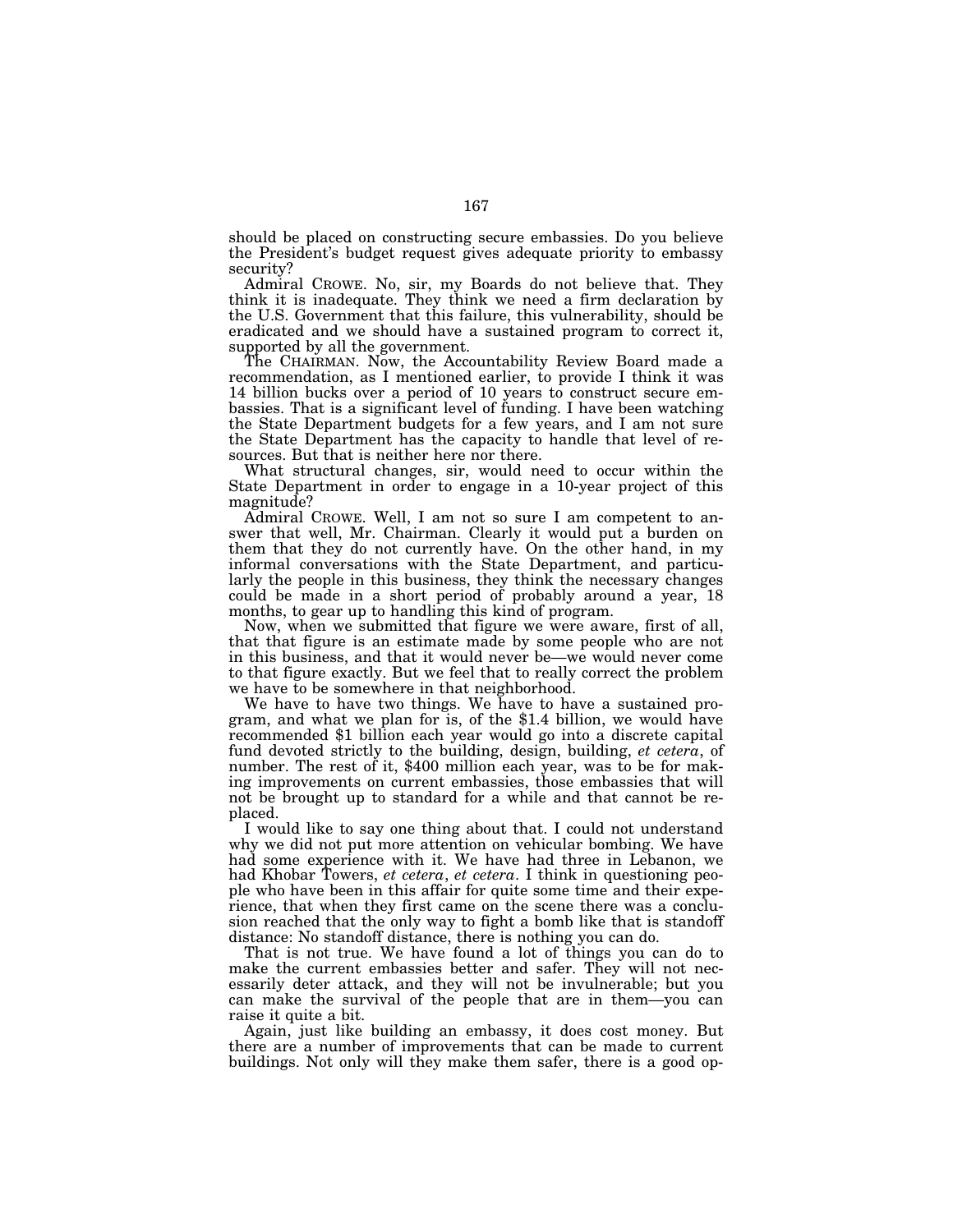portunity—rather, a good prospect that when terrorists are choosing targets they are deterred by these kinds of improvements. They want their bombs to work. They want to kill a lot of people. They want to wreak a lot of damage. When they cannot, they may not attack it.

The CHAIRMAN. Well, you have touched on this, but let me draw it a little tighter. The construction program which the Accountability Review Board recommends has been faulted by some for creating an environment that would make our embassies seem more like a fortress than anything else. Now, these critics obviously have not served overseas in vulnerable spots, but that is neither here nor there.

These critics think that our foreign service officers will be unnecessarily hindered by an overemphasis on security. I do not agree with this conclusion, but I want to hear what you think about it.

Admiral CROWE. Well, first of all, I am not sure where the statement emanates from, because anyone that has served overseas recently knows that we do not have any open embassies. I do not know where that expression exists today. We have some embassies that are very open to light, but they are not open to people. We have locked up our embassies the world around, and you can get in an embassy to do business by invitation and be accompanied and escorted and go through a rather extensive security procedure. That is the only way you can get in one.

Now, that is a tragedy. I remember visiting embassies two or three decades ago that were very inviting; and it was very pleasant, *et cetera*, *et cetera*. But today we have put security clamps on all our embassies. So right now it is not an open affair.

As far as hampering the people that work there and so forth, that is their business. They will get to where they have got to go no matter where your embassy is.

I do not concur that it is impossible to build an attractive embassy and also make it safer. I just do not think that is right. I must admit that the most difficult feature in the whole business is to find an area to build embassies so you do have sufficient standoff and so forth.

I would say one other thing in this regard. We are talking about killing Americans. We are talking about the American image and so forth and so forth. But look at it from the host country standpoint. They are very interested in their own citizens not being injured or killed; and they would like very much to have our embassies not be attacked, and they do not want our embassies to attract attacks. So I think it is in their interest, and they will tell you this if you go to one of these countries, that they are not as interested in symbology and our flag, *et cetera*, *et cetera*, as they are in our embassies being safe and their people around those embassies being safe.

The CHAIRMAN. Thank you, sir.

Senator Biden.

Senator BIDEN. Thank you, Mr. Chairman.

Admiral, as I read the recommendations that your Board and you put forward, I was struck by a couple things. Here we are sitting in a building in the United States of America, the capital of America, where we have a road that runs straight down the middle here,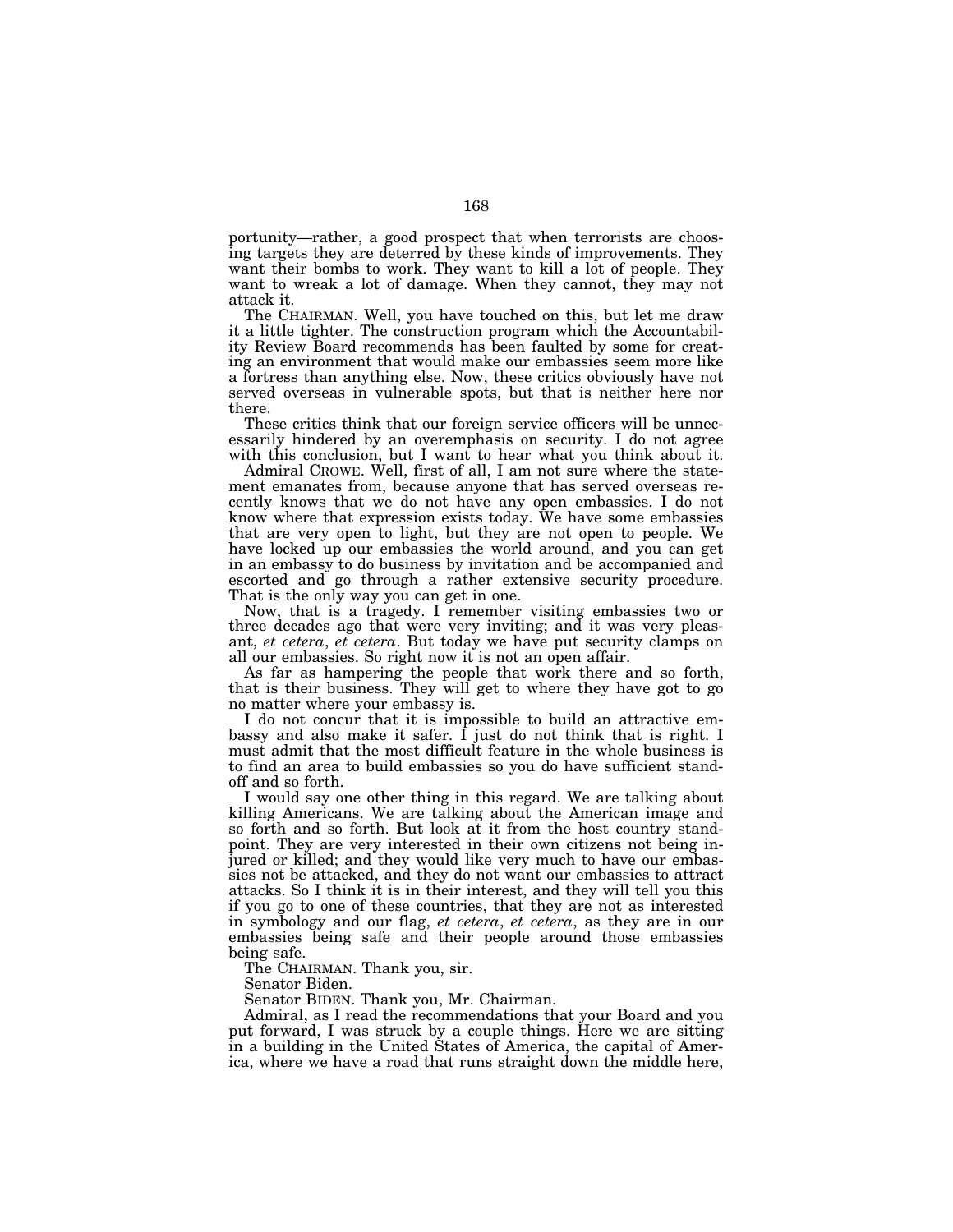that literally anybody could drive up in a panel truck and get out and run and both these buildings are gone, the one we are sitting in and the one I work in across the street.

Our offices kind of are across from one another, the distinguished chairman and myself. I am in the first floor of the other building, he is in the fourth floor here. And there is no security, I mean, for that.

But I find it fascinating that here we are in Washington, where there have been some attacks, and on the other side of the Russell Building I have what we call the terrorist entrance. There is one entrance where there is an obelisk with a copy, and another entrance that has a sign saying ''Do Not Enter.'' I call that the terrorist entrance. Obviously they will be deterred. They will see that and say, ''Do Not Enter,'' and they will not go in.

So I guess what I am trying to say here is that we get to this issue of host countries and host countries making judgments about how they are going to participate with us, to the extent that they are willing to participate with us and I guess other embassies, but primarily us, in helping with the security side of the agenda.

I am always a little bit struck as to whether that is kind of wishful thinking that that is going to happen, when right here in this city we have trouble making judgments about things that relate to openness versus—and also, forget openness, just ease and access. I mean, in the city—I do not live in Washington, but the debate about Pennsylvania Avenue and whether or not they should close Pennsylvania Avenue to through traffic in front of the White House is a gigantic issue.

Admiral CROWE. Maybe we should close Washington, Senator.

Senator BIDEN. Well, my constituency might vote for that, but I am not sure about the rest.

I realize I sound like I am not being very serious, but I am being deadly earnest when I say, in order for us—one of your recommendations here, which I agree with, is that the Department of State should expand its effort to build public support for increased resources for foreign affairs, to add emphasis on protecting, *et cetera*, all of which we should do.

I am wondering how realistic it is when we cannot even do that in this country. Now, granted—and I realize I am not asking a question, but there is a question at the end here. You have been both places. You are a military man, and you also have been an ambassador.

I recall when we had the bombing outside of the Republican cloakroom, and thank God we did not stay in as late as we were going to that night because, according to the security people here, they said there clearly would have been injuries and possibly deaths if we had been in as late as we were supposed to be in.

I remember we had a caucus—I think it was a joint caucus, although I am not certain of that—and security people came in and told us a number of the things we could do in order to make ourselves safer and our staff safer, one of which was the concern that someone from up in the gallery would throw something or bring in a gun or whatever. And they said, we could put these beautiful plexiglass, bulletproof glass, from the railing to the ceiling, that would be in an aesthetic sense pleasing, that you could not really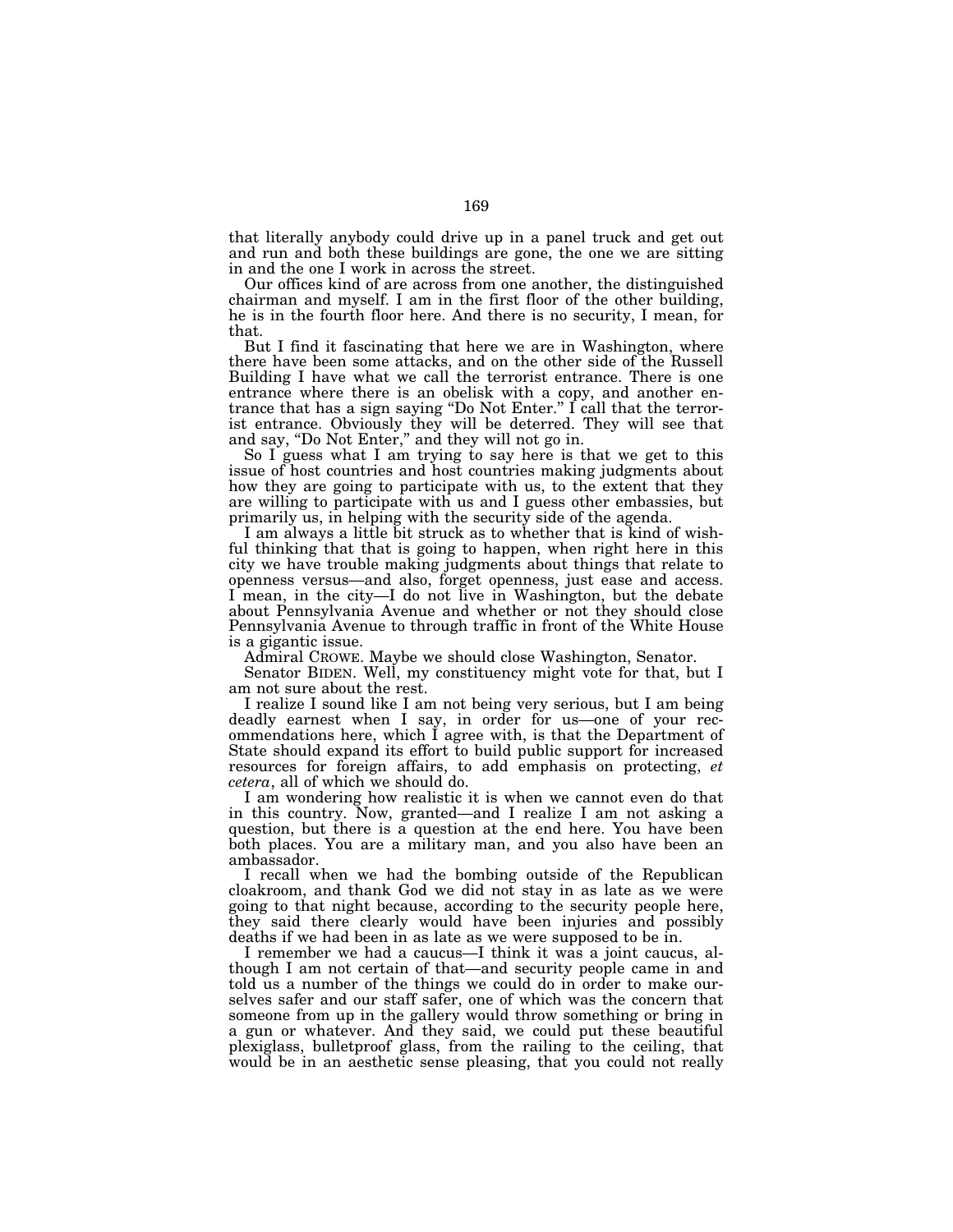tell from the floor that it was glass, although it would be clear it was.

I remember almost every Senator, I think in both parties, said: No, no, no, no, no, do not do that. We were told: Well, you are the guys and women that are going to be shot, or you are the ones somebody is going to drop a bomb on over the side, or you are the ones. And everybody said: No, we cannot do that symbolically, we cannot separate the people's chamber from the people.

I guess what I am trying to get at is this, that we have an awful lot to overcome here in terms of the notion about accessibility. Your point is, the embassy where you were the Ambassador, a beautiful, beautiful, beautiful embassy.

Admiral CROWE. With 192 windows.

Senator BIDEN. And it sat way back, though. I mean, not way back. It sat, what—does not that fence run—how far off the road is it?

Admiral CROWE. You are talking about my residence?

Senator BIDEN. Yes.

Admiral CROWE. Yes, I have standoff distance in the residence. There was a suggestion the other day that we build the embassy there.

Senator BIDEN. Yes.

Admiral CROWE. Not a bad suggestion.

Senator BIDEN. Not a bad suggestion once you are no longer the Ambassador.

Admiral CROWE. The embassy itself——

Senator BIDEN. There are an awful lot of people out there I am not sure see themselves in the Court of Saint James.

Admiral CROWE. The embassy, however, had three streets and three sides within 15, 20 feet.

Senator BIDEN. Well, here is the area I would like you to talk about. We are going to argue a lot about—and I happen to agree with your report. I happen to agree we should make the commitment. I happen to agree we should make it a priority. I happen to agree we are underfunding it. I happen to agree we should bite the bullet and move forward.

But I am not so sure that is going to happen. I hope it does. I do not want to jinx it. I hope it does. But in the event, whether or not it does, how much can we gain in terms of overall security and I know you cannot quantify it in percentages, but in a generic sense—how much can we gain through the other recommendations of, for example, providing all regional security officers comprehensive training, getting the marines—relying more on the military being a part of our presence there?

In other words, are there other resources we can reach out and allocate and/or expend in an area that do not relate to bricks and mortar, that could in any substantial way—I know we have to do bricks and mortar, but in addition to that? How important is it that we have better training for personnel? How important is it that we have literally, not figuratively, more marines on post? How important is it that we deal with those types of issues, coordination with host countries, sitting down with them with security plans saying, look, if you close this we could do this?

There does not seem to be much emphasis on those.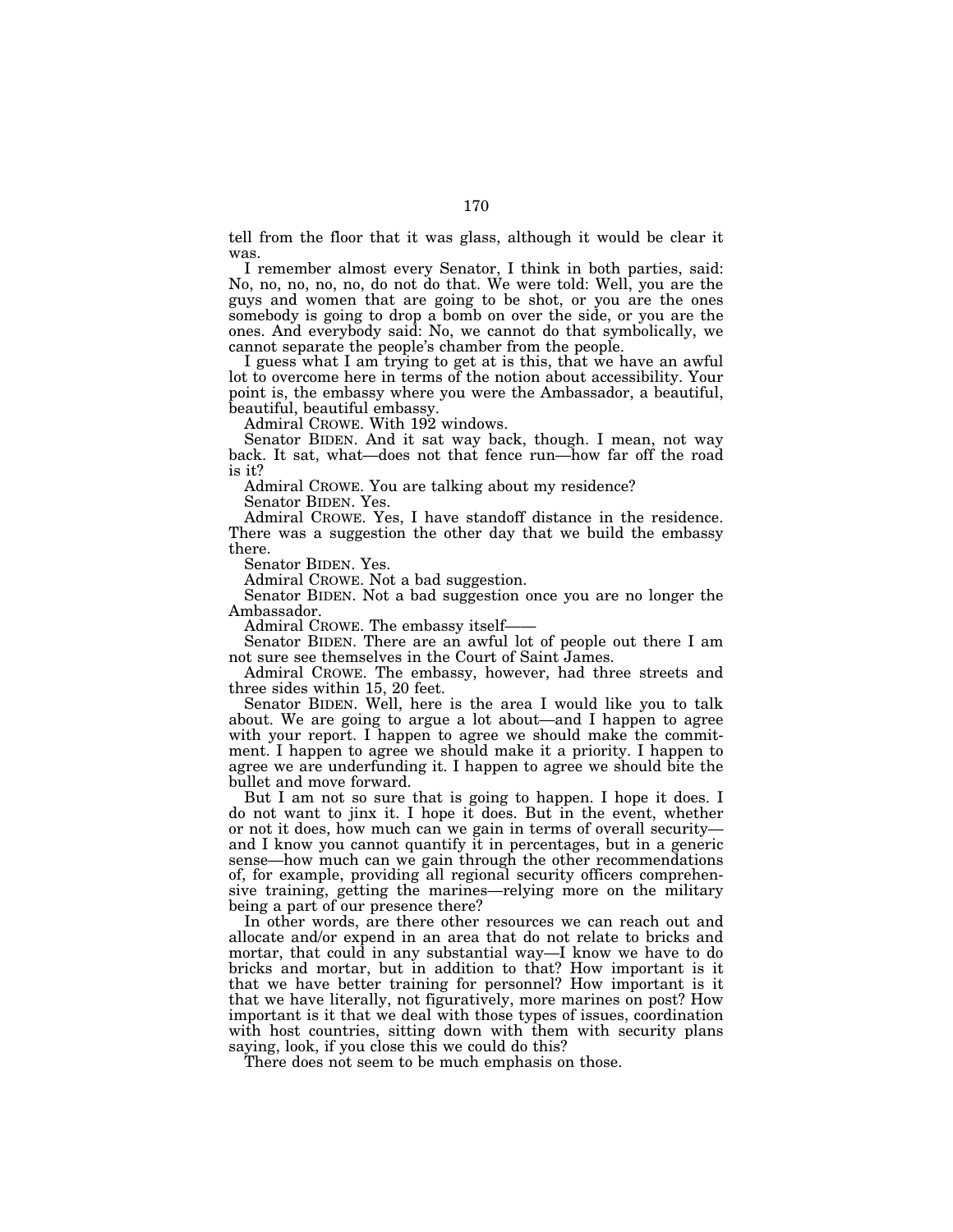Admiral CROWE. Well, actually our report devotes quite a bit of attention

Senator BIDEN. No, I do not mean by you. I mean right now there is not that much attention.

Admiral CROWE [continuing]. ——The simple answer to your question is quite a bit. There are lots of things we can do. But let me just expand on that a little bit. To begin with, I also make jokes about Washington, *et cetera*, *et cetera*; but let me tell you, these buildings, living in this city, this is nothing like where many of our embassies are.

Senator BIDEN. I understand that.

Admiral CROWE. The main thing you enjoy is you enjoy an effective police force, effective law enforcement, which some of these cities that our embassies are in—nothing. In fact, in Nairobi they have a tremendous crime problem. People were mugged in the front street right within ten feet of the embassy entrance, *et cetera*, *et cetera*. I would like to make one distinction, though. Please do not mis-

understand. We have always been afraid of in embassies assassinations, we have been afraid of suitcase bombs, we have been afraid of mortar attacks. I have visited the British Cabinet Room that was attacked by mortars by the IRA, *et cetera*. Foreign service officers have gone overseas for decades with that threat in mind. They do not have any hesitation, *et cetera*. But we are not talking about shots or mortars. We are talking

about bombs that do a great deal of damage here and in a sense are suicidal. People may be willing to go now, but if you are going to blow an embassy away like those things can do, you are going to have trouble finding people to do it.

But there are a lot of things that we can do, and I do not think they are things that people would object to. We have recommended some procedures, which incidentally are already being implemented by the State Department. We implemented some—we have recommendations on more security guards, on the training of the security guards, more coordination with the local embassy, and even offering to train local police forces if necessary.

The one structural thing you can do is we can put better windows in our embassies. Again, it is money, though. But it does not upset anything in terms of appearance or openness if you put laminated windows in instead of mylar. Everybody, unfortunately, in this attack—from what we can learn, the curious thing, in almost all attacks we have had, with maybe one or two exceptions, something has happened before the bomb was ignited—gunshots were fired, people were hollering, *et cetera*, *et cetera*—that gave warning, not a lot of warning, a minute, 2 minutes in Nairobi.

People heard gunshots, ran to the window, and everybody standing in front of a window was killed. Windows are by far the most dangerous thing in the entire operation.

You can change those windows. You can make them safer. You can make them higher. Incidentally, everybody that ran under or went under a table or desk survived, curiously enough. They may have been covered with rubble, had to dig them out, but they survived. That simple procedure change, which I think is being implemented, with a discrete alarm for bomb attacks so people do not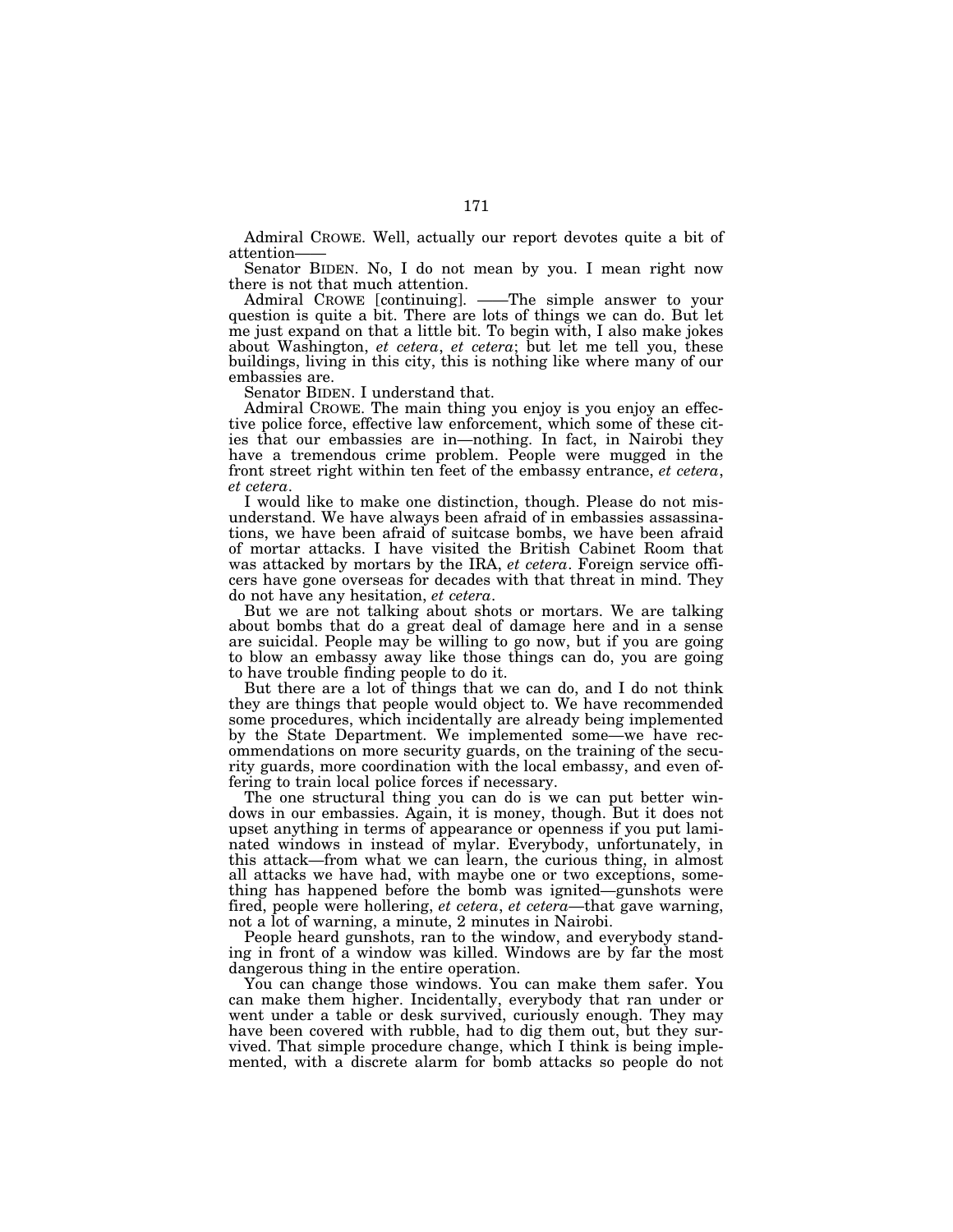evacuate—if you evacuate that may be exactly the wrong thing to do.

As a matter of fact, I will tell you a humorous story. The first evacuation drill we had when I was Ambassador in London, we had sort of tuned it up so it would go well and we cleared the building in 8 minutes. We were very proud of ourselves, but when we were through clearing the building there were 700 of us standing in the middle of Grosvenor Square. We decided that was not a very good idea, either. But it had not occurred to us there.

These drills have been around getting out of the building. You do not want to do that with a bomb. That is where you get killed, is if you are trying to run out. You have got to get under cover

There are things that can be done. That \$400 million a year we were recommending was for those kinds of improvements. We are well aware we are not going to be able to change the location of a lot of our embassies. Maybe it is not a good location, but the one thing we had in Britain, though, despite our bad location from this standpoint, was we had an excellent police force, we had excellent law enforcement protection, and also excellent police intelligence in London. That is comforting. It may not be enough, but it is comforting.

Senator BIDEN. Thank you very much, Admiral.

The CHAIRMAN. Senator Hagel.

Senator HAGEL. Mr. Chairman, thank you.

I wish to thank you, Admiral Crowe, again for a very distinguished piece of leadership.

Admiral CROWE. Thank you, Senator.

Senator HAGEL. You are one of America's premier public servants, and have been for many decades; and for that we are all indebted. Once again, you are taking on a very important assignment here, and the report that you have given us is a very important document.

First let us be politically accurate about this. What we are talking about here has no political constituency in this country, so it is not a good 5-, 10-second sound bite. It is not any of us can go back to our States and talk about with great pride that we are going to put more money in the construction budget for embassies. So this is a difficult issue politically.

All the more reason why we have to have some leadership. I think your report is right on target. The question now is does the Congress and the administration have the courage to act on it. That is, simply put, the issue.

Admiral CROWE. I could not have said it better, Senator.

Senator HAGEL. Well, thank you. That is why I agree with you so often, Admiral; although there are too damn many Admirals in this, you know, Inman and Crowe. If we had some good Army intelligence we might—[Laughter]

Admiral CROWE. You make Nebraska admirals, do you not, as I recall?

Senator HAGEL. We do, among other things. Thank you.

I was particularly pleased to see your reference in your statement about the front line responsibilities of our foreign service career professionals, likening it to our military professionals. We owe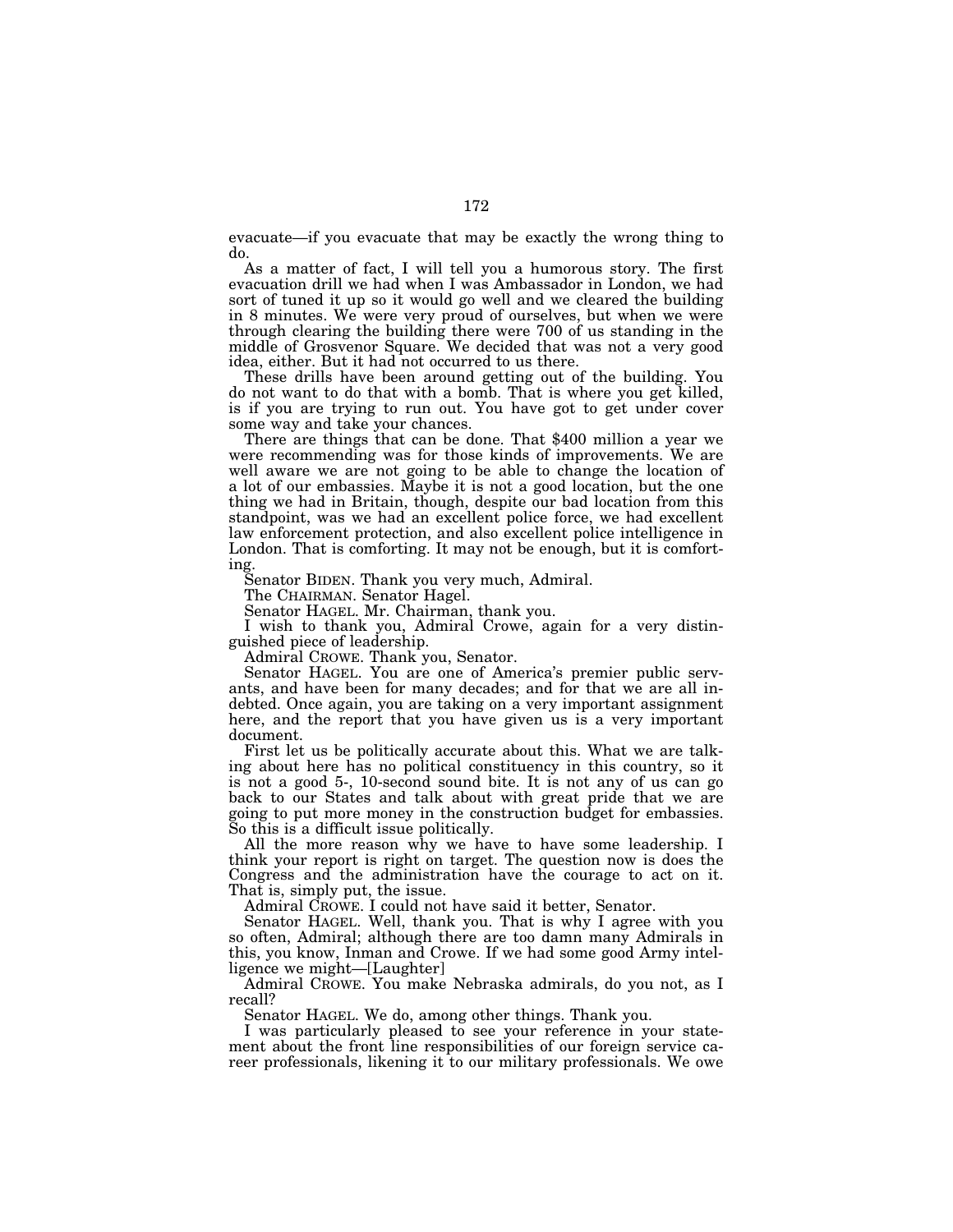that kind of security to our foreign service professionals just as we do our military professionals. We realize, as you have stated, there is no such thing as a risk-free society. No one is asking for that.

But I would like to ask a question regarding the President's budget. I noted, Admiral, in the February 19 *New York Times* story you spoke rather plainly, as you do, about this issue. I know, as you do, that the President has submitted an fiscal year 2000 budget for security construction requesting less than \$50 million for this purpose.

Now, that flies in the face of what you and your commission have recommended. If I might for a moment just quote one sentence from that *New York Times* interview, you said: ''I think there are going to be more attacks, and we are going to lose more lives.''

Now, with that and all that has been said today, and there will be more said, can you explain why the administration made such a small construction request?

Admiral CROWE. First of all, Senator, let me say something about your initial remarks. It is true the foreign service and the State Department does not have a constituency in this country. But they have a constituency. It is the President and the Congress. That is their constituency. Of course, that does not involve a lot of votes, *et cetera*, *et cetera*. I am not privy to the discussions and the coordination that went

on regarding this year's budget, but I am familiar with the process from my own experience, how it goes. The budget that is ultimately submitted by Departments, the State Department in this case, I can assure you is not what the State Department really wants for this thing. It is the result of a very push and pull bureaucratic process within the administration, including more than the State Department; and this is the amount of money, when all the factors were taken into account, that the administration thought they could this year dedicate to security. Then the State Department requests that.

It is not enough. Put simply, it is not enough; and we are really talking here about money and lives. We are switching off for budgetary reasons lives, and that disturbs me mightily.

Senator HAGEL. Admiral, have you met with the President on this?

Admiral CROWE. No, I have not.

Senator HAGEL. Has the President requested a meeting with you on this?

Admiral CROWE. No. I have met with the OMB and the NSC people.

Senator HAGEL. Well, as I said earlier, and you just said it, this is not going to be dealt with or fixed unless the President is actively engaged. This is going to take Presidential leadership to get this done.

Has Secretary Albright spent some time with you on this? Admiral CROWE. Yes, she has.

Senator HAGEL. I know she is serious about it-

Admiral CROWE. Very serious, yes.

Senator HAGEL.—because I have talked with her as well.

Well, I think some of us are going to have to suggest the President get personally engaged in this. This is all good rhetoric, politi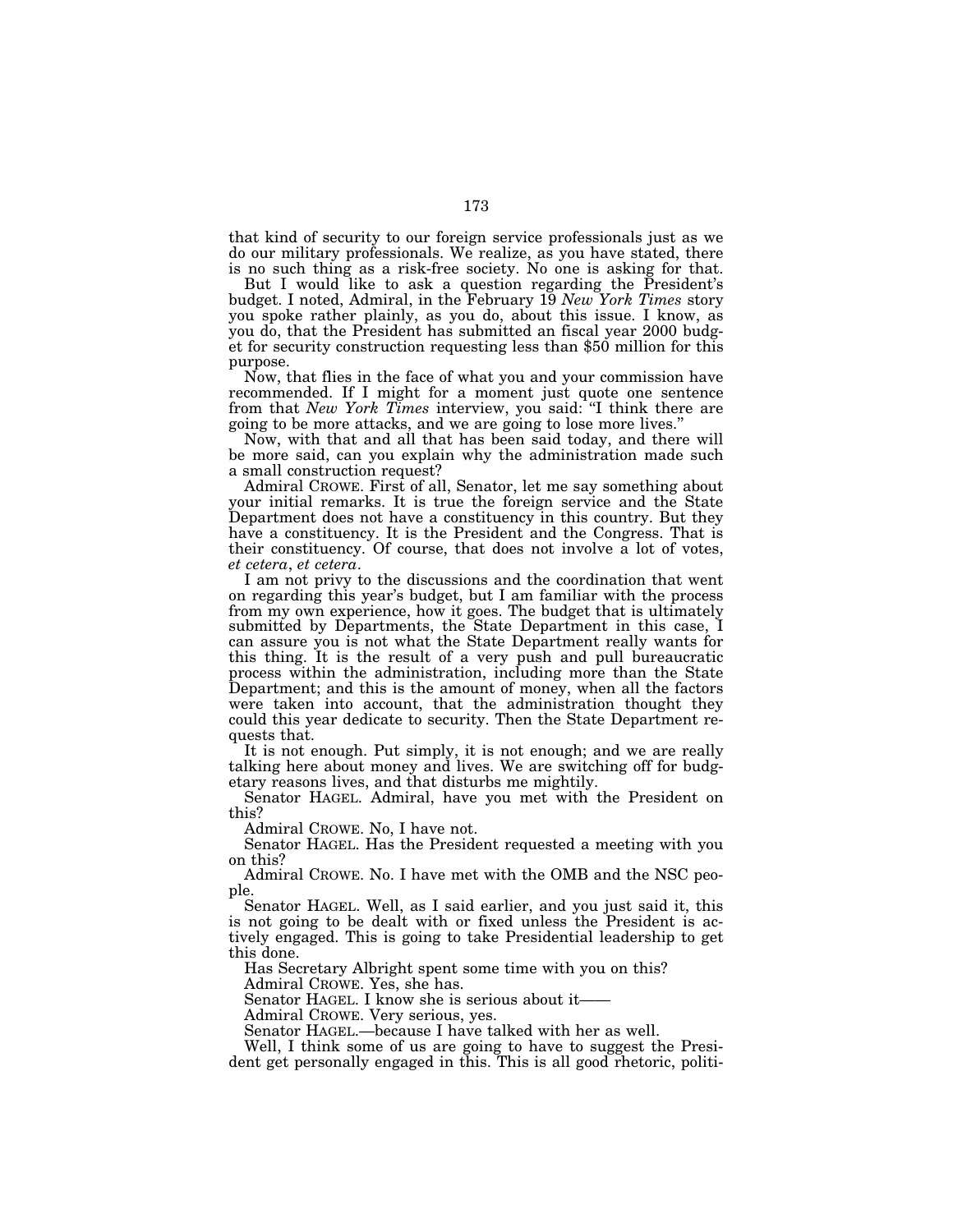cal talk, about how we must focus on protecting our foreign service professionals, but surely the administration's budget does not connect with the rhetoric. I think we are going to have some administration representatives up next, which I will have an opportunity to talk a little more plainly to them about this.

But I am very, very concerned about no leadership from the top on this, and this will not get fixed without that.

Let me move to another point.

Admiral CROWE. There are some efforts—I should tell you there are some efforts being made to draw this together and come up to some long-range conclusions and a program in the NSC. I have been informed of that and asked to occasionally contribute, but I have heard no more than that as of this point.

Senator HAGEL. Thank you.

I am going to quote you back from your statement here. On page 4 of your statement: ''Successful overseas terrorist attacks kill our people, diminish confidence in our power, and bring tragedy to our friends in host countries.'' Would you reflect for a moment, Admiral, on the long-term consequences of that statement as we deal in this new global community, real global community that we live in?

Admiral CROWE. I think, just as I say that our traditional landmarks have disappeared and we are facing a new situation, I think from the standpoint of host countries, from foreign constituencies, *et cetera*, it is a new situation for them, too. I know for a fact that in Kenya, for example, and Tanzania also, I am sure they had never considered the possibility that when we were attacked by a Moslem terrorist that they would lose people, *et cetera*, that they would be impacted so heavily.

But they have been, and they have reacted strongly to it. They do not like it. I do not blame them. They should not like it.

The host countries are going to have to change. I have seen programs, for example, on television on the very subject that Senator Biden asked about, the openness of the embassy, and local people testify, like in Jordan: Well, I would prefer to have an open embassy. Those countries that have been subject to this sort of thing, anybody that has been through this, does not agree with that at all. They want the embassy to be safe.

I repeat, a lot of people work in our embassies besides Americans. In my embassy in London we had about 700 foreign service nationals. If they were killed that would be a tremendous blow to London and to Great Britain.

They also are changing their attitudes, their approaches. They have to do that. I can assure you they are very interested, and it is a very high priority that our embassies be safe.

Senator HAGEL. Thank you.

The CHAIRMAN. Admiral, forgive me. I have been notified I have got to go to another meeting that I committed to go to. I am going to ask Senator Grams to come over and take the gavel. While he is getting here, Senator Sarbanes is recognized.

Senator SARBANES. Thank you very much, Mr. Chairman.

The CHAIRMAN. I will be back presently. I do not want to go to this other meeting, but it is one of those things you have got to do.

Senator SARBANES. Admiral Crowe, I want to echo my colleagues in welcoming you to the committee and expressing our very deep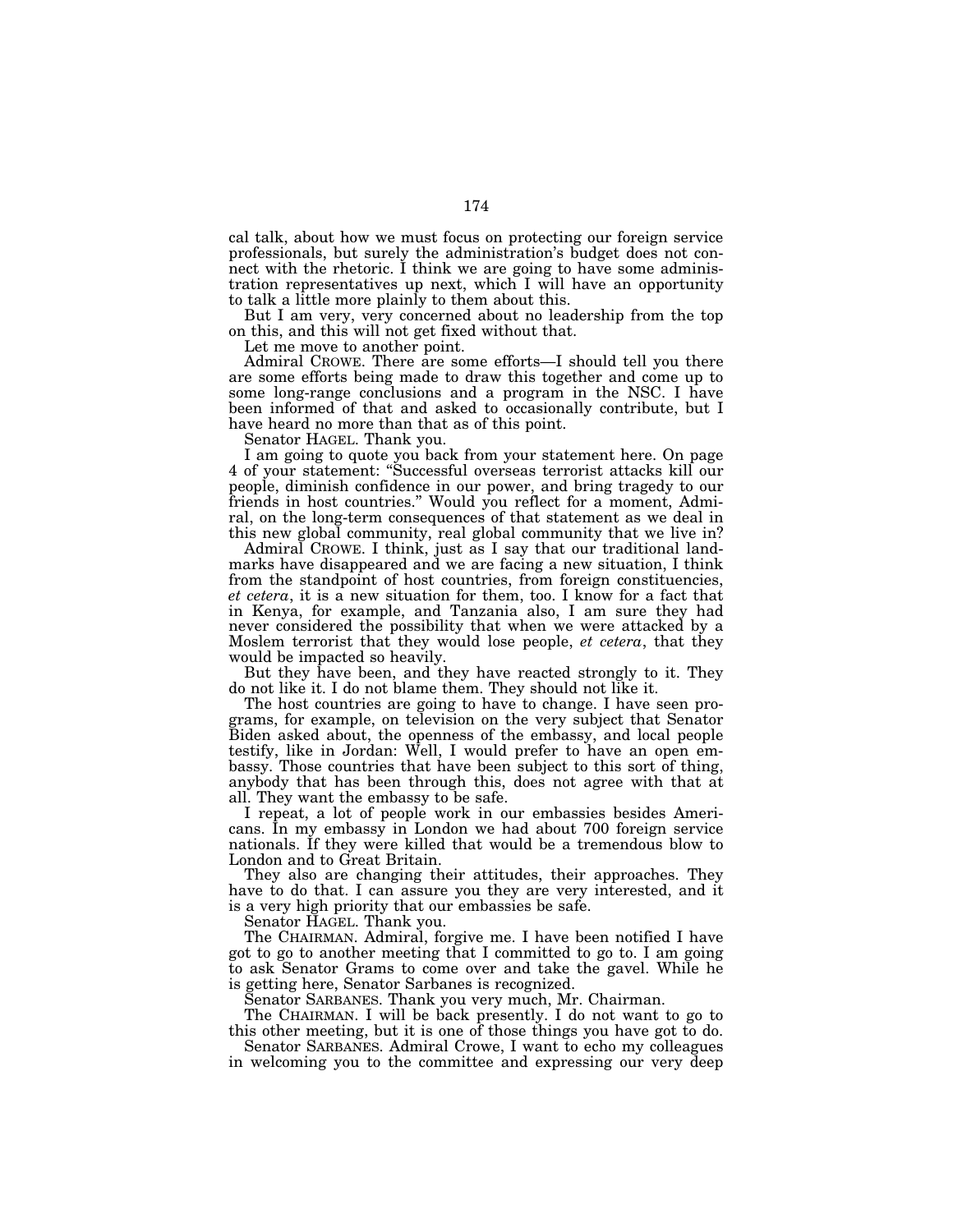appreciation for a very distinguished life of service to our Nation. You have been an exemplary public servant. A further reflection of that was your willingness to take on this responsibility as the Chairman of the Accountability Review Boards. We are very appreciative to you for taking on that task and for your report.

I too have conflicts this morning but came here, because I think this is an extremely important hearing. Every time soemthing of this nature occurs we hold hearings and get reports. We would be better off if we would just act on the reports and commit the resources. If people are worried about whether the resources will be used properly, then we ought to maintain a tight oversight. We ought not to delay. In my view we must commit the resources until we have a perfect plan to work on.

We know much of what needs to be done. We know this right now. As you pointed out, there is a backlog of thought-out measures that can be taken now, let alone the other things that need to be done.

Admiral CROWE. There is also a great deal of research being done, which is improving every day.

Senator SARBANES. Right. So I think we need to move ahead.

Now, you expressed disappointment in the administration's request. I take it that is on the level of resources that they requested?

Admiral CROWE. That is my—I assumed that was the question, yes, sir.

Senator SARBANES. There is one aspect of their request that has an interesting possibility. This is the idea to request an advance appropriation. This in effect would make commitments ahead of time for a number of years if the funding level is adequate. I understand that is a concern you have, and I share that concern.

One of the problems in this area is that we obviously have very short memories. We become very energized about this problem after something happens, as for instance, in Nairobi. You do a report come in and make recommendations. I would like to lock in a commitment over a number of years where the decision has been made by the Congress, to ensure an undertaking, so that memories do not start fading. You know, people have short memories. Other priorities and emergencies come up, and all of a sudden this lapses into the background.

I think to some extent that is what happened to the Inman recommendation.

Admiral CROWE. It is.

Senator SARBANES. I do not want to see it happen to your recommendation.

Would you be supportive of an effort in the Congress to try to lock in a commitment to an embassy security package on a full funding basis? I do not know how many years we can do, but we can make a commitment over a period of years. It may not be 10 years and \$1.4 billion as you propose.

Admiral CROWE. No, I understand.

Senator SARBANES. Whatever we can do to move in that direction, you would regard as positive?

Admiral CROWE. Absolutely, strongly support it.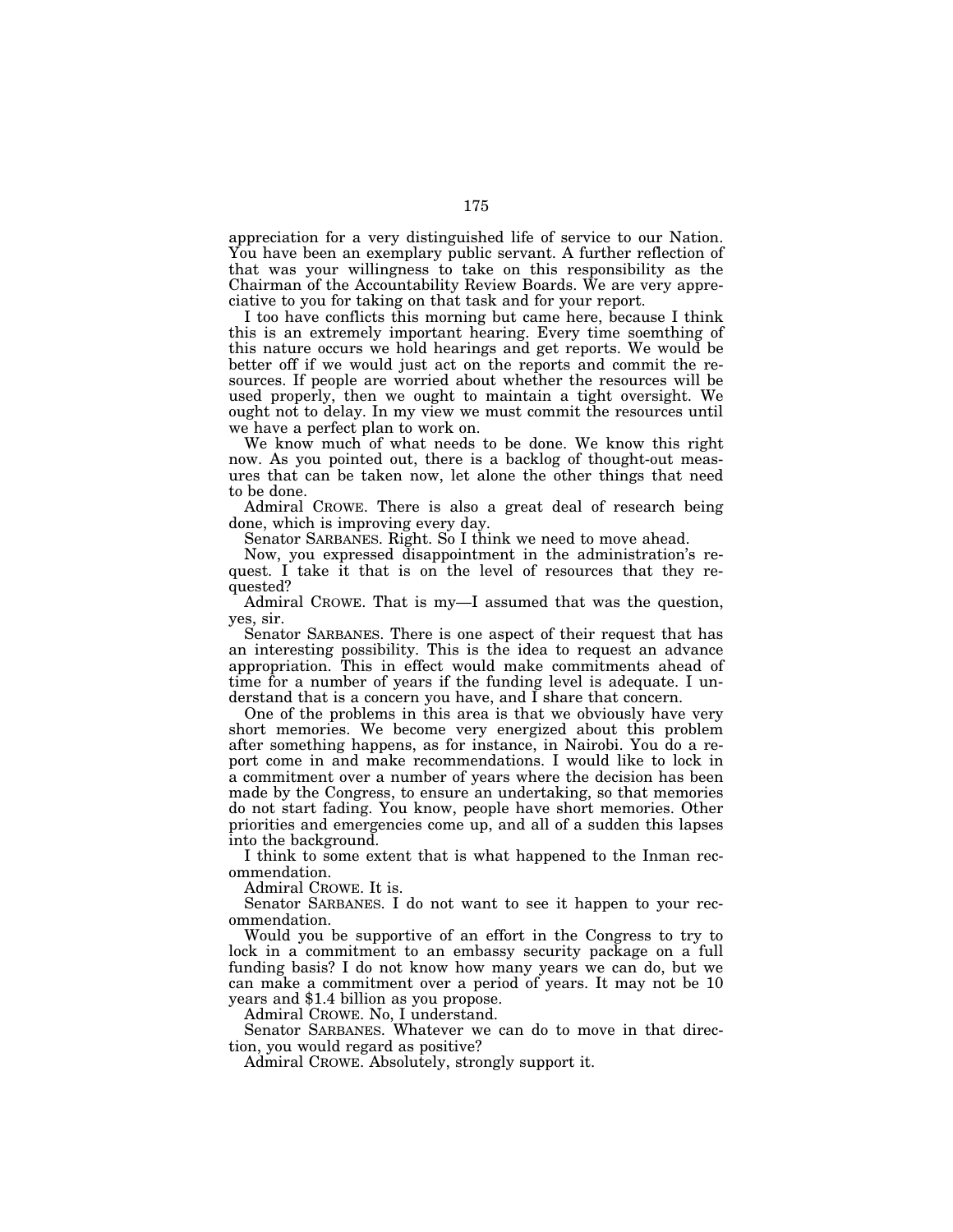Senator SARBANES. Well, I hope we will be able to do that here. I hope we do not get involved in saying we think we have got to do this, because it is a clear priority and then turn our attention to other matters. That is why we do not get this problem solved.

Our people are exposed. I think the point you make is very important regarding these foreign service nationals. In fact, in the two African bombings the overwhelming number of people that were killed were foreign service nationals.

Admiral CROWE. Absolutely.

Senator SARBANES. The one other point you made was about the collective failure of the U.S. Government over the past decade to provide adequate resources to reduce the vulnerability of U.S. diplomatic missions to terrorist attacks in most countries in the world. I agree strongly with that. I commend you for not trying to then apportion out blame amongst the various decision makers. There is plenty of blame to go around for everybody, including the Congress. I think we just ought to recognize that and move forward from there.

One of the things you said that really struck a responsive note was: ''We can make our embassies attractive and safe.'' I wish you would elaborate on that a little bit, because of the notion that in order to make an embassy safe it should have the appearance of being a fortress. If you give the appearance of being a fortress you give the impression of America under siege.

It seems to me that with modern technology and it is quite possible to still have embassies that look attractive but do not send the message that you have withdrawn because of the security threat. Although, at the same time, we should have in place very effective security measures for the safety of the people who work and visit the embassy.

Admiral CROWE. I would concur with that. I do not claim to be an architect. Just because of my involvement in this report, I have studied some of the past conflicts between architects that build embassies and the people that work in them, how functional they are, how functional they are not. I think that there is a strong belief in the architectural community that you cannot do that, you cannot make a fort that is attractive.

I cannot accept that. I am sure there are some hungry architects in this country that, if they had the opportunity that some of these people do to build embassies, they would build one that is both attractive and safe. It can be done. It has to be imaginative and you have to make some compromises that probably you would not like to do.

Just a simple thing like raising the height of windows. You can still have windows. You can still have windows that are fairly resistant. They can still let in light and air, *et cetera*, *et cetera*. It is just that if you have a full window it is going to kill more people than if you have a high window.

I got involved through my wife in the Vietnam Women's Memorial when that was being formed and so forth and so forth, and I sat on a board to choose the design. I had a lot of contact with artists and sculptors and so forth who were going to design this thing. They were very visionary and very interesting. They just did not have anything to do with the Vietnam War, that was all.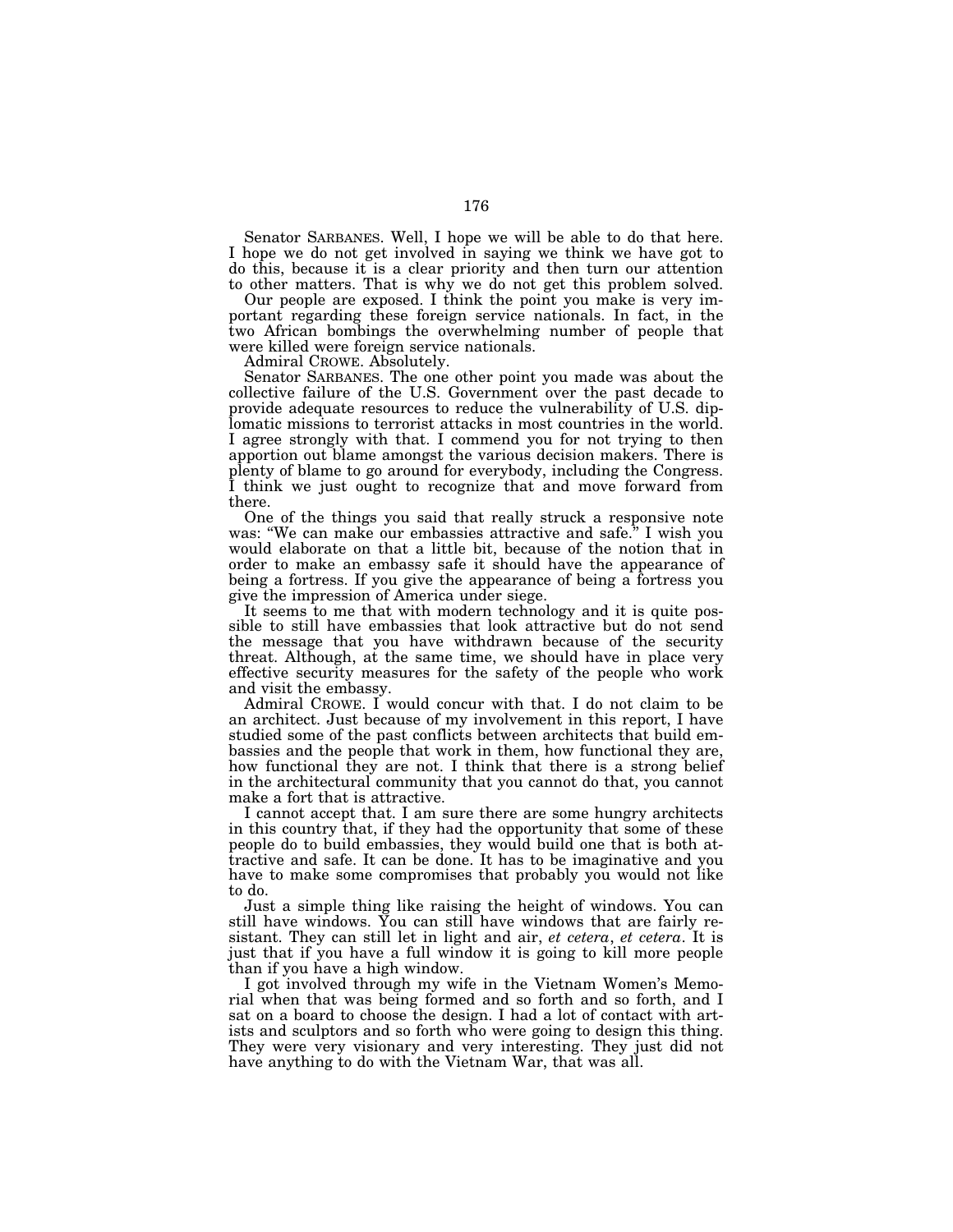That is sort of the problem here. The architects, once it gets going, they take a proprietary interest in the building, not working in it or serving in it or surviving: in the building as their monument and projecting their image of the United States to these foreign countries. That is fine, but we are beyond that now. We have got to do something to make these people safe. I think it can be done.

Senator SARBANES. Well, Mr. Chairman, I see my time is up. I again want to thank the Admiral very much for his contribution here. I am very hopeful we will be able to act upon it in a very forthright fashion. I am extremely supportive. I think we have got to address this problem.

It is unfair to the men and women who serve us abroad, often under very dangerous circumstances, not to do what we reasonably can to give them increased protection. That is not only our own people. It is also the foreign nationals who undertake to work for the United States in the respective countries.

It is obvious there is a great deal we can do to significantly heighten the level of safety. I think it would be a terrific accomplishment of this committee, which has had a distinguished history, if we could pick up on the report of the Admiral and his colleagues and really carry it through to fruition. I hope we will be able to do that. Thank you very much.

Senator Grams [presiding]: Thank you very much, Senator Sarbanes.

Well, first let me say welcome to the Admiral, and I want to echo all that has been said by other members of this committee, that we owe a great deal of thanks for the job that you have performed as Chairman of the Accountability Review Boards on the Embassy Bombings in Nairobi and Dar Es Salaam. Admiral Crowe should be commended for once again answering the call of his country, as he did in the Navy as Chairman of the Joint Chiefs of Staff and also as Ambassador to the United Kingdom.

Admiral CROWE. Thank you.

Senator GRAMS. In reviewing the conclusions of your panel, Admiral, I was disturbed to find that they are strikingly similar to those stated by the Inman Commission, which issued an extensive embassy security report, as you have mentioned, 14 years ago. Clearly, the United States has devoted inadequate resources since that time and placed too low a priority on these security concerns.

I regret to say that the administration's response to your report, Admiral, is completely inadequate. The administration has asked the Congress to provide for an advanced appropriation of \$3 billion with no strings attached. That funding does not start until next year, not this fiscal year. It starts in the year 2001, and the bulk of the money is proposed in the out years.

I think that is playing budget games at the expense of security concerns, and we are not going to let that happen. Under the administration's plan we are doomed to repeat some of the same mistakes that were made in the 1980's following the Inman recommendations. The funding structure makes it impossible under these plans to achieve efficiencies in embassy construction. There is just not enough funding in the next 3 years to permit a sole con-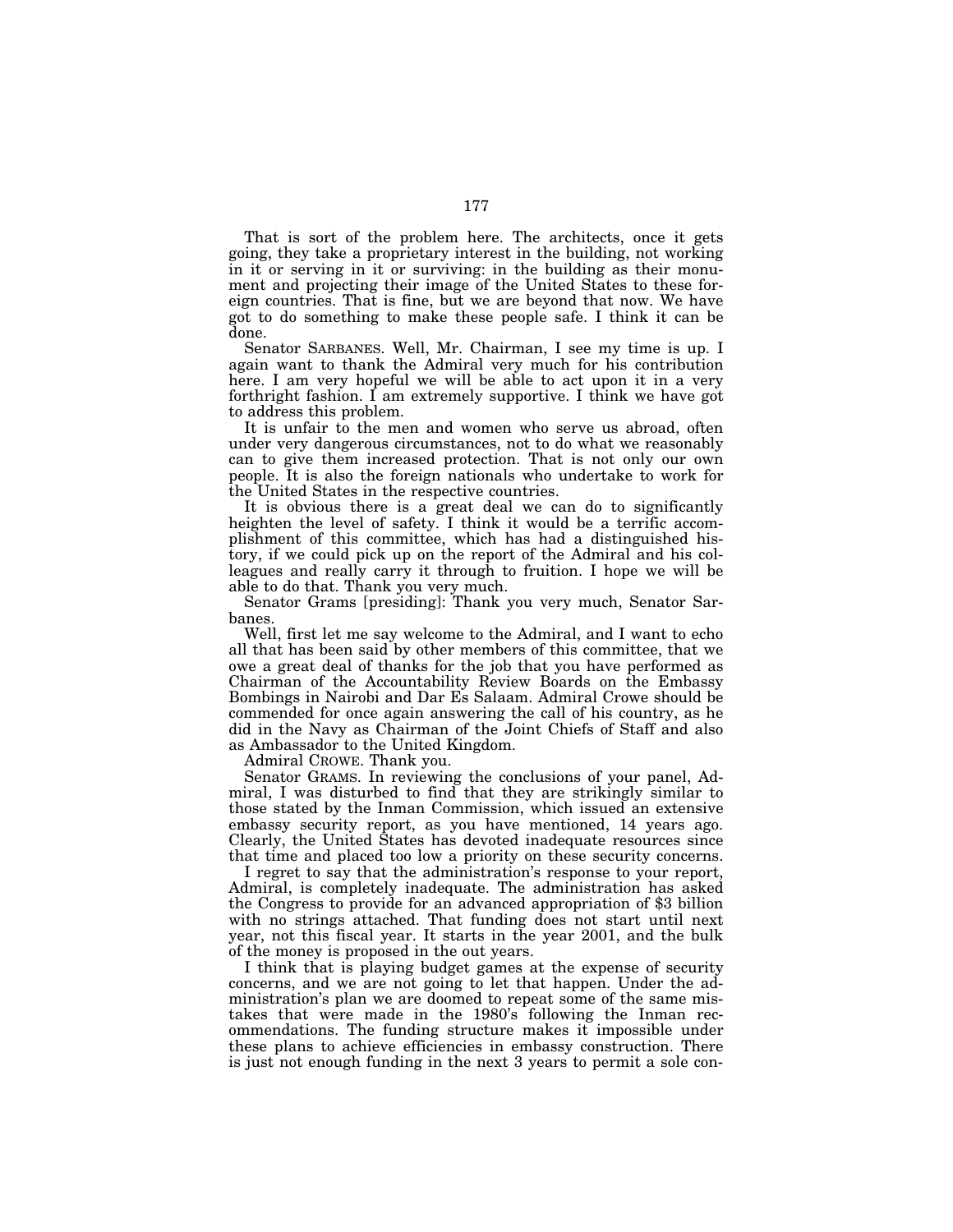tract to design and build an embassy or a sole contract to build multiple embassies in a region.

Furthermore, given the backloading of the funding, it could be a decade before secure embassies are up and running. So clearly, again as we have heard here this morning, that is not acceptable to members of this committee.

As chairman of the subcommittee with oversight responsibilities for embassy security issues, I plan on introducing a 5-year authorization bill, I think much like what you have maybe mentioned here this morning, Admiral, that makes sure that the money is set aside for embassy construction and security and it is not used for any other purposes.

Also, the Secretary of State is going to have to certify that there is compliance with specific security standards, because again 14 years from now I do not think we want to be back and finger-pointing at anything, and I do not want this Congress to revisit this matter and find that funds were diverted, that U.S. personnel were put at risk.

Working abroad is never going to be risk-free, but we can take a number of measures to make sure that safety is increased for our U.S. Government workers overseas. I am going to work closely with Chairman Helms and other members of this committee to ensure that a comprehensive embassy construction plan is developed and that it is implemented.

Now, Admiral, a couple of questions. I would like to raise one important security issue that I raised with the Secretary of State just several weeks ago when she was before this committee. That was the issue of co-locating U.S. Government entities within chancery compounds. Now, as you know, after the August terrorist bombings AID, the headquarters for AID, decided not to move their missions in Kenya and Tanzania into the more secure embassy compounds that are going to be built. This was in opposition to State Department guidelines. But after hearing from us and listening to U.S. officials in Kenya and Tanzania, I think AID has reversed itself.

So the question: First, do you believe that when the issue of colocation comes up that no exceptions to the above-mentioned guidelines should be made, and that again with a caveat, and that is unless it can be demonstrated that it is in the U.S. interests to leave our people at a higher risk situation? So do you think if that decision is made on co-location there should be no exceptions?

Admiral CROWE. I do not know of any that I would agree to. Our study was not charged to study some of the other agencies, but I think they should go through the similar process that we have asked the State Department to: first of all, to reconsider how many people they have overseas; and second, how many agencies they have overseas and to weigh the risk in all of this.

We had very spirited discussions over the co-location argument that you just mentioned, whether it is best or not. But I think from a security standpoint there is very little argument that they should be co-located together. I know that people—there are a lot of things people are not going to like about this. They are just going to have to change their way of life. But as I said, the old landmarks are gone and we have got to think about it in a new way.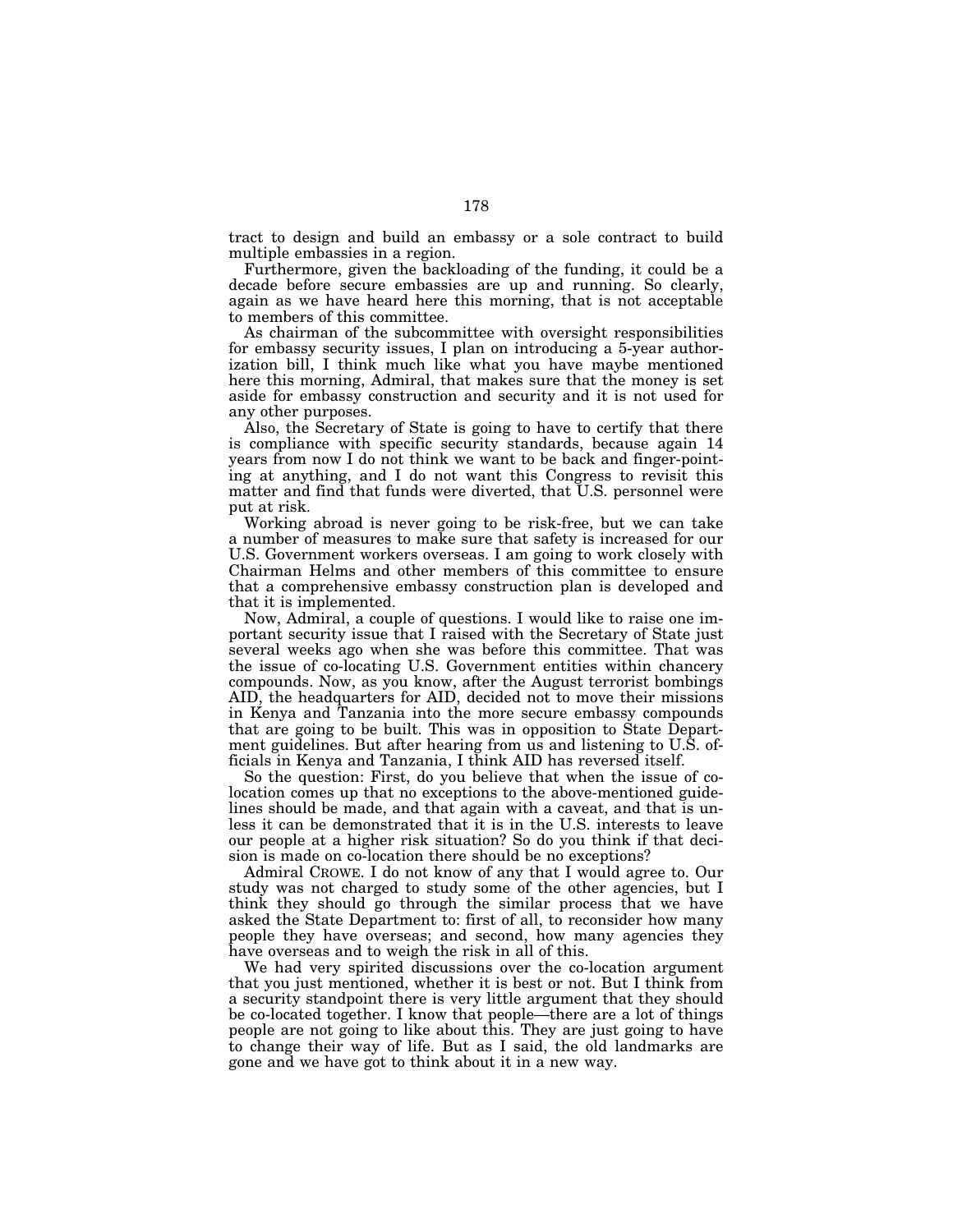If you are thinking particularly in economical terms of defending a certain area and certain interests, it is better off having them all together. In London I had 26 Federal agencies in my embassy. We shared the misery with everybody.

Senator GRAMS. What about regionalism for embassies?

Admiral CROWE. Well, we came down strongly that that should be looked at, and I still believe that it should. The State Department is now forming a—I am sorry, I do not have the full name of it, the official name—a board to look at the possibilities of reducing numbers, *et cetera*, *et cetera*. I will sit on that board. I have agreed to do that.

Senator GRAMS. Would it make sense, Admiral, to modify the current procedures so that the Secretary of State must sign off on diplomatic security decisions, and that is to grant waivers of the above-mentioned guidelines that I said about co-agency relocations?

Admiral CROWE. Of course, waivers are the way they do it now. You use waivers to—you have these rather idealistic guidelines and it is clear that many embassies do not meet them, so the device for getting around that is a waiver.

We suggested—and I have talked to the Secretary of State about it and I think she is going to do it—that her leadership and the sensitivity at her level and the attention that she pays to it will be instrumental in trying to make the whole foreign service sit up and take this into account. So I would not object to your proposal at all.

Senator GRAMS. So you would agree, then, it would be a thing to consider to bring it up to the higher level than where it is done currently, give it that type of attention?

Admiral CROWE. Yes.

I see that the panel I referred to is going to be called the Overseas Presence Panel.

Senator GRAMS. Admiral, you have recommended sustained funding for embassy security at levels of \$1.4 billion each year for the next 10 years. The administration's request for advanced appropriations includes zero dollars for the year 2000. It starts at \$300 million in fiscal year 2001 and increases incrementally to \$900 million in fiscal year 2005.

Now, you said earlier in testimony that you believe this was not adequate. But from a security standpoint, do you believe that funding should start in fiscal year 2000 instead of 2001, the sooner the better?

Admiral CROWE. I think the sooner the better. Now, I should qualify the whole business with that these should be looked at very carefully by people that do this as to what they can absorb or not. I made some inquiries in the State Department about absorbability and they—our suggestion for the first year, they could not handle that much money. I think the estimate was that they could absorb comfortably about \$650 million.

But for the out years, from 2 to 10, they thought they could handle that very comfortably. I think the sooner the better. I mean, we are at risk right now at this moment.

Senator GRAMS. Thank you, Admiral. Senator Feingold.

Senator FEINGOLD. Thank you, Mr. Chairman.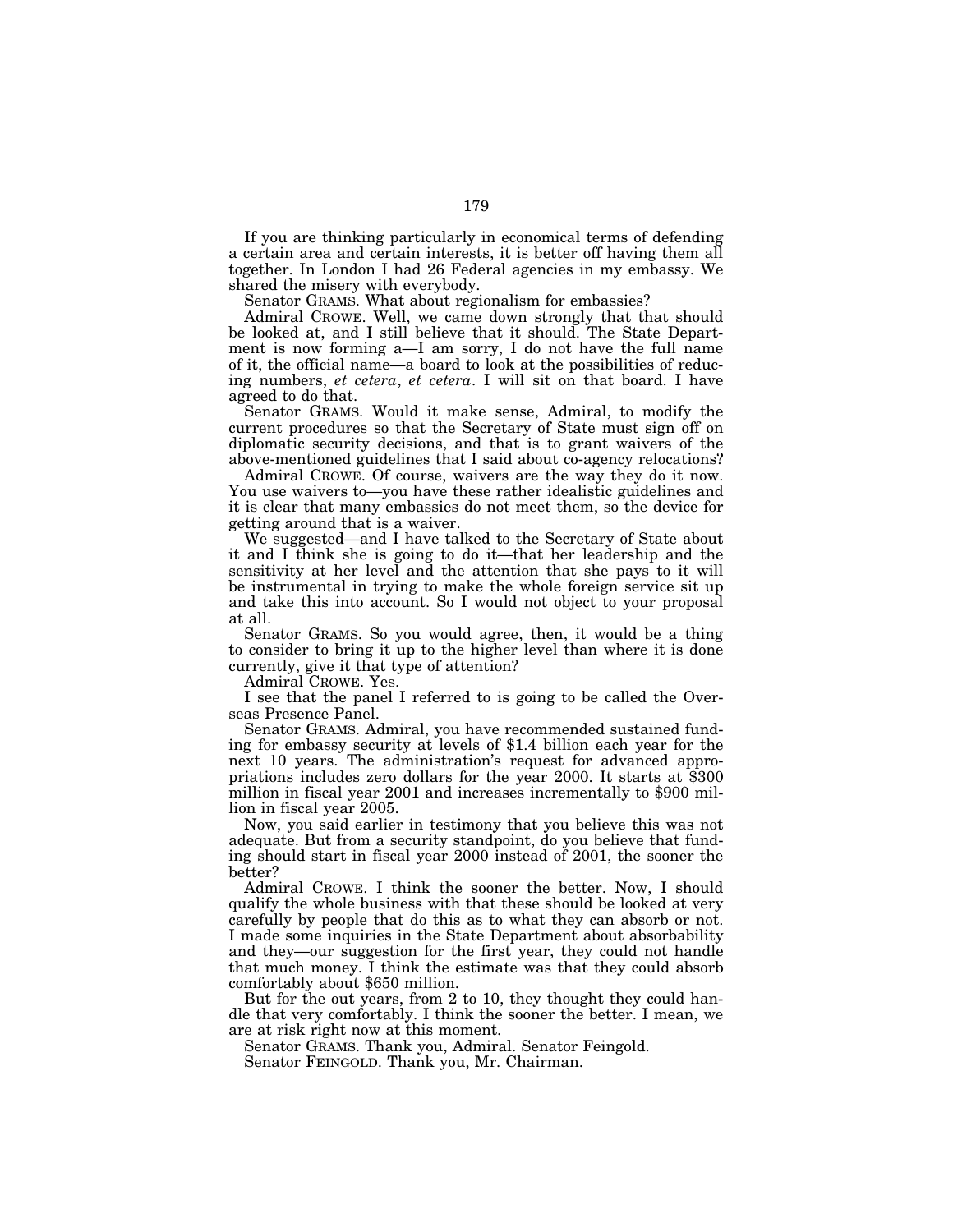We were all deeply shocked by the embassy bombings last August and moved by the courage and determination of the members of the embassy staff as they assisted both their colleagues and the many Kenyans and Tanzanians injured in the tragedy.

I thank you for having investigated these twin tragedies, for your candor and your devotion on this. I appreciate the interest of all the Senators on this panel, especially Senator Sarbanes' comment that we somehow have to stay focused on this so that we do not just get to it again the next time there is a bombing.

Secretary Albright has said, Admiral, that no overseas embassy can now be considered a low threat post. If this is the case, what criteria do you think the administration should use to determine how security upgrades are prioritized?

Admiral CROWE. A very tough question, Senator. We spent quite a bit of attention to it. The previous system was that they have a board that reviews constantly and recurringly the whole picture and rates embassies as critical, high, medium, and low. This was done primarily to give them a device for prioritizing moneys and how they would spend it. It makes a lot of sense from that standpoint.

What we discovered, however, was that the threat system took on a life of its own. For example, we talked to people in Tanzania who said, one of them said he had been in Lebanon and he wanted to go with his family to a low-threat post so he would have a couple of years of relaxation, and Tanzania was a low-threat post, so that is why he went there. We talked to security officers that said: Well, I did everything that was necessary and expected for a mediumthreat post or a low-threat post.

We criticized that system and the State Department had already, of course, come to similar conclusions on their own, and Dave Carpenter will be testifying I think this morning. He can tell you about some of the current—that the system is being revised completely, primarily, as I understand it, to take into account more things than they did originally.

Transnational terrorism—it used to be customary to concentrate on local events and so forth. Now we are talking about—well, in this particular instance Mr. bin Laden lives in Afghanistan, commits an act in Kenya, for example. That is transnational terrorism in spades.

Whatever system you come to, it is still necessary to have a way of prioritizing your expenditures because you cannot do everything simultaneously. I do not have a good answer for you, to be frank about it.

Senator FEINGOLD. Actually, thank you, Admiral. I think it was a helpful answer.

I am the ranking member of the Africa Subcommittee. I remember being so surprised that these were the two locations that were hit. It just did not seem to add up. That is one of the things we have to deal with.

In that regard, I just want to follow on Senator Grams' question about the idea of these regional embassies. I am concerned that this could be employed or maybe overemployed with regard to Africa in particular. Do you believe the United States can efficiently and effectively handle the range of bilateral issues in defense na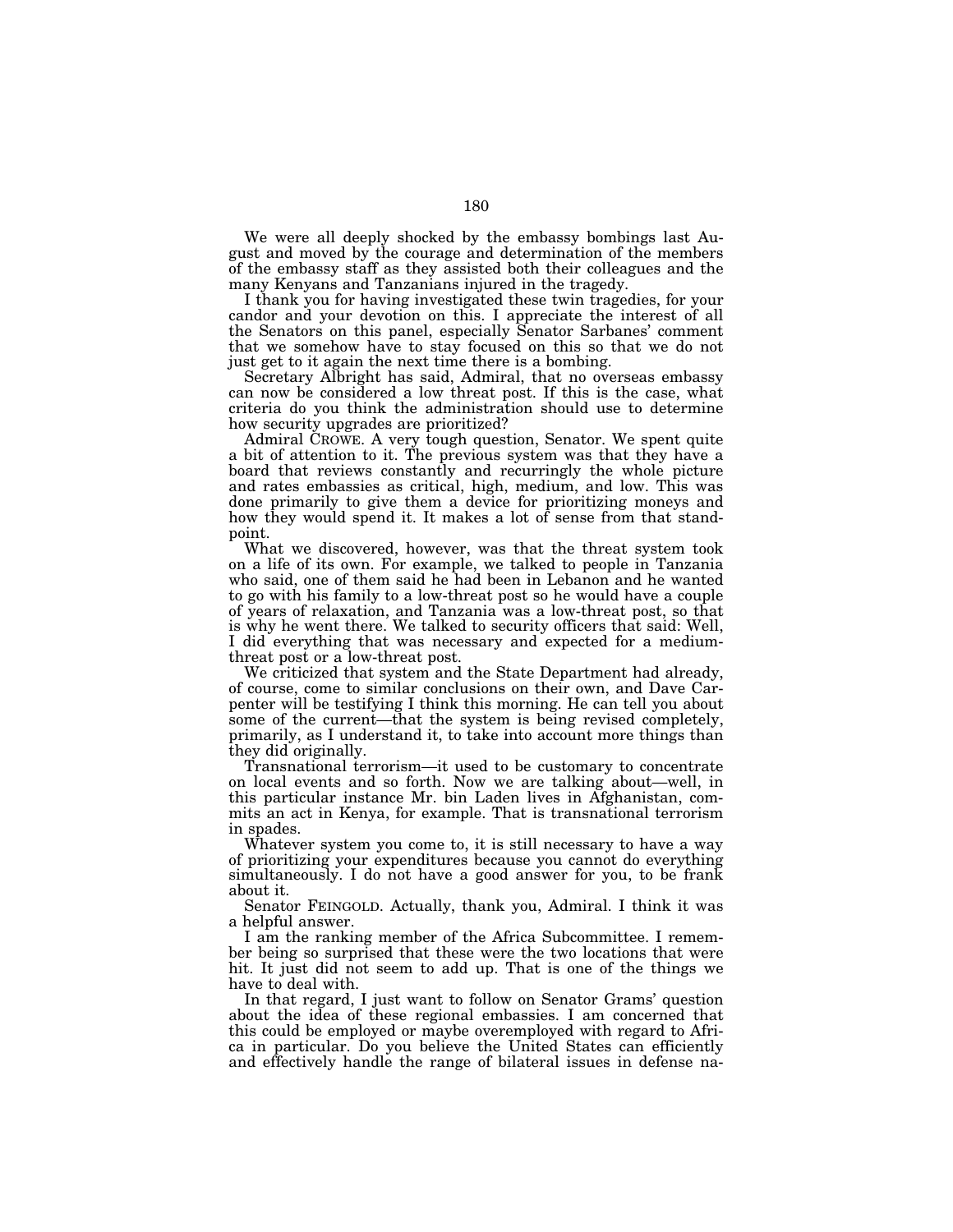tions and meet the needs of not only U.S. citizens but U.S. businesses in countries if we do not have a dedicated full post in each country?

Admiral CROWE. What we recommended, of course, was not necessarily to do it, but to look at the question very carefully.

Senator FEINGOLD. Yes. I just want your thoughts on it.

Admiral CROWE. It is not unprecedented. We have a similar situation in the Caribbean, as I understand. I know that the feelings in the State Department and among career people run very highly opposed to this system.

When I was in London, the British use it quite frequently, and I think in Africa as well as some other places they have a single embassy and people are accredited to a number of countries and go<br>out and visit frequently, et cetera, et cetera.

You give up—I will be the first to admit, when you do this you give up something. On the other hand, if you are buying safety, if you are saving lives in the bargain, it is certainly worth considering and thinking about. I tell my foreign service friends that it is a new era. They have got to think about these other things. They cannot just discard them out of hand. You gain something, you lose something. Now, is it worth it, is the bargain worth it?

Senator FEINGOLD. Fair answer.

Let me followup again on the question in Africa. It happens that this attack was in Kenya and Tanzania, but I have had the experience of being at the American embassy in Angola. I want to make sure that as we look at Africa we do not just respond to the fact that these incidents occurred in these two countries.

Admiral CROWE. No.

Senator FEINGOLD. I am wondering if there is any comment you would make about the particular challenges that U.S. diplomats face in Africa?

Admiral CROWE. Well, you are above my pay grade there, Senator. I do not know that I am competent to do that. I have been in an awful lot of embassies, but not many in Africa. I have been to Nairobi before my return visit, but I do not know much about the African ones.

Senator FEINGOLD. Fair enough. Let me just comment that this is going to be quite a challenge, given all the flashpoints in Africa at this point and your excellent comments about how you cannot just assess a threat anywhere any more with regard to simply the situation in that country. I think that is obviously going to be true with regard to all the difficulties in Africa at this point.

So I thank you again, Admiral, and I thank the chair.

Senator GRAMS. Thank you very much.

Admiral, thank you.

Senator Biden, did you have any further questions?

Senator BIDEN. Thank you very much, Admiral.

Senator GRAMS. Admiral, thank you. I do have a couple of questions that I would like to submit to you in writing, if possible, and we will leave the record open in case any other members would also like to submit a question to you in writing. I appreciate your time this morning.

Admiral CROWE. Thanks very much, Mr. Chairman.

Senator GRAMS. Thank you very much, Admiral.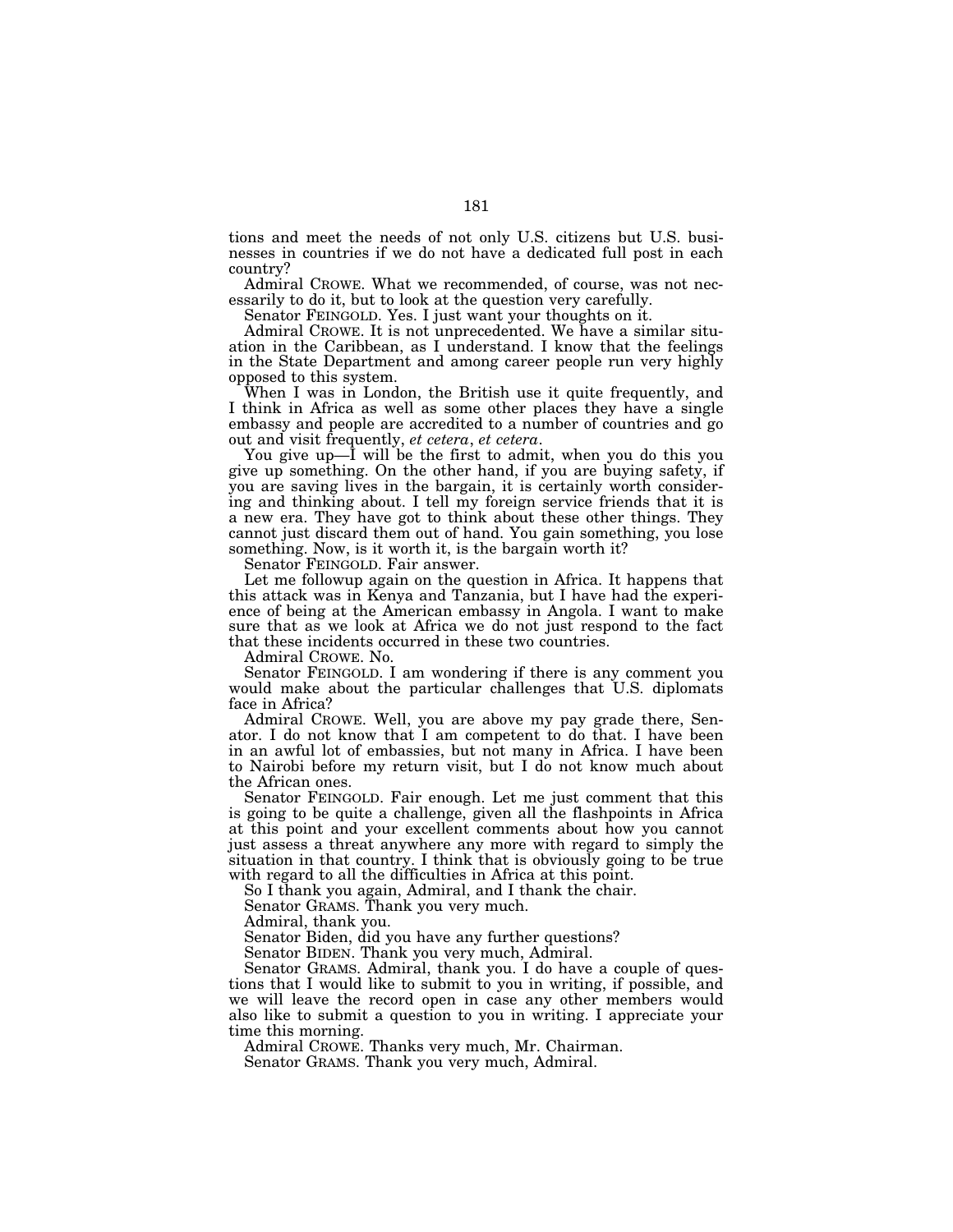Admiral CROWE. It is a pleasure to be here, and I am very sincere about everything we said today.

Senator GRAMS. Thank you very much.

I would like to call now our next panel: the Honorable David G. Carpenter, Assistant Secretary of State for Diplomatic Security; and also the Honorable Patrick F. Kennedy, Assistant Secretary of State for Administration.

Welcome, gentlemen, and we would like to hear any opening statements if you have those. Mr. Carpenter.

# **STATEMENT OF HON. DAVID G. CARPENTER, ASSISTANT SECRETARY OF STATE FOR DIPLOMATIC SECURITY**

*[Assistant Secretary Carpenter was accompanied by Hon. Patrick F. Kennedy, Assistant Secretary of State for Administration and Patsy L. Thomasson, Director, Office of Foreign Buildings Operations, Bureau of Administration, Department of State.]*

Mr. CARPENTER. Yes. Mr. Chairman, members of the committee: I am very pleased to have the opportunity to participate in this hearing on the important subject of the security of American personnel overseas. I request that my written statement be entered into the record because I would like to summarize it now so as to allow as much time as possible for your questions.

By law, the Secretary of State is charged with "the protection of all U.S. Government personnel on official duty abroad, other than those personnel under the command of a United States area military commander, and their accompanying dependents.'' This is a solemn responsibility, and Secretary Albright has made it clear that she has no higher priority.

Let me start by briefly describing the role of the Bureau of Diplomatic Security. DS' primary function is to provide a secure environment for the safe conduct of foreign affairs. In addition, we provide protection for the Secretary of State and other senior government officials, resident and visiting foreign dignitaries, and foreign missions in the United States.

For example, the month following the East African bombings we had to ensure the safety of scores of foreign ministers attending the United Nations General Assembly meeting in New York. In October the security of the Wye Peace Talks and its high profile participants was also our responsibility.

We also have the statutory authority to investigate passport and visa fraud, crimes that can facilitate terrorist and other criminal acts against American interests. Our Protective Intelligence Investigations Division is responsible for investigations involving terrorist threats and activities directed at personnel and facilities that we have the responsibility for protecting.

In close cooperation with the FBI and other agencies, our counterintelligence program is designed to deter foreign intelligence efforts directed against our personnel and facilities worldwide. Together with other departments, bureaus, and Federal agencies, DS also provides the operational component for the Counterterrorism Rewards Program, the Antiterrorism Assistance Program, and the program for the Protection of Foreign Missions and Officials. The latter two are vital to securing effective security assistance for our operations from host governments abroad.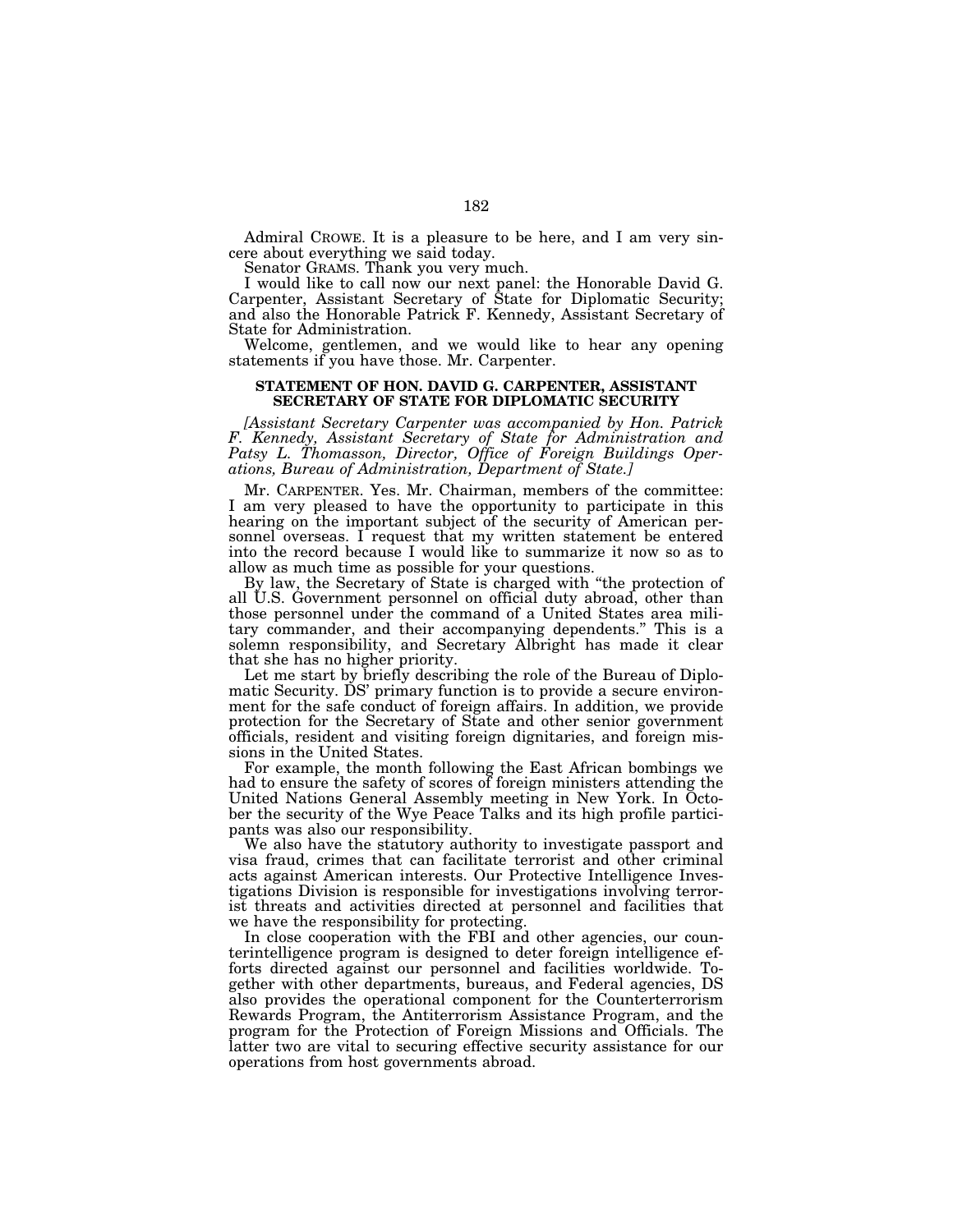Finally, DS chairs one of the most successful security outreach efforts to the U.S. private sector operating overseas, the Overseas Security Advisory Council, which provides information and guidance to more than 1600 U.S. firms and other private sector groups operating internationally.

The Bureau's dynamic mission is carried out by a worldwide cadre of dedicated special agents, security engineers, couriers, security specialists, and other professionals.

Other bureaus within the Department, of course, also play a vital role in maintaining a secure environment for American personnel overseas, particularly the Bureau of Administration and its Office of Foreign Buildings Operation. FBO is responsible for the construction, leasing, rehabilitation and maintenance of over 12,000 government-owned and leased properties in 260 posts and is at the vanguard of purchasing land and building the new facilities required to meet our security needs.

Assistant Secretary for Administration Patrick Kennedy and his FBO Director Patsy Thomasson are here with me today.

I would like to give you a snapshot of the security environment affecting U.S. diplomatic interests. This terrorism threat is global, lethal, multi-dimensional, and growing. Our analysts estimate that during the past 12 months there were over 2,400 threats or incidents against our U.S. interests overseas. Their estimate for the same period a year prior is approximately 1,150 such threats or incidents, which is over a 100 percent increase.

The threat is generated by indigenous and transnational anti-American groups and by state sponsors of terrorism. The Bin Laden organization has been the primary generator of threat information and appears to be the most dangerous terrorist threat to U.S. diplomatic facilities and personnel overseas. Over 650 threats have been linked to this organization or to the East African bombings since August 1998. This truly transnational organization reportedly has a presence in over 25 countries and its tentacles may spread to many more.

During the decade prior to the tragic August 7th bombings in Nairobi and Dar Es Salaam, all the attacks against U.S. interests involved indigenous terrorist elements. While we were aware of threats from external terrorist groups, none ever materialized. The August 7th bombings demonstrated the existence of a global terrorist organization capable of and intent on attacking U.S. diplomatic posts.

All our posts are now considered at risk. We need to take a comprehensive security approach. Global or regional networks may strike where we are most vulnerable, not just in their home areas. In this environment no system of post by post assessment can be perfect.

However, in an effort to improve the threat assessment process we have broadened our existing threat criteria to better assess the threat posed by transnational terrorism, especially threats from global terrorist networks. In addition to the threat ratings, we now factor in the vulnerability of posts to terrorist attacks. Under this new approach, all posts should meet a high level of protection against acts of terrorism and political violence.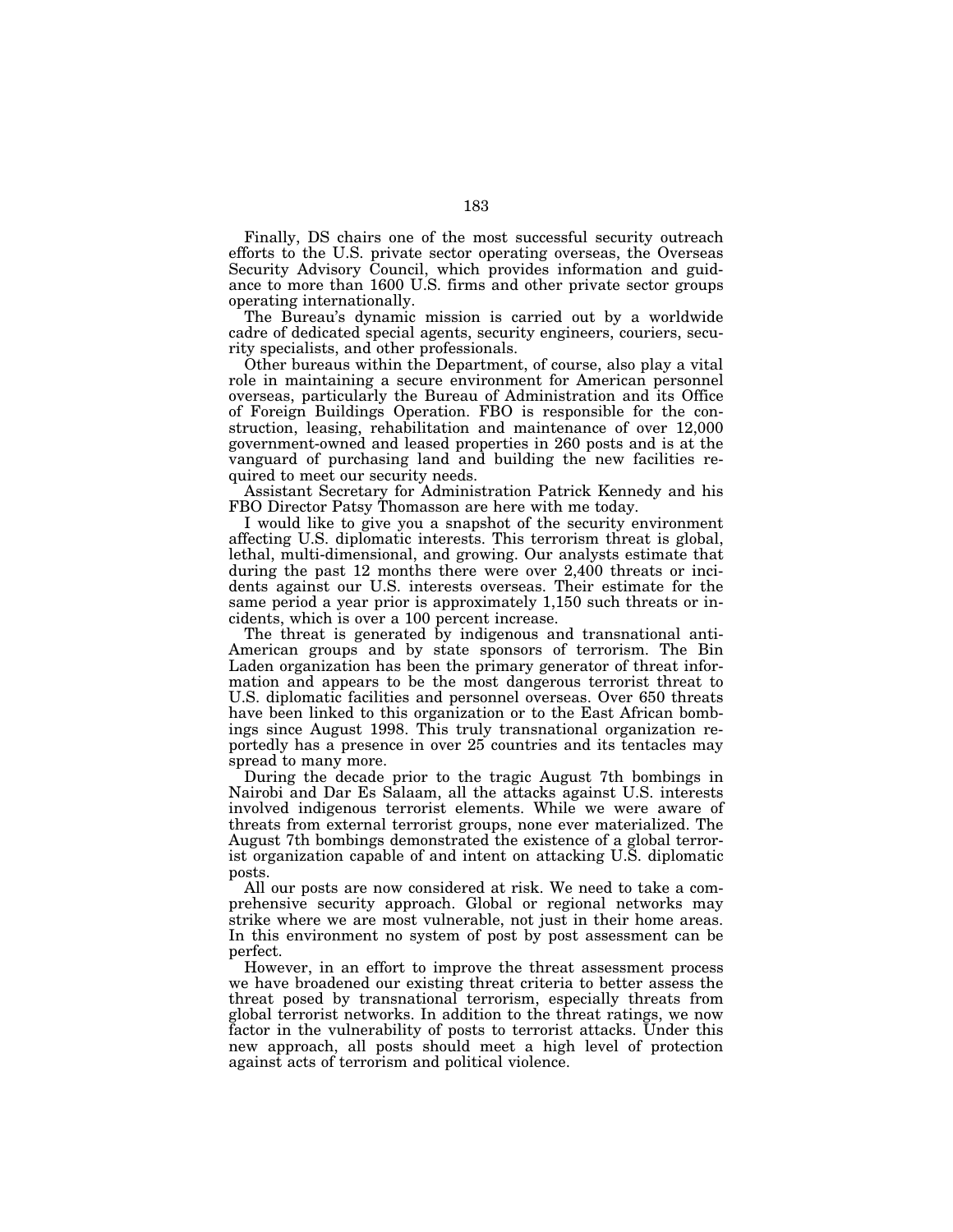I would like to share with you some of the steps the Department is taking to develop a comprehensive and long-term strategy to deal with this challenging environment. We know that there is no such thing as perfect security. However, with these security measures our goal is to deter and to diminish the effects of possible actions to the best of our ability.

Thanks to the Congressional bipartisan support for the fiscal year 1999 emergency security appropriation, the Department has sent interagency security assessment teams to 32 posts to assess our security needs, deployed 120 DS special agents overseas on temporary duty, enhanced physical security with vehicle barriers, bollards, video cameras, and recording devices, as well as other measures, worked with local governments to close or change traffic patterns in several cities, increased local guards by over a thousand around the world, acquired or placed under contract properties to increase setback at five posts, and expanded our crisis management training programs dramatically both at home and overseas.

Immediately following the bombings in East Africa, we conducted a top to bottom review of the security posture of all our diplomatic facilities around the world. The 7 interagency Emergency Security Assessment Teams (ESAT) teams recommended relocating 9 of 32 posts surveyed, mainly because of the lack of adequate setback needed to mitigate the effects of an explosive blast.

We continue to dispatch Security Augmentation Teams and Mobile Training Teams around the world to augment security and provide training to our personnel. We have initiated a global surveillance detection program, which is up and running in 90 posts. Also in place is mandatory security inspection of all vehicles entering overseas facilities, regardless of the post's threat level.

The key to the success of our security programs, however, is trained and experienced professionals who can provide essential management and leadership. Overseas, for example, DS special agents referred to as regional security officers serve as the chief of mission's principal adviser on all security matters and are responsible for protection of life and classified information for all U.S. agencies, their employees, and families at post.

Typically, the RSO manages a security program that includes a vast network of physical and technical security, marine security guards, a local guard program, security and counterintelligence briefings, and a broad criminal and personnel investigative program. They also administer the antiterrorism assistance training for foreign police and liaison with host government security.

At the majority of our missions, the RSO is the primary liaison official with host government security and law enforcement officials, gaining investigative and security support for U.S. initiatives and investigations on behalf not only of DS, but other Federal, State, and local law enforcement agencies. The relationships developed through this network are vital whenever assistance from the host government is needed to respond to threats against our people and facilities.

All the funding we use to provide security-related things could well be wasted if we do not have a significant number of well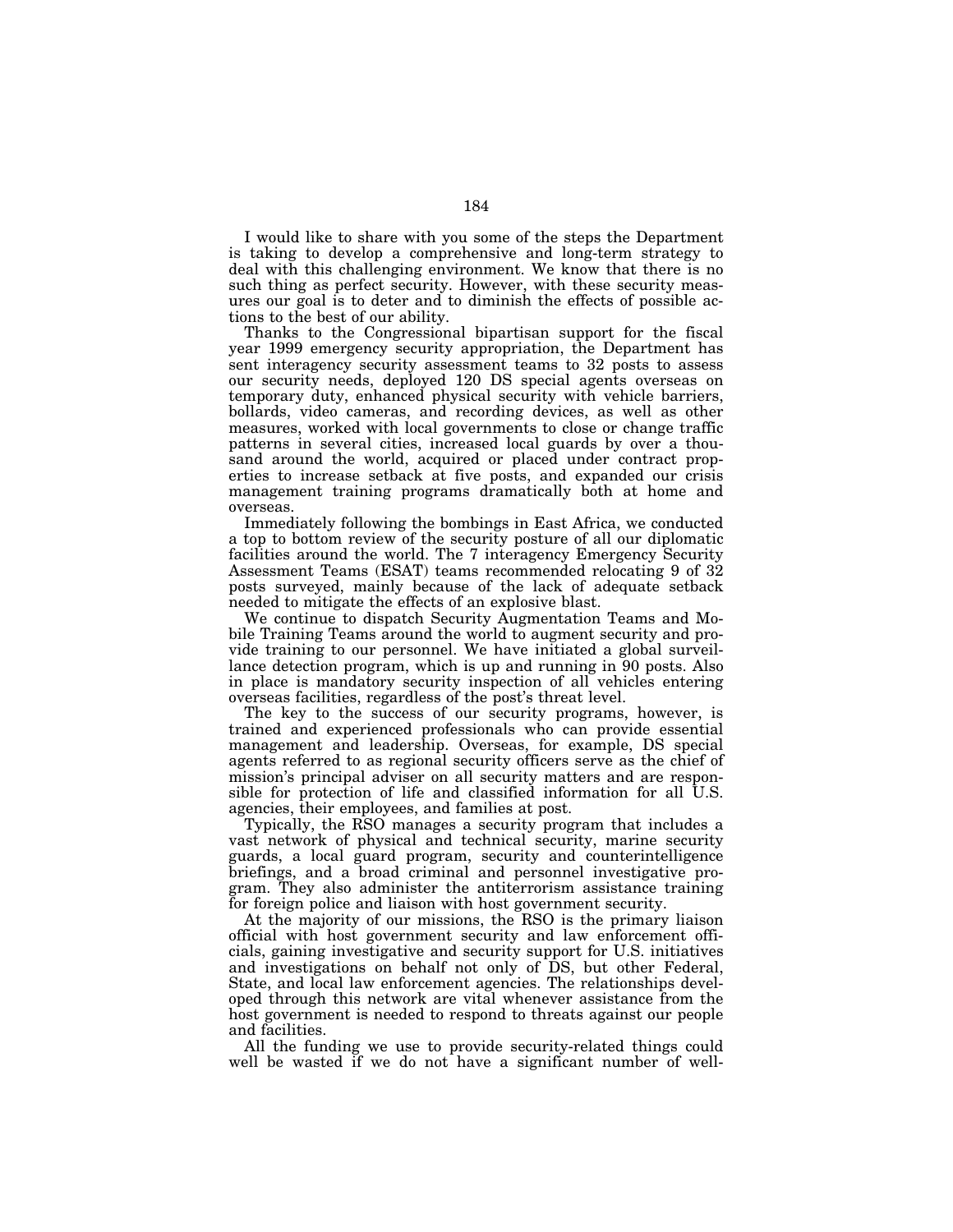trained DS agents and other security professionals to oversee and manage our security programs.

Thanks to the supplemental appropriation, we are hiring and training 200 new Diplomatic Security agents in fiscal year 1999, as well as 17 security engineers, 34 security technicians, and 20 diplomatic couriers. DS has established 140 new special agent positions overseas, 75 to be assigned this year, with the remaining 65 in early 2000. Overall, we will hire and train an additional 391 employees, which include the new DS special agents as well as critical technicians, construction project managers, support specialists, and security inspectors.

To maintain the security enhancements already funded and to respond to the threat conditions I outlined earlier, we must continue to receive sufficient intake of security and support personnel in future years. We are requesting a total of \$268 million in fiscal year 2000 to fund the recurring costs of the programs which I just outlined, begun under the fiscal year 1999 emergency security appropriation.

We must strive to improve security over the long term, not to provide just a temporary fix. Without funding for the recurring costs and continuing support to sustain our initial investment, these programs will not remain viable. In addition, we hope the Congress will resist the move to take back part of the emergency appropriation to fund an unrelated supplemental to respond to Hurricane Mitch, as deserving as that is on its own merits.

The needs, however, go far beyond providing physical security enhancements and additional staffing to our existing facilities. As I described earlier, we are now confronting an unprecedented level of credible security threats from those with transnational capabilities. Over 80 percent of our embassies and consulates have less than a 100-foot setback from the street and many are in desperate need of greater security improvements.

In Nairobi and Dar Es Salaam we are moving ahead with efforts to permanently replace the bombed structures. We have begun a model embassy project to determine what our missions in East Africa should look like, seeking to improve efficiency, reduce the number of employees and others exposed to potential violence, and identify the resources needed to protect those who remain. As we build new facilities both here and elsewhere, we will tailor them to the conclusions from this project.

The fiscal year 1999 emergency security appropriation also provides \$185 million in funding for post relocations, site acquisitions, design and construction for some of our highest risk posts. We are working on several posts with these funds. Since the funds became available, we have acquired land in Doha and have started construction of interim facilities. We have made substantial progress toward acquiring four more sites.

Next month the Secretary will be sending you a report on the Department's actions taken in response to the Accountability Review Board recommendations. The Accountability Review Board investigation of the bombing incidents in East Africa, chaired by Admiral Crowe, concluded that the Department must undertake a comprehensive and long-term strategy for protecting American officials overseas, including sustained funding for enhanced security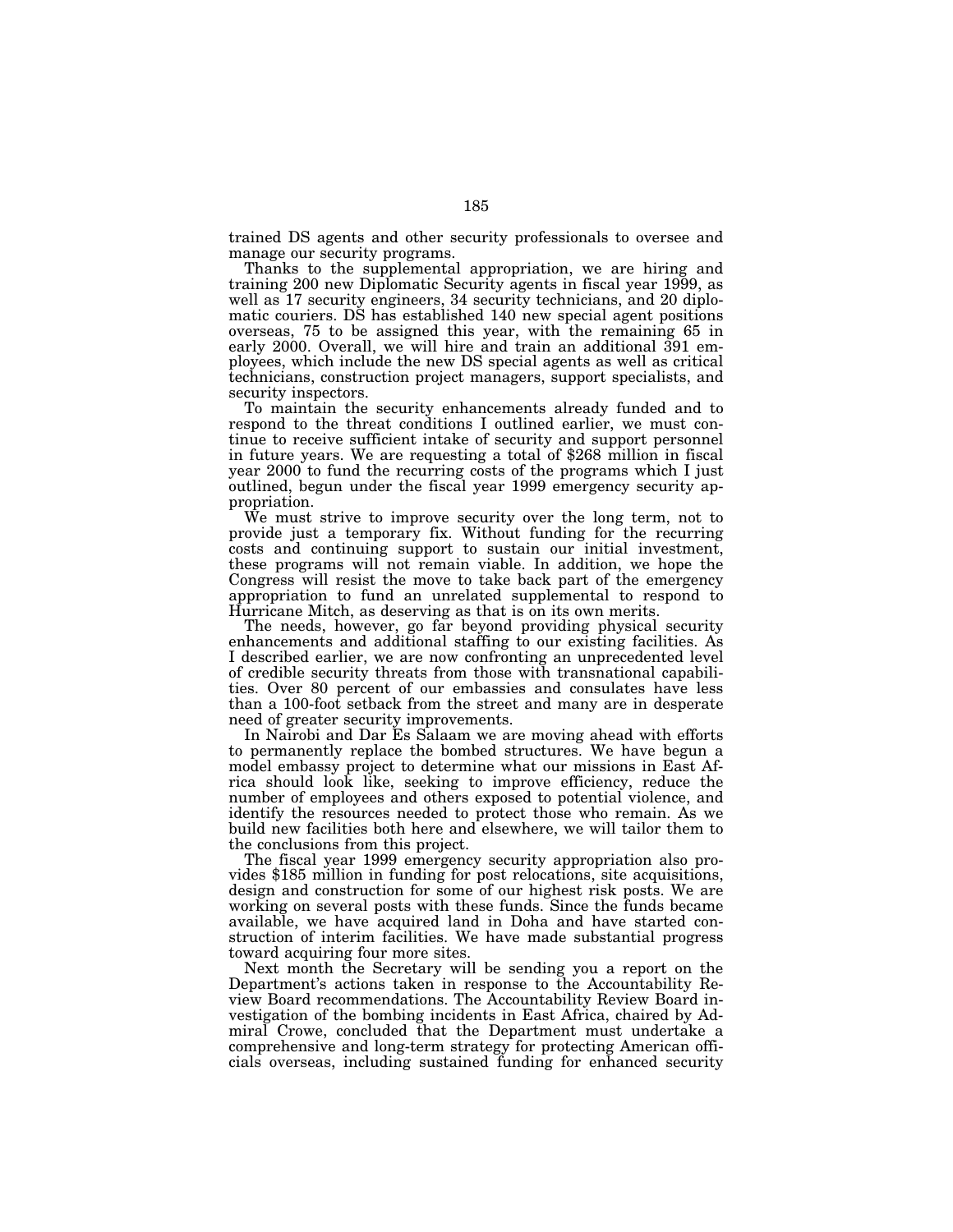measures, for long-term costs for increased personnel, and for a capital building program based on an assessment of requirements to meet the new range of global terrorist threats.

The Department agrees with virtually all of the Board's recommendations and is taking a very careful look at how each can be implemented.

To finance the construction costs of these projects and pursue the long-term sustained security-driven capital building program recommended by the ARB report, the Department is seeking an fiscal year 2000 appropriation as well as an advanced appropriation totaling \$3 billion for fiscal year 2001 through 2005. The advanced appropriation will enable the Department to begin to fund site acquisition, design and construction of new facilities at the highest risk locations.

Last month President Clinton told the joint Congressional leadership that he is looking forward to working together on this issue, and Secretary Albright has affirmed that she is looking forward to working with the Congress as part of that dialog.

With the funding provided by the emergency security appropriation, State has established a high level panel to review overseas presence. This panel began its work this week and is slated to conclude in early summer. It is chaired by Lewis Kaden, a prominent New York attorney, and includes distinguished representatives from the private sector and government, including Admiral Crowe.

The panel's mandate is to look at the level and type of representation required abroad to carry out America's foreign policy interests, given resource constraints, advances in technology, and the worldwide security situation. This will include a closer look at the idea of regional embassies and the tradeoffs entailed in such an approach. The panel will also recommend criteria for reshaping our missions overseas to maximize effectiveness and security, and outline a multi-year funding program for construction and related costs to achieve those goals.

In conclusion, I would like to thank you for the opportunity to participate in this important hearing and for your support, and for the support you and your colleagues have shown for the protection of our personnel overseas and the security needs of the Department of State and the Bureau of Diplomatic Security.

My colleagues and I would be pleased to respond to your questions. Thank you.

[The prepared statement of Mr. Carpenter follows:]

## PREPARED STATEMENT OF DAVID G. CARPENTER

#### INTRODUCTION

Mr. Chairman and Members of the Committee:

I am pleased to have the opportunity to participate in this hearing on the important subject of the security of American personnel serving overseas. As Assistant Secretary of State for Diplomatic Security, I am here to address the efforts of the Department of State and particularly the Bureau of Diplomatic Security (DS) in protecting our country's personnel, facilities and national security information.

By law, the Secretary of State is charged with ''the protection of all United States Government personnel on official duty abroad (other than those personnel under the command of a United States area military commander) and their accompanying de-pendents.'' Since the Department provides the platform for some 30 agencies as they pursue the interests of the United States around the world, our security responsibilities are not just to State Department employees but employees of all U.S. Govern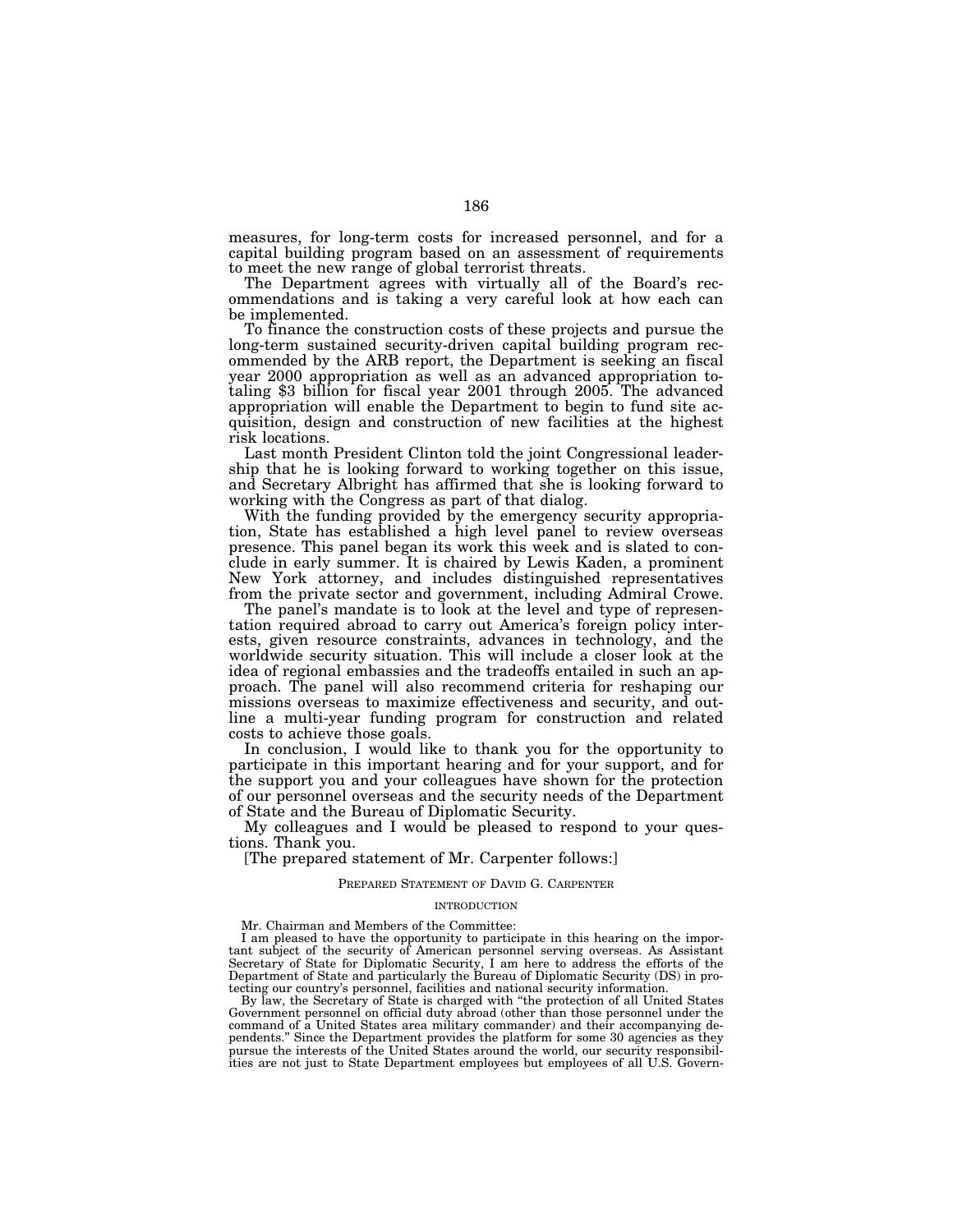ment agencies with personnel stationed abroad, as well as American citizens and foreign nationals seeking services at our embassies and consulates.

This is a solemn responsibility and Secretary Albright has made clear that she has no higher priority. Under Secretary Cohen for Management and the rest of her leadership team have been doing everything we can to ensure that the appropriate management tools are in place to effectively meet this responsibility.

#### THE BUREAU OF DIPLOMATIC SECURITY

Let me start by briefly describing the role of Diplomatic Security (DS). The Bureau of Diplomatic Security has a broad mission. Its primary function is to provide a secure environment for the safe conduct of foreign affairs. In addition, we provide protection for the Secretary of State and other senior government officials, for resident and visiting foreign dignitaries, and for foreign missions in the United States. For example, the month following the East Africa bombings we had to ensure the safety of scores of foreign ministers attending the annual United Nations General Assembly meeting in New York. In October the security of the Wye Peace Talks and its high profile participants was our responsibility.

We also have the statutory authority to investigate passport and visa fraud, crimes that can facilitate terrorist and other criminal attacks against American interests. Our Protective Intelligence Investigations Division (PII) is responsible for investigations involving terrorist threats and activities directed at personnel and facilities that we are responsible for protecting. In close cooperation with the FBI and other agencies, our counterintelligence program is designed to deter foreign intelligence efforts directed against our personnel and facilities worldwide.

Together with other Department bureaus and federal agencies, DS also provides the operational component for the Counterterrorism Rewards Program, the Antiterrorism Assistance (ATA) Program, and the program for the Protection of Foreign Missions and Officials (PFMO) here in the United States—the latter two are vital to securing effective security assistance for our operations from host governments abroad. Finally DS chairs one of the most successful security outreach efforts to the U.S. private sector operating overseas—the Overseas Security Advisory Council, which provides information and guidance to more than 1,600 U.S. firms and other private sector groups operating internationally.

The Bureau's dynamic mission is carried out by a worldwide cadre of dedicated special agents, security engineers, couriers, security specialists and other professionals. We currently have approximately 278 Regional Security Officers (RSOs) assigned to 146 posts, 34 Security Engineering Officers operating out of 67 overseas locations, and 186 Special Agents assigned to field and resident offices in 19 cities throughout the United States, as well as personnel at headquarters here in Washington who support those on the frontline or travel overseas to provide training or emergency security services.

Other bureaus within the Department, of course, also play a vital role in maintaining a secure environment for American personnel overseas, particularly the Bureau of Administration and its Office of Foreign Buildings Operations. FBO is responsible for the construction, leasing, rehabilitation, and maintenance of over 12,000 government-owned and leased properties at 260 posts and is at the vanguard of purchasing land and building the new facilities required to meet our security needs. The Assistant Secretary for Administration, Pat Kennedy, and his FBO Director, Patsy Thomasson, are here with me today.

### THE CURRENT SECURITY ENVIRONMENT

Next I would like to give you a snapshot of the environment affecting U.S. diplomatic interests. This terrorist threat is global, lethal, multi-dimensional and growing. Our analysts estimate that during the past twelve months, there were over 2,400 threats or incidents against U.S. interests overseas. Their estimate for the same period a year ago is approximately 1,150 such threats or incidents—over a 100 percent increase.

The threat is generated by indigenous and transnational anti-American groups and by state sponsors of terrorism. The daily byproducts of this threat are the countless uncleared walk-ins, threat letters, anonymous phone calls, intelligence reports, and surveillance incidents directed at U.S. diplomatic facilities. To understand the level and scope of the current security threat, it is necessary to examine each of its four major components.

## *1. The Threat from Indigenous Terrorist Groups*

Indigenous or domestic terrorist groups are those that operate only within their country of origin. Such groups have a low threat projection in that their operations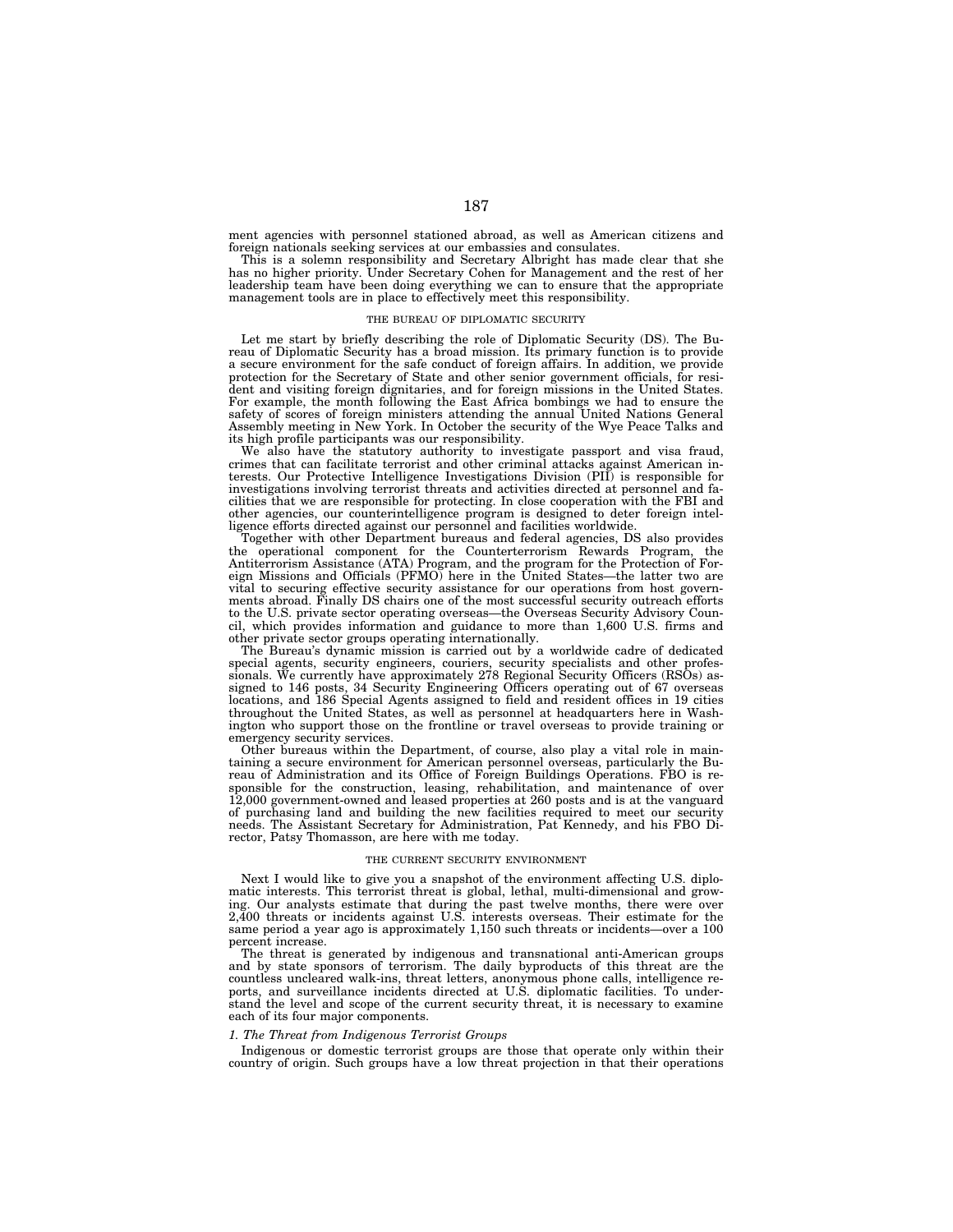are restricted to a single country. They have been a constant threat to our facilities since the 1970s when many of the Marxist groups first surfaced. In general, these groups use tactics such as firing anti-tank rockets, throwing molotov cocktails, planting car bombs, or close-order assassinations. Specific credible threats from these indigenous terrorist groups are rare. From August 1998 to the end of February 1999, we recorded about two dozen threats from these groups. However, the absence of a large number of threats from the indigenous groups should not be misinterpreted as a decline in this threat. For example, from 1987–1997, there were 232 indigenous terrorist attacks on U.S. diplomatic facilities. Very few of these attacks were preceded by threat or intelligence reports suggesting a threat. The threat from these groups is a general one and is based on their anti-American rhetoric and past attacks on U.S. targets. It should also be emphasized that the indigenous terrorist groups tend to carry out anti-American attacks in response to U.S. foreign policy decisions or military actions. For example, during Operation Desert Storm in 1991, U.S. targets were frequently attacked by indigenous terrorist groups in Europe and Latin American to protest U.S. air operations over Iraq.

# *2. The Threat from Transnational Terrorist Groups*

A transnational terrorist group is one that has or can operate in multiple countries. This type of group poses a more complicated threat since its projection is much wider than the indigenous terrorist groups and consequently requires a wider deployment of security resources. Historically, these groups are fewer in number than indigenous ones. Today, there are at least three transnational terrorist groups— Egyptian Islamic elements, Lebanese Hezbollah, and the Usama Bin Laden organization. These groups generally employ indiscriminate, mass-casualty tactics such as "car/truck bombs." While all three groups are doctrinally anti-American, only the Bin Laden organization has carried out an attack on a U.S. target within the past five years.

The Bin Laden organization has been the primary generator of recent threat information against U.S. diplomatic facilities overseas. Over 650 threats have been linked to this organization or to the East African bombings since August 1998. Our analysts believe that about 33% of these threats are "viable" threats; that is, they are either logical, consistent with previous reporting of Bin Laden organization tendencies, or based on credible intelligence reports or walk-ins.

Currently, the Bin Laden organization appears to be the most dangerous terrorist threat to U.S. diplomatic facilities and personnel overseas. This organization reportedly has a presence in over 25 countries and its tentacles may spread to many more. It is dangerous because it has a potentially global reach, it appears well-financed, it has a dedicated cadre, it engages in suicide attacks, it has an avowedly anti-American ideology, and it appears to have plugged into or provides support to over a half-dozen indigenous terrorist groups around the world.

As George Tenet has testified, ''there is not the slightest doubt that Usama bin Ladin, his worldwide allies, and his sympathizers are planning further attacks against us. Despite progress against his networks, bin Ladin's organization has contacts virtually worldwide, including in the United States—and he has stated unequivocally—that all Americans are targets.''

#### *3. The Threat from State Sponsors of Terrorism*

The U.S. Government currently lists seven state sponsors of terrorism. Some of these states currently cause us more concern than others. The threat to our diplomatic interests from these state sponsors has not been realized, but given the nature of their relationship with the United States and their record of state sponsorship of terrorism, we cannot dismiss this threat.

### *4. Threats Triggered by U.S. Actions Overseas*

There are a number of U.S. foreign policy or military actions that might engender reactions which would increase security concerns for our diplomatic facilities and personnel. This could be, for example, the bombings of facilities in Sudan and Afghanistan, responses to Iraqi behavior, or developments in Kosovo. In some cases, such actions trigger an outburst of anti-American activity that ranges from telephonic threats to demonstrations, bombings or assassinations.

For example, anti-American fallout occurred during our military buildup on the Persian Gulf in February of last year and again from our joint action with Britain against Iraq in December. From February 1 to March 1 last year, during a period of heightened tensions with Iraq, over 130 anti-American threats and incidents were recorded worldwide. In early December, after U.S./U.K. airstrikes on Iraq began, we recorded during a ten-day period 18 threats and 15 anti-U.S. incidents directed at U.S. diplomatic facilities in 19 countries.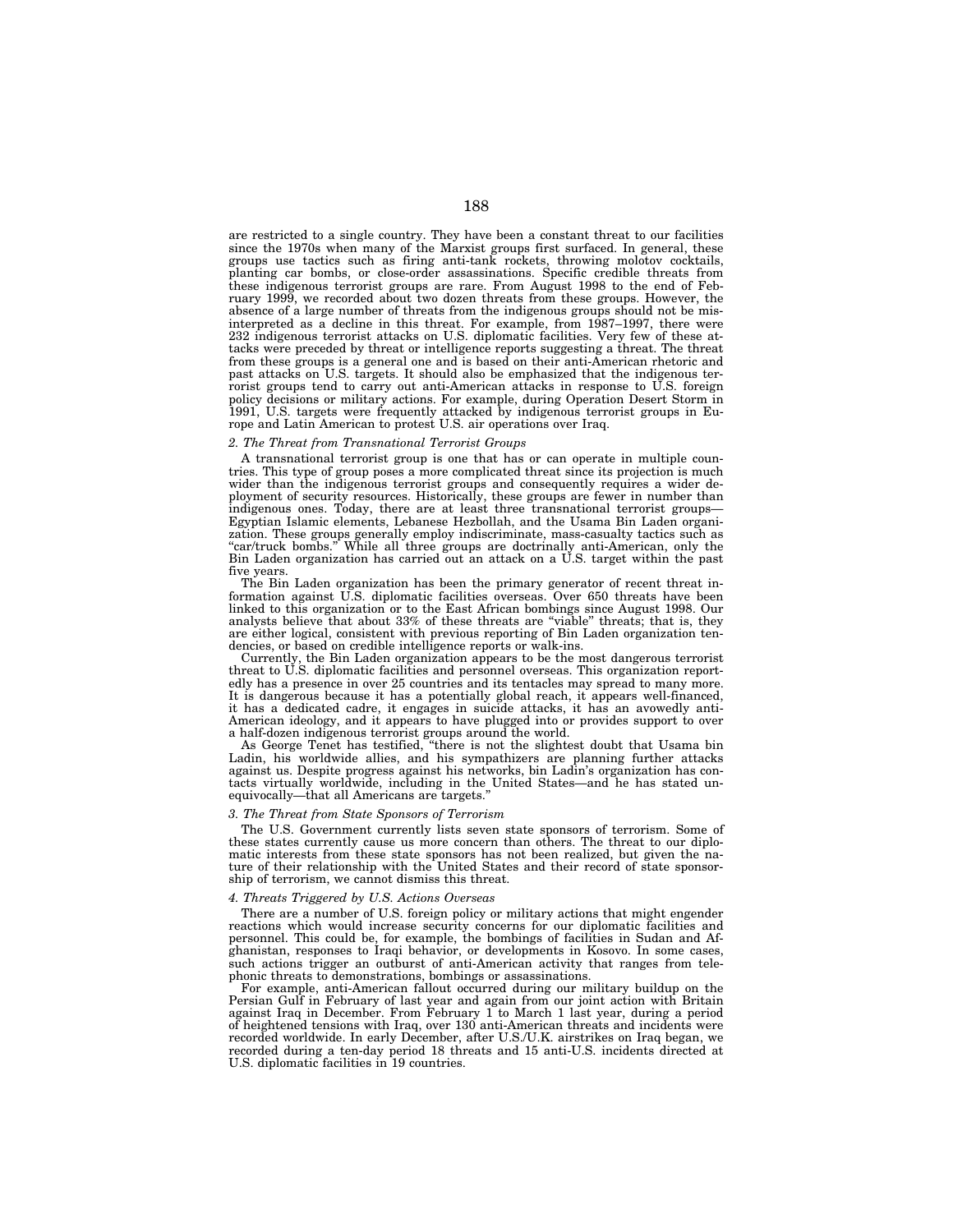Unfortunately, U.S. diplomatic facilities serve as a very visible target for anti-American militants or hostile governments who may want to send a more violent message to the U.S. Government.

### *Conclusion Regarding the Threat*

U.S. diplomatic facilities and personnel overseas have been, are and will continue to be threatened by anti-American terrorist groups, which see our presence as prominent overseas symbols of the United States Government. They are perceived by terrorists as more accessible than U.S. military facilities. The emergence of the Usama Bin Laden organization as a transnational terrorist group willing to engage in suicide attacks against U.S. diplomatic facilities has dramatically increased the security threat—a threat that unfortunately has all the attributes of a long-term security problem.

### AFTERMATH OF THE EAST AFRICA BOMBINGS

During the decade prior to the tragic August 7, 1998 bombings in Nairobi and Dar es Salaam, all of the attacks against U.S. interests involved indigenous terrorist elements. While we were aware of threats from external terrorist groups, none ever materialized. The August 7 bombings demonstrated the existence of a global terrorist organization capable of and intent on attacking U.S. diplomatic targets.

All our posts are now considered at risk, and we need to take a comprehensive security approach. Global or regional networks may strike where we are most vulnerable, not just in their home areas. In this environment, no system of post-bypost assessment can be perfect. However, in an effort to improve the threat assessment process, we have broadened our existing threat criteria to better assess the threats posed by transnational terrorism, especially threats from global terrorist networks. In addition to the threat ratings, we now factor in the *vulnerability* of all posts to terrorist attacks, and under this new approach *all* posts should meet a high level of protection against acts of terrorism and political violence.

#### EMERGENCY SECURITY APPROPRIATION AND BEYOND

We want to thank the Congress for its bipartisan support of the \$1.4 billion in the Fiscal Year 1999 Emergency Security Appropriation. In the aftermath of the bombings of our Nairobi and Dar es Salaam embassies, Congress' support made it possible to respond quickly to provide assistance to the bombing victims, begin restoring our operations in Kenya and Tanzania, and implement critical security measures worldwide.

I would now like to share with you some of the steps the Department is taking to develop a comprehensive and long-term strategy to deal with this challenging environment. We know that there is no such thing as perfect security. However, with these security measures our goal is to deter and to diminish the effects of possible actions to the best of our ability, remembering there can be no 100% guarantee.

With Congress' bipartisan support for the Emergency Security Appropriation, the Department of State has:

- Sent inter-agency Emergency Security Assessment Teams (ESATs) to 32 posts to assess security needs;
- Deployed 120 DS Special Agents overseas on temporary duty;
- Enhanced physical security with vehicle barriers, bollards, video cameras with recording devices and other measures;
- Worked with local governments to close or change traffic patterns in several cities;
- Increased local guards by over 1,000 around the world; and
- Acquired or placed under contract properties to increase setback at five posts.

Immediately following the bombings in East Africa, we conducted a top-to-bottom review of the security posture of all of our diplomatic facilities around the world. The seven inter-agency ESATs recommended relocating 19 of the 32 posts surveyed, mainly because of the lack of adequate setback needed to mitigate the effects of an explosive blast. We continue to dispatch DS Security Augmentation Teams (SATs) and Mobile Training Teams (MTTs) around the globe to augment security and provide training to our personnel.

Host governments have allowed us to close streets, install jersey barriers and bollards, and employ vehicles as barriers at key checkpoints around our embassies. They have also been responsive to our requests for the assignment of additional host government security personnel to protect our buildings and staffs. Overall this support has been excellent; however, many countries are limited in what they can provide. The Emergency Security Appropriation has been invaluable in this regard, and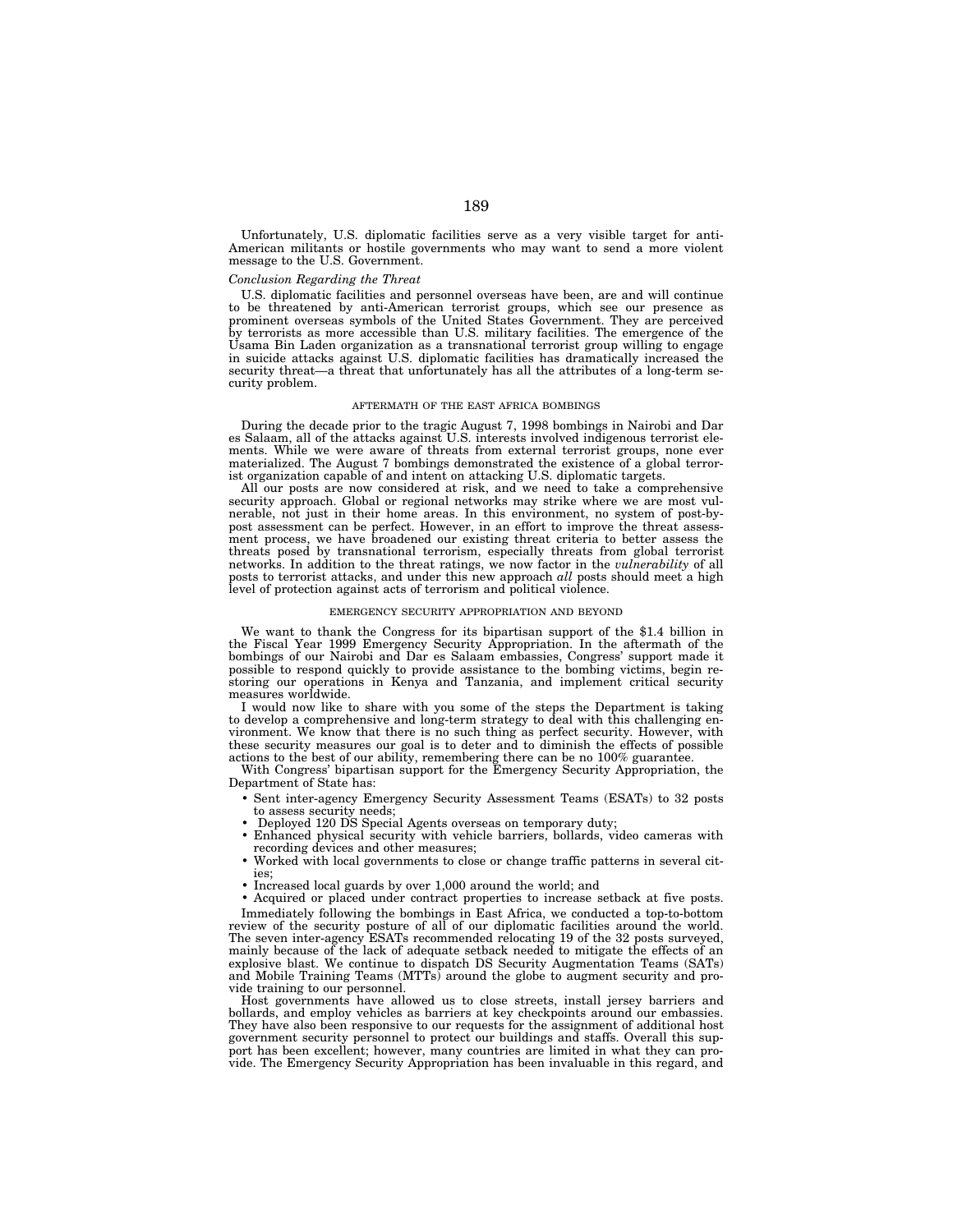its increased Anti-terrorism Assistance Program funding will pay dividends in the long-term through the training of local government officials.

We have initiated a global surveillance detection program, which is up and running in 90 posts. Also in place is mandatory security inspection of all vehicles entering overseas facilities, regardless of the post's threat level.

Fifty-three new bomb detection units have been shipped to posts, and we plan to ship 200 more by the end of this fiscal year. Three hundred new metal detectors have been sent to posts with another 300 to be shipped this fiscal year. We have deployed 16 "back-scatter" x-ray units with 82 more ordered and to be shipped by the end of the year. The ''back-scatter'' system detects metal and measures density for explosives.

Additional physical and technical security upgrades are ongoing, such as vehicle barriers, blast walls, closed-circuit event recording cameras with VCR control, and radios—all designed to enhance the perimeter security of our facilities. To date, over 200 additional time-lapse VCRs have been deployed overseas.

To effectively implement the measures funded in the supplemental, the Department has consulted with the General Services Administration, the Department's Inspector General, the Army Corps of Engineers and others to take advantage of expertise and experience. We have met with major multinational companies on their approaches to large scale, cost-effective construction. We have met with those who implemented the earlier Inman program to learn from both their successes and their mistakes. We have detailed month-by-month plans for obligating funds and implementing programs, and we are providing careful oversight through regular status meetings.

### SECURITY PROFESSIONALS KEY TO SUCCESS

The key to the success of our security programs, however, is trained and experienced professionals who can provide essential management and leadership. This is true both at headquarters and overseas.

Overseas, for example, DS special agents, referred to as Regional Security Officers, serve as the Chief of Mission's principal advisers on all security matters, and are responsible for the protection of life and classified information for all U.S. agencies, their employees, and families at the post. Typically, the RSO manages a security program that include: a vast network of physical and technical security, Marine Security Guards (if present), a local guard program, security and counterintelligence briefings, and a broad criminal and personnel investigative program. They also administer the anti-terrorism assistance training for foreign police and liaison with host government security.

At the majority of our missions the RSO is the primary liaison official with host government security and law enforcement officials, gaining investigative and security support for U.S. initiatives and investigations on behalf of not only DS, but other federal, state, and local law enforcement agencies. Annually, DS supports over 5,000 requests for assistance from U.S. law enforcement, ranging from counterfeit currency investigations to the apprehension of ''top 15'' fugitives. The relationships developed through this work are vital whenever assistance from the host government is needed to respond to threats against our people and facilities.

In short, all the funding we use to provide security-related ''things'' could well be wasted if we don't have a significant number of well-trained DS agents and other security professionals to oversee and manage our security programs.

Thanks to the supplemental appropriation, we are hiring and training 200 new Diplomatic Security agents in Fiscal Year 1999, as well as 17 security engineers, 34 security technicians and 20 diplomatic couriers. DS has established 140 new special agent positions overseas—75 to be assigned this year and the remaining 65 in early 2000. The Department's FY 2000 request includes \$41 million to provide ongoing salary, training and support costs for the direct-hire U.S. Government employees.

Overall we will hire and train an additional 391 employees, which include the new DS special agents, as well as critical technicians, construction project managers, support specialists, and security inspectors. To maintain the security enhancements already funded and respond to the threat conditions I outlined earlier, we must continue to receive sufficient intake of security and support personnel in future years.

We are expanding our crisis management training programs dramatically both at home and overseas. One hundred crisis management exercises will take place at posts this year, followed by 100 more in FY 2000. We have also trained about 700 employees domestically so far this fiscal year. This ambitious overseas and domestic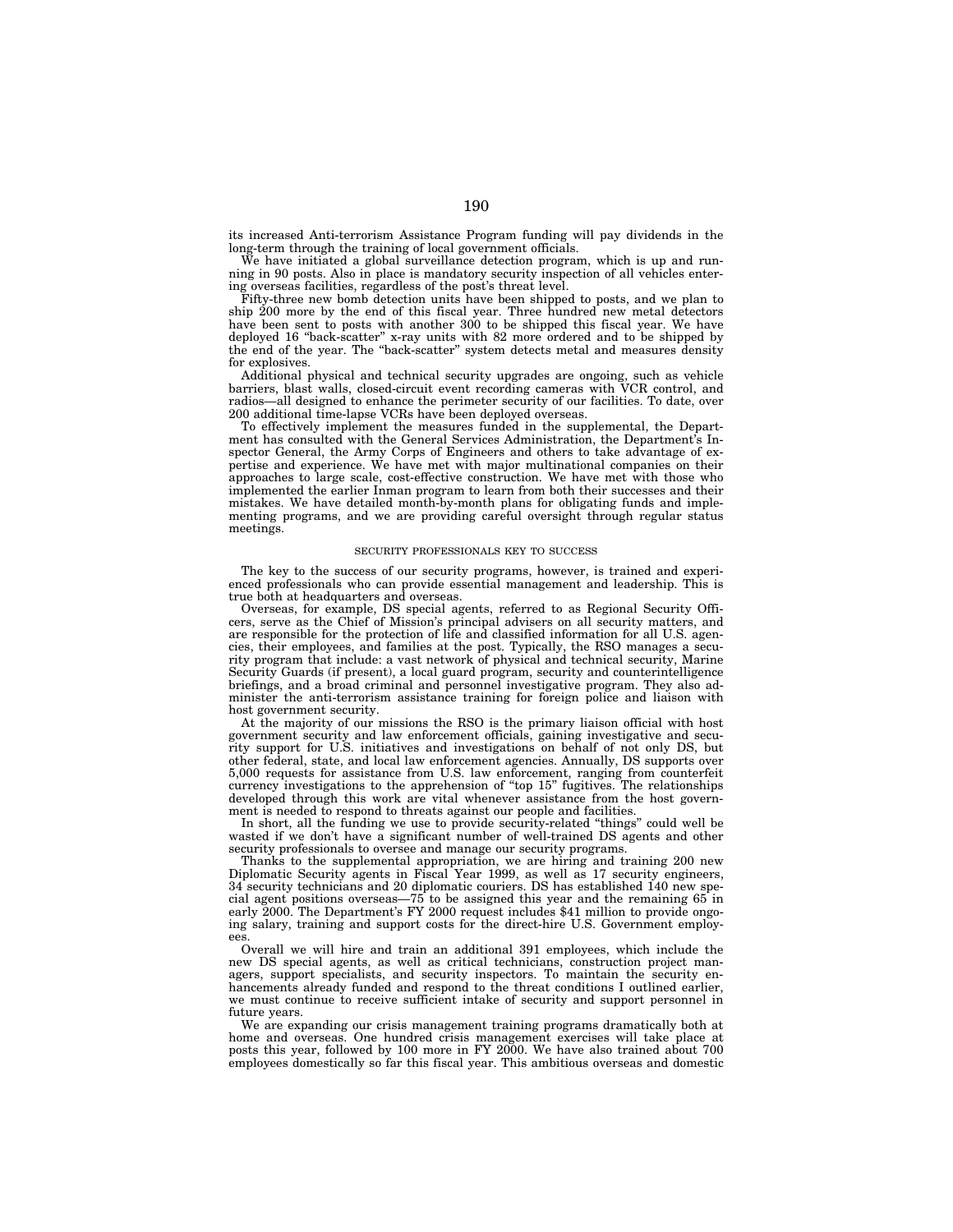training schedule will help ensure that our personnel are fully prepared to respond to future crisis situations.

I am pleased to report that we are already benefiting from a heightened awareness about how to react in a crisis. Just a couple of weeks ago, in Tashkent, Uzbekistan, a series of blasts directed at the Uzbekistan Parliament Building went off near one of our facilities. During one car bomb blast, the building's windows shattered, but not a single employee was injured, thanks to this training. We are requesting a total of \$268 million in FY 2000 to fund the recurring costs

of the programs, which I just outlined, begun under the FY 1999 Emergency Security Appropriation. We must strive to improve security over the long-term, not to provide just a temporary fix. Without funding for the recurring costs and continuing support to sustain our initial investment, these programs will not remain viable.

In addition, we hope that Congress will resist the move to take back part of the Emergency Appropriation to fund an unrelated supplemental to respond to Hurricane Mitch, as deserving as that is on its own merits.

#### NEW AND REHABILITATED FACILITIES

The needs, however, go far beyond providing physical security enhancements and additional staffing to our existing facilities. As I described earlier, we are now confronting an unprecedented level of credible security threats from those with transnational capabilities. Over 80% of our embassies and consulates have less than a 100-foot setback from the street, and many are in desperate need of greater secu-

rity improvements.<br>In Nairobi and Dar es Salaam, we are moving ahead with efforts to permanently<br>replace the bombings, we were proud to raise the American flag over the new interim office<br>bombings, we were proud to raise t in late FY 1999.

We have begun a Model Embassy project to determine what our missions in East Africa should look like, seeking to improve efficiency, reduce the number of employ-ees and others exposed to potential violence, and identify the resources needed to protect those who remain. As we build new facilities both here and elsewhere, we will tailor them to the conclusions from this project.

will tailor them to the conclusions from this project. The FY 1999 Emergency Security Appropriation also provides \$185 million in funding for post relocation, site acquisition, design, and construction for some of our highest risk posts. We are working on several posts with these funds. Since the funds became available, we have acquired land in Doha and have started construction of interim facilities. We have made substantial progress toward acquiring four more sites.

For new construction projects, we will employ best practices to save time and money. These include:

- Using the design/build process, where appropriate, to reduce costs and time;
- Prequalifying a pool of American Architect/Engineering firms to reduce delivery time and procurement effort;
- Using repetitive design concepts for new office buildings in multiple locations; and
- Employing a single design/build contractor for multiple locations, possibly be-ginning with Dar es Salaam and Nairobi.

### ACCOUNTABILITY REVIEW BOARD (ARB) RECOMMENDATIONS

Next month, the Secretary will be sending you a report on the Department's actions taken in response to the Accountability Review Board (ARB) recommendations. The Accountability Review Board investigation of the bombing incidents in East Africa, chaired by Admiral Crowe, concluded that the Department ''must undertake a comprehensive and long-term strategy for protecting American officials overseas, including sustained funding for enhanced security measures, for long-term costs for increased personnel, and for a capital building program based on an assessment of requirements to meet the new range of global terrorist threats.''

The Department agrees with virtually all of the Boards' recommendations, and the Department is taking a very careful look at how each can be implemented. It is also looking at our presence abroad to ensure that we are defining and operating under the appropriate parameters. To finance the construction costs for these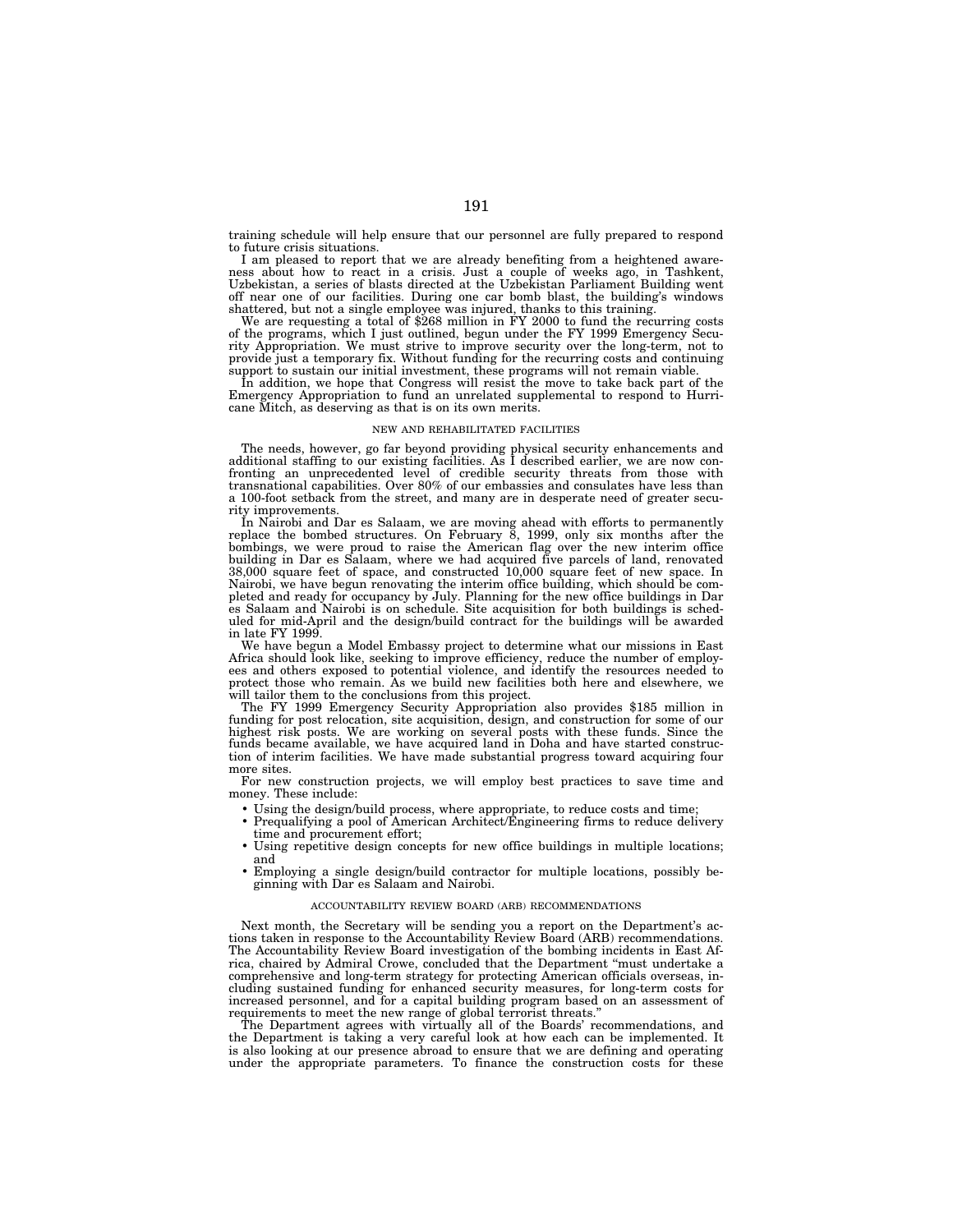projects and pursue the long-term, sustained security-driven capital building program recommended by the ARB report, the Department is seeking a FY 2000 appropriation as well as an advance appropriation totaling \$3 billion for FY 2001 through FY 2005. The advance appropriation will enable the Department to begin to fund site acquisition, design, and construction of new facilities at the highest risk locations.

Last month, President Clinton told the joint Congressional leadership that he is looking forward to working together on this issue. And Secretary Albright has affirmed that she is looking forward to working with the Congress as part of that dialogue.

There is no doubt that we need setback to adequately protect our people overseas, and acquiring setback—whether by purchasing adjacent land or building new facilities—costs money. If the U.S. Government cannot protect our people, no agency will be able to attract and retain them. Without people, we cannot represent America and our nation's interests around the world. And I can assure you, as the Secretary has stated repeatedly, we will not be intimidated by terrorists.

### REVIEW OF OVERSEAS PRESENCE

With funding provided by the Emergency Security Appropriation, State has established a high-level panel to review overseas presence. This panel began its work this week and is slated to conclude in early summer. It is chaired by Lewis Kaden, a prominent New York attorney, and includes distinguished representatives from the private sector and government, including Admiral Crowe and Ambassador Felix Rohatyn. This interagency panel is to team up private sector involvement with representatives of key foreign affairs agencies.

The panel's mandate is to look at the level and type of representation required abroad to carry out America's foreign policy interests given resource constraints, advances in technology, and the worldwide security situation. This will include a close look at the idea of ''regional embassies'' and the trade-offs entailed in such an approach. The panel will also recommend criteria for reshaping our missions overseas to maximize effectiveness and security.

### **CONCLUSION**

Again, I want to thank you for the opportunity to participate in this important hearing and for the support you and your colleagues have shown for the protection of our personnel overseas and the security needs of the Department of State and the Bureau of Diplomatic Security. We look forward to working closely with you as we continue to implement the FY 1999 Emergency Security Appropriation and as Congress and the Administration deliberate and make crucial decisions regarding our security policies and programs for FY 2000 and beyond.

Senator GRAMS. Thank you very much, Mr. Carpenter.

Mr. Kennedy, do you have a statement?

Mr. KENNEDY. No, Mr. Chairman.

Senator GRAMS. Well, maybe I will go to you, then, for the first question. We are going to keep these to 5 minutes on a question round here for this.

Again to kind of restate the question I asked Admiral Crowe, the President's budget request for the construction of overseas facilities calls for a \$3 billion advanced appropriation. This plan would begin to obligate construction funds in 2001 and the bulk of the funds for fiscal year 2000. The President has not requested a penny for capital construction projects in 2000.

It might appear to some that the President may be playing budget politics with the lives of State Department employees. But if moneys were appropriated for construction in fiscal year 2000, Mr. Kennedy, would the State Department be able to start embassy construction projects?

Mr. KENNEDY. Yes, sir, we would.

Senator GRAMS. And where?

Mr. KENNEDY. I would prefer, Mr. Chairman, not to list in open session specific posts that we would identify, because by giving in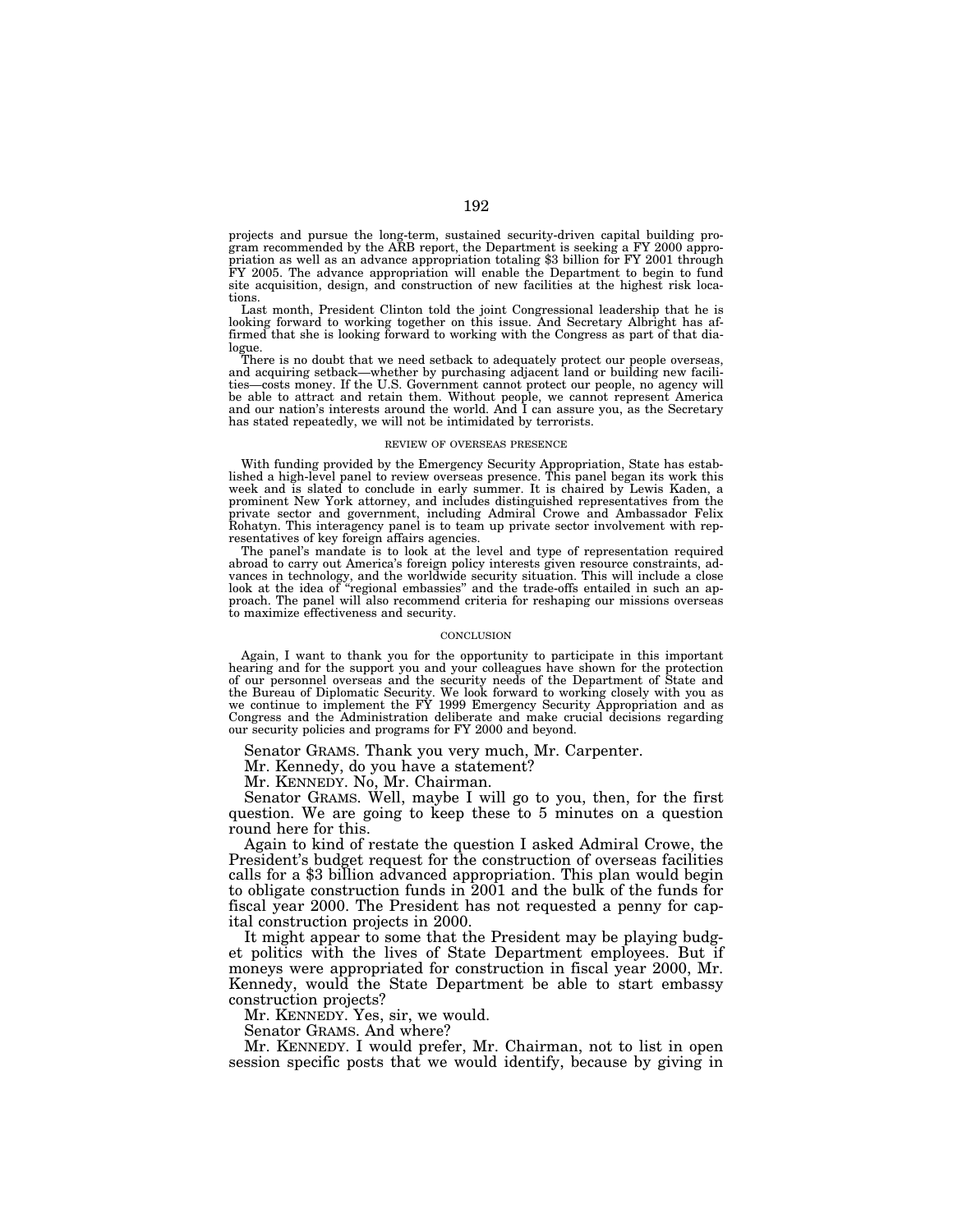a public session the list of those posts we would go to first I am in effect disclosing what we regard as our most vulnerable. I would be glad to address those in executive session or to meet with you or members of your staff privately and fully go over that. But I think it might not serve our mutual interest to do this in open session, sir.

Senator GRAMS. So you would say that plans have been drawn up or at least commitments made to certain facilities?

Mr. KENNEDY. We know where we would go first. We believe that by using the resources of Ms. Thomasson in the Foreign Buildings Office, the real estate professionals there, we would be able to move quickly to acquire sites and, using modern American technology—we have met with the American building industry and using a concept called design-build, where you award a single contract to one American company and they run the design and build simultaneously, we would be able to move off at a fast pace, sir.

Senator GRAMS. So if there is an ability, there is an ability, to utilize funding this year, why does the President's budget not reflect the urgent priority of securing facilities overseas?

Mr. KENNEDY. The President's budget does identify \$36 million for site acquisition and the beginning of efforts in the design arena. We are also moving forward with funds that we have acquired through the asset management program and are working on another set of posts. For example, Mr. Carpenter has already identified that we are moving ahead on Doha using other sources of funds.

So we are fully committed to making our posts overseas as secure as they possibly can and as fast as we possibly can.

Senator GRAMS. You mentioned \$36 million for site acquisition,

*et cetera*. Mr. KENNEDY. Yes.

Senator GRAMS. I think the Admiral mentioned \$640 million would be something that the State Department could absorb in funding and construction. But realistically, what level of funding would you—or do you think the State Department could utilize this year, and how many facilities would it fund?

Mr. KENNEDY. Obviously, the construction of any embassy takes more than 1 year. But we do believe that if additional funds were available there are additional sites that we could begin the acquisition process for, and we could use, as I mentioned, the design-build process in order to begin our efforts, so that by the end of fiscal year 2000 we would have those sites already under construction or the design process well along, because it is, as you know, a multiyear process to go from nothing to land to the plans to the hole in the ground to the ribbon-cutting.

Senator GRAMS. But between \$36 million and \$640 million, you could use more money this year. And is the Admiral's figures close to correct in your opinion?

Mr. KENNEDY. I believe we do have the absorptive capacity, yes, sir, to do \$650 million, \$640 million, yes, sir.

Senator GRAMS. So the \$36 million is just a small start?

Mr. KENNEDY. As I know others have said, we regard this as a multi-year endeavor and we are certainly prepared to start it.

Senator GRAMS. All right. Senator Biden.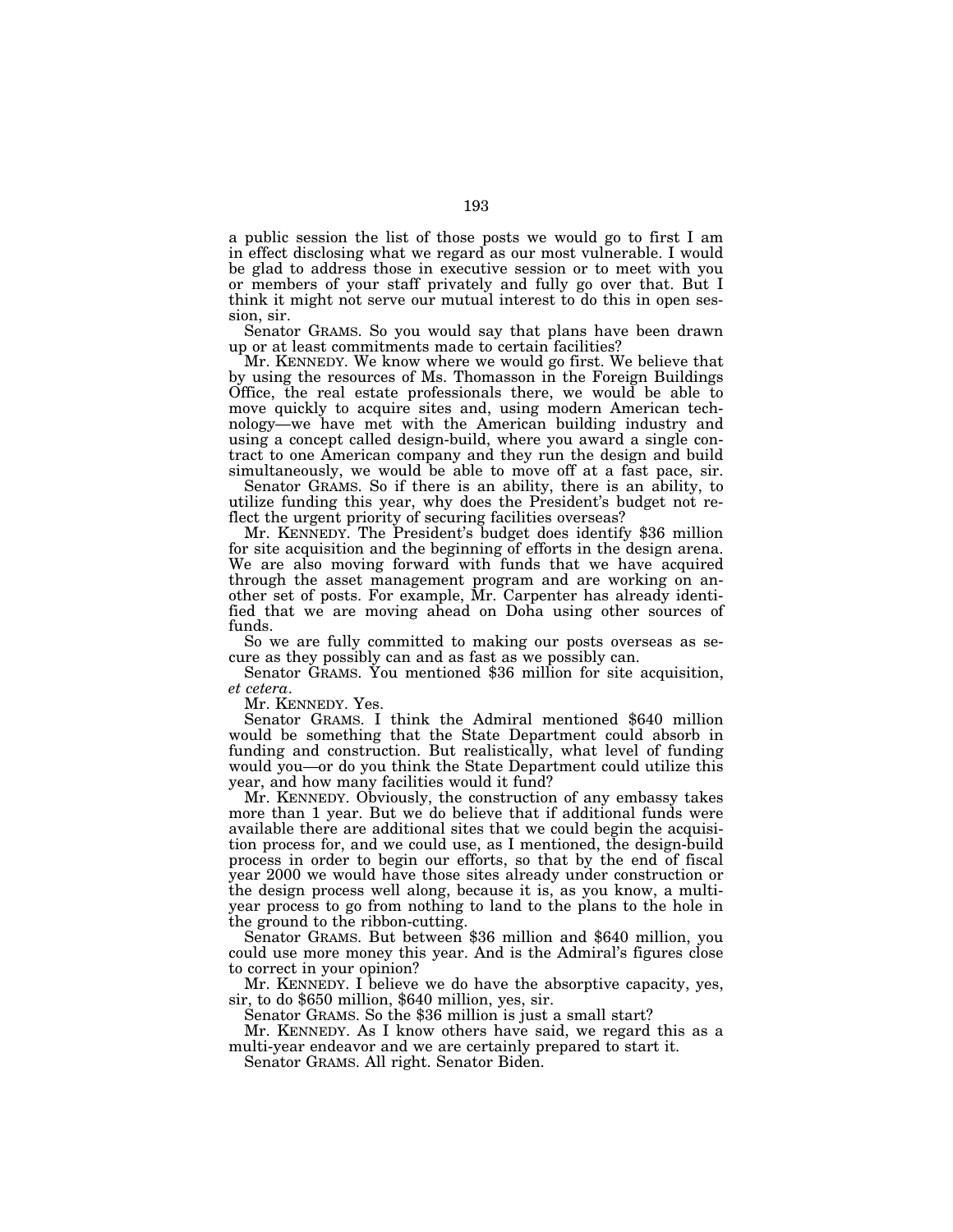Senator BIDEN. Thank you.

Mr. Carpenter, what is the biggest, fastest, cheapest bang for the buck you can get right out of the block? In other words, I am going to just give you examples to make the point: replacing every window in every embassy tomorrow; having these regional security folks up and running; getting agreements with host governments to allow you to have additional security at either ends of the block. A thousand things you know a hundred times more about than I do.

What are the things you can do the quickest with the least money? I am not nearly as sanguine as my colleagues are about-I think the administration has not put enough money in, but in truth I think they recognize that we are not very responsible. The truth of the matter is the idea that we already cut 70 million bucks out of what we did last year sure does not send a signal saying, hey, send us a big budget. You know what I mean? I mean, we are a bunch of phonies up here talking about how we are going to do all this and then we cut 70 million bucks out of the budget already.

So I think both the administration and the Congress are less than sincere about the degree to which they find this an urgent priority. But that is not worth doing.

You are the guy on the ground. Your folks are the ones. What are you going to do in the meantime while we get up here and— I mean, the chairman and I agree we should spend more money. I think this committee agrees we should spend more money. I am not sure we are going to go take on the appropriators and tell them they are full of malarkey, what they did. I hope we will.

But you have been around a while, I know. You have a hell of a reputation. You are a pretty tough guy. In the meantime, you sit in these meetings with your personnel and you say: OK, guys, look. I know this town. I have been around. We may get the money, we may not get the money. We get this much now, this is what we should do.

Can you talk to me as if I were one of your agents in training and you are saying what the deal is here? I mean this sincerely. I think one of the things—and I am going to stop with this—one of the things is we should stop kidding the American people. We should stop kidding the foreign service personnel. We should stop.

I do not think anybody is deliberately kidding them, but I do not think anybody at State thinks they are really going to have 650 million bucks to spend in the next year and a half. I think they would like it. I do not think they think they are going to get it. I do not think anybody up here thinks we are going to figure out how to break the caps and do all the things we have got to do while the Democrats play games and the Republicans play games, because that is what they are doing. It is a big game going on right now.

But you are there. If something happens again we are going to turn to you and say: Hey, security, what did you do? Tell me about what you are doing. I got your statement, but tell me what are the real things you think you can get the biggest bang for the buck out of short-term?

Mr. CARPENTER. I think you define the problem as, what are we trying to defend against here? And it is not the typical crimes; it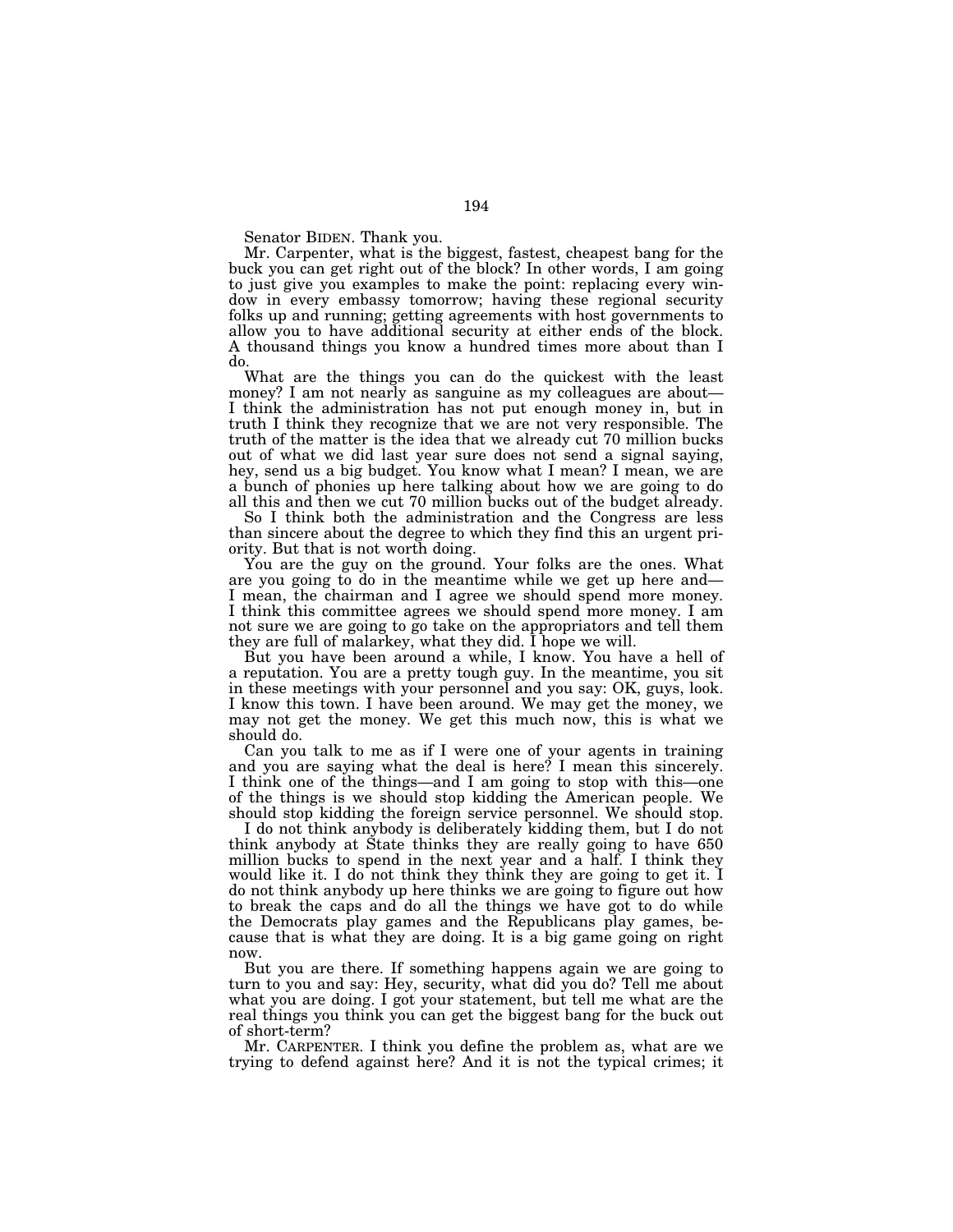is not the assassinations; it is not the kidnapping; it is not that type of crime. However, we do have to consider those, I might add. Senator BIDEN. Yes.

Mr. CARPENTER. Those are not off the table here.

Senator BIDEN. Right.

Mr. CARPENTER. But I think the reason that we are here today is a car bomb, a large car bomb. If I had the ability to wave a wand and make it all right out there, I would acquire land. We need more setback. You cannot even begin to defend effectively at 100 percent, or even to a large degree, against a car bomb without adequate setback.

However, having had the benefit of listening to Admiral Crowe speak previously, you know that there are things that we can do in the absence of setback. Most of that involves personnel. It involved considerable increase in personnel. It involves a considerable increase of trained, professional personnel.

From the very beginning of this tasking we have looked at this as a program: What do we need to do to have a program to defeat this? I have no business sitting before you if I do not think we could defeat this, this problem, or at least neutralize it or keep it at bay. To that end, what we have tried to do is hire more local guards, engage our RSO's, not only those that are in place overseas but the-

Senator BIDEN. "RSO," regional security officers?

Mr. CARPENTER [continuing]. ——Regional security officers, I am sorry—as well as our bench, which is very lean here domestically, I might add, to go overseas, work with our own guards, our own locally hired guards, work with local law enforcement, convince them of the magnitude of this threat, the legitimacy of this threat, and our need to be secure.

Absent setback, that is working. We do have, as we have stated, 88 percent of our facilities without setback. We have been able to close some streets. We have been able to acquire some land. But those are in the minority of the instances.

Senator BIDEN. Well, I guess—my time is up, but I guess that what I am saying to you is that we will get, State will get more money. We will have more money. We will wrangle about how much more money. The recommendation for a multi-year budget here, I will be very surprised if the appropriators do that. I mean, maybe somebody knows something I do not know, but I will be very surprised if the appropriators do that.

But in the meantime you can, you can—I would take whatever the hell you have and run with it now to do the very things you are talking about. I hope State is not going to wait around until the whole picture is in place. You are going to be able to hire 10, 20, 30, 50 additional personnel quicker than you are going to be able to get, acquire the land, have enough money and certainty the land is going to be there to be acquired. So I hope we do that, and I hope we do things like the interim measures.

I am not a security expert, to state the obvious, but things like just changing the windows. That is a costly process. That is a lot of money, but it is a hell of a lot less money than what we have to do to replace every embassy. So obviously we all agree the setbacks are important, but just for example, I was talking to one se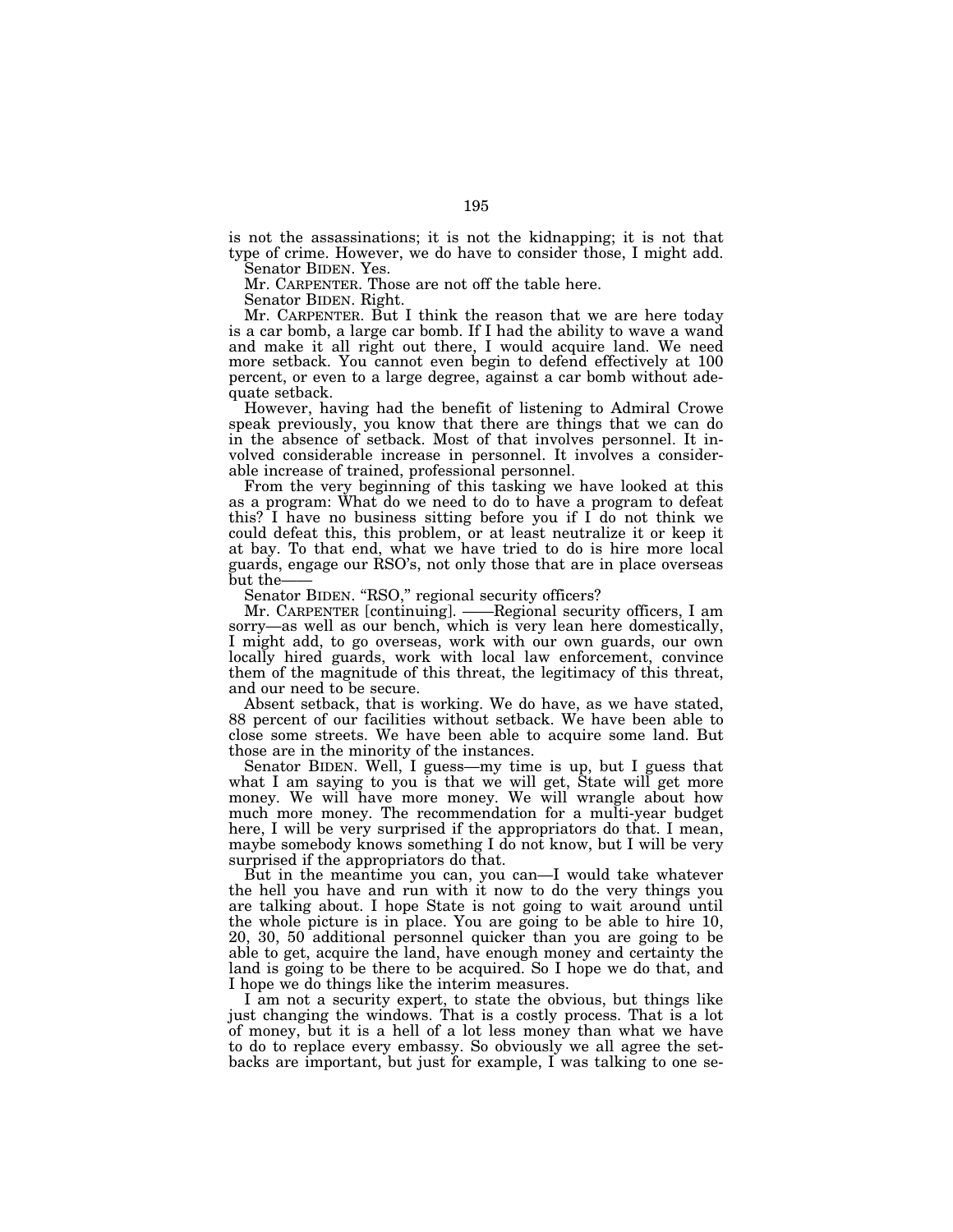curity person, they said it would be good if we just had enough personnel so that we were able to station plainclothes personnel outside the embassies literally blocks away, a rotating guard watching vehicles come down the street.

I mean, to me it sounded so simplistic and yet so reasonable. Now, a lot of people are going to say you are wasting a lot of money. You have got two, three, four folks on shifts that are 24 hours, 2 8-hour shifts say covering the area. That is a lot of bucks and they are going to say, well, the chances of picking it up are one in whatever. But apparently the security people tell me that stuff can make a difference in the meantime.

Mr. CARPENTER. If I may say, and I do not think I am giving away the farm here, we are doing that, and we are doing that right now at 90 posts. I would hope in the next 6 months we will be doing that at 260 posts.

Senator BIDEN. Good, good.

Mr. CARPENTER. It is an effective way. It has already paid dividends overseas. We do pick up things. We do make people know that we are out there, that we are watching, that we are concerned for the safety of our people.

Senator BIDEN. Good. While we are talking about building—and I realize everyone is sincere about that—and while we are talking about acquiring property, we are talking about doing all these things, I hope you do not wait around for us. I hope you go and do all those things you can do within the limitations of the budget you are presented with.

Mr. CARPENTER. Senator Biden, you force me to make one additional comment. I truly believe that one of the main reasons we have not had another embassy bombed is the steps we took following the August 7th. I have to believe that. I think we have done——

Senator BIDEN. I think you have, too.

Mr. CARPENTER [continuing]. ——in some instances a superior job. However, our problem, the biggest thing that is bothering me, is our ability to sustain that. We have drawn upon host government support in a lot of countries and they have done a fantastic job. However, as we move further and further away from August 7th, that support quite frankly is diminishing, and that truly is our problem.

Senator BIDEN. If the chairman will permit me one more point, the chairman knows more about this issue than most of us do, myself included. One of the things I think—I know what we have been doing for years with our FBI in terms of training personnel in other countries, on a recent trip I took to Mexico, how we are going to deal with trying to assist the Mexicans on drug trade relative to training their police officers.

There is a lot of countries that, if you had the flexibility to be able to offer them incentives to continue their cooperation with you on matters relating to their needs for domestic security, we could get a lot done. I guess I am just saying to you I do not think we should just think linearly here. And I know you do not, but I think you should make clear to us and through State, through the appropriate channels, the other things we could do in the meantime while we are making a 10, 12, 15, \$18 billion commitment.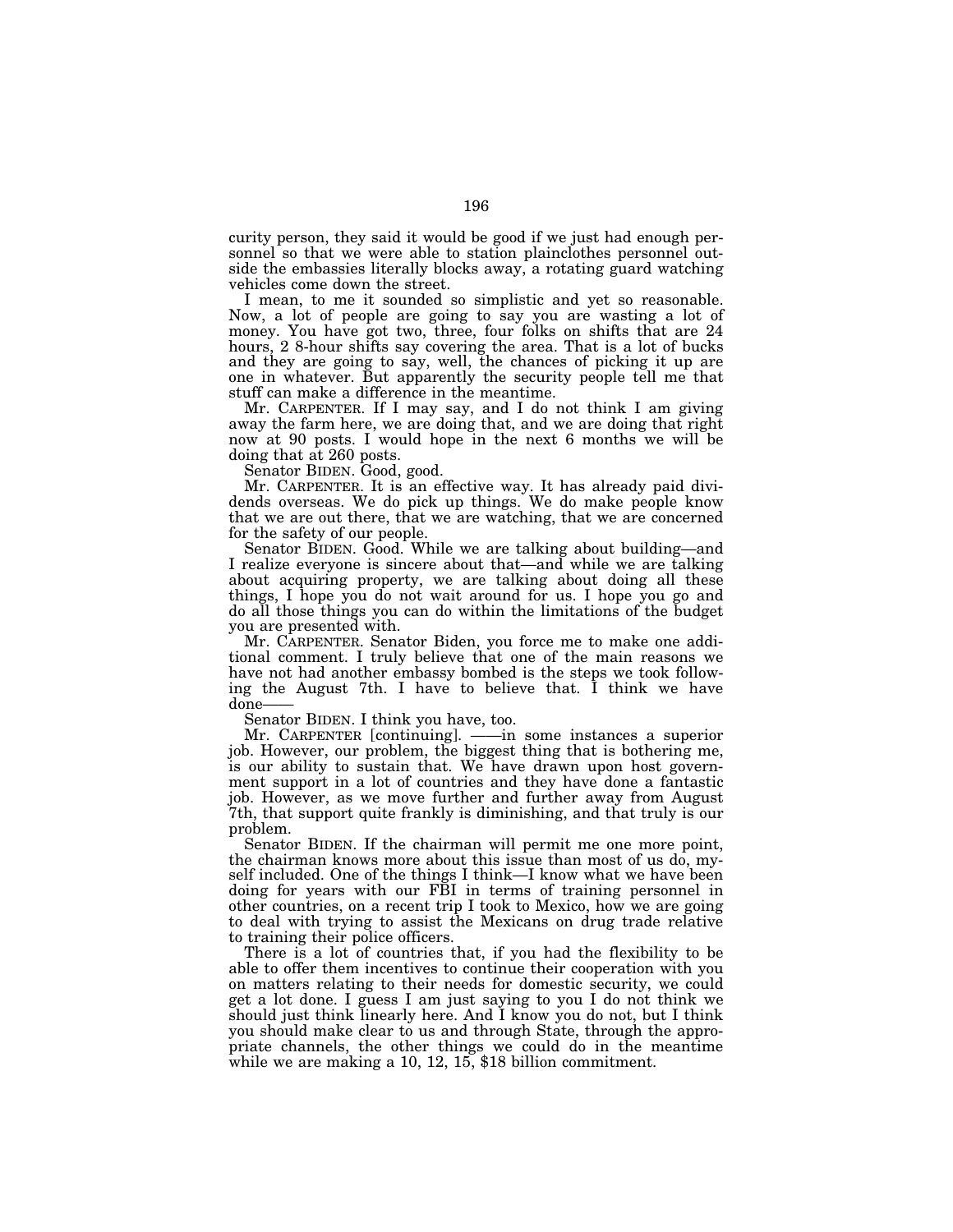That is really the point I wish to make, and I know you are doing a lot of this stuff.

Thank you, Mr. Chairman.

Senator GRAMS. Thank you very much, Senator Biden.

The one thing that concerns me when he talks about the budget is he has got a lot of experience here and knows how some of this stuff is handled. But the best intentions I hope go farther than maybe—or maybe the budgeting goes farther than the best intentions.

Mr. Carpenter, the Accountability Review Board had numerous recommendations concerning standards of security. One concern was the perception that security is not the highest priority of the State Department. It is your responsibility to raise that level of awareness throughout the Department, starting from the top down.

So how do you respond to the criticism that oversight—or that overemphasis on security hinders the daily conduct of your foreign policy?

Mr. CARPENTER. As you know, Mr. Chairman, I have only been at State Department since August 11th, and it has not been my perception that the State Department views security as a low priority, certainly not since August 11th. I have engaged in numerous meetings with all elements within the State Department discussing what we are up against, the needs for all bureaus to come together in support of this mission, and have yet to be rebuffed on any of my approaches, yet to have come face to face with a segment of the Department that has not been supportive.

So it has been my experience, albeit only for 7 months, that the State Department is very, very supportive of this mission from the bottom to the top. I meet every morning with the Secretary of State to discuss the security situations, what we are doing and where we are doing it, and have received incredible support to that end.

So again, it has not been my experience that security has taken a back seat to anything at the State Department.

Senator GRAMS. Has that been from the get-go in your tenure there, or was it after the bombings, or has this been probably—is it a new concern or do you think—you know, we all can get lax. When everything is going well we kind of put aside the dangers. Did it take the bombings to re-emphasize the security measures?

Mr. CARPENTER. Clearly, a bombing is going to bring everything into focus and uncover some things that may not have been widely known throughout the Department or widely appreciated throughout the Department. These two events were of such a magnitude that everyone within the Department was moved.

I would be hard-pressed to make judgments prior to my taking this position.

Senator GRAMS. Senator Biden asked you from the get-go the biggest bang for the buck, what could we do out of the box to get the most security in the shortest period of time. Going beyond that, are there any recommendations that you feel it would be too difficult or too impractical right now to impose? I mean, there are some short-term things, but what are some of the other ideas that might be too difficult, expensive, impractical?

Mr. CARPENTER. I do not know that we have rejected conceptually any of the suggestions of the ARB based on finances or their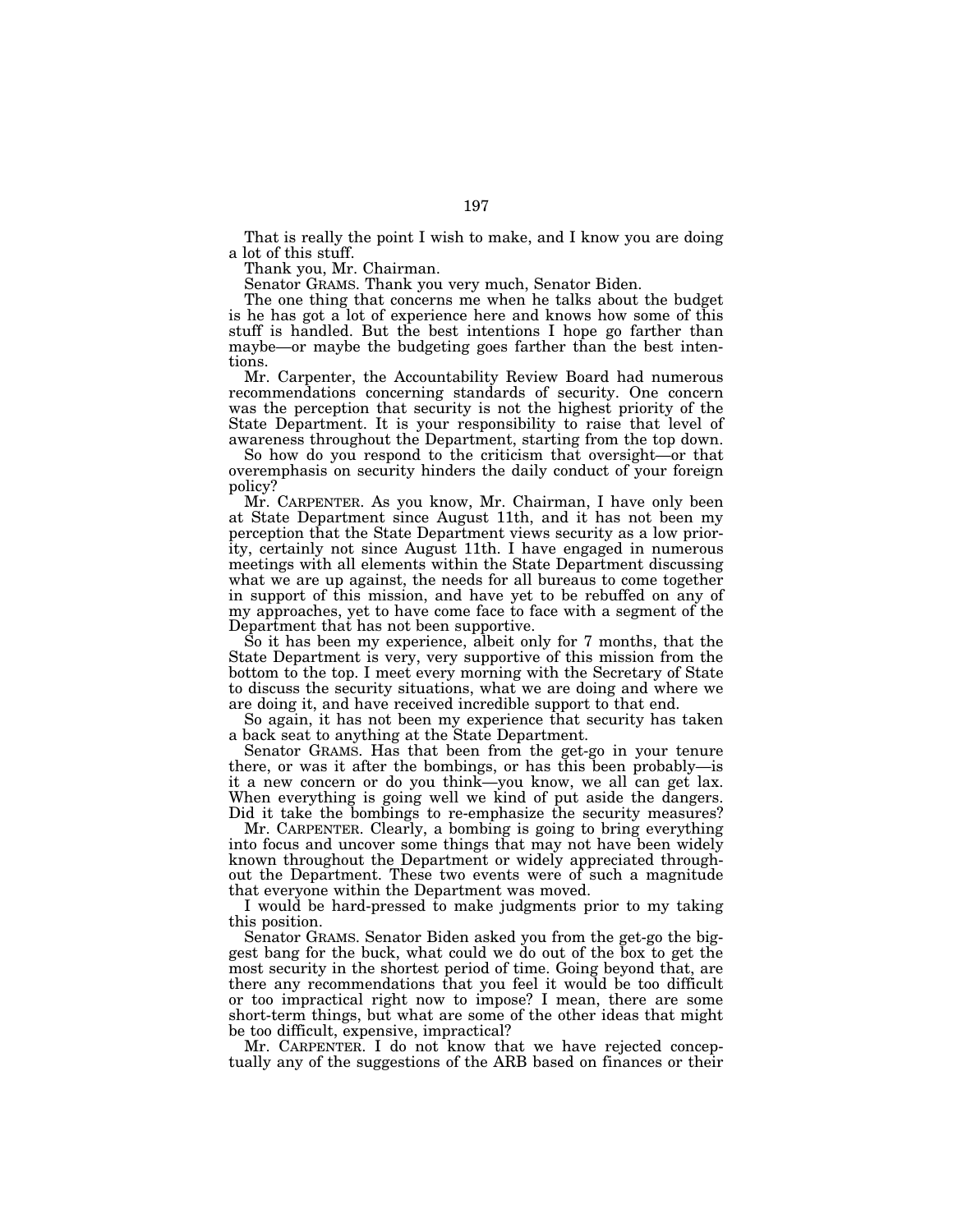doability. However, I would make one statement that goes a little bit contrary to what the Admiral said about mylar. Laminated windows are extremely expensive. In some of our facilities overseas you would be affecting the structural integrity of that building to put it in. You need some specialized labor to install them.

We just completed a series of testings that showed that mylar still is second best, if you will. It is the best for existing windows, short of replacing all the windows in all of our facilities with laminates, which would be tremendously expensive, and probably not even doable in the great number of our facilities because of the structural integrity. If they cannot be adequately fastened, they become basically an obstacle that can be blown across the room, causing equal collateral damage.

So we are proceeding. We continue to have mylar at our facilities. Now, new buildings, new constructions, and where windows are needing to be replaced, mylar would not be the substance. We would be replacing them with laminated state-of-the-art equipment.

Senator GRAMS. Do you think there would be too much reliance, then, put on that initial thing to say that maybe we can solve a lot of problems quickly by funding say the mylar in windows, when we really should be looking beyond that and doing something else? Or in the short term is this something we should really consider strongly, according as the Admiral mentioned that is something we could do quickly, maybe less expensive, until we can do the construction?

Mr. CARPENTER. Well, we are actively involved right now in basically a two-phased approach. The first phase is shoring up our perimeters and our security in the best possible way. That includes all of the bollards, the barriers, and trying to acquire setback. That is, as someone referred to earlier, that is just the down payment.

The final solution is the second phase, that is embassy construction, replacing these facilities as quickly as possible.

I keep getting notes passed to me that say that the money that we are using in phase one is the money from the emergency supplemental. That supplied the legs that are carrying us to address all of our immediate needs.

Senator GRAMS. Did you have something you wanted to add, ma'am?

Ms. THOMASSON. I just wanted to say, Senator Grams, that we have been down-

Senator GRAMS. Maybe you should identify yourself.

Ms. THOMASSON [continuing]. ——I am sorry. I am Patsy Thomasson. I am the Director of the Foreign Buildings Office.

Mr. Carpenter's people and Foreign Buildings Operation people went down to the Corps of Engineers research station a couple weeks ago to look at what they are doing in terms of research on both mylar and on different kinds of windows. We do really believe that in a short-term fix we can provide a greater level of security for these people overseas, because we brought some of the mylarcoated windows back from Dar es Salaam after we found them in the rubble site, and they did work and the glass was still stuck to the mylar. So it did do a lot of safety precautions there that we did not see in Nairobi.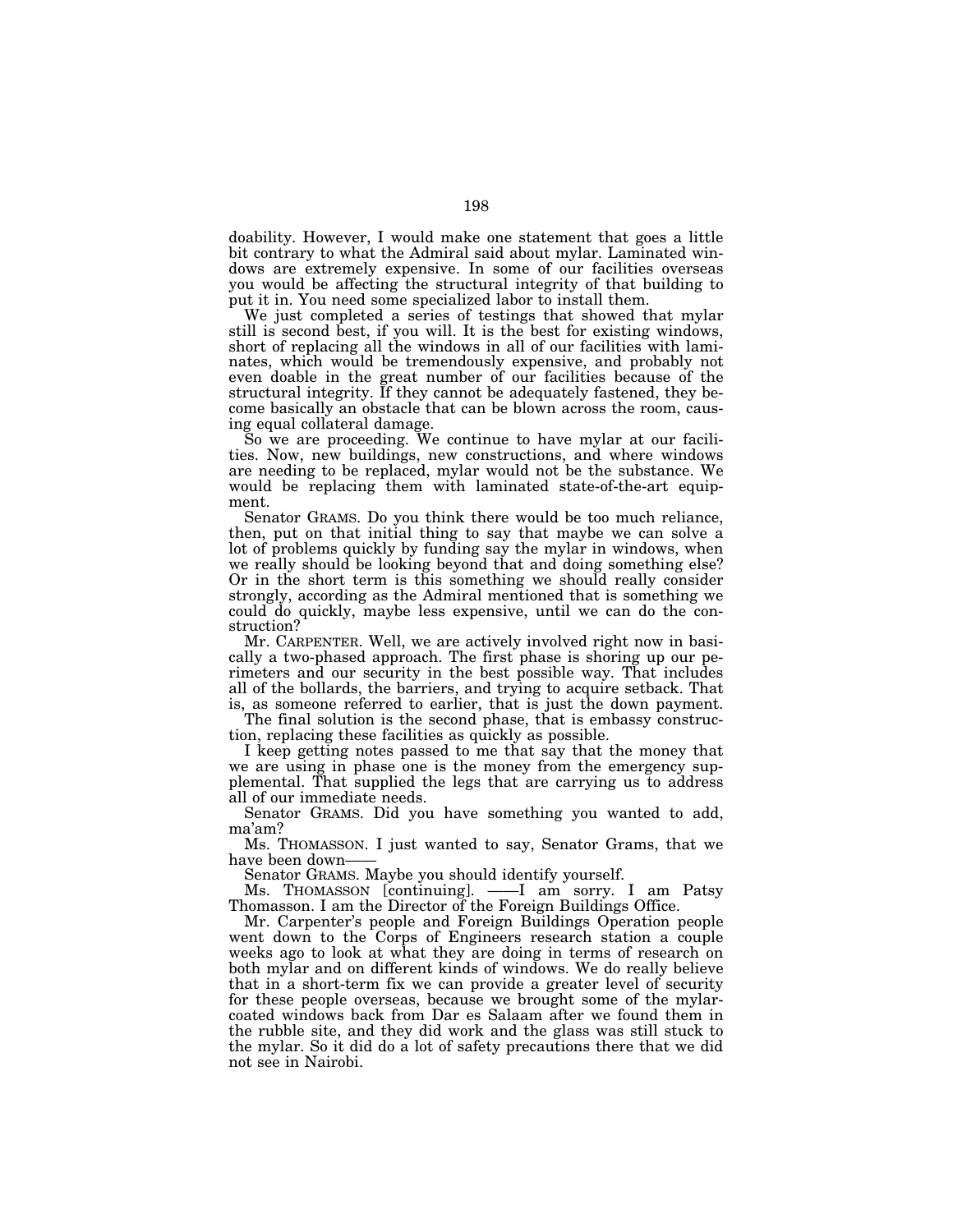But we are depending on the Corps of Engineers to help us with research both for windows, window frames, and the method of installation of the windows in the window frames.

Senator GRAMS. Thank you very much.

Mr. KENNEDY. Senator, if I could add one anecdote, about 3 weeks ago there were a series of bomb explosions in a nation in Central Asia, not addressed at the United States but addressed at sort of a local problem. At the first noise, using the training that David Carpenter's people had put out, some of the local nationals started to move toward the windows, but all of the Americans said: Get down and get back. They led everyone to the middle.

A series of bombs went off. All the windows in the building were blown out on one side. The mylar prevented any shreds and shards from flying through the building and hurting people. And the people had already taken the training that we had given them and they had moved to the center of the building, away from the perimeter.

So the combination of training and the mylar is that first phase, that first step that Dave is talking about, and we are already seeing it paying dividends.

Senator GRAMS. I also get notes. One question: Did the mylar melt on any of those windows in Nairobi?

Mr. CARPENTER. ''Melting'' is not a word that I have heard used, but I can comment that on the side of the building where the bomb went off mylar probably was, let us call it, ineffective. On the other sides of the building, though, there could have been more collateral damage had those windows not had mylar coating.

Senator GRAMS. So it cannot be 100 percent.

Mr. CARPENTER. No, absolutely. A bomb that size, that close, is going to defeat pretty much everything.

Senator GRAMS. If we see a bomb like the one in Oklahoma City, where it did tremendous structural damage, the windows are not a concern at that point.

Mr. CARPENTER. Correct, correct.

Mr. KENNEDY. Yes, sir.

Senator GRAMS. Just a couple quick questions I would like to ask Secretary Kennedy to wrap this up. The Accountability Review Board, as we heard Admiral Crowe say this morning, recommended spending \$14 billion over 10 years on embassy construction. Now, you have got to be concerned that once a number like that has been thrown out it is awfully hard to start pulling back from that. All of a sudden, we have now set a marker out there, even if it does prove to be inaccurate or unreachable.

But have you prepared an estimate, Mr. Kennedy, for the total funding necessary to bring our embassies up to standard? Is there a number out there, new construction, repairs, retrofits, *et cetera*?

Mr. KENNEDY. Mr. Chairman, we have not, we have not done a 10-year forward projection. What we have done is we have looked in our budget cycle, looked at 5 years out. As Admiral Crowe noted, his \$14 billion projection was \$1.4 billion a year, which was composed of 2 elements: \$1 billion a year for new construction and \$400 million a year for a combination of interim steps and carrying forward security programs, such as Dave has talked about, of personnel and others.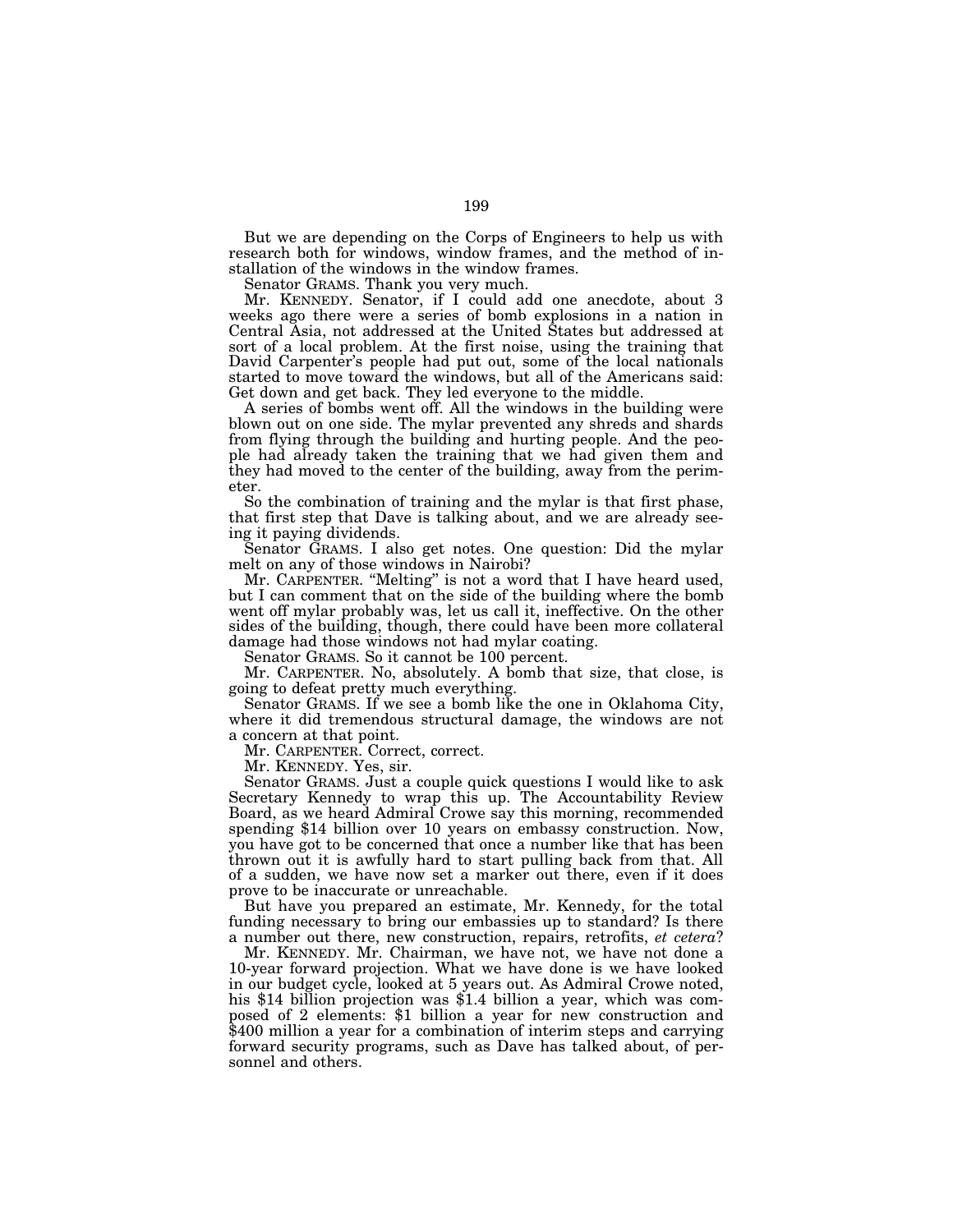I think that on the order of a billion dollars a year is something that is probably in the out years a figure that is rational when you think about the number of embassy facilities which do not meet setback standards and which are of such ancient construction that, as you gave the example of the Oklahoma City, that no steps that we could take for those facilities would ever stop a large bomb. We need both to move to a new location and new construction because, even if we got additional land around them, the inherent fragility of the construction from even in some places, from the nineteenth century, would not stop a bomb.

Senator GRAMS. Your initial estimates, do they consider co-locations or regionalized embassies? Are you taking that into account in your recommendations?

Mr. KENNEDY. We are running those numbers now. In response to something in an exchange with Admiral Crowe, we have recently received a letter from the Agency for International Development saying specifically to us that they have shifted their position and they now wish to be involved with the co-location at all future new constructions. Obviously, we have been in intense discussions, as you know, sir, with the United States Information Agency as part of the merger process, and we are agreed that all new embassy construction will include the public diplomacy section, the former United States Information Agency personnel, as part of that facility.

So those are two of the largest components. The other U.S. Government presence overseas comes in at usually less than half a dozen each. So we have always planned to include the legal attaches from the FBI, the Secret Service representatives, the Agricultural personnel.

Senator GRAMS. I do not know if you can answer this in this hearing, and you do not have to give me locations or cities, but of the facilities that have been identified for upgrade how are you prioritizing which embassies will be dealt with first?

Mr. KENNEDY. We have put into place in effect a Departmentwide endeavor. We take the information that the Diplomatic Security Service has, drawing from the entire range of U.S. Government resources, the intelligence community, the law enforcement compensation. So where is our threat highest? Then we also factor in the vulnerability, drawing on my Foreign Buildings Office colleagues, where are the facilities that do not have the adequate setback and the construction?

Then we meet with the assistant secretaries for all the regional bureaus, because they know the political dynamics as well in the countries which are under their jurisdiction. Then we bring this entire package together and present it to a joint sort of duo composed of the Under Secretary of State for Political Affairs, Tom Pickering, and the Under Secretary for Management, Bonnie Cohen.

So taking threats, vulnerability, the doability of construction, local conditions, the political dynamic, running all those things together, we vet and validate that and do then come up with a list, which I would be glad to brief you on offline of exactly what that list is comprised of. But I would prefer, sir, not to do that in public session.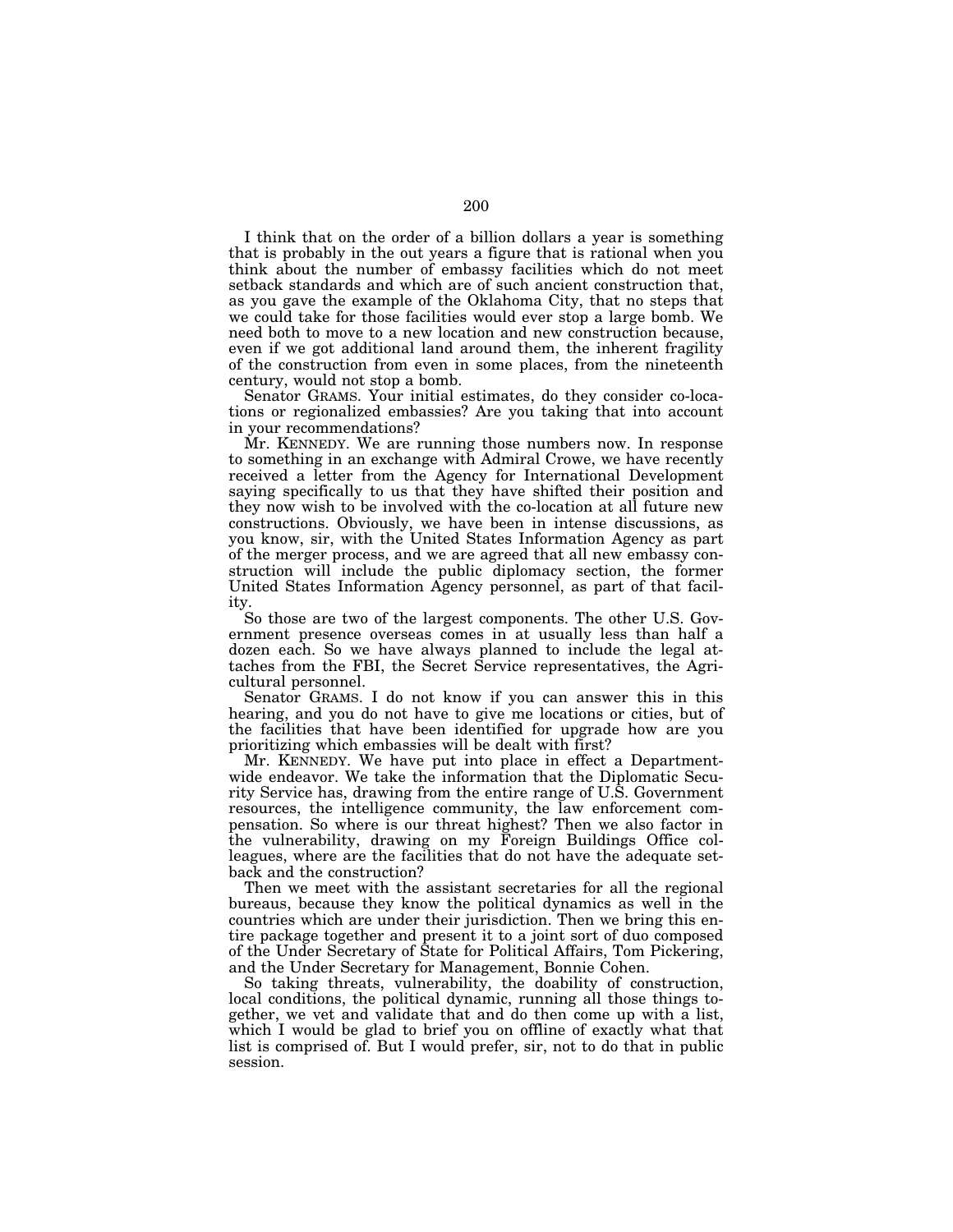Senator GRAMS. But as we found out in Nairobi and Dar es Salaam, maybe those embassies that would be considered low risk can be some of the most vulnerable.

Mr. KENNEDY. This process that we have been re-engaged in and redoing since August 7th takes that into account. As Dave mentioned earlier, there is no post that we are now considering to be low or medium threat. We consider all our posts to be threatened, and then we go to the vulnerabilities inherent in that situation, which is the local political situation, the ability of local police forces to provide us additional protection, the capabilities of indigenous intelligence services to ward off, the porosity of borders that these countries have, i.e., the potential of terrorists to infiltrate and not be held off by those local services, and then adding in the construction of the building, how far the setback is.

So we put all these things together, and we have retooled, in effect, our process since August 7th to take those factors into account, sir.

Senator GRAMS. I do not know if your timetables allow for it today, but, just concurring with the staff, they would like to have a closed door meeting to maybe get more information on what embassies you would have on a priority list, where you would begin, and things like that. So if not today, if that would not be convenient, if some other time could be set where staffs could be involved and get an idea.

Mr. CARPENTER. We would welcome that opportunity.

Mr. KENNEDY. Absolutely.

Senator GRAMS. Thanks very much.

Mr. Carpenter, did you have anything else you would like to add?

Mr. CARPENTER. No, sir, other than just to make one statement. I have been in the Federal Government for almost 27 years now, 26 of it with the United States Secret Service, and I feel that I am no rookie when it comes to threats and dangerous environments and experiences along this line. I just feel compelled to mention, everything that I have ever experienced in my 26 years in the Secret Service pales in comparison to what the State Department is facing right now.

I could not be more serious about that. I could not be more concerned about it. I cannot word strongly enough the need for this to be dealt with in the most expeditious manner. This is a problem that is looming. I feel I have an obligation to the people out there in the State Department that are fighting the good battle to do the right thing and let this committee know that.

I appreciate you allowing me to say that. I thought it was something that you should know.

Senator GRAMS. Well, we appreciate that; and I appreciate that type of concern, because I think it is shared by the members of this committee, and wanting to do the best job we can in the shortest period of time, to give you the tools that you need to carry out your job in the most responsible way. So I hope we can do that and work together on this.

Mr. CARPENTER. Thank you, Mr. Chairman.

Senator GRAMS. Thank you very much. I just want to let you know, too, that we will keep the record open for 3 days, so if any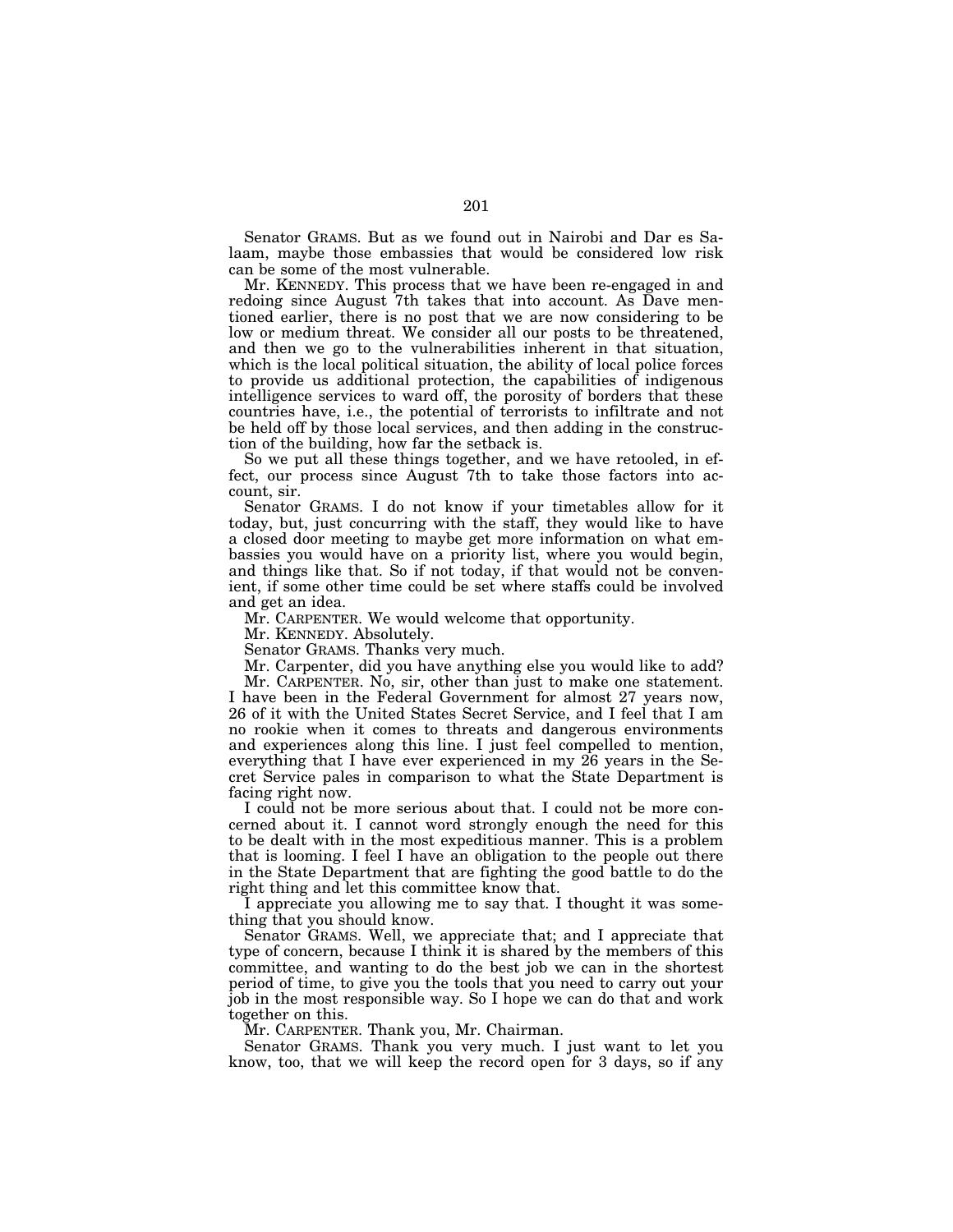Senators would like to submit questions. And of course, we would ask for a quick reply.

[The questions referred to above and the answers thereto follow:]

# **Responses to Additional Questions Submitted to Assistant Secretary of State Carpenter by Members of the Committee**

# QUESTIONS SUBMITTED BY CHAIRMAN HELMS

*Question.* On February 24, 1999, you and Under Secretary of State Bonnie Cohen testified before a House Appropriations Subcommittee that you procured 53 explosive trace detection machines.

When were these machines purchased, and what was the cost agreed to on the contract?

Answer. The Department established two blanket purchase agreements (BPA) in August 1998 for GSA-list explosive detection equipment. Purchases have been made since September 1998 under these BPAs. The exact cost has varied due to the dif-ferent discount schedules from the GSA list cost under each BPA. The most recent system purchase cost under the first BPA was \$35,572, and includes at-post instal-lation and operator training. The most recent system purchase cost under the second BPA was \$37,671, plus additional cost for at-post installation and training travel.

*Question.* What criteria was used to select these machines? Was the best proven technology acquired in the recent purchase?

Answer. The primary consideration for selection was prior FAA approval. Beyond this, the criteria included best value, reliability, ease of operation, maintenance, logistics and adaptability to Embassy security requirements. The Department believes that the equipment purchased represents the best proven explosive detection technology for the Department's needs.

*Question.* The Federal Aviation Administration recently completed an extensive laboratory and field study of trace detection equipment; and based on its exhaustive testing and evaluation, will be procuring only one type of equipment to secure our airports.

Are you familiar with the results of the FAA test program?

Answer. The Department is familiar with the FAA testing and approval procedures, which we have tracked since early 1997. We have corroborated the accuracy of the Department's base-line data with the FAA and obtained formal updates of the most recent test results (January, 1999). The equipment purchased by the Department is currently approved by the FAA.

*Question.* Did the State Department, which has not conducted any comparative field testing, select the same equipment as the FAA, and if not, why not?

Answer. The Department has chosen equipment approved by the FAA and, in fact, deployed by the FAA. Field-testing was accomplished by the Department on this equipment, October of 1997 through August of 1998, and the equipment was ready for accelerated deployment under the FY 1999 Emergency Security Supplemental. Field testing of the equipment available under the second purchase agreement is currently being scheduled.

*Question.* Did the FAA find in any of the equipment, hardware defects which could lead to detection failures, and if so, does the State Department have any of this equipment out in the field?

Answer. The Department is not aware of any hardware defects, but has been ad-<br>sed by the FAA that human error can lead to a two-sided "sample trap" (swipe) vised by the FAA that human error can lead to a two-sided "sample trap" being inserted backwards, causing the strength of the detection to drop. The Depart-ment has tested this and found the strength of the detection to drop, but still produce a positive alarm detection, whichever side of the swipe is inserted forward. Nevertheless, the manufacturer has already modified the sample trap by inserting a hole in the center, thereby eliminating the potential that human error would reduce the strength of explosive detection. The Department has confirmed that the FAA continues to use the equipment that the Department has deployed.

*Question.* I understand the FAA has the capability to receive automatically, on a daily basis, field reports from the trace detection equipment deployed at airports across the country. The reports relay the frequency of use and number of positive detections for each machine.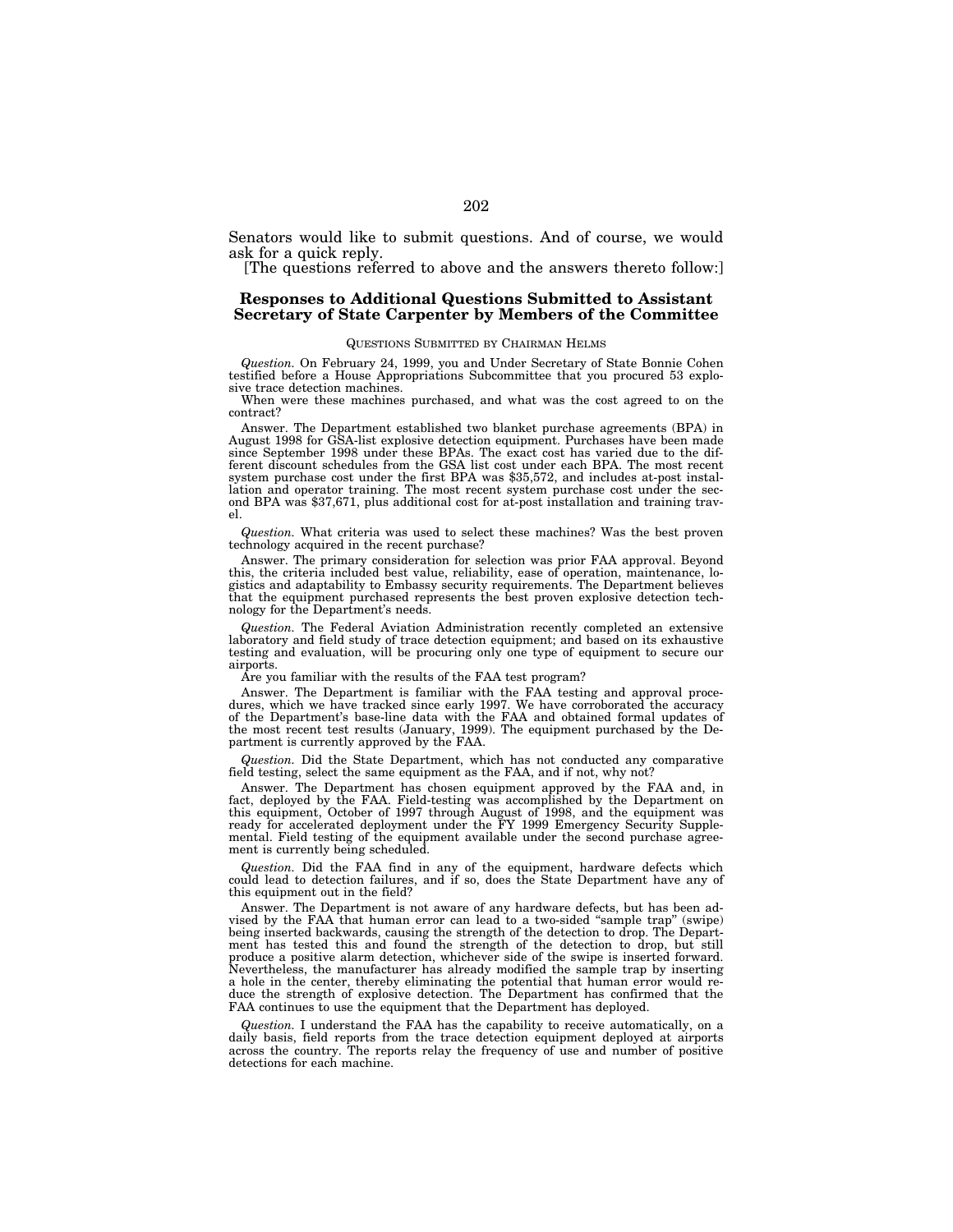Do the 53 trace detection units recently purchased by the State Department have this remote intelligence gathering capability?

Answer. The Department already has established lines of communication for threat reporting. It does not appear that at this time another channel of control or reporting and, by extension, analysis is warranted.

*Question.* Should the equipment guarding our overseas diplomatic facilities not have the same capabilities as those guarding our domestic airports?

Answer. The equipment fielded by the Department has been approved by the FAA and is currently used at the vast majority of domestic airports.

*Question.* In late December of 1998, after terrorist threats against our embassies were made public, I received a copy of a letter sent to the State Department from a manufacturer of trace detection equipment. This letter indicated that to help meet this immediate threat, it could have been delivered, within days, dozens of trace detection machines.

How and when did the State Department respond to this offer? Please provide a copy of the response.

Answer. We have been unable to locate such a letter. Diplomatic Security personnel have spoken on different occasions with several manufacturers of trace detection equipment since September, 1998, all of whom indicated the capability to deliver trace detection equipment on short notice.

*Question.* \$50 million of the \$1.4 billion from the emergency supplemental was provided for the security improvements to our embassies for retrofitting or replacing glass windows and doors to better resist bomb blasts. I understand that on November 27, 1998, the State Department published a solicitation for providing window film. The solicitation did not specifically spell out strength or thickness of the window film, nor reference a performance standard which the window film had to meet.

Is the film identified in the solicitation to be 4mm protective film?

Answer. No. There is no specific reference to a thickness. For clarification it is noted that the thickness for previously specified shatter-resistant window film was 4 mil (0.1mm), not 4mm as cited in the question. The solicitation for shatter-resistant window film (SRWF) addresses the technical criteria which must be verified by an independent testing laboratory to ensure compliance with specified requirements. The tests include impact performance; tensile, peel and puncture strength; surface abrasion; and flame spread and smoke density. These criteria have been determined to be the primary performance characteristics of SRWF. While the vast majority of films which passed our technical review for this solicitation are 8 mil, it is noted that the film of some manufacturers meets the required technical criteria, but is of different thickness. These variations are due to different technologies being used in the manufacture of the film. The technical criteria used in the solicitation is based on specifications and testing by the U.S., British, Israeli and Australian governments.

*Question.* Has the State Department determined that the 4mm film is determined to meet the security needs of our embassies?

Answer. No. Shatter-resistant window film (SRWF) in the form of 4 mil (0.1mm), not 4mm as cited in the question, has been in use since the physical security standards were first developed in 1986. Since the bombings of our two U.S. embassies in Africa in August 1998, a working group of the Overseas Security Policy Board, in its review of the physical security standards, recommended the use of 8 mil (0.2mm) SRWF or performance equivalent. In the current solicitation, the required SRWF is identified by a ''technical criteria,'' which must be verified by an independent testing laboratory. The actual thickness of SRWF of some manufacturers will vary in meeting the technical criteria established by performance testing. This recommendation is based on research performed by the U.S. Department of Defense, GSA, and British, Israeli and Australian governments.

*Question.* Is the State Department investigating other materials, such as thicker film or laminate glass, to be used for better resistance to bomb blasts?

Answer. The interagency Overseas Security Policy Board (OSPB) physical security standards currently require that all new office buildings be constructed to meet blast protection requirements, including the use of laminated windows composed of thermally tempered glazings or heat-strengthened glass. This standard is also required for major renovations involving newly acquired buildings and existing office buildings.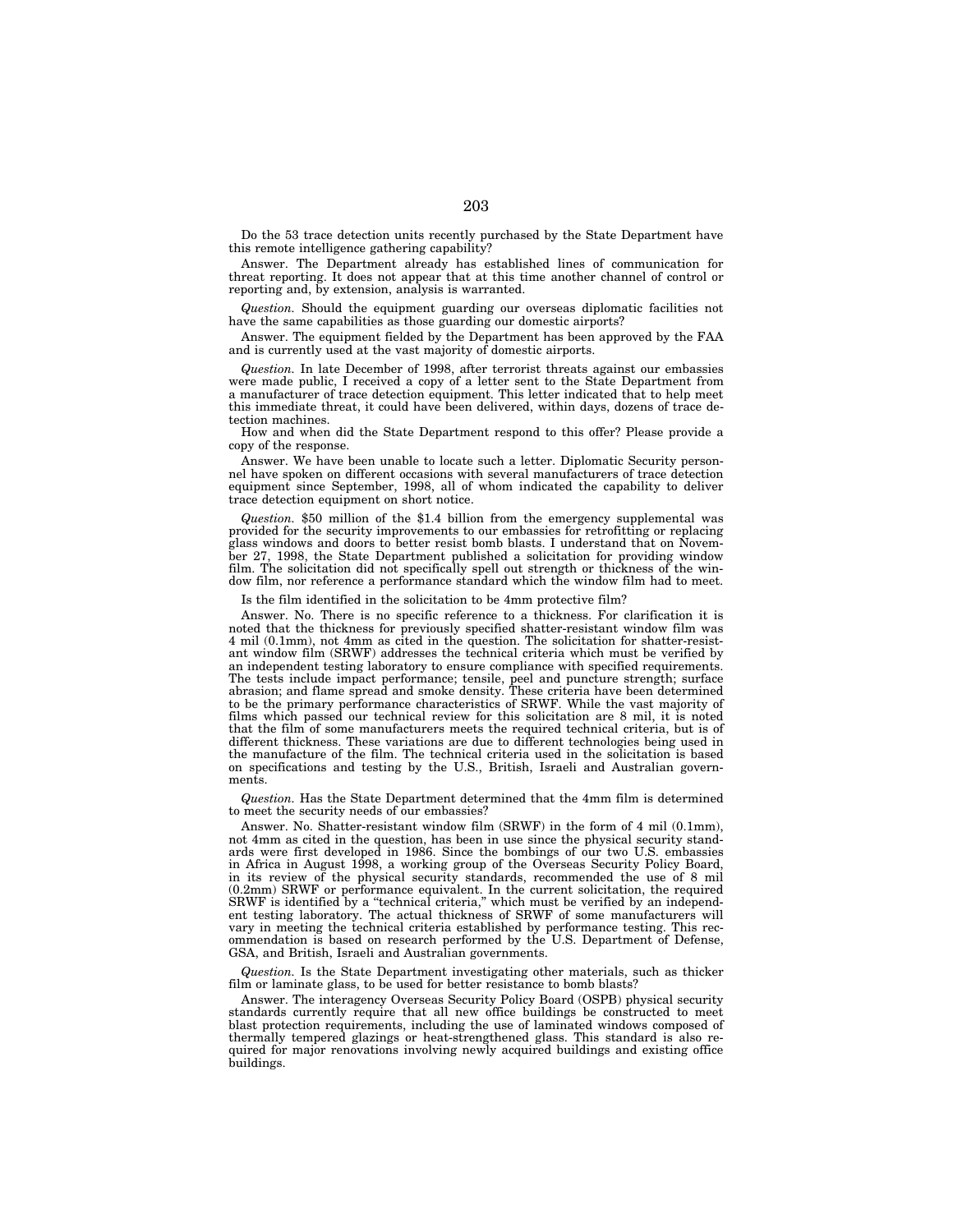The State Department currently has an ongoing research and development effort to identify and test new products and materials that will enhance the mitigation of blast effects.

Diplomatic Security, working closely with the Department's Office of Foreign Buildings Operations, is coordinating with elements within the Department of Defense to test and evaluate construction methods and products that will offer a higher resistance to bomb blasts, both in newly constructed and major renovations of existing office facilities. Unfortunately, at this time, there is no realistic universally applicable solution to this complex problem.

*Question.* In light of the Accountability Review Board with respect to 4mm window film, will you be amending your solicitation to purchase window film that might provide a better degree of protection?

Answer. The term "4mm window film" is a misnomer. In addition to using laminated windows, historically the State Department has been using 4 mil  $(0.1mm)$  window film (SRWF). Since the bombings, it was determined that 8 mi performance criteria that match the increased protection. As additional information is obtained from the ongoing research efforts, Diplomatic Security will continually review this specification and amend it as necessary.

*Question.* After the bombings of the Murrah Federal Building, in Oklahoma City, the General Services Administration (GSA) issues its Glazing Mitigation Guidance for Windows. The guidance specified five different protection levels for buildings.

Did your solicitation of December take into account the GSA recommendations? Answer. Yes, the GSA recommendations for shatter-resistant window film were evaluated as part of the process leading to the specification for 8 mil SRWF or performance equivalent. In fact, the State Department exceeds GSA's recommendation of 7 mil. Research performed by the U.S. Department of Defense and the British, Israeli and Australian governments was also evaluated leading to the criteria used in this solicitation.

*Question.* GSA standard for ''medium-high'' protection calls for 7mm–8mm thickness for windows in buildings here at home. Is this a standard that the State Department recognizes? Why, or why not?

Answer. Again, the use of the term ''7mm–8mm'' is incorrectly used. It should read, ''7–8 mil.'' The interagency Overseas Security Policy Board (OSPB) has apread, "7-8 mil." The interagency Overseas Security Policy Board (OSPB) has approved the use of 8 mil  $(0.2 \text{mm})$  shatter-resistant window film for diplomatic offices and residences overseas. This decision is based upon research performed by the U.S. Department of Defense, GSA, and the British, Israeli and Australian governments.

*Question.* Has the Overseas Security Advisory Council recommended 8mm film as well as laminated glass for window security improvements?

Answer. The physical security standards, currently approved by the Overseas Security Policy Board (OSPB), require that all new office buildings be constructed to meet blast protection requirements, including the use of laminated windows composed of thermally tempered glazings or heat-strengthened glass. This requirement also applies to major renovations involving newly acquired buildings and existing office buildings. The OSPB has also approved the use of 8 mil  $(0.2 \text{mm})$  shatter-resistant window film in those cases where laminated windows are not or cannot be installed.

*Question.* The U.S. Army is currently testing and evaluating a gunfire detection system. This system has been effectively determining the precise source of gunfire, differentiating the type of weapon used, and exact trajectory of the gunfire. The Chief of Staff of the U.S. European Command has identified and urgent need for a sniper detection system for a variety of operations including embassy security.

Does the State Department have any plans for deploying this capability to protect U.S. personnel abroad?

What are the logistical requirements for deploying such a system in a static situation such as at an embassy?

If this type of system were deployed at an embassy, who would provide the operational control to respond to a sniper detection?

Could this system be deployed as part of the Secretary's mobile detail or for other high visibility members?

Answer. The Department of State has no plans to deploy such a system at this time. The deployment of such counter sniper systems can be appropriate and the Department would support such deployment whenever Commander in Chief (CINC)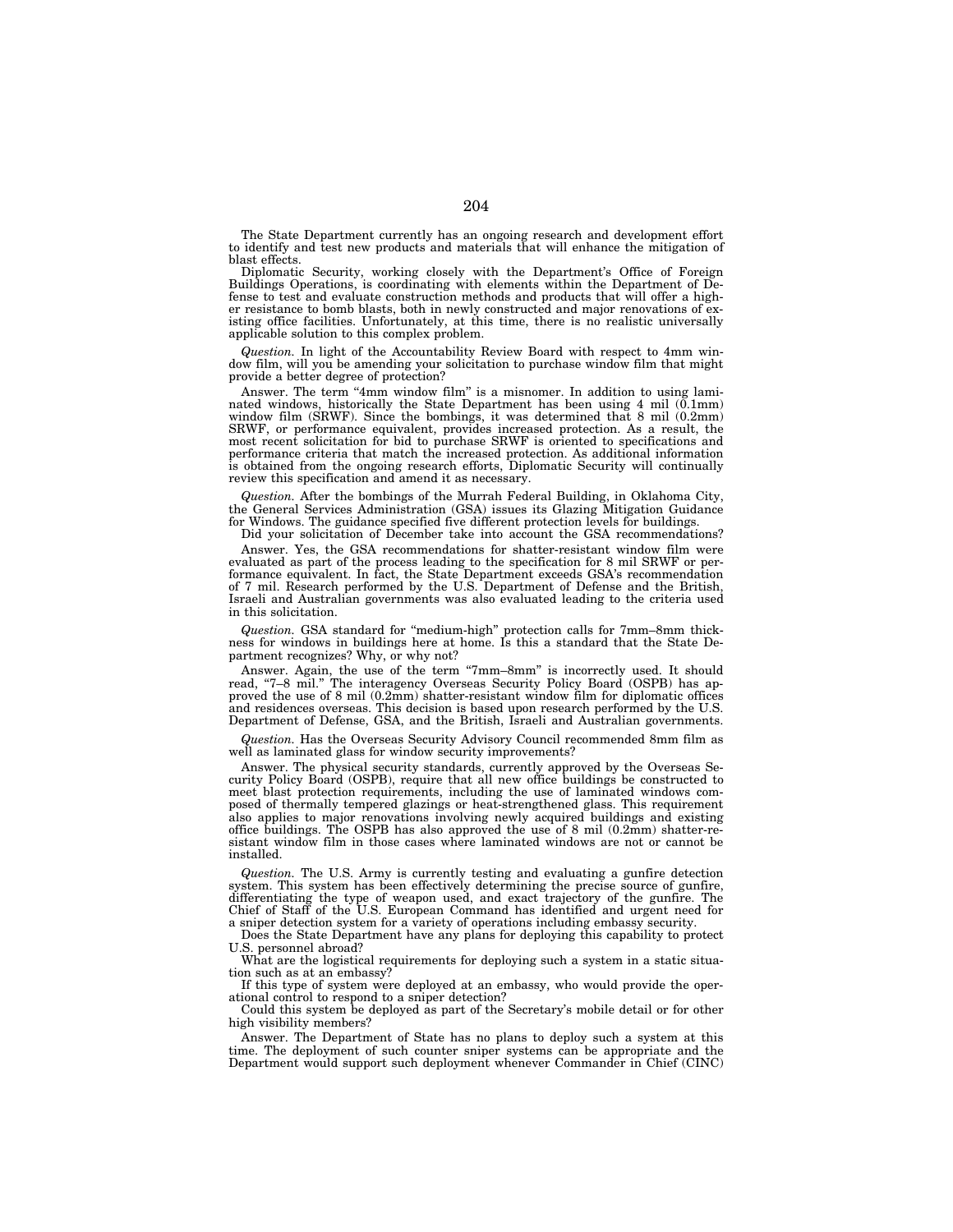forces are deployed to protect embassies such as FAST Marines to Nairobi and Skopje. CINC forces when deployed at our missions are outside the mission and ex-posed to hostile fire for long periods of time. CINC forces also have the requisite chain of command and operational response capability to make such systems useful.

We believe that the most effective defense against sniper attacks on our personnel is to minimize the exposure through other defensive measures. However, the Diplomatic Security Service constantly seeks to integrate technology into its operations to improve efficiency with increasing its ability to safeguard its personnel and facilities

DS, through its Mobile Security Division, has been coordinating with the Army Research Lab to obtain periodic test results in order to access the merits and applicability of gunfire detection systems. Although such systems have the potential to enhance security, we feel it would be prudent to wait until the completion of testing and evaluation before making any decisions.

Without deployed CINC forces, Foreign Service posts lack an immediately available operational response capability. Under most circumstances, operational response to a sniper attack upon our diplomatic mission normally rest government, which in our view would not be enhanced by such systems.

Most Secretarial and foreign dignitary visits are of brief duration and marked by active schedules, therefore requiring many movements of the deployment systems. However, the vehicle-mounted unit, once fully tested and evaluated, would provide possible reductions of a sniper threat during motorcade operations. While the con-cept is sound and the technology warrants further investigation, more data and testing are required before realistically considering technology this costly.

## QUESTIONS SUBMITTED BY SENATOR BIDEN

## OVERSEAS PRESENCE ADVISORY PANEL

*Question.* Last month, the Committee was notified of the Department's intention to create an Overseas Advisory Panel.

If the Panel is to advise on the location and configuration. of embassies, why is the Department beginning the design work and site acquisition for construction and renovation of several embassies prior to the completion of this review by the Panel?

Answer. The panel has been commissioned to look at a number of issues regarding our diplomatic presence abroad and we expect that their recommendations will be delivered to the Secretary by mid summer. However, there are a number of posts where we have a sustained interest in a diplomatic presence, and as demonstrated by the bombings in Africa, there is an urgent need to address physical security concerns worldwide.

In accordance with the Emergency Security Supplemental Appropriation, the Department is proceeding with acquisition and design work in Kenya, Tanzania and other priority posts. We have also taken immediate steps to improve the current safety of our representatives overseas as quickly as possible. At the same time, the Department has begun a review process via the Overseas Presence Review Panel, Nairobi 2010 and other programs to ensure we have considered relevant factors re-garding our presence in those countries as we continue with the design process.

# EMERGENCY PREPARATIONS

*Question.* Does every U.S. diplomatic mission have an emergency plan that covers

a variety of threats including vehicle bombs, gunfire, arson, and strafing? What kind of training do diplomatic personnel received in the event such an emergency should arise?

How is this training done? Is it on an interagency basis? Is it done by simulation and role-playing?

Answer. The Department of State Foreign Affairs Handbook (volume 12, number 1) Emergency Planning (EPH) requires every U.S. Diplomatic Mission to have an emergency action plan (EAP). With the exception of three recently opened U.S. Mis-sions, all have approved plans. The EPH and individual mission EAPs cover the follow major areas: Post Organization, Threat, Hostage Taking, Aircraft Hijacking, Bombs, Civil Disorder, Disasters, Major Accidents, Defense, Destruction of Classi-fied Information, Mass Casualty, Fire, Draw Down of Personnel, Mission Evacuation and Safe Haven.

Department of State personnel are placed into the Crisis Management Training continuum from the Junior Officer to the Ambassador level. The training objectives are drawn from the EPH and the major areas covered under a Mission's EAP.

Training is conducted at the Foreign Service Institute, the Diplomatic Security Training Center and at U.S. Missions. Domestic training is classroom oriented,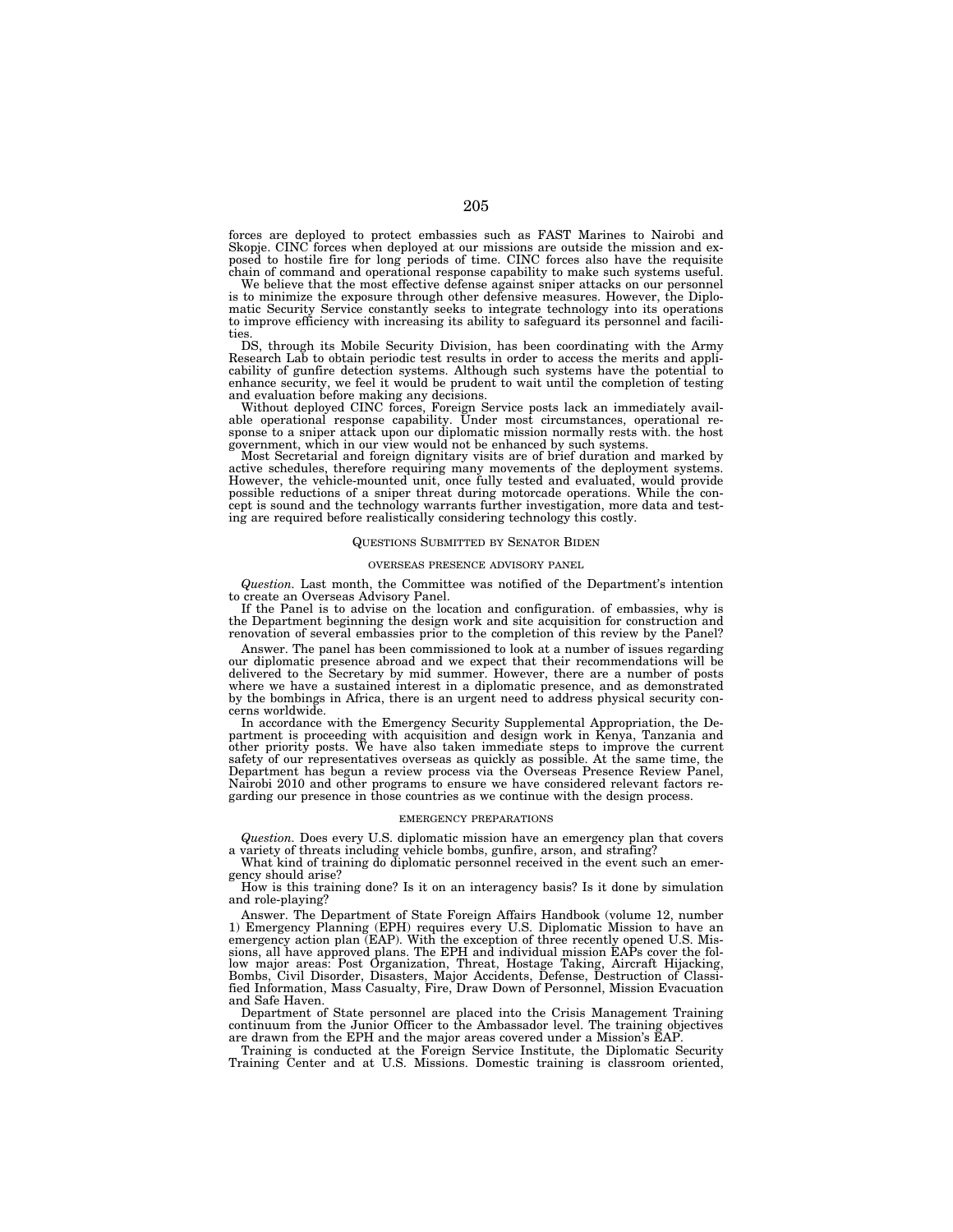though simulation and role-playing are often included. Overseas, Crisis Manage-

ment Exercises are entirely simulation (table top exercises).<br>Training is provided to other Foreign Affairs' Agencies, either through their par-<br>ticipation in regularly scheduled classes or upon request. Crisis Management National Employees.

### THREATS TO U.S. DIPLOMATIC PERSONNEL

*Question.* Car bombs have caused the most horrific loss of life,but terrorists have used other techniques against our embassies as well—including assassinations, riots and mortar attacks.

What are the modes of attack that are of greatest concern, and that drive embassy security programs?

What steps are being taken to protect U.S. personnel from these other threats or modes of attack?

Answer. The types of threat which pose the greatest concern to the security and safety of our facilities and employees overseas include: suicide vehicular attacks, unattended vehicle bombs, standoff weapons, mob violence, kidnapping and assassina-tion, and crime. Additionally, the use of chemical and biological weapons against our facilities raises new concerns that traditionally have not been addressed.

In meeting these threats, Diplomatic Security (DS) has initiated security programs specifically devised to reduce the likelihood of a successful attack against our personnel and facilities. In order to provide protection against the threats of vehicle bombs and mob violence, our guard forces have been expanded to enhance perimeter security and create the maximum set-back attainable. In many cases our overseas missions have successfully negotiated with host governments for the closure of adjacent streets and the screening of vehicles on these public thoroughfares. Closed circuit television coverage, with time-lapse recording capability, is being expanded at all overseas posts to provide better monitoring of perimeter areas. To assist guards in their inspections, explosive detection equipment is being deployed. This equip-ment will not only be utilized to inspect vehicles entering our compounds but also to check suspicious vehicles located outside the perimeter. X-ray equipment is an additional measure being provided to improve our capability to detect explosives and firearms.

To counter the threat from a standoff attack, as well as to enhance our ability to detect a threat at its earliest stage, surveillance detection units are being established at all posts. These units concentrate on the pre-operational stage of a terrorist attack and further augment perimeter security. Surveillance detection units may be comprised of static, roving and mobile assets.

An increased number of armored vehicles are being deployed to protect personnel against assassination, kidnapping and mob violence. The deployment of additional and replacement walk-through metal detectors serve as a reinforcement to the visitor screening process and protect personnel from both assassination and random acts of violence. DS training teams are assisting posts with tactical driver training, guard force training, and personal protective measures.

Crime continues to be a major concern for all personnel assigned overseas and consumes much of the attention of the Embassy's security officer. An enhanced residential security program is being implemented which expands on the current use of residential security equipment and guards.

The Department has also recently approved and initiated a program to help counter the threat from chemical and biological agents.

Through the Emergency Security Supplemental, 140 new Security Officer positions have been created overseas. These positions will greatly enhance the Department's ability to provide professional security support in response to these growing threat concerns.

### THE TERRORIST THREAT

*Question.* Which individual or organization is the primary terrorist threat to U.S. overseas facilities?

Do we still face state-supported terrorist groups that may make use of diplomatic passports, the diplomatic pouch, and information gathered by professional intelligence services?

What skills and resource do the groups associated with Osama bin Laden bring to bear?

What about the use of chemical, biological or radiological weapons against U.S. overseas facilities? Are there defenses against those attacks that ought to be incorporated in any new or remodeled embassies?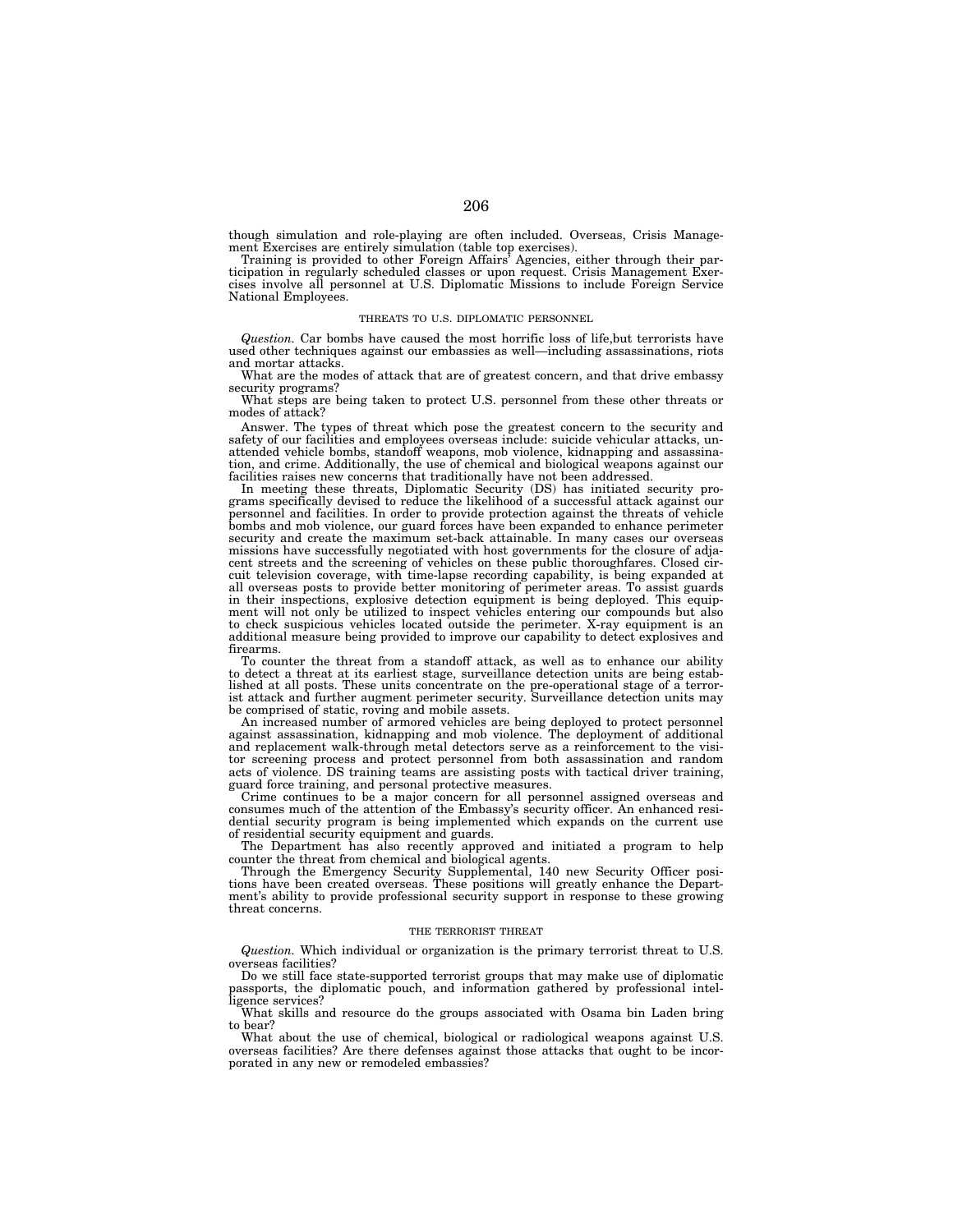Answer. The Osama bin Laden organization is the primary terrorist threat to U.S. interests overseas at this time.

State-supported terrorist groups continue to pose a potential threat to the U.S. interest overseas. The potential for terrorist actions by state-supported terrorist groups varies and could be triggered by what they perceive to be hostile acts directed against them by the United States.

Groups associated with the Osama bin Laden organization have access to substantial finances, weapons, explosives, and false documents. However, the primary resource or attribute they possess that differentiates them from most other types of terrorist groups is that they are willing to die for their cause. This commitment allows them to employ tactics which are difficult to counter and defeat.

Solid information on the capability of any terrorist group to launch a chemical, biological or radiological attack is almost non-existent. Nonetheless, Diplomatic Security (DS) feels it only prudent to prepare against the possibility of such attacks.

DS has joined with the Foreign Buildings Office (FBO), the U.S. Army Development and Engineering Center (Edgewood Research) and the Army Biological/Chemical Command among others to identify Chem/Bio countermeasure materials and technology that can be incorporated into the design and construction of new embassies.

Issues such as location and protection of air intake vents, creation of Chem/Bio safe havens and deploying air filter and alarm systems will be considered on all future buildings, funding permitting. Retrofitting current buildings is likely to be more expensive and problematical; however, the working group will seek technical solutions to retrofit problems.

### INTELLIGENCE ON TERRORISTS

*Question.* A decade ago, the State Department focused particular attention on the threat posed by foreign intelligence services. One discovery at that time was that some unclassified State Department computer systems contained information that would be useful to a terrorist group.

Has the Department made sure that information on security measures, motorcade routes, and the like, is no longer accessible to foreign nationals?

Answer. Information on security measures, motorcade routes and the like are designated Sensitive but Unclassified Information (SBU). This information warrants a degree of protection and administrative control. SBU information can be circulated to Foreign Service National Employees (FSNs) but only in the performance of official business.

The Chief of Mission in consultation with the Regional Security Officer (RSO) certifies the sensitivity level of each automated system staff position. When it is determined that an FSN is assigned to a sensitive position and should have ''need to know" access to SBU information, their background investigation is updated. After normal working hours, access by an FSN must be authorized in writing with a specific time period indicated by the U.S. citizen supervisor. At critical technical or critical human intelligence threat posts, access to systems by FSNs is structured to permit minimum user access, and that access is supervised by a cleared U.S. citizen.

*Question.* No matter how much effort you devote to passive defense, one major element in frustrating terrorist attacks is knowing who is about to strike you, and where and when.

What measures are you taking to improve our tactical information about terrorist threats?

Answer. Acquiring intelligence on the specifics of a planned terrorist attack is the primary objective of U.S. intelligence and investigative agencies. It is also the most difficult piece of the puzzle to obtain. As you are aware, the Accountability Review Boards determined from their review and evaluation of circumstances surrounding the bombings of our embassies in East Africa that there was no tactical intelligence information that forewarned of the attacks.

The Department's Counterterrorism Rewards Program is one of the most established tools in the prevention and investigation of terrorism. The Rewards Program is designed to solicit information about terrorist acts through our very active web site (www.heroes.net) which receives over 100,000 hits per month, as well as through our ''Heroes Hotline'' and Heroes Post Office Box. In addition to advertisements over the Internet, DS designs posters, matchbooks and dollar flyers which advertise rewards for specific acts of terrorism. The primary goal of this program is to obtain information about an attack prior to its execution. A recent initiative, utilizing this program, entails flooding a region under specific threat with radio and print media advertisements, focusing on the fact that the U.S. Government will pay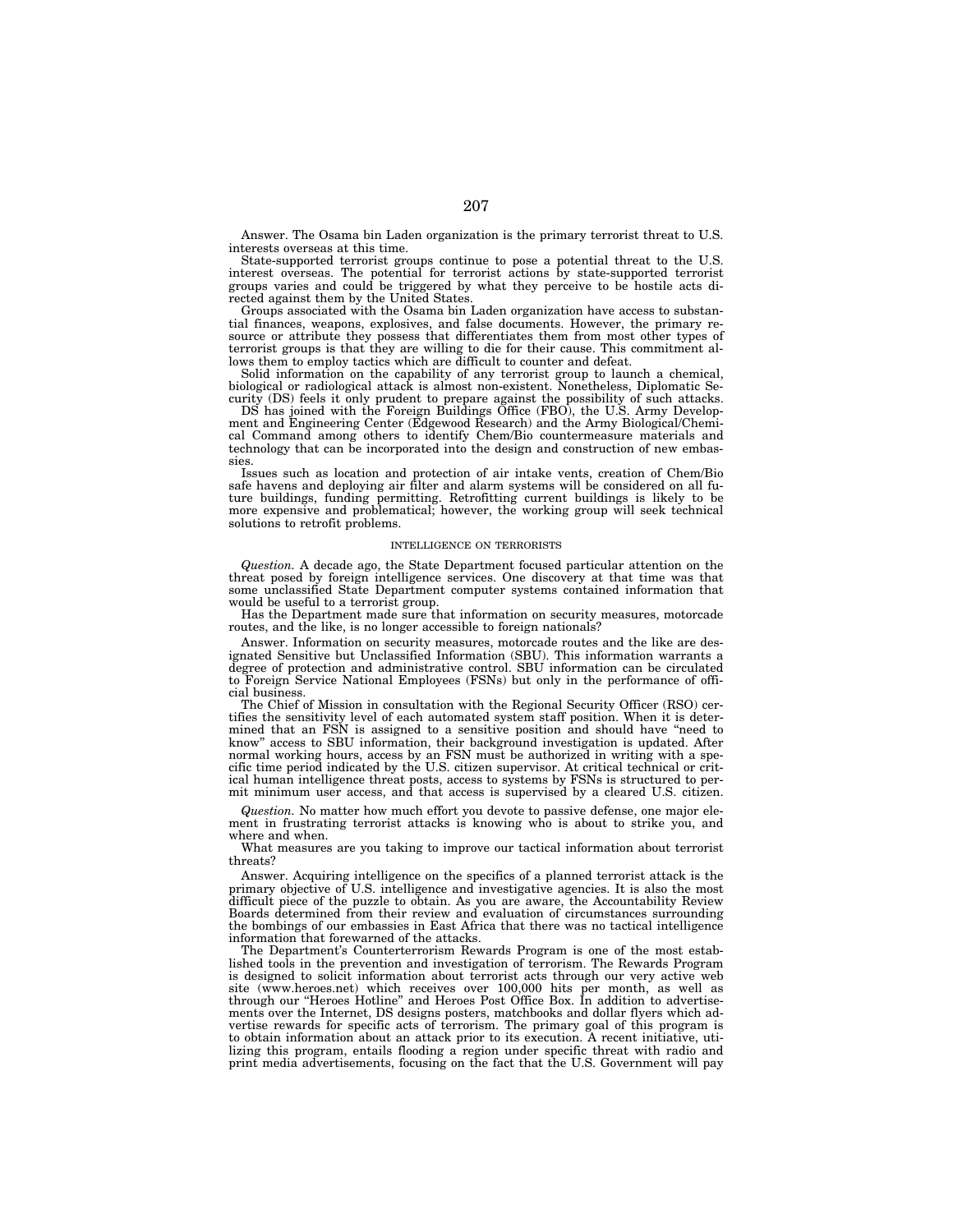for information that results in the prevention of an act of terrorism. We are already beginning to see positive results with this initiative. In the past, there have been incidents where information provided in advance of a terrorist act resulted in the prevention of the act and arrests of the perpetrators. We have paid six million dollars to date for information on terrorism.

DS has expanded its relationship with the U.S. Government intelligence agencies. We now have two agents assigned to the CIA's Counterterrorism Center. We have also assigned additional DS agents to FBI Joint Terrorism Task Forces as well as agents to the FBI's Counterterrorism Center.

# THREATS AND PRIORITIES

*Question.* For the past decade, the Department has made decisions about security resources based on the ''Composite Threat List,'' which ranked embassies in one of four threat categories—critical, high, medium and low—based on four different types of threat (terrorism, human intelligence, crime, and technical). The Accountability Review Board chaired by Admiral Crowe concluded that ''every post should be treated as a potential target.

Are you in the process of revising the threat list?

Do you agree with the conclusion that every post should be treated as a potential target?

If that is the case, then how do you set priorities?

Answer. The Department has already revised its criteria and methodology for assessing the threat from terrorism, and for determining threat levels for overseas posts. The threat methodology, in addition to evaluating the threat from indigenous terrorist groups, takes into account the threat of transnational terrorism against U.S. diplomatic facilities by incorporating such factors as the local security environment, host country realities and the geopolitical situation. Among the considerations are: the presence in country of an external terrorist element or a sympathetic or supportive organization or community; the capability and willingness of host country security, intelligence and law enforcement agencies to protect U.S. diplomatic facilities and personnel; the effectiveness of airport and border security controls; the availability of weapons and explosives in the host country; and the proximity of a country where armed conflict is occurring.

We agree that every post should be treated as a potential target. Following attacks against our embassies in East Africa, all overseas missions, regardless of threat levels, were instructed to adopt ''high threat'' perimeter and access control standards, wherever possible.

In establishing priorities for overseas security programs and allocating security resources, the Department considers the threat level, security standards adopted by the Overseas Security Policy Board, and physical characteristics (such as building setback, perimeter security and blast protection) which are indicative of a post's potential vulnerability to attack.

### UNIVERSALITY VS. REGIONAL EMBASSIES

*Question.* One of the recommendations made by the panels chaired by Admiral Crowe was that the State Department should look at reducing the number of diplomatic missions, by establishing regional embassies located in less dangerous countries. This raises an issue as to whether the United States should remain committed to "universality," that is, being represented with an embassy in nearly every country in the world.

Does the Department support universality? If so, why?

Answer. The Department agrees with Admiral Crowe that in the wake of the tragic bombings in Nairobi and Dar es Salaam, a serious review of our overseas presence should be undertaken. As a result, the Secretary directed that a high level panel be convened to conduct such a review, taking into account our concerns about security with changes that have affected our foreign policy priorities in recent years. We hope to have the results of its deliberations in the coming months. The Secretary will then be in a better position to decide issues related to our foreign policy presence and platform abroad.

Our commitment to universality is based on the needs of our global diplomatic agenda, one that requires leadership and transparency. We have no intention of shortchanging our interests overseas in a knee-jerk reaction to the threat of terrorism. The only way that the U.S. can maintain its leadership role in the world is to stay engaged and meet critical challenges head on. As the principal foreign affairs agency of the U.S. government, the Department of State must and will continue to do its part in helping the nation meet these challenges.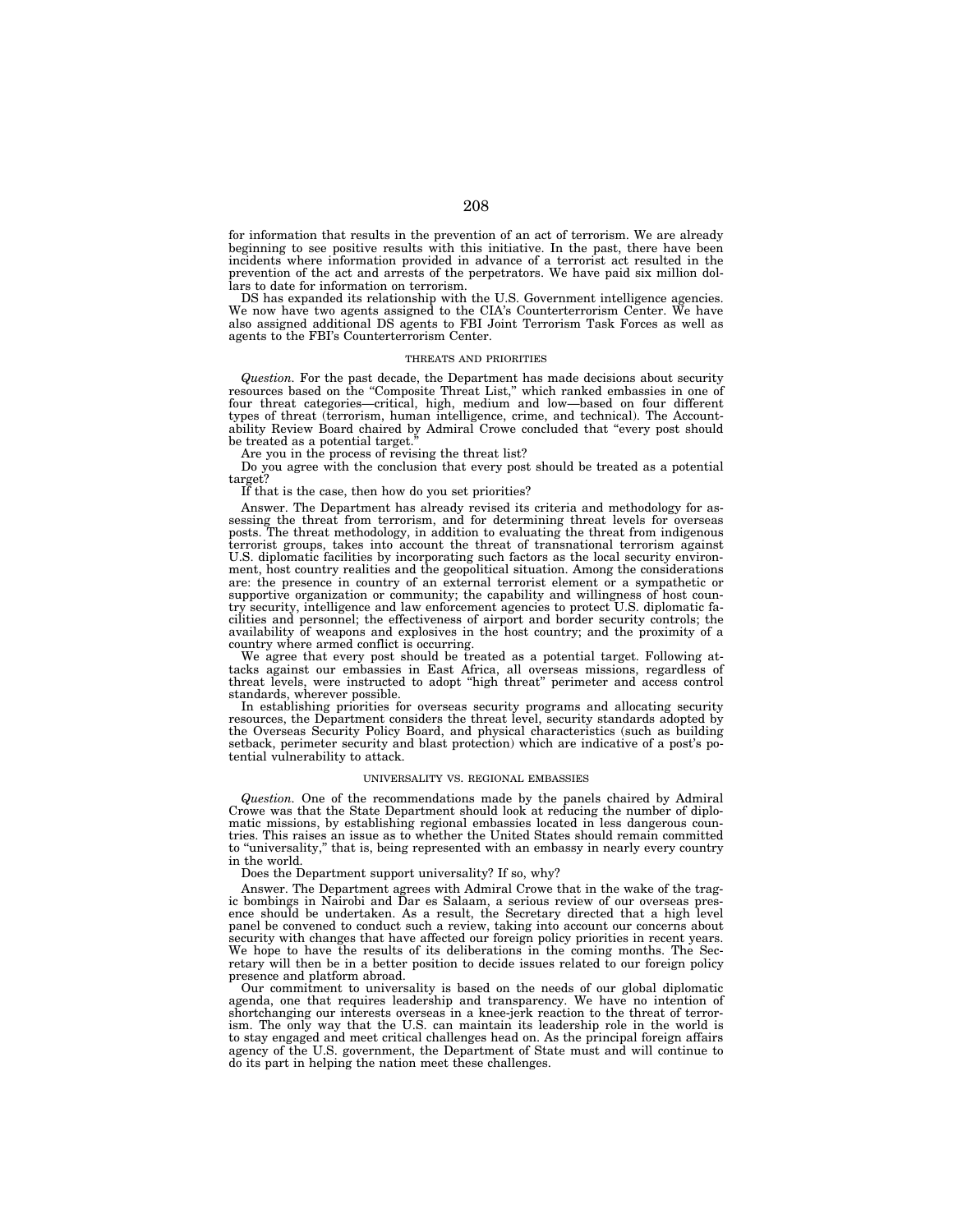### EMBASSY SECURITY VS. ACCESSIBILITY

Question. One of the difficult questions in assuring security is striking a balance<br>between the needs of security and the needs of diplomacy. That is, while security<br>imperatives are important, we can never make an embassy significantly interfere with the ability of our people to do their jobs. How do we strike the right balance here?

Answer. All of our posts abroad should be subject to periodic examination with regard to policy priorities, the security environment, and how best to reflect this balance. At present the Chief of Mission, in coordination with all affected Departmental bureaus, is assigned this role. He can and should feel free to use the Mission Program Planning process, and the authorities granted him under the National Secu-rity Directive 38 to ensure that these two issues are not in conflict.

Today, the United States is facing an unprecedented terrorist threat to its diplomatic facilities around the world. In this environment, all of our missions in every geographic region are considered potentially at risk to terrorist attack. As the tragic bombings in Nairobi and Dar es Salaam demonstrate, well organized and well financed terrorist organizations can strike anywhere in the world.

Realizing that no American embassy or consulate can be made bombproof, our security program seeks to deter acts of terrorism and reduce the risk to our personnel and facilities abroad to the greatest extent possible.

### HOW MUCH MONEY IS ENOUGH?

Question. The resource need for embassy security is tremendous. To meet this need, the Crowe panels recommended that the State Department spend \$1.4 billion a year for the next ten years for security. The State Department billion in advance appropriations for a capital program in Fiscal Years 2001–2005.

I recognize that you are bound by the budget request, but if Congress were to provide more funding, how much could the Department reasonably manage over what period of time?<br>How much could you reasonably spend in Fiscal Year 2000 (when the Administra-

tion seeks only \$36 million)? If you received that amount, how many embassies could be constructed?

Answer. The \$36 million requested in FY 2000 and the \$3 billion requested in a phased build-up between FYs 2001 to 2005 could be increased to \$600–700 million in the first year, then ramping up to the levels recommended by the ARB. With \$650 million, we could acquire sites, complete design and/or construct 33–35 facilities.

[Note: the current request includes \$300 million in FY 2001, \$450 million in FY 2002, \$600 million in FY 2003, \$750 million in FY 2004, and \$900 million in FY 2005.]

Our on-site assessments indicate that the majority of posts have compelling facility needs such as adequate setback, structural hardening, relocation, or other security requirements.

The Department is now well-positioned to execute an aggressive construction program. We have made great strides since the tragic bombings in Nairobi and Dar Es Salaam last August.

Additional funding would allow us to accelerate the pace of the plan recommended by Admiral Crowe and the Accountability Review Boards in the aftermath of the bombings.

#### INMAN ACT AUTHORITY

*Question.* Section 401(f) of the 1986 Diplomatic Security Act provides that ''In the event that sufficient funds are not available in any fiscal year for all the diplomatic security (programs), as justified to the Congress for such fiscal year, the Secretary of State *shall report* to Congress the effect of the insufficiency of funds will have with respect to the Department of State and each of the other foreign affairs agencies.'' (emphasis added)

Has this authority ever been used to report to Congress? If not, why not? Will you consider using this authority if Congress fails to appropriate sufficient funds in any fiscal year for embassy security?

Answer. During the five fiscal years of the Department of State's Supplemental Diplomatic Security Program (FY86 to FY90) no report on the effects of the insufficiency of funds was submitted to Congress. The reporting requirement under Section 401(f) applied only to the fiscal years 1986 through 1990 following the 1985 Inman Panel recommendations. With the lapse in this reporting requirement, the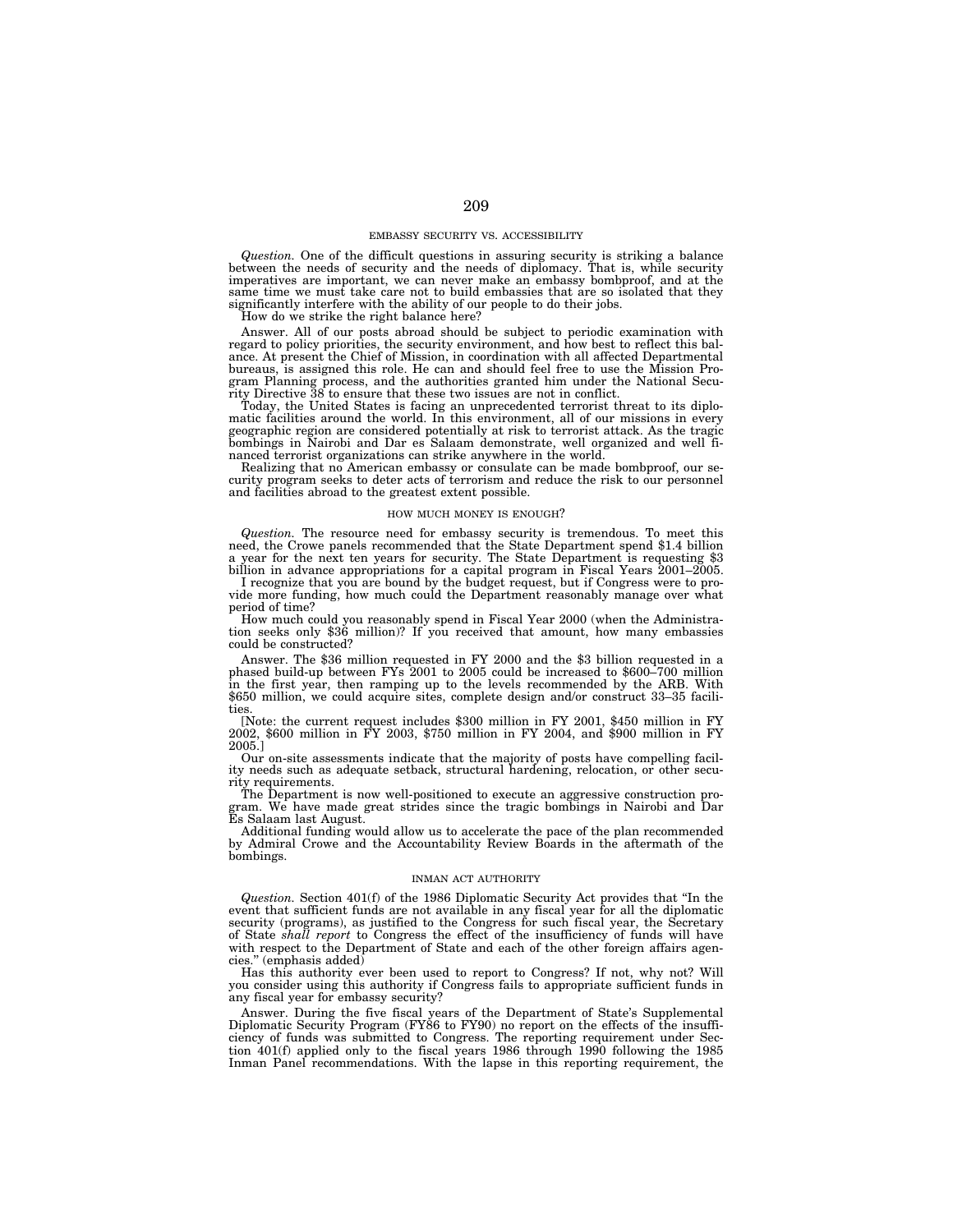Department had no basis for reporting to Congress concerning its funding requirements, outside of the President's annual budget request to Congress. However, additional funding has been sought through supplemental requests and budget amendments.

# THE THREAT

*Question.* A recent news report indicated that the United States has prevented Osama bin Laden from carrying out at least seven vehicle bomb attacks on U.S. facilities overseas since the embassy bombings.

Can you tell us more about these?

Can you tell us about the tactics or measures that may have helped block these attacks?

Was there any special equipment involved that we should be aware of and for which we should provide more funding?

Answer. The Department defers comment to the first question to more appropriate agencies within the U.S. intelligence community.

We can say, however, that since the East Africa bombings in August 1998, and with the \$1.4 billion in the Emergency Security Supplemental Appropriation, a number of steps have been taken and efforts are ongoing to enhance the perimeter security of our facilities.

Examples of on-going security upgrades include installing vehicle barriers, bollards, blast walls and video cameras with recording devices. We have increased local guards by over 2,000 at our embassies around the world; and have acquired or placed under contract adjacent properties at five posts to increase setback. The Department has also worked with host governments to close streets, establish vehicle checkpoints and change traffic patterns around our facilities to further increase setback, Furthermore, support from host countries to assign additional security personnel to protect our buildings and staff has been excellent. In addition, a global surveillance detection program has been initiated and mandatory security inspections of all vehicles entering overseas facilities are being conducted, regardless of a post's threat level.

The Department believes that the various security measures in place, and that continue to be taken at our diplomatic facilities overseas, present a significant deterrent and obstacle to be overcome by any terrorist group planning an attack, and may in fact have prevented actual terrorist plans from being carried out.

We will require additional funding in FY 2000 and beyond to cover the recurring cost of the security measures made possible by the Emergency Supplemental, as well as to provide further security enhancements.

#### DIPLOMATIC SECURITY SERVICE MANPOWER

*Question.* a. The supplemental appropriations provided last fail permits DS to hire 200 more security agents.

What is the current timetable for (1) hiring; (2) training; and (3) putting into position such agents.

b. Please outline the various missions of the Diplomatic Security Service—overseas security officers, protective details, passport and visa fraud—and the percentage of resources devoted to each.

c. Work force projections: How many DS agents are projected to leave in the next five years either because of (1) retirement; (2) voluntary departure; or (3) reaching time-in-class limits?

What plans are you making to hire new agents over the next five year period? d. Field offices: what is the number of agent positions in the domestic field offices of DS? Of these, how many were filled as of March 1?

e. Given that it will take some time to bring on time 200 new agents on board, what interim measures can you take using retired annuitants, limited extensions, or other measures, to fill current personnel shortfalls?

Answer. a. Since the supplemental appropriation was enacted in October 1998, DS has made significant progress in meeting its objective of staffing the 200 new special agent positions. As of March 1999, exactly one-half of the target number had entered on duty. The following table shows the hiring to date, the projected classes, and graduation dates. All of the 200 special agents are projected to be on board by the end of fiscal year 1999. Typically agents proceed to their assigned duty stations immediately after graduation.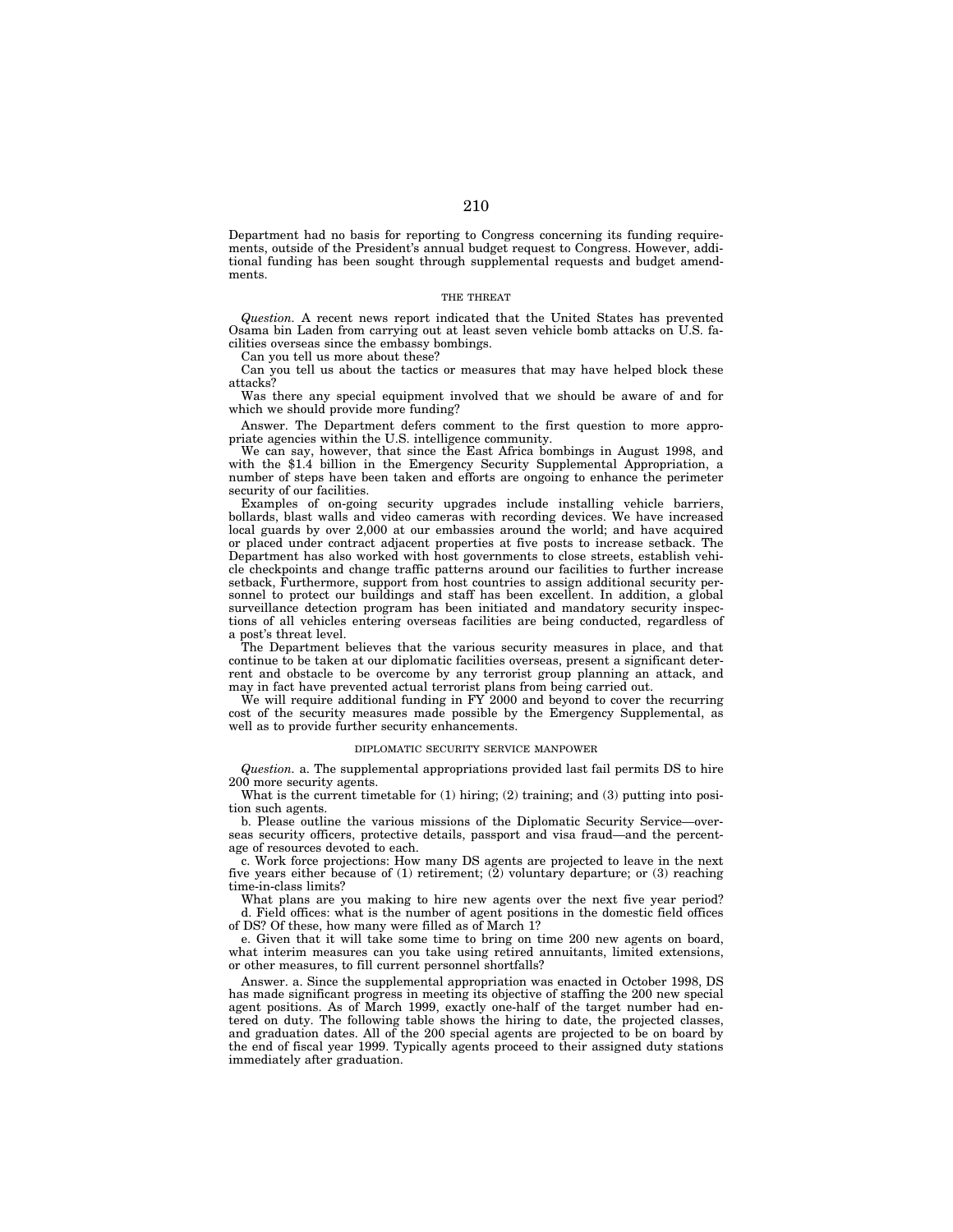| Basic special<br>agents class | Number of<br>employees | Enter on duty<br>(Training) | Graduation/report<br>to assigned office |  |  |
|-------------------------------|------------------------|-----------------------------|-----------------------------------------|--|--|
|                               | 30                     |                             |                                         |  |  |
|                               | 24                     |                             |                                         |  |  |
|                               | 46                     |                             | August 13, 1999                         |  |  |
|                               | 24                     | May 24, 1999                | October 29, 1999                        |  |  |
|                               | 48                     |                             | December 17, 1999                       |  |  |
|                               | 28                     |                             |                                         |  |  |
|                               | 200                    |                             |                                         |  |  |

b. The Bureau of Diplomatic Security is actively engaged in a number of issues and programs that further the interest of the U.S. Government, in general, and the Department of State, in particular. the agents assigned domestically are essential to support overseas operations and are routinely dispatched overseas to augment security and respond to emergencies. The functional breakdown of special agent positions and the equivalent percentage of total agent resources are shown in the following chart:

| <b>Function</b> |     | Percentage<br>of Total<br>Special Agent<br>Resources |  |
|-----------------|-----|------------------------------------------------------|--|
| Domestic-       |     |                                                      |  |
|                 | 60  | 6.1                                                  |  |
|                 | 200 | 20.3                                                 |  |
|                 | 24  | 24                                                   |  |
|                 | 20  | 20                                                   |  |
|                 | 45  | 46                                                   |  |
|                 | 11  | 11                                                   |  |
|                 | 75  | 76                                                   |  |
|                 | 40  | 41                                                   |  |
|                 | 35  | 36                                                   |  |
|                 | 22  | 22                                                   |  |
|                 | 33  | 34                                                   |  |
|                 | 565 | 57 40                                                |  |
| Overseas:       |     |                                                      |  |
|                 | 418 | 42.5                                                 |  |

1 Protection requirements are augmented by agents from other DS programs, primarily DS field offices. 2 DS field office personnel spend the majority of their work time on protection and criminal investigations.

c. The following chart shows projected personnel losses over the next five years. These include losses due to retirements, both voluntary and mandatory, resignations, and time-in-class restrictions.

| ategory، | 999 | 2000 | 2001 | 2002 | 2003 | Total           |
|----------|-----|------|------|------|------|-----------------|
|          |     |      |      |      | ١g   | 107<br>46<br>25 |
| Total    |     | 28   |      | 39   | 36   | 178             |

DS plans to back-fill vacant agent positions caused by retirement, resignation, time-in-class, or other reasons. We also believe that security conditions in FY 2001 and beyond will require the hiring of a significant number of personnel beyond those needed to fill staffing gaps due to attrition.

The current register of qualified special agent applicants will expire in the summer of 2000, at which time a new register will be developed. DS plans to continue refreshing the register every eighteen months or sooner, as required, and maintain cooperative relationships with schools, community leaders, and law enforcement or-ganizations to inform and recruit high quality applicants for its special agent vacancies.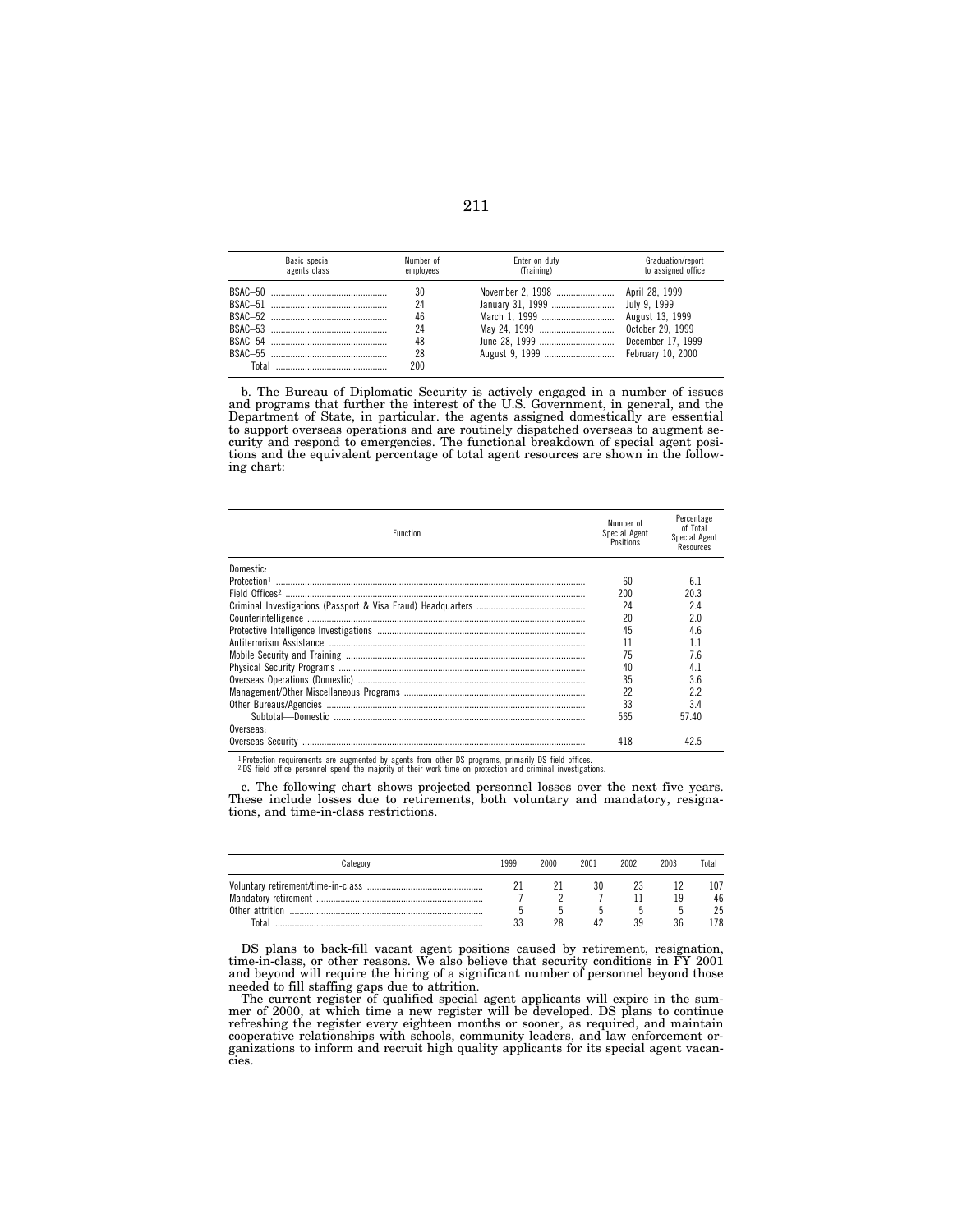d. There are currently 200 special agent positions in DS field offices throughout the country, of which 188 were filled on March 1, 1999.

e. DS is currently using a number of retired annuitants (15) to fill staffing shortages and to augment its Overseas Operations staff. Typically, these employees fill in at posts overseas during temporary absences created by staffing gaps and extended absence of the regularly assigned security officer. In other programs, DS is exercising the new authority provided in the Emergency Security Supplemental to employ personal services contractors (PSCs) domestically.

### RECRUITMENT OF AGENTS

*Question.* In bringing on new agents, you need to hire and train them quickly, but you also need to make sure you are hiring quality agents.

In your recruiting of new DS agents to date, what kind of recruits you are seeing? Is the Department competitive, in terms of salaries and benefits, and working conditions, with other law enforcement agencies, either federal or local?

Do you need additional authorities or funding to assist your recruiting?

Answer. DS strives to recruit the highest quality candidates available, and at the same time, improve the diversity of the special agent corps. Candidates must have a four-year degree from an accredited college or university and have one year of relevant work experience. Of course, candidates must be in top physical condition and be available for worldwide assignment. Thus far, the new DS agents have proven to be excellent.

In addition to regular newspaper and other advertising, the DS recruitment team has targeted schools with larger percentages of minority students. DS field offices throughout the country are actively working to establish cooperative relationships with local school officials and their students. DS uses *Peterson's Guide to Schools* to select target schools with female populations above 70 percent, and schools with a high percentage of Hispanic African-American, and Asian-American enrollment. Examples are Oklahoma State, Southern, Tulane, Xavier, New Mexico State, Clarke, University of Illinois, Virginia State, University of north Dakota, University of Puerto Rico, University of Houston, and San Francisco State.

The Bureau is competitive with other federal law enforcement agencies in terms of entrance salaries, other pay, and benefits. New agents are currently being hired at the base salary range of \$30,572 to \$42,319, depending upon education and experience. These salaries do not include locality or law enforcement availability pay, which amount to at least 25 percent of base salary. With the combination of availability of worldwide assignment, extensive protective detail requirements, and tremendous responsibility for the safety and protection of U.S. diplomatic and consular facilities overseas, the working conditions of DS special agents are unique.

At the current time, DS does not need additional authorities or funding to recruit and hire special agents. However, additional funding will be required after the Emergency Security Supplemental funding is depleted in Fiscal Year 2000 in order to maintain the register of candidates and to continue hiring at an appropriate pace.

#### SECRETARY ALBRIGHT'S PROTECTIVE DETAIL

*Question.* Last summer, the Inspector General issued a review of the Secretary of State's protective detail. It painted a troubling picture—of not enough agents assigned to the detail, which led to agents being greatly overworked, and not getting enough time to do proper weapons and other training.

What has been done to correct the deficiencies cited in the Inspector General's report?

Answer. Based on the Inspector General's report, additional agents have been assigned to the Secretary's protective detail. Prior to the IG report, the detail was staffed with only 24 agents. The detail has now been authorized staffing up to 50 agents. Currently there are 42 agents assigned. However, with the graduation of the next special agents class in late April, the detail will be at its authorized staffing level.

The DS Training Center has developed additional in-service training classes specifically for the Secretary's detail. The classes provide refresher training and include arrest techniques, defensive driving and firearms training. Classes have already begun and will continue, the Secretary's travel schedule permitting, until the entire detail has undergone in-service training. All agents assigned to the Secretary's protective detail are weapons qualified.

Pursuant to the Inspector General's recommendations, a number of technical and procedural modifications have been taken to enhance the security in the Secretary's suite and surrounding areas.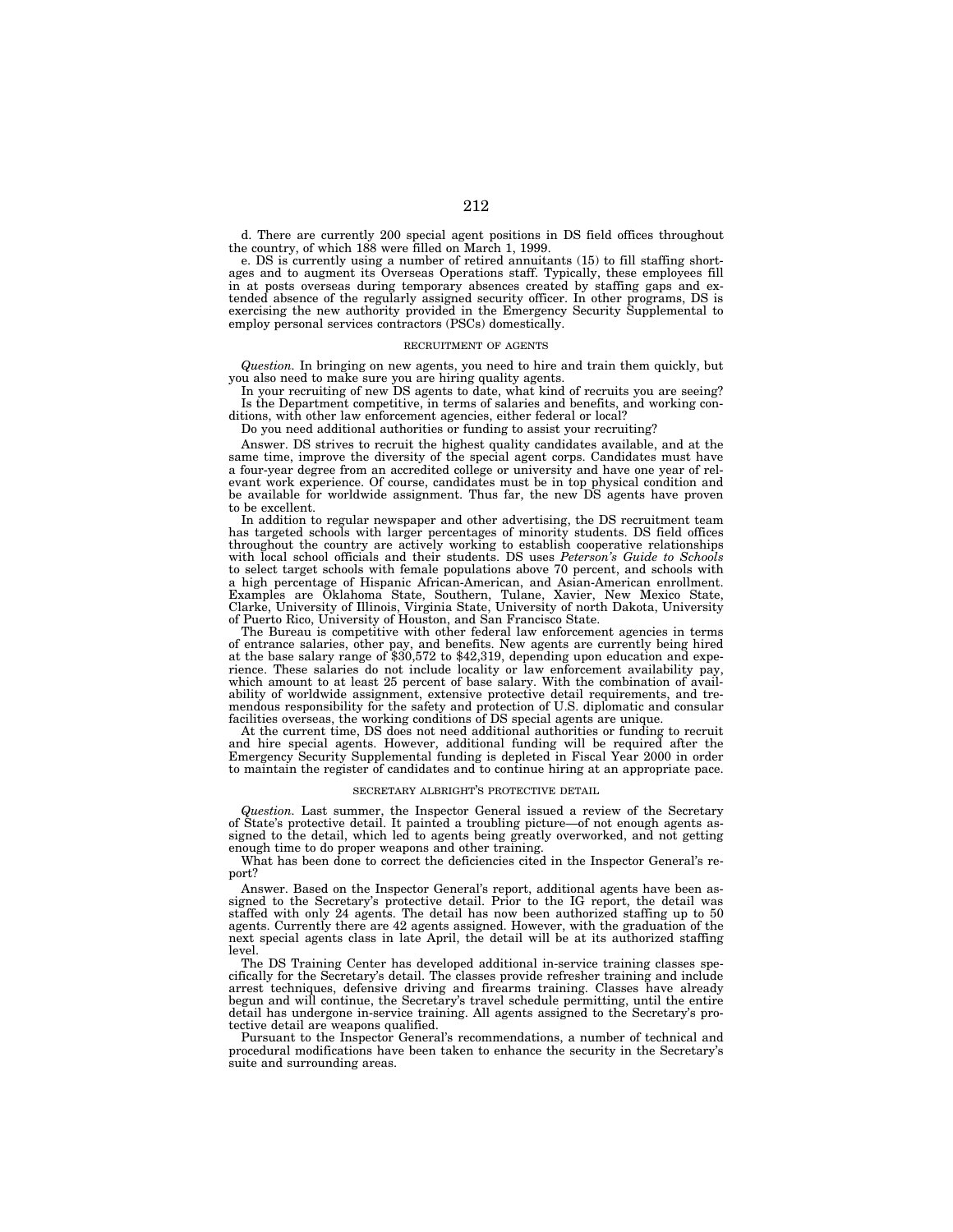#### INTEGRATING TECHNOLOGY INTO THE CONSTRUCTION PROGRAM

*Question.* There is an inter-agency panel called the Technical Support Working Group which coordinates research and development activities on terrorism. The group is doing important work on the technologies involved in ''hardening'' buildings and ''blast mitigation.''

How do you ensure that the work of this group is integrated into the design and modifications of embassies?

Answer. Diplomatic Security (DS) and the Office of Foreign Building Operations (A/FBO) participate in the Technical Security Working Group (TSWG) as members of several sub-working groups including: blast mitigation, explosive detection, armored vehicles, and anti-ram vehicle barriers. Specifically, in the area of blast mitigation, DS and A/FBO coordinate closely with the Defense Threat Reduction Agency (DTRA), the lead agency for TSWG's blast mitigation work. We have participated in recent tests performed by TSWG/DTRA and have provided specific research and development projects for some of the tests. Through this coordination, we are jointly able to ensure that technology developed by the TSWG will be incorporated in the design and modifications of our embassies. Additionally, a joint TSWG/Department of State (DOS) program is currently underway in which TSWG will study two specific embassies and provide DOS with specific design guidelines to improve blast mitigation characteristics.

#### SECURITY STANDARDS

*Question.* In light of the Embassy bombings last August, are you reviewing the security standards contained in 12 Foreign Affairs Handbook?

Do you anticipate making any significant revisions to the standards?

The current standard for standoff distance for New Office Buildings is not, as is commonly believed, 100 feet, but is 65 feet (12 FAH–5 H–433.2)

What factors lead to the decision to make this standard 65 feet? Is the 65 feet standard still applicable?

Answer. Following the Embassy bombings last August, the interagency Overseas Security Policy Board (OSPB) established a working group to conduct a priority review of the physical security standards to determine what standards should be revised to meet the terrorism threat. The Working Group presented its proposed recommended changes to the OSPB in January 1999. The recommended changes are currently being utilized by the Department in conjunction with new construction/ major renovation projects and purchases of security materials. Formal approval of the revisions by the Department and the OSPE is anticipated shortly.

The salient recommended changes for embassies/consulates and buildings/compounds where the U.S. Government is the sole occupant are summarized as follows. pounds where the U.S. Government is the sole occupant in a summer of standards to all threat levels include, but are not limited to:

- anti-ram barriers and perimeter protection
- hardened guard booths at perimeter vehicle entrances
- establishment of minimum 100 feet setback for new office buildings (NOB) and newly acquired buildings (NAB) and to maximum extent feasible for existing office buildings (EOB)
- expansion of blast protection for NOBs
- establishment of blast vulnerability studies of NABs and EOBs prior to purchase or renovation to mitigate the effects of blast
- use of laminated windows for all NABs and EOBs undergoing major facade/window upgrade or renovation

New policies have been established to expand the Local Guard Program, create a Counter Surveillance Program, and expand the installation of explosive detection systems at all posts.

During the early 1990s, a distinguished panel headed by then Under Secretary of State for Management, John F.W. Rogers, submitted a report to Congress outlining recommendations in a number of areas of design and construction. One of those recommendations led to the establishment of a minimum 65-foot setback for all chancery/consulate NOBs that are constructed to meet blast protection requirements. The philosophy for the change was that setback could be varied, so long as the strength of the building or blast protection was also adjusted to provide the same effective protection. The lesser the setback, the stronger the building design had to be.

Although the setback standard of 65 feet is currently codified in 12 FAH–5 (Physical Security Handbook) and 12 FAH–6 (OSPB Security Standards and Policy Handbook), the 65-foot setback standard is no longer applicable as a result of the planned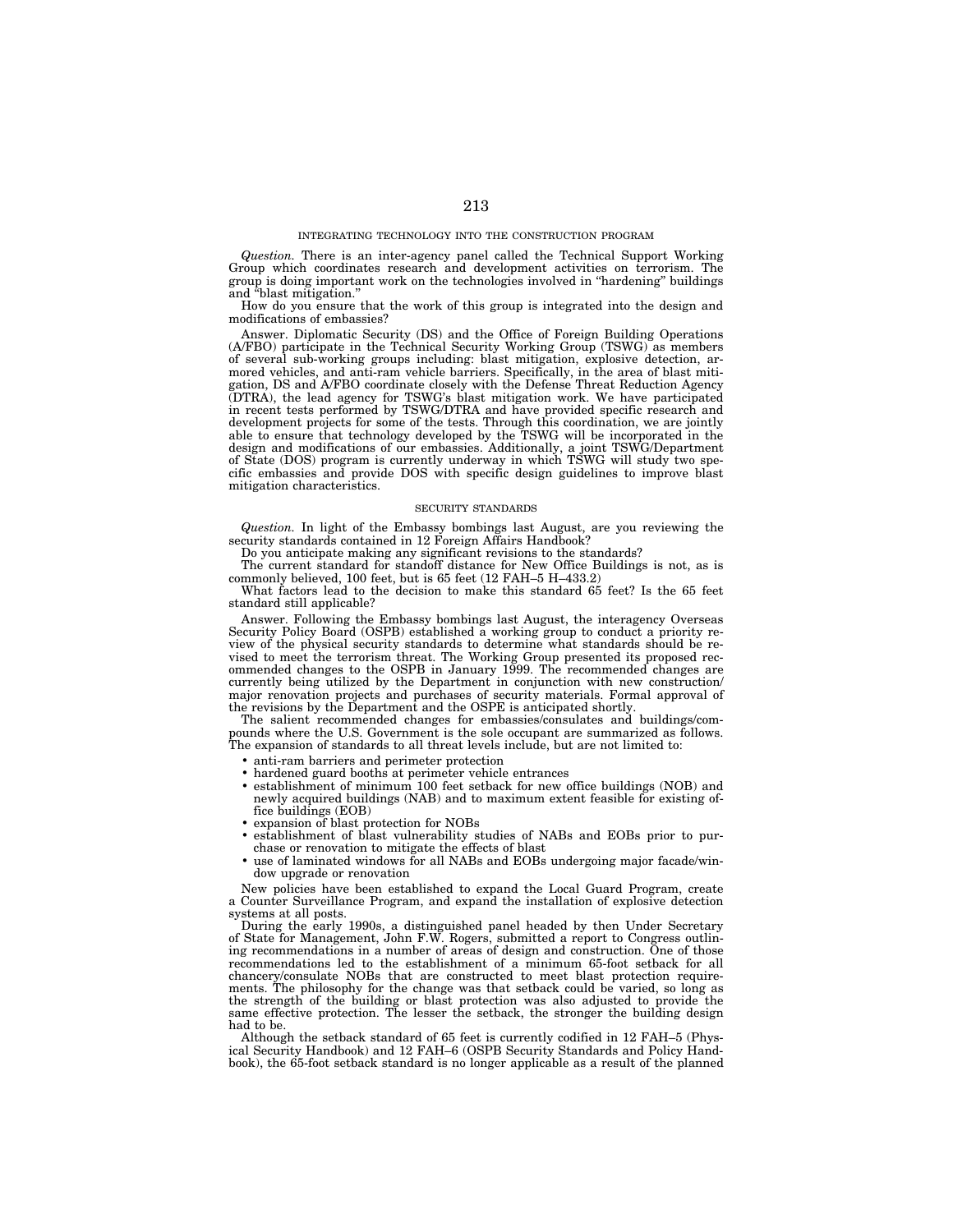revision of the security standards. The Foreign Affairs Handbooks will be changed accordingly.

## MAINTAINING SECURITY EQUIPMENT

*Question.* The supplemental appropriations last fall provided significant funding for DS to procure security equipment. In March 1998, the Inspector General issued an audit report entitled ''Management of the Security Equipment Life Cycle'' (SIO/ A–98–17). The report suggested that there were several deficiencies in the Department's system for tracking the life cycle of equipment, and ensuring that there were adequate standards in place for replacement and repair of equipment.

What steps have been taken to improve Department procedures for monitoring the life cycle of security equipment since the report was issued?

Answer. The Department has contracted to have the existing Property Accountability Management System (PAMS) software rewritten. In accordance with the DIG report, the resulting software will incorporate life cycle tracking features like those found in private industry. These new features include items such as data on repair history, warrantee information, and life expectancy. This new software will enable the Department to make informed cost-benefit decisions regarding repair/replacement options.

The emergency supplemental provided the Department funding to replace old and obsolete security equipment worldwide. However, this equipment will also become obsolete in time, and, without reliable and continuous funding for replacement and modernization, it is likely that in several years we will again be maintaining equipment that should have been replaced. In addition, an adequate cadre of engineers and technicians is required to ensure that the equipment is properly installed, adequately maintained and replaced at the appropriate time.

## QUESTIONS SUBMITTED BY SENATOR FEINGOLD

*Question.* How do you plan to pay for the \$3 billion advance appropriation? Can it be done consistent with the Balance Budget Act of 1997 caps? Will it come out of existing programs and operating funds within the Function 150 account? What are the budget and foreign policy implications of doing so?

Answer. It is our understanding that the Administration's FY 2000 budget proposes discretionary spending that—with mandatory offsets and resources contingent upon Social Security reform—meets the caps set by the balanced budget agreements. The Department defers to OMB on the details of budgetary cap issues.

The budget did not propose that existing programs and operating funds within the Function 150 account be cut to fund this requirement. Absorbing the full requirement within the limited resources available to Function 150 would constitute a reduction in U.S. foreign affairs spending that would seriously undermine America's capacity to pursue its foreign policy objectives and promote our economic security.

*Question.* If the 150 account is the source, from where would you draw these funds in light of the already declining resources available for foreign affairs programs?

Answer. As stated elsewhere, the Administration does not intend to fund embassy security upgrades by further depleting the Function 150 account.

*Question.* What does this advance appropriation mean for real cash outlays over the next five years?

Answer. Budget authority for this capital construction program, which includes site acquisition, design, and construction, is estimated to outlay over five fiscal years. Outlay estimates in the budget for the advance appropriation are based on the historical outlay rate for capital construction projects, as follows:

(\$ in thousands)

| FY 2001 | FY 2002 | FY 2003 | FY 2004 | FY 2005 |
|---------|---------|---------|---------|---------|
| 300     | 450     | 600     | 750     | 900     |
| 90      | 216     | 370     | 544     | 698     |

*Question.* If you do not see this outlay being covered through the Function 150 account, what would be the source of the offsetting funds?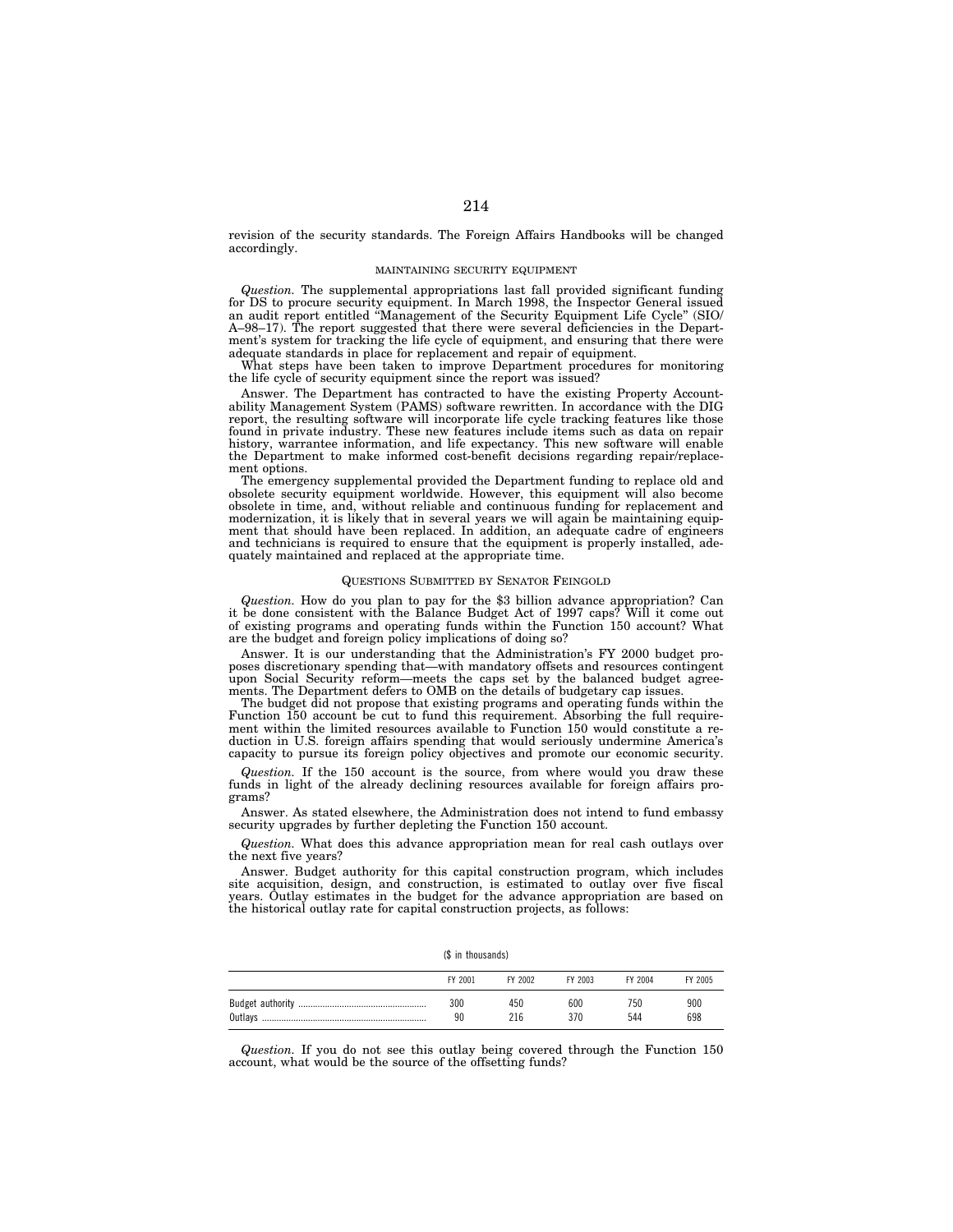Answer. As discussed in the response to your first question, the budget does not propose that offsets be provided within the Function 150 account to fund this requirement. The Department defers to OMB on the details of the source of offsetting funds.

*Question.* Will the yearly portions of this advance appropriation be included in each year's budget request or will it come in the form of emergency supplementals?

Answer. An advance appropriation is one made to become available one fiscal year or more beyond the fiscal year for which the appropriation act is passed. Advance appropriations requested in FY 2000 will become available for embassy construction in FY 2001 through FY 2005. Since these appropriations are not available until after FY 2000, the amounts will not be included in the FY 2000 budget totals, but will be reflected in the budget totals for the fiscal year in which they are requested. Advance appropriations for the embassy security construction program are requested in the form of non-emergency, discretionary funds.

Again, I want to thank you then very much for being here this morning. We look forward to working out a time to meet with the staff as well.

Thank you very much. This hearing is complete.

[Whereupon, at 12:16 p.m., the committee was adjourned.]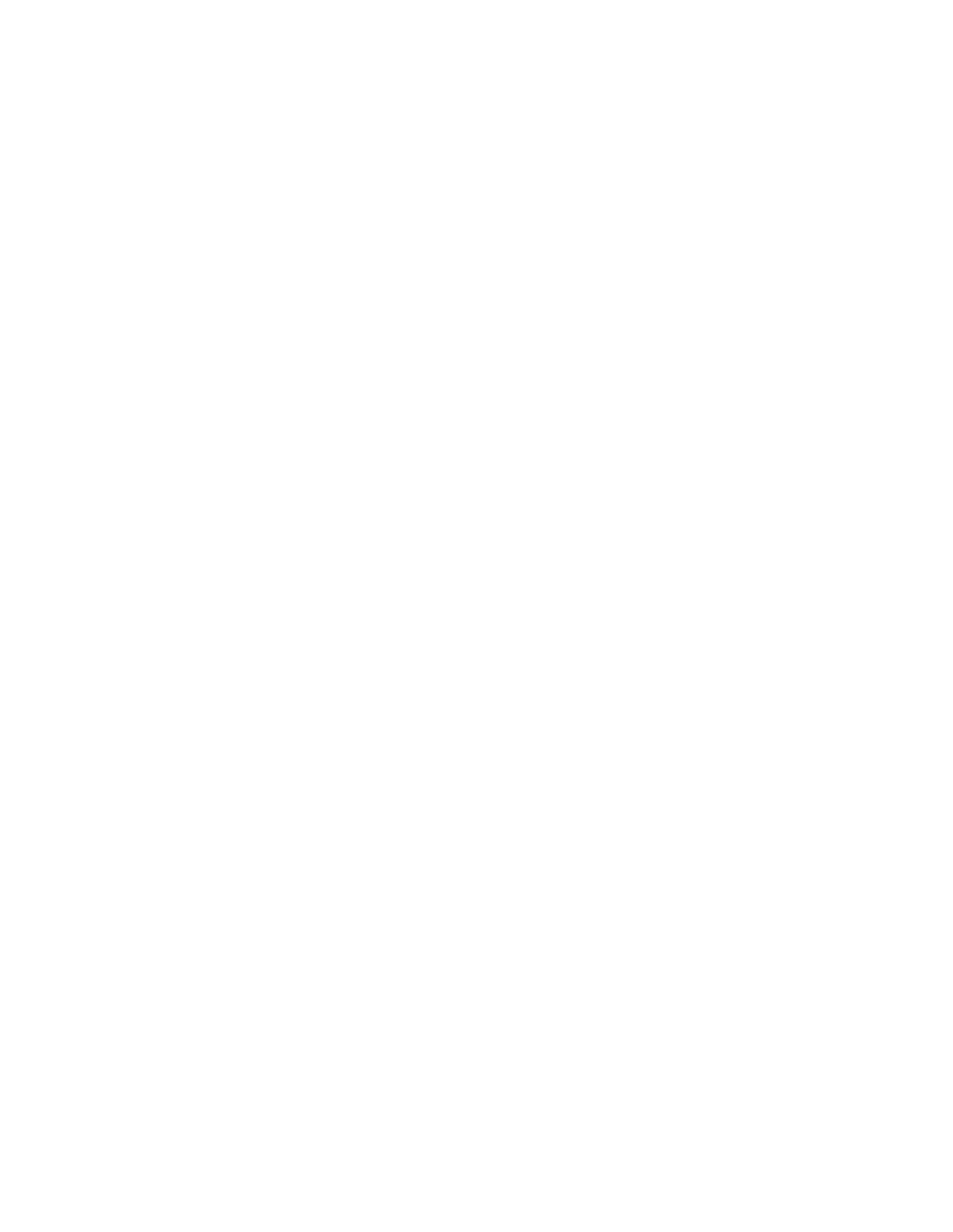## **MARKUP: FOREIGN RELATIONS AUTHORIZA-TION ACT, FISCAL YEARS 2000–2001**

## **WEDNESDAY, APRIL 21, 1999**

U.S. SENATE, COMMITTEE ON FOREIGN RELATIONS, *Washington, DC.*

The committee met, pursuant to notice, 10:41 a.m. in room SH– 216, Hart Senate Office Building, Hon. Jesse Helms (chairman) presiding.

Present: Senators Helms, Lugar, Hagel, Smith, Grams, Brownback, Thomas, Ashcroft, Frist, Biden, Sarbanes, Dodd, Kerry, Feingold, Wellstone, Boxer, and Torricelli.

The CHAIRMAN. The Foreign Relations Committee will come to order.

The committee today is considering the fiscal year 2000–2001 State Department authorization bill. It is the first authorization since the enactment this past October of the Foreign Affairs Reform and Restructuring Act, which required the consolidation of the Arms Control and Disarmament Agency and the U.S. Information Agency into the State Department.

Now, every provision in this bill has been agreed to by and between Senator Biden and I and our staffs. He did not get everything he wanted and I did not get everything I wanted. That is the way the cookie crumbles. We did agree, however, to address several significant oversight and authorization issues in this bill.

The bill strengthens and preserves the arms control and verification functions of the U.S. Government and addresses other nonproliferation matters. The bill authorizes a 5-year, \$3 billion construction blueprint for embassy upgrades in order to provide secure environments for our overseas personnel. This title of the bill is developed from legislation introduced by Senator Grams that would create a firewall for funding from other State Department expenditures in order to ensure that these funds are not raided to pay for other State Department activities.

Now, the bill makes some key reforms to strengthen the foreign service. Most foreign service officers are supportive of ensuring that the poor performing members of the foreign service are not kept in the service by laws that are manipulated to protect such employees. The changes in the bill would streamline the disciplinary and grievance process set out in the Foreign Service Act.

The bill augments coordination and oversight of the U.S. Government role in assisting parents seeking return of abducted children. These provisions are an outgrowth of the committee's oversight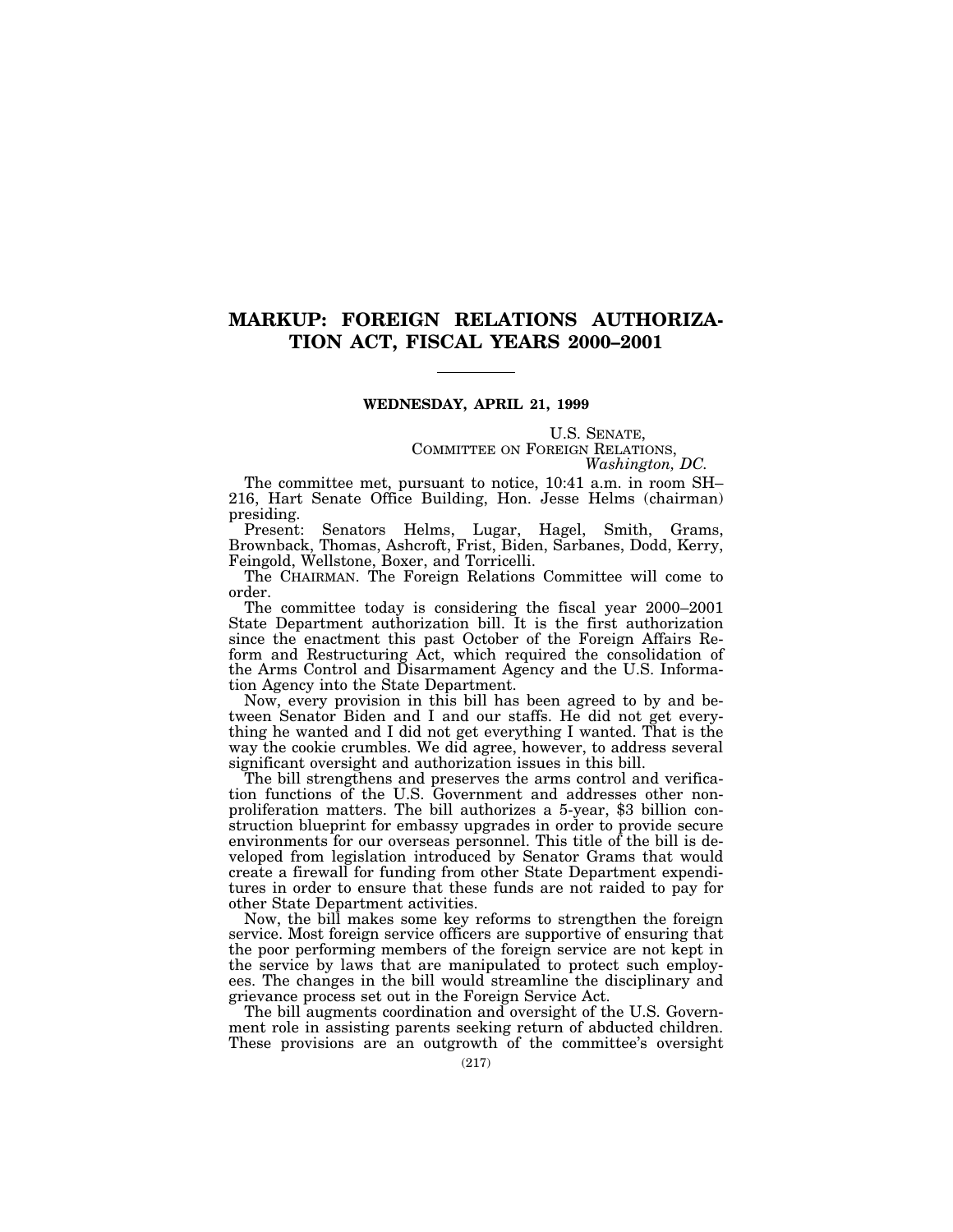hearing this past year on the growing problem of international parental abduction.

Last, the bill includes a United Nations reform package which includes payments of arrears in exchange for key reforms. Although the reform plan is similar to last year's bill, there are some changes designed to give the Secretary of State negotiating flexibility with and at the United Nations.

Now, one issue that is not in this bill is that of sanctions, which I know is of concern to many members of this committee. Senator Biden and I have discussed the sanctions reform bills that have been introduced and we agree that a bipartisan attempt to address sanctions is imperative and we have committed to do that in the coming months through hearings by and in this committee and legislation resulting.

I believe common ground can be found on it, but I would like to see it found through cooperation and not a bunch of dueling legislative activity and amendments to the bill, *et cetera*, *et cetera*, *et cetera*, as Yul Brenner said. In that cooperative spirit, I hope we can all agree that sanctions reform will not, will not, become part of this bill.

Now then, after hearing from Senator Biden, I am going to ask the Senator if he will agree with me that the Senator from Minnesota, Democrat—I forget his name—I will propose that he be recognized first to propose an amendment.

Senator BIDEN. Senator Wellstone.

The CHAIRMAN. Yes. He is coming back. You bet he is coming back.

But I will propose that we consider amendments in the order proposed and then vote on the full text of the bill as amended. He mentioned this to me because he has a very important meeting that he must attend, and I thought you would want to accord him this.

Senator BIDEN. Mr. Chairman, I appreciate your remarks. As you indicated, before the committee today is the State Department authorization bill for 2000 and 2001. This bill contains several titles, which the chairman has just summarized, but let me highlight just a few major provisions.

I want to make it clear that the Senator and I have worked with our staffs to come up with a core bill here. We have invited input from each of our sides and each of our colleagues as to whether or not they had additions or they did not like what is in it. There is going to be amendments here today, I expect, as there should be. This is not something chiseled in stone. It is not viewed as that, at least by me. But it is a place to start.

But there are some very controversial pieces of this legislation that should be referenced. First, the bill revives the agreement on paying our arrears to the United Nations, which fell by the wayside in the last Congress. The version in this bill, which has been negotiated between the administration and Senator Helms with me as a go-between here and large part, as of yesterday—the administration is here—they have essentially signed on to the elements of this package on the United Nations.

But there are some changes made to reflect the time that has passed since this agreement was reached in the last Congress, and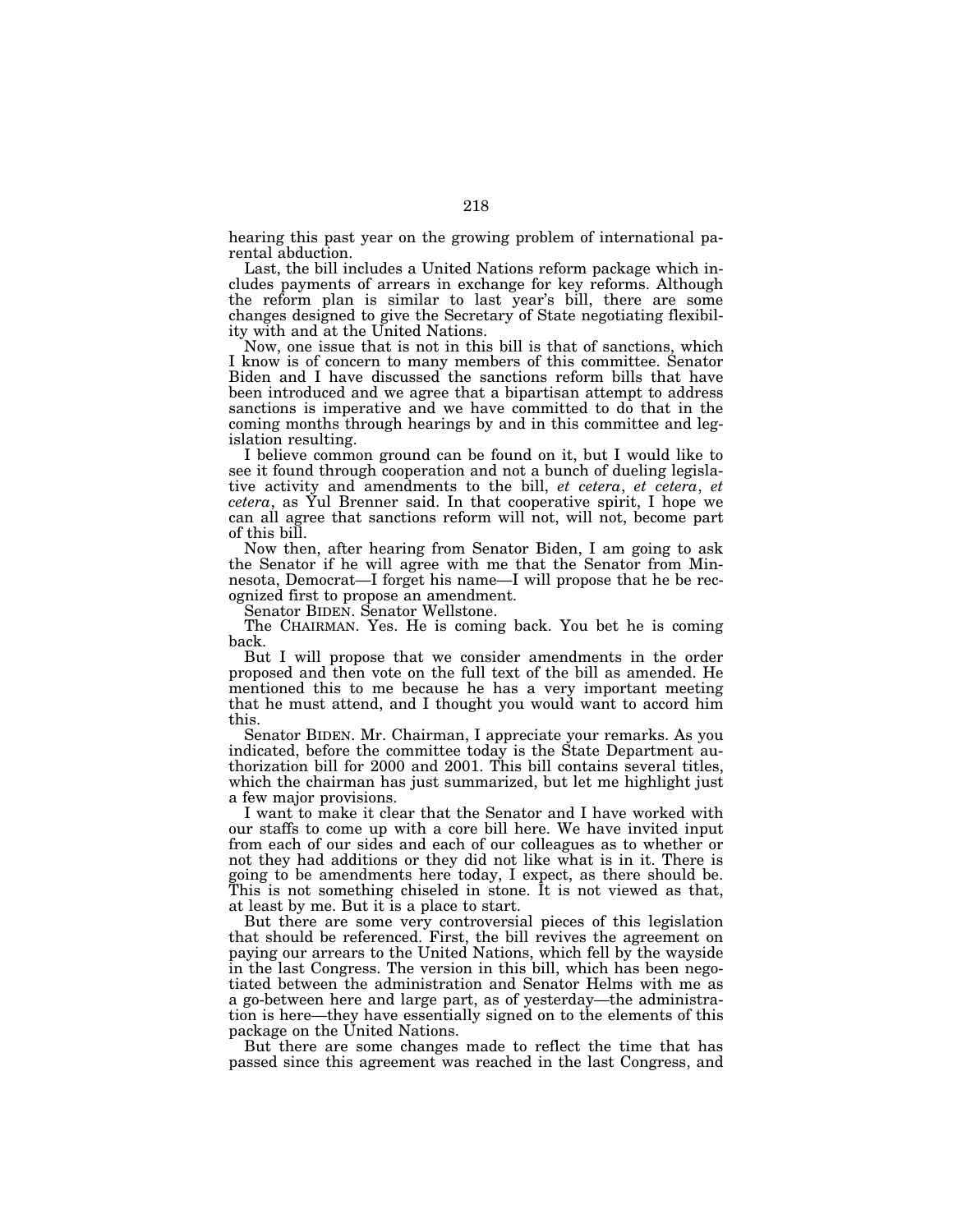I believe the chairman has been very accommodating in making these changes and I especially want to thank him and the staff for their extraordinary patience through what has seemed like an endless negotiation.

This package meets the central objective that the administration has had in mind. It is to pay back most of the arrears. They would like to pay it all back. I would like to pay it all back. But it pays back most of the arrears to the United Nations. It provides \$926 million in arrears, nearly all of what we owe at the U.N.

It meets another important objective, that is encouraging significant reform, but in my view and apparently in the administration's view as well without significantly hampering their ability to get these reforms based on conditions that are in the bill.

Significant improvements have been made to the plan that we passed in the last Congress. For example, waivers are provided for the two toughest provisions of the package, a requirement to achieve a 20 percent regular budget assessment rate and a requirement to establish a contested arrears account for those arrears dis-<br>puted by the United States and the United Nations.

puted by the United States and the United Nations. Also, more money up front. The provision providing for \$170 million in debt relief to the U.N. has been moved from year three to year two. This will allow \$682 million to be paid to the U.N. as soon as year one and year two conditions have been met. That is enough to cover most of the \$712 million debt to the regular and peacekeeping budgets, which is the bulk of what we owe at the United Nations.

I should also emphasize that there's a good chunk of funding, some \$575 million, that has already been appropriated in the last two fiscal years. I expect that the third year of funding will be appropriated this year because the money is exempt from the limits imposed by the 1997 Balanced Budget Act. So once we pass this bill and the Secretary makes the necessary certifications, the money can begin to flow again.

I think we have a good deal here. I compliment the administration and the chairman for their succesful negotiations. It is not everything they wanted or I wanted or the chairman wanted, and it is not everything that—it is not perfect. But that is the essence of compromise, and this I think is a solid compromise and I hope our colleagues will support it.

Let me briefly highlight a few other provisions of the bill and then stop. First, we provided the President's budget request for the State Department operations account, international exchanges, and international broadcasting. Although we have made minor reductions in the international organization account, I would note that the House committee has fully funded these accounts, so there is obviously going to be an issue in conference.

Second, we developed bipartisan legislation to improve the security of our embassies. The tragic bombings of our embassies in East Africa last August underscored the vulnerability of our diplomatic posts and Admiral Crowe emphasized in the committee hearing last month that the U.S. Government must devote substantial financial resources to this priority.

In that regard, the bill provides an authorization for \$3 billion in new construction over the next 5 years, which meets the Presi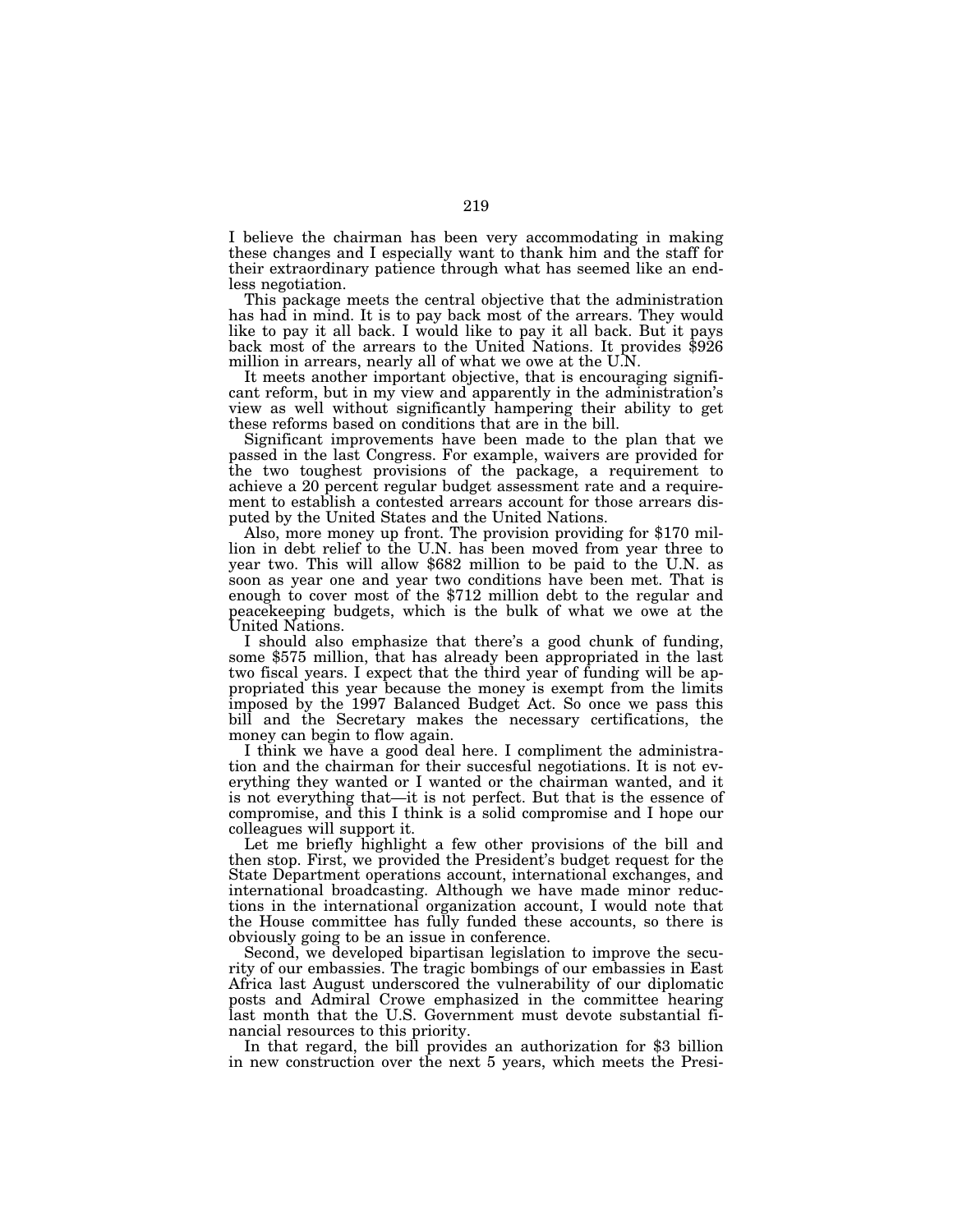dent's requested funding level and accelerates it by a year. I believe, as the Secretary of State does, that this level is far below what is needed, so I hope that we can work with the Secretary over the coming days to see if we can provide additional funding between now and the time we get to the floor. But it is \$3 billion now.

The money is not going to do any good unless it is committed to places of greatest need. So we have devised a provision that ensures that funding will be devoted to our most vulnerable embassies. This provision also requires that new embassies constructed with this funding meet key security standards for setback from the streets and co-location of U.S. Government personnel in one site.

We can never make an embassy bomb-proof or risk-free, but we owe it to our dedicated employees in the Department who staff these embassies to take all the reasonable steps that we can feasibly foresee to minimize that threat.

Third, the bill provides for the establishment of a new assistant Secretary of State for Verification and Compliance, which will carry out the function that was handled at an equivalent level in the former Arms Control and Disarmament Agency. The State Department dislikes our mandating what may be their smallest bureau.

The verification function has long been headed by a Senate-confirmed official, however, and for good reason. Once a treaty is signed, we do not want its enforcement to be lost in the shuffle, and in the past it has been and, I might note, for very practical political reasons. Failure to do this will have a significant impact on setting back the possibility that we will have additional arms control agreements, based on the dynamics of how things work up here on the Hill.

So I think they are being a little short-sighted in not wanting this, but it is contained in the bill.

Fourth, the bill provides for the reauthorization of Radio Free Asia, which began broadcasting in 1996 pursuant to legislation that I introduced and, although it has been on the air less than 3 years, Radio Free Asia plays an important role in providing news and information to the people living under dictatorial rule in East Asia, particularly China, where the freedom of the press remains a distant dream. So I am pleased that we are giving our stamp of approval to the continuation of the Radio and at an increased funding level.

So Mr. Chairman, there is a lot more to say, a lot more contained in the bill, but I will stop at this point. I think we have a good product from which to start and earn the support, I hope, of this committee. I appreciate the courtesy you have shown me and your staff and my staff developed in this bill.

I want to extend again my appreciation to Admiral Nance and his staff for what we have been able to put together over the last couple of weeks, and I yield the floor.

The CHAIRMAN. Thank you, Senator.

Before I turn to Senator Wellstone—well, before we turn to the first amendment that we will consider, I want to take aim at a myth that has taken on a life of its own around this place, that the United States is to be condemned for withholding payment of dues to the United Nations. Now, this was not the idea of any right wing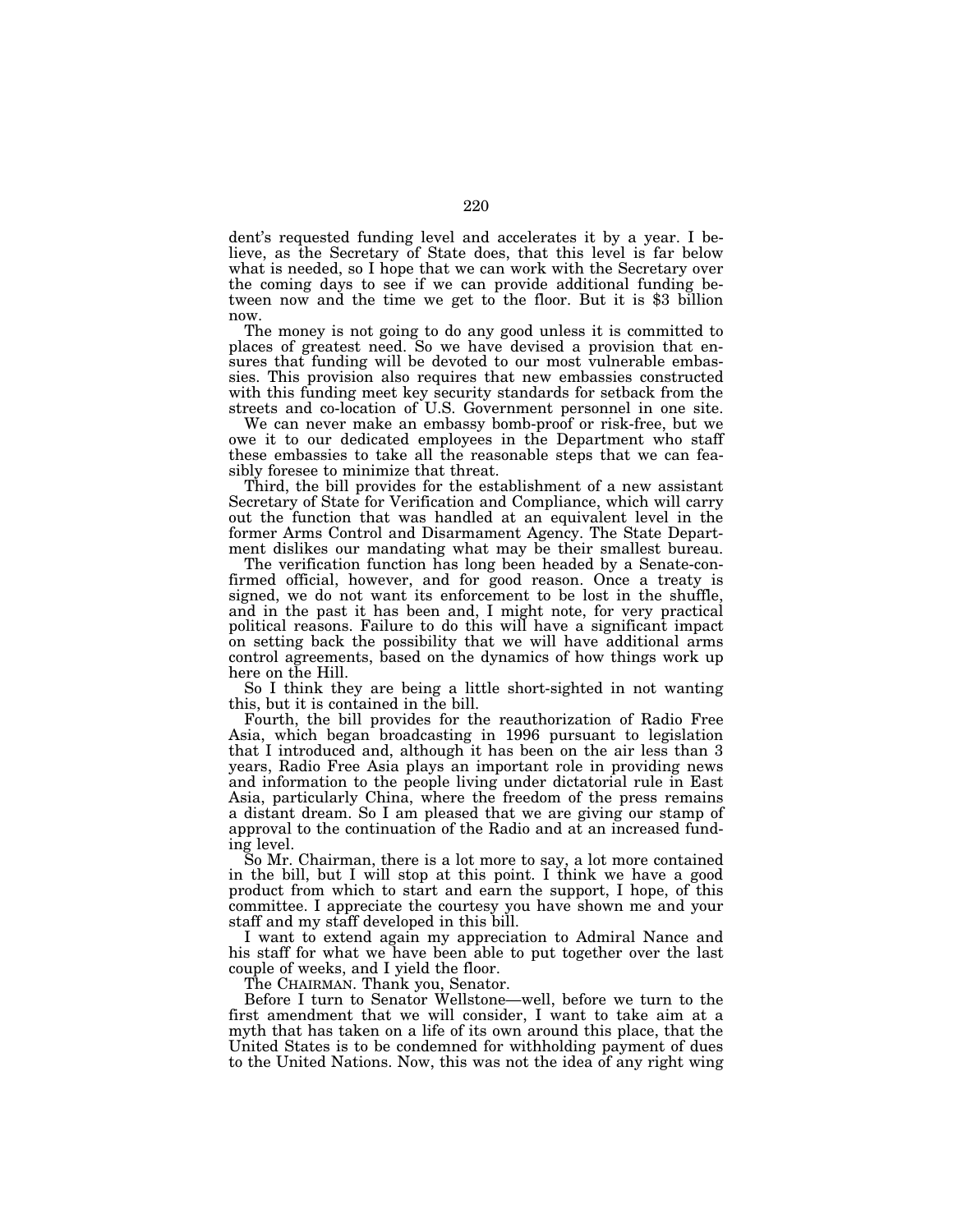monster sitting around. As a matter of fact, I was a little surprised when one of the most ardent advocates of the United Nations, then Senator Nancy Kassebaum, came to me and explained that the United Nations was operating something like a rogue elephant, wasting money and violating this and all the rest of it. So it was a group of us—I forget how many co-sponsors of it, but there were several. But Nancy was the lead agent on it.

Now, when Kofi Anan was first designated to be the Secretary General I called him up and I asked him to come down and visit with me one day. I wanted to talk things over and see if we could not work out an agreement that would be satisfactory to both sides. He came.

It was a very pleasant day, a lot of photographers and all the rest of it. But we went over a list of benchmarks, which I will not identify at this time, but one of them of course was that the United States taxpayers were paying 25 percent of the total operating costs of the operations of the United Nations. And there were all sorts of things going on that were just not seemly.

I told Kofi Anan this and he agreed, and I do not recall that he disagreed with one of the items. Am I correct on this? Well, he went back to New York and he caught some flak about it and he sort of backtracked a little bit, and I understand that.

But nevertheless, the action was entirely proper as originated by Nancy Kassebaum and some of the rest of us to call the attention of the United Nations that we were aware of its operating difficulties, and I am putting that in the nicest possible way. So I do not think we ought to condemn our Government or condemn the Congress or condemn anybody who thinks that the United Nations ought to have several improvements before they could really expect a full payment of the arrearages.

Now then, the first

Senator DODD. Mr. President, just before you—if I may just for 30 seconds. I just want to tell you, we have our disagreements from time to time here, but I just wanted to make note before the markup begins, and appreciated the hearing yesterday on Kosovo, where we all had a chance to raise some questions with the Secretary of State, which I thought was very, very worthwhile and helpful.

We have had a number of good hearings in the committee. We have had some good markups, Senator Brownback and I were able to, along with others, on some legislation to get out here.

I just want to thank you as a chairman. We have our disagreements, we will have some today on some of these amendments. It is a normal process and procedure. But I appreciate the way the committee is functioning and allowing for a full airing and debate, discussion and hearings, and I wanted in a public forum here to express my gratitude for that opportunity and for the ability we have had to examine, what I think in a very thorough way, in a timely way, the issues that are before this Congress.

The CHAIRMAN. The Senator knows, I am sure, how much I appreciate his comments.

Senator Ashcroft has asked to be recognized for 1 minute and then we want to proceed.

Senator ASHCROFT. Mr. Chairman, I appreciate your efforts on this State Department authorization bill. As you know, Senator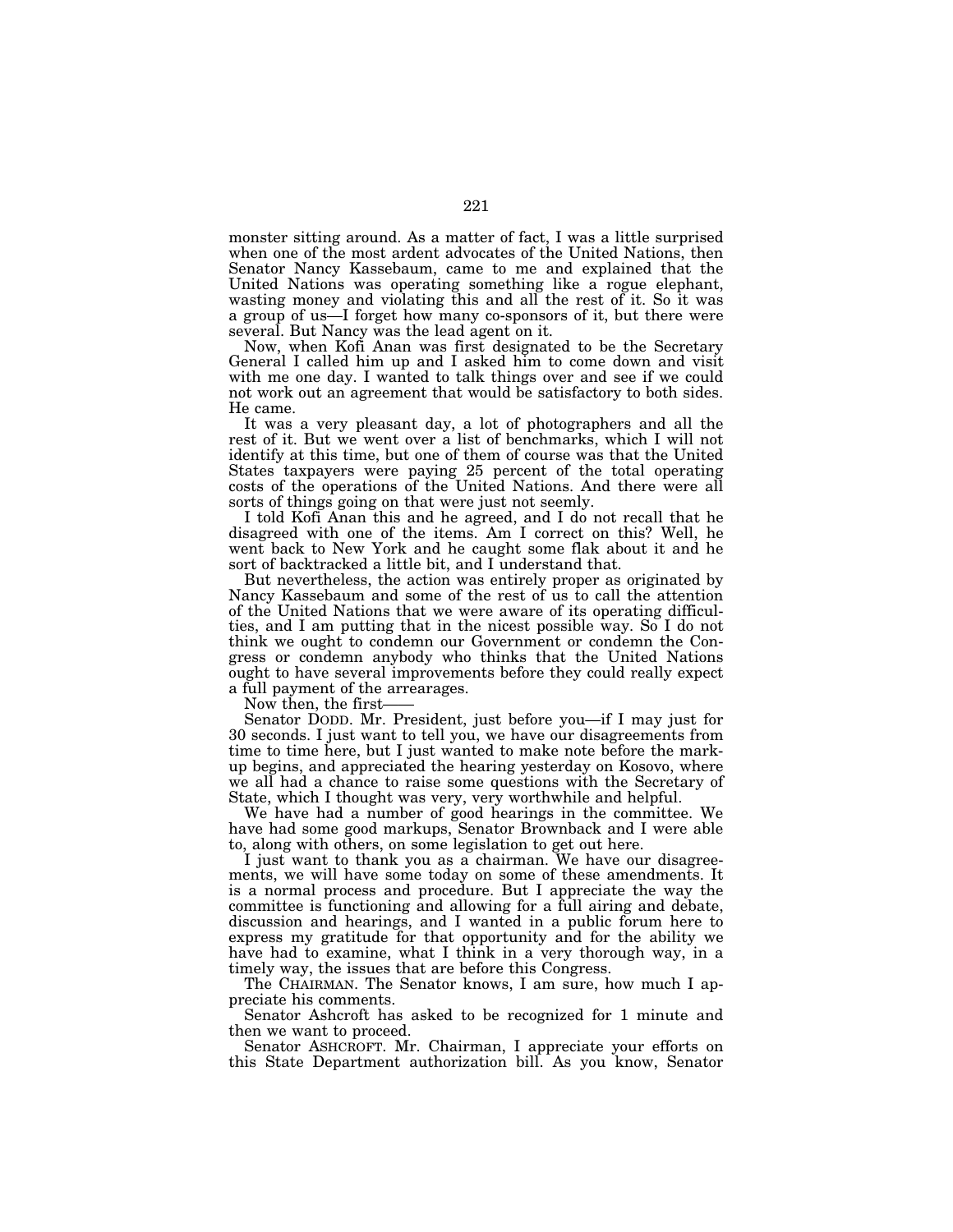Brownback and I and others have been working on a bipartisan sanctions reform effort for agriculture. I believe Senator Boxer has also indicated her desire to be a co-sponsor.

We are wanting to move forward at every available opportunity, but we respect your request, Mr. Chairman, that sanctions bills not be offered today here in the committee. However, I do appreciate your agreement to let me hold a hearing on this important issue soon. I think this will afford a valuable opportunity to address multiple issues in the debate over sanctions as they pertain to agriculture.

This issue is very important to a lot of us on the committee because many of us represent farm States who have been disproportionately impacted as a result of sanctions. Missouri happens to be the Nation's second leading State in the number of farms.

I am sure we all agree that we want our farmers and ranchers to be able to export their farm products with as few impediments as possible. I am personally working to address foreign trade barriers to our farm goods and to take a look at any U.S. trade barriers to our exports. Both of these commitments, opening up foreign markets and reducing U.S. impediments, were made, commitments we made to the people in the farm bill debate and I want to keep those commitments to our farmers while being sensitive to the foreign policy interests of our country.

Mr. Chairman, I appreciate the cooperation of the Foreign Relations Committee in giving input into the many policies that can be affected in a sanctions reform bill and I look forward to working together with others as you have suggested.

The CHAIRMAN. I thank the Senator.

Now let me ask Patti if the Senators have a copy of the Feingold amendment.

Ms. MCNERNEY. These are the amendments that are agreed to, Senator, and I think Senators have their own amendments they are prepared to offer.

The CHAIRMAN. What is the procedure? Do I have a list of these? Ms. MCNERNEY. No, sir. These have not been given to the com-

mittee, and I think certain Senators want to be recognized.

The CHAIRMAN. All right.

Senator BIDEN. I think anybody who has an amendment, you could just ask. I think there is probably six or so.

The CHAIRMAN. I am looking both ways.

Senator BIDEN. Does anyone have an amendment they would like to offer?

Senator BROWNBACK. Mr. Chairman, I have an amendment.

The CHAIRMAN. Senator Brownback.

Senator BROWNBACK. Mr. Chairman, I have an amendment I would like to call up regarding the PLO office and unilateral declaration of statehood by the Palestinians-

The CHAIRMAN. Very well.

Senator BROWNBACK [continuing]. ——If this would be a timely time. I do not know if it has been distributed to everybody yet or not. If it has not, I would ask that it would be distributed.

Mr. Chairman, if I could describe this briefly, the Senate, oh, a month and a half ago voted 98 to 1 to send a message to Yasser Arafat not to unilaterally declare statehood for the Palestinians. It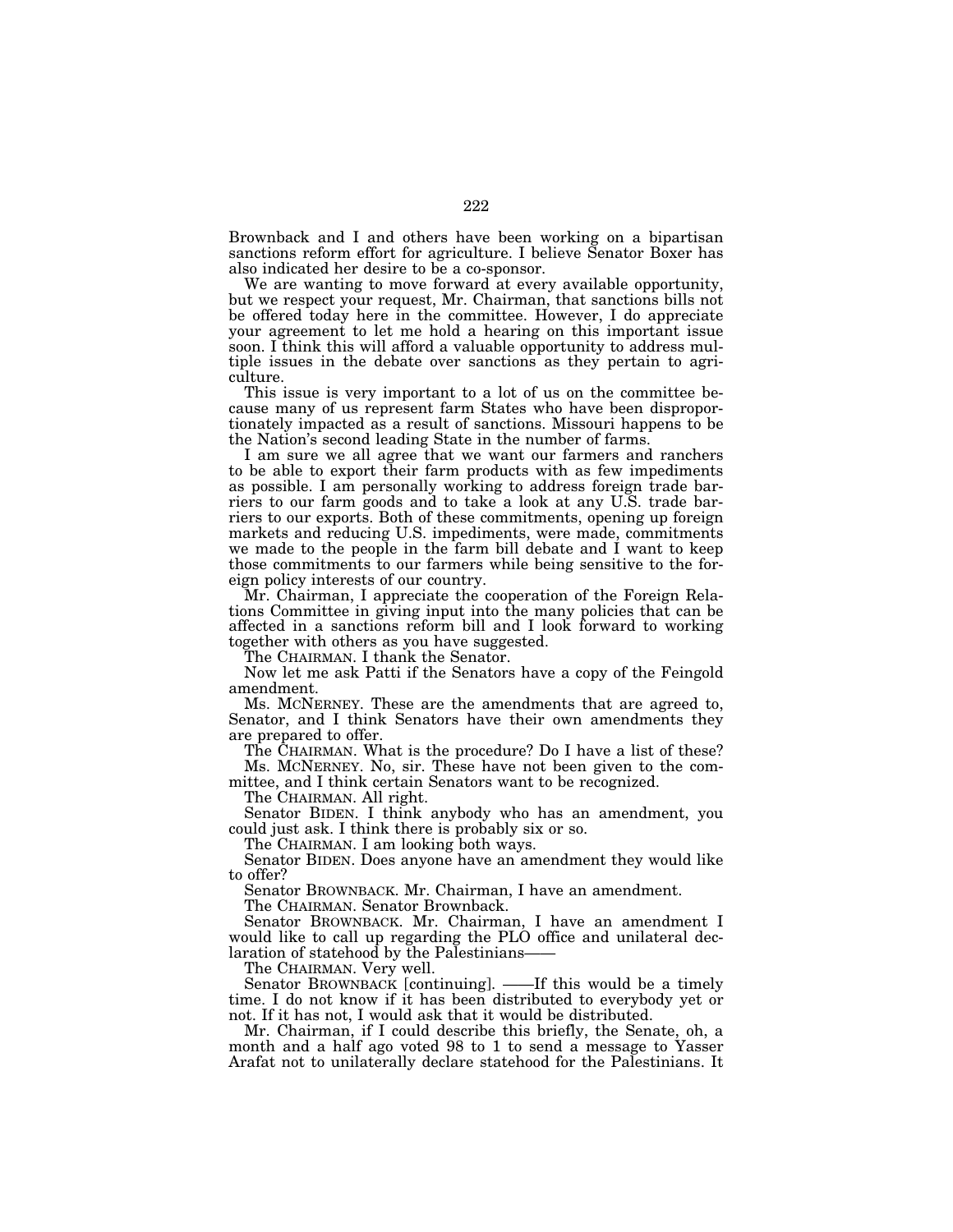was a very, obviously, overwhelming vote. I think we had 93 cosponsors on that amendment that passed by the U.S. Senate.

People said, look, this would be a very detrimental thing to the peace process should the Palestinians declare statehood on a unilateral basis outside of the negotiations that are taking place, and there was a number of threats and comments made by Yasser Arafat and a number of other people saying that they were going to go ahead and do it.

We passed that, it passed the House, and there continued to be statements made by Yasser Arafat and others that they may well still consider doing this even though it was the clear will of the Congress, clearly stated, that we believe that this would be extraordinarily detrimental to the peace process.

The amendment that I am proposing here is a simple amendment. Currently the Palestinians have an office in Washington by virtue of a Presidential waiver that allows them to maintain an office here, and the President has yearly provided that waiver to the Palestinian Authority to have an office in Washington. All this amendment would do is say that if the Palestinians declare unilateral statehood the President no longer has that waiver authority to have an office of the Palestinians in Washington.

That I think is an important statement for us to make. It is a practical statement. It is a statement that, if you do something which we deem to be extraordinarily harmful to this peace process, there is a price that will be paid, and here is one of them. I think there will be far more consequences if they do that than simply the removal of the office in Washington. I think this would be a profound misstep on the part of the Palestinians. But I believe that this would be also an important statement to put out there before their actions move any further forward.

So for that reason I am proposing this amendment. I think it should deserve our broad-based support from this committee, given the previous votes that have already taken place in the Senate regarding the issue of unilateral statehood for the Palestinians.

With that, I would like to have a vote on this included in the bill. Thank you, Mr. Chairman.

The CHAIRMAN. Senator Biden.

Senator BIDEN. Mr. Chairman, this is obviously a very controversial amendment. Let me put this in context, at least the context I think it is in. In this bill we have at least four or five provisions relating to the Middle East which we dictate to the administration, and I am worried this may be the straw to break the camel's back without good reason.

I understand the politics of this. I understand the politics of this. And I am not suggesting that is why the Senator is doing it, but I understand that anybody who objects to this, i.e. me, is going to find myself in a difficult position in a moment. But let me make the case anyway.

When Senator Helms and I sat down to try to put this together and I think the chairman supports your position; I know he supports your position—there were a number of items: one regarding the \$100 million available for the construction of an embassy in Jerusalem; two, the no Jerusalem consulate unless it is under the supervision of the U.S. Ambassador.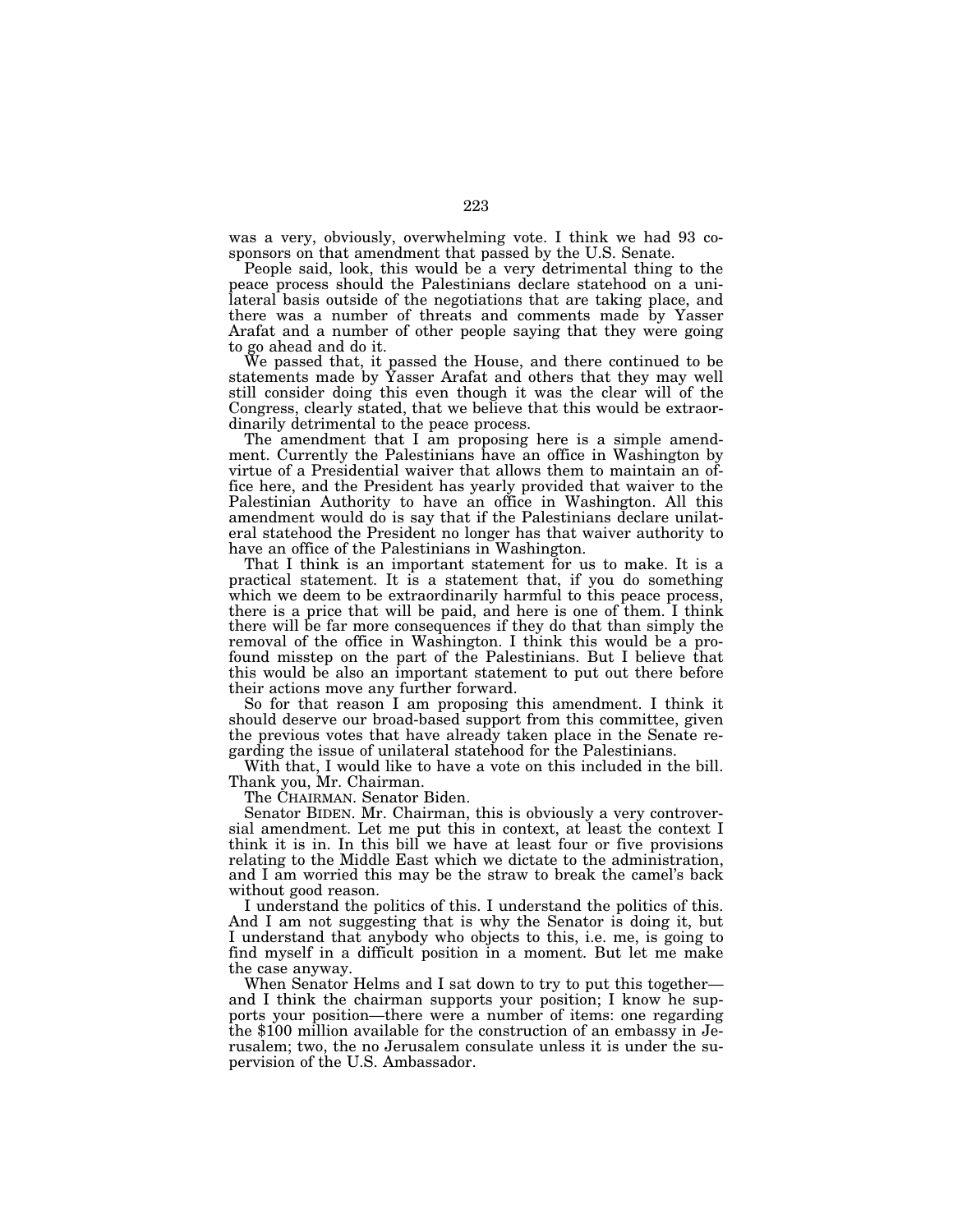All these are all changes to American policy, required changes we are going to impose. U.S. Government documents must list Jerusalem as the capital of Israel. At the request of U.S. citizens born in Jerusalem, birth certificates and passports shall list Israel as the place of birth. All of which are very controversial as it relates to the negotiations going on in the Middle East, and two administrations in a row have said, do not tell us what we have to do on those issues. We are telling the administration what they have to do on those issues.

Then there is a fifth one. The fifth one is this one: The PLO maintains the office—a provision that would allow the PLO to maintain an office in Washington only if the President certifies every 6 months that the Palestinians have not declared unilaterally a state.

Now, if the purpose of that amendment is to send a message to the Palestinians, then we should send that message, I respectfully suggest, in a joint resolution and not dictate to the President what he must do. We are talking about sanctions and imposition of requirements on administrations. If the purpose of the message is to be sent to the Palestinians, let us just say that in a resolution.

But if the purpose is to tell the administration what they must do in this negotiation process at what point, I think that is inappropriate micromanagement of an incredibly delicate negotiation that has been under way for years. I spent, like many of you, a fair amount of time in the Middle East recently with Arafat, with Netanyahu, with the opposition leaders, as well as with Mubarak. This is a complicated deal, a complicated deal.

Everybody knows that if Arafat declares a Palestinian state, school is out. Everybody knows that. No President, this or a future President, will allow that position to be sustained, will not take it on, will not engage in the appropriate counteraction to that decision.

I think it will cause the PLO to be totally isolated from the United States in ways far beyond whether or not they have an office here in Washington. I think anybody who knows the area, and the Senator knows that will be the response. It will not be this pinprick. It will be the equivalent of an atom bomb, will be the response.

But in an anticipatory way to enter another irritant into this negotiation by having the President have to either veto or not veto this bill because of the cumulative effect of decisions we have made that impact upon this delicate negotiation I think is imprudent. I think it is not good sound foreign policy or negotiations.

I know I was able to speak on behalf of the President, because I spoke to the President who asked me to deliver several messages to Mr. Arafat and to other leaders in the region, and Mr. Arafat has no illusions about the President's position if they declare an independent Palestinian state.

But to do this saying at the front end, requiring now Arafat to have to deal with this in terms of his own negotiations within his own constituency, I think is doing something without any positive impact and possibly negative impact.

So I conclude by saying, if this is what we wish to do and we wish to make the decision front end, then we should as a Congress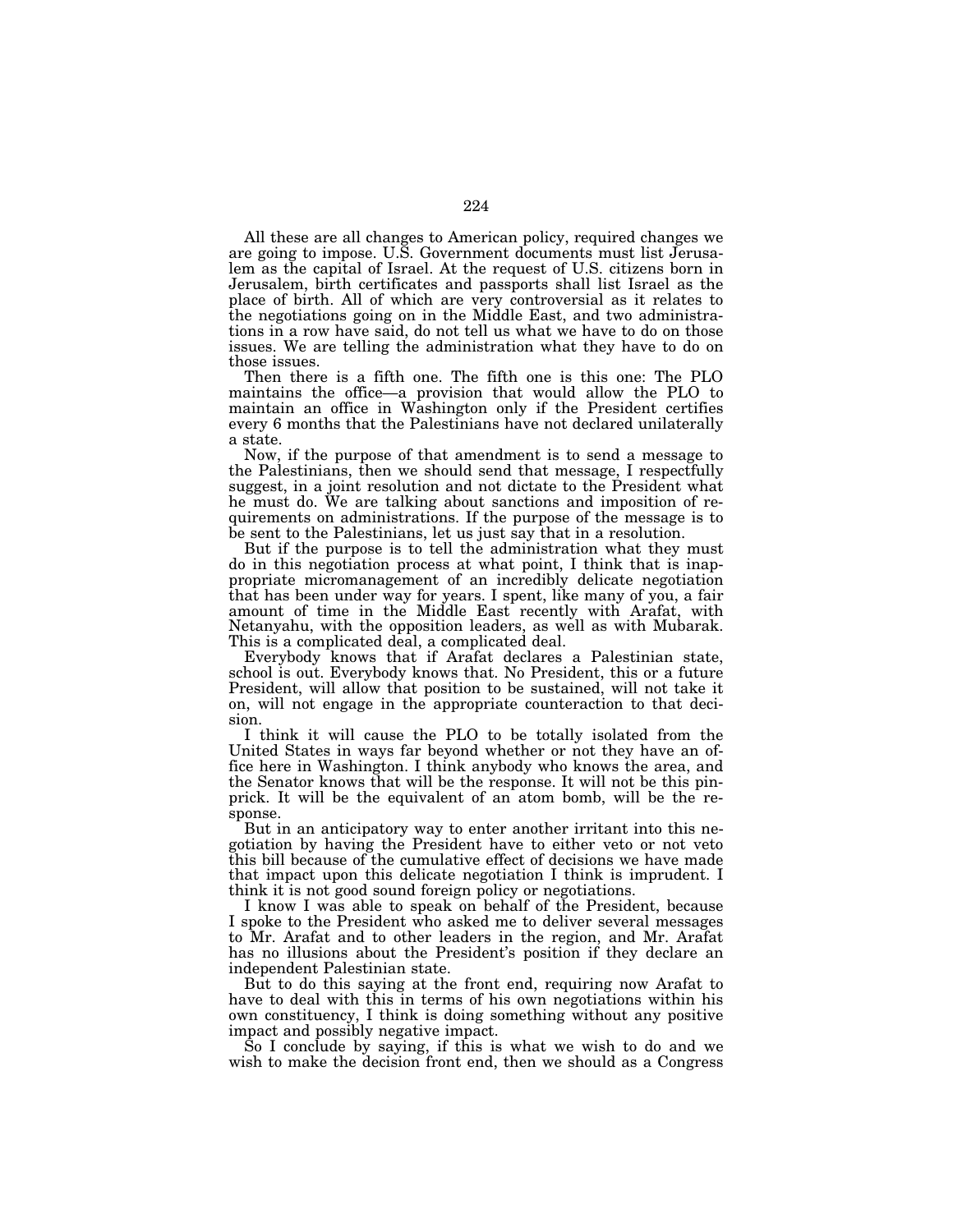say what we would do and not instruct the President on the front end, who is still deeply involved in this negotiation, what he is limited to doing or not doing when we know already that neither this President nor any other President is going to continue normal relations with the PLO if they declare an independent Palestinian state.

I understand again—and it is not the sponsor's purpose; I am not suggesting it. But I understand the political, domestic political significance of this as well. I just hope we all have enough will to tell those with whom we are allied that we are going to do the tactic, not them, we will make the judgments how to do this, and the President should have that leeway, unless there is some reason anybody can come forward to me and tell me in any community that they believe they have any evidence that this President would in fact stand still if there is a declaration of a Palestinian state.

If you can do that for me, then I would be inclined to support you. There is zero evidence of that, and this is just an irritant in my humble opinion. That is not the reason you are introducing it.

Senator BROWNBACK. No, it is not.

Senator BIDEN. I understand that. But I believe that is the effect. One Senator's view: That is the effect.

So I would hope that we would not support this amendment.

Does the administration want to—if I may ask, Mr. President, does anybody in the administration want to say anything about this? Is that all right, Mr. President?

The CHAIRMAN. I will defer my remarks to the lady.

Senator BIDEN. Oh, I am sorry.

The CHAIRMAN. That is all right.

Go ahead and have a seat. Proceed. State your name for the record.

Ms. KING. I appreciate the opportunity to speak to this amendment. Mr. Chairman, my name is Kay King and I am the Deputy Assistant Secretary in the Bureau of Legislative Affairs at the State Department.

I would like to make two points about this particular amendment. Basically, the Department feels that the condition urging waiver authority from a national security interest to a national interest waiver is certainly a positive development. But unfortunately, the mandating of additional conditions to issue a certification really restricts the President's exclusive authority in conducting foreign policy, so we would oppose it on those grounds.

I would also add that, although the administration strongly opposes a Palestinian unilateral declaration, as we do all unilateral acts in the peace process, we are working hard to prevent this and therefore we do not want to see such a condition enshrined in legislation regarding the PLO office.

The CHAIRMAN. Thank you very much.

Senator TORRICELLI. Mr. Chairman, Senator Biden may be right that he has invited certain criticisms by the statement he has made here today, but that would be, obviously, fundamentally unfair. There is not a stronger spokesman for the security needs of Israel nor one who is more articulate through the years.

I nevertheless think that his case was so persuasive that indeed he made part of the argument for Mr. Brownback's amendment,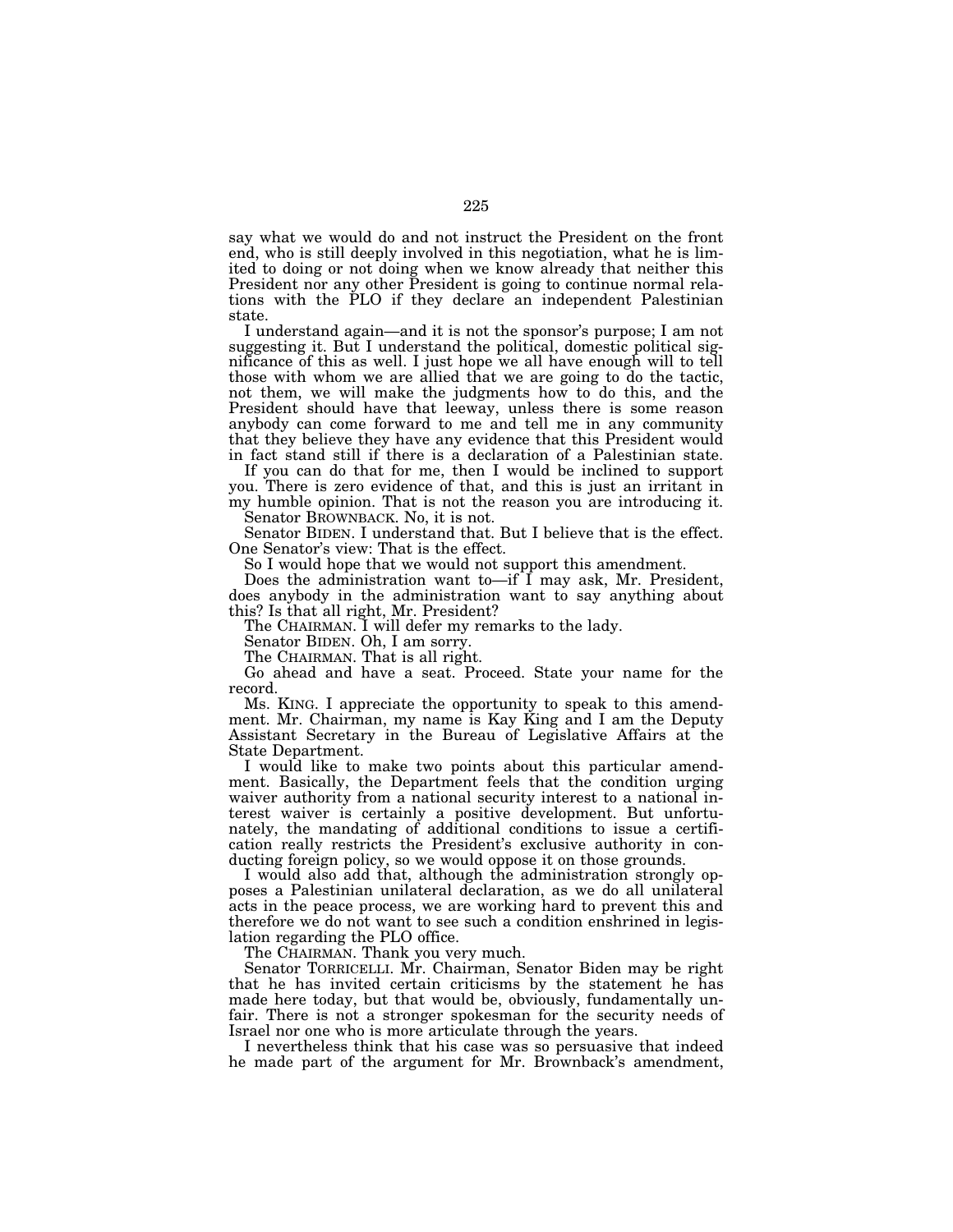that indeed the declaration of a Palestinian state would do such irrevocable damage to the peace process, the entire Wye process would collapse of its own weight; that while indeed I think President Clinton's statement is fundamentally clear about the impact of such a declaration, it does no damage and indeed may do considerable good that this Congress on a bipartisan basis also make its own statement.

I think, because of Senator Biden's work and other members of the committee, Mr. Arafat does understand the implications. But I am not persuaded that by Senator Brownback's statement it is not all the more clear. So while I recognize Senator Biden's considerable leadership and authority on all issues of Israeli security, I did want to identify myself with Senator Brownback on the amendment.

Senator FEINGOLD. Mr. Chairman.

The CHAIRMAN. Yes, sir.

Senator FEINGOLD. Mr. Chairman, let me agree with Senator Torricelli, but in doing so let me just say a couple of things. First of all, I think on the face of Senator Brownback's amendment it is perfectly reasonable that the impact of such a declaration would be so destabilizing to the peace process that there ought to be a consequence, and the consequence of affecting the PLO office seems to me appropriate on its face, and I am going to vote for it.

But I do want to suggest that Senator Biden's remarks about the overall impact on this are appropriate. I am a little concerned that the chairman is moving in the right direction on this and that this could possibly cause him to feel that it is just a little too much.

I had the opportunity to meet with Chairman Arafat and say to him just a few weeks ago face to face: Please do not take this step. I obviously understand the aspirations of the Palestinian people and their desire to make such a declaration. But I asked him point blank, because of the peace process, if he would not do that. It was my sense that he was listening and he is listening to many people.

Senator Biden's point is perfectly valid, that there are a number of other provisions already in the bill that are firm with regard to these issues. So perhaps it would be helpful if there was some kind of language in the committee report, the conference report, that would at least give Mr. Arafat and the Palestinian Authority some credit for having taken some steps to facilitate the peace process, which in fact on some occasions they have done.

So I am going to support this, but I think it would be balanced if there was some language to indicate to the chairman that we do appreciate the things that have been done and that we do believe, of course, that a unilateral declaration of a Palestinian state would be a severe problem.

Senator BIDEN. Mr. Chairman, I learned from a man you and I served with, James O. Eastland—he used to be chairman of the Judiciary Committee—how to count. I am ready for a voice vote in favor of-

Senator SARBANES. Joe, wait a minute, wait a minute.

Mr. Chairman, I would like to put a question to the distinguished Senator from Kansas. I am trying to understand the purpose of paragraph (c) of your amendment, and I really am moving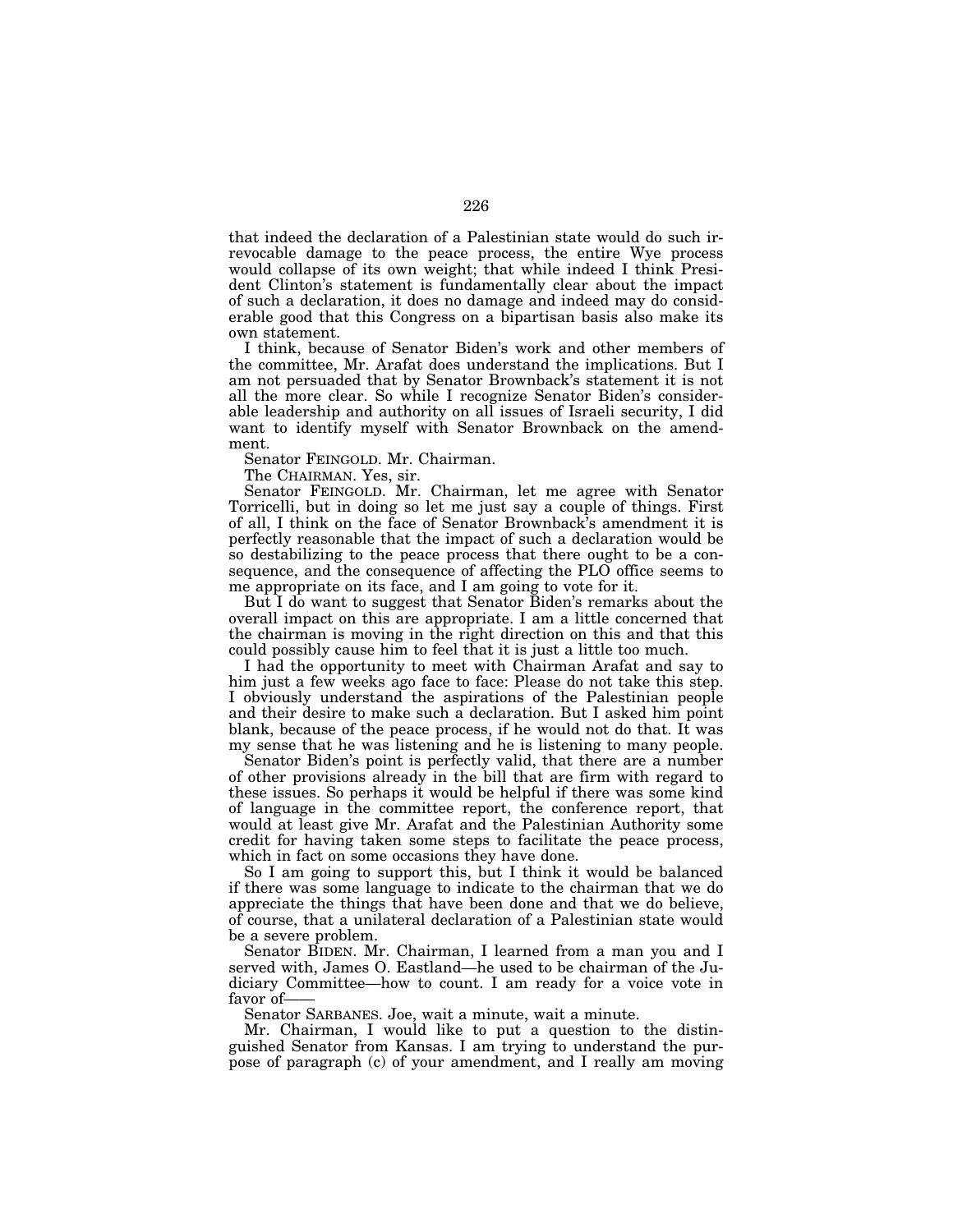down the path of suggesting that it be dropped from the amendment unless there is some purpose for it that I cannot fathom.

Senator BROWNBACK. If I could answer a couple questions and answer that one, too, Senator Sarbanes. The waiver, Congress provides the waiver authority and this is—this is providing this condition. The 24 months, we just felt like it should have some limitation in the time period. We could extend it and make it longer.

Senator SARBANES. Well, why would you do that? You are adding an additional condition in order for the President to make the waiver. Now, that condition is obviously going to be supported from the sentiment around the table, and indeed I am prepared to support it myself. But I do not understand then why you would eliminate the waiver authority.

Having strengthened appropriate the waiver authority, why do you then eliminate it as you do in paragraph (c)? I mean, I would suggest to the Senator that we drop paragraph (c).

Senator BROWNBACK. Paragraph (c) is not a tough issue in here. We simply put a sunset in the amendment to sunset it after a period of 2 years, figuring that conditions may have changed and the committee may want to revisit it at that time.

If you want to pull section (c) out of it and make it nonsunsetted, this amendment, that is fine by me.

Senator SARBANES. Well, I think we should do that. That would preserve the waiver, the waiver authority, even though it is—with the additional condition which you have added. You have changed national security interest to national interest and you have added a condition on the unilateral declaration.

But I do not think then we ought to let the waiver authority expire. Otherwise we will be confronted with a whole large issue at that time.

Senator BROWNBACK. Senator Biden may have a defense feel for this. This is a sunset provision of this amendment that sunsets the provision in this amendment after 24 months.

Senator SARBANES. Well, it would sunset the waiver authority.

Senator BROWNBACK. ''The authority of this section shall expire,'' and it is directed at this amendment.

Senator SARBANES. Well, but you are—you mean the waiver authority would continue without your section? I thought you were stating the waiver authority in paragraph  $(a)$ ,  $(a)(1)$ .

[Pause.]

Senator BROWNBACK. I have just been informed by staff that the waiver authority is normally put in appropriations bills on an annual basis.

Senator SARBANES. Well, that is because did not do an authorization bill. That is why that had to be done.

Senator BROWNBACK. I am fine with removing this provision, if you want to remove the sunset to it.

Senator SARBANES. I move to strike paragraph (c).

Senator BROWNBACK. I think one would actually want to think about that, whether you want to remove the sunset in this, because it then goes on perpetually. I am not sure that the committee wants to pull that authority away from itself to continue this without a sunset. This is a sunset provision after a period of 2 years.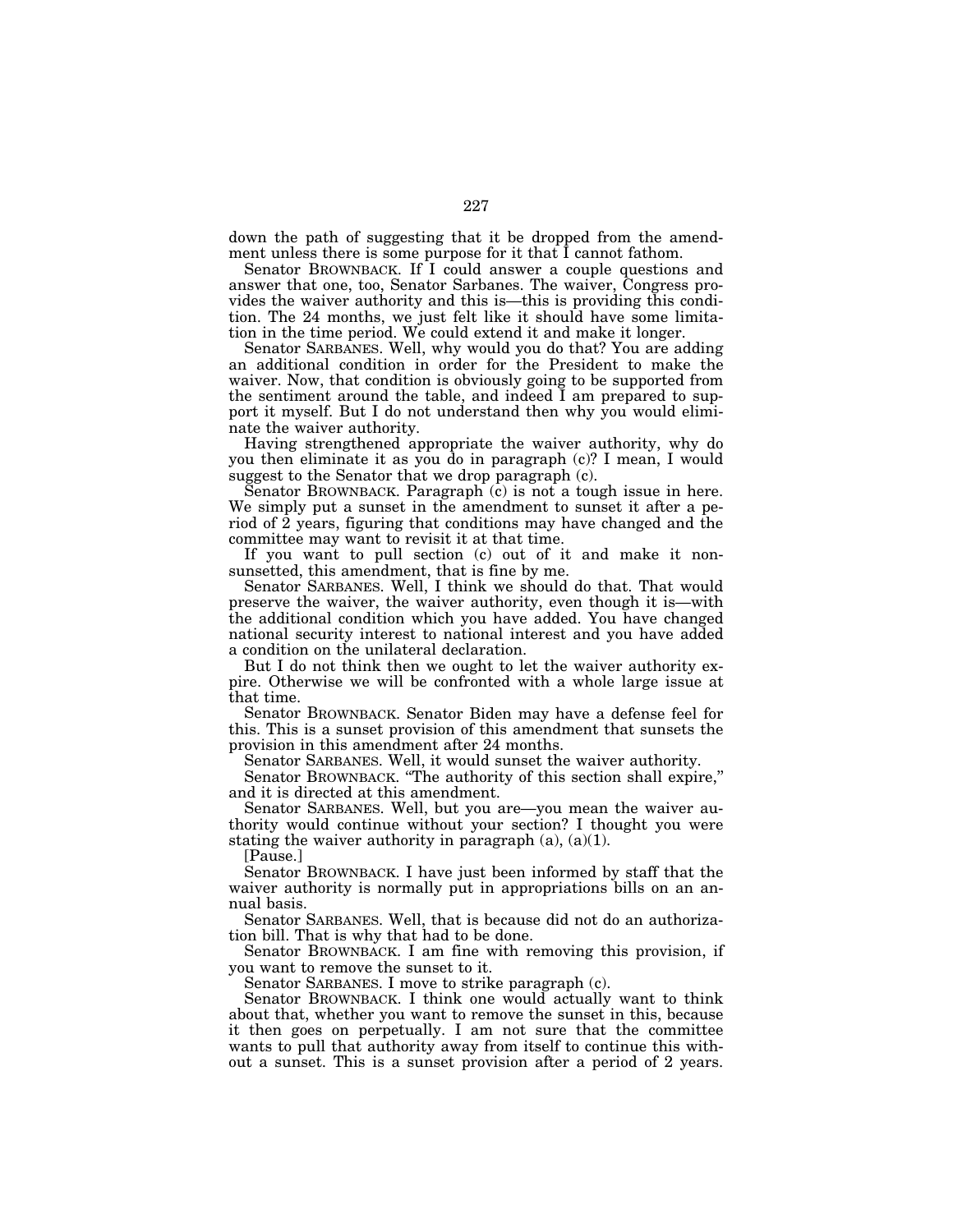Senator SARBANES. Well, it is a sunset of the where, as I read it, not of the additional condition, because you made the additional condition an essential part now of the waiver. The sunset that you talk about in paragraph (c) does not extend to subsection (b) of paragraph (a), but to all of paragraph (c).

So it would seem to me the wiser course, the more prudent course, to strike the last paragraph, subparagraph (c) of this amendment, and I commend that to the Senator.

Mr. Chairman, I make a motion to that effect.

The CHAIRMAN. All right. Is it seconded?

Senator BOXER. Second.

The CHAIRMAN. All in favor say aye.

[Chorus of ayes.]

The CHAIRMAN. Opposed, no.

[No response.]

The CHAIRMAN. Gosh, I believe the ayes have it by one. All right. Senator DODD. Mr. Chairman, I just want to associate myself with the remarks of Senator Biden on this. I have great respect for my colleague from Kansas. We have worked together on other issues, and my colleagues over here. But I think Senator Biden has stated the case very well here.

This is a clear case in my view of us getting into a micromanagement relationship on a very important office. The presence of this office has symbolic value that is critically important. We may end up achieving exactly the result that we are trying to avoid. These are delicate matters, as the Senator from Delaware has pointed out. It is complicated. There are a lot of constituency pressures at operation in the Middle East on this question.

We have got the opportunity and, I think the Senator pointed out in fact by overwhelming margins, have voted to express our concerns on literally dozens of resolutions over the years on where we as Republicans and Democrats in the Congress stand. I think all would agree where the administration has been; it has been outspoken in its views.

If we are trying to avoid a situation here that could tilt in some way the ability for this process to go forward and be concluded, to avoid the kind of internal pressures that a Yasser Arafat faces on the issue of unilateral declaration, I think we have got to be somewhat sensitive on how we act and steps we take that create their own sets of pressures for people. All of us should understand that as people who face it ourselves in the different ways.

I would just hope my colleagues here might be mindful of that. No one is disagreeing with the underlying desires here, the goals, but I do really think, for those of us—and again, I have not heard anyone argue that this administration—in fact, we just heard the spokesman for the State Department indicate clearly where the administration is on any unilateral declarations by any parties in the Middle East.

So it is not as if we are in disagreement. Sometimes we are and then we have to speak because we want to make it clear. That is not the case here.

I would urge the author of the amendment to maybe withdraw the amendment—we have had a good discussion here; we know how we all feel about it—and not pursue a vote on this at this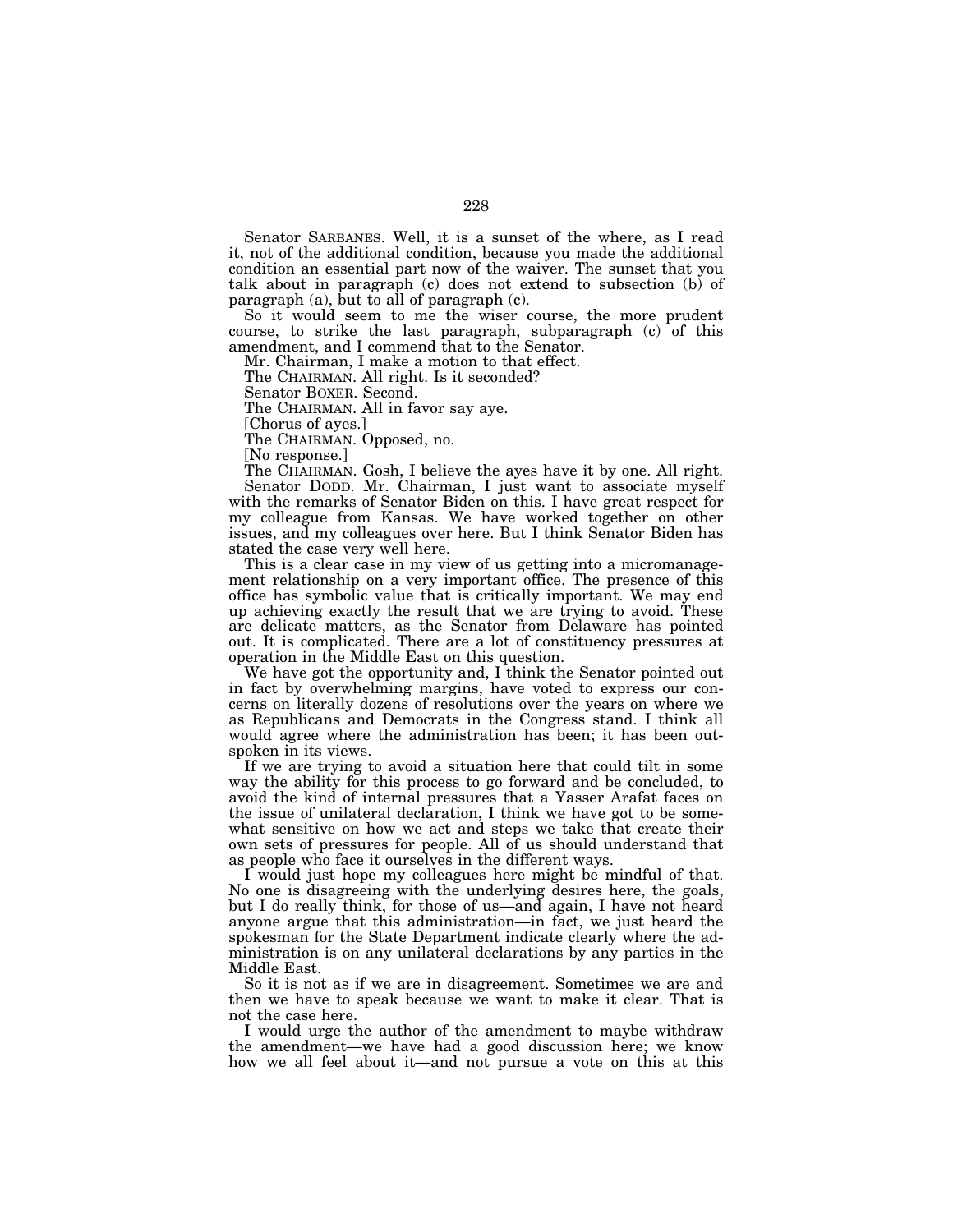point, in light of what I think the implications could be. We may be sitting around and it is just this kind of an action which can produce the very result we are trying to avoid. So I would urge the withdrawal of it.

The CHAIRMAN. The question is on the Brownback amendment. All in favor will say aye.

[Chorus of ayes.]

The CHAIRMAN. Opposed, no.

[Chorus of noes.]

The CHAIRMAN. The noes appear to have it.

Senator BROWNBACK. Then I would call for a rollcall vote, if the noes appear to have it.

The CHAIRMAN. The ayes have it. One of my ears was not functioning. I heard only one side.

Senator WELLSTONE. Mr. Chairman.

Senator SARBANES. That was as amended by the dropping of subsection (c), am I correct?

Senator BROWNBACK. That is correct.

Senator SARBANES. It was adopted as amended.

The CHAIRMAN. All right.

Senator BROWNBACK. The amendment was accepted, though, that is correct.

Senator WELLSTONE. The amendment was accepted.

The CHAIRMAN. Senators may have, as I do, statements on various amendments and they may submit them for the record.

Senator Wellstone.

Senator WELLSTONE. Mr. Chairman, I thank the chair for its graciousness. I say to colleagues I will take about a minute.

I have an amendment here that I am actually not going to introduce. This is based upon some legislation that I introduced, Mr. Chairman, last month, the International Trafficking of Women and Children Victim Protection Act of 1999. It is really important. It deals with one of the most horrendous human rights violations of our time, which is you have this trafficking of women and children, many of whom leave their countries hoping for a better life and then what happens is that people get forced into prostitution. The conditions are just horrible.

This piece of legislation will create better protections for victims of trafficking around the world and it will enhance prosecution and enforcement before the lives of these women and girls are shattered.

We had—just one story, Mr. Chairman. On Monday six men in Florida admitted in court that they forced 17 women and girls, girls as young as 14, into a prostitution slavery ring. It happened in Bethesda last year as well. These victims—in Bethesda they were from the Ukraine. These victims were smuggled into the United States from Mexico.

So I think it is real important that we be proactive about it. The administration is concerned about one provision in this legislation which would bar U.S. police assistance to countries whose law enforcement is engaged in the trafficking. What I want to say today, Mr. Chairman—and I thank you very much for letting me do this is that I will work closely with the administration, I certainly will work closely with you as the chairman—I know you care about this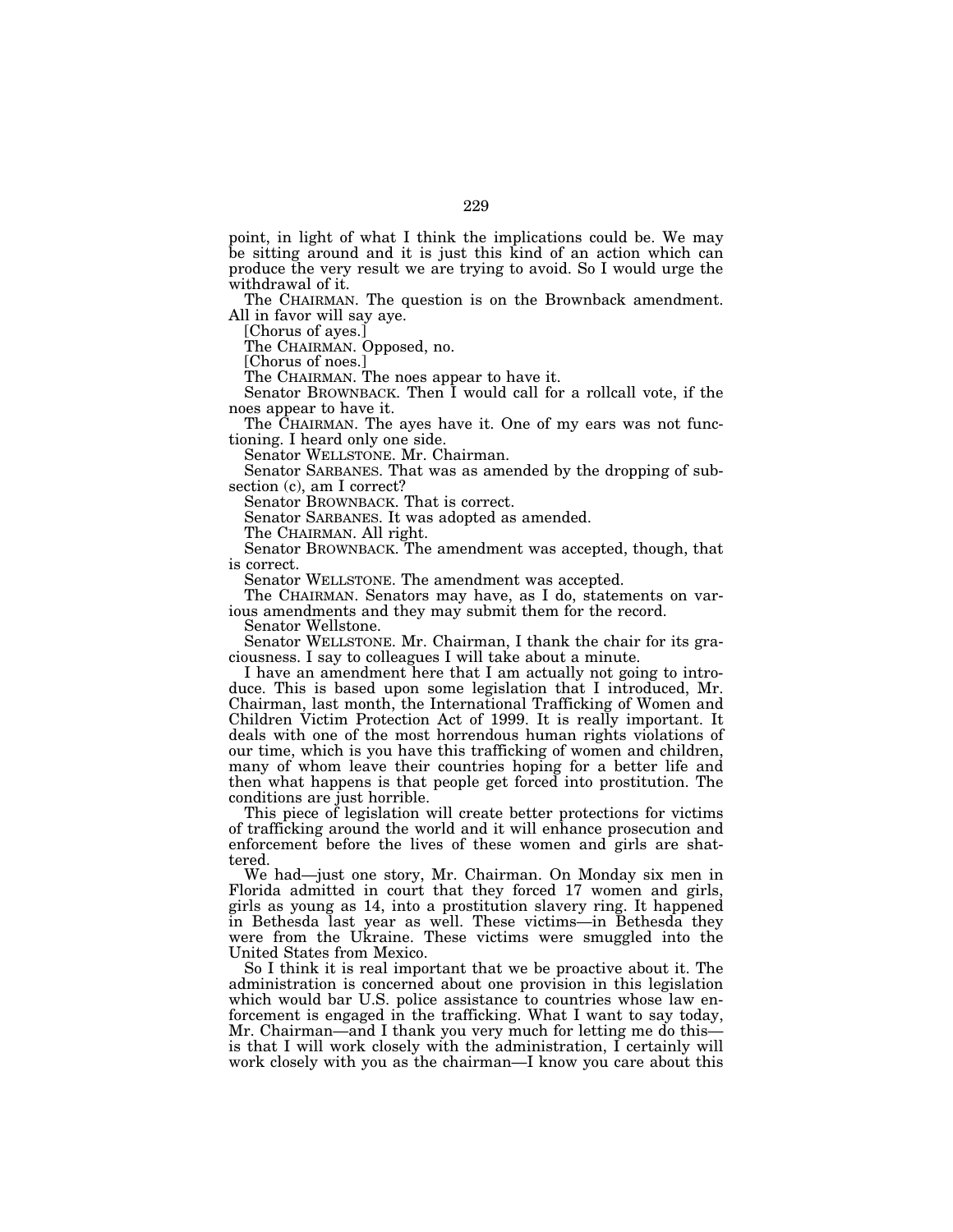issue—and I will then introduce this as an amendment to our piece of legislation as reported out of the committee when it comes to the floor or another vehicle.

But I want to just make it clear I will move forward with this, but just not today. I hope to have good strong bipartisan support.

Thank you, Mr. Chairman.

The CHAIRMAN. I thank the Senator.

Senator Biden and I have agreed to address the sanctions issue in the coming weeks through hearings and to propose comprehensive legislation this summer, and I guarantee the Senator that is going to happen. But I do thank you for withholding on the amendment.

Is there another amendment?

Senator KERRY. Mr. Chairman.

The CHAIRMAN. Senator Kerry.

Senator KERRY. Mr. Chairman, the amendment that I am offering seeks to increase the funding for the Asia Foundation to \$15 million for each of the fiscal years 2000 and 2001. That is the administration requested level for the foundation. The bulk of the increase that I am suggesting will permit the foundation to carry out expanded rule of law programs throughout Asia, particularly in Indonesia, China, and Vietnam, which we know are going through periods of economic transition with critical political implications. I think these programs have been proven essential to building transparent and independent judicial systems and also the introduction of western legal concepts.

In addition to that, this will strengthen the foundation's support of democracy and human rights in Asia as a whole, particularly in Malaysia and Cambodia.

I think most members of the committee would agree that the foundation has a long, proven track record, and I think this will enhance our efforts to promote change in Asia, particularly in the wake of the financial crisis. I hope my colleagues will support this.

The CHAIRMAN. Any comment?

Senator SARBANES. Good amendment.

The CHAIRMAN. Well, not if you are going to try to have some caps on spending. We all recognize the problems in Asia, but it is difficult to justify a doubling of any line item in this bill. If we start down that path we ain't going to have a bill at all.

This is especially true for an organization that has multiple source of income, as does the Asia Foundation. In addition to its annual State Department line item, the Asia Foundation is a major grantee of AID, and in fiscal year 1996 the Asia Foundation had total revenues of 39 million bucks, including \$21 million in grants from other U.S. Government agencies. In fiscal year 1997 the foundation had revenues of \$44 million, including \$19 million in Government grants over and above its \$8 million State Department line item, and so forth.

I hope the Senator will not push the amendment at this point. If he wants to try to add it on the floor, that would be fine. But I am trying to get this bill out so we can get it acted upon. I hope you will withdraw it.

Senator KERRY. Well, Mr. Chairman, it is my understanding that since the numbers on the U.N. and I think another account are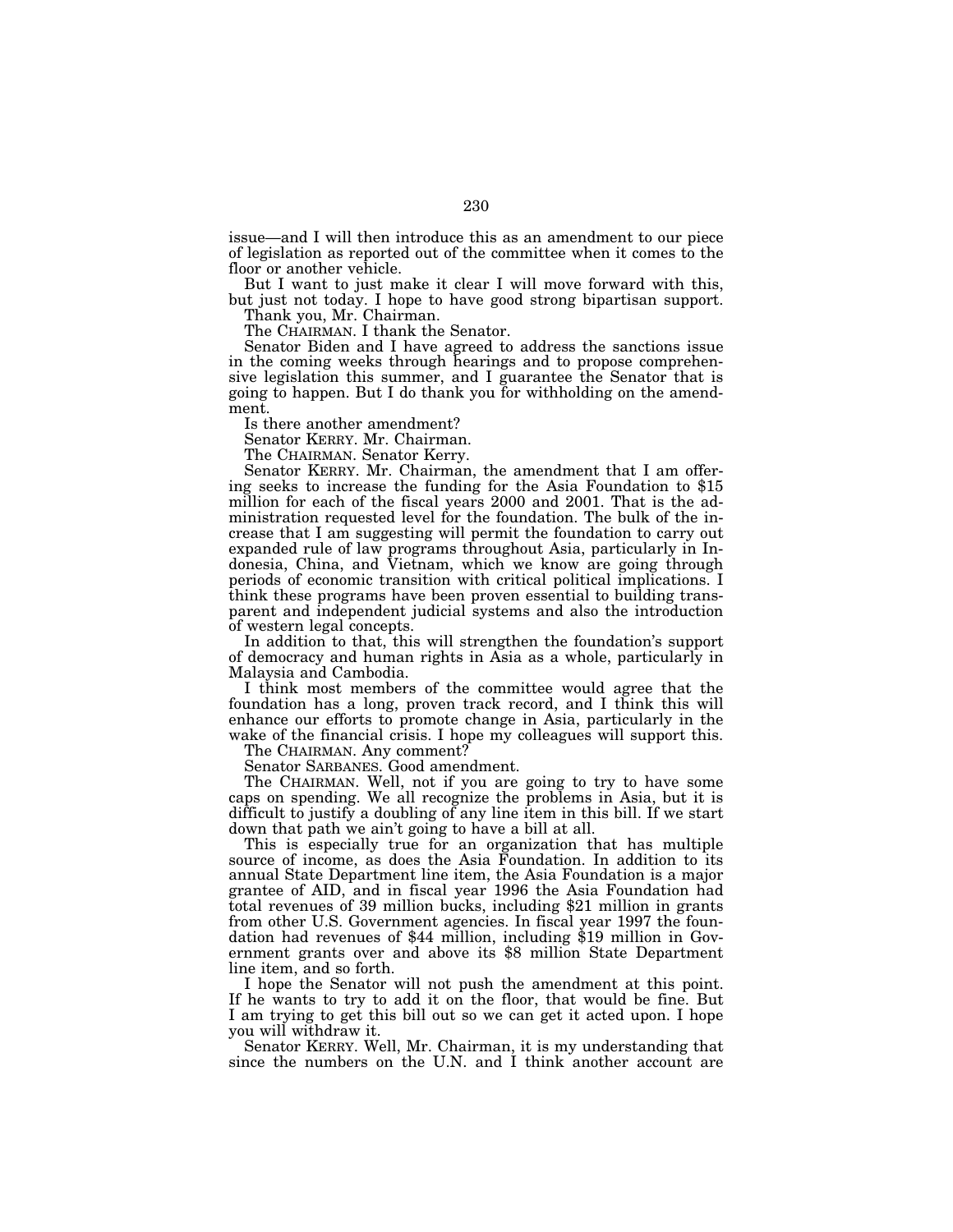lower, this in fact fits within the cap. There is no cap problem here because the numbers on the U.N. are lower.

The CHAIRMAN. Well, we have not gotten to the U.N. yet.

Senator KERRY. The U.N. peacekeeping and CIO numbers are less than the request. So this keeps us within the budget caps.

The CHAIRMAN. Well, this is not an organization that is starving. During the past 2 years the Asia Foundation has been called on to address issues related to the Asian financial crisis and has survived very well at this level of funding. With many Asian nations starting to turn the corner, level funding for the Asia Foundation at \$8.25 million, 8′, \$8,250,000, I think is reasonable and I hope the Senator will withhold on this on this bill at this time.

Senator KERRY. Well, Mr. Chairman, this is one of those things where I guess we have a difference. I think the chair has been very fair and really has tried to allow the committee to engage in these kinds of debates.

I certainly would like to have an expression on this.

The CHAIRMAN. Very well.

Senator KERRY. Mr. Chairman, if I could just say to you, a few months ago I was in Indonesia. I was in Cambodia just a week or so ago. The needs for our continued input and efforts are enormous. We are not meeting the demand. This is a critical moment in Asian development when we want them to adopt market economies and continue to liberalize their political structures.

To suggest that we are adequately meeting that challenge in the wake of the change that has taken place is simply not facing the reality of what is happening over there. This is a huge opportunity for us. We invest enormous sums of money when we get to the point of a Kosovo or defending against the Soviet Union, but when it comes to investing in the peace and investing in the developmental process I think, given the overall budget of this country and measuring what our overall foreign affairs budget is, we are way behind the curve.

So it is not a matter of surviving OK. It is a matter of meeting the challenge, and I very much would like to see this committee step up to that challenge.

The CHAIRMAN. All in favor of the amendment will say aye.

[Chorus of ayes.]

The CHAIRMAN. Opposed, no.

[Chorus of noes.]

The CHAIRMAN. The ayes have it. The amendment is approved. Senator KERRY. I thank the chair.

Senator TORRICELLI. Mr. Chairman.

The CHAIRMAN. Mr. Chairman, if I could I would like to thank Senator Dodd in that, in lieu of an amendment that he had prepared extending the terms of the board of the Cuba Broadcasting Authority, he has authored a letter to the President urging him to fill the vacancies. I do not think this was intended to be an historic meeting of the committee, but indeed having succeeded in having the names Helms, Torricelli, and Dodd on the same letter to the President regarding Cuba is genuinely unprecedented.

Senator WELLSTONE. Mr. Chairman, I am opposed.

[Laughter.]

Senator DODD. Just the start of things to come.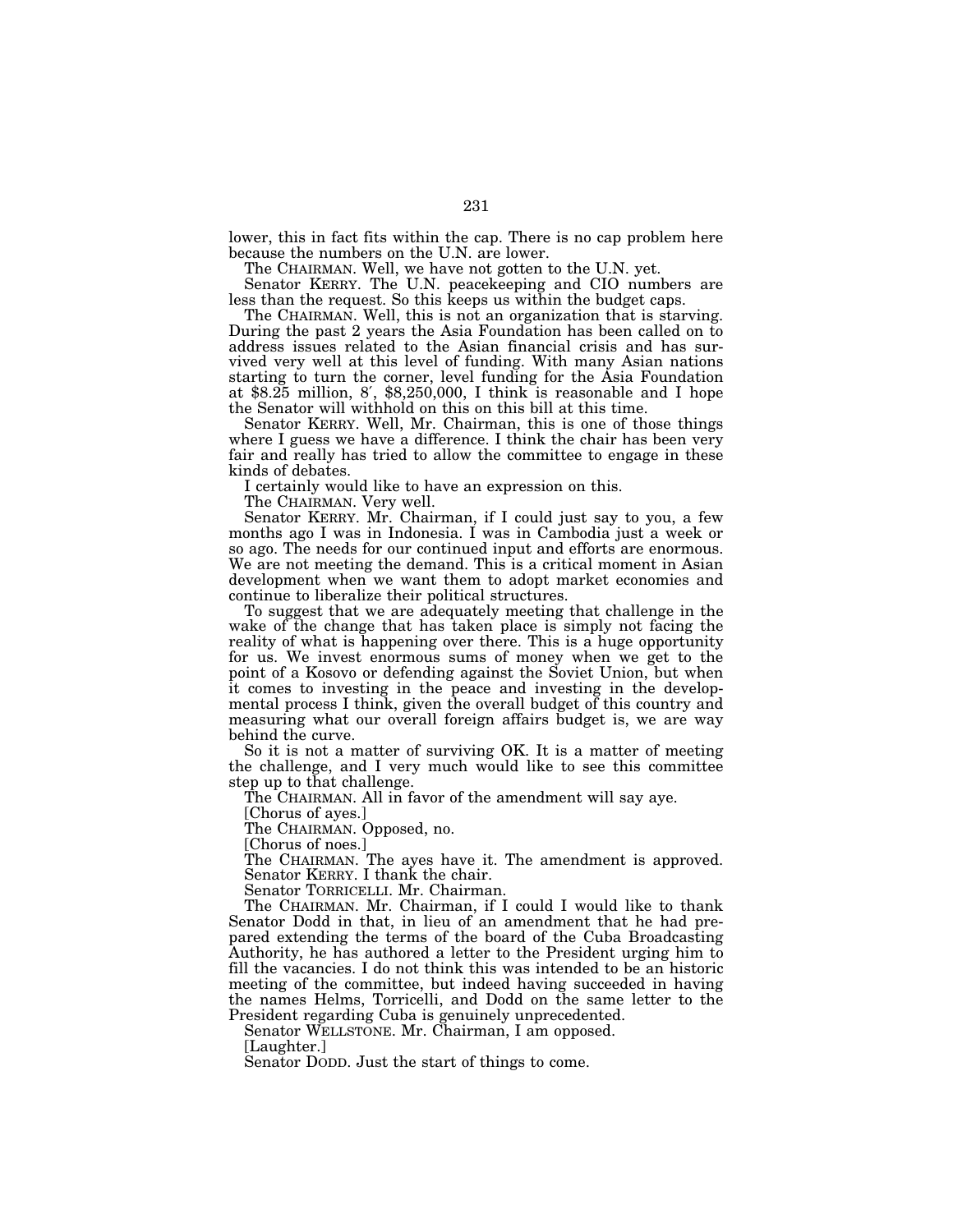[Laughter.]

Senator TORRICELLI. But Senator Dodd's point is well taken. I do not believe the Cuba Broadcasting Authority at the moment is being sufficiently administered. The board appointments have not been found. They should be found. The Cuba Broadcasting Authority fills an important function. Radio Marti has been critical in getting a free and fair debate to the Cuban people. If at any moment there is an opportunity for political change in Cuba, the ability to have that dialog of free expression to Cuba people is going to be essential.

There is reason to believe that listenership in recent months has declined because of the failure of administration. I hope the President does fill these vacancies soon. I note that the letter indicates that he should designate a chairman from among current board members. I understand the President may be looking at current board members and others. I think he should have that discretion. But nevertheless I am very proud to be on the letter, and I want to thank Senator Dodd for taking this leadership and bringing us together on this issue.

Senator DODD. Could I just inquire, Mr. Chairman? It was my understanding that as a result of that in section 502, page A–60, we are striking lines 1 through 9; is that correct?

The CHAIRMAN. That is right.

Senator DODD. I thank you.

Mr. Chairman, I have an amendment. I do not know, there may be some on this side here.

The CHAIRMAN. Yes, sir, the Senator from Minnesota.

Senator GRAMS. Mr. Chairman, I along with Senators Thomas and Hagel have an amendment that strikes language in the bill that is under the jurisdiction of the Banking Committee. Chairman Phil Gramm, and International Finance Subcommittee Chairman Enzi have asked me to offer this amendment, which I support as a member of the Banking Committee as well.

Mr. Chairman, my amendment would strike section(d)(2) of section 637. Now, this section as drafted in the committee print I believe imposes pre-license and post-shipment verification requirements for exports to Hong Kong and Macao of items subject to control under the munitions list or the Commerce control list. If Hong Kong and Macao do not comply with these requirements, their export controls would revert to those of China.

Now, while I have concerns about this entire provision and would prefer to strike it in its entirety, I will only move to strike language relating to the Commerce control list. Therefore my amendment retains the requirements related to items on the munitions list where we do have jurisdiction.

The Hong Kong Office has sent me a lengthy list of its stringent export controls that it believes are successful, and also opposes this provision. The State and Commerce Department opposes this amendment. It is controversial. We have had no hearings on this issue, and I recall when many of us were nervous about the changeover we made a commitment to Hong Kong that we would retain current U.S. laws relating to Hong Kong after the change. Now, this provision, Mr. Chairman, can certainly move away from that commitment.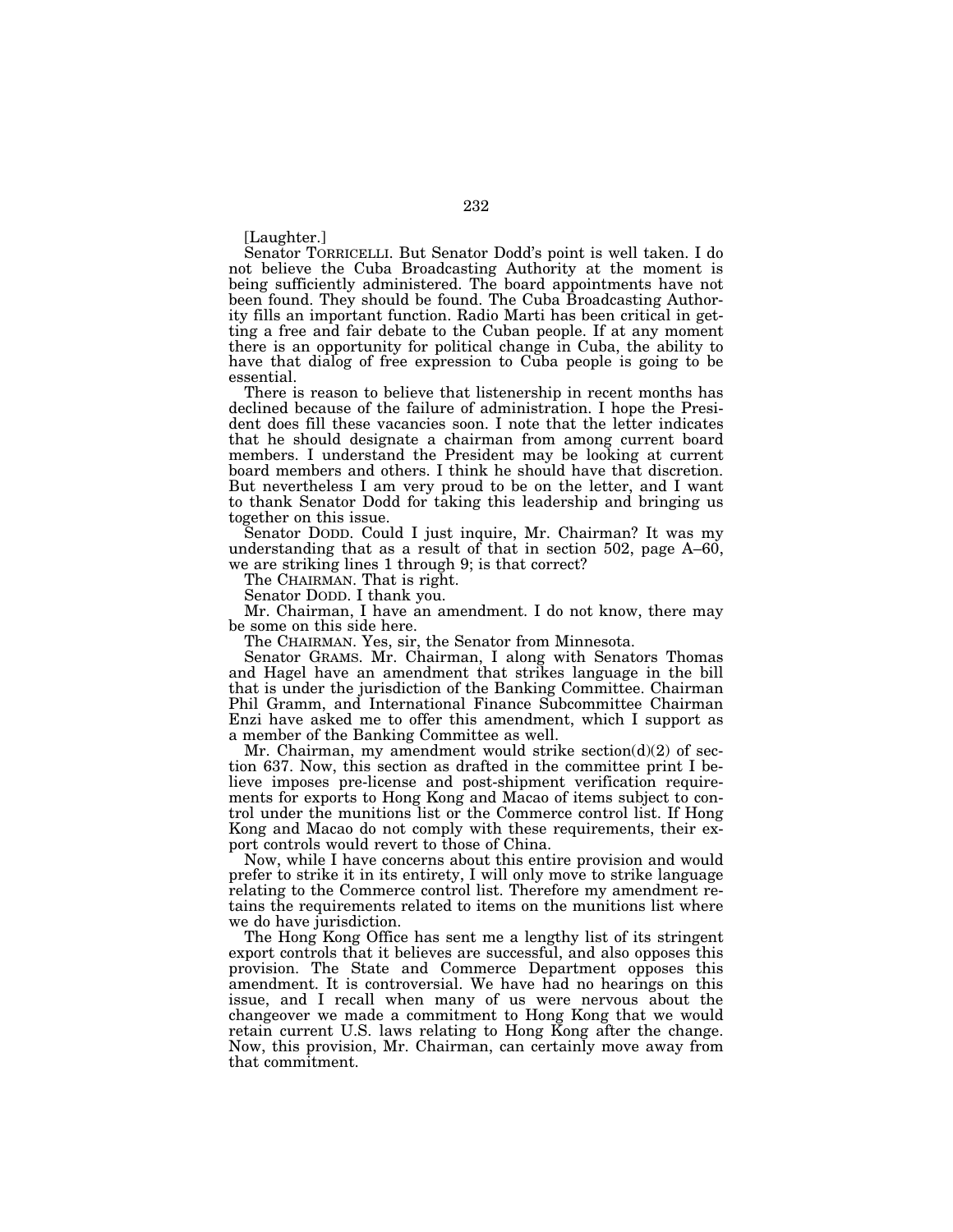Mr. Chairman, right now the Banking Committee is in the middle of drafting a reauthorization of the Export Administration Act and the chairman wants it reported in May. Now, it is far more appropriate to discuss this issue within that relevant debate, particularly since it is controversial. Chairman Gramm and Subcommittee Chairman Enzi have offered to work with our committee on any concerns that they have in this area.

I have been told by committee staff that this matter is squarely within the jurisdiction of the Foreign Relations Committee. References were given from the rules of the Senate detailing committee jurisdiction. Well, the first reference was number 12 on the list: "measures to foster commercial intercourse with foreign nations and to safeguard American between interests abroad.'' I doubt you would find anyone in the business community who would call export control measures that facilitate business.

The next reference is number 16: "relations of the U.S. with foreign nations generally.'' This relates more to general foreign policy matters such as a general provision and would not grant jurisdiction of any issue specifically listed within another committee's jurisdiction. Now, if you take the committee staff's interpretation we would pretty much have jurisdiction over everything, including trade jurisdiction, which is under the Finance Committee's jurisdiction.

Mr. Chairman, the last reference says: ''Such committee shall also study and review on a comprehensive basis matters relating to the national security policy, foreign policy, and international economic policy as it relates to foreign policy.'' I believe this amendment goes well beyond studying and reviewing.

I was also told that this committee has jurisdiction particularly when national security or foreign policy issues are involved. National security and foreign policy controls are the two key elements embodied in the Export Administration Act, under the Banking Committee's jurisdiction, where the reauthorization is currently, again, being heard and drafted.

So Mr. Chairman, I have attached to my amendment a copy of the list of issues under the Banking Committee's jurisdiction. Number 6 is export controls. It seems pretty clear to me that—the list of Foreign Relations Committee's jurisdiction, by the way, is also attached, Mr. Chairman.

So if we want jurisdiction over this issue I believe that we should seek a rules change to the standing rules of the Senate. Also, Mr. Chairman, I understand that at least one Senator was denied language in the committee print that was subject to another committee's jurisdiction as well. So my amendment is entirely consistent with the policy.

So I request a vote on that amendment, Mr. Chairman, and thank you very much.

The CHAIRMAN. Let us talk a little bit about this jurisdiction. Those who claim that the Senate Foreign Relations Committee has no jurisdiction over export control matters, I have got to point out that under Rule 1.A.12 of the Senate—and if anybody doubts what I am saying, check with Bob Dove, the Parliamentarian—the Foreign Relations Committee does have jurisdiction over ''measures to foster commercial intercourse with foreign nations.''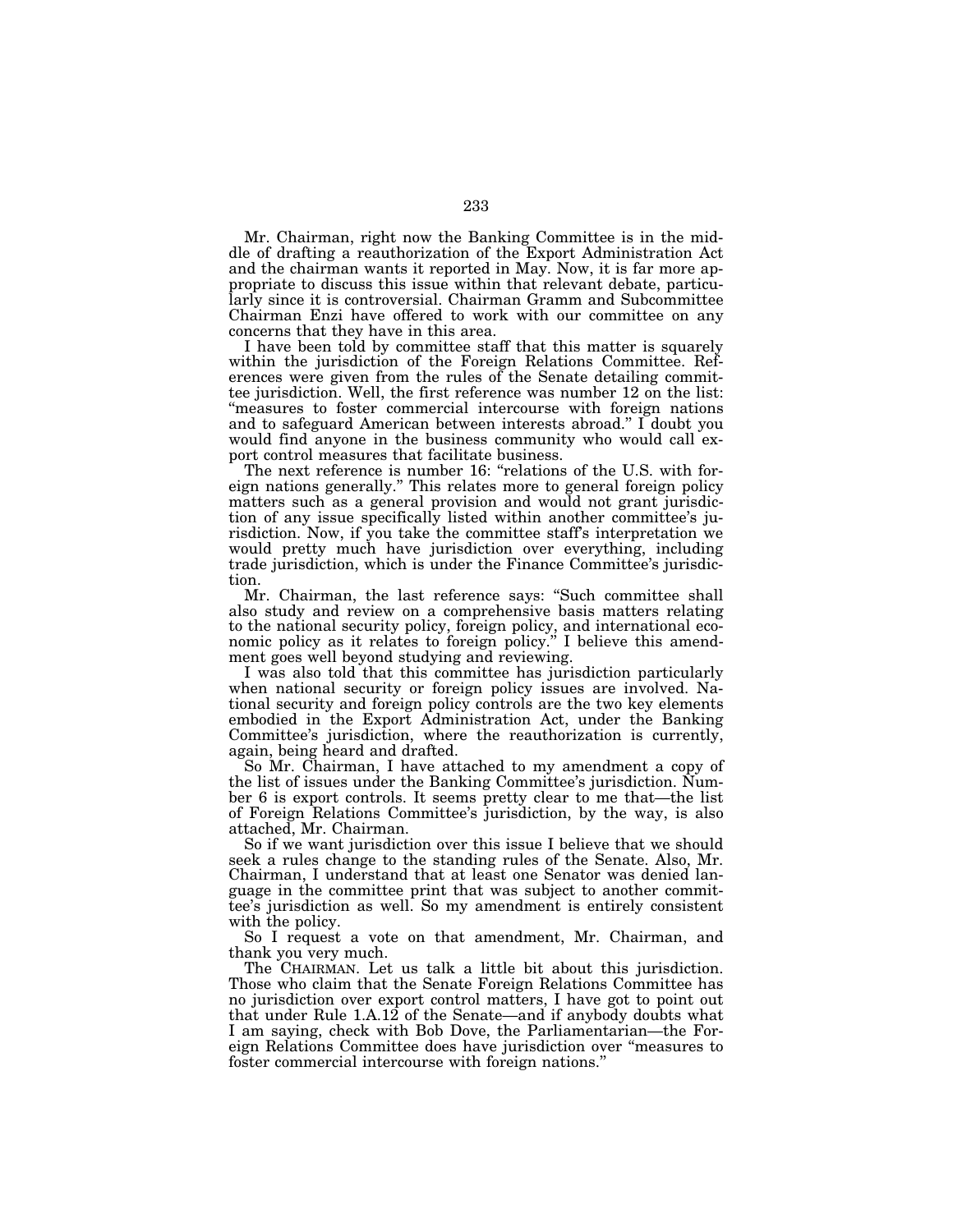Now then, I note that export controls are an integral part of U.S. commercial relations with every nation around the globe.

An even broader authority, as a matter of fact, over these matters is provided the committee under A.16 of the Standing Rules of the Senate. If anybody doubts what I am saying they can check with the Parliamentarian. This gives the committee jurisdiction over ''relations of the United States with foreign nations generally.'' This it seems to me would certainly cover all aspects of our relationship with Hong Kong and Macao.

Moreover, under Senate Rule 25.1.J the committee is mandated to ''study and review on a comprehensive basis matters relating to the national security policy, foreign policy, and international economic policy as it relates to the foreign policy of the United States.''

Finally, the committee has responsibility under Senate Rule 24.8 to ''review and study on a continuing basis the application, the administration, and the execution of those laws and parts of laws the subject matter of which is within the jurisdiction of the committee.''

Thus the fact that the Export Administration Act is authorized by a different committee is immaterial. This committee has and will retain as long as I am chairman of it a responsibility for the foreign policy and the national security implications of key parts of this act.

Now, one of the staff people is just about to have a fit making sure that I recognize Senator Ashcroft, which I do.

Senator ASHCROFT. Thank you very much, Mr. Chairman.

I have worked closely with the distinguished chairman to include section 637 in the authorization bill. I think we have to be very careful about our committee and its jurisdiction. There is a trend to commercialize all of the aspects of the U.S. Government and its relationships with other nations and the commercialization results and going to the bottom line and letting the almighty dollar rule all of the considerations.

My view is that we have got to be very careful that we do not go so deeply into the commercialization of these relationships that we do not understand our national security interest and the relationship interests that exist between the United States and other countries.

This provision on U.S. export controls for Hong Kong and Macao protects the United States from Chinese diversion of sensitive technology exported to these two areas. Hong Kong and Macao have greater access to U.S. high technology products than does China, and the United States should take appropriate steps to safeguard our national security.

I understand the main concerns with section 637 are jurisdictional. The Senate Parliamentarian has reviewed this provision at my report and informed me that the Foreign Relations Committee does have jurisdiction over this provision. The Senate and committee rules also make it clear that Foreign Relations has jurisdiction on this matter.

Now, section 637 simply does the following. Export licenses for sensitive items cannot be approved if U.S. officials are denied the ability to conduct pre-license checks on the end use and end user of the item. If U.S. officials are denied the ability to conduct postshipment verification of the end use and end user of the item, then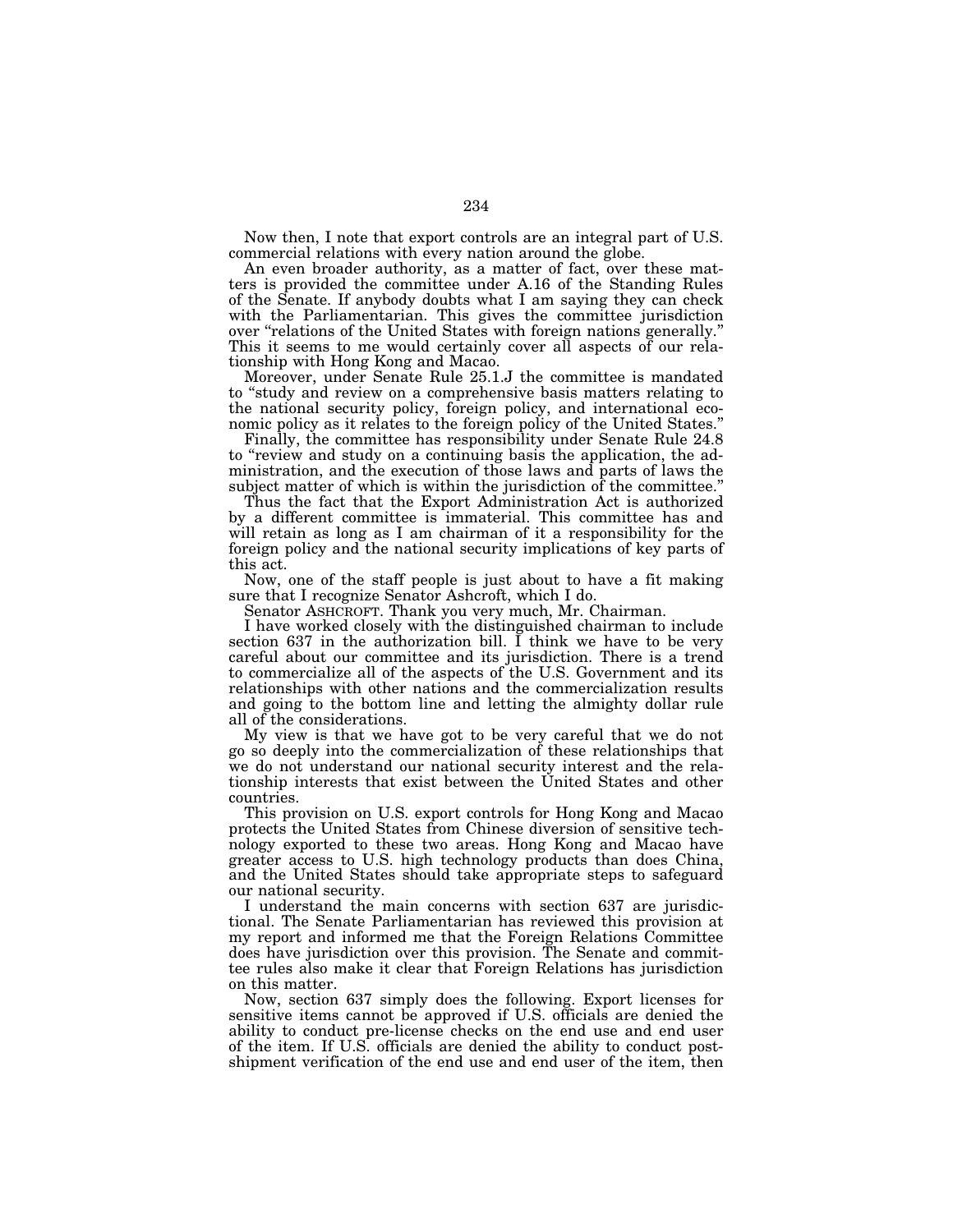Hong Kong and Macao would be treated the same way as China is for the purpose of any U.S. exports of munitions list items or items controlled for national security or foreign policy reasons by the Commerce Department.

Now, flexibility for U.S. foreign policy is preserved. The Secretary of State is given the authority to waive these requirements if in the national interest of the United Nations.

A May 1997 GAO report, which is before each one of the Senators at this time, on the export of controlled items to Hong Kong stated that effective monitoring is critical to prevent weapons and technology proliferation. The report identified pre-license checks and post-shipment verification as possible means to ensure the continued effectiveness of Hong Kong's export control system. That is exactly what this provision provides for.

With almost constant reports of Chinese efforts to acquire U.S. advanced technology, be it satellite launch technology to benefit China's ICBM's or nuclear warhead technology stolen from the U.S. nuclear labs. This committee should take these modest steps to safeguard Hong Kong and Macao from becoming conduits for the People's Liberation Army.

Make no mistake. In my mind China is engaged in an aggressive espionage and technology-gathering exercise directed at the United States and other developed countries. Now, a specialist on Chinese intelligence operations stated in testimony before the Joint Economic Committee on May 20, 1998, that: ''The PRC's clandestine collection operations in the United States expanded to the point where approximately 50 percent of the 900 technology transfer cases in the West Coast involve the Chinese. That is a troubling reports.

Troubling reports of Chinese espionage activities at U.S. nuclear labs underscores the need for the U.S. Congress and the administration to take aggressive steps to safeguard sensitive technology. If that is what China will do on our own shores, how do you think Beijing will try to use Hong Kong and perhaps Macao? Chinese front companies in Hong Kong already have been identified with efforts to acquire controlled technologies for illicit export to countries of proliferation concern, according to U.S. and Hong Kong officials.

Prosecutions for illegal shipments of arms-related commodities in Hong Kong saw a fourfold increase in the mid-nineties from 65 cases in 1994 to 250 cases in 1996.

Hong Kong's export control system is still functioning well and as long as it continues to, this provision would have no effect whatever. Section 637 simply implements safeguards to protect military and dual use items as they are exported to Hong Kong and Macao in light of the possible satellite technology transfers to China and China's nuclear espionage efforts in the United States.

I think this is the least we can do to ensure Hong Kong and Macao do not become conduits for high tech flows to the People's Liberation Army in China. For us to walk away from our jurisdiction and responsibility to the United States and its national security here and to pretend that the commercial interests are the only interests that are to be regarded in this setting would be for us to abdicate a major responsibility of this committee in its jurisdiction.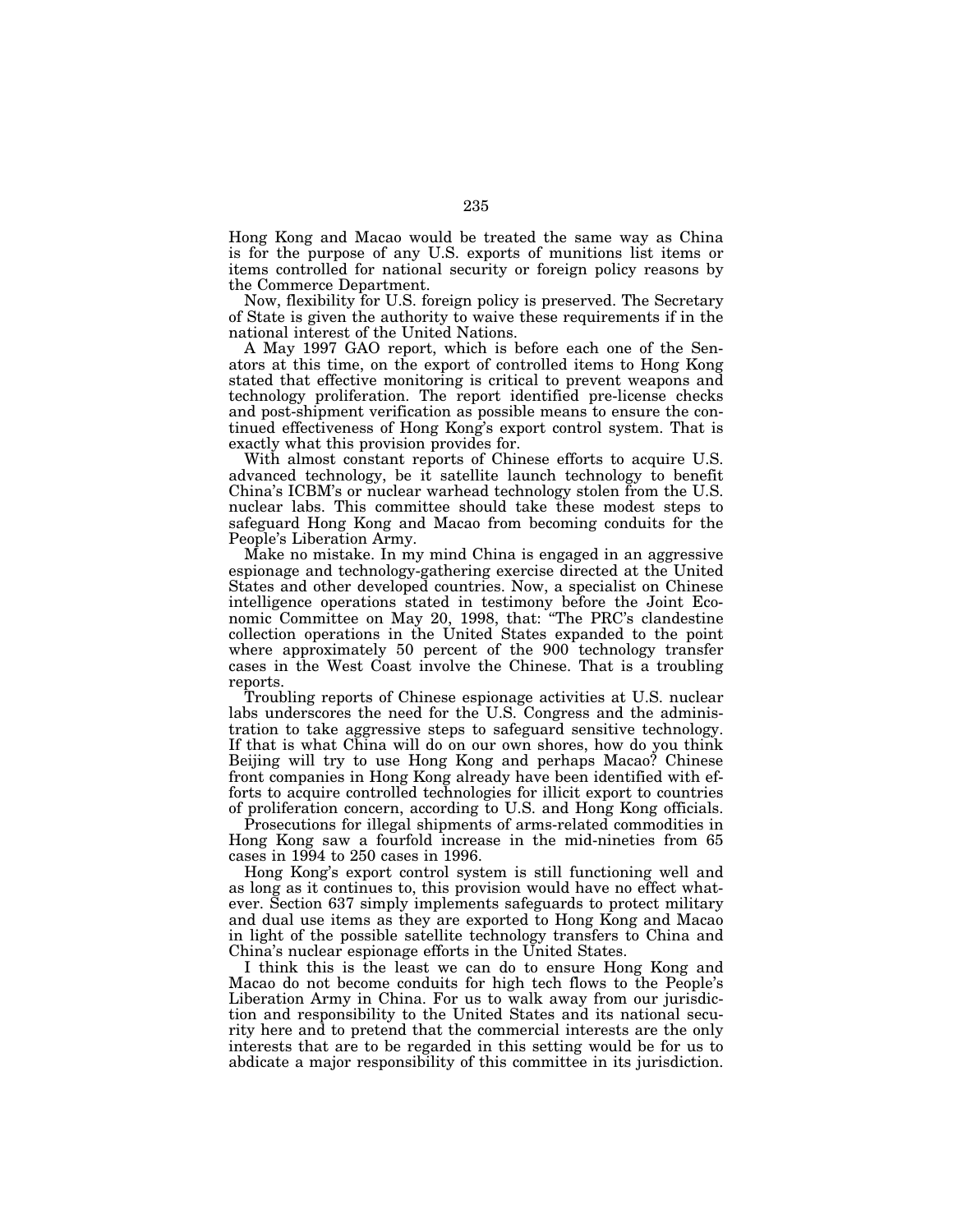The CHAIRMAN. We are not going to walk away, Senator, I can guarantee you.

What is the pleasure of the committee?

Senator BIDEN. Mr. President, I happen to, in a nutshell, agree with Senator Ashcroft. The idea that we do not have jurisdiction over this is counterintuitive. It would not be wise to accept that claim that the Foreign Relations Committee has no role regarding the export of military equipment and dual use items.

Maybe the way to do this, Mr. Chairman—I would like very much to keep it in our legislation, but as we walk this to the floor maybe you can sit down with us and with the Banking Committee chairman and see whether we can work something out. But I would not recommend personally that we yield either on the principle of the jurisdiction or the substance of what we are doing here.

So I would oppose the effort by our friend from Minnesota to strike this.

Senator GRAMS. Mr. Chairman, could I just make one note? The CHAIRMAN. Yes.

Senator GRAMS. I realize the concerns that have been raised, but the Parliamentarian does say that both committees have jurisdiction over export controls, that is true. But Foreign Relations has arms export control, which we do not monkey with in this amendment. We recognize that and we do not question some of the concerns that you have raised, Mr. Chairman, and Senator Ashcroft as well.

But Banking does have dual use, which we do try to amend out of this bill. So it is not we are trying to eliminate Foreign Relations Committee voice in this, but to try to make some distinctions and recognize exactly what the Senate rules are.

Senator BIDEN. Mr. Chairman, if the Senator will yield for a moment. I think we all acknowledge that there is some overlap in jurisdiction, and it seems to me the way to do it is not to make the judgment that there is no jurisdiction here and yield.

Put this in the bill here and let us go to the floor and on the way to the floor, literally not figuratively, sit down with the Banking Committee and see whether or not we can work something out here rather than taking the preemptive position of striking it from here. And it may up a fight on the floor. So be it, but let us not strike it out of here. Let us keep it in our bill and then let us see if we can work out something.

The CHAIRMAN. Is the Senator asking for a vote?

Senator BIDEN. I am not looking for a vote. I think the Senator is moving it. If he wishes to pursue it, I would urge we vote against it. If he would be inclined to drop it, reserving his right to move on the floor if we do not work this out with Banking, then I would prefer that. But obviously he is within his rights to move it here.

Senator GRAMS. Mr. Chairman, in the spirit which Senator Biden has talked about, I would assume—I would withhold a vote on this now, wishing to preserve our opportunity to bring it up on the floor. But I very much would like to work with the chairman and the ranking member with the Banking Committee to see if we cannot work out something.

Senator DODD. I thank the Senator. I appreciate his courtesy.

The CHAIRMAN. I appreciate the Senator's courtesy as well.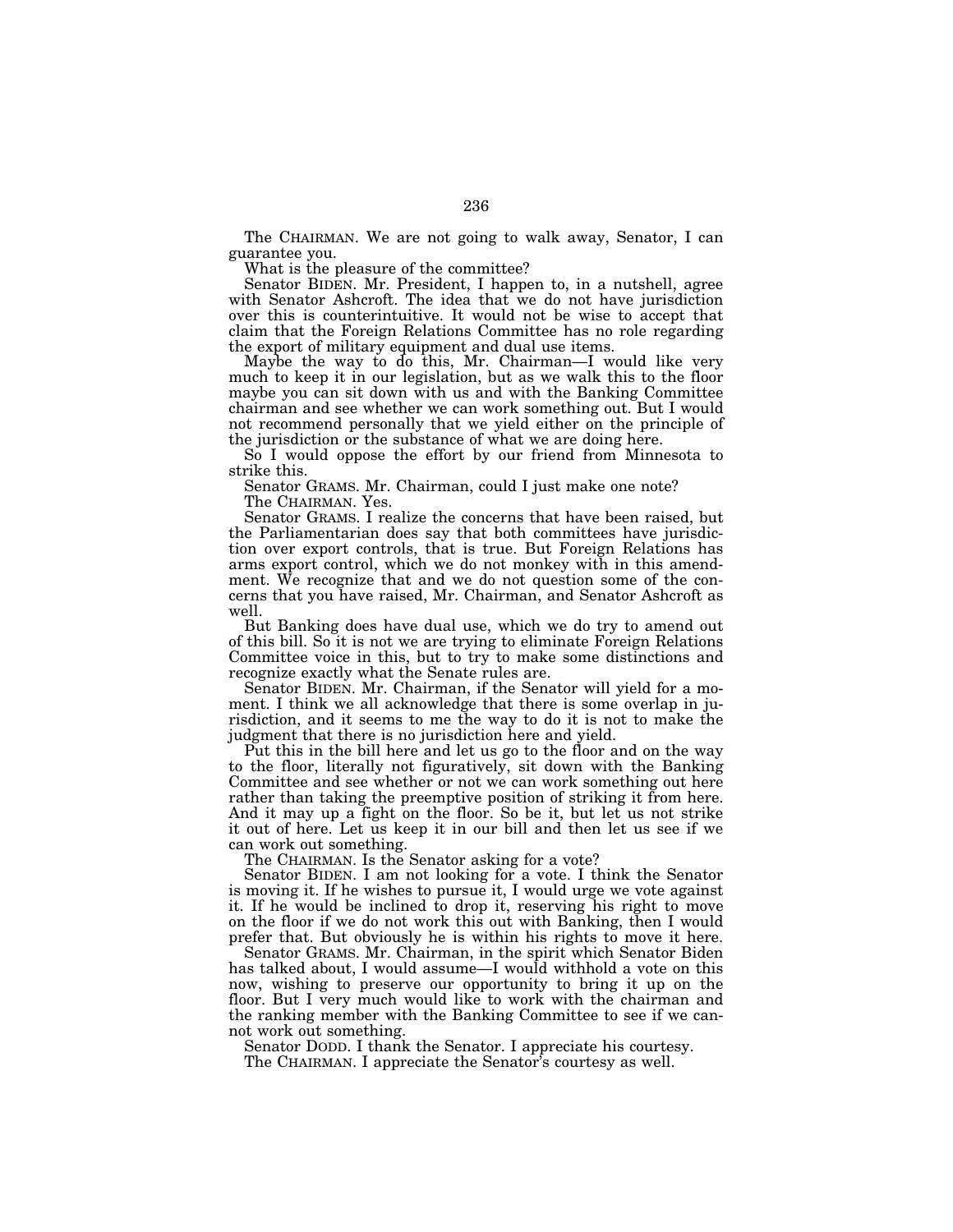Is there further amendment?

[No response.]

Senator FEINGOLD. There being no further amendment, shall we have a vote?

Mr. TORRICELLI. Mr. Chairman.

The CHAIRMAN. Senator Sarbanes.

Senator SARBANES. We are going to final passage, I take it? The CHAIRMAN. Yes, sir.

Senator DODD. I have an amendment, just a quick one, Mr. Chairman, that I would like to offer if I could. I think it is—members are getting it now—I think, it being handed out to them.

Mr. Chairman, this is an amendment I am offering with respect to the Office of Inspector General at the State Department. It is an attempt to improve the work of the office.

I also think it involves an issue of fundamental fairness. Let me just briefly describe why I am offering the amendment. Most of the cases that the IG deals with are administrative matters and practices that the individual under investigation is in a position to shed light on and, nine out of ten times, Mr. Chairman, provide a rationale for what is under investigation.

I think it is only fair, Mr. Chairman, that an individual—that it is fair to allow an individual to provide that information prior to some disciplinary action being taken, be recommended, be informed. Frankly, even though there is a grievance process, there is a tendency I think on our part and other groups to assume that the IG has accurately stated the case and that individuals; promotions can be adversely affected.

We work on that assumption, that there has been a determination of what the facts are in a case before decisions are made.

I am sensitive, I might add, Mr. Chairman, that certain investigations may involve intelligence-related matters and other serious questions under investigation. That is why this amendment includes, a section in which exceptions are allowed, where the IG in consultation with the attorney general would shield those investigations from disclosure.

Now, why do I raise this amendment? What is the provocation here? Why am I getting down to a sort of fly specking kind of approach on this.

Mr. Chairman, I offered the amendment because I know firsthand that, had the IG inspected or checked out some of the information, that the investigators included and it went into their reports a number of years ago relating to me very directly. The information would never have been part of that report. In fact, I will add for the record here the correspondence between the Director General and myself on this particular matter.

I was never asked about the issue included in the report, nor apparently was anyone else ever asked about it. It alleged that I had tried to somehow punish a couple of State Department officials for using a dissent channel. No one in my—I never heard of these individuals, no one in my staff had ever talked to them, and yet this report was written and I was never called, asked to corroborate or offer any information regarding what was included in the report.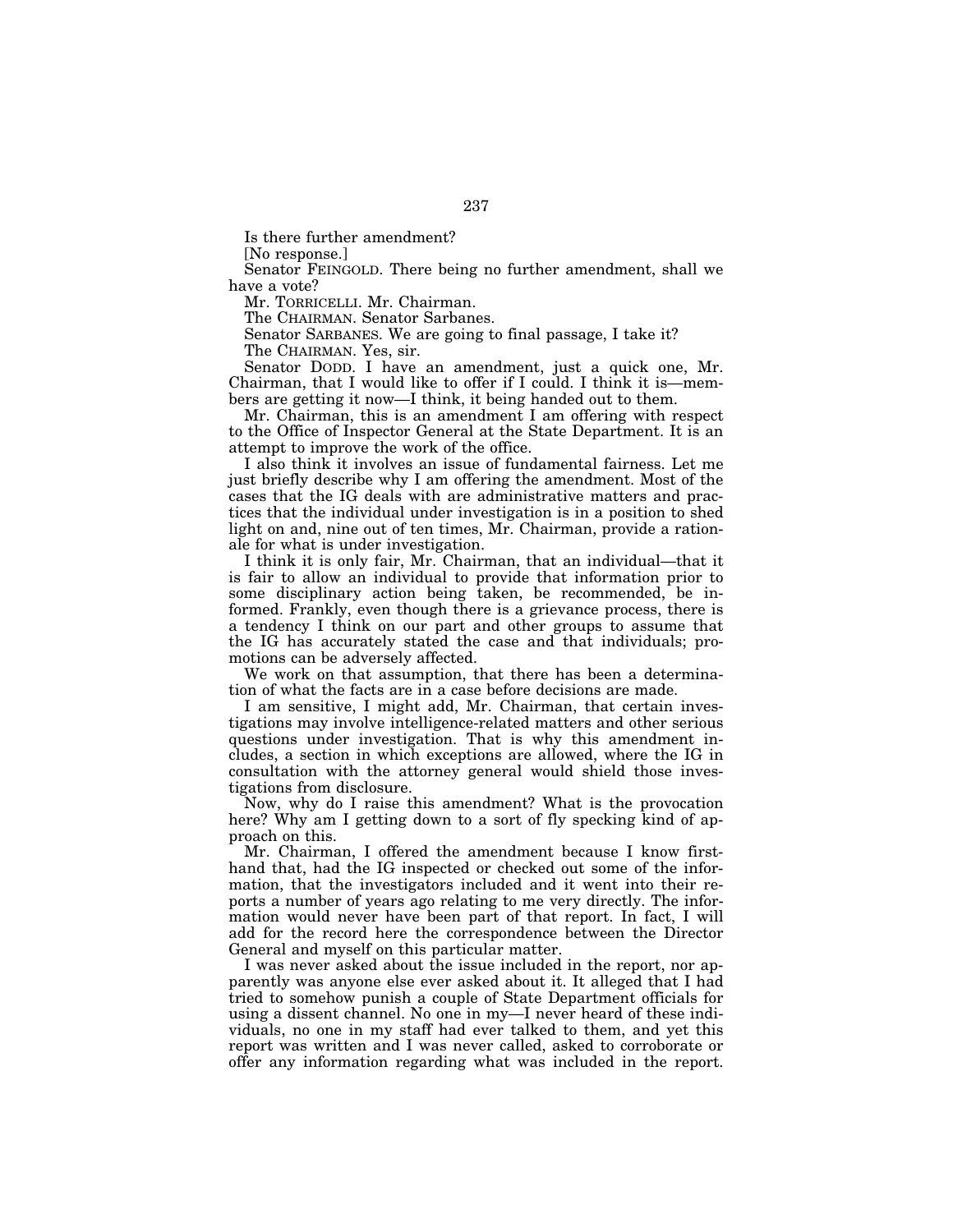Now, to the credit of the IG, afterwards she apologized profusely—and I will add that letter here—for what had happened. But nonetheless it happened and it exists in the report.

Now, I am a United States Senator. I can get a letter from the IG when something happens like this. But if you are a relatively low level official who may be charged with something, you are not likely to get that kind of response from the IG, and a career can be ruined when facts are included in a report that are not true.

So this amendment requires that the person, except in those matters where intelligence or serious matters under investigation, be given a chance prior to these reports are written to respond. I just think it is a fundamental issue of fairness.

Again, I am fine. The letters are there. They are in the record. The apology has been made. I never said anything about it before, but I am just trying to think of people coming along, all of a sudden someone has it out for them, includes something. The facts are alleged, the report gets written, and a career is ruined?.

The CHAIRMAN. Let me make a suggestion to the Senator. I do not think we ought to prolong this because there is a way that Senator Biden and Senator Sarbanes—I see he is interested in it and certainly I am. Let us work together to have an amendment to this that does not have the two or three defects that I think I see in it. Would you be willing to do that?

Senator DODD. I am happy to do that, Mr. Chairman.

The CHAIRMAN. Very well. That makes the question on—

Senator TORRICELLI. Mr. Chairman.

The CHAIRMAN. Oh, please.

Senator TORRICELLI. Mr. Chairman, I do not have an amendment, but I was actually recognized merely only to thank you for putting in the managers amendment something that was very important to people in New Jersey. It has been more than 10 years since the destruction of the Pan Am flight over Lockerbie. One hundred eighty-nine of those people were from the United States and disproportionately from Pennsylvania and New Jersey.

You have included an amendment that allows the frozen assets of Libya to be used in part to allow families of the victims to witness the trial at The Hague. This is a small consolation that at least these families can go, witness the trial, see justice, and face those who are accused of murdering their families.

For that small amendment and the use of these Libyan assets, I can think of no better person to fund the travel of these families than Qadafi and the amendment allows that, and I appreciate you putting it in the managers amendment.

The CHAIRMAN. Thank you, Senator.

Senator BOXER. Mr. Chairman.

The CHAIRMAN. I believe the Lady sought recognition first.

Senator BOXER. Thank you so much. I also want to thank you, you and Senator Biden, for working with us on two amendments that deal with child abduction cases—I know you have been involved in this—a foreign national kidnaps a child from an American parent. These cases, I know all of us hear about these cases in our various States. They are very difficult when a country is not part of The Hague Convention.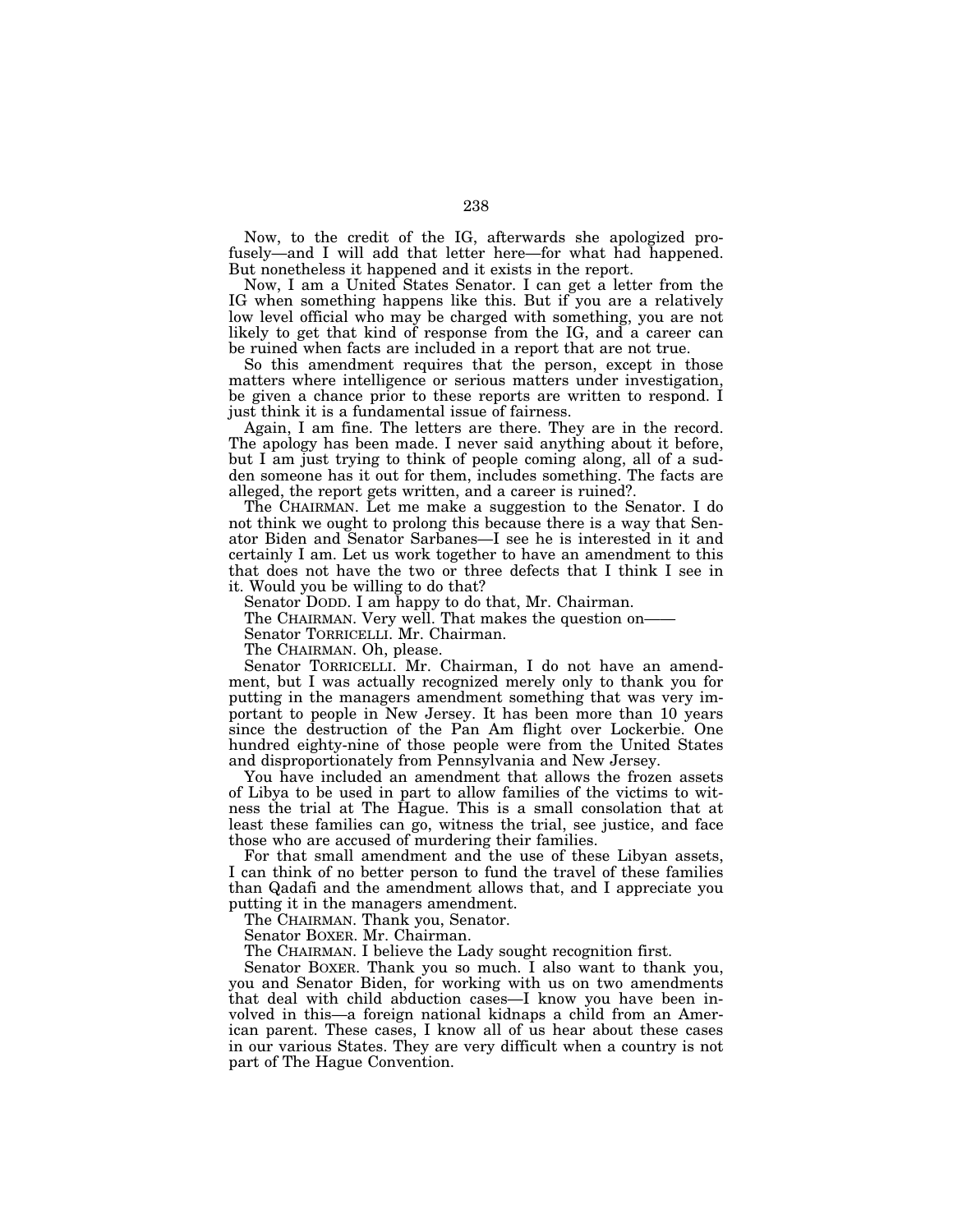So what we do here in these amendments is we tell the State Department that they must include in their annual human rights report information on how various countries are cooperating on these child abduction cases.

We also require the State Department to inform the parent that is left behind, so desperate for information, to give them information every 6 months on the status of the case.

So I wanted to thank you very, very much on behalf of these families that are so pained right now. Thank you.

Senator SARBANES. Mr. Chairman, I will be very brief, but I just wanted to first acknowledge the very hard work that has gone into this bill, the effort on the part of many of my colleagues to work out some of the difficult issues, including the U.N. arrears issue. I regret to say, I do not think it has been adequately worked out and therefore I will not support this legislation.

First, it fails to pay the full amount of U.S. arrears to the U.N. The administration itself, the U.S. position, is that we \$1.021 million. The U.N. asserts that we owe \$1.509 million. The bill provides \$819 million over 3 years plus an additional \$107 million in credits, so the bill itself falls short of the arrearages that the United States recognizes, let alone the arrearages which the U.N. asserts.

Second, there is a long list of onerous conditions on the U.N. before we pay them the money we owe them. Very frankly, I think we undertook a legal obligation to pay this money and I think we ought to do it. The U.N. has in fact made a long list of important reforms. I do not think we should be in the position of in a sense changing the goal lines on them.

I think the U.N. is important to the United States. I think it serves our interests. I think they have begun making the sort of changes that we thought were necessary, and the new Secretary General certainly reflects an American initiative at the U.N.

Third, this bill creates new arrears to the United Nations. Not only do we not discharge our past arrears, but we begin creating new arrears by authorizing less than the administration requested for fiscal year 2000. Both in the contributions to international organizations, our regular assessed U.N. dues, and the contributions for international peacekeeping activities, we fall \$43 million short. So we are not cleaning up the past arrears, we are beginning to run up new arrears.

There are other conditions I am concerned about, but this essentially is my concern. I think the U.N. is important to the United States—the United States was the moving force in establishing the United Nations. These are not reservations in terms of future payments. These are reservations in terms of past obligations, and I think that the United States ought to meet its obligations.

I think this legislation, despite efforts to address that, does not do so and therefore I will vote against it. And I thank the chair for the time.

The CHAIRMAN. Very well. Senator Brownback.

Senator BROWNBACK. Very quickly, congratulations, Mr. Chairman. I think this is an excellent piece of legislation. One of the pieces we passed out of committee was the Silk Road Strategy Act and five of the eight heads of state of those countries will be at a reception that I would like everybody to be invited to this Saturday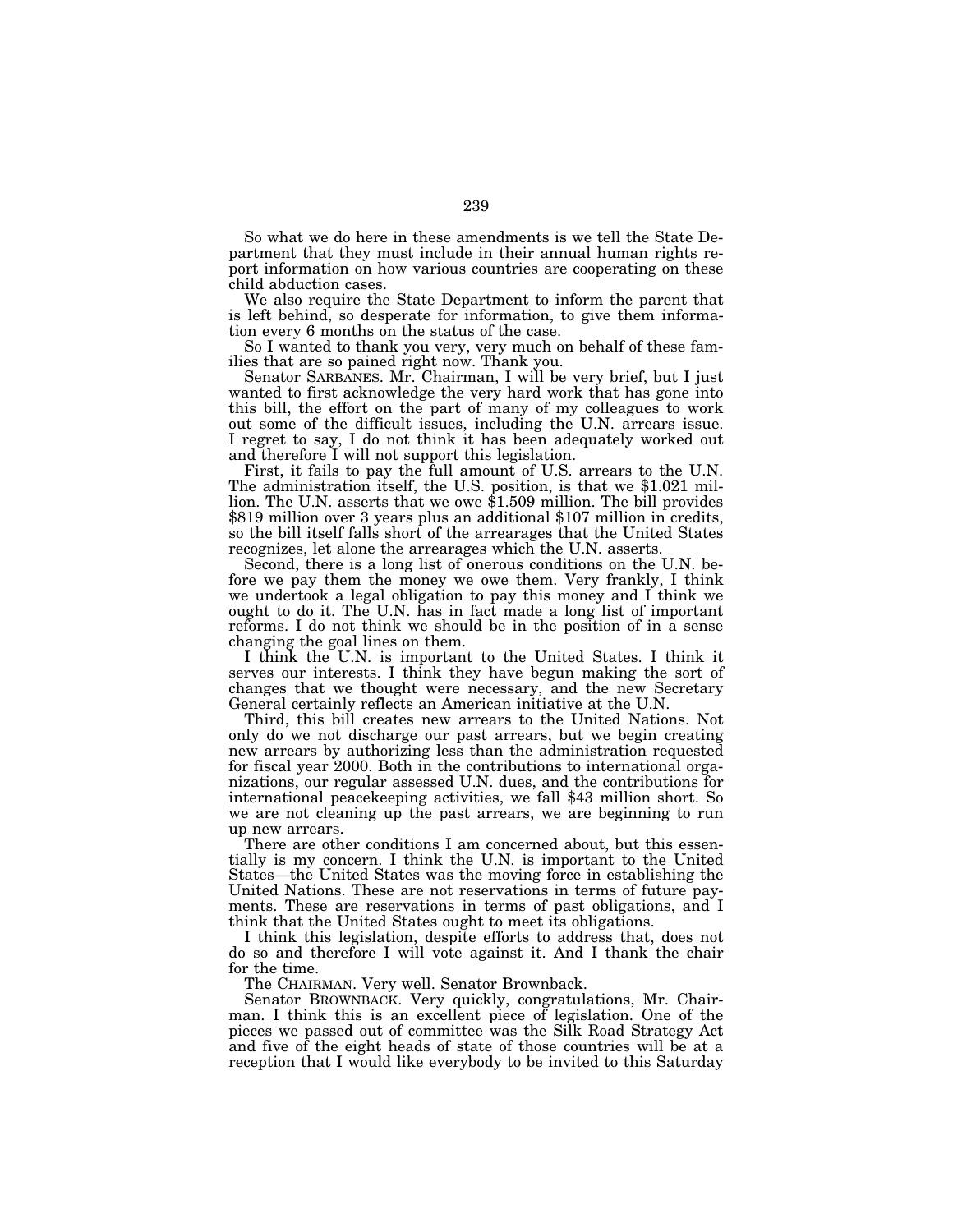from 4 to 5 p.m. in the Mansfield Room. Also there would be Brzyzinski, Jim Baker, Sandy Berger.

This is a chance to meet and talk with some of these heads of state that are here at the NATO Progress for Peace meeting, and I would invite everybody and urge their attendance if they could come.

The CHAIRMAN. Thank you, sir.

Senator Dodd.

Senator DODD. Mr. Chairman, just two very quick points. First of all, I did not offer an amendment here to this bill. Maybe later on the floor, depending on what the events are. But as you know, I was over in Macedonia a week or so ago at those refugee camps, and my admiration for the Governments of Montenegro, Macedonia, Romania, Bulgaria is profound. These people are taking on a tremendous amount, particularly Montenegro, Albania, and Macedonia.

So I was going to include some language which commends those governments. And it has not been easy and it has not been perfect, and there have been some serious bumps along the road, particularly in Macedonia. But I did not want the moment to pass here. I do not know how my colleagues feel, but I think most of them sort of agree on this. Whatever else we may disagree about this, I think there is an appreciation of what these new democratic countries, and I appreciate that.

Second, Mr. Chairman, I would not disagree with a single word my colleague from Maryland has just stated about the U.N. package.

Senator BIDEN. Can you get an extra dollar?

Senator DODD. That is the point. I was going to make a quick other point. I think it is not what I would have written. I do not think it is probably what my colleague from Delaware would have written. It is probably not even what the chairman would have written himself, either. These always involve give and take in what happens here.

But I think it is about as good as we can do under the circumstances and I intend to support it. I think we want to get this issue behind us and move on.

I was displeased the other day, as I am sure my colleagues were, to read where for the first time in some years the position of UNDP went to a non-American, in part because of this issue. If we are going to assert a leadership role at the United Nations in the 21st century, I think you are going to have to catch up on this money issue pretty quickly. This I think does it.

There are waiver provisions in here which I think allow some flexibility on this issue, which will be important. I think Senator Biden did a remarkable job in, if I may say so with all due respect to the chairman, taking out provisions that I think would have made it virtually impossible to support this compromise. But the fact that we have got what I consider to be a relatively good package here, I intend to support it, urge the administration to do likewise, and see if we now cannot get this behind us and move on so that we reassert our position in this important organization.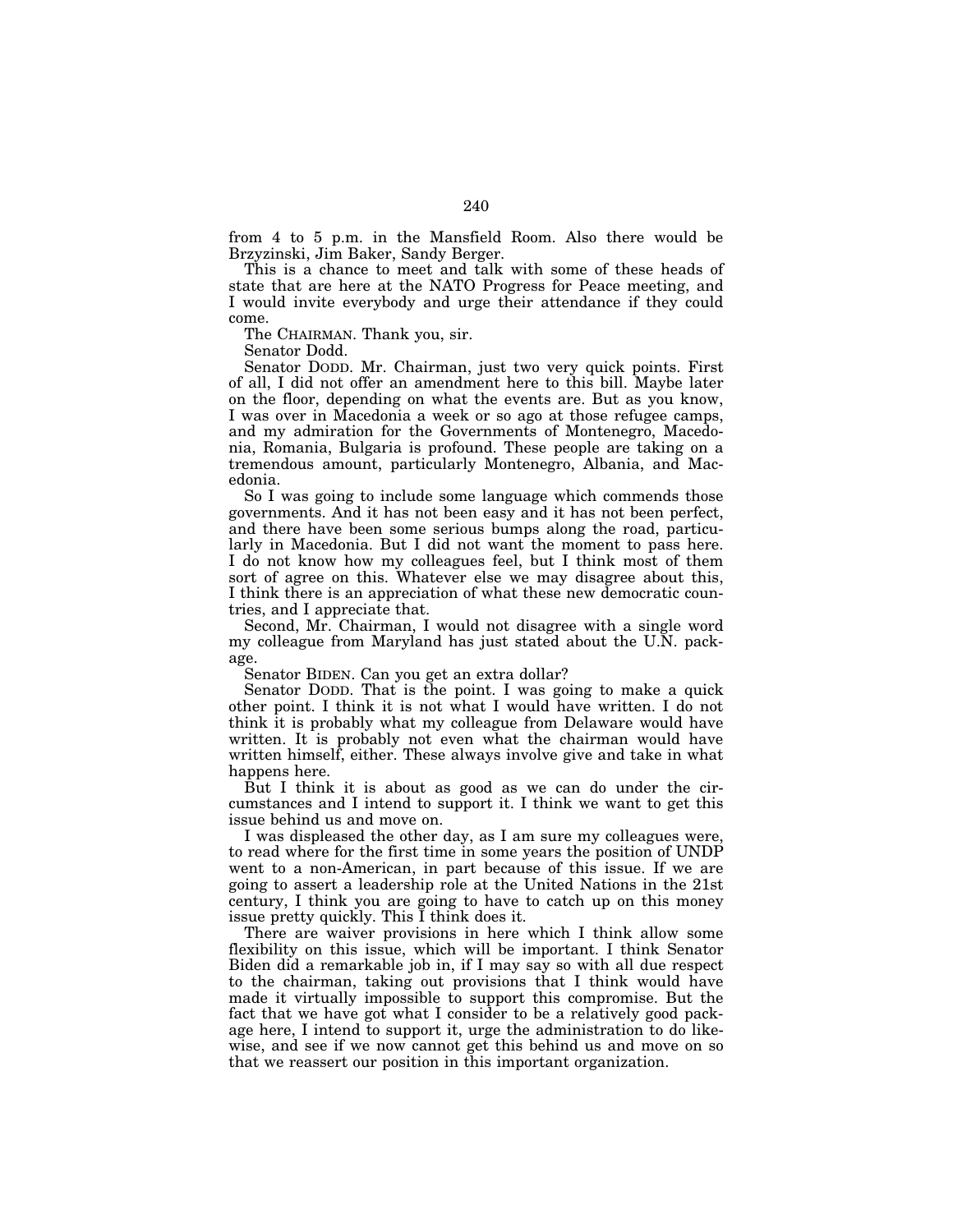With that, again I cannot disagree with a single word my colleague from Maryland has said, but I just figure we have got to resolve this as quickly as we can.

Senator BIDEN. Ten seconds, Mr. Chairman. The administration does support this. They would like it better. If it becomes better out of the House, they will be for what is better out of the House. If they can get something better out of committee, they will be for it. But they do support this.

This negotiation was not a Biden-Helms negotiation. It was a State Department-Helms negotiation, with Biden as an interlocutor basically on this one. So I want to make it clear that they do support it. If someone makes it better, they would be for it. But they support it if it ends up where it is now.

The CHAIRMAN. Without objection, we will accept the managers package of amendments.

[No response.]

The CHAIRMAN. Hearing no objection, I ask unanimous consent that the staff be allowed to make technical and conforming amendments and, second, to allow members not present to contact the Clerk to record their votes.

That being the end of it, the Clerk will call the roll.

Ms. ALLEM. Senator Lugar.

The CHAIRMAN. Mr. Lugar votes for by proxy.

Ms. ALLEM. Mr. Coverdell.

The CHAIRMAN. The same for Mr. Coverdell.

Ms. ALLEM. Mr. Hagel.

Senator HAGEL. Aye.

Ms. ALLEM. Mr. Smith.

Senator GRAMS. Aye by proxy.

Ms. ALLEM. Mr. Grams.

Senator GRAMS. Aye.

Ms. ALLEM. Mr. Brownback.

Senator BROWNBACK. Aye.

Ms. ALLEM. Mr. Thomas.

Senator GRAMS. Aye by proxy.

Ms. ALLEM. Mr. Ashcroft.

The CHAIRMAN. Aye by proxy.

Ms. ALLEM. Mr. Frist.

The CHAIRMAN. Aye by proxy. Ms. ALLEM. Mr. Biden.

Senator BIDEN. Aye.

Ms. ALLEM. Mr. Sarbanes.

Senator SARBANES. No.

Ms. ALLEM. Mr. Dodd.

Senator DODD. Aye.

Ms. ALLEM. Mr. Kerry. Senator BIDEN. Aye by proxy.

Ms. ALLEM. Mr. Feingold.

Senator FEINGOLD. Aye.

Ms. ALLEM. Mr. Wellstone.

Senator BIDEN. Aye by proxy.

Ms. ALLEM. Mrs. Boxer.

Senator BOXER. Aye.

Ms. ALLEM. Mr. Torricelli.